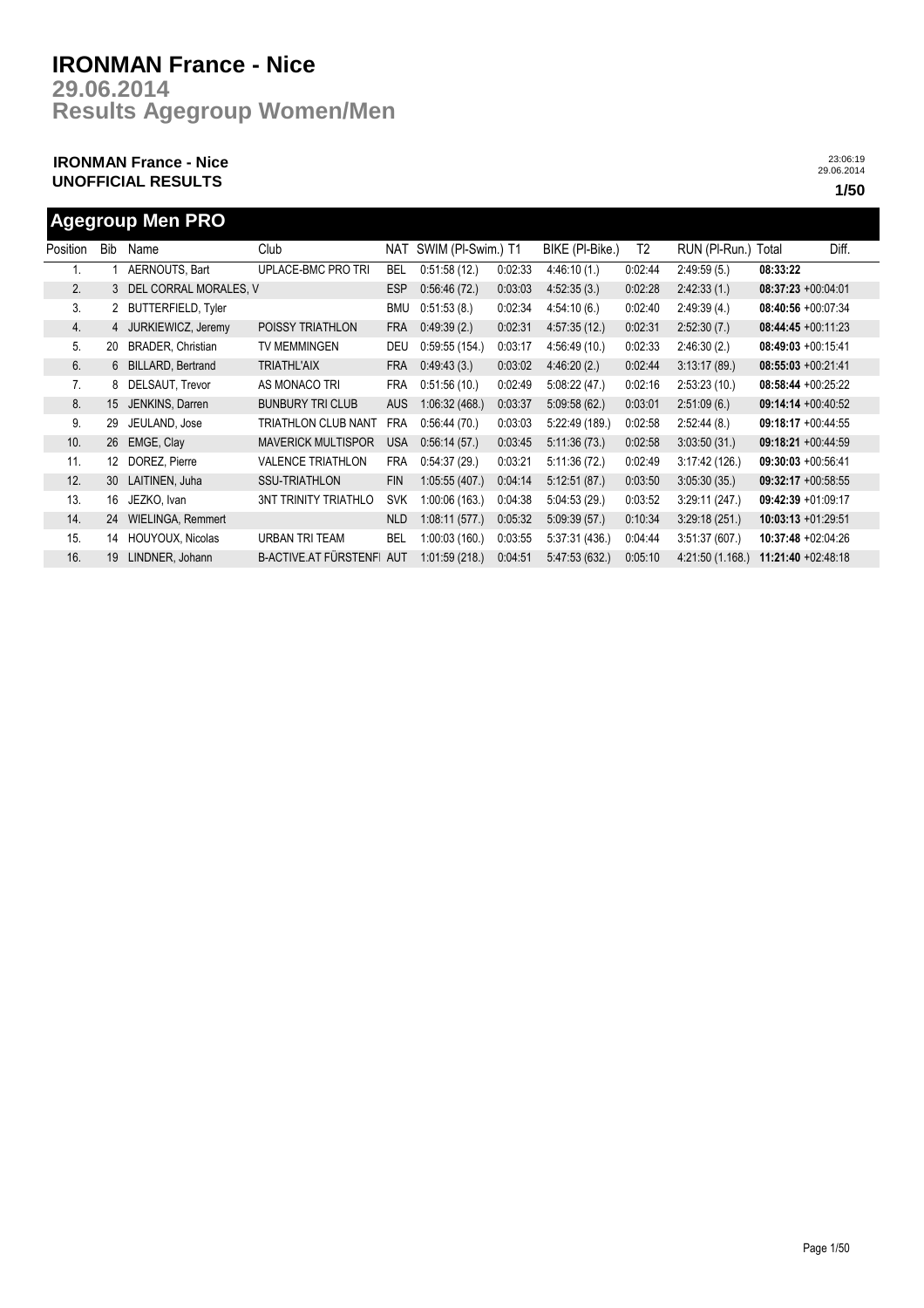**Results Agegroup Women/Men 29.06.2014**

## **IRONMAN France - Nice UNOFFICIAL RESULTS 2/50**

|          |     | <b>Agegroup Men 18</b>    |                                                |            |                              |         |                                                       |                |                                     |                      |       |
|----------|-----|---------------------------|------------------------------------------------|------------|------------------------------|---------|-------------------------------------------------------|----------------|-------------------------------------|----------------------|-------|
| Position | Bib | Name                      | Club                                           |            | NAT SWIM (PI-Swim.) T1       |         | BIKE (PI-Bike.)                                       | T <sub>2</sub> | RUN (PI-Run.)                       | Total                | Diff. |
| 1.       | 303 | MOREL, Jeremy             | <b>TRIATHL'AIX</b>                             | <b>FRA</b> | 0:56:10(54)                  | 0:03:13 | 4:57:50(13)                                           | 0:02:46        | 3:12:34(81)                         | 09:12:31             |       |
| 2.       | 274 | EVANS, Dave               | <b>BATH UNIVERSITY TRI</b>                     | <b>GBR</b> | 1:06:55(495)                 | 0:06:40 | 5:17:06 (123.)                                        | 0:03:24        | 2:59:52(17.)                        | 09:33:56 +00:21:25   |       |
| 3.       |     | 272 CZYZ, Bartlomiej      | YMCA KRAKOW                                    | POL        | 0:56:58(81)                  | 0:04:19 | 5:17:35(127.)                                         | 0:04:06        | 3:11:26(72)                         | 09:34:23 +00:21:52   |       |
| 4.       | 264 | CADARIO, Anthony          | AS MONACO TRIATHLO                             | <b>MCO</b> | 1:08:38(607.)                | 0:05:19 | 5:13:53(99.)                                          | 0:04:11        | 3:11:28(73.)                        | 09:43:26 +00:30:55   |       |
| 5.       | 314 |                           | SCHAMBERGER, Thomas ATSV BRAUNAU TRIATH        | DEU        | 1:08:53(633)                 | 0.04:57 | 5:20:54(164)                                          | 0:03:59        | 3:19:56(148.)                       | 09:58:37 +00:46:06   |       |
| 6.       | 293 | LAUGIERO, Bastien         |                                                | <b>FRA</b> | 1:15:37 (1.245.) 0:06:35     |         | 5:05:34(30.)                                          | 0:04:10        | 3:29:23(252)                        | $10:01:17 +00:48:46$ |       |
| 7.       | 310 | ROSSETTI, Davide          | EUROPA SPORTING CL                             | ITA        | 1:13:32 (1.036.) 0:07:23     |         | 5:27:12 (255.)                                        | 0:04:20        | 3:17:23(121)                        | $10:09:49 +00:57:18$ |       |
| 8.       | 278 | GONGET, Julien            | TRIVALDE GRAY COACH FRA                        |            | 1:00:27(186.)                | 0.05:10 | 5:29:48 (299.)                                        | 0:03:50        | 3:49:21 (562.)                      | 10:28:33 +01:16:02   |       |
| 9.       | 318 | VAN DONGEN-VOGELS, E RCBT |                                                | BEL        | 1:06:51(487.)                | 0:03:51 | 5:10:16(64)                                           | 0:03:17        | 4:07:48 (910.)                      | 10:32:01 +01:19:30   |       |
| 10.      | 279 | HARJU, Kim                |                                                | <b>FIN</b> | 0.52:50(16.)                 | 0:03:25 | 5:14:41(103)                                          | 0:02:43        | 4:18:26(1.119.)                     | $10:32:04 +01:19:33$ |       |
| 11.      | 324 | ZALOGA, Dmitriy           | TRILIFE.RU                                     | <b>RUS</b> | 1:14:52 (1.160.) 0:06:59     |         | 5:41:02 (499.)                                        | 0:03:31        | 3:29:26(253)                        | 10:35:48 +01:23:17   |       |
| 12.      | 287 | JOLY DE LOTBINIERE, Th    |                                                | <b>GBR</b> | 1:13:48 (1.054.) 0:06:46     |         | 5:50:58 (688.)                                        | 0:04:01        | 3:24:24(190.)                       | 10:39:55 +01:27:24   |       |
| 13.      | 285 | JEAVONS, Ryan             |                                                | <b>GBR</b> | 1:08:53(632.)                | 0:06:39 | 5:36:04 (400.)                                        | 0:05:28        | 3:54:10(647)                        | 10:51:12 +01:38:41   |       |
| 14.      | 265 | ANTONOV, Alexander        | <b>MULTI-TEAM</b>                              | <b>RUS</b> | 1:12:26(950.)                | 0:08:08 | 6:11:16 (1.071.) 0:05:00                              |                | 3:16:18(111)                        | 10:53:06 +01:40:35   |       |
| 15.      | 311 | RUKAVICHNIKOV, Evgeniy    |                                                | <b>RUS</b> | 1:07:44 (544.)               | 0:06:04 | 5:43:03(535)                                          | 0:03:49        | 3.54:14(648)                        | 10:54:51 +01:42:20   |       |
| 16.      | 309 | POULLOT, Adrien           |                                                | <b>FRA</b> | 0.56.43(69)                  | 0:03:45 | 5:38:47(455.)                                         | 0:04:39        | 4:20:29 (1.154.)                    | 11:04:22 +01:51:51   |       |
| 17.      | 306 | PELGRIMS, Matthias        |                                                | <b>BEL</b> | 1:12:13(928.)                | 0:06:42 | 5:48:53(651.)                                         | 0:03:58        | 3:52:50(625)                        | 11:04:33 +01:52:02   |       |
| 18.      | 323 | WOOD, Shaun               |                                                | <b>GBR</b> | 1:09:35(686)                 | 0.05:19 | 6:06:49(998.)                                         | 0:05:07        | 3:37:47(366)                        | 11:04:36 +01:52:05   |       |
| 19.      | 266 | BARENNE, Cédric           | ASPH                                           | <b>FRA</b> | 1:11:54(903.)                | 0:08:19 | 5:33:36 (358.)                                        | 0:06:17        | 4:06:35 (892.)                      | 11:06:39 +01:54:08   |       |
| 20.      | 269 | BOUJENAH, Sébastien       | <b>LANNION TRIATHLON</b>                       | <b>FRA</b> | 1:02:52(236.)                | 0:04:43 | 5:09:23(55)                                           | 0:05:16        | 4:49:04 (1.568.)                    | 11:11:17 +01:58:46   |       |
| 21.      | 268 | <b>BOUISSON, Thomas</b>   | <b>TOULON TRIATHLON</b>                        | <b>FRA</b> | 0:59:53(151.)                | 0:05:12 | 5:58:23 (838.)                                        | 0:04:28        | 4:09:13 (942.)                      | 11:17:07 +02:04:36   |       |
| 22.      | 294 | LAWRENCE, Alistair        |                                                | <b>GBR</b> | 1:05:53(403.)                | 0:07:58 | 6:03:32(948.)                                         | 0:06:35        | 3:53:40(638)                        | 11:17:36 +02:05:05   |       |
| 23.      | 296 | LOUIS, Guillaume          |                                                | <b>FRA</b> | 1:11:25(850.)                | 0:06:37 | 5:59:51 (870.)                                        | 0:05:15        | 4:03:26 (819.)                      | 11:26:32 +02:14:01   |       |
| 24.      | 270 | CHOMA, Lukas              |                                                | <b>SVK</b> | 1:16:31 (1.302.) 0:09:26     |         | 5.53:40 (743.)                                        | 0:05:10        | 4:06:23 (883.)                      | 11:31:08 +02:18:37   |       |
| 25.      | 291 | KILVINGTON, Stephen       | <b>HALESOWEN</b>                               | <b>GBR</b> | 1:11:42(881)                 | 0:07:57 | 5:57:41 (828.)                                        | 0:05:42        | 4:21:42 (1.166.)                    | 11:44:43 +02:32:12   |       |
| 26.      | 297 | MAGAARD, Patrick          |                                                | <b>DNK</b> | 1:10:16(732)                 | 0:05:47 | 5:45:50 (587.)                                        | 0:04:36        | 4:39:34(1.454)                      | 11:46:00 +02:33:29   |       |
| 27.      | 292 | KRUSAA, Morten            | TRI-CLUB.DK                                    | <b>DNK</b> | 1:08:26(593.)                | 0.06:59 | 5.52:29 (724.)                                        | 0:04:45        | 4:34:02 (1.378.)                    | 11:46:40 +02:34:09   |       |
| 28.      | 319 | VOGEL, Mathieu            | TOULOUSE TRIATHLON                             | <b>FRA</b> | 1:14:54 (1.163.) 0:08:03     |         | 5:31:25(320.)                                         | 0:05:10        | 4:48:44 (1.566.)                    | 11:48:14 +02:35:43   |       |
| 29.      | 277 | FRASER, Thomas            | UCLU CYCLING CLUB                              | <b>GBR</b> | 1:17:32 (1.393.) 0:11:47     |         | 5:57:38 (827.)                                        | 0:07:05        | 4:15:10 (1.058.)                    | 11:49:10 +02:36:39   |       |
| 30.      | 308 | PHELAN, James             |                                                | <b>GBR</b> | 1:19:10 (1.512.) 0:13:43     |         | 5:51:01 (690.)                                        | 0:07:08        | 4:39:07 (1.446.)                    | 12:10:06 +02:57:35   |       |
| 31.      | 276 | FLOCH, Benjamin           | <b>LANNION TRIATHLON</b>                       | <b>FRA</b> | 1:17:26 (1.385.) 0:10:14     |         | 5:50:21 (677.)                                        | 0:09:30        | 4:43:50 (1.506.)                    | 12:11:19 +02:58:48   |       |
| 32.      | 305 | NIELSEN, Nicolai          |                                                | <b>DNK</b> | 1:16:39 (1.317.) 0:07:59     |         | 6:12:35 (1.102.) 0:08:57                              |                | 4:27:41 (1.273.)                    | 12:13:49 +03:01:18   |       |
| 33.      |     | 304 MOSTMAN, Grigory      |                                                | <b>RUS</b> | 1:17:53 (1.424) 0:08:19      |         | 6:12:27 (1.097.) 0:05:43                              |                | 4:37:40 (1.421.) 12:22:00 +03:09:29 |                      |       |
| 34.      |     | 286 JENSEN, Anders        | HOLSTEBRO TRIATHL                              |            |                              |         | DNK 1:31:22 (2.085.) 0:07:14 6:25:34 (1.335.) 0:03:34 |                | 4:21:59 (1.172.) 12:29:42 +03:17:11 |                      |       |
| 35.      | 299 | MAROUZÉ, Simon            | COURNON PUISSANCE : FRA 1:08:07 (573.) 0:07:44 |            |                              |         | 6:10:15 (1.050.) 0:06:47                              |                | 4:57:33 (1.689.) 12:30:23 +03:17:52 |                      |       |
| 36.      | 298 | MALPEL, Ludovic           | <b>TOAC TRIATHLON</b>                          | FRA        | 1:11:07 (824.)               | 0:05:49 | 6:13:50 (1.123.) 0:04:16                              |                | 5:04:15 (1.756.) 12:39:15 +03:26:44 |                      |       |
| 37.      | 289 | KETELSEN, Dennis          |                                                |            | DNK 1:26:07 (1.929.) 0:14:22 |         | 6:18:18 (1.199.) 0:06:51                              |                | 4:33:50 (1.375.) 12:39:25 +03:26:54 |                      |       |
| 38.      | 307 | PETROFF, Stanislas        | <b>FCSAD SAUMUR</b>                            | FRA        | 1:15:12 (1.196.) 0:09:14     |         | 6:49:27 (1.671.) 0:09:32                              |                | 4:24:12 (1.216.) 12:47:35 +03:35:04 |                      |       |
| 39.      | 288 | KARIMI, Dennis            |                                                | DNK        | 1:26:07 (1.931.) 0:07:02     |         | 6:30:25 (1.417.) 0:04:39                              |                | 4:39:32 (1.453.) 12:47:42 +03:35:11 |                      |       |
| 40.      | 262 | ABBOTT, Tristan           |                                                | <b>GBR</b> | 1:25:10 (1.880.) 0:08:59     |         | 6:05:06(972.)                                         | 0:05:02        | 5:04:12 (1.754.) 12:48:27 +03:35:56 |                      |       |
| 41.      | 317 | SLACK, Mike               |                                                | <b>GBR</b> | 1:01:45 (213.) 0:07:19       |         | 6:20:35 (1.246.) 0:08:03                              |                | 5:43:57 (2.041.) 13:21:37 +04:09:06 |                      |       |
| 42.      | 315 | SHAGABUTDINOV, Renat      |                                                | <b>RUS</b> | 1:22:07 (1.717.) 0:15:07     |         | 7:57:02 (2.167.) 0:07:51                              |                | 3:52:10(614)                        | 13:34:15 +04:21:44   |       |
| 43.      | 273 | DARIN, Damien             |                                                | FRA        | 1:13:38 (1.043.) 0:09:13     |         | 6:45:11 (1.623.) 0:06:05                              |                | 5:30:54 (1.974.) 13:44:58 +04:32:27 |                      |       |
| 44.      | 281 | HELMERSEN, Peter          |                                                | <b>DNK</b> | 1:20:58 (1.622.) 0:10:17     |         | 6:58:37 (1.787.) 0:06:13                              |                | 5:11:29(1.840.)                     | 13:47:31 +04:35:00   |       |
| 45.      | 290 | KETELSEN, Carsten         |                                                | <b>DNK</b> | 1:35:38 (2.173.) 0:09:29     |         | 6:58:08 (1.778.) 0:07:47                              |                | 5:02:39 (1.738.)                    | 13:53:39 +04:41:08   |       |
| 46.      | 313 | SAUVE, Jean-Baptiste      |                                                | <b>FRA</b> | 1:30:52 (2.077.) 0:12:58     |         | 7:06:59 (1.861.) 0:10:13                              |                | 4:54:12 (1.647.)                    | 13:55:13 +04:42:42   |       |
| 47.      | 322 | WHITAKER, Alan            | LINCSQUAD                                      | <b>GBR</b> | 1:22:23 (1.739.) 0:08:22     |         | 7:26:39 (2.034.) 0:06:55                              |                | 4:58:51 (1.705.)                    | 14:03:08 +04:50:37   |       |
| 48.      | 295 | LEDET, Pierre             | <b>GRAVELINES TRIATHLO</b>                     | <b>FRA</b> | 1:14:12 (1.089.) 0:05:47     |         | 7:32:26 (2.066.) 0:06:36                              |                | 5:13:59 (1.860.) 14:12:58 +05:00:27 |                      |       |
| 49.      | 321 | WEST, Cameron             |                                                | CAN        | 1:32:04 (2.108.) 0:10:12     |         | 7:09:18 (1.881.) 0:06:38                              |                | 5:22:33 (1.929.) 14:20:43 +05:08:12 |                      |       |
| 50.      |     | 283 JALL, Nikolaj         | GANLØSE-TRI-CENTER                             |            | DNK 1:21:51 (1.684.) 0:12:20 |         | 7:26:07 (2.028.) 0:07:45                              |                | 5:30:41 (1.973.) 14:38:41 +05:26:10 |                      |       |
|          |     |                           |                                                |            |                              |         |                                                       |                |                                     |                      |       |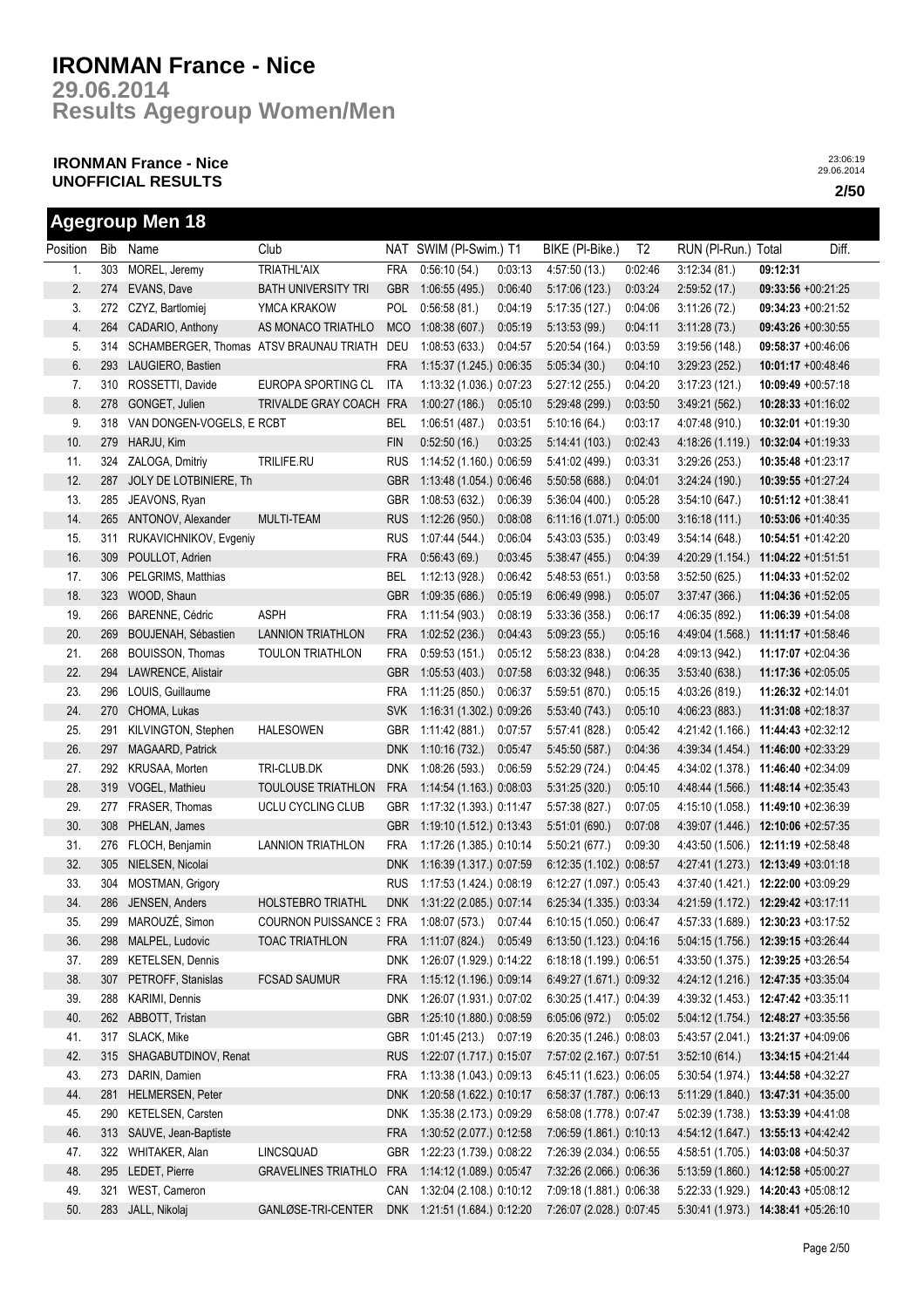## **Results Agegroup Women/Men 29.06.2014 IRONMAN France - Nice**

## **IRONMAN France - Nice UNOFFICIAL RESULTS 3/50**

| -51. | 263 ANDREJEW, Jegor                           | EGOR ANDREEV |  |  |  | RUS 1:10:53 (792.) 0:13:03 7:57:27 (2.170.) 0:13:58 5:19:57 (1.902.) 14:55:16 +05:42:45   |
|------|-----------------------------------------------|--------------|--|--|--|-------------------------------------------------------------------------------------------|
|      | 52. 267 BLASKO, Lubomir                       |              |  |  |  | SVK 1:21:02 (1.625.) 0:08:50 7:51:29 (2.151.) 0:14:00 5:19:57 (1.903.) 14:55:16 +05:42:45 |
|      | 53. 271 CHRISTOFFERSEN. Daniel KARLSLUNDE TRI |              |  |  |  | DNK 1:19:17 (1.519) 0:12:06 7:10:38 (1.894) 0:09:46 6:42:49 (2.143) 15:34:34 +06:22:03    |
| 54.  | . 284 JANSEN, Simon                           |              |  |  |  | DNK 1:50:27 (2.276.) 0:07:02 8:11:12 (2.199.) 0:06:03 5:21:50 (1.923.) 15:36:33 +06:24:02 |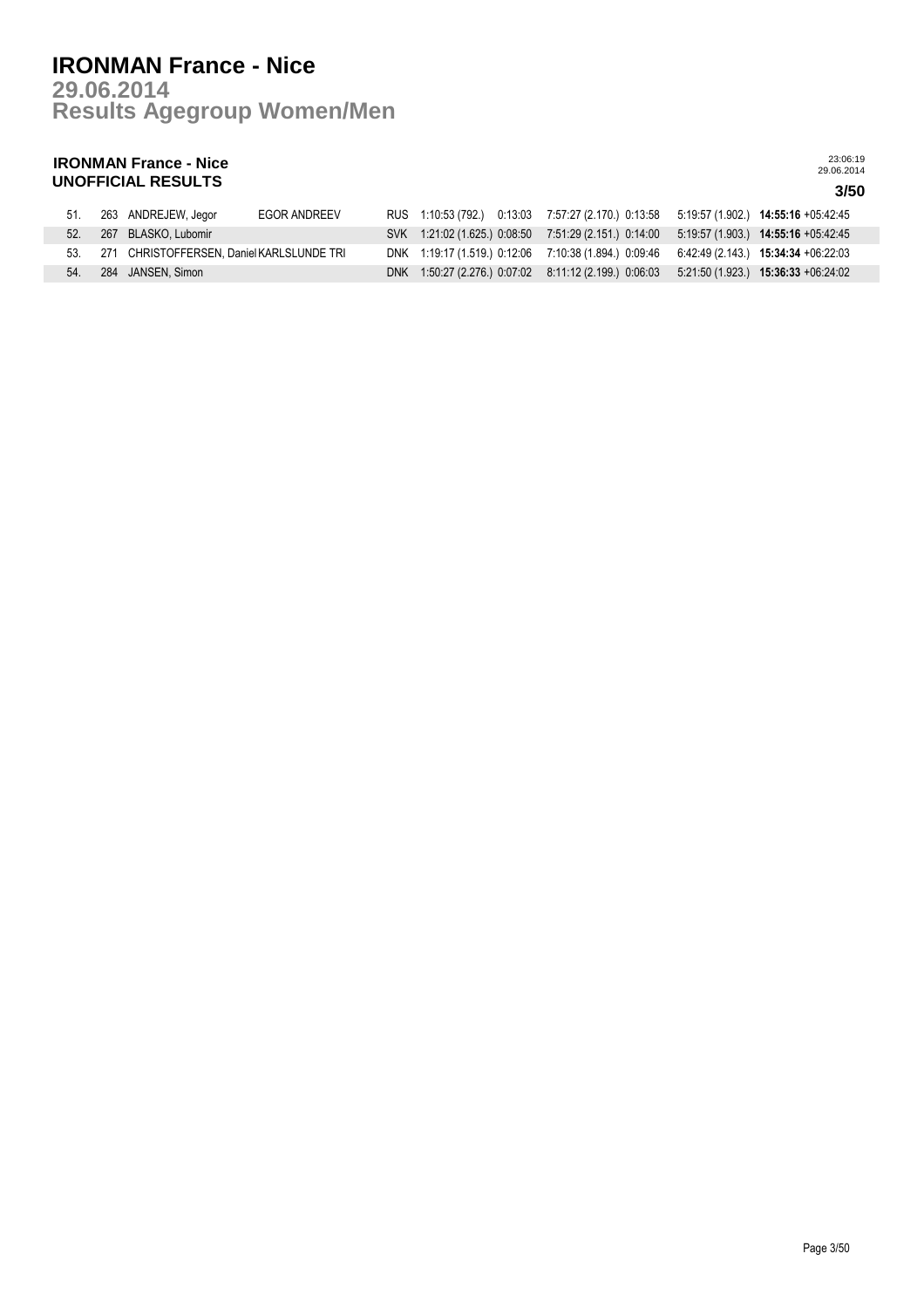**Results Agegroup Women/Men 29.06.2014**

## **IRONMAN France - Nice UNOFFICIAL RESULTS 4/50**

|          |     | <b>Agegroup Men 25</b>  |                          |            |                          |         |                        |                |                     |                       |       |
|----------|-----|-------------------------|--------------------------|------------|--------------------------|---------|------------------------|----------------|---------------------|-----------------------|-------|
| Position | Bib | Name                    | Club                     |            | NAT SWIM (PI-Swim.) T1   |         | BIKE (PI-Bike.)        | T <sub>2</sub> | RUN (PI-Run.) Total |                       | Diff. |
| 1.       | 424 | KUENTZ, Benoit          | AVIRON BAYONNAIS TR FRA  |            | 0:55:54(53)              | 0:03:12 | 5:08:28(48)            | 0:02:55        | 3:08:06(50)         | 09:18:34              |       |
| 2.       | 482 | RODRIGUEZ, Sebastien    | TOULON VAR TRIATHL       | <b>FRA</b> | 0:59:32(138.)            | 0:03:43 | 5:04:24(26.)           | 0:03:17        | 3:20:31(151.)       | 09:31:24 +00:12:50    |       |
| 3.       | 350 | CASTELLÀ SERRA, Vicenç  |                          | ESP        | 1:05:24(382.)            | 0:03:54 | 5:12:40(84.)           | 0:03:49        | 3:11:33(75)         | 09:37:18 +00:18:44    |       |
| 4.       | 434 | LOMHOLT, Lars           | HADERSLEV TRI 2000       | <b>DNK</b> | 1:05:12(370.)            | 0:05:49 | 5:18:40(138.)          | 0:04:27        | 3.05:43(37)         | 09:39:48 +00:21:14    |       |
| 5.       | 478 | REBEYROTTE, Theo        | <b>ASVEL TRIATHLON</b>   | <b>FRA</b> | 0:53:13(25.)             | 0:04:21 | 5:13:39(95)            | 0:04:06        | 3:27:14(216)        | 09:42:31 +00:23:57    |       |
| 6.       | 430 | LEKUE, Beñat            | ALTZA HERRIA TRIATLO     | <b>ESP</b> | 1:00:28(188.)            | 0.04:40 | 5:11:32(71)            | 0:03:02        | 3:23:27(176.)       | 09:43:08 +00:24:34    |       |
| 7.       | 346 | CAGNIART, Alban         | TRIATHLON LITTORAL 5     | <b>FRA</b> | 0:54:59(36.)             | 0:04:20 | 5:25:10(223)           | 0:02:38        | 3:17:16(120.)       | 09:44:21 +00:25:47    |       |
| 8.       | 462 | NEYRINCK, Christophe    | BIN                      | <b>BEL</b> | 1:05:09(365.)            | 0:05:02 | 5:12:30(82)            | 0:04:26        | 3.19.32(144)        | 09:46:38 +00:28:04    |       |
| 9.       | 463 | NICOLAS, Jean-Pascal    | TRI LE PONTET            | <b>FRA</b> | 0:56:29(63)              | 0:03:37 | 5:19:08(144)           | 0:03:03        | 3:24:53(195)        | 09:47:08 +00:28:34    |       |
| 10.      | 515 | WALKER, Christopher     | <b>BUSTINSKIN</b>        | <b>GBR</b> | 0.54.49(31)              | 0:03:55 | 5:23:16(198.)          | 0:03:00        | 3.22.31(167)        | 09:47:28 +00:28:54    |       |
| 11.      | 455 | MØLLER, Mads            | RANDERS FREJA TRIA       | <b>DNK</b> | 1:03:36(278.)            | 0:05:27 | 5:23:01(193)           | 0:02:24        | 3:15:44(107.)       | 09:50:09 +00:31:35    |       |
| 12.      | 333 | BELFIELD, Harrison      | <b>STAFFORD TRI</b>      | <b>GBR</b> | 1:01:14(205.)            | 0:04:06 | 5:31:32(322)           | 0:03:25        | 3:13:04(87)         | 09:53:19 +00:34:45    |       |
| 13.      | 449 | MERZ, Andre             | <b>ANTIBES TRIATHLON</b> | CHE        | 0:59:40(145.)            | 0:05:57 |                        |                | 3:17:27(122)        | 09:55:21 +00:36:47    |       |
| 14.      | 426 | LAUWERS, Aurélien       | SPEEDX / TEAM TRIAT      | <b>BEL</b> | 1:14:12 (1.091.) 0:07:22 |         | 5:26:41(250.)          | 0:06:15        | 3:01:02(18.)        | 09:55:30 +00:36:56    |       |
| 15.      | 472 | PICAUT, Maxime          | LEUCEMIE ESPOIR TRI      | <b>FRA</b> | 0:53:05(22.)             | 0:04:49 | 5:25:05(222.)          | 0:03:26        | 3:31:15(279)        | 09:57:38 +00:39:04    |       |
| 16.      | 373 | DOREZ, Frederic         | <b>VALENCE TRIATHLON</b> | <b>FRA</b> | 0:56:11(55)              | 0:03:56 | 5:17:29(126.)          | 0:04:42        | 3:37:27(361)        | 09:59:44 +00:41:10    |       |
| 17.      | 425 | LAPEZE, Loic            | ST BARTH TRIATHLON       | <b>FRA</b> | 1:04:35(312.)            | 0:04:05 | 5:08:37 (49.)          | 0:03:22        | 3:41:33 (417.)      | 10:02:09 +00:43:35    |       |
| 18.      | 435 | <b>VUEGEN, Ludovic</b>  | <b>ATCC</b>              | <b>BEL</b> | 1:11:26(851)             | 0:05:39 | 5:04:51(28.)           | 0:09:17        | 3.31:09(277)        | 10:02:19 +00:43:45    |       |
| 19.      | 416 | JOUSSET, Gregory        | <b>MULTRIMAN</b>         | <b>FRA</b> | 1:04:38(317)             | 0:04:13 | 5:19:40(150.)          | 0:02:39        | 3:32:55(303)        | 10:04:04 +00:45:30    |       |
| 20.      | 326 | ALTENBUCHNER, Philipp   | TV ALTOETTING            | <b>DEU</b> | 1:01:01(201.)            | 0:03:47 | 5:22:39(184.)          | 0:03:14        | 3:33:43(312)        | 10:04:22 +00:45:48    |       |
| 21.      | 388 | GAUGAIN, Julian         | ENDURANCE72TRIATHL       | <b>FRA</b> | 1:09:02(646.)            | 0:06:26 | 5:09:05(53)            | 0:05:11        | 3:35:06(332)        | 10:04:48 +00:46:14    |       |
| 22.      | 454 | MINIER, Emilien         | SAINT BRIEUC TRIATHL     | <b>FRA</b> | 1:12:31(960.)            | 0:07:36 | 5:14:07 (101.)         | 0:03:52        | 3:30:32(268.)       | $10:08:36 +00:50:02$  |       |
| 23.      | 330 | BARBE, Mathieu          | STADE FRANCAIS           | FRA        | 0:56:33(65.)             | 0:04:48 | 5:40:05(481)           | 0:03:06        | 3:25:22(198.)       | $10:09:52 +00:51:18$  |       |
| 24.      | 493 | SITJÀ, Marc             | TRIADDICTS TEAM          | <b>ESP</b> | 0:59:03(119.)            | 0:04:50 | 5:41:42 (508.)         | 0:05:01        | 3:19:45(146.)       | $10:10:19 + 00:51:45$ |       |
| 25.      | 337 | BIZKARRA, Gorka         |                          | <b>ESP</b> | 0:57:18(87.)             | 0:04:20 | 5:17:49 (129.)         | 0:03:35        | 3.48:30(541)        | 10:11:29 +00:52:55    |       |
| 26.      | 467 | PAYOUX, Loïc            | <b>TUC TRIATHLON</b>     | <b>FRA</b> | 1:04:26(302.)            | 0:06:28 | 5:25:27(229.)          | 0:03:53        | 3:35:17(336)        | 10:15:29 +00:56:55    |       |
| 27.      | 332 | <b>BASTIEN, Nicolas</b> | ENDURANCE TEAM CH        | <b>BEL</b> | 1:13:23 (1.024.) 0:06:43 |         | 5:29:20(288.)          | 0:04:32        | 3:24:34 (193.)      | 10:18:30 +00:59:56    |       |
| 28.      | 335 | <b>BERTSCHI, Manuel</b> | VELOLADE-SCHNEIDER       | <b>CHE</b> | 0.58.35(109.)            | 0:04:33 | 5:24:43(216.)          | 0:08:48        | 3.44.47(469)        | 10:21:24 +01:02:50    |       |
| 29.      | 475 | PONS, Gael              | MONTPELLIER AGGLO T      | <b>FRA</b> | 1:03:29 (263.)           | 0:04:56 | 5:47:23(623)           | 0:03:34        | 3:22:15(164.)       | 10:21:35 +01:03:01    |       |
| 30.      | 452 | MILLS, Shaun            |                          | <b>GBR</b> | 1:08:48(621.)            | 0:04:21 | 5.46.39(611)           | 0:02:35        | 3:23:29(177.)       | 10:25:50 +01:07:16    |       |
| 31.      | 511 | VICINI, Marco           |                          | <b>ITA</b> | 0:55:33(50.)             | 0:04:46 | 5:27:46 (263.)         | 0:03:37        | 3:54:22(652)        | 10:26:01 +01:07:27    |       |
| 32.      | 501 | TOURLOUSE, Matthieu     | <b>COVENTRI</b>          | <b>FRA</b> | 1:10:14(728.)            | 0:06:13 | 5:25:37(233)           | 0:03:17        | 3.41:15(411)        | 10:26:35 +01:08:01    |       |
| 33.      |     | 334 BENEZIT, Vincent    | <b>MEUDON TRIATHLON</b>  | <b>FRA</b> | 0:58:32(107.)            | 0.04:56 | 5:36:48(414)           | 0:04:49        | 3:42:32(435)        | 10:27:35 +01:09:01    |       |
| 34.      |     | 490 SEGALA, Lorenzo     | <b>TRIO EVENTI</b>       | <b>ITA</b> | 1:06:35 (470.) 0:04:41   |         | 5:33:13 (351.) 0:03:57 |                | 3:41:15(410.)       | 10:29:39 +01:11:05    |       |
| 35.      | 420 | <b>KERKHOVE, Loic</b>   |                          | BEL        | 1:05:57 (411.)           | 0:05:22 | 5:29:36(295)           | 0:04:10        | 3:46:44(510.)       | 10:31:48 +01:13:14    |       |
| 36.      | 448 | MERLET, Thierry         | NANTES TRIATHLON         | <b>FRA</b> | 1:08:50(626.)            | 0:06:08 | 5:30:11(302.)          | 0:03:20        | 3.43.47(452)        | 10:32:14 +01:13:40    |       |
| 37.      | 340 | <b>BOWKER, Nick</b>     |                          | <b>GBR</b> | 1:09:18 (667.)           | 0:09:44 | 5:34:43(375)           | 0:07:09        | 3:31:25(282)        | $10:32:17 + 01:13:43$ |       |
| 38.      | 497 | STÉPHANE, Genty         | <b>TRIGT</b>             | <b>BEL</b> | 0:57:19(88.)             | 0:04:33 | 5:40:12 (485.)         | 0:04:35        | 3:46:15(500.)       | $10:32:51 + 01:14:17$ |       |
| 39.      | 397 | GRIEVES, Danny          | <b>GS METRO</b>          | GBR        | 1:15:14 (1.201.) 0:07:52 |         | 5:28:32(274.)          | 0:03:34        | 3:38:45(374)        | 10:33:55 +01:15:21    |       |
| 40.      | 503 | TOURNIER, Ludovic       | LE MÉE SPORTS TRIAT      | <b>FRA</b> | 1:10:38(761)             | 0:05:54 | 5:18:54(142)           | 0:03:47        | 3.55:07(668)        | 10:34:18 +01:15:44    |       |
| 41.      | 474 | POLGAR, Tivadar         |                          | <b>HUN</b> | 1:06:07 (428.)           | 0:06:31 | 5.56.49(810.)          | 0:04:55        | 3:21:57(162)        | 10:36:16 +01:17:42    |       |
| 42.      | 483 | ROUSSELET, Benoit       | PARIS SPORT CLUB         | <b>FRA</b> | 1:11:05(820.)            | 0:07:33 | 5:38:35(453)           | 0:04:16        | 3:35:00(330.)       | 10:36:27 +01:17:53    |       |
| 43.      | 411 | IUREA, Armand           | COTE D'AZUR ENDURAN FRA  |            | 1:05:04(353.)            | 0:05:21 | 5:27:16(258.)          | 0:03:54        | 3:55:58(692)        | 10:37:30 +01:18:56    |       |
| 44.      | 366 | DE WIND, Joris          | TRIATHLON VERENIGIN      | <b>NLD</b> | 1:15:10 (1.194.) 0:08:01 |         | 5:39:53(475)           | 0:09:33        | 3:27:38(223)        | $10:40:14 + 01:21:40$ |       |
| 45.      | 372 | DOMINSKI, Fabien        | <b>ONN</b>               | <b>FRA</b> | 1:19:47 (1.554.) 0:07:25 |         | 5:29:57 (300.)         | 0:04:18        | 3:40:14(403)        | 10:41:39 +01:23:05    |       |
| 46.      | 348 | CARROLL, Patrick        | <b>MERSEY TRI</b>        | <b>GBR</b> | 1:00:43(197.)            | 0:04:28 | 6:02:39(930.)          | 0:51:18        | 2:46:45(3)          | $10:45:51 + 01:27:17$ |       |
| 47.      | 447 | MÉNDEZ DE LA MAZA, Je   |                          | <b>ESP</b> | 1:02:57(238.)            | 0.07:14 | 5:43:44 (550.)         | 0:05:13        | 3:48:55(549)        | 10:48:01 +01:29:27    |       |
| 48.      | 336 | BISCOTTO, Matteo        | ALL4TRI.COM              | <b>ITA</b> | 1:06:19(449)             | 0:06:05 | 5.54:18(755)           | 0:04:51        | 3:39:34(387)        | 10:51:06 +01:32:32    |       |
| 49.      | 370 | DHEEDENE, Frederic      |                          | <b>BEL</b> | 1:13:13 (1.008.) 0:08:22 |         | 5:39:08(461.)          | 0:05:04        | 3.45.49(489)        | 10:51:34 +01:33:00    |       |
| 50.      | 390 | GHEDINI, Davide         | TRIO EVENTI DESENZAN ITA |            | 1:14:37 (1.139.) 0:07:01 |         | 5:28:47(277.)          | 0:03:25        | 3:58:06(730.)       | 10:51:54 +01:33:20    |       |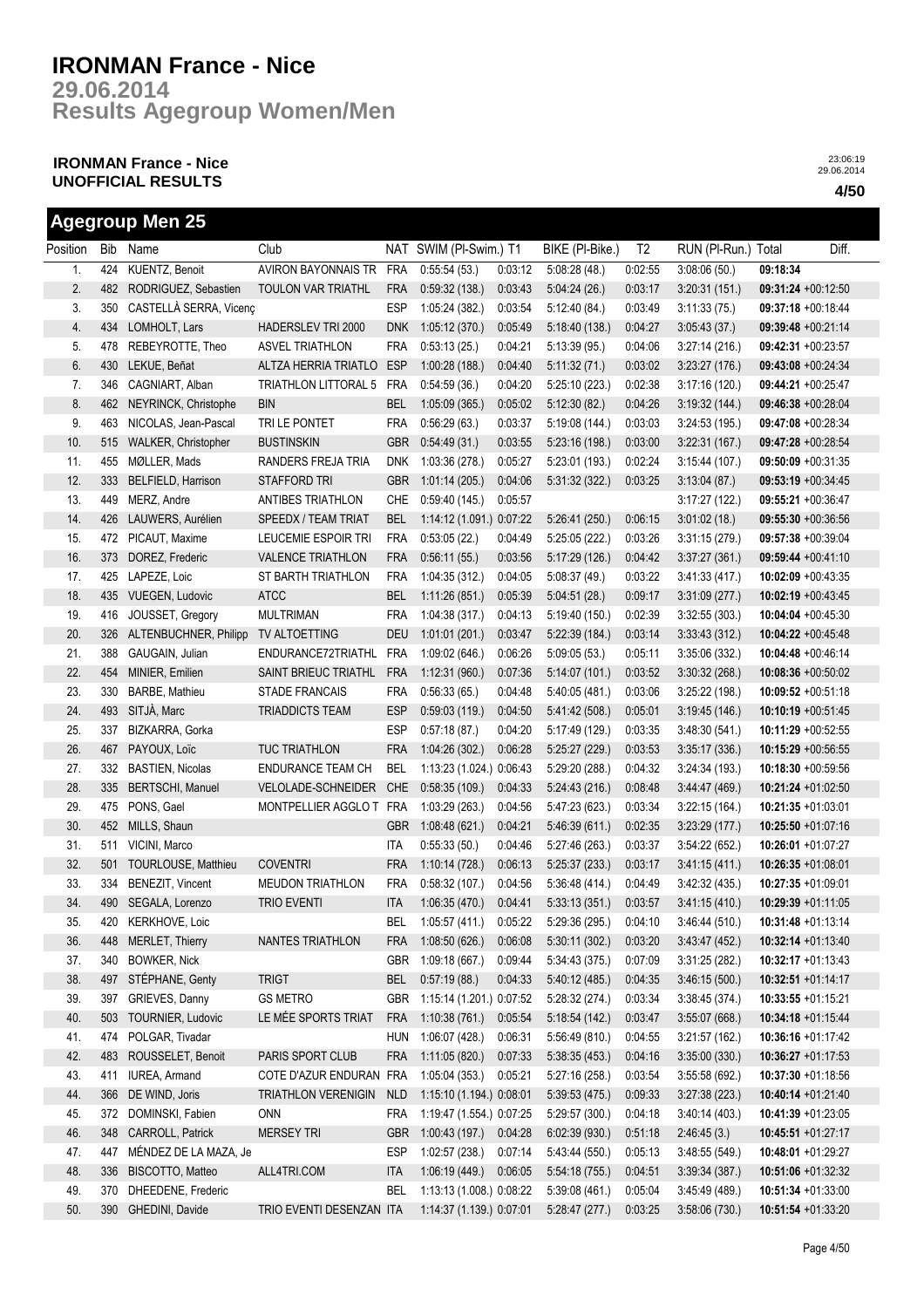**Results Agegroup Women/Men 29.06.2014**

## **IRONMAN France - Nice UNOFFICIAL RESULTS 5/50**

| 51.  | 363 | CROUIN, Mickael                           | CAVIGAL NICE TRIATHL FRA                      |            | 1:10:36 (758.)           | 0:06:46 | 6:00:31(881.)            | 0:05:56 | 3:29:30(256.)    | 10:53:16 +01:34:42                  |
|------|-----|-------------------------------------------|-----------------------------------------------|------------|--------------------------|---------|--------------------------|---------|------------------|-------------------------------------|
| 52.  | 481 | RIVERA, Daniel                            |                                               | <b>ESP</b> | 1:04:41(323)             | 0.05:32 | 5:49:20 (661.)           | 0:07:02 | 3.47:25(521)     | 10:53:58 +01:35:24                  |
| 53.  | 349 | CASSANI, Antoine                          | IRON CLUB DANNEMARI FRA                       |            | 1:08:50 (625.)           | 0:05:55 | 6:06:31 (992.)           | 0:04:35 | 3:28:11(229.)    | 10:54:00 +01:35:26                  |
| 54.  | 459 | MULET, Sébastien                          | <b>OLYMPIC NICE NATATI</b>                    | <b>FRA</b> | 0:56:21(62)              | 0:05:00 | 5.49.50(670.)            | 0:04:09 | 3.59.34(756.)    | 10:54:52 +01:36:18                  |
| 55.  | 465 | OTTILINGER, Patrick                       |                                               | DEU        | 1:19:40 (1.545.) 0:09:43 |         | 5:37:13 (429.)           | 0:04:41 | 3:43:39(450)     | 10:54:54 +01:36:20                  |
| 56.  | 456 | MOMBRU, Vincent                           | US CAGNES TRIATHLO                            | <b>FRA</b> | 1:11:50(896.)            | 0:06:58 | 5:30:17(303.)            | 0:04:00 | 4:02:09 (791.)   | 10:55:12 +01:36:38                  |
| 57.  | 405 | HEADLAND, William                         | N/A                                           | <b>GBR</b> | 1:01:16(206.)            | 0:06:40 | 5:54:37 (762.)           | 0:06:52 | 3:46:23(502)     | 10:55:46 +01:37:12                  |
| 58.  | 468 | PECORINO, Remy                            | <b>CLERMONT TRIATHLON</b>                     | <b>FRA</b> | 1:06:57(498.)            | 0.07:19 | 5.46.25(605)             | 0:05:18 | 3.50:28(582)     | $10:56:25 +01:37:51$                |
| 59.  | 520 | WOLLEY, Adam                              |                                               | <b>GBR</b> | 1:23:24 (1.798.) 0:06:30 |         | 5:24:08 (206.)           | 0:04:25 | 3:58:16(736)     | 10:56:41 +01:38:07                  |
| 60.  | 477 | RÄDLER, Martin                            | <b>TRIGANTIUM</b>                             | <b>AUT</b> | 1:15:04 (1.181.) 0:09:01 |         | 5:38:13(448.)            | 0:03:29 | 3:51:11(602)     | 10:56:56 +01:38:22                  |
| 61.  | 381 | FAURI, Ignasi                             | <b>TRIENJOY TEAM</b>                          | <b>ESP</b> | 1:10:39 (765.)           | 0:07:01 | 6:05:55(983.)            | 0:04:07 | 3:31:58(294.)    | 10:59:39 +01:41:05                  |
| 62.  | 395 | GRANATH, Johan                            | SPIF TRIATHLON                                | SWE        | 1:06:57 (497.)           | 0:07:37 | 5:48:55 (654.)           | 0:08:10 |                  | 11:01:42 +01:43:08                  |
| 63.  |     | MONTALBAN, Etienne                        |                                               | ESP        | 1:08:41(611)             |         |                          | 0:05:48 | 3:50:05(573)     | 11:02:54 +01:44:20                  |
|      | 457 |                                           | TARAHUMARAS MURET                             |            |                          | 0.05:01 | 6:02:26(925)             |         | 3:40:59 (409.)   |                                     |
| 64.  | 351 | CASTIAUX, Rémy                            | TRI GT                                        | <b>BEL</b> | 1:00:16(174.)            | 0:05:14 | 5:57:47 (829.)           | 0:04:13 | 3.57:10(713)     | 11:04:38 +01:46:04                  |
| 65.  | 361 | COSTELLO, Chris                           |                                               | GBR        | 1:04:57 (341.)           | 0:04:45 | 5:47:35 (628.)           | 0:04:16 | 4:07:06 (897.)   | 11:08:37 +01:50:03                  |
| 66.  | 473 | <b>BOEPPLER, Pierre</b>                   | <b>FAST GUEBWILLER</b>                        | <b>FRA</b> | 1:10:37(760.)            | 0:06:13 | 5:42:45 (530.)           | 0:06:19 | 4:03:25 (818.)   | 11:09:16 +01:50:42                  |
| 67.  | 419 | KEIR, Richard                             |                                               | <b>GBR</b> | 1:11:41 (880.)           | 0:09:00 | 5:59:00 (852.)           | 0:08:35 | 3.41:21(415)     | 11:09:35 +01:51:01                  |
| 68.  | 450 |                                           | MESTRES FABREGAS, Jo CLUB TRIATLÓ TARRAG( ESP |            | 1:08:08(574.)            | 0:05:27 | 6:06:00(986.)            | 0:05:19 | 3.44.58(473)     | 11:09:50 +01:51:16                  |
| 69.  | 441 | MASFERRER, Guillem                        | THE CYCLERY                                   | <b>ESP</b> | 1:05:15 (374.)           | 0:07:06 | 5:26:21 (244.)           | 0:04:06 | 4:29:26 (1.298.) | 11:12:12 +01:53:38                  |
| 70.  | 429 | LE ROSCOET, Ronan                         |                                               | <b>FRA</b> | 1.04.41(324.)            | 0:07:53 | 6:04:23 (964.)           | 0:06:43 | 3.48.44(545)     | 11:12:22 +01:53:48                  |
| 71.  | 508 | VAN WORKUM, Fons                          | <b>TRION</b>                                  | <b>NLD</b> | 1:23:15 (1.790.) 0:10:57 |         | 5:46:28 (606.)           | 0:05:42 | 3:50:08(574.)    | 11:16:28 +01:57:54                  |
| 72.  | 338 | BJÄRKHED, Emanuel                         | <b>IK WILSKE</b>                              | <b>SWE</b> | 1:07:40(540.)            | 0:05:31 | 6:18:57 (1.211.) 0:05:02 |         | 3:39:52(394.)    | 11:17:00 +01:58:26                  |
| 73.  | 445 | MEIßNER, Stefan                           | TUS NEUKÖLLN BERLIN                           | DEU        | 1:15:21 (1.218.) 0:08:51 |         | 5.48.22(644)             | 0:05:34 | 4:00:05 (764.)   | $11:18:10 + 01:59:36$               |
| 74.  | 398 | <b>GRITTI, Michele</b>                    |                                               | ITA        | 1:10:31(748.)            | 0:08:38 | 5.52:09(715.)            | 0:06:30 | 4.01:15 (782.)   | 11:19:02 +02:00:28                  |
| 75.  | 431 | LERUSTE, Guillaume                        |                                               | <b>FRA</b> | 1:07:01 (506.)           | 0:08:22 | 5:47:36 (629.)           | 0:05:06 | 4:12:07 (999.)   | 11:20:10 +02:01:36                  |
| 76.  | 476 | PRINZIE, Davy                             |                                               | <b>BEL</b> | 1:10:28(745)             | 0:07:34 | 5:52:21 (720.)           | 0:04:59 | 4:05:34 (863.)   | 11:20:54 +02:02:20                  |
| 77.  | 360 | CORRAL, Roberto                           | <b>TRIADDICTS TEAM</b>                        | <b>ESP</b> | 1:09:46 (695.)           | 0:05:54 | 5:49:41 (665.)           | 0:04:29 | 4:12:30 (1.007.) | 11:22:18 +02:03:44                  |
| 78.  | 401 | HARRIES, Rhys                             |                                               | <b>GBR</b> | 1:15:25 (1.224.) 0:07:46 |         | 5:49:59 (672.)           | 0:04:56 | 4:04:42 (850.)   | 11:22:46 +02:04:12                  |
| 79.  | 394 | GOUJON, Julien                            | <b>TEAM TRIATHLON ROQ</b>                     | <b>FRA</b> | 1:08:34(600.)            | 0:06:59 | 5:56:46 (807.)           | 0:05:34 | 4.06:08(876)     | 11:23:58 +02:05:24                  |
| 80.  | 387 | GALVEZ, Michael                           | <b>ONN</b>                                    | <b>FRA</b> | 1:13:16 (1.012.) 0:09:21 |         | 5:53:55(746.)            | 0:07:18 | 4:02:50 (807.)   | 11:26:38 +02:08:04                  |
| 81.  | 371 | DODWELL, Timothy                          | AVON VALLEY RUNNER                            | GBR        | 1:06:37 (471.)           | 0:08:38 | 6:10:29 (1.057.) 0:06:30 |         | 3:54:35(658)     | 11:26:47 +02:08:13                  |
| 82.  | 393 | GOUESSE, Morgan                           | <b>TOULOUSE TRI</b>                           | <b>FRA</b> | 1:12:34(966.)            | 0:10:39 | 5:56:25(802.)            | 0:10:23 | 3:59:07(748.)    | 11:29:06 +02:10:32                  |
| 83.  | 495 | SROCZYNSKI, Nicholas                      | /TRI CLUB DENMARK                             | <b>DNK</b> | 1:07:09(521.)            | 0:05:40 | 5:51:27 (700.)           | 0:05:05 | 4:19:56 (1.147.) | 11:29:15 +02:10:41                  |
| 84.  | 510 | VERSTRAETEN, Yann                         |                                               | <b>BEL</b> | 1:08:54(636.)            | 0:05:46 | 5:54:03 (749.)           | 0:06:56 | 4:14:18 (1.040.) | 11:29:55 +02:11:21                  |
| 85.  | 461 | NASSIET, François                         | CLUB DES NAGEURS D                            | <b>FRA</b> | 1:31:26 (2.088.) 0:06:52 |         | 6:15:30 (1.156.) 0:06:02 |         | 3:31:29(285.)    | 11:31:17 +02:12:43                  |
| 86.  |     | 423 KOKS, Mark                            |                                               | <b>NLD</b> | 1:11:14(836.)            | 0:09:16 | 5:53:56 (747.)           | 0:05:31 | 4:11:33 (988.)   | 11:31:29 +02:12:55                  |
| 87.  | 446 | MELERO, Edouard                           |                                               | FRA        | $1:06:16(442)$ $0:06:12$ |         | 6:00:32(882)             | 0:08:44 | 4:09:57 (962.)   | 11:31:39 +02:13:05                  |
| 88.  | 407 | HEIKKILÄ, Jussi                           |                                               | FIN        | 1:31:32 (2.091.) 0:08:57 |         | 5:59:07 (857.)           | 0:06:59 | 3:48:58(550.)    | 11:35:33 +02:16:59                  |
| 89.  | 443 | MCCOLL, Alistair                          |                                               | <b>GBR</b> | 1:12:20 (941.) 0:08:08   |         | 6:22:06 (1.276.) 0:05:37 |         | 3:50:09(577.)    | 11:38:19 +02:19:45                  |
| 90.  | 516 | WATTS, Simon                              |                                               | <b>GBR</b> | 1:26:41 (1.956.) 0:08:18 |         | 6:07:30 (1.013.) 0:06:09 |         | 3.49.59(572)     | 11:38:36 +02:20:02                  |
| 91.  | 470 | PEREZ GONZALEZ, Fran                      | <b>IRONTOUR TRIATLO LA \</b>                  | ESP        | 1:16:34 (1.308.) 0:10:33 |         | 6:12:12 (1.089.) 0:08:03 |         | 3:55:10(672)     | 11:42:31 +02:23:57                  |
| 92.  | 512 | VOITURON, Jean Eudes                      | STADE FRANÇAIS TRIA                           | <b>FRA</b> | 1:12:53(988.)            | 0:08:28 | 6:20:39 (1.248.) 0:07:11 |         | 3:53:25(634.)    | 11:42:34 +02:24:00                  |
| 93.  | 484 | SANCET, Simon                             | HAUT-JURA VO3MAX                              | <b>FRA</b> | 1:08:52(630.)            | 0:08:31 | 5:46:25 (604.)           | 0.06:43 | 4:33:13 (1.362.) | 11:43:42 +02:25:08                  |
| 94.  | 364 | DANIELE, Federico                         | POLISPORTIVA FOSSAL                           | <b>ITA</b> | 1:16:47 (1.329.) 0:05:54 |         | 5:40:01 (479.)           | 0:06:45 | 4:34:47 (1.384.) | 11:44:11 +02:25:37                  |
| 95.  | 466 | PANIZZI, Théo                             | BEAULIEU ENDURANCE                            | <b>FRA</b> | 1:07:44 (545.)           | 0:06:49 | 6:15:31 (1.158.) 0:07:16 |         | 4:07:42 (906.)   | 11:45:01 +02:26:27                  |
| 96.  |     |                                           |                                               |            | 1:19:31 (1.534.) 0:11:15 |         | 6:14:36 (1.137.) 0:10:48 |         |                  | 11:46:41 +02:28:07                  |
| 97.  | 479 | REINES-LHUILLIER, Rémi ES THAON TRIATHLON |                                               | <b>FRA</b> |                          | 0:08:24 | 6:13:48 (1.121.) 0:05:16 |         | 3:50:33(586)     |                                     |
|      | 412 | JAN, Alexandre                            | TRIMAN                                        | <b>FRA</b> | 1:07:11 (522.)           |         |                          |         | 4:12:33 (1.009.) | 11:47:10 +02:28:36                  |
| 98.  | 376 | EVANDER, Manne                            |                                               |            | SWE 1:00:02 (157.)       | 0.04:42 | 6:18:03 (1.196.) 0:03:51 |         | 4:24:57 (1.229.) | 11:51:33 +02:32:59                  |
| 99.  | 437 | <b>MARCHAL, Antoine</b>                   | ANTIBES TRIATHLON                             | <b>FRA</b> | 1:20:20 (1.584.) 0:11:01 |         | 6:15:09 (1.150.) 0:05:53 |         | 4:00:04 (763.)   | 11:52:25 +02:33:51                  |
| 100. | 328 | ARONDEL, Sebastien                        | <b>GRAND NARBONNE TR</b>                      | <b>FRA</b> | 1:11:17 (839.)           | 0:07:15 | 5:59:14 (859.)           | 0:05:03 | 4:29:47 (1.307.) | 11:52:33 +02:33:59                  |
| 101. | 507 | VAN WORKUM, Frans                         | <b>TRION</b>                                  | <b>NLD</b> | 1:23:11 (1.785.) 0:09:33 |         | 5:51:28 (701.)           | 0:08:25 | 4:22:32 (1.184.) | 11:55:08 +02:36:34                  |
| 102. | 504 | TRESAL-MAUROZ, Maxime TRIATHLON SANNOIS F |                                               | <b>FRA</b> | 1:09:57 (708.)           | 0.06:41 | 5:41:39 (507.)           | 0:07:40 |                  | 4:49:53 (1.581.) 11:55:46 +02:37:12 |
| 103. |     | 406 HEADLAND, Joseph                      | JOSEPH HEADLAND                               | GBR        | 1:03:34 (273.)           | 0:08:25 | 6:21:37 (1.268.) 0:06:09 |         |                  | 4:17:46 (1.109.) 11:57:29 +02:38:55 |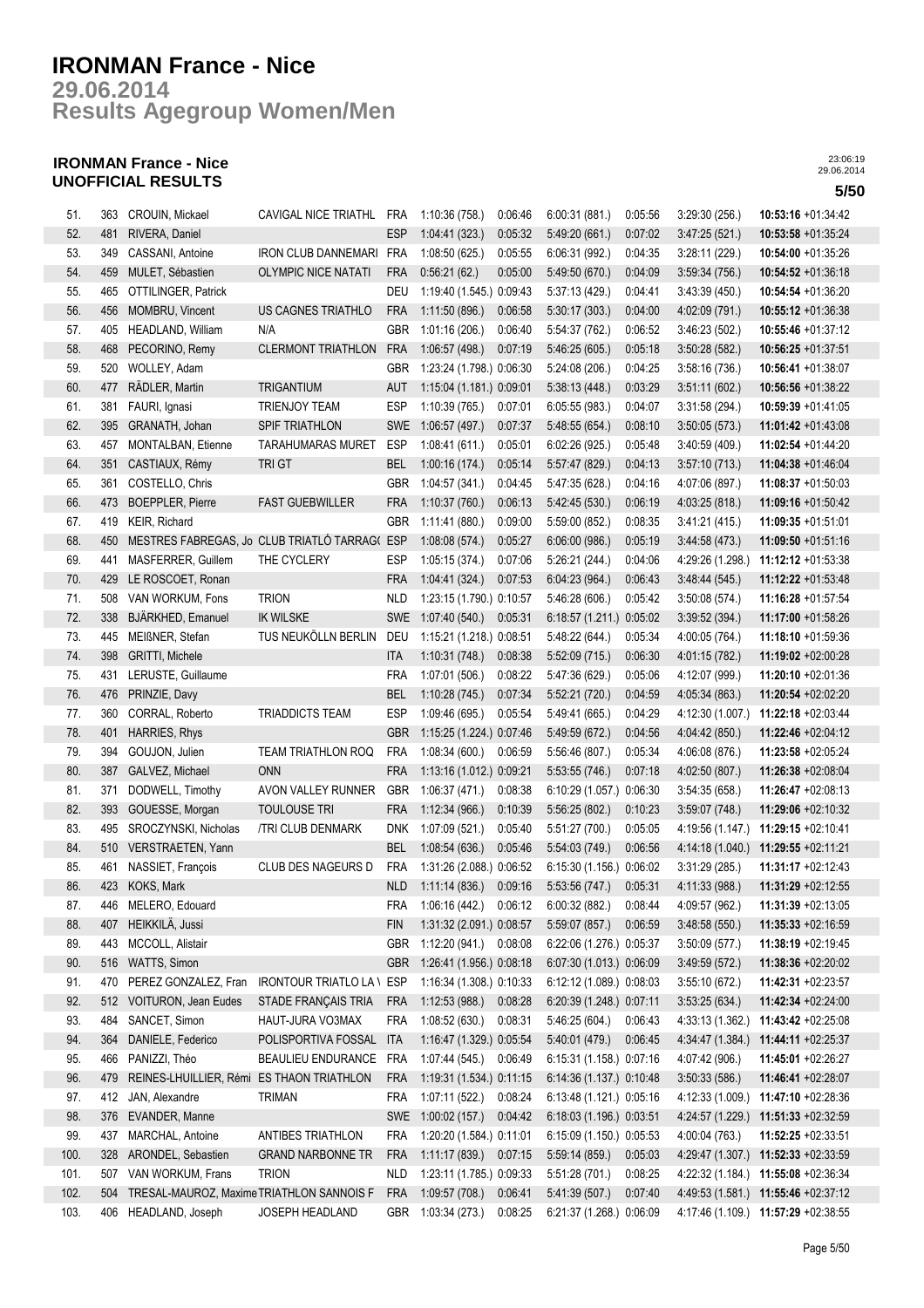**Results Agegroup Women/Men 29.06.2014**

## **IRONMAN France - Nice UNOFFICIAL RESULTS 6/50**

| 104. | 517 | WEHRLE, Jerome                               | <b>GSEM</b>                | <b>FRA</b> | 1:20:21 (1.586.) 0:13:33 |         | 5:52:58(733)             | 0:05:05 | 4:26:51 (1.264.) | 11:58:47 +02:40:13                   |
|------|-----|----------------------------------------------|----------------------------|------------|--------------------------|---------|--------------------------|---------|------------------|--------------------------------------|
| 105. | 365 | DE LA MOTTE ROUGE, Ch                        |                            | <b>FRA</b> | 1:14:27 (1.123.) 0:10:29 |         | 6:21:16 (1.261.) 0:07:52 |         | 4:05:01 (853.)   | $11:59:03 +02:40:29$                 |
| 106. | 359 | COMBES, Pierre-Olivier                       |                            | <b>FRA</b> | 1:17:08 (1.362.) 0:09:50 |         | 6:10:41 (1.058.) 0:07:53 |         | 4:14:35 (1.049.) | $12:00:05 +02:41:31$                 |
| 107. | 327 | ANCELLIN, Hugues                             |                            | <b>FRA</b> | 1:22:18 (1.734.) 0:10:18 |         | 6:42:53 (1.587.) 0:09:58 |         | 3:36:03(347)     | 12:01:29 +02:42:55                   |
| 108. | 488 | <b>SCHNEIDER, Pierre</b>                     | <b>TEAM PARIS TRIATHLO</b> | <b>FRA</b> | 1:11:13(834.)            | 0:09:58 | 6:19:47 (1.227.) 0:10:55 |         | 4:13:26 (1.029.) | 12:05:18 +02:46:44                   |
| 109. | 500 | TISSEAU, Jean Patrick                        | ROCHEFORT TRIATHL          | <b>FRA</b> | 1:33:44 (2.142.) 0:08:57 |         | 5:50:45(683)             | 0:08:14 | 4:24:26 (1.218.) | 12:06:04 +02:47:30                   |
| 110. | 442 | DANNEMARK, Maxime                            | <b>ENERGYTRI</b>           | <b>BEL</b> | 1:07:48(553)             | 0:05:24 | 5:40:55 (498.)           | 0:04:06 | 5:08:45 (1.809.) | 12:06:55 +02:48:21                   |
| 111. | 464 | OLEANDER, Linus                              | <b>TRIATHLON VÄST</b>      | SWE        | 1:04:29 (305.)           | 0:06:16 | 6:13:43 (1.120.) 0:07:32 |         | 4:35:40 (1.392.) | 12:07:39 +02:49:05                   |
| 112. | 384 | FOREAU, Pierre-Antoine                       |                            | <b>FRA</b> | 1:07:01(507.)            | 0:07:19 | 6:23:32 (1.299.) 0:07:37 |         |                  | 4:22:57 (1.191.) 12:08:24 +02:49:50  |
| 113. |     | 513 VUYLSTEKE, Axel                          |                            | <b>BEL</b> | 1:09:17(663)             | 0:09:24 | 5:49:28 (662.)           | 0:04:11 | 4:57:13 (1.685.) | 12:09:31 +02:50:57                   |
| 114. | 375 | ERMOLENKO, Alexey                            | <b>CYCLEON</b>             | <b>RUS</b> | 1:04:40(322.)            | 0.04:11 | 6:43:25 (1.599.) 0:05:42 |         | 4:15:33 (1.068.) | 12:13:30 +02:54:56                   |
| 115. | 408 | <b>HELLSTAM, Erik</b>                        |                            | SWE        | 1:27:11 (1.989.) 0:13:13 |         | 6:17:39 (1.189.) 0:06:16 |         | 4:10:08 (967.)   | 12:14:24 +02:55:50                   |
| 116. | 377 | FANGET, Mikael                               | <b>FINISHER'SANTIBES</b>   | <b>FRA</b> | 1:11:38(872)             | 0:05:57 | 5:22:25(182.)            | 0:04:43 | 5:32:02 (1.979.) | 12:16:44 +02:58:10                   |
| 117. | 358 | CLÉMOT, Antoine                              | <b>CNP TRIATHLON</b>       | <b>FRA</b> | 1:25:14 (1.882.) 0:08:49 |         | 5:54:38 (763.)           | 0:04:41 | 4:43:36 (1.499.) | $12:16:56 + 02:58:22$                |
| 118. | 453 | MINAZIO, Mathieu                             |                            | <b>FRA</b> | 1:39:37 (2.215.) 0:11:05 |         | 6:30:09 (1.410.) 0:12:47 |         | 3.45.34(485)     | 12:19:09 +03:00:35                   |
| 119. | 355 | CHARRIER, Paul                               | <b>RENNES TRIATHLON</b>    | <b>FRA</b> | 1:12:48 (984.)           | 0:08:02 | 6:10:28 (1.056.) 0:06:25 |         | 4:45:30 (1.526.) | 12:23:11 +03:04:37                   |
| 120. | 344 | <b>BUFKENS, Stan-Louis</b>                   |                            | <b>BEL</b> | 1:30:24 (2.064.) 0:07:16 |         | 6:31:41 (1.442.) 0:08:26 |         | 4:07:07 (898.)   | 12:24:52 +03:06:18                   |
| 121. | 331 | <b>BAREHAM, Patrick</b>                      | TUNBRIDGE WELLS HA         | GBR        | 1:17:09 (1.364.) 0:13:23 |         | 6:32:55 (1.467.) 0:10:31 |         | 4:11:58 (995.)   | 12:25:54 +03:07:20                   |
| 122. | 496 | STEINER, Tristan                             | TRIATHLÉTIC CLUB FOR       | <b>FRA</b> | 1:12:20(942)             | 0:06:50 | 6.03:24(943)             | 0:07:07 | 4:56:28 (1.675.) | 12:26:08 +03:07:34                   |
| 123. | 427 | LE BORGNE, Guillaume                         | NANTES TRIATHLON           | <b>FRA</b> | 1:20:15 (1.579.) 0:16:59 |         | 6:46:44 (1.639.) 0:09:35 |         | 3:54:08(646)     | 12:27:39 +03:09:05                   |
| 124. | 403 | HARTVIG, Tobias                              |                            | <b>DNK</b> | 1:22:11 (1.723.) 0:09:53 |         | 6:34:10 (1.484.) 0:05:23 |         | 4:16:45 (1.087.) | 12:28:21 +03:09:47                   |
| 125. | 386 | FRANCOIS, Nicolas                            |                            | <b>FRA</b> | 1:13:44 (1.048.) 0:13:10 |         | 6:34:08 (1.481.) 0:08:17 |         | 4:21:13 (1.162.) | 12:30:29 +03:11:55                   |
| 126. | 498 | TABASEVIC, Milan                             | <b>TRIATLON KLUB</b>       | <b>SRB</b> | 1:16:46 (1.328.) 0:12:30 |         | 6:45:14 (1.626.) 0:10:41 |         | 4:05:24 (858.)   | 12:30:34 +03:12:00                   |
| 127. | 367 | DERHAM, Wayne                                | ARMY TRIATHLON ASS         | GBR        | 1:27:33 (1.998.) 0:09:16 |         | 6:39:44 (1.551.) 0:06:56 |         | 4:08:25 (923.)   | 12:31:52 +03:13:18                   |
| 128. | 368 | DEVINS, Thomas                               |                            | <b>FRA</b> | 1:03:25 (258.) 0:09:37   |         | 6:37:23 (1.531.) 0:09:19 |         | 4:32:20 (1.348.) | 12:32:02 +03:13:28                   |
| 129. | 518 | WILLEMOES, Kenneth                           |                            | <b>DNK</b> | 1:20:30 (1.595.) 0:10:41 |         | 6:50:25 (1.688.) 0:07:28 |         | 4:04:44 (851.)   | 12:33:46 +03:15:12                   |
| 130. | 343 | <b>BRUGGEMAN, Pieter</b>                     | <b>TTA</b>                 | <b>BEL</b> | 1:09:18(665)             | 0.07:17 | 6:32:23 (1.455.) 0:07:30 |         |                  | 12:34:13 +03:15:39                   |
| 131. | 458 | MOSEGAARD, Esben                             |                            | <b>DNK</b> | 1:09:20(668.)            | 0:08:31 | 6:50:01 (1.680.) 0:08:19 |         | 4:37:48 (1.423.) | 12:37:53 +03:19:19                   |
|      |     |                                              |                            |            |                          |         |                          |         | 4:21:44 (1.167.) |                                      |
| 132. | 521 | ZOURAIR, Adil                                |                            | <b>FRA</b> | 1:31:30 (2.090.) 0:10:30 |         | 6:14:40 (1.138.) 0:13:09 |         | 4:31:12 (1.329.) | 12:41:00 +03:22:26                   |
| 133. | 444 | MEHRENBERGER, Thib                           |                            | <b>FRA</b> | 1:23:10 (1.783.) 0:11:12 |         | 6:12:17 (1.092.) 0:07:50 |         | 4:46:53 (1.550.) | 12:41:20 +03:22:46                   |
| 134. | 354 | CENTLIVRE, Franck                            |                            | <b>FRA</b> | 1:33:13 (2.131.) 0:08:34 |         | 6:14:43 (1.140.) 0:05:41 |         | 4:39:16 (1.449.) | 12:41:25 +03:22:51                   |
| 135. | 486 | SCHMIDT, Thomas                              | <b>TEAM ARNDT</b>          | DEU        | 1:13:56 (1.063.) 0.06:47 |         | 5:33:07 (349.)           | 0:07:20 | 5:44:46 (2.043.) | 12:45:53 +03:27:19                   |
| 136. | 499 | <b>TAVENER, Geoff</b>                        |                            | <b>GBR</b> | 1:11:43 (883.) 0:08:40   |         | 6:48:56 (1.663.) 0:09:17 |         |                  | 4:28:33 (1.289.) 12:47:07 +03:28:33  |
| 137. | 374 | ERIKSEN, Jesper                              | <b>BLC</b>                 | DNK        | 1:24:05 (1.835.) 0:11:32 |         | 6:44:47 (1.614.) 0:06:13 |         | 4:21:13 (1.163.) | 12:47:49 +03:29:15                   |
| 138. | 413 | JENSEN, Thomas                               |                            | <b>DNK</b> | 1:22:36 (1.751.) 0:11:21 |         | 6:43:09 (1.589.) 0:07:37 |         | 4:25:11 (1.234.) | 12:49:53 +03:31:19                   |
| 139. | 342 | <b>BROUGH, Ashley</b>                        | <b>FDC</b>                 | GBR        | 1:26:46 (1.961.) 0:10:31 |         | 6:32:56 (1.468.) 0:09:02 |         | 4:30:43 (1.323.) | 12:49:55 +03:31:21                   |
| 140. | 378 | FARAMIA, Jerome                              |                            | <b>FRA</b> | 1:16:43 (1.322.) 0:12:26 |         | 6:57:48 (1.773.) 0:10:54 |         | 4:13:10 (1.021.) | 12:50:59 +03:32:25                   |
| 141. | 502 | TOURNEL, Colin                               |                            | <b>FRA</b> | 1:20:47 (1.610.) 0:10:00 |         | 6:53:58 (1.729.) 0:09:47 |         | 4:17:06 (1.099.) | 12:51:36 +03:33:02                   |
| 142. | 410 | IÑIGO CASCALES, Moisés CLUB ILICITANO TRIATL |                            | <b>ESP</b> | 1:17:32 (1.392.) 0:11:45 |         | 7:06:32 (1.856.) 0:08:37 |         | 4:07:55 (912.)   | 12:52:19 +03:33:45                   |
| 143. | 341 | BRIDGER, Richard                             |                            | GBR        | 1:19:50 (1.557.) 0:12:28 |         | 6:20:04 (1.234.) 0:08:05 |         | 4:51:58 (1.610.) | 12:52:24 +03:33:50                   |
| 144. | 352 | CAUSERO, Filippo                             |                            | <b>ITA</b> | 1:19:34 (1.537.) 0:10:10 |         | 6:55:24 (1.740.) 0:12:50 |         |                  | 4:18:55 (1.127.) 12:56:51 +03:38:17  |
| 145. | 402 | HART, Robert                                 | LONDON FRONTRUNNE          | GBR        | 1:19:04 (1.507.) 0:11:09 |         | 7:12:56 (1.913.) 0:09:17 |         | 4:05:39 (865.)   | 12:58:03 +03:39:29                   |
| 146. | 460 | MUSI, Richard                                | <b>GRAND NARBONNE TR</b>   | <b>GBR</b> | 1:10:00 (712.) 0:08:33   |         | 6:43:20 (1.595.) 0:08:03 |         |                  | 4:50:11 (1.589.) 13:00:05 +03:41:31  |
| 147. | 417 | JUILLARD, Alexandre                          | <b>TOBESPORT</b>           | FRA        | 1:19:36 (1.539.) 0:11:30 |         | 6:51:55 (1.706.) 0:05:37 |         |                  | 4:31:57 (1.341.) 13:00:32 +03:41:58  |
| 148. | 471 | PEULET, Kevin                                | BOURG EN BRESSE TR         | <b>FRA</b> | 1:11:22(844)             | 0:08:21 | 6:12:32 (1.099.) 0:07:32 |         |                  | 5:25:10 (1.940.) 13:04:55 +03:46:21  |
| 149. | 329 | ATTIA, Dylan                                 | TRI BY3                    | <b>USA</b> | 1:08:18 (583.)           | 0:10:19 | 6:45:13 (1.625.) 0:08:17 |         |                  | 5:00:11 (1.717.) 13:12:17 +03:53:43  |
| 150. | 362 | CRANNY, Lloyd                                |                            | <b>GBR</b> | 1:15:24 (1.221.) 0:09:04 |         | 6:38:24 (1.538.) 0:09:56 |         |                  | 5:00:12 (1.718.) 13:12:57 +03:54:23  |
| 151. | 439 | MARTINEZ, Alvaro                             |                            | <b>ESP</b> | 1:09:32 (682.)           | 0:11:43 | 7:00:00 (1.800.) 0:12:14 |         |                  | 4:45:34 (1.528.) 13:19:01 +04:00:27  |
| 152. | 506 | VALLET, Yannick                              |                            | FRA        | 1:11:33(860.)            | 0:08:31 | 6:37:18 (1.526.) 0:07:39 |         | 5:17:12 (1.878.) | 13:22:10 +04:03:36                   |
| 153. | 480 | RICHARDET, David                             |                            | FRA        | 1:21:58 (1.697.) 0:12:50 |         | 6:17:44 (1.193.) 0:10:41 |         |                  | 5:19:00 (1.894.) 13:22:10 +04:03:36  |
| 154. | 356 | CHARRIER, Marc                               | <b>TRIMAN</b>              | FRA        | 1:11:44 (885.) 0:07:06   |         | 6:43:15 (1.593.) 0:05:44 |         |                  | $5:20:39(1.910.)$ 13:28:26 +04:09:52 |
| 155. | 433 | LISTER, Matthew                              | <b>TNT</b>                 | GBR        | 1:13:27 (1.030.) 0:08:33 |         | 6:40:04 (1.554.) 0:06:43 |         | 5:22:04 (1.925.) | 13:30:50 +04:12:16                   |
| 156. | 353 | CAVENS, Jan                                  |                            | BEL        | 1:21:49 (1.682.) 0:11:05 |         | 6:49:50 (1.675.) 0:06:12 |         |                  | 5:04:49 (1.761.) 13:33:43 +04:15:09  |
|      |     |                                              |                            |            |                          |         |                          |         |                  |                                      |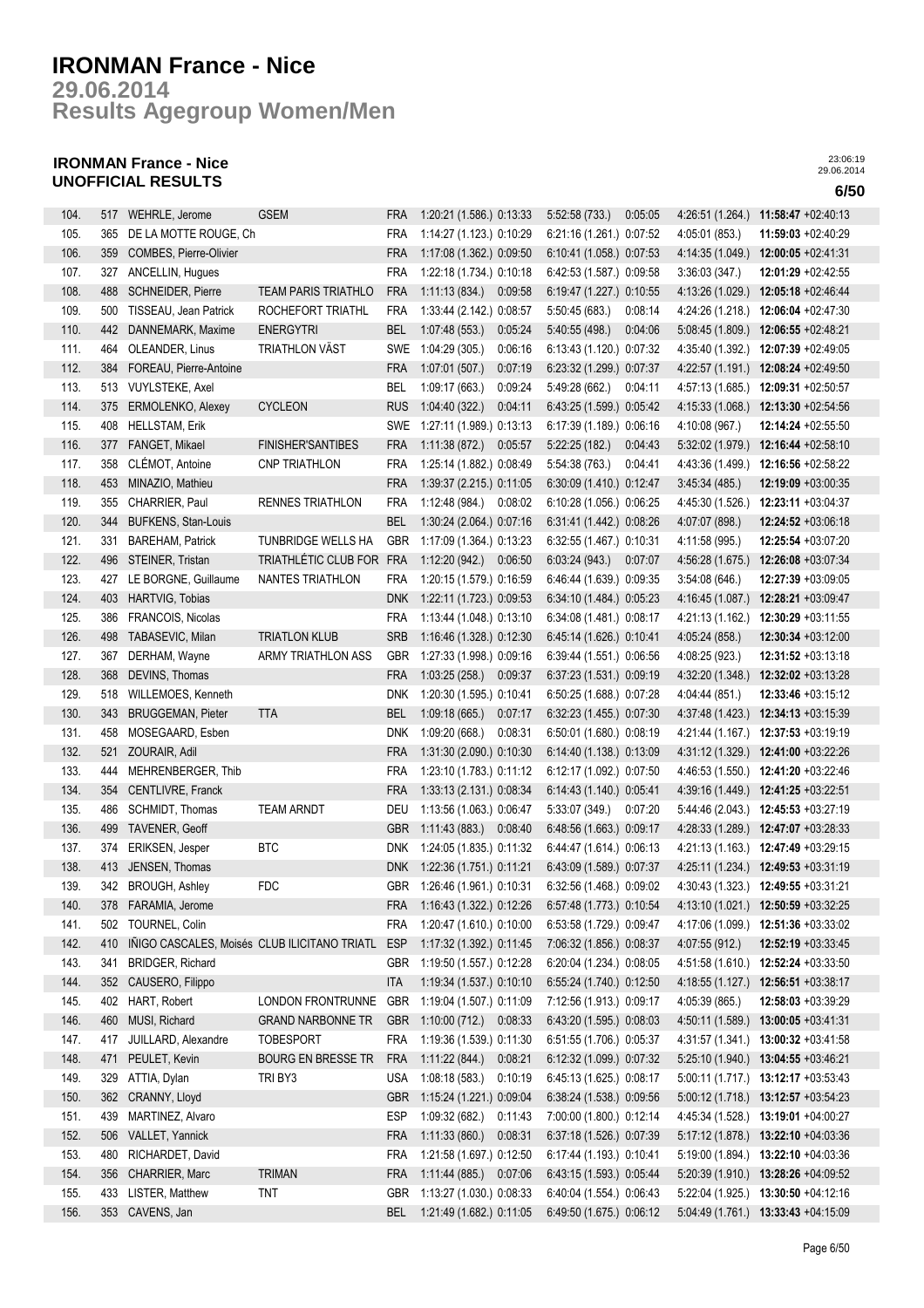## **Results Agegroup Women/Men 29.06.2014**

## **IRONMAN France - Nice UNOFFICIAL RESULTS 7/50**

| 157. | 418 | KARLSSON, Gustav       | ONE AGENCY               | SWE        | 1:19:43 (1.550.) 0:10:35 | 6:25:59 (1.341.) 0:05:39 | 5:34:04 (1.996.) | 13:35:57 +04:17:23 |
|------|-----|------------------------|--------------------------|------------|--------------------------|--------------------------|------------------|--------------------|
| 158. | 396 | GREGORY, Daniel        |                          | <b>GBR</b> | 1:15:14 (1.200.) 0:11:52 | 6:57:39 (1.770.) 0:08:36 | 5.05:35(1.775)   | 13:38:55 +04:20:21 |
| 159. | 494 | SPADOLA, Giorgio       | RHO TRIATHLON            | <b>ITA</b> | 1:13:49 (1.055.) 0:10:06 | 7:16:26 (1.951.) 0:09:47 | 4:56:09 (1.671.) | 13:46:15 +04:27:41 |
| 160. | 415 | JOHANSEN, Betina       |                          | <b>DNK</b> | 1:17:22 (1.382.) 0:08:01 | 6:55:17 (1.737.) 0:05:39 | 5:20:18 (1.908.) | 13:46:36 +04:28:02 |
| 161. | 440 | MARZOCCO, Jacopo       | AS MONACO TRIATHLO       | ITA        | 1:23:38 (1.812.) 0:09:09 | 6:53:55 (1.728.) 0:07:32 | 5:14:42 (1.868.) | 13:48:54 +04:30:20 |
| 162. | 428 | LE GUEN, Ludovic       |                          | <b>FRA</b> | 1:18:02 (1.438.) 0:24:02 | 7:13:54 (1.925.) 0:17:16 | 4:36:13 (1.397.) | 13:49:26 +04:30:52 |
| 163. | 432 | LERVÅG, Espen          | <b>HAUGESUND TRIATHL</b> | <b>NOR</b> | 1:34:16 (2.151.) 0:09:49 | 7:14:40 (1.930.) 0:07:35 | 4:45:12 (1.521.) | 13:51:30 +04:32:56 |
| 164. | 399 | <b>GUENIN, Antoine</b> | <b>STADE FRANCAIS</b>    | <b>FRA</b> | 1:03:28(261)<br>0:05:10  | 6:26:14 (1.345.) 0:06:49 | 6:14:12(2.118.)  | 13:55:50 +04:37:16 |
| 165. | 421 | KIMPIMÄKI, Lauri       |                          | <b>FIN</b> | 1:29:58 (2.054.) 0:07:21 | 7:07:20 (1.864.) 0:06:59 | 5:08:17(1.806.)  | 13:59:54 +04:41:20 |
| 166. | 369 | DEWEZ, Germain         | <b>ATCC</b>              | <b>BEL</b> | 1:30:36 (2.068.) 0:08:30 | 6:46:58 (1.644.) 0:09:06 | 5:25:27(1.943)   | 14:00:36 +04:42:02 |
| 167. | 491 | SIMAN, Joseph          |                          | <b>GBR</b> | 1:12:03(916)<br>0:10:09  | 6:51:56 (1.708.) 0:11:03 | 5:36:02(2.013.)  | 14:01:11 +04:42:37 |
| 168. | 438 | MARTIN, German         |                          | <b>ESP</b> | 1:17:39 (1.399.) 0:08:30 | 7:32:06 (2.063.) 0:06:27 | 5:10:00(1.820.)  | 14:14:41 +04:56:07 |
| 169. | 383 | FLOREZ, Johan          | RHO TRIATHLON            | COL        | 1:47:08 (2.269.) 0:09:00 | 7:43:40 (2.123.) 0:09:04 | 4:27:49 (1.277.) | 14:16:40 +04:58:06 |
| 170. | 339 | <b>BLYTH, Daniel</b>   | <b>RAF TRI</b>           | <b>GBR</b> | 1:26:43 (1.959.) 0:10:19 | 7:30:40 (2.054.) 0:09:13 | 5:01:40 (1.727.) | 14:18:34 +05:00:00 |
| 171. | 385 | FRANCISCO, Ken         |                          | <b>FRA</b> | 1:46:00 (2.258.) 0:14:28 | 7:19:23 (1.979.) 0:11:35 | 4:53:48 (1.642.) | 14:25:11 +05:06:37 |
| 172. | 505 | TRUONG, Timothy        | <b>USA TRIATHLON</b>     | <b>USA</b> | 1:40:42 (2.228.) 0:07:46 | 7:51:23 (2.150.) 0:07:20 | 4:40:27 (1.468.) | 14:27:36 +05:09:02 |
| 173. | 514 | WALDECK, Simon         | <b>GREENWICH TRITONS</b> | <b>GBR</b> | 1:22:04 (1.708.) 0:11:28 | 7:37:16 (2.093.) 0:07:04 | 5:23:06 (1.933.) | 14:40:57 +05:22:23 |
| 174. | 404 | HAWKINS, Stewart       |                          | <b>USA</b> | 1:26:12 (1.936.) 0:12:41 | 7:19:18 (1.977.) 0:10:38 | 5.41:31(2.032.)  | 14:50:18 +05:31:44 |
| 175. | 409 | HOBSON, Martin         | <b>HALESOWEN TRI</b>     | <b>GBR</b> | 1:26:32 (1.946.) 0:11:49 | 7:22:01 (2.000.) 0:05:28 | 5:46:02 (2.047.) | 14:51:49 +05:33:15 |
| 176. | 392 | MARKUS, Goran          |                          | <b>HRV</b> | 1:38:52 (2.206.) 0:10:02 | 7:58:00 (2.172.) 0:09:42 | 4:55:50 (1.668.) | 14:52:24 +05:33:50 |
| 177. | 325 | ABBOTT, Christopher    |                          | <b>USA</b> | 1:18:26 (1.469.) 0:10:43 | 7:25:01 (2.022.) 0:06:57 | 5:55:34 (2.087.) | 14:56:38 +05:38:04 |
| 178. | 485 | SANCHEZ PONS, Xavi     | TRIATLÓ GRUP SITGES      | <b>ESP</b> | 1:26:24 (1.942.) 0:09:51 | 8:02:33 (2.184.) 0:06:40 | 5:27:28(1.954)   | 15:12:54 +05:54:20 |
| 179. | 400 | HARATYK, Valentin      | 28 ° RT                  | FRA        | 2:01:36 (2.295.) 0:12:55 | 7:21:23 (1.996.) 0:15:32 | 5:25:22 (1.941.) | 15:16:46 +05:58:12 |
| 180. | 391 | GOODFELLOW, Kyle       | EDINBURGH TRIATHLO       | <b>GBR</b> | 1:00:37(194)<br>0:12:29  | 7:52:15 (2.156.) 0:20:58 | 6:00:31(2.098.)  | 15:26:48 +06:08:14 |
| 181. | 389 | GEFFROY, Fabien        | <b>CAMBRAI TRIATHLON</b> | <b>FRA</b> | 1:21:43 (1.669.) 0:09:26 | 7:40:43 (2.111.) 0:07:36 | 6:07:25(2.110.)  | 15:26:52 +06:08:18 |
| 182. | 519 | WIMAN, Adam            |                          | <b>SWE</b> | 1:58:44 (2.292.) 0:06:27 | 7:57:22 (2.169.) 0:06:55 | 5:21:53 (1.924.) | 15:31:18 +06:12:44 |
| 183. | 379 | FAUCONNIER, Jerome     | <b>ATCC</b>              | <b>BEL</b> | 1:32:52 (2.124.) 0:06:07 | 8:58:44 (2.232.) 0:04:57 | 4:59:08 (1.707.) | 15:41:47 +06:23:13 |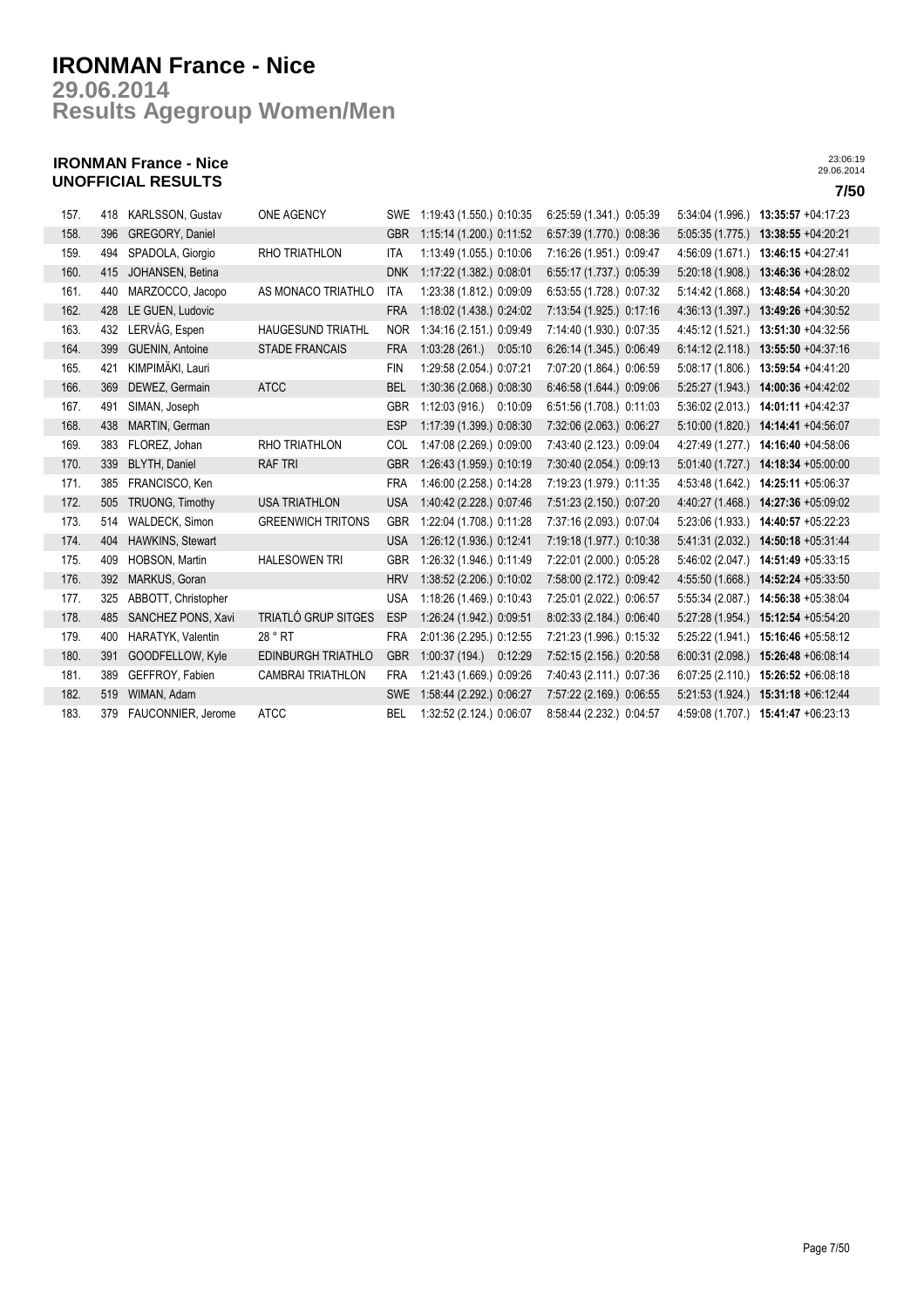**Results Agegroup Women/Men 29.06.2014**

## **IRONMAN France - Nice UNOFFICIAL RESULTS 8/50**

|          |     | <b>Agegroup Men 30</b>                 |                                        |            |                          |         |                 |                |                     |                       |       |
|----------|-----|----------------------------------------|----------------------------------------|------------|--------------------------|---------|-----------------|----------------|---------------------|-----------------------|-------|
| Position | Bib | Name                                   | Club                                   |            | NAT SWIM (PI-Swim.) T1   |         | BIKE (PI-Bike.) | T <sub>2</sub> | RUN (PI-Run.) Total |                       | Diff. |
| 1.       | 644 | FLUNGER, Mathias                       | AUSDAUERNETZWERK                       | <b>DEU</b> | 0:56:57(80.)             | 0:02:53 | 4:57:25(11)     | 0:02:33        | 3.02:26(26)         | 09:02:12              |       |
| 2.       | 701 | JEANNIN, Guillaume                     | <b>FAST GUEBWILLER</b>                 | <b>FRA</b> | 0:53:10(23)              | 0:03:17 | 5:01:50(20.)    | 0:02:38        | 3:02:53(27.)        | 09:03:46 +00:01:34    |       |
| 3.       | 672 | GROENBEK, Jens                         | TEAM FUSION / LOEBER DNK               |            | 0:58:18(104.)            | 0:03:03 | 5:06:12(35)     | 0:02:53        | 2:54:28(12)         | 09:04:53 +00:02:41    |       |
| 4.       | 614 | DE SCHUTTER, Thomas                    | FLEMISH TRIATHLON TE BEL               |            | 0:57:48(99)              | 0:03:40 | 5:06:10(33)     | 0:05:03        | 2:53:58(11)         | 09:06:38 +00:04:26    |       |
| 5.       | 827 | SCHAFFNER, Frédéric                    | SCHAFFNER FRÉDÉRIC                     | <b>FRA</b> | 0:57:25(93.)             | 0:03:31 | 4:56:35(9.)     | 0:02:27        | 3.07:43(46.)        | 09:07:39 +00:05:27    |       |
| 6.       | 783 | PERCHE, Antoine                        | LILLE TRIATHLON - TEA                  | FRA        | 0:57:53(101.)            | 0:03:08 | 5.01:21(19)     | 0:02:37        | 3:06:45(42.)        | 09:11:41 +00:09:29    |       |
| 7.       | 698 | ISELI, Marco                           | RENNSHOP WÜTHRICH                      | <b>CHE</b> | 0:58:45(110.)            | 0:05:40 | 4:54:29(7.)     | 0:04:13        | 3.08:39(53)         | 09:11:44 +00:09:32    |       |
| 8.       | 640 | FANOVARD, Xavier                       | <b>ISSY TRI</b>                        | <b>FRA</b> | 0:54:52(32.)             | 0:03:52 | 5:05:47(31)     | 0:02:32        | 3:10:02(62)         | 09:17:03 +00:14:51    |       |
| 9.       | 739 | LUREAU, Frederic                       |                                        | <b>FRA</b> | 1:07:49(555.)            | 0:05:01 | 4:55:51(8.)     | 0:03:23        | 3.05:39(36)         | 09:17:42 +00:15:30    |       |
| 10.      | 661 | GESER, Florian                         | TRITEAM LUSTENAU                       | AUT        | 1:01:13(204.)            | 0:03:32 | 5:13:56(100.)   | 0:03:39        | 3.01:07(19)         | 09:23:24 +00:21:12    |       |
| 11.      | 567 | <b>BUSCKE, Graeme</b>                  |                                        | <b>NZL</b> | 1:01:22(210.)            | 0:03:50 | 5:12:01(77.)    | 0:02:59        | 3.03.42(29.)        | 09:23:52 +00:21:40    |       |
| 12.      | 660 | GERBAUX, Nicolas                       | <b>METZ TRIATHLON</b>                  | <b>FRA</b> | 0:59:18(127.)            | 0.04:01 | 5:11:32(70.)    | 0:02:38        | 3.09:42(58)         | 09:27:09 +00:24:57    |       |
| 13.      | 656 | GARETTO, Fabrizio                      | <b>TORINO TRIATHLON</b>                | <b>ITA</b> | 1:10:48(784.)            | 0:05:22 | 5.07:27(42)     | 0:03:39        | 3:01:33(21.)        | 09:28:46 +00:26:34    |       |
| 14.      | 558 | BOULAIN, Julien                        | <b>VERSAILLES TRIATHLO</b>             | <b>FRA</b> | 1:03:18(250.)            | 0:03:27 | 5:13:51(97.)    | 0.02:42        | 3.07:47(47)         | 09:31:03 +00:28:51    |       |
| 15.      | 580 | CHARTON, Michaël                       | <b>TOULOUSE TRIATHLON</b>              | <b>FRA</b> | 0:58:33(108.)            | 0:03:44 | 5:17:58 (130.)  | 0:03:26        | 3.09:02(56.)        | 09:32:41 +00:30:29    |       |
| 16.      | 525 | ALBERT, Florent                        | TSR78                                  | <b>FRA</b> | 0:55:52(52)              | 0:04:27 | 5:21:38(176.)   | 0:03:26        | 3:08:42(54.)        | 09:34:04 +00:31:52    |       |
| 17.      | 604 | DARCQ, Vincent                         | BEAUNE ROUGEOT TRI                     | <b>FRA</b> | 1:03:01(239.)            | 0:03:13 | 5:12:59(90.)    | 0:03:05        | 3:14:37(94)         | 09:36:53 +00:34:41    |       |
| 18.      | 852 | <b>TAUTIL, Philippe</b>                | AS MONACO TRIATHLO                     | <b>FRA</b> | 1:02:18(223.)            | 0:04:46 | 5:18:50(141.)   | 0.04.07        | 3:10:10(63)         | 09:40:09 +00:37:57    |       |
| 19.      | 728 | LEHNERT, Guillaume                     | <b>ANTIBES TRIATHLON</b>               | <b>FRA</b> | 0:59:31(137.)            | 0:04:26 | 5:24:40(214.)   | 0:03:40        | 3.07:59(49)         | 09:40:15 +00:38:03    |       |
| 20.      | 616 | DECKER, Christian                      | <b>DLC AACHEN</b>                      | <b>DEU</b> | 1:01:17(207.)            | 0:05:27 | 5:16:55(122.)   | 0:04:03        | 3:16:26(112.)       | 09:44:06 +00:41:54    |       |
| 21.      | 549 | BENOIT, Guillaume                      | <b>MABSMEIM TRI CLUB</b>               | <b>FRA</b> | 0:59:55(153.)            | 0:04:08 | 5.08:12(45)     | 0:03:22        | 3:29:59(261)        | 09:45:34 +00:43:22    |       |
| 22.      | 818 | RUUD BERNTSEN, Magnu METIER            |                                        | <b>NOR</b> | 1:06:18(448.)            | 0:04:21 | 5:16:01(111.)   | 0:03:09        | 3:16:11(109.)       | 09:45:58 +00:43:46    |       |
| 23.      | 807 | RINGELSTEIN, Cedric                    | LEVALLOIS TRIATHLON                    | <b>FRA</b> | 1:03:41(285.)            | 0:03:52 | 5:16:53(121.)   | 0:03:49        | 3:18:56(137)        | 09:47:09 +00:44:57    |       |
| 24.      | 866 | VAN DEN BUVERIE, Hans 12B04            |                                        | <b>BEL</b> | 1:06:54 (492.)           | 0:05:38 | 5.03:28(25)     | 0:02:39        | 3:28:43(237)        | 09:47:20 +00:45:08    |       |
| 25.      | 888 | YVALUN, Johan                          |                                        | <b>FRA</b> | 1:04:51(335.)            | 0:05:50 | 5:31:26(321)    | 0:03:47        | 3.01:50(23)         | 09:47:41 +00:45:29    |       |
| 26.      | 737 | LOQUET, Thomas                         | ETC                                    | <b>BEL</b> | 1:01:56(217.)            | 0:05:13 | 5:18:18(135)    | 0:03:47        | 3:18:40(135)        | 09:47:52 +00:45:40    |       |
| 27.      | 747 | MARCILLOUX, Laurent                    | CSL ROSNY SOUS BOIS                    | <b>FRA</b> | 1:03:39(283)             | 0.04:57 | 5:19:16(145)    | 0.02:32        | 3:17:43(128)        | $09:48:05 +00:45:53$  |       |
| 28.      | 873 | VIGNEAU, Benjamin                      | LEVALLOIS TRIATHLON                    | <b>FRA</b> | 0:59:24(130.)            | 0.04:11 | 5:21:01(168.)   | 0:03:27        | 3:20:59(158)        | 09:49:00 +00:46:48    |       |
| 29.      | 581 | CHAVANNE, Blaise                       | LEVALLOIS TRIATHLON                    | <b>FRA</b> | 1:06:19(451)             | 0.04:40 | 5:25:17(227.)   | 0:03:55        | 3.08:57(55)         | 09:49:07 +00:46:55    |       |
| 30.      | 536 | <b>BACHKINE, Boris</b>                 | <b>ISSY THRIATHLON</b>                 | <b>FRA</b> | 1:02:18 (222.)           | 0:04:16 | 5:21:19 (171.)  | 0:03:20        | 3:18:22(132)        | 09:49:32 +00:47:20    |       |
| 31.      | 734 | LLORENS CODINACH, Ma COMPRESSPORT TEAM |                                        | <b>ESP</b> | 1:03:03(240.)            | 0:06:11 | 5:22:57 (191.)  | 0:03:59        | 3:15:03(100.)       | 09:51:11 +00:48:59    |       |
| 32.      | 533 | ARTHUR, Huw                            | <b>SAUK TRIATHLON</b>                  | <b>GBR</b> | 0:59:46(148.)            | 0:04:10 | 5:36:37 (412.)  | 0:03:24        | 3:08:14(51)         | 09:52:08 +00:49:56    |       |
| 33.      | 834 | SEVILLANO NAVARRO, I                   | S.D.R ARENAS                           | <b>ESP</b> | 0:56:51(76.)             | 0:03:15 | 5:18:42 (139.)  | 0.03:02        | 3:31:06(276.)       | 09:52:54 +00:50:42    |       |
| 34.      | 601 | DALMASSO, Michael                      | STADE LAURENTIN TRI FRA 1:03:19 (251.) |            |                          | 0:05:54 | 5:22:47 (188.)  | 0:03:35        | 3:17:36(125.)       | 09:53:09 +00:50:57    |       |
| 35.      | 605 | DARDEAU, Raphaël                       | VERSAILLES TRIATHLO FRA 1:12:49 (985.) |            |                          | 0:05:55 | 5:09:27(56.)    | 0.04:28        | 3:23:45(182.)       | 09:56:22 +00:54:10    |       |
| 36.      | 811 | ROMAIN, Denis                          | <b>ATCC</b>                            | BEL        | 1:06:26 (460.)           | 0:05:29 | 5:12:39(83)     | 0:03:42        | 3:30:59(275)        | 09:59:13 +00:57:01    |       |
| 37.      | 564 | BUCCIERI, Alessandro                   | ASD FIT PROGRAM                        | ITA        | 1.04.44(327)             | 0:05:10 | 5:18:10(132.)   | 0:03:54        | 3:29:29(255.)       | $10:01:24 +00:59:12$  |       |
| 38.      | 757 | METAN, Michael                         | PROFESSIONAL FIREF                     | DEU        | 0:59:29(135.)            | 0:03:46 | 5:19:34(148)    | 0:02:54        | 3:35:49(345)        | $10:01:30 +00:59:18$  |       |
| 39.      | 572 | CAMPBELL, Peter                        | PORTSMOUTH TRIATH                      | <b>GBR</b> | 0:52:49(15.)             | 0:04:27 | 5:30:40 (311.)  | 0:06:56        | 3:28:07(225)        | 10:02:57 +01:00:45    |       |
| 40.      | 723 | LAURIDSEN, Torben                      | <b>ISK TRIATLON</b>                    | <b>DNK</b> | 1:00:07 (165.)           | 0:05:28 | 5:29:06 (282.)  | 0:03:27        | 3:25:42(200.)       | 10:03:48 +01:01:36    |       |
| 41.      | 825 | SANDELIN, Petter                       | <b>IDROTTSKLUBBEN WIL</b>              | SWE        | 1:10:23(739.)            | 0:05:00 | 5:27:37(261.)   | 0:03:12        | 3:19:16(143)        | 10:05:26 +01:03:14    |       |
| 42.      | 785 | PETITJEAN, Gregory                     | BEAULIEU ENDURANCE                     | <b>FRA</b> | 1:04:56 (340.)           | 0:03:47 | 5:36:13(402)    | 0:03:16        | 3:17:49(129)        | 10:05:59 +01:03:47    |       |
| 43.      | 628 | DROUAULT, Julien                       | BEN PERNET COACHIN                     | <b>FRA</b> | 1:05:10(366.)            | 0:04:10 | 5:33:26 (355.)  | 0:04:10        | 3:19:44(145)        | 10:06:38 +01:04:26    |       |
| 44.      | 691 | HUEBER, Boris                          | TRI TEAM LUTRY                         | <b>FRA</b> | 1:15:40 (1.252.) 0:08:21 |         | 5:11:12(66.)    | 0:03:46        | 3:29:16(249)        | 10:08:13 +01:06:01    |       |
| 45.      | 754 | MCKENNA, Scott                         | LONDON FIELDS TRIA                     | <b>GBR</b> | 0:56:13(56.)             | 0:04:25 | 5:32:16(334.)   | 0:04:22        | 3:34:00(314.)       | $10:11:13 + 01:09:01$ |       |
| 46.      | 665 | GIROUT, Alex                           | <b>TEAM AGUISA</b>                     | FRA        | 1:17:40 (1.401.) 0:07:49 |         | 5:14:56(106.)   | 0:05:16        | 3:25:59 (202.)      | 10:11:38 +01:09:26    |       |
| 47.      | 730 | LELIEVRE, Pierrick                     | ROUEN TRIATHLON                        | <b>FRA</b> | 0.58.52(114.)            | 0:05:51 | 5:29:21 (289.)  | 0:04:35        | 3:33:29(309)        | 10:12:06 +01:09:54    |       |
| 48.      | 541 | BAPTISTE, Benoit                       | ESPÉRANCE TEAM NOG FRA                 |            | 1:10:11(726.)            | 0:06:24 | 5:25:17 (228.)  | 0:02:59        | 3:27:26 (219.)      | 10:12:16 +01:10:04    |       |
| 49.      | 544 | BAUCHET, Julien                        | TOULOUSE TRIATHLON                     | <b>FRA</b> | 0.57:55(102.)            | 0:04:37 | 5:36:54(420.)   | 0:04:33        | 3:29:09(246.)       | 10:13:06 +01:10:54    |       |
| 50.      | 523 | AGORASTOS, Alexandre                   | HTT                                    | BEL        | 1:12:42 (979.)           | 0:07:03 | 5:25:44 (236.)  | 0:04:54        | 3:22:52 (172.)      | 10:13:13 +01:11:01    |       |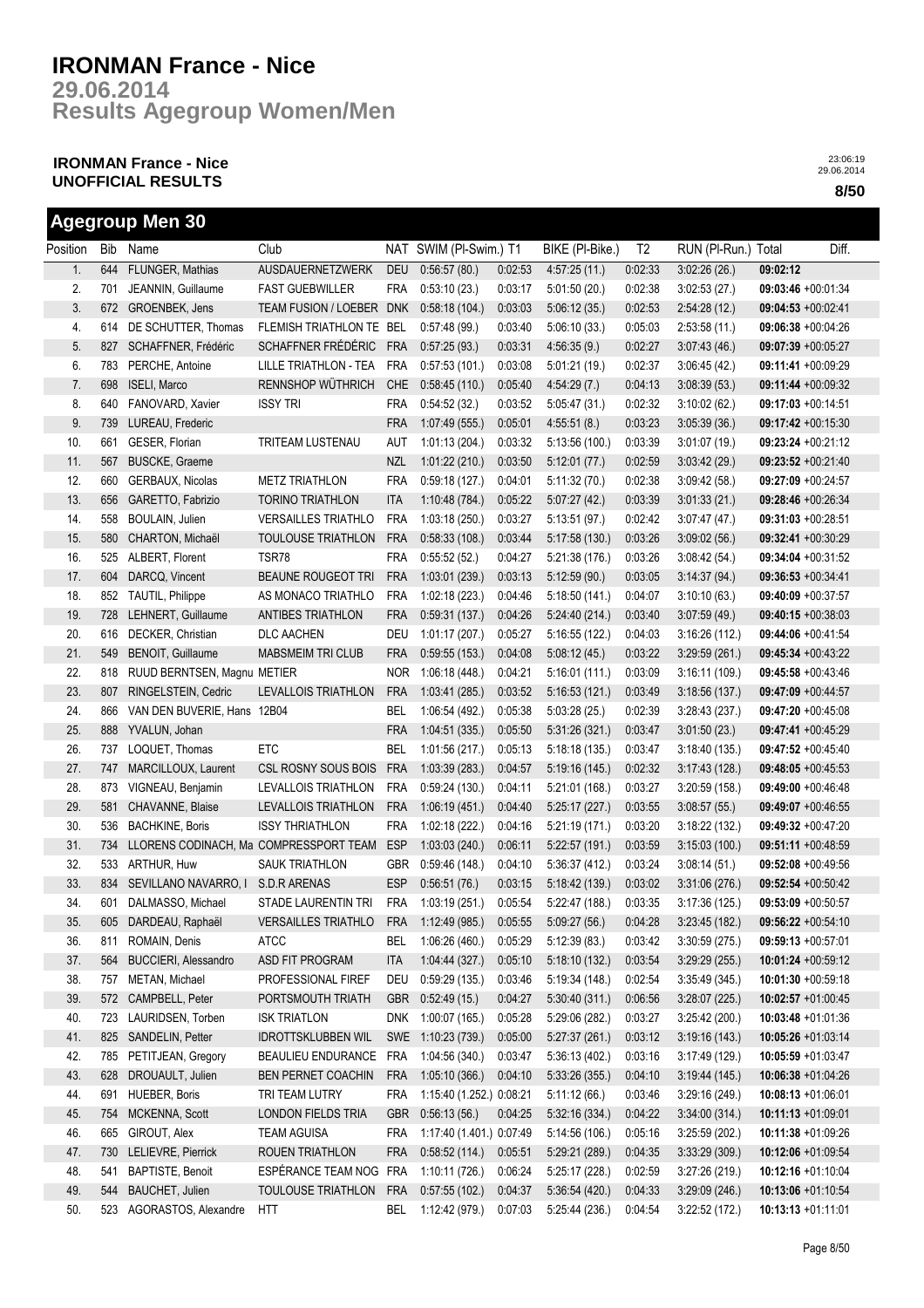**Results Agegroup Women/Men 29.06.2014**

## **IRONMAN France - Nice UNOFFICIAL RESULTS 9/50**

| 51.  | 610 | DE LA SOTILLA, Sergio                 |                            | <b>ESP</b> | 1:00:20(176.)            | 0:04:53            | 5:26:00 (240.) | 0.04:10 | 3:39:07(380.)  | 10:14:28 +01:12:16    |
|------|-----|---------------------------------------|----------------------------|------------|--------------------------|--------------------|----------------|---------|----------------|-----------------------|
| 52.  | 879 | GRIALOU, William                      | MONTEPLLIER AGGLO T        | FRA        | 1:02:23 (226.)           | 0:04:59            | 5:47:53 (633.) | 0:03:40 | 3:15:41 (106.) | 10:14:35 +01:12:23    |
| 53.  | 812 | ROSLUND, Per                          | <b>IK WILSKE</b>           | <b>SWE</b> | 1:09:42 (692.)           | 0:06:11            | 5:32:17(335.)  | 0:03:50 | 3:23:18(174)   | $10:15:15 + 01:13:03$ |
| 54.  | 553 | <b>BERTRAND, Desveaux</b>             | ANGERS TRI                 | <b>FRA</b> | 1:15:41 (1.253.) 0:08:19 |                    | 5:16:23(118.)  | 0:04:52 | 3:30:45(271.)  | 10:15:58 +01:13:46    |
| 55.  | 794 | PUIGROS MAYOL, Toni                   | <b>TRIMAN</b>              | <b>ESP</b> | 1:09:13(659)             | 0:06:47            | 5:42:55 (533.) | 0:04:14 | 3:14:57(98.)   | 10:18:04 +01:15:52    |
| 56.  | 592 | CORVAZIER, Thomas                     | <b>ANTIBES TRIATHLON</b>   | <b>FRA</b> | 1:03:38 (280.)           | 0:06:30            | 5:20:17 (154.) | 0:04:53 | 3:42:57(443.)  | 10:18:13 +01:16:01    |
| 57.  | 806 | RIENTH, Markurs                       |                            | <b>DEU</b> | 1:11:11(829.)            | 0:04:56            | 5:32:10(332.)  | 0:04:07 | 3:26:22 (209.) | 10:18:43 +01:16:31    |
| 58.  | 828 | SCHELLENBERG, Eric                    | <b>AMARAL TRIATHLON</b>    | <b>BRA</b> | 0:57:24(91.)             | 0:04:39            | 5:48:57 (655.) | 0:05:05 | 3:23:36 (178.) | 10:19:39 +01:17:27    |
| 59.  | 770 | MÜCK, Stefan                          |                            | <b>DEU</b> | 1:07:00(505.)            | 0:04:30            |                | 0:03:40 |                | 10:19:48 +01:17:36    |
|      |     | TOTH, Charles                         |                            |            |                          |                    | 5:21:14(169.)  |         | 3.43.25(447)   |                       |
| 60.  | 860 |                                       | TRI LION BELFORT           | <b>FRA</b> | 1:12:25 (947.)           | 0:07:10            | 5:21:00(167.)  | 0:05:19 | 3:35:28(340.)  | 10:21:20 +01:19:08    |
| 61.  | 856 | TOMASSINI, Mathieu                    | CHAMBÉRY TRIATHLON         | <b>FRA</b> | 1:03:16(248.)            | 0.04:41            | 5:19:52(152.)  | 0:03:30 | 3:50:09(576.)  | 10:21:25 +01:19:13    |
| 62.  | 696 | IACOVOU, Christophe                   | AS MONACO TRIATHLO         | <b>FRA</b> | 0:59:35(142.)            | 0.04:19            | 5:32:45(344.)  | 0:04:18 | 3:42:39 (437.) | 10:23:34 +01:21:22    |
| 63.  | 858 | TORRE, Gaizka                         | <b>TRIRUNNERS</b>          | <b>ESP</b> | 1:06:47(481.)            | 0:05:03            | 5:20:42(160.)  | 0:02:43 | 3.48.33(542)   | 10:23:45 +01:21:33    |
| 64.  | 780 | PARKES, Adam                          | LONDON FIELDS TRIA         | GBR        | 1:07:35 (536.)           | 0:06:03            | 5:41:18 (500.) | 0:04:10 | 3:25:07 (196.) | 10:24:11 +01:21:59    |
| 65.  | 753 | MAUREL, Gregory                       | <b>TRIATHLON CASTRES</b>   | <b>FRA</b> | 1:07:04(513.)            | 0:07:14            | 5:35:06 (383.) | 0:06:55 | 3.28.44(238)   | 10:25:01 +01:22:49    |
| 66.  | 529 | ANCELY, Olivier                       | SAINT QUENTIN EN YVE       | <b>FRA</b> | 1:03:10 (243.)           | 0:05:23            | 5:36:17(405)   | 0:05:02 | 3:36:21(350)   | $10:26:11 + 01:23:59$ |
| 67.  | 842 | SOMMER SAHLHOLDT, M KTK 86            |                            | <b>DNK</b> | 1:09:51 (704.)           | 0:07:36            | 5:31:34 (324.) | 0:06:31 | 3:30:55(273.)  | 10:26:25 +01:24:13    |
| 68.  | 796 | PUTMAN, Samuel                        | WTDT                       | <b>BEL</b> | 1:05:44 (393.)           | 0:06:04            | 5:30:21 (304.) | 0:04:43 | 3:39:51(393.)  | 10:26:41 +01:24:29    |
| 69.  | 710 | KEIJZER, Neal                         | <b>ATLON</b>               | <b>NLD</b> | 1:07:21(528.)            | 0:06:04            | 5:20:59 (166.) | 0:05:18 | 3.49.04(551)   | 10:28:43 +01:26:31    |
| 70.  | 596 | CUETO, Pablo                          | <b>TRIADDICTS TEAM</b>     | <b>ESP</b> | 1:10:09 (723.)           | 0:06:21            | 5:48:33 (648.) | 0:07:33 | 3:16:28 (113.) | 10:29:02 +01:26:50    |
| 71.  | 729 | LEICK, Sylvain                        | <b>BREST TRIATHLON</b>     | <b>FRA</b> | 1:04:42 (325.)           | 0:06:23            | 5:37:37 (437.) | 0:03:22 | 3:38:45(375.)  | 10:30:48 +01:28:36    |
| 72.  | 801 | RENOU, Nicolas                        | TRIATHLON AMBERIEU E       | <b>FRA</b> | 0:59:47(149.)            | 0:03:59            | 5:24:09 (207.) | 0:02:58 | 4.01:19 (783.) | 10:32:11 +01:29:59    |
| 73.  | 622 | DESPRIN, Guillaume                    | ROUEN TRIATHLON            | <b>FRA</b> | 1:04:11(294.)            | 0:06:59            | 5:40:54 (497.) | 0:06:21 | 3:34:10(318.)  | 10:32:33 +01:30:21    |
| 74.  | 543 | BARDÉ, Aurélien                       |                            | <b>FRA</b> | 1:06:43 (476.)           | 0:05:27            | 5:46:58 (613.) | 0:05:29 | 3:28:32 (232.) | 10:33:06 +01:30:54    |
| 75.  | 695 | HUND, Jeremy                          | TEAM MERMILLOD TRI         | <b>FRA</b> | 1:04:37(316.)            | 0:05:54            | 5:34:39 (374.) | 0:03:28 | 3.45.56(494.)  | 10:34:32 +01:32:20    |
| 76.  | 532 | ARTECHE, Joao                         | <b>BE-FIT:MOVEMENT FOR</b> | <b>BRA</b> | 0:56:45(71.)             | 0:05:19            | 5.42:35(525)   | 0:03:54 | 3:46:22(501)   | 10:34:52 +01:32:40    |
| 77.  | 752 | MARTINEZ, Franck                      | <b>TRIATHLON CASTRES</b>   | <b>FRA</b> | 1:12:31(958)             | 0:07:30            | 5:15:09(108.)  | 0:04:31 | 3:56:01(695)   | 10:35:41 +01:33:29    |
| 78.  | 814 | ROUSSELAT, Sylvain                    | AQUASPORTS                 | <b>FRA</b> | 0:56:56(79.)             | 0:04:28            | 5:38:36(454.)  | 0:05:20 | 3:51:02(598.)  | 10:36:19 +01:34:07    |
| 79.  | 719 | LACHAMP, François                     | <b>VITROLLES TRIATHLON</b> | <b>FRA</b> | 1:08:25 (592.)           | 0:05:03            | 5:21:29(174.)  | 0:03:33 | 3:58:25(740.)  | $10:36:53 + 01:34:41$ |
| 80.  | 584 | CIOTTI, Nicola                        | VARESE TRIATHLON AS        | ITA        | 1:05:41 (388.)           | 0:05:36            | 5:51:43 (705.) | 0:04:20 | 3:31:24(281)   | 10:38:42 +01:36:30    |
| 81.  | 550 | BERBIGUIER, Maxime                    | TRIATHLON CASTRES          | <b>FRA</b> | 1:11:50(895.)            | 0:06:51            | 5:30:42(314.)  | 0:06:57 | 3.42.48(441)   | 10:39:06 +01:36:54    |
| 82.  | 844 | SPARER, Andreas                       |                            | ITA        | 1:10:55(800.)            | 0:05:21            | 5:39:08 (462.) | 0:03:41 | 3:40:12(402)   | 10:39:16 +01:37:04    |
| 83.  | 707 | JURADO RIVERA, Franc                  | CLUB TRIATLÓ CONSEL        | <b>ESP</b> | 1:18:53 (1.487.) 0:06:47 |                    | 5:35:15(386.)  | 0:04:31 | 3:34:16(321)   | 10:39:41 +01:37:29    |
| 84.  | 731 | LIGNAC, Julien                        |                            | <b>FRA</b> | 1:01:51(216.)            | 0:07:43            | 5.51:59(713.)  | 0:05:47 | 3:32:41(300.)  | 10:39:58 +01:37:46    |
| 85.  | 841 | SOEDERLUND, Johan                     | SPECIALFASTIGHETER § SWE   |            | 1:04:02(292.)            | 0:05:07            | 5:33:46 (363.) | 0:04:24 | 3:53:57(643)   | 10:41:15 +01:39:03    |
| 86.  |     | 712 KING, Ali                         | <b>CLAPHAM CHASERS</b>     |            | 1:15:40 (1.251) 0:09:01  |                    | 5:56:08 (793.) | 0:05:54 | 3:15:34(105.)  | 10:42:16 +01:40:04    |
|      |     | AGOSTINI, Pierre                      | <b>CALVIXTRI</b>           | GBR        | 1:03:42 (286.)           |                    |                |         | 3:39:06 (379.) | 10:42:52 +01:40:40    |
| 87.  | 524 |                                       |                            | <b>FRA</b> |                          | 0:06:34<br>0:09:37 | 5:48:25 (645.) | 0:05:07 |                |                       |
| 88.  | 588 | COLLADO GARCÍA, Fran                  | C.T. A CORRE CUITA         | ESP        | 1:09:50 (701.)           |                    | 5.44:18(563)   | 0.07:32 | 3:31:40(290.)  | $10:42:55 + 01:40:43$ |
| 89.  | 724 | LAZARD, Xavier                        | SAINT RAPHAEL TRIATH       | <b>FRA</b> | 0:56:36(67)              | 0:06:02            | 5:46:20 (599.) | 0:04:51 | 3:49:51(571)   | 10:43:39 +01:41:27    |
| 90.  | 685 | HENNEUSE, Mattia                      | TRIATHLON CLUB AVIO        | <b>FRA</b> | 1:07:24 (529.)           | 0:06:23            | 5:37:08 (427.) | 0:04:54 | 3:48:21(536)   | 10:44:09 +01:41:57    |
| 91.  | 865 | VAN BUN, Marco                        | <b>TV STEIN</b>            | <b>NLD</b> | 1:09:35(685)             | 0:07:42            | 5:40:31 (491.) | 0:05:14 | 3.42.41(438)   | 10:45:40 +01:43:28    |
| 92.  | 546 | BENGTSSON, Carl-Emil                  | 338 SMÅLAND TRIATHLO SWE   |            | 1:11:27 (852.)           | 0:08:20            | 5:36:50(416.)  | 0:06:37 | 3:42:29(434)   | 10:45:41 +01:43:29    |
| 93.  | 647 | FRANS, Raf                            |                            | <b>BEL</b> | 1:09:27 (676.)           | 0:06:48            | 5:29:16(284.)  | 0.03.47 | 3:56:43(708)   | 10:45:59 +01:43:47    |
| 94.  | 793 | PUIGROS MAYOL, Gabriel Triman-Manacor |                            | <b>ESP</b> | 1:12:27 (952.)           | 0:06:33            | 5:51:18 (697.) | 0:04:17 | 3:31:51(292)   | 10:46:24 +01:44:12    |
| 95.  | 542 | BARBA, Eduard                         | CORREDORS.CAT              | <b>ESP</b> | 1:11:46(887.)            | 0:07:52            | 6.02.34(928)   | 0:05:10 | 3:19:14(142)   | 10:46:33 +01:44:21    |
| 96.  | 537 | BACHMAIER, Florian                    | NEVER WALK ALONE N         | DEU        | 1:21:40 (1.663.) 0:08:49 |                    | 5:27:13(256.)  | 0:03:18 | 3.45.42(488)   | 10:46:40 +01:44:28    |
| 97.  | 561 | <b>BRANDNER, Florent</b>              | ESPÉRANCE TEAM NOG FRA     |            | 1:05:47(394.)            | 0:06:49            | 5:29:33(294.)  | 0:07:45 | 3:56:58(711)   | 10:46:50 +01:44:38    |
| 98.  | 540 | <b>BALESTRIE, Benoît</b>              | <b>TURBO</b>               | <b>BEL</b> | 1:20:47 (1.611.) 0:07:53 |                    | 5:46:04 (595.) | 0:04:50 | 3:27:24(218.)  | 10:46:56 +01:44:44    |
| 99.  | 880 | WILLIAMS, Ioan                        | PSUK - GWENT POLICE        | <b>GBR</b> | 1:19:43 (1.549.) 0:11:22 |                    | 5:34:07 (367.) | 0:06:43 | 3:35:07(333)   | 10:47:00 +01:44:48    |
| 100. | 862 | TRUBAN, Michal                        | <b>C'EST TRES</b>          | <b>SVK</b> | 1:06:13 (440.) 0:06:38   |                    | 5:47:31 (625.) | 0:05:06 | 3.42:01(424)   | $10:47:27 +01:45:15$  |
| 101. | 855 | TOFT, Peter                           |                            | <b>DNK</b> | 1:17:15 (1.372.) 0:11:20 |                    | 6.01:59(918)   | 0:06:13 | 3:11:01(68)    | $10:47:47 + 01:45:35$ |
| 102. | 772 | MURRELL, Ben                          | <b>BEN MURRELL</b>         | AUS        | 1:10:54 (797.)           | 0:07:17            | 5:22:53 (190.) | 0.04:40 | 4:03:12 (813.) | 10:48:54 +01:46:42    |
| 103. | 547 | BENHAIJ, Nabil                        | CASINO                     | FRA        | 1:11:34(862)             | 0:06:48            | 5:52:59 (734.) | 0:04:45 | 3.32:52(301)   | 10:48:55 +01:46:43    |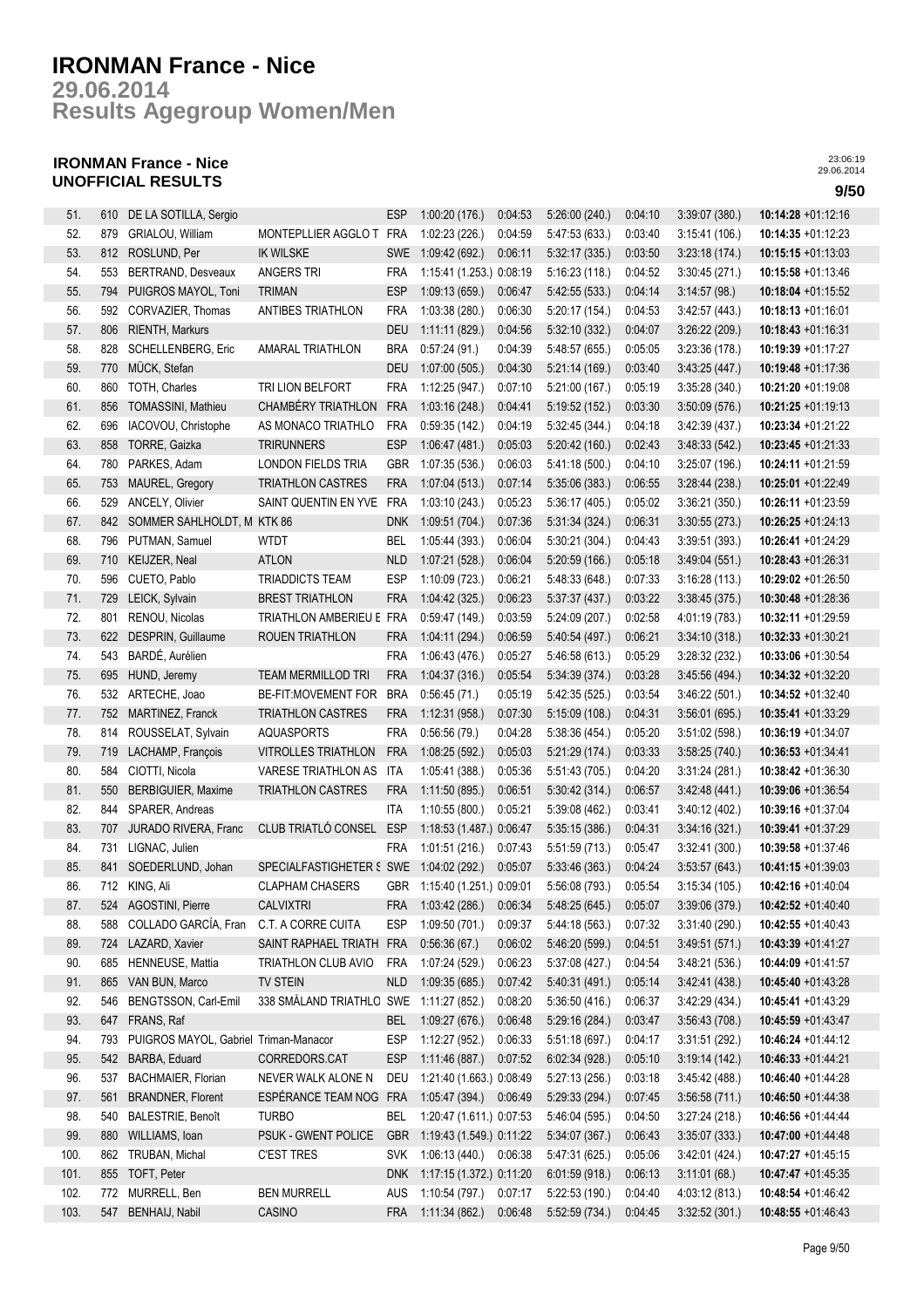**Results Agegroup Women/Men 29.06.2014**

## **IRONMAN France - Nice UNOFFICIAL RESULTS 10/50**

| 104. | 878  | WILLEMS, Tim                                      |                                                | BEL.       | 1:14:19 (1.103.) 0:09:01                 |         | 5:46:02(594.)                   | 0:07:48 | 3:32:04(295)                    | $10:49:12 +01:47:00$                |
|------|------|---------------------------------------------------|------------------------------------------------|------------|------------------------------------------|---------|---------------------------------|---------|---------------------------------|-------------------------------------|
| 105. | 623  | DEVILLEZ, Rudy                                    |                                                | <b>FRA</b> | 1:16:29 (1.299.) 0:08:28                 |         | 5:50:57 (687.)                  | 0:05:02 | 3:28:41(236.)                   | $10:49:35 +01:47:23$                |
| 106. | 763  | MINETTE, Sébastien                                | ATCC                                           | <b>BEL</b> | 0:57:33(95)                              | 0:05:03 | 5:39:26(466)                    | 0:04:38 | 4:03:08 (811.)                  | 10:49:46 +01:47:34                  |
| 107. | 742  | MAHÉ, Christopher                                 | <b>BEST TRIATHLON SAIN</b>                     | <b>FRA</b> | 1:04:58 (342.)                           | 0:06:16 | 5:39:44 (470.)                  | 0:08:01 | 3.51.54(610)                    | 10:50:51 +01:48:39                  |
| 108. | 706  | JOSEPH, Vincent                                   | UNION ATHLETIQUE SO                            | FRA        | 1:12:58 (992.)                           | 0:07:29 | 5:45:25(578.)                   | 0:06:00 | 3:39:38(388)                    | 10:51:28 +01:49:16                  |
| 109. | 598  | DAFFOS, Olivier                                   | <b>TOAC TRI</b>                                | FRA        | 1:11:19(840)                             | 0:07:15 | 5:30:40(312)                    | 0:04:38 | 3.57:53(727)                    | 10:51:43 +01:49:31                  |
| 110. | 713  | KING, Daniel                                      | LONDON FIELDS TRIA                             | <b>GBR</b> | 1:05:13 (371.)                           | 0:07:30 | 5:48:11 (637.)                  | 0:06:42 | 3.47:52(527.)                   | 10:55:27 +01:53:15                  |
| 111. | 589  | COMPERE, Michel                                   | <b>TTF</b>                                     | <b>BEL</b> | 1:12:17(936.)                            | 0.09:14 | 5:35:52(395.)                   | 0:06:34 | 3:51:36(606)                    | 10:55:31 +01:53:19                  |
| 112. | 585  | CLAMONS, Arnaud                                   | UA SOCIÉTÉ GÉNÉRAL                             | <b>FRA</b> | 1:09:10 (655.)                           | 0:05:20 | 5:42:22 (520.)                  | 0:04:23 | 3:55:16(674)                    | 10:56:29 +01:54:17                  |
| 113. | 686  | HENQUET, Damien                                   | <b>ENERGYTRI</b>                               | <b>BEL</b> | 0:59:13(126.)                            | 0:05:07 | 5.53:04(736.)                   | 0:03:42 | 3:56:20(702.)                   | 10:57:24 +01:55:12                  |
| 114. | 746  | MARCHADOUR, Pierre AI TEAM PARIS TRIATHLO         |                                                | <b>FRA</b> | 1:17:45 (1.407.) 0:09:13                 |         | 5:47:31 (626.)                  | 0:06:12 | 3:36:51(353)                    | 10:57:30 +01:55:18                  |
| 115. | 751  | MARTIN GOMEZ, Sergi                               |                                                | <b>ESP</b> | 1:11:13(832)                             | 0:06:54 | 5:35:59(397.)                   | 0:05:36 | 3.58:11(733)                    | 10:57:51 +01:55:39                  |
| 116. | 786  | PETITJEAN, Cyril                                  | AS MONACO TRIATHLO                             | <b>FRA</b> | 1:10:45(774.)                            | 0:06:44 | 5.42:01(515)                    | 0:04:34 | 3:53:59(644)                    | $10:58:00 +01:55:48$                |
| 117. | 716  | KRIS, Zanotti                                     |                                                | ita        | 1:26:21 (1.940.) 0:07:54                 |         | 5.54:14(754.)                   | 0:03:38 | 3:26:05(205)                    | $10:58:10 + 01:55:58$               |
| 118. | 883  | WOOLLEY, Robert                                   |                                                | GBR        | 1:06:02(417.)                            | 0.07:31 | 6:40:51 (1.563.) 0:04:06        |         | 3:01:14(20)                     | 10:59:41 +01:57:29                  |
| 119. | 670  | GREIN, Alexandre                                  | <b>STADE FRANCAIS</b>                          | <b>FRA</b> | 1:21:45 (1.673.) 0:09:05                 |         | 5:57:02(813.)                   | 0:04:37 | 3:29:15(248)                    | 11:01:43 +01:59:31                  |
| 120. | 579  | CHARLTON, Matt                                    | LONDON FIELDS TRIA                             | <b>AUS</b> | 1:11:10(828.)                            | 0:07:47 | 5:59:06 (855.)                  | 0:05:42 | 3:39:09(383)                    | 11:02:52 +02:00:40                  |
| 121. | 830  | SCHMIDT, Olivier                                  | <b>COURBEVOIE TRIATH</b>                       | <b>FRA</b> | 1:06:55(494.)                            | 0:06:32 | 5:36:49(415)                    | 0:04:41 | 4:08:20 (920.)                  | 11:03:15 +02:01:03                  |
| 122. | 668  | GOTTLIEB, Jakob                                   | HARETRI / BW IDRÆTSKI DNK                      |            | 1:06:58(500.)                            | 0:06:29 | 5:28:45(276.)                   | 0:03:24 | 4:18:41 (1.124.)                | 11:04:15 +02:02:03                  |
| 123. | 528  | AMIELH, Matthieu                                  | <b>TRIATHL'AIX</b>                             | <b>FRA</b> |                                          | 0:05:54 |                                 | 0:11:47 |                                 | 11:05:36 +02:03:24                  |
| 124. | 2754 | ATANASSOW, Bojan                                  |                                                | DEU        | 1:08:54(635)<br>1:26:16 (1.939.) 0:11:54 |         | 5:47:36 (630.)<br>5:56:13(797.) | 0:11:10 | 3:51:26(604.)<br>3:20:22 (150.) | 11:05:52 +02:03:40                  |
| 125. | 659  | GELLÉ, François                                   | AVIRON BAYONNAIS TR                            | <b>FRA</b> | 1:05:48 (397.)                           | 0:06:30 | 5:38:00(443)                    | 0:05:21 | 4:13:43 (1.033.)                | 11:09:20 +02:07:08                  |
|      |      |                                                   |                                                |            |                                          | 0:07:46 |                                 |         |                                 | 11:09:21 +02:07:09                  |
| 126. | 625  | DENNING, Darren                                   | DIAKOMICHALIS, Andreas APOLLON TRIATHLON R GRC |            | 1:10:18(733)<br>0:55:31(47.)             |         | 6:10:10 (1.048.) 0:05:06        |         | 3:36:03(348)                    |                                     |
| 127. | 620  |                                                   | <b>BADTRI</b>                                  | <b>GBR</b> |                                          | 0:05:10 | 5:56:33(805.)                   | 0:03:36 | 4:08:46 (929.)                  | 11:09:35 +02:07:23                  |
| 128. |      | 788 PLAVCAN, Juraj                                | <b>COVENTRI</b>                                | <b>SVK</b> | 1:18:24 (1.468.) 0:10:01                 |         | 5:44:00 (558.)                  | 0:06:45 | 3:50:41(587)                    | 11:09:49 +02:07:37                  |
| 129. | 727  | LEEUWEN, Floris                                   |                                                | <b>NLD</b> | 1:40:02 (2.220.) 0:07:12                 |         | 5:43:00 (534.)                  | 0:05:06 | 3.34:57(329)                    | 11:10:16 +02:08:04                  |
| 130. | 621  | DEPO, Guillaume                                   |                                                | <b>FRA</b> | 1:22:23 (1.738.) 0:07:16                 |         | 5:52:56 (730.)                  | 0:04:05 | 3:44:18(459)                    | $11:10:55 + 02:08:43$               |
| 131. | 609  | DE JONGHE, Thomas                                 |                                                | <b>BEL</b> | 1:03:43 (287.) 0:05:36                   |         | 5.31:41(327)                    | 0:05:31 | 4:24:34 (1.221.)                | 11:11:04 +02:08:52                  |
| 132. | 673  | GUNS, Kris                                        |                                                | <b>BEL</b> | 1:16:02 (1.275.) 0:11:21                 |         | 5:43:03 (537.)                  | 0:06:24 | 3:54:31(655)                    | 11:11:19 +02:09:07                  |
| 133. | 839  | SMITH, Ollie                                      | <b>WRECSAM TRI</b>                             | <b>GBR</b> | 1:08:53(631)                             | 0:06:44 | 5:36:19(406.)                   | 0:03:37 | 4:16:56 (1.094.)                | 11:12:27 +02:10:15                  |
| 134. | 778  | OSBORNE, Matthew                                  | LONDON FIELDS TRIA                             | GBR        | 1:06:06(425.)                            | 0:05:46 | 6:08:24 (1.022.) 0:04:32        |         | 3:48:25(539)                    | 11:13:12 +02:11:00                  |
| 135. | 559  | BOUQUET DE JOLINIERE, IONN<br>MILLINER, Sébastien |                                                | <b>FRA</b> | 1:05:13(372.)                            | 0.06:46 | 5:51:42(704.)                   | 0:06:54 | 4:05:17 (856.)                  | 11:15:50 +02:13:38                  |
| 136. | 762  |                                                   | <b>TRIATHLON CLUB QUIM</b>                     | <b>FRA</b> | 1:10:45(776.)                            | 0:08:06 | 5:59:11 (858.)                  | 0:04:17 | 3:55:10 (671.)                  | 11:17:26 +02:15:14                  |
| 137. | 697  | IDINK, Herbert                                    |                                                | <b>NLD</b> | 1:06:34(469)                             | 0:05:36 | 5.42:26(521)                    | 0:04:43 | 4:19:55 (1.145.)                | 11:19:12 +02:17:00                  |
| 138. | 633  | DUSSERRE, Romain                                  |                                                | <b>FRA</b> | 1:07:07(518.)                            | 0:06:29 | 5:44:11 (560.)                  | 0:04:06 | 4:17:57 (1.110.)                | 11:19:48 +02:17:36                  |
| 139. |      | 745 MARANELLI, Gaetan                             | STADE LAURENTIN TRI                            |            | FRA 1:16:36 (1.312.) 0:08:46             |         | 5.47:33(627)                    | 0:06:04 | 4:03:18 (816.)                  | 11:22:15 +02:20:03                  |
| 140. |      | 556 BLANCHANT, Arnaud                             | <b>TC AVION</b>                                | FRA        | 1:13:55 (1.062.) 0:07:39                 |         | 6:29:31 (1.402.) 0:05:17        |         | 3:26:05(206.)                   | 11:22:26 +02:20:14                  |
| 141. |      | 663 GINER FERRANDO, Josep IONDARA TRI-ESPORT      |                                                | <b>ESP</b> | 1:14:57 (1.165.) 0:07:26                 |         | 6:20:28 (1.242.) 0:04:37        |         | 3.35.34(343)                    | 11:23:00 +02:20:48                  |
| 142. |      | 877 WHITTAKER, John                               | MANCHESTER TRI TEA                             | <b>GBR</b> | 1:09:33 (684.) 0:06:43                   |         | 6:12:09 (1.088.) 0:04:26        |         | 3:52:26(621)                    | 11:25:15 +02:23:03                  |
| 143. |      | 652 GALYAN, Courtney                              | <b>IAMMULTISPORT</b>                           | USA        | 1:15:10 (1.193.) 0:07:16                 |         | 6:01:52(912)                    | 0:05:36 | 3:55:34(685)                    | 11:25:26 +02:23:14                  |
| 144. | 611  | DE LANGHE, Bram                                   | WTDT-KINEPOLIS                                 | BEL        | 1:05:00 (346.)                           | 0:05:26 | 6:01:15(897.)                   | 0:05:01 | 4:09:12 (940.)                  | 11:25:51 +02:23:39                  |
| 145. | 773  | NARYWONCZYK, Tynan                                | CAIRNS CROCS                                   | AUS        | 1:11:14(835)                             | 0:06:00 | 6:25:12 (1.326.) 0:05:42        |         | 3:38:15(371)                    | 11:26:21 +02:24:09                  |
| 146. | 784  | PESSIGLIONE, Michaël                              | TRIATHL'AIX                                    | <b>FRA</b> | 1:18:06 (1.444.) 0:10:17                 |         | 6.01:27(902.)                   | 0:04:11 | 3:52:51(626)                    | 11:26:50 +02:24:38                  |
| 147. | 675  | <b>GUYENOT, Steve</b>                             | C.T.C.A                                        | FRA        | 1.07.45(547)                             | 0:05:19 | 5:49:57 (671.)                  | 0:07:51 | 4:18:13(1.112.)                 | 11:29:04 +02:26:52                  |
| 148. | 548  | BENOIT, Thomas                                    | <b>ATCC</b>                                    | BEL        | 1:08:23 (589.)                           | 0:06:24 | 5:54:35(761)                    | 0:04:22 |                                 | 4:15:44 (1.070.) 11:29:26 +02:27:14 |
| 149. | 703  | JONES, Noel                                       |                                                | <b>GBR</b> | 1:08:13(578.)                            | 0:06:40 | 5.51:26(699)                    | 0:07:21 |                                 | 4:16:58 (1.095.) 11:30:36 +02:28:24 |
| 150. | 638  | FAIRCLOUGH, Chris                                 |                                                | GBR        | 1:06:18 (446.)                           | 0:06:03 | 5:39:51(473)                    | 0:05:06 | 4 33:21 (1.364.)                | 11:30:37 +02:28:25                  |
| 151. | 587  | COHEN, Yves                                       | <b>BMS TRITEAM</b>                             | <b>ISR</b> | 1:13:29 (1.033.) 0:08:13                 |         | 6:13:12 (1.112.) 0:08:00        |         | 3.50.32(584)                    | $11:33:25 +02:31:13$                |
| 152. | 804  | RICH, Simon                                       |                                                | GBR        | 0:55:20(43)                              | 0:09:12 | 5:54:44 (766.)                  | 0:09:05 | 4:25:12 (1.235.)                | 11:33:31 +02:31:19                  |
| 153. | 631  | DUPONT, Lionel                                    | MONTPELLIER AGGLOM FRA                         |            | 1:10:34(755)                             | 0:05:17 | 5:58:27(841)                    | 0:04:22 | 4:15:40 (1.069.)                | 11:34:17 +02:32:05                  |
| 154. | 885  | WUWER, Thomas                                     | <b>VTCA FALCK</b>                              | FRA        | 1:25:51 (1.912.) 0:10:13                 |         | 5:50:59(689)                    | 0:09:13 | 3:58:15(734)                    | 11:34:31 +02:32:19                  |
| 155. | 705  | ANDRES, Jose                                      | CLUB TRIATLO A CORRE ESP                       |            | 1:22:09 (1.720.) 0:12:34                 |         | 5:59:53(871)                    | 0:08:11 | 3.55:13(673)                    | 11:37:58 +02:35:46                  |
| 156. |      | 867 VAN HEMELEN, Dominique                        |                                                | <b>BEL</b> | 1:05:05 (356.) 0:08:47                   |         | 5:52:19(719)                    | 0:06:23 | 4:25:59 (1.252.)                | 11:38:31 +02:36:19                  |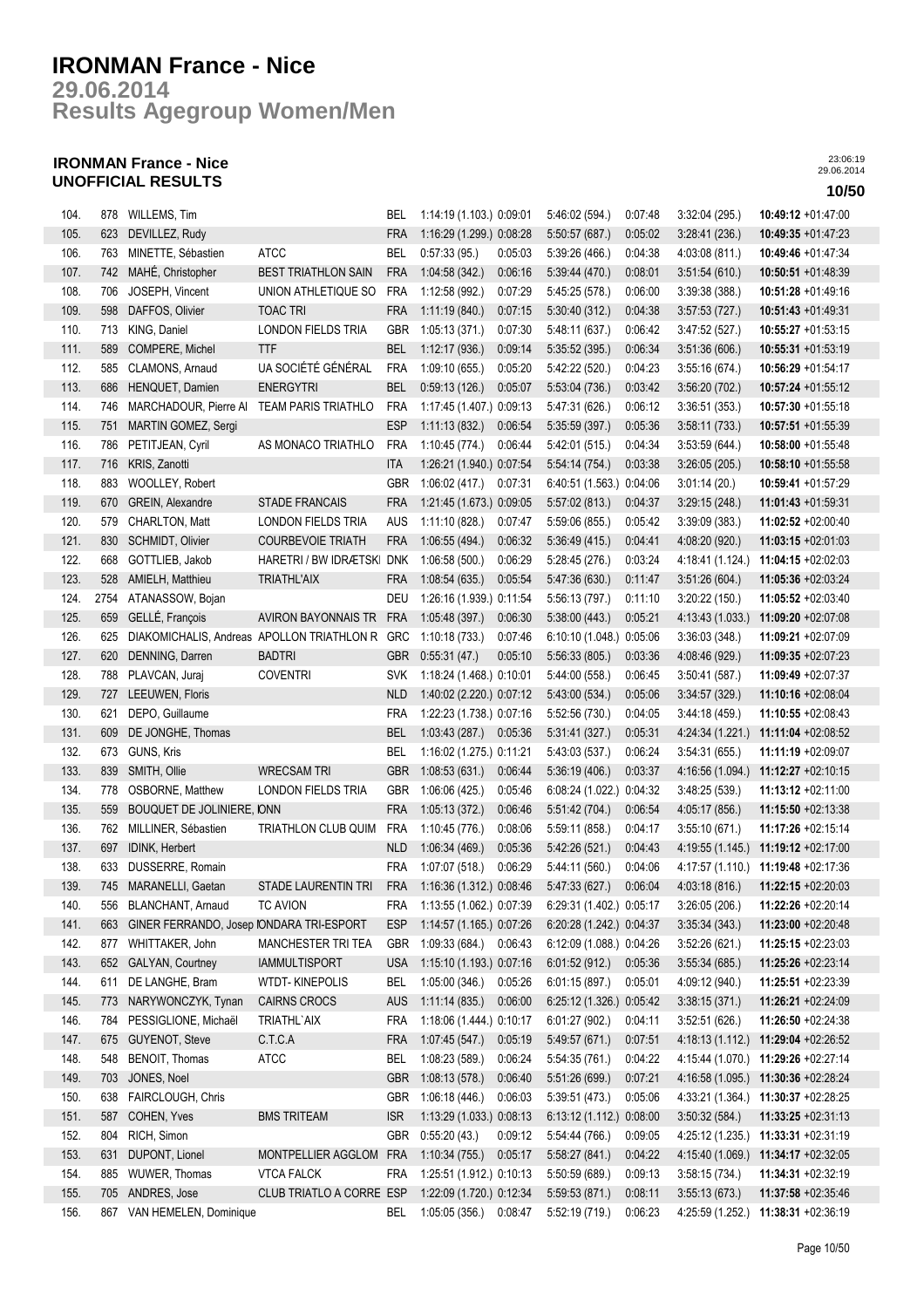**Results Agegroup Women/Men 29.06.2014**

## **IRONMAN France - Nice UNOFFICIAL RESULTS 11/50**

| 157. |      | 802 REYNOSO, German                         | <b>VILLA MITRE</b>          | ARG        | 1:08:24(591)                 | 0:05:22 | 6:12:34 (1.100.) 0:03:57                             |         | 4:08:52 (932.)   | 11:39:08 +02:36:56   |
|------|------|---------------------------------------------|-----------------------------|------------|------------------------------|---------|------------------------------------------------------|---------|------------------|----------------------|
| 158. | 817  | RUFFET-BON-CORPS, Ro LES MILLEPATTES TRIA   |                             | FRA        | 1:14:24 (1.116.) 0:06:30     |         | 5:58:45 (845.)                                       | 0:04:15 | 4:16:08 (1.078.) | 11:40:00 +02:37:48   |
| 159. | 637  | ESTÉBANEZ, Alberto                          | <b>3 STYLE TRIATLON</b>     | <b>ESP</b> | 1:03:31(267)                 | 0:09:26 | 6:19:12 (1.216.) 0:06:26                             |         | 4:02:11 (793.)   | 11:40:44 +02:38:32   |
| 160. | 600  | DAIEN, Vincent                              | MONTPELLIER AGGLO T         | FRA        | 1:20:21 (1.585.) 0:09:26     |         | 6:00:48(886.)                                        | 0:05:12 | 4:07:23 (901.)   | 11:43:08 +02:40:56   |
| 161. | 849  | STENSBY, Øyvind                             |                             | NOR        | 1:04:34(311)                 | 0.07:08 | 5.47:00(615)                                         | 0:05:45 | 4:38:46(1.441)   | 11:43:11 +02:40:59   |
| 162. | 666  | GOLDGRUBER, Georg                           |                             | AUT        | 1:20:37 (1.604.) 0:11:57     |         | 5:44:52 (570.)                                       | 0:07:20 | 4:18:32 (1.122.) | 11:43:16 +02:41:04   |
| 163. | 837  | SION, Gregory                               | <b>SIX-FOURS TRIATHLON</b>  | <b>FRA</b> | 1:08:19(584)                 | 0:09:56 | 5.52:23(723)                                         | 0:05:27 | 4:28:26 (1.287.) | 11:44:30 +02:42:18   |
| 164. | 789  | POISSON, Gaël                               | YVETOT TRIATHLON            | <b>FRA</b> | 1:25:40 (1.902.) 0:07:12     |         | 5:55:41 (788.)                                       | 0:04:55 | 4:12:03 (996.)   | 11:45:30 +02:43:18   |
| 165. | 527  | ALVAREZ MUÑOZ, Alex                         |                             | <b>ESP</b> | 1:13:54 (1.060.) 0:12:57     |         | 6:15:13 (1.151.) 0:08:31                             |         | 3:55:59(694.)    | 11:46:32 +02:44:20   |
| 166. | 664  | GIRARD, Yann                                | TEAM TZ TRIATHLON           | <b>FRA</b> | 1:17:58 (1.432.) 0:06:14     |         | 5:20:41 (159.)                                       | 0:03:16 | 4:58:31 (1.701.) | 11:46:38 +02:44:26   |
| 167. | 692  | HUET, Frédéric                              | SARDINES TRIATHLON          | <b>FRA</b> | 0.59.40(144.)                | 0:04:33 | 5:58:49 (846.)                                       | 0:06:49 | 4:36:57 (1.407.) | 11:46:48 +02:44:36   |
| 168. | 678  | HARO FRIAS, Sinuhe                          | <b>CLUB TRIATLON ESPART</b> | <b>ESP</b> | 1:07:47 (552.)               | 0:04:14 | 5:28:19 (273.)                                       | 0:03:06 | 5:03:24 (1.747.) | 11:46:49 +02:44:37   |
| 169. | 632  | DURNIAK, Pascal                             | <b>VALENCIENNES TRIAT</b>   | <b>FRA</b> |                              |         |                                                      |         |                  | 11:47:34 +02:45:22   |
|      |      |                                             |                             |            | 1:25:21 (1.887.) 0:09:21     |         | 6:19:45 (1.226.) 0:06:58                             |         | 3.46:11(499)     |                      |
| 170. | 771  | MULLER, Jonathan                            | US CAGNES TRIATHLO          | <b>FRA</b> | 0:57:37(97.)                 | 0:07:11 | 6:10:21 (1.053.) 0:06:59                             |         | 4:26:36 (1.261.) | 11:48:42 +02:46:30   |
| 171. |      | 823 SANCHEZ ALCARAZ, Ivan TG TRIATLO SITGES |                             | <b>ESP</b> | 1:11:22(845.)                | 0:07:23 | 6:24:11 (1.307.) 0:08:37                             |         | 3:57:21(716)     | 11:48:52 +02:46:40   |
| 172. |      | 732 LLOPIS, Emilio                          |                             | <b>ESP</b> | 1:20:59 (1.623.) 0:12:29     |         | 6:19:28 (1.223.) 0:08:35                             |         | 3:47:29 (523.)   | 11:48:58 +02:46:46   |
| 173. | 654  | GAMBOTTI, Laurent                           | <b>BCN TRIATHLON</b>        | <b>FRA</b> | 1:11:43(884)                 | 0:07:13 | 6.03:41(951)                                         | 0:06:20 | 4:20:34 (1.155.) | 11:49:29 +02:47:17   |
| 174. | 690  | HUDE, Bruno                                 | <b>TOULOUSE TRI</b>         | <b>FRA</b> | 1:12:32 (962.)               | 0:11:21 | 6:29:41 (1.406.) 0:10:50                             |         | 3:45:25(482)     | 11:49:47 +02:47:35   |
| 175. | 642  | FERRARIO, Alex                              | TRIATHLON CLUB CLAP         | <b>ITA</b> | 1:22:46 (1.759.) 0:09:55     |         | 6:17:37 (1.188.) 0:05:22                             |         | 3:54:37(659)     | 11:50:15 +02:48:03   |
| 176. | 684  | HELLER, Bastian                             |                             | DEU        | 1:06:52 (489.)               | 0:06:12 | 6:03:17 (940.)                                       | 0:06:33 | 4:27:31 (1.271.) | 11:50:24 +02:48:12   |
| 177. | 872  | VIARD, Vincent                              | PARIS SPORT CLUB            | <b>FRA</b> | 1:03:20(253)                 | 0:06:14 | 5:57:12(818.)                                        | 0:12:55 | 4:30:48 (1.325.) | 11:50:27 +02:48:15   |
| 178. | 760  | MILBOURNE, Daniel                           | AVON & SOMERSET TRI         | <b>GBR</b> | 1:06:27 (461.)               | 0.09:31 | 6:17:10 (1.179.) 0:13:30                             |         | 4:04:06 (835.)   | 11:50:41 +02:48:29   |
| 179. | 857  | TOMKINS, Sam                                | <b>GS HENLEY</b>            | <b>GBR</b> | 1:10:55(798.)                | 0:05:56 | 6:19:26 (1.222.) 0:04:30                             |         | 4:12:07 (1.000.) | 11:52:52 +02:50:40   |
| 180. | 535  | BACCARANI, Federico                         |                             | ITA        | 1:06:48(482.)                | 0:07:50 | 6:20:28 (1.243.) 0:06:35                             |         | 4:11:40 (992.)   | 11:53:19 +02:51:07   |
| 181. | 590  | COPHEIN, Guillaume                          | <b>MEUDON TRIATHLON</b>     | <b>FRA</b> | 1:18:01 (1.437.) 0:11:18     |         | 5:51:57(710.)                                        | 0:08:28 | 4:23:42 (1.207.) | 11:53:25 +02:51:13   |
| 182. | 649  | FRÖMEL, Tobias                              | DS-SPORTS TEAM              | DEU        | 1:10:26 (742.)               | 0:06:10 | 5:53:58 (748.)                                       | 0:05:08 | 4:37:56 (1.426.) | 11:53:35 +02:51:23   |
| 183. | 791  | POTTIER, Vincent                            |                             | <b>FRA</b> | 1:09:41(691.)                | 0:07:22 | 5:45:55 (589.)                                       | 0:05:35 | 4:45:09 (1.518.) | 11:53:41 +02:51:29   |
| 184. | 800  | RAUL, Alcocer                               |                             | <b>ESP</b> | 1:23:51 (1.821.) 0:16:29     |         | 6:22:24 (1.281.) 0:07:56                             |         | 3:43:42(451)     | 11:54:18 +02:52:06   |
| 185. | 694  | HUMEAU, Alexis                              | LEVALLOIS TRIATHLON         | <b>FRA</b> | 1:16:24 (1.293.) 0:10:07     |         | 6:15:31 (1.157.) 0:08:04                             |         | 4:05:18 (857.)   | 11:55:22 +02:53:10   |
| 186. | 859  | <b>TORRENTS, Pernau</b>                     |                             | <b>ESP</b> | 1:14:33 (1.133.) 0:09:25     |         | 6:20:38 (1.247.) 0:11:09                             |         | 4:01:15 (781.)   | 11:56:57 +02:54:45   |
| 187. | 655  | GARCÍA ALGARRA, Andrés STOCKHOLMSPOLISEN    |                             | <b>ESP</b> | 1:09:47 (699.) 0:06:59       |         | 6:15:15 (1.153.) 0:06:42                             |         | 4:19:40 (1.142.) | 11:58:21 +02:56:09   |
| 188. | 759  | MIEL, Antoine                               |                             | <b>FRA</b> | 1:16:48 (1.331.) 0:07:34     |         | 6:13:12 (1.113.) 0:04:29                             |         | 4:16:21 (1.084.) | 11:58:23 +02:56:11   |
| 189. | 593  | COUPRIE, Sébastien                          |                             | <b>FRA</b> | 1:21:54 (1.691.) 0:13:30     |         | 6:29:36 (1.405.) 0:08:17                             |         | 3.47:03(516)     | 12:00:20 +02:58:08   |
| 190. | 603  | DALY, Mark                                  | <b>ENNIS TRACK</b>          | <b>IRL</b> | 1:22:49 (1.764.) 0:11:02     |         | 6:32:12 (1.452.) 0:06:57                             |         | 3:48:04(528.)    | 12:01:01 +02:58:49   |
| 191. | 863  | UPSHAW, Adam                                |                             | CAN        | 1:15:17 (1.207.) 0:08:59     |         | 6:19:23 (1.221.) 0:05:56                             |         | 4:11:47 (993.)   | 12:01:20 +02:59:08   |
| 192. |      | 790 POPE, Tom                               |                             |            | GBR 1:25:53 (1.914.) 0:12:30 |         | 6:14:44 (1.143.) 0:15:36                             |         | 3:53:26(635)     | 12:02:07 +02:59:55   |
| 193. | 2755 | MARTIN, Michaël                             | <b>ABB Switzerland Ltd</b>  | FRA        | 1:17:54 (1.428.) 0:11:18     |         | 6:21:02 (1.253.) 0:08:59                             |         | 4:06:01 (872.)   | 12:05:12 +03:03:00   |
| 194. | 627  | DOUMA, Foued                                |                             | FRA        | 1:14:59 (1.171.) 0:11:39     |         | 6:24:08 (1.305.) 0:08:07                             |         | 4:06:27 (885.)   | 12:05:18 +03:03:06   |
| 195. | 606  | DAVID, Romain                               |                             | <b>FRA</b> | 1:21:00 (1.624.) 0:07:58     |         | 6:24:50 (1.316.) 0:05:22                             |         | 4:07:25 (902.)   | 12:06:32 +03:04:20   |
| 196. | 573  | CAMPBELL, Robert                            | <b>CLAPHAM CHASERS</b>      | GBR        | 1:25:41 (1.904.) 0:08:58     |         | 6:32:05 (1.449.) 0:05:04                             |         | 3:56:17(699.)    | 12:08:03 +03:05:51   |
| 197. | 740  | MAANI, Eisam                                |                             | <b>FRA</b> | 1:08:49 (623.) 0:08:25       |         | 6:23:25 (1.298.) 0:08:19                             |         | 4:19:26 (1.136.) | 12:08:22 +03:06:10   |
| 198. | 735  | LOHEZ, Alexandre                            | <b>CLLA TRIATHLON</b>       | <b>FRA</b> | 1:15:37 (1.246.) 0:08:59     |         | 6:14:59 (1.147.) 0:04:52                             |         | 4:25:11 (1.233.) | 12:09:37 +03:07:25   |
| 199. | 565  | BUCHHOLZER, Alexandre ANTIBES TRIATHLON     |                             | <b>FRA</b> | 0.59.34(141)                 | 0:06:41 | 6:19:41 (1.225.) 0:06:34                             |         | 4:39:11 (1.448.) | 12:11:39 +03:09:27   |
|      |      | MORRIS, Chris                               | <b>LONDON FIELDS TRIA</b>   | <b>GBR</b> |                              |         |                                                      |         |                  |                      |
| 200. | 766  |                                             |                             |            | 1:21:47 (1.676.) 0:09:11     | 0:08:35 | 6:31:40 (1.441.) 0:08:15                             |         | 4:02:10 (792.)   | 12:13:01 +03:10:49   |
| 201. | 555  | <b>BIENKOWSKI, Loic</b>                     | <b>IRON SPORT BORDEAU</b>   | <b>FRA</b> | 1:10:48 (782.)               |         | 6:20:03 (1.233.) 0:06:54<br>6:48:35 (1.654.) 0:04:45 |         | 4:26:44 (1.262.) | 12:13:02 +03:10:50   |
| 202. | 648  | <b>FREREJEAN, Pierre</b>                    |                             | <b>FRA</b> | 1:21:28 (1.649.) 0:11:26     |         |                                                      |         | 3:47:27(522)     | $12:13:39 +03:11:27$ |
| 203. | 538  | <b>BAKER, Luke</b>                          | <b>OXFORD TRI</b>           | <b>GBR</b> | 1:23:48 (1.820.) 0:13:03     |         | 6:34:43 (1.490.) 0:10:18                             |         | 3:52:12(616)     | 12:14:01 +03:11:49   |
| 204. | 568  | BYRNE, John                                 | TRI AN MHI                  | <b>IRL</b> | 1:21:44 (1.670.) 0:09:30     |         | 6:28:33 (1.380.) 0:07:56                             |         | 4:06:27 (886.)   | 12:14:08 +03:11:56   |
| 205. | 831  | SCHØNAU, Christian                          |                             | <b>DNK</b> | 1:22:06 (1.713.) 0:09:18     |         | 6:20:55 (1.251.) 0:05:52                             |         | 4:16:02 (1.076.) | 12:14:11 +03:11:59   |
| 206. | 539  | BALCOMBE, Sebastian                         | LONDON FIELDS TRI           | <b>GBR</b> | 1:05:47 (395.) 0:12:13       |         | 6:37:35 (1.534.) 0:11:01                             |         | 4:09:30 (953.)   | 12:16:04 +03:13:52   |
| 207. | 689  | HEWETSON, Matt                              |                             | <b>GBR</b> | 1:31:34 (2.093.) 0:07:24     |         | 6:29:16 (1.391.) 0:06:25                             |         | 4:01:49 (789.)   | 12:16:26 +03:14:14   |
| 208. | 777  | O DONNELL, Aiden                            |                             | <b>IRL</b> | 1:22:01 (1.701.) 0:10:14     |         | 6:42:22 (1.582.) 0:07:20                             |         | 3:54:39(660)     | 12:16:34 +03:14:22   |
| 209. |      | 718 LABORDE, Christophe                     | STADE FRANCAIS TRIA         | <b>FRA</b> | 1:21:39 (1.662.) 0:09:30     |         | 6:25:36 (1.336.) 0:05:32                             |         | 4:14:20 (1.041.) | 12:16:35 +03:14:23   |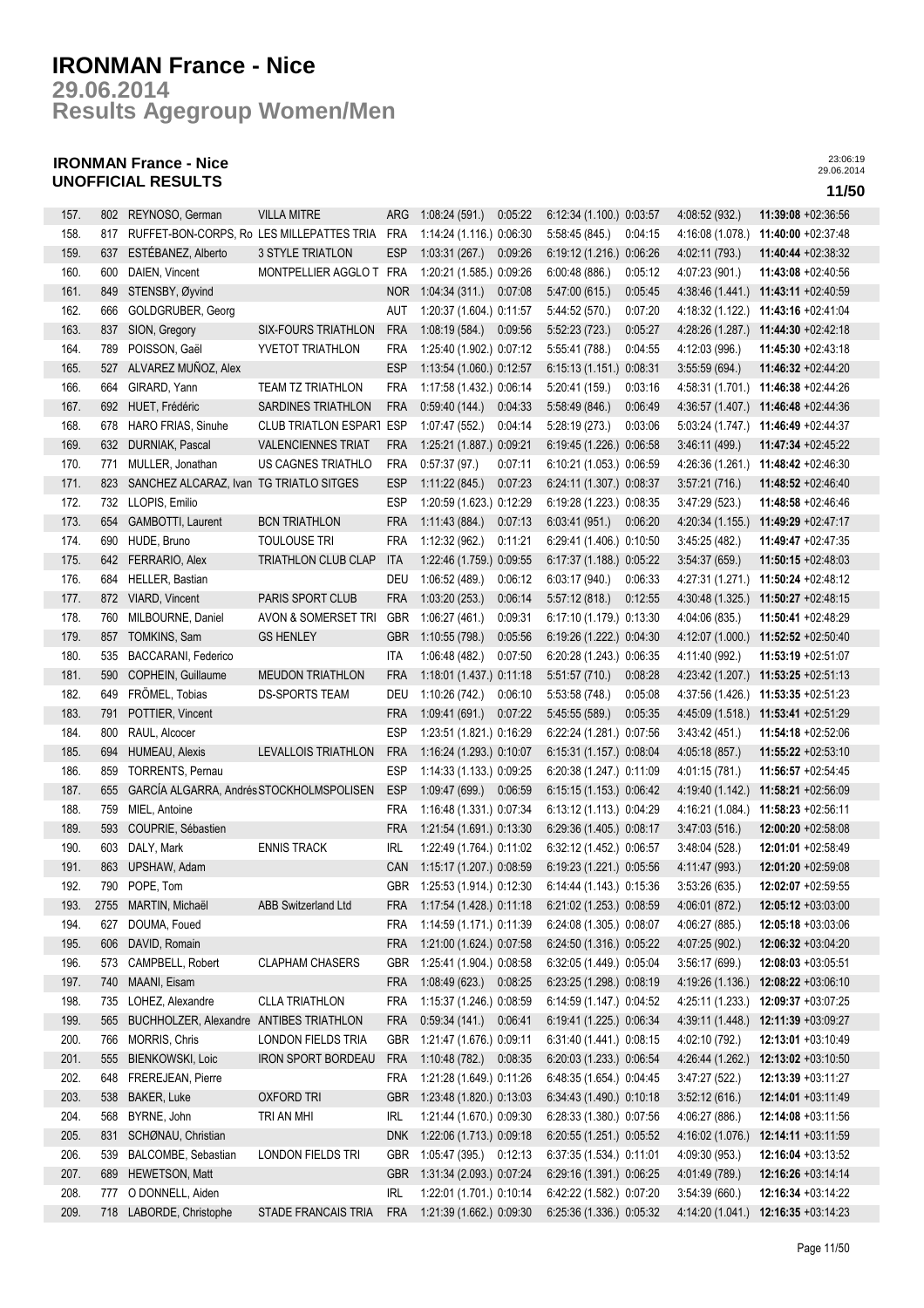## **Results Agegroup Women/Men 29.06.2014**

## **IRONMAN France - Nice UNOFFICIAL RESULTS 12/50**

| 210. |     | 798 RANCATI, Marco                     | <b>MARCO RANCATI</b>       | ITA        | 1:23:30 (1.802.) 0:08:12 |         | 6:26:55 (1.354.) 0:05:28 |         | 4:13:10 (1.020.) | 12:17:13 +03:15:01                  |
|------|-----|----------------------------------------|----------------------------|------------|--------------------------|---------|--------------------------|---------|------------------|-------------------------------------|
| 211. | 775 | NIESS, Rainier                         |                            | <b>FRA</b> | 1:16:36 (1.311.) 0:12:33 |         | 6:00:26(878.)            | 0:06:43 | 4:43:20 (1.496.) | 12:19:35 +03:17:23                  |
| 212. | 667 | GOOSSENS, Dirk                         | <b>BASF.TDC</b>            | BEL        | 1:10:51 (789.)           | 0:08:17 | 5:56:45 (806.)           | 0:06:50 | 4:56:59(1.683)   | $12:19:39 +03:17:27$                |
| 213. | 586 | COATES, Michael                        |                            | <b>GBR</b> | 1:18:45 (1.480.) 0:09:53 |         | 6:18:38 (1.206.) 0:05:57 |         | 4:27:23 (1.268.) | 12:20:34 +03:18:22                  |
| 214. | 578 | CELLERIN, Nicolas                      | <b>TOBESPORT</b>           | <b>FRA</b> | 1:13:19 (1.018.) 0.08:01 |         | 6:15:48 (1.161.) 0:06:38 |         |                  | 4:39:58 (1.461.) 12:23:42 +03:21:30 |
| 215. | 662 | GIBELLI, Christophe                    | <b>OLYMPIC NICE NATATI</b> | <b>FRA</b> | 1:11:51(898.)            | 0:06:39 | 6:20:52 (1.250.) 0:05:00 |         |                  | 4:40:13 (1.466.) 12:24:33 +03:22:21 |
| 216. | 767 | MORTEN, Matt                           | PSOF                       | GBR        | 1:13:05(998.)            | 0:07:28 | 6:26:39 (1.349.) 0:05:10 |         | 4:32:33(1.354)   | 12:24:53 +03:22:41                  |
| 217. | 803 | RIBEIL, Christophe                     | <b>TRIATHLON GSEM</b>      | <b>FRA</b> | 1:25:02 (1.875.) 0:09:39 |         | 6:30:48 (1.423.) 0:05:55 |         | 4:13:40 (1.032.) | 12:25:02 +03:22:50                  |
| 218. | 826 | SARPI, Dino                            |                            | ITA        | 0:59:06(121.)            | 0:08:32 | 6:22:53 (1.290.) 0:08:13 |         | 4:50:34 (1.594.) | 12:29:18 +03:27:06                  |
| 219. | 612 | DE MARNIX, Guillaume                   |                            | <b>BEL</b> | 1:14:22 (1.111.) 0:11:49 |         | 6:31:09 (1.429.) 0:07:51 |         | 4:24:21 (1.217.) | 12:29:30 +03:27:18                  |
| 220. | 787 | PLANCHETTE, Gilles                     | TRIATHLON CLUB QUIM        | <b>FRA</b> | 0:55:03(39)              | 0:08:40 | 6:26:00 (1.342.) 0:10:51 |         | 4:53:06 (1.624.) | 12:33:38 +03:31:26                  |
| 221. | 808 | RIVAL, François                        |                            | <b>FRA</b> | 1:24:24 (1.852.) 0:10:44 |         | 6:30:19 (1.415.) 0:07:22 |         | 4:23:18 (1.200.) | 12:36:05 +03:33:53                  |
| 222. | 821 | SAAKVITNE, Jo                          |                            | NOR.       | 1:13:17 (1.015.) 0:11:43 |         | 6:36:59 (1.521.) 0:06:14 |         | 4:28:19 (1.284.) | 12:36:31 +03:34:19                  |
| 223. |     | 874 VIKING, Magnus                     | OREBRO AIK                 | <b>SWE</b> | 1:27:41 (2.004) 0:08:59  |         | 6:41:39 (1.572.) 0:09:07 |         | 4:10:54 (976.)   | 12:38:18 +03:36:06                  |
| 224. | 782 | PEKARI, Laszlo                         |                            | <b>HUN</b> | 1:10:14 (730.)           | 0:11:01 | 6:44:57 (1.618.) 0:06:52 |         | 4:25:37 (1.244.) | 12:38:40 +03:36:28                  |
| 225. |     | 530 ANDERSSON, Christoffer             | <b>MPGI</b>                | <b>SWE</b> | 1:27:06 (1.982.) 0:08:06 |         | 6:50:02 (1.681.) 0:04:17 |         | 4:09:47 (958.)   | 12:39:16 +03:37:04                  |
| 226. | 845 | SPECKEN, Wouter                        |                            | <b>NLD</b> | 1:11:48 (891.)           | 0:10:43 | 6:37:06 (1.522.) 0:04:45 |         | 4:35:00 (1.387.) | 12:39:19 +03:37:07                  |
| 227. | 699 | JACOB, Brian                           | <b>WATERFORD TRIATHL</b>   | <b>IRL</b> | 1:10:02(715.)            | 0:08:06 | 6:22:59 (1.295.) 0:08:18 |         | 4:49:59 (1.584.) | 12:39:22 +03:37:10                  |
| 228. | 741 | MABBOUX, David                         | <b>STADE Français</b>      | <b>FRA</b> | 1:17:17 (1.374.) 0:10:10 |         | 6:36:36 (1.513.) 0:07:27 |         | 4:28:25 (1.286.) | 12:39:54 +03:37:42                  |
| 229. | 833 | <b>SEVENANTS, Gerrit</b>               |                            | <b>BEL</b> | 1:27:50 (2.011.) 0:11:05 |         | 6:25:16 (1.329.) 0:05:45 |         | 4:30:01 (1.311.) | 12:39:55 +03:37:43                  |
| 230. | 671 | GRITTI, Matteo                         |                            | ITA        | 1:21:39 (1.661.) 0:06:55 |         | 6:13:22 (1.116.) 0:07:27 |         | 4:51:03 (1.599.) | 12:40:25 +03:38:13                  |
| 231. | 643 | FLUCHAIRE, Alexander                   | <b>BEAULIEU ENDURANCE</b>  | <b>FRA</b> | 1:16:59 (1.349.) 0:09:14 |         | 6:36:41 (1.517.) 0:06:50 |         | 4:31:31 (1.334.) | 12:41:13 +03:39:01                  |
| 232. | 809 | ROBERTSON, David                       |                            | <b>GBR</b> | 1:10:45 (775.)           | 0:10:28 | 6:35:23 (1.497.) 0:10:26 |         | 4:34:32 (1.380.) | $12:41:32 +03:39:20$                |
| 233. | 688 | HERNANDEZ, Julio                       |                            | <b>ESP</b> | 1:08:43(614.)            | 0:10:00 | 6:22:35 (1.287.) 0:06:26 |         | 4:54:17 (1.648.) | 12:42:00 +03:39:48                  |
| 234. | 602 | DALY, Colm                             | <b>ENNIS TRI CLUB</b>      | <b>IRL</b> | 1:15:25 (1.222.) 0:10:37 |         | 7:09:17 (1.879.) 0:09:38 |         | 3:58:09(731)     | 12:43:04 +03:40:52                  |
| 235. | 853 | TAVENER, Tom                           |                            | <b>GBR</b> | 1:11:09(826.)            | 0:08:20 | 6:32:42 (1.460.) 0:07:19 |         | 4:45:07 (1.516.) | 12:44:35 +03:42:23                  |
| 236. | 749 | MARTIN, Bertrand                       | <b>TOS TRIATHLON</b>       | <b>FRA</b> | 1:16:48 (1.332.) 0:10:21 |         | 6:11:19 (1.072.) 0:08:31 |         | 4:57:39 (1.692.) | 12:44:37 +03:42:25                  |
| 237. | 756 | <b>MENDES ANTUNES, Nel</b>             | <b>MEUDON TRIATHLON</b>    | <b>PRT</b> | 1:05:58(412.)            | 0:08:47 | 5:45:54 (588.)           | 0:07:40 |                  | 5:37:26 (2.019.) 12:45:42 +03:43:30 |
| 238. | 634 | DUVAL, Cédric                          | <b>MAT 72</b>              | <b>FRA</b> | 1:14:47 (1.155.) 0:09:00 |         | 6:43:49 (1.605.) 0:06:16 |         | 4:33:21 (1.366.) | 12:47:12 +03:45:00                  |
| 239. | 714 | KLAWITER, Mateusz                      | <b>CITYZEN</b>             | <b>POL</b> | 1:36:11 (2.179.) 0:06:13 |         | 6:32:23 (1.456.) 0:05:17 |         |                  | 4:27:24 (1.269.) 12:47:26 +03:45:14 |
| 240. |     | 676 HAIAT, Jérôme                      |                            | <b>FRA</b> | 1:17:43 (1.405.) 0:10:50 |         | 6:58:57 (1.792.) 0:08:56 |         |                  |                                     |
| 241. |     | MELIS, Jonathan                        |                            | <b>FRA</b> | 1:12:06(921.)            | 0.07:03 | 6:30:32 (1.421.) 0:05:59 |         |                  | 4:12:13 (1.002.) 12:48:37 +03:46:25 |
| 242. | 755 |                                        | <b>ACO TRIATHLON</b>       |            |                          |         |                          |         |                  | 4:53:43 (1.639.) 12:49:21 +03:47:09 |
|      | 781 | PAYRE-FICOUT, Cédric                   |                            | <b>FRA</b> | 1:10:13 (727.)           | 0:07:52 | 6:28:30 (1.378.) 0:07:28 |         | 4:56:19 (1.673.) | 12:50:20 +03:48:08                  |
| 243. | 629 | DUBOIS, Benjamin                       | CAO SAINT CYR TRIAT        | <b>FRA</b> | 1:06:07(429.)            | 0:07:01 | 6:34:09 (1.483.) 0:06:47 |         |                  | 4:56:28 (1.676.) 12:50:31 +03:48:19 |
| 244. | 566 | BUGEIA, Jean-Benoit                    | <b>ISSY TRIATHLON</b>      | <b>FRA</b> | 1:13:28 (1.032.) 0:15:35 |         | 6:57:54 (1.774.) 0:10:54 |         | 4:13:18 (1.025.) | 12:51:08 +03:48:56                  |
| 245. | 582 | CHENU, Gerald                          |                            | <b>FRA</b> | 1:17:47 (1.409.) 0:11:46 |         | 6:36:40 (1.515.) 0:07:36 |         |                  | 4:37:29 (1.418.) 12:51:16 +03:49:04 |
| 246. | 522 | ABDELKHALEK, Skander                   |                            | tun        | 0:56:14(58)              | 0:08:46 | 6:46:56 (1.643.) 0:11:24 |         | 4:49:17 (1.569.) | 12:52:36 +03:50:24                  |
| 247. | 569 | CABALLÉ, Jordi                         |                            | <b>POL</b> | 1:20:45 (1.609.) 0:15:53 |         | 6:56:58 (1.764.) 0:14:41 |         | 4:06:06 (874.)   | 12:54:21 +03:52:09                  |
| 248. | 829 | SCHIPPER, Martin                       |                            | <b>NLD</b> | 1:21:46 (1.674.) 0:10:27 |         | 6:07:09 (1.003.) 0:12:35 |         | 5:07:19 (1.794.) | 12:59:13 +03:57:01                  |
| 249. | 595 | CROSS, Dylan                           | STADIUM TRIATHLON C        | <b>AUS</b> | 1:24:58 (1.871.) 0:12:51 |         | 6:04:19 (963.)           | 0:10:33 | 5:07:05 (1.792.) | 12:59:44 +03:57:32                  |
| 250. | 847 | SROUTTA-PAILLUSSEAU, {                 |                            | DZA        | 1:23:32 (1.804.) 0:08:52 |         | 6:43:35 (1.601.) 0:10:21 |         | 4:34:51 (1.386.) | 13:01:09 +03:58:57                  |
| 251. | 838 | SLATER, Adam                           |                            | <b>GBR</b> | 1:25:48 (1.909.) 0:10:39 |         | 6:59:26 (1.797.) 0:06:37 |         | 4:19:20 (1.134.) | 13:01:48 +03:59:36                  |
| 252. | 583 | CHERNOBILSKY, Nicolas FF ENTRENAMIENTO |                            | ARG        | 1:25:57 (1.919.) 0:07:24 |         | 6:13:18 (1.114.) 0:06:15 |         | 5:09:46 (1.818.) | 13:02:39 +04:00:27                  |
| 253. | 851 | SULLIVAN, James                        |                            | <b>GBR</b> | 1:29:04 (2.046.) 0:09:45 |         | 6:53:47 (1.726.) 0:05:51 |         | 4:25:12 (1.236.) | 13:03:37 +04:01:25                  |
| 254. | 679 | HAWORTH, Ben                           | <b>PSOF</b>                | GBR        | 1:23:28 (1.800.) 0:12:39 |         | 6:44:30 (1.610.) 0:07:32 |         | 4:37:45 (1.422.) | 13:05:52 +04:03:40                  |
| 255. | 797 | RAMASSAMY, Yann                        | <b>TEAM NO LIMIT</b>       | <b>FRA</b> | 1:17:19 (1.378.) 0:11:48 |         | 6:56:43 (1.760.) 0:10:01 |         |                  | 4:30:34 (1.320.) 13:06:22 +04:04:10 |
| 256. | 674 | <b>GUSTAFSSON, Filip</b>               | ELMHULTS SPORTCLUB         | SWE        | 1:15:11 (1.195.) 0:07:00 |         | 6:20:32 (1.244.) 0:06:45 |         |                  | 5:19:49 (1.901.) 13:09:14 +04:07:02 |
| 257. | 709 | KEHOE, Killian                         |                            | <b>IRL</b> | 1:51:11 (2.280.) 0:11:40 |         | 6:31:21 (1.433.) 0:11:35 |         |                  | 4:25:29 (1.241.) 13:11:13 +04:09:01 |
| 258. | 630 | DUBOS, Thomas                          |                            | <b>FRA</b> | 1:11:34 (865.)           | 0:08:59 | 6:39:40 (1.549.) 0:07:56 |         |                  | 5:04:26 (1.759.) 13:12:34 +04:10:22 |
| 259. | 641 | FAUTRIER, Gael                         |                            | <b>MCO</b> | 1:10:50 (787.) 0:08:09   |         | 6:48:08 (1.651.) 0:07:27 |         | 4:58:19 (1.699.) | 13:12:50 +04:10:38                  |
| 260. | 113 | WILLY, Morisseau                       |                            | <b>FRA</b> | 1:28:07 (2.016.) 0:12:37 |         | 6:11:28 (1.078.) 0:10:25 |         |                  | 5:10:59 (1.832.) 13:13:33 +04:11:21 |
| 261. | 551 | <b>BERRINGTON, Chris</b>               | CARNEDDAU TRI              | <b>GBR</b> | 1:21:05 (1.627.) 0:13:54 |         | 6:44:26 (1.608.) 0:08:01 |         | 4:46:29 (1.545.) | 13:13:53 +04:11:41                  |
| 262. | 639 | FAIVRE, Olivier                        |                            | <b>FRA</b> | 1:20:50 (1.614.) 0:15:24 |         | 7:01:22 (1.814.) 0:17:51 |         |                  | 4:19:51 (1.143.) 13:15:15 +04:13:03 |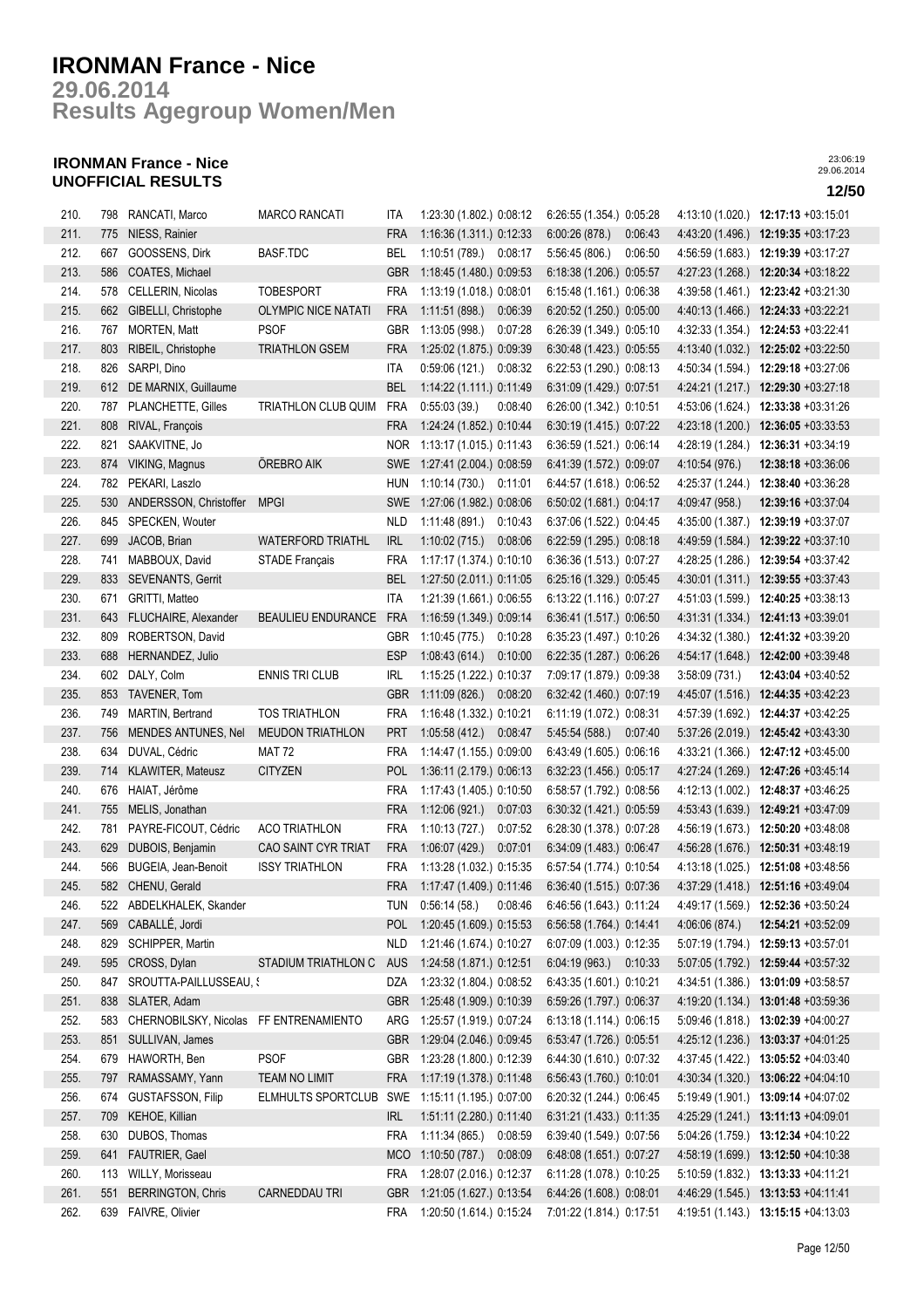**Results Agegroup Women/Men 29.06.2014**

## **IRONMAN France - Nice UNOFFICIAL RESULTS 13/50**

| 263. | 702  | JOHNSON, Patrick                |                                                    | <b>AUS</b> | 1:16:56 (1.342.) 0:13:23     |         | 6:58:17 (1.783.) 0:12:25 | 4:36:20 (1.398.) | 13:17:19 +04:15:07                  |
|------|------|---------------------------------|----------------------------------------------------|------------|------------------------------|---------|--------------------------|------------------|-------------------------------------|
| 264. | 608  | DE DONCKER, Steve               |                                                    | BEL        | 1:15:10 (1.192.) 0:10:45     |         | 6:16:22 (1.165.) 0:09:16 | 5:27:29 (1.955.) | 13:19:00 +04:16:48                  |
| 265. | 635  | EHRET, Timotée                  | RIXHEIM TRI 132                                    | <b>FRA</b> | 1:12:05 (920.) 0:11:54       |         | 6:25:13 (1.327.) 0:10:12 | 5:19:58 (1.904.) | 13:19:20 +04:17:08                  |
| 266. | 617  | DEFIX, Thomas                   |                                                    | <b>FRA</b> | 1:18:28 (1.471.) 0:10:58     |         | 6:57:23 (1.768.) 0:07:50 | 4:46:26 (1.543.) | 13:21:03 +04:18:51                  |
| 267. | 554  | BESNAUD, Jerome                 |                                                    | <b>FRA</b> | 1:51:08 (2.279.) 0:09:14     |         | 6:51:42 (1.703.) 0:07:10 |                  | 4:23:07 (1.195.) 13:22:20 +04:20:08 |
| 268. | 868  | VANDEKERCKHOVE, Davy LOS3AMIGOS |                                                    | BEL        | 1:18:09 (1.450.) 0:15:55     |         | 6:43:29 (1.600.) 0:12:35 | 4:53:20 (1.633.) | 13:23:26 +04:21:14                  |
| 269. | 876  | WHITBY, Simon                   | RNAS YEOVILTON TRIC                                | <b>GBR</b> | 1:39:38 (2.216.) 0:08:48     |         | 6:56:20 (1.755.) 0:07:12 | 4:33:23(1.368)   | 13:25:18 +04:23:06                  |
| 270. | 738  | LUBBE, Jacques                  |                                                    | ZAF        | 1:39:05 (2.208.) 0:11:05     |         | 7:00:03 (1.802.) 0:08:57 | 4:28:32 (1.288.) | 13:27:40 +04:25:28                  |
| 271. | 890  | ZARKA, Yoni                     | <b>COURBEVOIE TRIATH</b>                           | <b>FRA</b> | 1:16:29 (1.298.) 0:09:37     |         | 6:44:21 (1.607.) 0:08:15 | 5:10:04 (1.822.) | 13:28:44 +04:26:32                  |
| 272. | 708  | KARALIS, Ioannis                |                                                    | <b>GRC</b> | 1:21:42 (1.666.) 0:11:45     |         | 7:16:33 (1.953.) 0:10:37 | 4:29:33 (1.300.) | 13:30:07 +04:27:55                  |
|      |      |                                 |                                                    |            | 1:15:00 (1.173.) 0:09:07     |         | 6.29.32 (1.403.) 0.06:18 |                  |                                     |
| 273. | 669  | GOTTS, Glenn                    | LONDON FIRE BRIGADE                                | <b>GBR</b> |                              |         |                          | 5:30:23(1.970.)  | 13:30:18 +04:28:06                  |
| 274. | 650  | <b>GAISNON, Regis</b>           |                                                    | <b>FRA</b> | 1:36:32 (2.185.) 0:11:30     |         | 7:19:19 (1.978.) 0:09:39 | 4:15:02 (1.056.) | 13:32:00 +04:29:48                  |
| 275. | 748  | MARCY, Jean-Philippe            | <b>CAVAILLON TRIATHLON</b>                         | <b>FRA</b> | 1:20:57 (1.620.) 0:09:19     |         | 6:53:38 (1.725.) 0:04:25 |                  | 5:06:31 (1.788.) 13:34:48 +04:32:36 |
| 276. | 597  | CUQ, Christophe                 |                                                    | <b>FRA</b> | 1:17:37 (1.397.) 0:13:30     |         | 7:13:12 (1.914.) 0:16:29 |                  | 4:35:21 (1.390.) 13:36:07 +04:33:55 |
| 277. | 720  | LAMBRECHT, Bruno                |                                                    | <b>BEL</b> | 1:25:58 (1.920.) 0:13:59     |         | 6:55:59 (1.751.) 0:07:55 |                  | 4:53:21 (1.634.) 13:37:09 +04:34:57 |
| 278. | 764  | MONTEUX, Pierre                 | SAINT PAUL LA COLLE T FRA                          |            | 1:22:35 (1.749.) 0:12:03     |         | 7:13:22 (1.917.) 0:07:23 | 4:43:44 (1.502.) | 13:39:06 +04:36:54                  |
| 279. | 850  | STREJAC, Ciprian                |                                                    | <b>BEL</b> | 1:43:12 (2.242.) 0:09:57     |         | 6:47:46 (1.649.) 0:10:27 | 4:50:00 (1.585.) | 13:41:19 +04:39:07                  |
| 280. | 613  | DE PANFILIS, Fernando           | INUIT TRIATHLON ABRUZ ITA                          |            | 1:15:30 (1.234.) 0:07:31     |         | 7:28:31 (2.045.) 0:06:36 | 4:45:09 (1.517.) | 13:43:14 +04:41:02                  |
| 281. | 526  | ALLAIN, Yoann                   | ATHLETIC CLUB BOULO                                | <b>FRA</b> | 1:13:45 (1.051.) 0:12:53     |         | 6:57:30 (1.769.) 0:13:38 | 5:05:41 (1.776.) | 13:43:26 +04:41:14                  |
| 282. | 594  | CRÉQUIS, Pierre                 | AS MONACO TRIATHLO                                 | <b>FRA</b> | 1:13:34 (1.039.) 0:11:06     |         | 6:50:11 (1.685.) 0:11:08 | 5:19:07 (1.895.) | 13:45:05 +04:42:53                  |
| 283. | 733  | LLOPIS ROCA, Borja              | CLUB TRIATLÓ JIJI-JAJA                             | <b>ESP</b> | 1:28:10 (2.018.) 0:14:48     |         | 7:16:16 (1.950.) 0:19:09 | 4:29:45 (1.306.) | 13:48:06 +04:45:54                  |
| 284. | 534  | ÅSPRANG, Eirik                  | SPORTSKLUBBEN CER                                  | <b>NOR</b> | 1:36:58 (2.194.) 0:10:26     |         | 7:17:48 (1.962.) 0:07:41 | 4:36:44 (1.405.) | 13:49:35 +04:47:23                  |
| 285. | 680  | HEAL, Tom                       | TO THE MAX                                         | <b>GBR</b> | 1:16:05 (1.277.) 0:08:45     |         | 7:01:57 (1.819.) 0:08:14 |                  | 5:15:36 (1.873.) 13:50:34 +04:48:22 |
| 286. | 813  | ROUGET, Pierrick                |                                                    | <b>FRA</b> | 1:32:06 (2.109.) 0:10:06     |         | 7:17:32 (1.959.) 0:07:58 | 4:45:37 (1.530.) | 13:53:16 +04:51:04                  |
| 287. | 552  | <b>BERTHIER, Ludovic</b>        |                                                    | <b>FRA</b> | 1:35:07 (2.163.) 0:10:15     |         | 7:17:12 (1.958.) 0:06:00 | 4:46:18 (1.539.) | 13:54:51 +04:52:39                  |
| 288. | 776  | NYE, Daniel                     | WINDRUSH TRIATHLON (                               | GBR        | 1:18:18 (1.464.) 0:08:43     |         | 7:34:12 (2.075.) 0:04:13 | 4:51:01 (1.598.) | 13:56:26 +04:54:14                  |
| 289. | 722  | LANNE, Markus                   |                                                    | <b>FIN</b> | 1:12:36 (969.) 0:08:18       |         | 7:41:37 (2.117.) 0:09:40 | 4:53:44 (1.640.) | 14:05:53 +05:03:41                  |
| 290. | 681  | <b>HECKMANN, Brock</b>          |                                                    | <b>USA</b> | 1:18:21 (1.465.) 0:11:15     |         | 7:27:24 (2.039.) 0:08:07 | 5:10:23 (1.824.) | 14:15:28 +05:13:16                  |
| 291. | 889  | ZAHAN-EVANS, Owain              | <b>BADTRI</b>                                      | <b>GBR</b> | 1:19:19 (1.522.) 0:11:12     |         | 6:49:08 (1.666.) 0:09:54 |                  | 5:47:40 (2.059.) 14:17:12 +05:15:00 |
| 292. |      |                                 | 875 VILLEGAS BELTRAN, Raúl TRIATLO TERRASSASPO ESP |            | 1:23:41 (1.814.) 0:12:53     |         | 7:09:21 (1.882.) 0:12:08 |                  | 5:22:27 (1.927.) 14:20:28 +05:18:16 |
| 293. |      | 779 O'SULLIVAN, Barry           | <b>CORK TRI CLUB</b>                               | <b>IRL</b> | 1:19:35 (1.538.) 0:14:50     |         | 7:43:31 (2.122.) 0:09:44 |                  | 4:54:23 (1.649.) 14:22:01 +05:19:49 |
| 294. | 677  | HAKANSSON, Julian               |                                                    | SWE        | 1:35:54 (2.176.) 0:06:20     |         | 8:26:04 (2.213.) 0:06:40 | 4:07:56 (913.)   | 14:22:51 +05:20:39                  |
| 295. | 693  | HUGHES, Vaughan                 | STADIUM TRIATHLON C                                | AUS        | 1:15:46 (1.263.) 0:08:19     |         | 7:09:55 (1.889.) 0:05:27 | 5.43.38(2.040.)  | 14:23:02 +05:20:50                  |
| 296. | 848  | STADE, Thomas                   | SPIF TRIATHLON                                     | SWE        | 1:20:23 (1.588.) 0:08:04     |         | 7:14:44 (1.931.) 0:06:21 |                  | 5:35:28 (2.007.) 14:24:58 +05:22:46 |
| 297. | 761  | MILBOURNE, Damien               |                                                    | <b>GBR</b> | 1:20:33 (1.600.) 0:15:39     |         | 7:05:19 (1.845.) 0:09:35 |                  | 5:34:27 (2.001.) 14:25:31 +05:23:19 |
| 298. |      | 717 KUSNIEREK, Krzysztof        | <b>TRICHAOS POZNAN</b>                             | POL        | 1:21:21 (1.640.) 0:11:01     |         | 7:31:48 (2.062.) 0:07:53 |                  | 5:14:06 (1.861.) 14:26:07 +05:23:55 |
|      |      |                                 |                                                    |            |                              |         |                          |                  |                                     |
| 299. | 599  | DAHL, Daniel                    | FITNESS DK TRI                                     |            | DNK 1:53:04 (2.281.) 0:14:35 |         | 7:31:31 (2.058.) 0:10:27 |                  | 4:36:40 (1.403.) 14:26:15 +05:24:03 |
| 300. | 861  | TRISTANT, Goulwenn              |                                                    | FRA        | 1:43:10 (2.241.) 0:12:17     |         | 7:30:53 (2.056.) 0:11:24 | 4:53:17 (1.632.) | 14:30:59 +05:28:47                  |
| 301. | 725  | LE COSSEC, Martin               | PUBLIER TRIATHLON                                  | <b>FRA</b> | 1:27:42 (2.006.) 0:17:54     |         | 7:49:59 (2.146.) 0:19:41 |                  | 4:41:28 (1.476.) 14:36:42 +05:34:30 |
| 302. | 799  | RATNAVELU, Sudarshan            | <b>CHESHIRE HASH</b>                               | GBR        | 1:31:56 (2.103.) 0:07:06     |         | 7:09:24 (1.883.) 0:09:47 | 5:38:44 (2.026.) | 14:36:55 +05:34:43                  |
| 303. | 576  | CASTETBON, Yannick              | YANNICK CASTETBON                                  | <b>FRA</b> | 1:34:18 (2.153.) 0:10:17     |         | 7:12:01 (1.907.) 0:11:20 | 5:30:32(1.972)   | 14:38:26 +05:36:14                  |
| 304. | 645  | FONTAINE, Kieran                |                                                    | GBR        | 1:17:44 (1.406.) 0:12:19     |         | 7:17:05 (1.955.) 0:08:15 | 5:46:54 (2.054.) | 14:42:14 +05:40:02                  |
| 305. | 824  | SANCHEZ PONS, Blai              | TG TRIATLÓ SITGES                                  | <b>ESP</b> | 1:32:27 (2.116.) 0:11:11     |         | 7:55:03 (2.163.) 0:07:24 | 4:56:53 (1.681.) | 14:42:56 +05:40:44                  |
| 306. | 687  | HENRY, Kristian                 | <b>NIL</b>                                         | <b>GBR</b> | 1:22:20 (1.737.) 0:09:08     |         | 8:03:22 (2.186.) 0:11:00 | 4:58:21 (1.700.) | 14:44:09 +05:41:57                  |
| 307. | 871  | VERDI BRUSATI, Daniel           |                                                    | ARG        | 1:22:06 (1.712.) 0:12:17     |         | 8:58:56 (2.233.) 0:09:10 | 4:13:11 (1.022.) | 14:55:39 +05:53:27                  |
| 308. | 562  | <b>BRUEDERLE, Michael</b>       | <b>BW LICHTENAU</b>                                | DEU        | 1:20:57 (1.621.) 0:13:11     |         | 7:36:14 (2.086.) 0:08:12 |                  | 5:44:44 (2.042.) 15:03:16 +06:01:04 |
| 309. | 870  | VENTOSA VICENTE, Oscar          |                                                    | <b>ESP</b> | 1:33:28 (2.136.) 0:10:33     |         | 7:40:18 (2.107.) 0:09:40 |                  | 5:36:13 (2.015.) 15:10:10 +06:07:58 |
| 310. | 836  | SIMPSON, Ryan                   |                                                    | GBR        | 1:33:18 (2.132.) 0:09:22     |         | 7:27:12 (2.038.) 0:10:55 |                  | 5:53:29 (2.078.) 15:14:14 +06:12:02 |
| 311. | 2750 | PECRIAUX, Paul                  |                                                    | FRA        | 1:39:03 (2.207.) 0:14:09     |         | 7:50:58 (2.149.) 0:09:41 |                  | 5:21:28 (1.922.) 15:15:17 +06:13:05 |
| 312. | 560  | BOURRY, Anthony                 |                                                    | <b>FRA</b> | 1:20:02 (1.568.) 0:13:20     |         | 7:09:48 (1.888.) 0:16:14 |                  | 6:18:36 (2.127.) 15:17:58 +06:15:46 |
| 313. | 657  | GARMENDIA, Craig                | TRI2ONE                                            | <b>USA</b> | 1:09:44 (694.) 0:14:49       |         | 8:16:17 (2.205.) 0:21:57 |                  | 5:18:48 (1.892.) 15:21:33 +06:19:21 |
| 314. | 822  | SANCHEZ, David                  | LUNEL TRIATHLON                                    | <b>FRA</b> | 1:26:39 (1.955.) 0:13:38     |         | 8:33:51 (2.221.) 0:14:45 | 4:54:27 (1.652.) | 15:23:19 +06:21:07                  |
| 315. |      | 736 LOPEZ, Joshua               | DC TRI CLUB                                        | <b>USA</b> | 1:11:55(905.)                | 0:09:25 | 7:19:00 (1.974.) 0:08:49 |                  | 6:37:42 (2.140.) 15:26:48 +06:24:36 |
|      |      |                                 |                                                    |            |                              |         |                          |                  |                                     |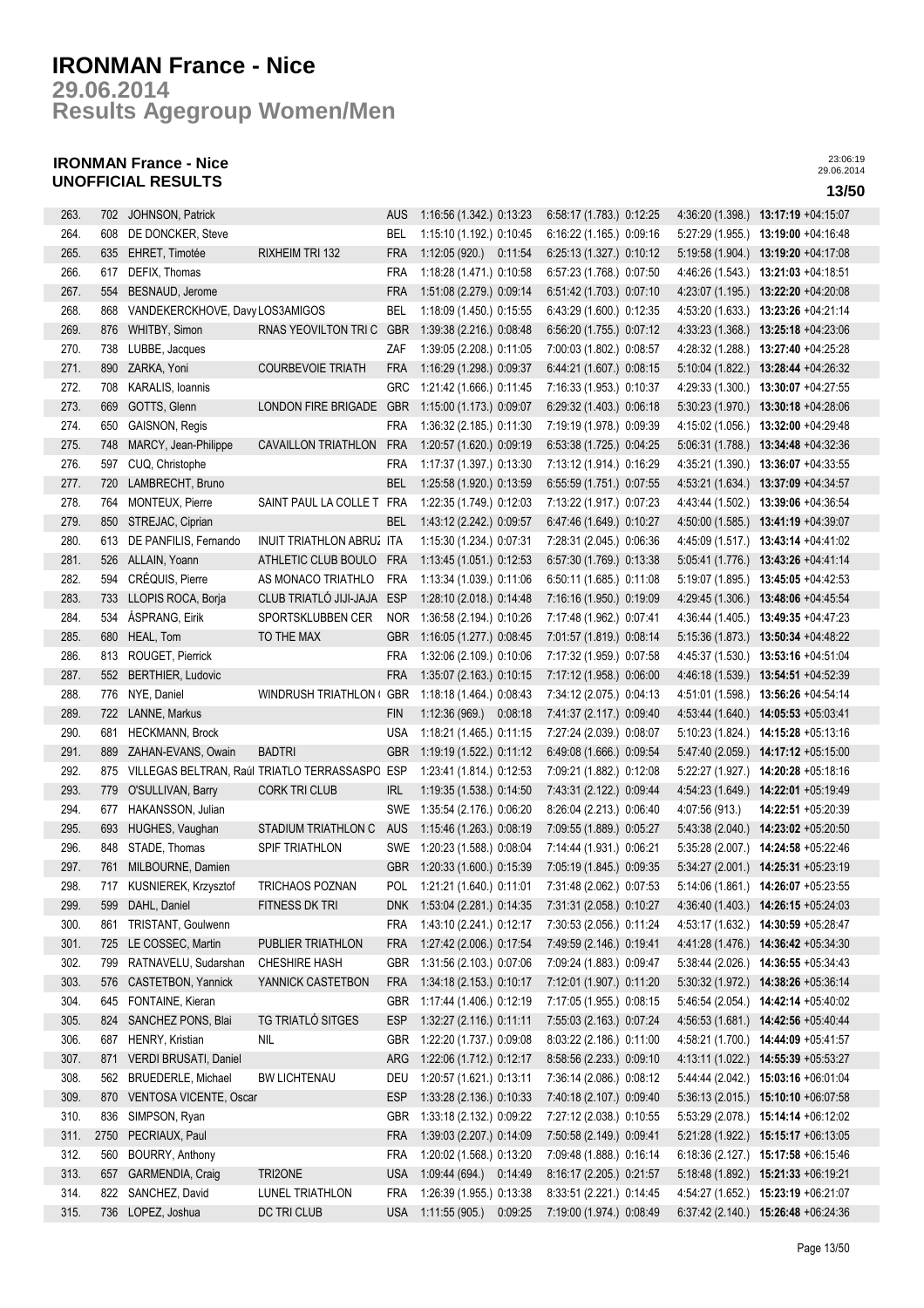**Results Agegroup Women/Men 29.06.2014**

## **IRONMAN France - Nice UNOFFICIAL RESULTS 14/50**

| 316. | 769 MOYAL, Eyal    | <b>GOLONG</b>       |  | ISR 1:10:37 (759.) 0:06:37 10:07:29 (2.236.)0:03:02                                       |                                     |
|------|--------------------|---------------------|--|-------------------------------------------------------------------------------------------|-------------------------------------|
| 317. | 795 PUKLUS, Karol  |                     |  | SVK 1:36:41 (2.188.) 0:10:15 7:16:08 (1.947.) 0:14:11 6:18:25 (2.126.) 15:35:38 +06:33:26 |                                     |
| 318. | 607 DAWSON, Carl   |                     |  | GBR 1:16:12 (1.282.) 0:12:26 9:01:02 (2.234.) 0:06:07 5:12:34 (1.849.) 15:48:18 +06:46:06 |                                     |
| 319. | 704 JONES, Ian     |                     |  | GBR 1:47:03 (2.267.) 0:18:33 7:47:32 (2.135.) 0:08:43                                     | $5.49.06(2.065)$ 15:50:55 +06:48:43 |
| 320. | 570 CADMORE, James | CARDIFF TRIATHLON C |  | GBR 1:24:55 (1.870.) 0:15:38 8:28:15 (2.216.) 0:14:16 5:29:58 (1.968.) 15:53:01 +06:50:49 |                                     |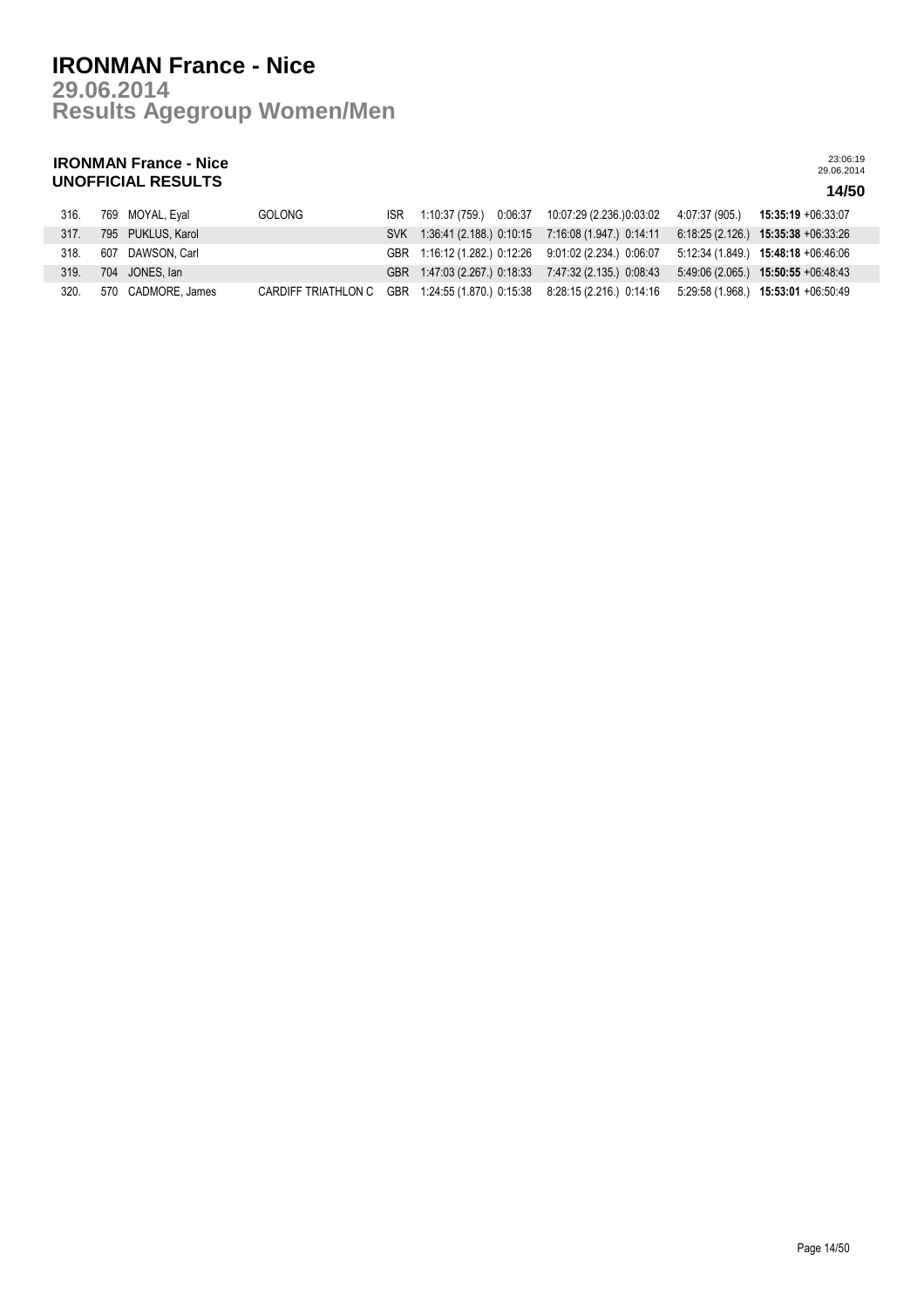**Results Agegroup Women/Men 29.06.2014**

## **IRONMAN France - Nice UNOFFICIAL RESULTS 15/50**

|          |      | <b>Agegroup Men 35</b> |                            |            |                          |         |                 |                |                     |                      |       |
|----------|------|------------------------|----------------------------|------------|--------------------------|---------|-----------------|----------------|---------------------|----------------------|-------|
| Position | Bib  | Name                   | Club                       |            | NAT SWIM (PI-Swim.) T1   |         | BIKE (PI-Bike.) | T <sub>2</sub> | RUN (PI-Run.) Total |                      | Diff. |
| 1.       | 1085 | JACQUOT, Cédric        | AS MONACO                  | <b>FRA</b> | 1:06:08(430.)            | 0:05:01 | 4:53:16(4.)     | 0:03:00        | 2:58:02(14.)        | 09:05:25             |       |
| 2.       | 1209 | PAREDES, Diego         | A300W ELCHE T.C            | <b>ESP</b> | 0:57:51(100.)            | 0.04:01 | 5:09:22(54.)    | 0:03:17        | 2:53:03(9.)         | 09:07:31 +00:02:06   |       |
| 3.       | 1172 | MARTIN, Franck         | STE GENEVIEVE TRIAT        | <b>FRA</b> | 0:50:15(4.)              | 0:03:58 | 5:16:40(120.)   | 0:03:29        | 3:03:45(30)         | 09:18:05 +00:12:40   |       |
| 4.       | 1255 | SALMON, Aurélien       | <b>BEAUNE TRI</b>          | <b>FRA</b> | 0:57:25(94.)             | 0:03:16 | 5:00:14(17.)    | 0:03:47        | 3:15:26(104.)       | 09:20:07 +00:14:42   |       |
| 5.       | 1152 | MAEZTU, Ignacio        | ARENAS TRIATLON            | <b>ESP</b> | 0:57:20(89.)             | 0:03:59 | 5:03:11(24.)    | 0:02:54        | 3:12:53(83)         | 09:20:15 +00:14:50   |       |
| 6.       | 1263 | SAVE, Jérôme           | AS L'UNION TRIATHLON       | <b>FRA</b> | 0:56:50(74.)             | 0:03:51 | 5.09:42(58.)    | 0:03:27        | 3:10:01(61)         | 09:23:47 +00:18:22   |       |
| 7.       | 1029 | FROMONT, Vincent       | <b>MIRAMONT TRIATHLON</b>  | <b>FRA</b> | 0:55:32(49.)             | 0:03:23 | 5:09:45(59)     | 0:03:34        | 3:12:51(82)         | 09:25:02 +00:19:37   |       |
| 8.       | 1204 | OSSEDAT, Jerome        | ROANNE TRIATHLON - T FRA   |            | 1:17:22 (1.381.) 0:06:41 |         | 4:59:16(16)     | 0:03:04        | 2:59:10(16.)        | 09:25:32 +00:20:07   |       |
| 9.       | 1244 | ROJNIK, Klemen         | <b>3K SPORT</b>            | <b>SVN</b> | 0:56:21(61)              | 0:03:47 | 5:22:43(187.)   | 0:02:41        | 3.01:44(22)         | 09:27:14 +00:21:49   |       |
| 10.      | 1238 | RIENER, Herbert        |                            | AUT        | 1:04:39(319)             | 0:04:33 | 5:06:25(36.)    | 0:03:00        | 3:09:53(60.)        | 09:28:28 +00:23:03   |       |
| 11.      | 973  | COSTE, Arnaud          | <b>TEAM CHAMPSAUR TRI</b>  | <b>FRA</b> | 1:00:29(190.)            | 0:03:57 | 5:11:14(67)     | 0:04:14        | 3.08:39(52)         | 09:28:32 +00:23:07   |       |
| 12.      | 1171 | MARTIN, Ludovic        | LEUCEMIE ESPOIR            | <b>FRA</b> | 1:00:39(196.)            | 0:04:34 | 5:10:29(65)     | 0:03:36        | 3:15:17(102.)       | 09:34:32 +00:29:07   |       |
| 13.      | 1297 | TRAMPEDACH, Thomas     | <b>HECHMANN SPORT</b>      | <b>DNK</b> | 1:03:27(260.)            | 0:04:33 | 5:12:41(85)     | 0:02:54        | 3:11:11(70.)        | 09:34:44 +00:29:19   |       |
| 14.      | 931  | BOLAND, Martin         | UTT                        | <b>BEL</b> | 0:58:49(112.)            | 0:03:46 | 5:18:24 (137.)  | 0:03:29        | 3:10:20(64.)        | 09:34:46 +00:29:21   |       |
| 15.      | 2763 | ZINS, Michael          | 3RIMA                      | <b>FRA</b> |                          |         |                 |                | 3:13:53(92)         | 09:35:27 +00:30:02   |       |
| 16.      | 934  | BONNET, Laurent        | <b>LILLE TRIATHLON</b>     | <b>FRA</b> | 1:14:47 (1.154.) 0:06:16 |         | 5:08:20(46.)    | 0:02:50        | 3:06:43(41)         | 09:38:54 +00:33:29   |       |
| 17.      | 964  | CHARPENTIER, Bruno     | <b>TRIATHLON SANNOIS F</b> | <b>FRA</b> | 0:59:32(139)             | 0:03:55 | 5:12:10(78.)    | 0:03:45        | 3:19:54(147.)       | 09:39:14 +00:33:49   |       |
| 18.      | 1038 | GAUDUCHON, Yann        | NOGENT SOLIDARITE T        | <b>FRA</b> | 1:03:43 (288.)           | 0:03:36 | 5:03:01(23.)    | 0:03:16        | 3:26:04(204.)       | 09:39:38 +00:34:13   |       |
| 19.      | 1262 | SAUVAGE, Benjamin      | ROANNE TRIATHLON           | <b>FRA</b> | 1:05:00(347.)            | 0:05:00 | 5:18:04(131.)   | 0:03:47        | 3:07:55(48.)        | 09:39:45 +00:34:20   |       |
| 20.      | 1101 | KARLOS MARTOS, Oskar   | ORDIZIA TRIATLOI TALD      | <b>ESP</b> | 0:56:43(68)              | 0.04:19 |                 | 0:04:20        |                     | 09:41:06 +00:35:41   |       |
|          |      | BARTHELEMY, Frédéric   |                            |            | 1:11:37(871)             | 0:05:16 | 5:23:30 (199.)  |                | 3:12:16(79)         |                      |       |
| 21.      | 914  |                        | <b>TOULOUSE TRI</b>        | <b>FRA</b> |                          |         | 5:21:43(177.)   | 0:03:33        | 2:59:10(15.)        | 09:41:17 +00:35:52   |       |
| 22.      | 990  | DE VOS, Erwin          | <b>ATCC</b>                | <b>BEL</b> | 1:03:34 (272.)           | 0:03:37 | 5:16:09(113.)   | 0:03:06        | 3:16:54(118.)       | 09:43:19 +00:37:54   |       |
| 23.      | 1169 | MARTIN, François       | <b>CORSICA TRIATHLON C</b> | <b>FRA</b> | 0:57:24(92.)             | 0:04:28 | 5:15:35(109.)   | 0:03:03        | 3:22:51(170.)       | 09:43:19 +00:37:54   |       |
| 24.      | 1220 | PHILIPPE, Xavier       | ECHIROLLES TRIATHLO        | <b>FRA</b> | 1:05:10 (367.)           | 0:04:36 | 5:25:43(235)    | 0:04:06        | 3:06:11(39)         | 09:45:44 +00:40:19   |       |
| 25.      | 1232 | RAZAFIARISON, Jean-Fr  | <b>ELYTE FITNESS</b>       | FRA        | 1:13:53 (1.058.) 0:06:25 |         | 5:20:00 (153.)  | 0:03:47        | 3:02:58(28.)        | 09:47:00 +00:41:35   |       |
| 26.      | 999  | D'HOOSSCHE, Tom        | 3MD                        | <b>BEL</b> | 1:14:49 (1.156.) 0:06:19 |         | 5:12:21(80.)    | 0:03:13        | 3:10:22(65)         | 09:47:02 +00:41:37   |       |
| 27.      | 983  | DARDENNE, Cédric       | TRI TEAM KARAIBES          | <b>BEL</b> | 1:05:18(378.)            | 0:05:18 | 5:17:14(125.)   | 0:05:21        | 3.14.48(96)         | 09:47:57 +00:42:32   |       |
| 28.      | 1094 | JOURNOT, Matthieu      | <b>TOS TRIATHLON</b>       | <b>FRA</b> | 0:52:53(18.)             | 0:05:41 | 5:24:24(210.)   | 0:05:35        | 3:20:31(152)        | 09:49:02 +00:43:37   |       |
| 29.      | 1147 | LONGHIN, Patrick       | SPORTFREUNDE FORC          | <b>DEU</b> | 1:09:18(664.)            | 0.04:21 | 5:21:36 (175.)  | 0:03:11        | 3:11:05(69)         | 09:49:29 +00:44:04   |       |
| 30.      | 1128 | LÉAUCOUR, Bart         | LENTRIAC                   | BEL        | 1:04:19(296.)            | 0:03:50 | 5:27:06 (252.)  | 0:02:56        | 3:11:56(77)         | 09:50:05 +00:44:40   |       |
| 31.      | 925  | BIGER, Benoît          |                            | <b>FRA</b> | 1:04:24(299.)            | 0:03:47 | 5:25:44(237.)   | 0:03:22        | 3:13:03(86)         | 09:50:17 +00:44:52   |       |
| 32.      | 1005 | DOUGHERTY, Patrick     |                            | <b>USA</b> | 1:00:39 (195.)           | 0:06:24 | 5:33:39 (359.)  | 0:04:31        | 3:06:38(40.)        | 09:51:48 +00:46:23   |       |
| 33.      | 960  | CASTELBERG, Ralph      |                            |            | CHE 1:01:06 (203.)       | 0:06:00 | 5:26:38 (249.)  | 0:03:54        | 3:16:13(110.)       | 09:53:48 +00:48:23   |       |
| 34.      |      | 994 DEMAN, Kevin       | LENTRIAC                   | <b>BEL</b> | 1:00:02 (158.) 0:04:41   |         | 5:16:15(114.)   | 0:03:45        | 3:29:28 (254.)      | 09:54:10 +00:48:45   |       |
| 35.      |      | 1179 MATHYS, Bart      | <b>GETT</b>                | <b>BEL</b> | 1:03:31 (268.)           | 0:04:51 | 5:27:35(260.)   | 0:03:25        | 3:14:58(99)         | 09:54:19 +00:48:54   |       |
| 36.      |      | 1109 KNOERI, Christof  | LEEDS & BRADFORD TR CHE    |            | 1:08:21 (588.)           | 0:05:18 | 5:18:13(134.)   | 0:04:50        | 3:19:09(139.)       | 09:55:48 +00:50:23   |       |
| 37.      | 1311 | VERLET, Benjamin       | 12BO4                      | <b>BEL</b> | 0.59.25(132.)            | 0:04:26 | 5:20:44(161.)   | 0:03:24        | 3:28:33(234.)       | 09:56:30 +00:51:05   |       |
| 38.      |      | 1275 SNOW, Tim         | QT2 SYSTEMS                | <b>USA</b> | 0:54:45(30.)             | 0.05:14 | 5:42:09(517)    | 0:04:01        | 3:10:50(66)         | 09:56:57 +00:51:32   |       |
| 39.      | 1060 | GUIBERT, Arnaud        | LEUCÉMIE ESPOIR TRI        | <b>FRA</b> | 0:57:22(90.)             | 0:04:01 | 5:26:21(245.)   | 0:03:49        | 3:25:34(199.)       | 09:57:05 +00:51:40   |       |
| 40.      | 1135 | LENA, Goustan          | NANTES TRIATHLON           | <b>FRA</b> | 1:00:03 (159.)           | 0:04:08 | 5:31:08(318.)   | 0:03:43        | 3:18:30(134.)       | 09:57:31 +00:52:06   |       |
| 41.      | 1160 | MANFRINI, Luigi        | G.S. PASTA GRANAROL        | ITA        | 1:03:35(277.)            | 0:04:59 | 5:29:37 (296.)  | 0:02:57        | 3:19:09(141.)       | 10:00:16 +00:54:51   |       |
| 42.      | 1225 | POLO RUBIO, Miguel     | KOMANDO CT                 | ESP        | 0:59:55(152.)            | 0:05:35 | 5:29:47 (298.)  | 0:05:00        | 3:20:33(153)        | 10:00:47 +00:55:22   |       |
| 43.      | 1306 | VAN DEN BRANDEN, Beno  |                            | <b>BEL</b> | 1:18:56 (1.492.) 0:08:46 |         | 5:28:52(278.)   | 0:05:46        | 3:02:07(25.)        | 10:04:26 +00:59:01   |       |
| 44.      | 945  | BRODIER, David         | <b>KRONOS TRIATHLON</b>    | FRA        | 1:04:26(301.)            | 0:05:00 | 5:27:19 (259.)  | 0:04:37        | 3:23:52(184.)       | 10:05:12 +00:59:47   |       |
| 45.      | 1198 | NETZER, Gabriel        | TRIGANTIUM BREGENZ         | <b>AUT</b> | 1:02:46(231.)            | 0:04:17 | 5:14:53(105.)   | 0:03:12        | 3.41.47(421)        | 10:06:54 +01:01:29   |       |
| 46.      | 986  | DE MARCO, Sandro       |                            | <b>CHE</b> | 0:54:22(28.)             | 0.06:17 | 5:21:23(172.)   | 0:05:09        | 3:41:16(412)        | $10:08:25 +01:03:00$ |       |
| 47.      | 1018 | FAURE, Benoit          |                            | <b>FRA</b> | 0:55:27(46.)             | 0.04:49 | 5:09:55(60.)    | 0:02:38        | 3:56:13(698)        | 10:08:59 +01:03:34   |       |
| 48.      | 1254 | SALLES, Grégory        | <b>TOAC TRIATHLON</b>      | <b>FRA</b> | 1:14:08 (1.081.) 0:07:10 |         | 5:29:30 (292.)  | 0:05:15        | 3:13:01(85)         | 10:09:02 +01:03:37   |       |
| 49.      | 1205 | OUDINA, Karim          | LEVALLOIS TRIATHLON        | <b>FRA</b> | 1:14:26 (1.121.) 0:06:08 |         | 5:25:00(221.)   | 0:02:44        | 3:21:23(160.)       | 10:09:39 +01:04:14   |       |
| 50.      | 2767 | CHAIB, Karim           |                            | FRA        | 1:10:43 (772.)           | 0:06:39 | 5:22:41 (185.)  | 0:03:51        | 3:26:10(208.)       | 10:10:02 +01:04:37   |       |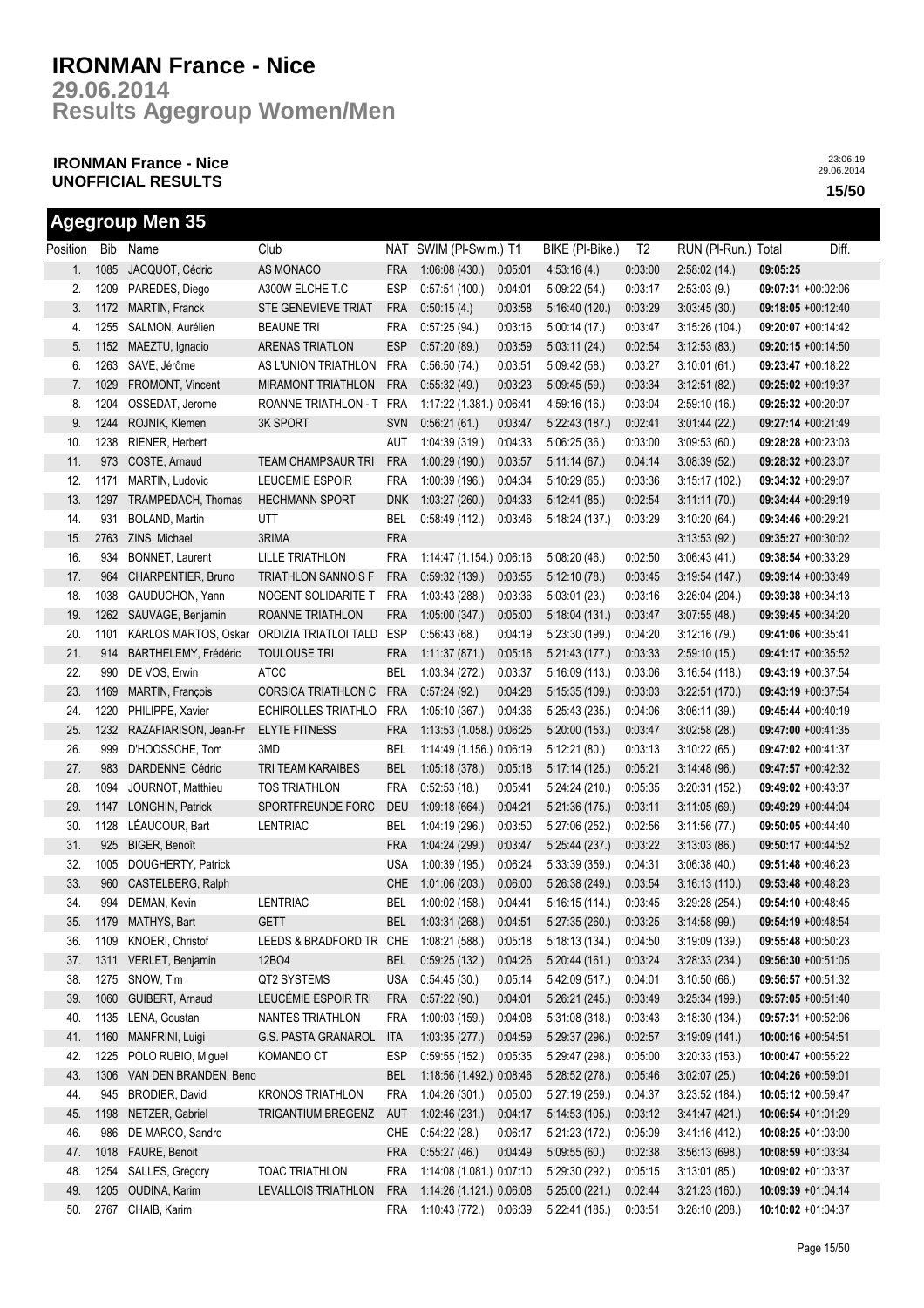**Results Agegroup Women/Men 29.06.2014**

## **IRONMAN France - Nice UNOFFICIAL RESULTS 16/50**

| 51.  | 1276 | SOLER GINESTAR, Sergio ONDARA TRI-ESPORT |                                | ESP        | 1:17:45 (1.408.) 0:09:23 |         | 5:36:10 (401.)           | 0:03:09 | 3.07:11(44)    | 10:13:36 +01:08:11    |
|------|------|------------------------------------------|--------------------------------|------------|--------------------------|---------|--------------------------|---------|----------------|-----------------------|
| 52.  | 1047 | GIRARD, Olivier                          | DASSAULT SPORTS                | <b>FRA</b> | 1:03:06 (242.)           | 0:05:33 | 5:31:55 (328.)           | 0:04:04 | 3:29:30(257.)  | 10:14:06 +01:08:41    |
| 53.  | 1052 | GOOSSENS, Julien                         | SPEEDX TRI TEAM                | <b>BEL</b> | 1:20:11 (1.576.) 0:08:28 |         | 5:22:23(180.)            | 0:05:25 | 3:17:42(127)   | 10:14:08 +01:08:43    |
| 54.  | 1249 | ROUSSELOT, Ludovic                       | <b>BEST SAINT NAZAIRE</b>      | <b>FRA</b> | 1:13:08 (1.002.) 0:06:50 |         | 5:20:30 (157.)           | 0:04:56 | 3:29:17(250.)  | 10:14:40 +01:09:15    |
| 55.  | 951  | CAMBOUR, Aurelien                        | <b>TRIATHLON SANNOIS F</b>     | <b>FRA</b> | 1:00:12(170.)            | 0:04:03 | 5:36:35(409.)            | 0:11:10 | 3:25:55(201.)  | 10:17:53 +01:12:28    |
| 56.  | 1235 | RENARD, Corentin                         | SUD CORSE TRIATHLO             | <b>FRA</b> | 1:04:45 (329.)           | 0:07:09 | 5:33:07(350.)            | 0:05:00 | 3:28:27 (231.) | 10:18:27 +01:13:02    |
| 57.  | 961  | CASTILLEJO, Angel                        | S.D.R. ARENAS                  | <b>ESP</b> | 1:06:59(502.)            | 0:04:55 | 5:39:08 (463.)           | 0:02:52 | 3:25:18(197.)  | 10:19:10 +01:13:45    |
| 58.  | 1159 | MÄKELÄINEN, Jarmo                        |                                | FIN        | 0:57:02(84.)             | 0:03:39 | 5:59:17 (860.)           | 0:03:35 | 3:15:51(108.)  | 10:19:22 +01:13:57    |
| 59.  | 1055 | GREGO, Fabien                            | ANTIBES TRIATHLON              | <b>FRA</b> | 1:03:21(255.)            | 0.04:42 | 5:39:58 (477.)           | 0:03:08 | 3:28:44(239.)  | 10:19:52 +01:14:27    |
| 60.  | 1045 | GIORDANO, Éric                           | VITROLLES TRIATHLON            | <b>FRA</b> | 1:03:21 (256.)           | 0:05:23 | 5:32:01 (329.)           | 0:06:29 | 3:33:15(305.)  | 10:20:28 +01:15:03    |
| 61.  | 958  | CASASNOVAS RULLAN, V                     |                                | <b>ESP</b> | 1:08:20(585.)            | 0:06:17 | 5:23:38(200.)            | 0:03:56 | 3:39:53(395.)  | 10:22:02 +01:16:37    |
| 62.  | 1293 | THONNON, Alex                            |                                | <b>FRA</b> | 1:05:36 (387.)           | 0:05:10 | 5:31:11(319)             | 0:03:59 | 3:37:05(358.)  | 10:22:59 +01:17:34    |
| 63.  | 946  | BRONSTEIN, Dan                           |                                | <b>RUS</b> | 1:10:59(808.)            | 0:05:06 | 5:40:36 (492.)           | 0:04:05 | 3:23:52(183)   | 10:24:36 +01:19:11    |
| 64.  | 1201 | NIQUET, Nicolas                          |                                | <b>FRA</b> | 1:03:13(245)             | 0:05:35 | 5:37:27(432.)            | 0:04:16 | 3:34:22(323.)  | 10:24:50 +01:19:25    |
| 65.  | 1282 | SZTERN, Aurélien                         | <b>MEUDON TRIATHLON</b>        | <b>FRA</b> | 1:18:08 (1.447.) 0:09:26 |         | 5:12:45(86.)             | 0:03:46 | 3.42:51(442.)  | 10:26:54 +01:21:29    |
| 66.  | 971  | CONTESSI, Leandro                        |                                | <b>ITA</b> | 1:14:58 (1.170.) 0:07:17 |         | 5:45:34 (582.)           | 0:04:51 | 3:15:11(101.)  | 10:27:49 +01:22:24    |
| 67.  | 1319 | CROSVILLE, Vincent                       | <b>COURBEVOIE TRIATH</b>       | <b>FRA</b> | 1:06:04(422.)            | 0:06:22 | 5:28:02 (266.)           | 0:04:19 | 3.44.39(466)   | 10:29:24 +01:23:59    |
| 68.  | 1041 | GERARD, Julien                           | NOGENT SOLIDARITÉ T            | <b>FRA</b> | 1:08:44(616.)            | 0:04:24 | 5:29:18(287)             | 0:03:52 | 3:44:20(462)   | $10:30:36 +01:25:11$  |
| 69.  | 979  | DAEL, Fabrice                            | <b>ENERGYTRI</b>               | <b>BEL</b> | 1:09:02(644.)            | 0:05:16 | 5:48:37 (649.)           | 0:03:43 | 3:24:14(188.)  | 10:30:50 +01:25:25    |
| 70.  | 900  | ANDRE, Guilhem                           | <b>MEUDON TRIATHLON</b>        | <b>FRA</b> | 1:06:30(466.)            | 0:08:33 | 5:42:10 (518.)           | 0:07:18 | 3:27:34(222)   | 10:32:03 +01:26:38    |
| 71.  | 1053 | GREEN, Duncan                            | CHICHESTER WESTGAT             | KAZ        | 1:10:43(771)             | 0:07:23 | 5:36:55(421.)            | 0:05:34 | 3:31:36(286.)  | 10:32:09 +01:26:44    |
| 72.  | 1186 | MIGNOTTE, Frederic                       |                                | <b>FRA</b> | 1:05:51 (400.)           | 0:06:45 | 5:36:15(404.)            | 0:05:29 | 3:38:12(369)   | 10:32:29 +01:27:04    |
| 73.  | 1195 | MYTTON, Oliver                           | C.U.T.C                        | <b>GBR</b> | 1:08:37(604.)            | 0:05:17 | 5:47:14 (620.)           | 0:03:58 | 3:28:07 (226.) | 10:33:11 +01:27:46    |
| 74.  | 899  | ANDERSEN, Rasmus                         | FITNESS DK TRI                 | <b>DNK</b> | 1:13:55 (1.061.) 0:06:30 |         | 5:41:29 (502.)           | 0.04:48 | 3:27:14(214)   | 10:33:54 +01:28:29    |
| 75.  | 1146 | LOFTUS, Robin                            | <b>STROUD ATHLETICS CL</b>     | <b>GBR</b> | 1:17:51 (1.418.) 0:08:51 |         | 5:44:00 (559.)           | 0:04:36 | 3:18:46(136.)  | 10:34:01 +01:28:36    |
| 76.  | 924  | BIENASSIS, Jean Baptiste                 | LEUCEMIE ESPOIR TRI            | <b>FRA</b> | 1:04:19 (297.)           | 0:04:53 | 5:37:56 (442.)           | 0:04:31 | 3.42.38(436)   | 10:34:15 +01:28:50    |
| 77.  | 930  | BOGAERT, Wim                             | <b>MTTG</b>                    | <b>BEL</b> | 1:13:07 (1.001.) 0:06:55 |         | 5:52:41 (726.)           | 0:04:33 | 3:17:09(119.)  | 10:34:23 +01:28:58    |
| 78.  | 937  | BOUCHET, Gérald                          | FONTANIL TRIATHLON             | <b>FRA</b> | 1:08:27 (594.)           | 0:05:27 | 5:41:25 (501.)           | 0:03:53 | 3:35:30(341)   | 10:34:40 +01:29:15    |
| 79.  | 916  | <b>BASTIN, Alexandre</b>                 | ASVEL TRIATHLON                | <b>FRA</b> | 1:06:38(472.)            | 0:06:08 | 5.44.43(567)             | 0:04:18 | 3:34:12(319)   | 10:35:57 +01:30:32    |
| 80.  | 1208 | PAOLINI, Daniele                         | METALROOF CHRONO               | <b>ITA</b> | 1:07:53(560.)            | 0:05:30 | 5:34:56 (378.)           | 0:06:23 | 3.41.48(422)   | 10:36:28 +01:31:03    |
| 81.  | 1070 | HERMAND, Eric                            | <b>ISSY TRI</b>                | <b>FRA</b> | 1:05:02(350.)            | 0:05:11 | 5:24:21(209.)            | 0:05:46 | 3:57:33(722)   | 10:37:51 +01:32:26    |
| 82.  | 1103 | <b>KEERSMAEKERS, Wim</b>                 | <b>GEELSE TRIATHLONCLU BEL</b> |            | 1:13:17 (1.016.) 0:07:46 |         | 5:38:00(444.)            | 0:04:32 | 3:34:22(324.)  | 10:37:56 +01:32:31    |
| 83.  | 1222 | PIGNAULT, Bertrand                       | U.A.SOCIÉTÉ GÉNÉRAL            | <b>FRA</b> | 1:07:14(523)             | 0:05:14 | 5:52:57 (732.)           | 0:04:16 | 3:28:32(233)   | 10:38:12 +01:32:47    |
| 84.  | 948  | BUCHET, Damien                           | TOULOUSE TRIATHLON             | <b>FRA</b> | 1:12:02 (915.)           | 0:05:32 | 5:32:43 (341.)           | 0:03:15 | 3:45:05(477.)  | 10:38:35 +01:33:10    |
| 85.  | 943  | <b>BRENNER, Sven</b>                     |                                | <b>DEU</b> | 1:08:28 (595.)           | 0:05:33 | 5:21:16 (170.)           | 0:04:04 | 3.59.38(757)   | 10:38:57 +01:33:32    |
| 86.  | 927  | BLÁHA, Jan                               | <b>BTT LIBOCHOVICE</b>         | CZE        | 1:16:58 (1.346.) 0:08:42 |         | 5:42:41 (529.)           | 0.04.44 | 3:26:01(203.)  | 10:39:04 +01:33:39    |
| 87.  | 980  | DAIGUSON, Ludovic                        | ANGERS TRIATHLON               | FRA        | 1:15:09 (1.191.) 0:07:14 |         | 5:37:50 (438.)           | 0:04:53 | 3:35:34(342)   | 10:40:39 +01:35:14    |
| 88.  | 1073 | HILL, Michael                            |                                | <b>USA</b> | 0:55:03(38.)             | 0:09:52 | 6:16:38 (1.168.) 0:06:56 |         | 3:13:00(84)    | 10:41:26 +01:36:01    |
| 89.  | 1004 | DOS SANTOS, Pierre                       | <b>TRIATHLON SANNOIS F</b>     | <b>FRA</b> | 1:15:23 (1.220.) 0:07:30 |         | 5:30:42(316.)            | 0:03:36 | 3:44:56(472)   | 10:42:06 +01:36:41    |
| 90.  | 1067 | HAY-VERAN, Fabrice                       | TRIALP 06                      | FRA        | 1:19:23 (1.524.) 0:07:32 |         | 5:36:50(417.)            | 0:06:16 | 3:32:12(296.)  | 10:42:11 +01:36:46    |
| 91.  | 1229 | PRIEUR, Frederic                         | 66TC                           | <b>FRA</b> | 1:14:11 (1.086.) 0:06:55 |         | 5:35:00 (380.)           | 0:05:07 | 3.41:51(423)   | 10:43:01 +01:37:36    |
| 92.  | 1043 | GEUDENS, Tom                             | <b>TRIAMO</b>                  | <b>BEL</b> | 0:59:33(140.)            | 0:04:49 | 5:36:35 (410.)           | 0:04:20 | 3:57:57(728)   | 10:43:12 +01:37:47    |
| 93.  | 1088 | JOBLING, Neill                           |                                | <b>GBR</b> | 1:04:33(310.)            | 0:04:44 | 5:34:37(373)             | 0:03:56 | 3:56:11(697)   | 10:43:59 +01:38:34    |
| 94.  | 1211 | PATERSON, Kieron                         | <b>WARRINGAH TRIATHL</b>       | AUS        | 1:07:02 (509.)           | 0:06:22 | 5:43:56 (554.)           | 0:05:26 | 3:41:40(419)   | 10:44:24 +01:38:59    |
| 95.  | 1300 | TRYBOU, Joachim                          | <b>MIDLON</b>                  | <b>BEL</b> | 1:08:11(576.)            | 0:06:32 | 5:30:38(309)             | 0:05:55 | 3:53:11(631)   | 10:44:24 +01:38:59    |
| 96.  | 1166 | MARIN, Jérôme                            | NANTES TRIATHLON               | <b>FRA</b> | 1:11:03 (816.)           | 0:08:17 | 5:56:46 (808.)           | 0:05:58 | 3:24:52(194.)  | $10:46:54 +01:41:29$  |
| 97.  | 993  | DELPECH, Matthieu                        | <b>TOAC TRI</b>                | <b>FRA</b> | 1:14:20 (1.105.) 0:06:03 |         | 5.42:53(531)             | 0:04:40 | 3:39:50(392.)  | 10:47:44 +01:42:19    |
| 98.  | 1168 | MAROLT, Roman                            |                                | SVN        | 1:04:55 (338.)           | 0:05:29 | 5:34:31(371)             | 0:07:45 | 3:57:24(718.)  | 10:50:01 +01:44:36    |
| 99.  | 1084 | JACQUES, Frederik                        | <b>RRT</b>                     | <b>BEL</b> | 0:58:25(105.)            | 0:04:34 | 5:49:14 (658.)           | 0:03:29 | 3:54:25(653)   | 10:50:05 +01:44:40    |
| 100. | 894  | ALCARAZ BLAZQUEZ, Fr                     |                                | <b>ESP</b> | 1:07:32 (535.)           | 0:05:41 | 5:43:31 (544.)           | 0:04:02 | 3:50:56(594.)  | 10:51:40 +01:46:15    |
| 101. | 1310 | VANDEPOELE, Bert                         | <b>MTTGENT</b>                 | <b>BEL</b> | 0.59.29(134.)            | 0:05:54 | 5.59.40(864.)            | 0:05:24 | 3.41:17(414)   | $10:51:41 + 01:46:16$ |
| 102. | 1089 | JOLY, Vincent                            | CEPS DINAN TRIATHLO            | <b>FRA</b> | 1:16:41 (1.319.) 0:07:47 |         | 5:50:14(675)             | 0:05:36 | 3.31:28(284)   | 10:51:44 +01:46:19    |
| 103. | 1081 | IEZZI, Valerio Marcello                  |                                | ITA        | 1:18:08 (1.448.) 0:08:51 |         | 5:56:58(812)             | 0.04.48 | 3:23:41(180.)  | 10:52:24 +01:46:59    |
|      |      |                                          |                                |            |                          |         |                          |         |                |                       |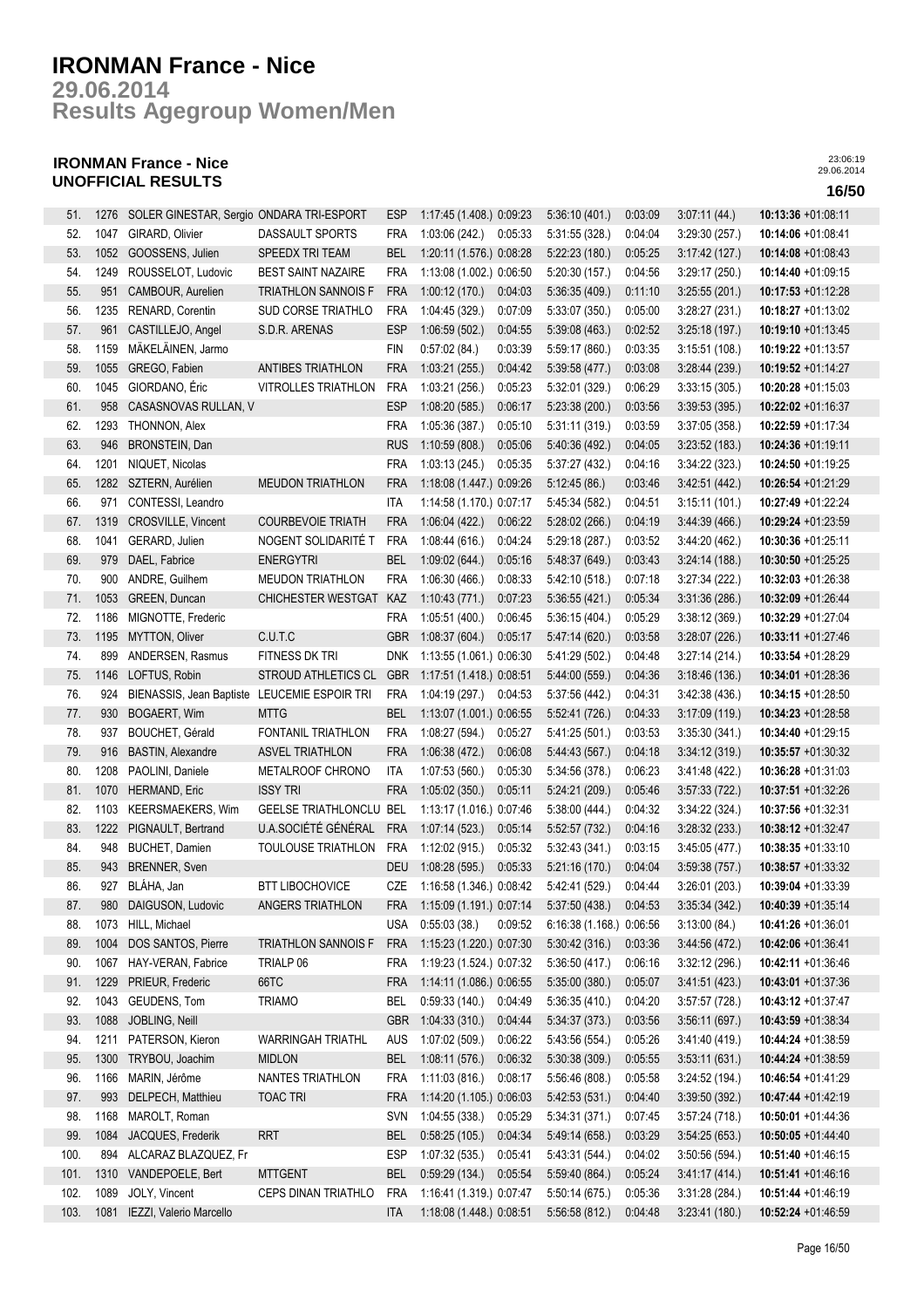**Results Agegroup Women/Men 29.06.2014**

## **IRONMAN France - Nice UNOFFICIAL RESULTS 17/50**

| 104. |      | 1332 ZIEGENBEIN, Timo                    |                             | DEU               | 1:05:18 (377.)               | 0.05:41 | 5:54:56 (773.)                                                       | 0:04:29 | 3.42.41(439)     | $10:53:02 +01:47:37$                |
|------|------|------------------------------------------|-----------------------------|-------------------|------------------------------|---------|----------------------------------------------------------------------|---------|------------------|-------------------------------------|
| 105. |      | 1272 SLADEN, Anthony                     | <b>ANTIBES TRIATHLON</b>    | FRA               | 1:07:57(565)                 | 0:06:51 | 5:58:22(836.)                                                        | 0:06:15 | 3:34:00(315)     | 10:53:23 +01:47:58                  |
| 106. |      | 1118 LACHAMP, Philippe                   |                             | <b>FRA</b>        | 1:04:45 (330.)               | 0:05:01 | 5:31:34 (325.)                                                       | 0:03:50 | 4:09:17 (946.)   | $10:54:25 +01:49:00$                |
| 107. | 1123 | LE GAL, Gregory                          | SAINT GENEVIEVE TRIA        | <b>FRA</b>        | 1:16:27 (1.297.) 0:10:32     |         | 5:56:13(796.)                                                        | 0:07:21 | 3.24:12(187)     | 10:54:44 +01:49:19                  |
| 108. | 965  | CHARRIER, Nicolas                        |                             | <b>FRA</b>        | 1:15:59 (1.272.) 0:08:06     |         | 5:20:19 (155.)                                                       | 0:03:53 | 4:06:42 (894.)   | 10:54:57 +01:49:32                  |
| 109. |      | 917 BAUS, Arnaud                         | <b>TOAC TRIATHLON</b>       | <b>FRA</b>        | 1:08:59(641)                 | 0:06:57 | 5.48:10(636)                                                         | 0:04:32 | 3:46:40(507)     | $10:55:16 + 01:49:51$               |
| 110. | 1027 | FRANEY, Mathieu                          | <b>DIJON SINGLETRACK</b>    | <b>FRA</b>        | 1:11:46 (888.)               | 0:06:01 | 5:30:24(306.)                                                        | 0:03:29 | 4:04:20 (841.)   | 10:55:59 +01:50:34                  |
| 111. | 1230 | PROUX, Benjamin                          | <b>MEUDON TRIATHLON</b>     | <b>FRA</b>        | 0:59:25(131.)                | 0.04:04 | 5:24:33(212)                                                         | 0:04:07 | 4:24:45 (1.224.) | $10:56:51 + 01:51:26$               |
| 112. | 975  | COULOT, Olivier                          | <b>ONN TRIATHLON</b>        | <b>FRA</b>        | 1:10:27(744.)                | 0:05:40 | 5:46:06 (596.)                                                       | 0:06:04 | 3:49:13(558)     | 10:57:27 +01:52:02                  |
| 113. | 939  | <b>BOURLIER, Christophe</b>              | LA ROCHELLE TRIATHL         | <b>FRA</b>        | 1:12:32(963)                 | 0:06:29 | 5.57:23(823)                                                         | 0:04:26 | 3.37:08(360)     | 10:57:56 +01:52:31                  |
| 114. | 1040 | GEORGE, Chris                            | <b>BOXFIT TRI</b>           | GBR               | 1:07:52 (558.)               | 0:05:23 | 6.06:51(999.)                                                        | 0:04:14 | 3:34:57(328)     | 10:59:14 +01:53:49                  |
| 115. | 1009 | DUSSARTRE, Mathieu                       | <b>GGTRI - GLORIA SPORT</b> | <b>FRA</b>        | 1:05:03(352.)                | 0:05:14 | 5.45.59(592.)                                                        | 0:04:39 | 3:59:01(747)     | 10:59:54 +01:54:29                  |
| 116. | 1327 | WOLF, André                              |                             | DEU               | 1:13:16 (1.013.) 0:07:37     |         | 5:43:19 (543.)                                                       | 0:04:22 | 3:54:35(657.)    | 11:03:08 +01:57:43                  |
| 117. | 1237 | RIBES ARANDA, Juan Fel ONDARA TRI-ESPORT |                             | <b>ESP</b>        | 1:10:57(806.)                | 0:05:28 | 5:45:26 (579.)                                                       | 0:04:22 | 3.57:23(717)     | 11:03:34 +01:58:09                  |
| 118. | 1183 |                                          |                             | <b>FRA</b>        | 1:07:28 (533.)               | 0:05:44 |                                                                      | 0:05:59 |                  |                                     |
|      |      | MEDARD, Sebastien                        |                             |                   |                              |         | 5.44:14(561)                                                         |         | 4:00:15 (769.)   | $11:03:38 +01:58:13$                |
| 119. | 938  | <b>BOURDILLAT, Fabian</b>                | <b>TRIATHLON SANNOIS F</b>  | <b>FRA</b>        | 1:10:35(756.)                | 0:08:43 | 5.46.36(610)                                                         | 0:05:43 | 3:52:33(623)     | 11:04:08 +01:58:43                  |
| 120. | 988  | DE PATOUL, Simon                         |                             | BEL               | 1:10:02 (714.)               | 0:11:02 | 6:01:23 (900.)                                                       | 0:08:25 | 3:33:26(308.)    | 11:04:17 +01:58:52                  |
| 121. | 974  | COTTEREAU, Stéphane                      | <b>MEUDON TRIATHLON</b>     | <b>FRA</b>        | 0:59:29(136.)                | 0.04.29 | 6:01:14(896)                                                         | 0:04:27 | 3.54.46(664)     | 11:04:23 +01:58:58                  |
| 122. |      | 936 BORLEE, Frederic                     |                             | BEL               | 1:19:04 (1.506.) 0:10:24     |         | 5:56:18(800.)                                                        | 0:07:21 | 3:31:37(288)     | 11:04:41 +01:59:16                  |
| 123. | 1286 | TERNISIEN, Julien                        |                             | <b>FRA</b>        | 1:12:46 (982.)               | 0:09:40 | 5:57:52 (830.)                                                       | 0:09:24 | 3:37:02(356.)    | 11:06:41 +02:01:16                  |
| 124. | 1325 | WENDT, Alex                              | ARSENAL CLUB TRIAT          | <b>ESP</b>        | 1:09:28(678.)                | 0:05:18 | 5:53:06 (737.)                                                       | 0:06:18 | 3:52:37 (624.)   | 11:06:45 +02:01:20                  |
| 125. | 970  | CONCONI, Giuliano                        | NJOY TRIATHLON VARE         | <b>ITA</b>        | 1:11:32(858.)                | 0:11:01 | 5.33.58(364)                                                         | 0:05:01 | 4:06:47 (895.)   | 11:08:18 +02:02:53                  |
| 126. | 1086 | JAGIE?KA, Tomasz                         | <b>CITYZEN</b>              | <b>POL</b>        | 1:04:59 (345.)               | 0:05:18 | 5.42:38(528)                                                         | 0:04:22 | 4:12:04 (997.)   | 11:09:19 +02:03:54                  |
| 127. | 1308 | VAN GILS, Geert                          | <b>MEETRIA</b>              | <b>BEL</b>        | 1:15:20 (1.216.) 0:06:42     |         | 5.51:54(708.)                                                        | 0:06:27 | 3:50:14(578)     | 11:10:34 +02:05:09                  |
| 128. | 1030 | FUSETTI, Matteo                          | L.C.BRUGHERIO 2             | ITA               | 1:06:03(420.)                | 0:09:30 | 6.02:03(919)                                                         | 0.07:47 | 3:45:18(479)     | 11:10:38 +02:05:13                  |
| 129. | 1202 | ORAMS, Andres                            | <b>PERUTRIATHLETES</b>      | <b>PER</b>        | 1:10:32 (751.)               | 0.07:11 | 5.58:51(847)                                                         | 0:04:22 | 3.49.48(569)     | 11:10:43 +02:05:18                  |
| 130. | 1196 | NAE, Berry                               | HILLSIDE CITY CLUB          | <b>TUR</b>        | 1:21:34 (1.654.) 0:08:22     |         | 5.49:19(660)                                                         | 0:06:20 | 3:45:25(483)     | 11:10:58 +02:05:33                  |
| 131. | 901  | AOUSTIN, Maxime                          | CA PÉRIGUEUX TRIATH         | <b>FRA</b>        | 1:08:29(596.)                | 0:07:55 | 5.52:22(722.)                                                        | 0:05:58 | 3.57:17(714)     | 11:11:59 +02:06:34                  |
| 132. | 935  | <b>BONNEVIE, Cyril</b>                   | VAL D'ISERE TRIATHLO        | <b>FRA</b>        | 1:11:02(813.)                | 0:06:52 | 5:45:16 (574.)                                                       | 0:04:28 | 4:04:37 (848.)   | 11:12:12 +02:06:47                  |
| 133. | 929  | BOCCHIA, Marco                           | ASC BNP PARIBAS             | <b>ITA</b>        | 1:08:45(618)                 | 0:05:04 | 5:45:57 (590.)                                                       | 0:03:14 | 4:09:17 (945.)   | 11:12:14 +02:06:49                  |
| 134. | 1256 | SALVERT, Thomas                          | TRIATHLON CLUB QUIM         | <b>FRA</b>        | 1:07:50 (556.)               | 0:06:34 | 5:58:43 (844.)                                                       | 0:04:54 | 3:55:04(667)     | 11:13:03 +02:07:38                  |
| 135. | 1050 | GOEUSSE, Francois                        | SAINT PAUL - LACOLLE 1 FRA  |                   | 1:14:36 (1.138.) 0:08:24     |         | 5.48:17(641)                                                         | 0:05:15 | 3.56.40(707.)    | 11:13:10 +02:07:45                  |
| 136. | 1011 | EKSTRÖM, Fredrik                         | <b>ELMHULTSPORTCLUB</b>     |                   | SWE 1:20:09 (1.574.) 0:07:57 |         | 5:50:12(674.)                                                        | 0.04.58 | 3:50:44(589)     | 11:13:59 +02:08:34                  |
| 137. |      | 1323 WALSH, Jack                         |                             | <b>USA</b>        | 1:03:06 (241.) 0:05:12       |         | 6:20:26 (1.241.) 0:06:44                                             |         | 3.40:16(404.)    | 11:15:42 +02:10:17                  |
| 138. | 997  | DEPREE, Nicolas                          | TRIATHLON BIGOUDEN          | FRA               | 1:16:45 (1.326.) 0:08:32     |         | 5:47:01(616.)                                                        | 0:06:05 | 3:58:01(729)     | 11:16:22 +02:10:57                  |
| 139. |      | 1064 GUYTON, Cyril                       | SUD CORSE TRIATHLO          |                   | FRA 1:06:11 (436.) 0:06:52   |         | 5:52:57 (731.)                                                       | 0:06:18 | 4:04:29 (846.)   | 11:16:45 +02:11:20                  |
| 140. |      | 1277 SPRIET, Charly                      | STADE FRANÇAIS TRIA         |                   |                              |         | FRA 1:17:00 (1.351.) 0:09:57 6:12:13 (1.091.) 0:03:45 3:34:43 (326.) |         |                  | 11:17:36 +02:12:11                  |
| 141. | 1056 | <b>GRIFFON, Vincent</b>                  |                             | <b>FRA</b>        | 1:19:11 (1.516.) 0:09:54     |         | 6:11:54 (1.083.) 0:05:29                                             |         | 3:31:27(283)     | 11:17:53 +02:12:28                  |
| 142. | 1287 | TESTU, Fabien                            | TRIATHLON CLUB ROYA FRA     |                   | $0.58.47(111)$ $0.05.03$     |         | 6:04:09(961)                                                         | 0:03:51 | 4:06:09 (878.)   | 11:17:56 +02:12:31                  |
| 143. | 1025 | FONCK, Stijn                             | <b>GETT</b>                 | <b>BEL</b>        | 1:16:10 (1.280.) 0:07:11     |         | 5:12:29(81)                                                          | 0:03:38 | 4:38:33 (1.438.) | 11:18:00 +02:12:35                  |
| 144. |      | 1151 LUSH, Dale                          | RG ACTIVE RACE TEAM         | <b>GBR</b>        | 1:17:03 (1.354.) 0:11:06     |         | 5.51:51(707.)                                                        | 0:04:33 | 3:55:31(682)     | 11:20:02 +02:14:37                  |
| 145. | 1219 | PERNET, Sebastien                        | VAL D'ISERE TRIATHLO        | <b>FRA</b>        | 1:16:58 (1.347.) 0:08:08     |         | 5:54:41 (765.)                                                       | 0:04:46 | 3:55:33(684.)    | 11:20:06 +02:14:41                  |
| 146. | 976  | CULLEN, Ross                             |                             | IRL               | 1:11:59 (911.)               | 0:07:22 | 5.52:21(721)                                                         | 0:11:31 | 3:56:59(712.)    | 11:20:10 +02:14:45                  |
| 147. | 1087 | JERONEN, Hannu                           | <b>WASA TRIATHLON</b>       | <b>FIN</b>        | 1:10:54(796.)                | 0:09:30 | 6.00:37(883)                                                         | 0:08:40 | 3:50:43(588)     | 11:20:21 +02:14:56                  |
| 148. |      | POTTIER, Laurent                         | SANS                        |                   |                              |         |                                                                      |         |                  | 11:20:39 +02:15:14                  |
|      | 1226 |                                          |                             | FRA<br><b>FRA</b> | 1:06:45 (479.)               | 0:06:56 | 5.49:15(659)                                                         | 0:05:38 | 4:12:07 (998.)   |                                     |
| 149. | 950  | CALVIERA, Christophe                     |                             |                   | 1:20:55 (1.618.) 0:07:22     |         | 6:03:41(950.)                                                        | 0:04:16 | 3.45.41(487.)    | 11:21:53 +02:16:28                  |
| 150. | 1214 | PELLISSIER, Rémi                         | FONTANIL TRIATHLON          | <b>FRA</b>        | 1:02:51(235.)                | 0:05:32 | 5:36:54(419.)                                                        | 0:05:37 | 4 31 33 (1.335.) | 11:22:26 +02:17:01                  |
| 151. | 1061 | GUILLAUME, Denis                         | ZUID LIMBURGSE TRIAT        | <b>BEL</b>        | 1:10:21(736.)                | 0:07:16 | 5:58:36(843)                                                         | 0:05:27 | 4:01:04 (777.)   | 11:22:41 +02:17:16                  |
| 152. | 1142 | LEWYLLIE, Karl                           | <b>TTAALTER</b>             | BEL               | 1:06:20 (452.)               | 0:07:50 | 5:41:46 (509.)                                                       | 0:06:13 | 4:21:03 (1.161.) | 11:23:09 +02:17:44                  |
| 153. | 1001 | DIEMERT, Florent                         | TRI CLUB VOSGES DU N FRA    |                   | 1:22:12 (1.725.) 0:09:12     |         | 5:57:59 (832.)                                                       | 0:04:30 | 3.49.41(567)     | 11:23:32 +02:18:07                  |
| 154. |      | 1295 TORRE, Walter                       | <b>METAL ROOF</b>           | ITA               | 1:15:22 (1.219.) 0:08:54     |         | 5:54:56 (772.)                                                       | 0:06:50 | 3:58:40(742)     | 11:24:39 +02:19:14                  |
| 155. | 1026 | FOURNET, Remy                            | <b>AUCH TRIATHLON</b>       | <b>FRA</b>        | 1:15:40 (1.250.) 0:09:30     |         | 5:51:08(691)                                                         | 0:06:15 | 4:02:26 (801.)   | 11:24:56 +02:19:31                  |
| 156. |      | 1054 GREENWELL, Jonathan                 | <b>TRIANGLE RT</b>          |                   | GBR 1:07:04 (511.) 0:05:08   |         | 5:51:10 (692.)                                                       | 0:08:23 |                  | 4:14:12 (1.038.) 11:25:54 +02:20:29 |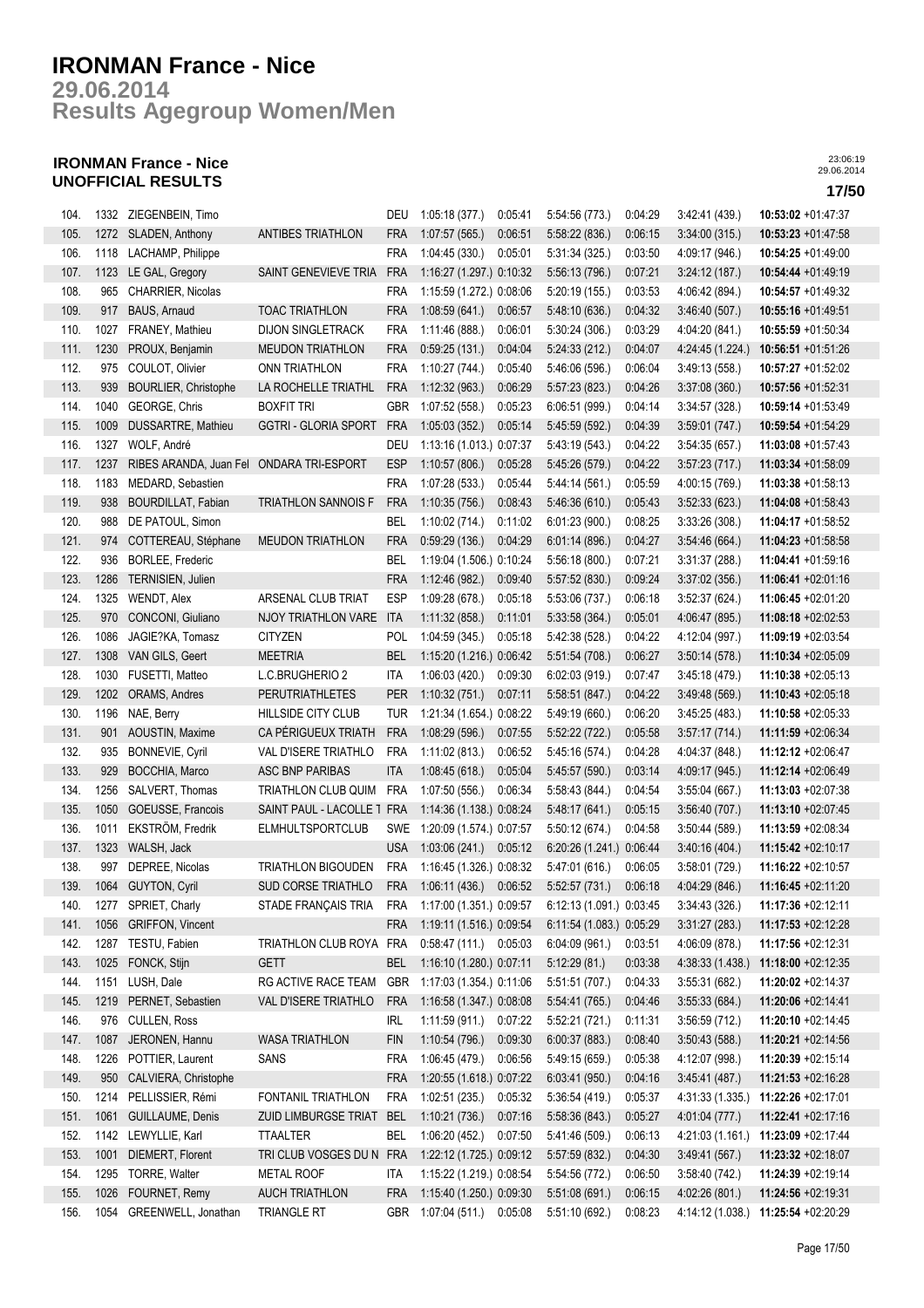**Results Agegroup Women/Men 29.06.2014**

## **IRONMAN France - Nice UNOFFICIAL RESULTS 18/50**

| 157. | 1278 | STAFFORD, Mark                           |                            | <b>GBR</b> | 1:06:00(415.)            | 0:05:48 | 6:09:56 (1.044.) 0:05:11  |         | 3:59:09(750.)    | $11:26:02 +02:20:37$                |
|------|------|------------------------------------------|----------------------------|------------|--------------------------|---------|---------------------------|---------|------------------|-------------------------------------|
| 158. | 987  | DE MITRI, Marco                          | <b>AUTONOSATE TRIATH</b>   | ITA        | 1:09:50(702.)            | 0:05:51 | 6:19:54 (1.230.) 0:05:00  |         | 3:46:24(503)     | 11:26:57 +02:21:32                  |
| 159. | 1178 | MATHIAS, Christophe                      | <b>ISSY TRIATHLON</b>      | <b>FRA</b> | 1:06:43(477.)            | 0:05:57 | 5:37:01(424)              | 0:05:31 | 4 32 16 (1.346.) | 11:27:27 +02:22:02                  |
| 160. | 1129 | LEBEAU, Vincent                          | <b>ANTIBES TRIATHLON</b>   | <b>FRA</b> | 1:08:04(571.)            | 0:05:27 | 5:48:31 (647.)            | 0:03:50 | 4:22:07 (1.175.) | 11:27:56 +02:22:31                  |
| 161. | 984  | DE GERMAIN, Cédric                       | NANTES TRIATHLON           | <b>FRA</b> | 1:08:06(572.)            | 0.07:21 | 5:57:17 (820.)            | 0:05:26 | 4:10:15 (969.)   | 11:28:22 +02:22:57                  |
| 162. | 906  | ATAUN, Berkin                            | NICE COTE D'AZUR END       | <b>TUR</b> | 1:14:40 (1.142.) 0:09:28 |         | 6:06:40 (996.)            | 0:08:58 | 3:50:15(579.)    | 11:29:57 +02:24:32                  |
| 163. | 962  | CATALAN, Ataualpa                        |                            | <b>BRA</b> | 1:01:44(212)             | 0:06:49 | 5:54:19 (756.)            | 0:04:54 | 4:22:17 (1.177.) | 11:30:01 +02:24:36                  |
| 164. | 1003 | DOHERTY, Robert                          | COBH TRI CLUB              | <b>IRL</b> | 1:23:36 (1.808.) 0:12:45 |         | $6:11:23(1.077.)$ 0:07:35 |         | 3:38:19 (372.)   | 11:33:36 +02:28:11                  |
| 165. | 1071 | HERNANDEZ GARCIA, Fr                     |                            | <b>ESP</b> | 1:09:25(672.)            | 0.09:21 | 6:43:19 (1.594.) 0:07:36  |         | 3:24:29(192)     | 11:34:09 +02:28:44                  |
| 166. | 1290 | THIRY, Jérôme                            | <b>TURBO</b>               | <b>BEL</b> | 1:11:42(882.)            | 0:08:49 | 6:27:15 (1.362.) 0:07:45  |         | 3:39:23(384.)    | 11:34:52 +02:29:27                  |
| 167. | 1227 | PRADEAU, Gregory                         | <b>CLUB TRIATHLON ONN</b>  | <b>FRA</b> | 1:21:58 (1.696.) 0:10:02 |         | 6:07:09 (1.004.) 0:06:46  |         | 3.49.46(568)     | 11:35:38 +02:30:13                  |
| 168. | 1291 | THOMAS, Michael                          | <b>KEMPERLE TRIATHLON</b>  | <b>FRA</b> | 1:06:58(499.)            | 0:07:35 | 5:49:14 (657.)            | 0.07:20 | 4:24:54 (1.228.) | 11:35:59 +02:30:34                  |
| 169. | 1031 | FUSIBET, Guillaume                       | <b>TSF</b>                 | <b>FRA</b> | 1:05:24(383.)            | 0:07:50 | 6:08:46 (1.025.) 0:06:45  |         | 4:07:50 (911.)   | 11:36:32 +02:31:07                  |
| 170. | 1176 | <b>MARTINS, Gustavo</b>                  |                            | <b>BRA</b> | 1:03:38(281)             | 0:05:47 | 6:35:45 (1.503.) 0:06:59  |         | 3.44.49(471)     | 11:36:56 +02:31:31                  |
| 171. | 907  | BANIAN, Behdad                           | AXA SPORTS CLUB            | <b>SWE</b> | 1:11:03(815)             | 0:07:15 | 6:17:24 (1.185.) 0:05:15  |         | 3:56:09 (696.)   | 11:37:04 +02:31:39                  |
| 172. | 1156 | MAGNIN, Frederic                         |                            | <b>FRA</b> | 1:11:50 (894.)           | 0:07:08 | 5:54:10(751)              | 0:09:12 | 4:15:14 (1.062.) | 11:37:32 +02:32:07                  |
| 173. | 1006 | DOUVRE, Jean-Philippe                    | AZUR TRI-ATHLÉ TEAM        | <b>FRA</b> | 1:09:14(660.)            | 0:07:02 | 6:01:08(893.)             | 0:05:33 | 4:15:18 (1.063.) | 11:38:12 +02:32:47                  |
| 174. | 1141 | LEVY, William                            | NOGENT SOLIDARITÉ T        | <b>FRA</b> | 1:01:21 (209.)           | 0:04:35 | 6:08:57 (1.027.) 0:10:05  |         | 4:13:20 (1.026.) | 11:38:17 +02:32:52                  |
| 175. | 1020 | FERRARD, Olivier                         |                            | <b>BEL</b> | 1:12:19(940.)            | 0:07:27 | 5:55:08(781.)             | 0:06:09 |                  | 4:17:46 (1.108.) 11:38:47 +02:33:22 |
| 176. | 942  | BREL, Richard                            |                            | <b>FRA</b> | 1:26:51 (1.969.) 0:07:20 |         | 5:40:01 (480.)            | 0:05:55 | 4:19:52 (1.144.) | 11:39:58 +02:34:33                  |
| 177. | 1155 | MAGNIEN, Aurélien                        | DASSAULT SPORTS            | <b>FRA</b> | 1:17:54 (1.427.) 0:08:10 |         | 5:44:19 (564.)            | 0:06:23 | 4:23:17 (1.199.) | 11:40:02 +02:34:37                  |
| 178. | 1096 | JUNIOR, Jose Carlos                      |                            | <b>BRA</b> | 1:05:48(398.)            | 0:05:57 | 6:22:55 (1.292.) 0:07:00  |         | 3:59:18(753)     | 11:40:55 +02:35:30                  |
| 179. | 896  | ALLEAUME, Frank                          | <b>KRONOS TRIATHLON</b>    | <b>FRA</b> | 1:03:33(270.)            | 0:08:58 | 6:17:11 (1.182.) 0:10:22  |         | 4:01:31 (785.)   | 11:41:33 +02:36:08                  |
| 180. | 1258 | SANTI, Carlo                             | TRILEDROENERGY             | <b>ITA</b> | 1:30:07 (2.058.) 0:06:01 |         | 6:21:10 (1.256.) 0:11:07  |         | 3:33:35(311)     | 11:41:58 +02:36:33                  |
| 181. | 1294 | THORGERZON, Christian                    | 214 STERSUND TRIATHL SWE   |            | 1:11:40(877.)            | 0:08:41 | 6:04:08(959)              | 0:08:23 | 4:09:19 (947.)   | 11:42:09 +02:36:44                  |
| 182. | 902  | ARANDA, Pablo                            | <b>GALDAKAO TRIATHLON</b>  | ESP        | 1:09:26(674.)            | 0.07:01 | 5:46:22(601.)             | 0:05:49 | 4:33:54 (1.377.) | 11:42:28 +02:37:03                  |
| 183. | 953  | CANDELA GARRIGA, Jordi K2 ATHLETICS      |                            | <b>ESP</b> | 1:27:07 (1.984.) 0:10:49 |         | 6:16:46 (1.171.) 0:12:43  |         | 3:35:22(338.)    | 11:42:45 +02:37:20                  |
| 184. | 1170 | MARTIN, Dimitri                          | TRIATHLON NANCY LOR FRA    |            | 1:22:00 (1.700.) 0:08:44 |         | 6:15:02 (1.148.) 0:08:17  |         | 3.49.33(566)     | 11:43:34 +02:38:09                  |
| 185. | 1165 | MARGAROT, Nicolas                        | CROCO D'AIRAIN NÎMES       | <b>FRA</b> | 1:16:22 (1.289.) 0:11:42 |         | 6:22:12 (1.277.) 0:06:15  |         | 3.47:16(517)     | 11:43:45 +02:38:20                  |
| 186. | 1058 | GROS, Michael                            | CSAD SAUMUR FONTEV FRA     |            | 1:17:05 (1.357.) 0:10:11 |         | 5:43:03(536)              | 0.07.49 | 4:26:48 (1.263.) | 11:44:54 +02:39:29                  |
| 187. | 1079 | <b>HUGHES, Bruce</b>                     |                            | ZAF        | 1:15:44 (1.258.) 0:08:43 |         | 6.21:12 (1.258.) 0:05:51  |         | 3:53:31(637)     | 11:44:59 +02:39:34                  |
| 188. | 1281 | SUQUET, Jerome                           | NOGENT SOLIDARITÉ T        | <b>FRA</b> | 1:05:27 (384.)           | 0:05:26 | 6:03:47(955.)             | 0:04:46 | 4:26:34 (1.260.) | 11:45:58 +02:40:33                  |
| 189. | 1177 | MAS, Stéphane                            | <b>AUCH TRIATHLON</b>      | <b>FRA</b> | 1:06:32(467.)            | 0.09:20 | 6:02:07(923.)             | 0:13:07 | 4:15:00 (1.055.) | 11:46:04 +02:40:39                  |
| 190. | 1149 | LUDMANN, Nicolas                         | FREE IRON TEAM             | <b>FRA</b> | 1:24:40 (1.857.) 0:08:39 |         | 6:18:42 (1.207.) 0:04:51  |         | 3:50.49(592)     | 11:47:39 +02:42:14                  |
| 191. | 1200 | NICOLAS BONANNI, Juan IS.D. CORRECAMINOS |                            | <b>ESP</b> | 1:08:39(608.)            | 0:08:29 | 6:36:38 (1.514.) 0:09:10  |         | 3.44.48(470.)    | 11:47:41 +02:42:16                  |
| 192. |      | 922 BERNARD, Julien                      | STADE LAURENTIN TRI        | <b>FRA</b> | 1:07:46(550.)            | 0:08:42 | 6:04:56(969.)             | 0:08:51 | 4:17:40 (1.107.) | 11:47:54 +02:42:29                  |
| 193. | 1046 | GIORGI, Bertrand                         | STOCKHOLM CITY TRI         | <b>FRA</b> | 1:17:07 (1.360.) 0:12:25 |         | 6:12:24 (1.094.) 0:08:37  |         | 3:57:36 (724.)   | 11:48:06 +02:42:41                  |
| 194. | 1316 | VILLY, Roch                              | REIMS-TRIATHLON            | FRA        | 1:17:27 (1.387.) 0:12:25 |         | 5:58:15(833.)             | 0:08:09 | 4:12:17 (1.003.) | 11:48:31 +02:43:06                  |
| 195. | 1066 | HABERT, Maxime                           | <b>ISSY TRIATHLON</b>      | <b>FRA</b> | 1:21:47 (1.677.) 0:10:32 |         | 6:29:26 (1.397.) 0:07:18  |         | 3.40:06(400.)    | 11:49:07 +02:43:42                  |
| 196. | 1078 | HUERTAS, Thomas                          |                            | <b>GBR</b> | 1:16:43 (1.321.) 0:08:47 |         | 6:21:45 (1.271.) 0:05:44  |         | 3:58:18(737.)    | 11:51:15 +02:45:50                  |
| 197. | 1137 | LEROUX, Arnaud                           | <b>ISSY TRIATHLON</b>      | <b>FRA</b> | 1:18:11 (1.453.) 0:12:09 |         | 6:11:50 (1.081.) 0:09:06  |         | 4:01:04 (778.)   | 11:52:18 +02:46:53                  |
| 198. | 1002 | DOBRYNIN, Andrey                         | RED LAVA TRILIFE.RU        | <b>RUS</b> | 1:26:22 (1.941.) 0:07:18 |         | 6:18:45 (1.208.) 0:07:53  |         | 3:52:09(612)     | 11:52:24 +02:46:59                  |
| 199. | 1182 | MCVICAR, Jonathan                        | LEEDS AND BRADFORD         | <b>GBR</b> | 1:03:15 (246.)           | 0:05:23 | 6:32:30 (1.459.) 0:07:34  |         | 4:03:54 (829.)   | 11:52:34 +02:47:09                  |
| 200. | 977  | CURTIN, Kevin                            | LIMERICK CITY FIRE & R IRL |            | 1:06:03(419)             | 0:07:25 | 6:17:09 (1.178.) 0:05:42  |         | 4:16:54 (1.090.) | $11:53:10 + 02:47:45$               |
| 201. | 1024 | FOGARTY, John                            | UCC TRIATHLON CLUB         | <b>IRL</b> | 1:16:31 (1.303.) 0:09:30 |         | 6:21:15 (1.259.) 0:08:13  |         | 3:58:29(741)     | 11:53:55 +02:48:30                  |
| 202. |      | 910 BARELLE, Marc                        | CSA 13°RDP                 | <b>FRA</b> | 1:13:58 (1.068.) 0:07:18 |         | 6:04:01(958)              | 0:07:42 | 4:22:05 (1.173.) | 11:55:01 +02:49:36                  |
| 203. | 1107 | KLEM, Per-Christian                      | BERGEN TRI CLUB            | NOR.       | 1:12:09 (923.)           | 0:10:36 | 6:22:03 (1.275.) 0:07:00  |         | 4:05:30 (860.)   | 11:57:16 +02:51:51                  |
| 204. | 995  | DEMERLÉ, Arthur                          | <b>CAPBRETON TRIATHL</b>   | <b>FRA</b> | 1:12:30 (957.)           | 0:06:49 | 6:03:18(941)              | 0:05:05 | 4:29:41 (1.304.) | 11:57:21 +02:51:56                  |
| 205. | 1330 | WYNNE-HUGHES, Matt                       |                            | <b>GBR</b> | 1:14:26 (1.122.) 0:10:50 |         | 6:20:00 (1.231.) 0:06:43  |         | 4:05:37 (864.)   | 11:57:34 +02:52:09                  |
| 206. | 991  | DECUBBER, Stephane                       |                            | <b>FRA</b> | 1:06:23(456.)            | 0:08:39 | 6:27:23 (1.364.) 0:06:35  |         | 4:08:46 (930.)   | 11:57:45 +02:52:20                  |
| 207. | 1259 | SARMIENTO, Jose Oscar                    | <b>CLUB TRIATHLON LEON</b> | <b>ESP</b> | 1:10:53(793)             | 0:06:48 | 6:23:02 (1.297.) 0:04:43  |         | 4:13:40 (1.031.) | 11:59:04 +02:53:39                  |
| 208. | 1326 | WHITE, Craig                             | PHEONIX FLYERS             | GBR        | 1:10:30 (747.)           | 0:08:36 | 6:29:35 (1.404.) 0:06:42  |         | 4:04:20 (840.)   | 11:59:41 +02:54:16                  |
| 209. | 966  | CHAUSSY, Jérome                          |                            | <b>FRA</b> | 1:11:57(907.)            | 0:07:36 | 6:17:01 (1.175.) 0:04:51  |         | 4:18:23 (1.117.) | 11:59:46 +02:54:21                  |
|      |      |                                          | <b>ISSY TRIATHLON</b>      |            |                          |         |                           |         |                  |                                     |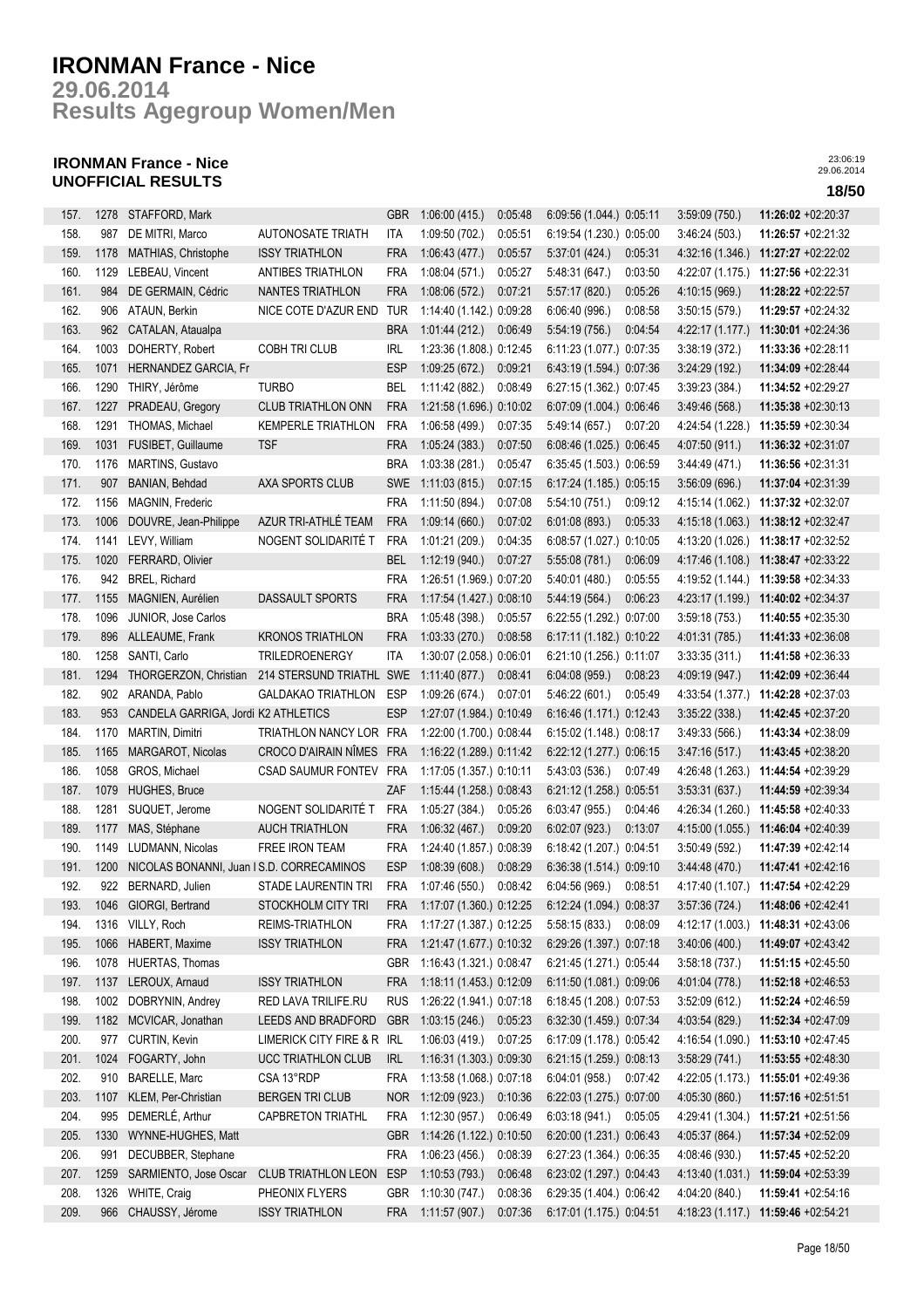**Results Agegroup Women/Men 29.06.2014**

## **IRONMAN France - Nice UNOFFICIAL RESULTS 19/50**

| 210. |      | 1253 SAINT-PIERRE, Bruno    | CHAMBERY TRIATHLON FRA 1:08:51 (627.) |            |                              | 0:04:43 | 5:43:08 (541.)           | 0.04.09 |                  | 4:59:09 (1.708.) 11:59:56 +02:54:31                                                       |
|------|------|-----------------------------|---------------------------------------|------------|------------------------------|---------|--------------------------|---------|------------------|-------------------------------------------------------------------------------------------|
| 211. |      | 952 CAMPOS, Pablo           |                                       | <b>ARG</b> | 1:10:35 (757.)               | 0:09:09 | 6:34:21 (1.487.) 0:05:32 |         | 4:00:37 (774.)   | 12:00:13 +02:54:48                                                                        |
| 212. |      | 1304 VACHER, David          | <b>BOURGES TRIATHLON</b>              | FRA        | 1:08:02 (569.)               | 0:07:34 | 5:54:57 (774.)           | 0:07:29 | 4:42:23 (1.484.) | 12:00:22 +02:54:57                                                                        |
| 213. | 1120 | LACUSKA, Stéphane           | PESSAC AVENTURE TR                    | <b>FRA</b> | 1:19:50 (1.558.) 0:09:09     |         | 6:27:48 (1.367.) 0:05:25 |         | 3:58:16(735)     | 12:00:26 +02:55:01                                                                        |
| 214. | 1181 | MAURIET, Florent            | NOGENT SOLIDARITÉ T                   | FRA        | 1:23:44 (1.817.) 0:10:52     |         | 6:35:18 (1.496.) 0:06:29 |         | 3.44.44(468)     | 12:01:04 +02:55:39                                                                        |
| 215. | 1059 | GRUBER, Peter               | ALMESBERGER INNSH                     | aut        | 1:22:32 (1.746.) 0:08:53     |         | 5.58.59(851)             | 0:04:55 | 4:26:04 (1.253.) | 12:01:21 +02:55:56                                                                        |
| 216. | 1331 | ZANOTTI, Kevin              | TRIATH'CLUB ANDRÉSY                   | FRA        | 1:08:09 (575.)               | 0:04:49 | 6:39:12 (1.545.) 0:04:03 |         | 4:06:28 (887.)   | 12:02:39 +02:57:14                                                                        |
| 217. |      | 897 AMANTE, Felipe          |                                       | <b>BRA</b> | 0.59.07(122.)                | 0:06:03 | 6.41.46 (1.574.) 0:12:11 |         | 4:09:10 (939.)   | 12:08:16 +03:02:51                                                                        |
| 218. |      | 1215 PEREIRA DOS SANTOS, C  |                                       | <b>URY</b> | 1:18:17 (1.462.) 0:11:04     |         | 6:27:38 (1.366.) 0:07:44 |         | 4:03:49 (827.)   | 12:08:30 +03:03:05                                                                        |
| 219. | 1189 | MITIFIOT, Franck            | AL ECHIROLLES TRIATH                  | <b>FRA</b> | 1:11:35 (866.) 0:09:10       |         | 6:02:06(920.)            | 0:08:01 | 4 38 13 (1.433.) | $12:09:03 +03:03:38$                                                                      |
| 220. | 1105 | KELLEHER, Brian             |                                       | IRL        | 1:14:34 (1.135.) 0:07:53     |         | 6:29:26 (1.398.) 0:07:03 |         | 4:10:34 (971.)   | $12:09:28 +03:04:03$                                                                      |
| 221. | 1299 | TROOST, Diederik            | <b>HISPORT TEAM</b>                   | <b>NLD</b> | 1:09:28 (679.) 0:06:27       |         | 5:57:14(819)             | 0:04:07 | 4:52:19 (1.613.) | 12:09:33 +03:04:08                                                                        |
| 222. | 1292 | THOMSON, Neil               |                                       | <b>GBR</b> | 1:15:01 (1.175.) 0:08:41     |         | 6:05:38(979)             | 0:08:04 | 4:32:54 (1.358.) | 12:10:16 +03:04:51                                                                        |
| 223. | 1191 | MORISSET, Ludovic           | <b>TOBESPORT</b>                      | <b>FRA</b> | 1:13:22 (1.023.) 0:09:17     |         | 6:14:31 (1.135.) 0:08:13 |         |                  | 4:25:33 (1.243.) 12:10:54 +03:05:29                                                       |
| 224. | 947  | BRUCE, Tom                  | <b>IPSWICH TRIATHLON CL</b>           | GBR        | $1:11:54(904.)$ 0.06:47      |         | 6:32:01 (1.447.) 0:04:42 |         |                  | 4:16:12 (1.080.) 12:11:35 +03:06:10                                                       |
| 225. | 1245 | ROMERO, Jérôme              |                                       | <b>FRA</b> | 1:30:02 (2.056.) 0:07:07     |         | 6:03:26(945)             | 0:06:43 |                  | 4:25:44 (1.246.) 12:13:00 +03:07:35                                                       |
| 226. | 905  | ASTORINO, Antonio           |                                       | ITA        | 1:19:03 (1.504.) 0:13:03     |         | 6:13:09 (1.110.) 0:09:33 |         |                  | 4:18:43 (1.125.) 12:13:29 +03:08:04                                                       |
| 227. | 1239 | RIEU, Olivier               |                                       |            | SWE 1:19:40 (1.546.) 0:08:35 |         | 6:30:29 (1.420.) 0:05:15 |         | 4:10:55 (977.)   | 12:14:52 +03:09:27                                                                        |
| 228. |      | 1313 VIEU, Sébastien        | TRIATHLON CATALAN                     | <b>FRA</b> | 1:09:38 (688.) 0:08:32       |         | 6:12:21 (1.093.) 0:07:13 |         |                  | 4:37:34 (1.419.) 12:15:15 +03:09:50                                                       |
| 229. | 908  | BAÑOS, Domingo              |                                       | <b>ESP</b> | 1:25:30 (1.895.) 0:10:04     |         | 6:05:59(985)             | 0:03:57 |                  | 4:30:46 (1.324.) 12:16:14 +03:10:49                                                       |
| 230. | 913  | <b>BAROUILLET, Thibault</b> |                                       | <b>FRA</b> | 1:05:43 (390.)               | 0:08:53 | 5:56:16 (799.)           | 0:07:21 |                  | 4:59:44 (1.711.) 12:17:55 +03:12:30                                                       |
| 231. | 1092 | JOSWIAK, Ludovic            | <b>CSL ROSNY TRIATHLON</b>            | FRA        | 1:12:22(944.)                | 0:07:57 | 5.46.30(607.)            | 0:05:52 |                  | $5:05:26(1.771)$ 12:18:05 +03:12:40                                                       |
| 232. | 1154 | MAGEUX, Julien              | POISSY TRIATHLON                      | FRA        | 1:05:59 (414.)               | 0:05:10 | 5:55:06 (780.)           | 0:05:28 |                  | $5:06:26(1.784.)$ 12:18:08 +03:12:43                                                      |
| 233. | 1044 | GILLIVER, Matthew           | <b>VESTA</b>                          | <b>GBR</b> | 1:23:41 (1.813.) 0:13:44     |         | 6:15:17 (1.154.) 0:11:55 |         |                  | 4:14:20 (1.042.) 12:18:56 +03:13:31                                                       |
| 234. |      | 1148 LUBENSKE, Dj           | <b>GREEN BAY MULTI-SP</b>             | <b>USA</b> | 1:11:31 (857.) 0:10:11       |         | 6:01:42(909.)            | 0:10:19 |                  | 4:45:30 (1.525.) 12:19:10 +03:13:45                                                       |
| 235. |      | 915 BASSON, Nick            | WITNEY ROADRUNNER                     | <b>GBR</b> | 1:23:48 (1.819.) 0:09:04     |         | 5.59.06(856)             | 0:06:09 |                  | 4:41:18 (1.475.) 12:19:22 +03:13:57                                                       |
| 236. |      | 1072 FANUEL, Fanuel         | TRI4US                                | BEL        | 1:14:28 (1.125.) 0:09:43     |         | 6:01:17(898.)            | 0:08:45 | 4:46:35 (1.546.) | 12:20:46 +03:15:21                                                                        |
| 237. | 1097 | JUSKOWIAK, Jakub            | N/A                                   | POL        | 1:07:06 (516.) 0:05:39       |         | 6:08:02 (1.017.) 0:05:06 |         | 4:56:13 (1.672.) | 12:22:03 +03:16:38                                                                        |
| 238. | 1069 | <b>HEARNE, Matthew</b>      | <b>SERPENTINE</b>                     | GBR        | 1:28:46 (2.034.) 0:07:59     |         | 6:27:17 (1.363.) 0:06:26 |         | 4:11:39 (991.)   | 12:22:05 +03:16:40                                                                        |
| 239. | 1162 | MANNES, Pierre              | <b>BARTH FRANCE</b>                   | <b>BEL</b> | 1:08:21(587)                 | 0:07:27 | 6:30:45 (1.422.) 0:07:51 |         | 4:27:51 (1.278.) | 12:22:14 +03:16:49                                                                        |
| 240. | 1091 | JOSQUIN, Philippe           | <b>LILLE TRIATHLON</b>                | <b>FRA</b> | 1:09:51 (703.)               | 0:07:53 | 6:06:21(991)             | 0:08:44 | 4:50:03 (1.586.) | 12:22:51 +03:17:26                                                                        |
| 241. |      | 1273 SLATER, Andrew         | <b>EAST MUDLANDS</b>                  | <b>GBR</b> | 1:15:07 (1.187.) 0:08:53     |         | 6:25:43 (1.339.) 0:09:24 |         |                  | 4:24:46 (1.226.) 12:23:51 +03:18:26                                                       |
| 242. |      | 1134 LEITE, Paulo           | <b>WATER RATS -SCOTLA</b>             | <b>PRT</b> | 1:21:36 (1.656.) 0:11:59     |         | 6:50:38 (1.690.) 0:04:36 |         | 3:55:37(686)     | 12:24:24 +03:18:59                                                                        |
| 243. | 1271 | SKINNER, Chris              |                                       | <b>GBR</b> | 1:17:16 (1.373.) 0:10:16     |         | 6:35:26 (1.499.) 0:07:03 |         |                  | 4:14:35 (1.048.) 12:24:35 +03:19:10                                                       |
| 244. |      | 1167 MARÍN AGUILAR, Oscar   |                                       | ESP        | 1:13:14 (1.009.) 0:10:21     |         | 6:17:40 (1.190.) 0:11:10 |         |                  | 4:32:27 (1.353.) 12:24:50 +03:19:25                                                       |
| 245. |      | 1042 GERVASONI, Eric        |                                       |            | FRA 1:19:46 (1.552.) 0:11:14 |         | 6:11:48 (1.080.) 0:11:04 |         |                  | 4:31:47 (1.339.) 12:25:38 +03:20:13                                                       |
| 246. |      | 1102 KAYE, Philip           |                                       |            |                              |         |                          |         |                  | GBR 1:21:44 (1.671.) 0:11:00 6:25:09 (1.324.) 0:06:45 4:22:57 (1.192.) 12:27:34 +03:22:09 |
| 247. |      | 1115 KOWALCZYK, Stéphane    | <b>TOBESPORT</b>                      | FRA        | 1:16:51 (1.337.) 0:11:41     |         | 6:31:55 (1.445.) 0:08:15 |         |                  | 4:19:08 (1.133.) 12:27:48 +03:22:23                                                       |
| 248. |      | 1252 SACCU, Jean            | <b>JEAN SACCU</b>                     | <b>FRA</b> | 1:12:39 (974.)               | 0:10:26 | 6:38:26 (1.539.) 0:05:35 |         |                  | 4:20:50 (1.157.) 12:27:55 +03:22:30                                                       |
| 249. | 1203 | ORDERS, David               | RED TOP                               | <b>GBR</b> | 0:52:39(13)                  | 0:04:14 | 6:32:57 (1.469.) 0:04:25 |         |                  | 4:55:25 (1.665.) 12:29:38 +03:24:13                                                       |
| 250. | 1164 | MANTINI, Alessandro         | <b>INUIT-ABRUZZO</b>                  | ITA        | 1:12:27(951.)                | 0:07:21 | 6:32:18 (1.453.) 0:06:27 |         |                  | 4:32:35 (1.356.) 12:31:06 +03:25:41                                                       |
| 251. | 1098 | JUSTESEN, Dines             | FITNESS DK TRI                        | <b>DNK</b> | 1:10:41 (768.)               | 0:06:47 | 6:49:12 (1.667.) 0:07:38 |         | 4:17:02 (1.096.) | 12:31:18 +03:25:53                                                                        |
| 252. | 1016 | EXCELL, Oliver              | EAST LONDON TRIATHL                   | <b>GBR</b> | 1:21:23 (1.643.) 0:11:00     |         | 6:26:47 (1.351.) 0:14:00 |         | 4:19:57 (1.148.) | 12:33:05 +03:27:40                                                                        |
| 253. | 956  | CAROLA, Luca                | CNM TRIATHLON MILAN                   | ITA        | 1:31:49 (2.099.) 0:08:04     |         | 6:12:31 (1.098.) 0:06:25 |         |                  | 4:34:39 (1.381.) 12:33:26 +03:28:01                                                       |
| 254. | 1283 | TABARÉS MORAGO, Mig         | CLUB TRIATLÓ MALGRA                   | ESP        | 1:09:16(662.)                | 0:09:58 | 6:22:20 (1.280.) 0:08:13 |         | 4:43:51 (1.507.) | 12:33:37 +03:28:12                                                                        |
| 255. | 1279 | ACINC, Stephane             | YVETOT                                | <b>FRA</b> | 1:06:52(488.)                | 0:05:46 | 6:06:49(997.)            | 0:05:55 | 5.08:47(1.810.)  | 12:34:06 +03:28:41                                                                        |
| 256. | 1216 | PEREZ JEREZ, Miguel         | CLUB ILICITANO DE TR                  | <b>ESP</b> | 1:14:02 (1.073.) 0:09:14     |         | 6:30:17 (1.414.) 0:07:49 |         | 4:33:03 (1.359.) | 12:34:23 +03:28:58                                                                        |
| 257. | 1289 | THEVOT, Christian           | ANTIBES TRIATHLON                     | <b>FRA</b> | 1:25:51 (1.911.) 0:10:07     |         | 6:28:09 (1.370.) 0:06:56 |         | 4:23:42 (1.206.) | 12:34:43 +03:29:18                                                                        |
| 258. | 1207 | PALMAS, Benjamin            |                                       | <b>FRA</b> | 1:22:03 (1.706.) 0:10:07     |         | 6:45:54 (1.633.) 0:07:45 |         | 4:09:27 (950.)   | 12:35:14 +03:29:49                                                                        |
| 259. | 1260 | SAURA, Anthony              | ALÈSTRIATHLON                         | <b>FRA</b> | 1:19:11 (1.515.) 0:04:35     |         | 5:58:20(835)             | 0:06:20 | 5:07:32 (1.798.) | 12:35:56 +03:30:31                                                                        |
| 260. |      | 1139 LESCROART, Philippe    | AS ENERGY 91 TRIATH                   | <b>FRA</b> | 1:27:05 (1.981.) 0:14:05     |         | 6:44:58 (1.619.) 0:14:30 |         | 3.57:39(725)     | 12:38:15 +03:32:50                                                                        |
| 261. |      | 1318 VINCE, Anthony         | MID SUSSEX TRI CLUB                   | <b>GBR</b> | 1:21:33 (1.652.) 0:08:20     |         | 6:48:55 (1.662.) 0:06:20 |         |                  | 4:14:23 (1.043.) 12:39:29 +03:34:04                                                       |
| 262. |      | 1264 SCHELLAERT, Johan      | <b>LILLE TRIATHLON</b>                |            | FRA 1:17:36 (1.396.) 0:10:49 |         | 6:11:14 (1.070.) 0:07:54 |         |                  | 4:53:10 (1.626.) 12:40:41 +03:35:16                                                       |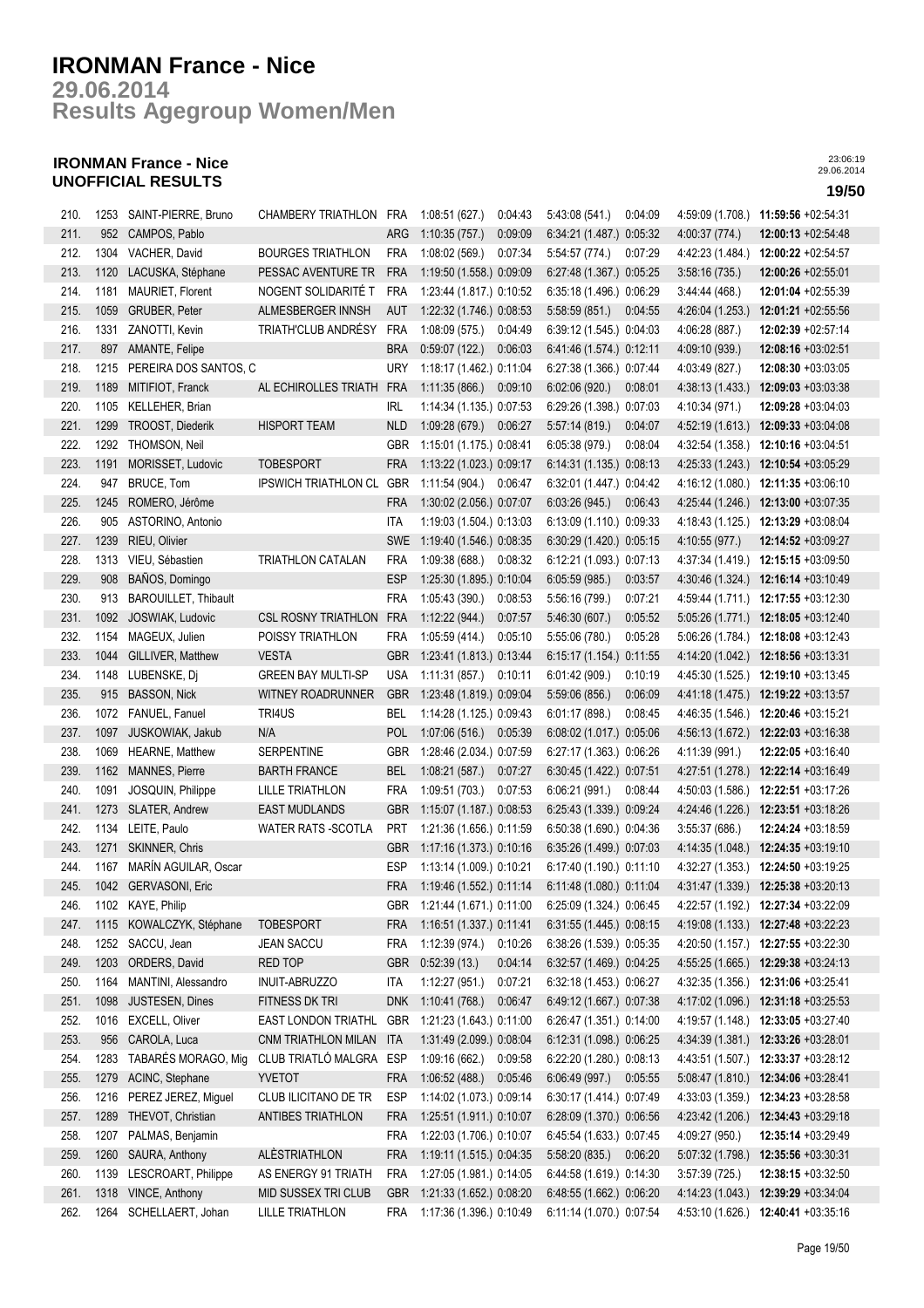**Results Agegroup Women/Men 29.06.2014**

## **IRONMAN France - Nice UNOFFICIAL RESULTS 20/50**

| 263. | 1133 | LEHTO, Jani                            | <b>HELSINKI TRIATHLON</b>   | <b>FIN</b> | 1:17:52 (1.421.) 0:10:39 |         | 6:57:03 (1.766.) 0:09:00 |         | 4:06:25 (884.)   | 12:40:56 +03:35:31                   |
|------|------|----------------------------------------|-----------------------------|------------|--------------------------|---------|--------------------------|---------|------------------|--------------------------------------|
| 264. | 981  | DANIEZ, Benoit                         | TRI ROYAN                   | <b>FRA</b> | 1:21:29 (1.650.) 0:10:11 |         | 6:32:25 (1.458.) 0:07:45 |         | 4:30:07 (1.315.) | 12:41:56 +03:36:31                   |
|      |      |                                        |                             |            |                          |         |                          |         |                  |                                      |
| 265. | 893  | AGUTTER, Paul                          | YORK TRIATHLON              | <b>GBR</b> | 1:03:30(266.)            | 0:06:04 | 5:38:27(450.)            | 0:05:31 | 5.48.42(2.064.)  | 12:42:12 +03:36:47                   |
| 266. | 1113 | KONGE, Tom                             | <b>FITNESSDK</b>            | DNK.       | 1:23:07 (1.781.) 0:09:01 |         | 6:48:21 (1.652.) 0:05:40 |         | 4:16:25 (1.085.) | 12:42:33 +03:37:08                   |
| 267. | 904  | ARUNDALE, David                        | <b>SELBY CYCLING CLUB</b>   | <b>GBR</b> | 1:22:47 (1.761.) 0:11:06 |         | 6:19:16 (1.219.) 0:05:23 |         | 4:46:02 (1.535.) | 12:44:31 +03:39:06                   |
| 268. | 1023 | FLORES, Alejandro                      |                             | <b>MEX</b> | 1:18:52 (1.484.) 0:08:34 |         | 6:25:07 (1.321.) 0:05:35 |         | 4:46:26 (1.544.) | 12:44:32 +03:39:07                   |
| 269. | 1298 | TRÉMOULET, Luc                         | PESSAC TRIATHLON            | <b>FRA</b> | 1:10:14 (729.)           | 0:07:16 | 6:24:32 (1.313.) 0:08:00 |         | 4:55:04 (1.660.) | 12:45:04 +03:39:39                   |
| 270. | 928  | BLOCH, Thomas                          | TRI4                        | <b>DNK</b> | 1:22:19 (1.736.) 0:11:32 |         | 5:49:37 (663.)           | 0:10:16 | 5:11:34 (1.841.) | 12:45:15 +03:39:50                   |
| 271. | 1021 | FERRER JORGE, Juan Jo BOMBERS DE PALMA |                             | <b>ESP</b> | 1:06:50(485.)            | 0:06:47 | 6:26:40 (1.350.) 0:09:40 |         | 4:56:43 (1.680.) | 12:46:39 +03:41:14                   |
| 272. | 923  | BEURNAUX, Luc                          | <b>TRIMAG</b>               | <b>FRA</b> | 1:12:43(980.)            | 0:10:06 | 6:37:19 (1.529.) 0:08:51 |         | 4:41:44 (1.480.) | 12:50:41 +03:45:16                   |
| 273. | 1034 | GALLUES, Carlos                        |                             | <b>ESP</b> | 1:22:57 (1.771.) 0:17:21 |         | 6:50:59 (1.694.) 0:10:39 |         | 4:10:14 (968.)   | 12:52:08 +03:46:43                   |
| 274. | 1268 | SEILER, Ivan                           |                             | ARG        | 1:05:04(354.)            | 0:06:35 | 6:41:11 (1.568.) 0:06:35 |         | 4:53:11 (1.627.) | 12:52:35 +03:47:10                   |
| 275. | 1224 | POLI, Claudio                          | SOCIETÀ NUOTO CASTI         | <b>ITA</b> | 1:25:55 (1.917.) 0:09:08 |         | 6:49:24 (1.669.) 0:05:27 |         | 4:23:10 (1.196.) | 12:53:03 +03:47:38                   |
| 276. | 1212 | PECHEREAU, Vincent                     | SUD CORSE TRIATHLO          | <b>FRA</b> | 1:14:16 (1.097.) 0:09:30 |         | 6:03:30 (947.)           | 0:05:01 | 5:21:11 (1.917.) | 12:53:27 +03:48:02                   |
| 277. | 940  | BOWSKILL, Jon                          | <b>JON BOWSKILL</b>         | <b>GBR</b> | 1:20:03 (1.569.) 0:08:51 |         | 6:26:52 (1.353.) 0:06:43 |         | 4:52:55 (1.619.) | 12:55:21 +03:49:56                   |
| 278. | 1140 | LEVEE, Damien                          | <b>HAC TRIATHLON</b>        | <b>FRA</b> | 1:26:27 (1.944.) 0:09:42 |         | 6:40:50 (1.562.) 0:04:27 |         | 4:35:55 (1.394.) | 12:57:20 +03:51:55                   |
| 279. | 1248 | ROUQUETTE, Arnaud                      | <b>ASPH</b>                 | <b>FRA</b> | 1:42:14 (2.236.) 0:08:44 |         | 6.06:37(994.)            | 0:09:02 | 4:51:14 (1.603.) | 12:57:48 +03:52:23                   |
| 280. | 989  | DE T SERCLAES, Jacques                 |                             | <b>BEL</b> | 1:22:58 (1.773.) 0:13:43 |         | 6:43:09 (1.590.) 0:07:49 |         | 4:30:31 (1.319.) | 12:58:08 +03:52:43                   |
| 281. | 1302 | UDDIN, Shahab                          | <b>LONDON FIELDS TRIA</b>   | <b>GBR</b> | 1:27:41 (2.005.) 0:09:36 |         | 7:21:04 (1.992.) 0:07:47 |         | 3:52:13(617)     | 12:58:19 +03:52:54                   |
|      |      | VAN GELDEREN, Emile                    | <b>ARENDAL TRIATHLON</b>    |            | 1:18:59 (1.497.) 0:14:17 |         | 6:21:08 (1.255.) 0:11:17 |         |                  |                                      |
| 282. | 1307 |                                        |                             | <b>NOR</b> |                          |         |                          |         | 4:56:29 (1.677.) | 13:02:08 +03:56:43                   |
| 283. | 1116 | KROEGER, Florian                       |                             | <b>DEU</b> | 1:12:23(945)             | 0:12:14 | 6:32:24 (1.457.) 0:10:39 |         | 4:56:53 (1.682.) | 13:04:32 +03:59:07                   |
| 284. | 1187 | MILLARD, Damien                        | <b>BEST TRIATHLON</b>       | <b>FRA</b> | 1:08:14(579.)            | 0.06:41 | 6:20:01 (1.232.) 0:06:51 |         | 5:23:00 (1.932.) | 13:04:44 +03:59:19                   |
| 285. | 941  | BRAMLEY, Jonathan                      | <b>OUTDOOR FITNESS CO</b>   | <b>GBR</b> | 1:12:11(925)             | 0:12:03 | 7:20:07 (1.985.) 0:07:01 |         | 4:14:05 (1.035.) | 13:05:25 +04:00:00                   |
| 286. | 1328 | WOOLLISCROFT, Michael                  |                             | <b>GBR</b> | 1:26:51 (1.968.) 0:11:26 |         | 6:29:23 (1.396.) 0:08:42 |         | 4:49:33 (1.574.) | 13:05:53 +04:00:28                   |
| 287. | 1158 | MAJZER, Akos                           | NEVER WALK ALONE N          | <b>DEU</b> | 1:12:21(943.)            | 0:07:30 | 6:52:13 (1.712.) 0:06:56 |         | 4:49:44 (1.577.) | 13:08:41 +04:03:16                   |
| 288. | 1241 | ROCHET, Stephane                       | <b>METZ TRIATTHLON</b>      | <b>FRA</b> | 1:12:33 (964.)           | 0:06:51 | 5:53:02(735)             | 0:04:24 | 5:53:18 (2.077.) | 13:10:06 +04:04:41                   |
| 289. | 1136 | LEOS, Manuel                           | <b>NBC</b>                  | MEX        | 1:12:25(948.)            | 0:06:27 | 6:29:08 (1.388.) 0:08:01 |         |                  | 5:15:53 (1.874.) 13:11:52 +04:06:27  |
| 290. | 1032 | GALLAGHER, Liam                        | <b>CAMBRIDGE TRIATHLO</b>   | CHE        | 1:14:34 (1.134.) 0:08:10 |         | 6:36:49 (1.518.) 0:06:25 |         |                  | 5:06:28 (1.785.) 13:12:24 +04:06:59  |
| 291. | 1114 | KOPMANN, Michael                       | FC ST PAULI                 | <b>DEU</b> | 1:26:37 (1.952.) 0:11:30 |         | 6:22:29 (1.283.) 0:08:57 |         |                  | 5:04:11 (1.753.) 13:13:42 +04:08:17  |
| 292. | 1131 | LECOMTE, Cedric                        | VAL DE REUIL TRIATHLO FRA   |            | 1:10:42 (770.)           | 0:08:12 | 6:56:49 (1.763.) 0:07:19 |         | 4:51:08 (1.602.) | 13:14:08 +04:08:43                   |
| 293. | 1119 | LACRABERE, Fabien                      |                             | <b>FRA</b> | 1:14:40 (1.143.) 0:07:15 |         | 6:14:44 (1.142.) 0:08:26 |         | 5:32:41 (1.985.) | 13:17:44 +04:12:19                   |
| 294. | 1188 | MINGAÏLA, Marc                         | <b>CAVIGAL NICE TRIATHL</b> | <b>FRA</b> | 1:34:04 (2.148.) 0:08:27 |         | 7:15:20 (1.939.) 0:09:32 |         | 4:10:59 (978.)   | 13:18:19 +04:12:54                   |
| 295. | 1080 | HVIID, Adam                            | <b>MNR MALMÖ</b>            | <b>DNK</b> | 1:19:13 (1.518.) 0:11:53 |         | 6:29:29 (1.400.) 0:09:54 |         | 5:08:14(1.805.)  | 13:18:40 +04:13:15                   |
| 296. | 1068 | HAYWARD, lan                           |                             | GBR        | 1:13:44 (1.049.) 0:08:05 |         | 6:26:10 (1.344.) 0:09:00 |         | 5:22:28 (1.928.) | 13:19:25 +04:14:00                   |
| 297. | 1065 | GYHLENIUS, Tobias                      | AXA SPORTS CLUB             | <b>SWE</b> | 1:26:42 (1.957.) 0:09:18 |         | 6:51:29 (1.700.) 0:07:45 |         |                  | 4:44:43 (1.515.) 13:19:54 +04:14:29  |
| 298. |      | 1175 MARTINEZ, Josep                   |                             | ESP        | 1:19:00 (1.498.) 0:10:59 |         | 6:52:23 (1.713.) 0:06:12 |         |                  | 4:54:02 (1.645.) 13:22:34 +04:17:09  |
| 299. |      | 1125 LE MAIRE, Jérôme                  | NANTES TRIATHLON            | FRA        | 1:25:56 (1.918.) 0:09:02 |         | 6:56:58 (1.765.) 0:06:05 |         |                  | 4:45:10 (1.519.) 13:23:08 +04:17:43  |
| 300. | 1174 | MARTINEAU, Christian                   | OLYMPIQUE TRIATHLO          | CAN        | 1:26:36 (1.951.) 0:12:33 |         | 7:08:09 (1.872.) 0:11:22 |         | 4:25:58 (1.251.) | 13:24:35 +04:19:10                   |
| 301. | 1033 | GALLE, Ward                            |                             | BEL        | 1:30:05 (2.057.) 0:06:45 |         | 7:13:41 (1.922.) 0:08:50 |         | 4:26:32 (1.259.) | 13:25:51 +04:20:26                   |
| 302. | 1194 | MUSIN, Renaud                          | 5718 SPEEDK                 | BEL        | 1:26:04 (1.927.) 0:10:06 |         | 7:16:09 (1.948.) 0:05:42 |         | 4:28:15 (1.283.) | 13:26:15 +04:20:50                   |
| 303. | 1062 | GUILLOU, Erwan                         |                             | <b>LUX</b> | 1:16:56 (1.343.) 0:13:46 |         | 6:56:34 (1.758.) 0:12:33 |         | 4:46:54 (1.551.) | 13:26:41 +04:21:16                   |
| 304. | 1185 | MERLO, Alex                            | <b>ANTIBES TRIATHLON</b>    | <b>FRA</b> | 1:26:03 (1.925.) 0:12:02 |         | 7:00:39 (1.806.) 0:11:14 |         | 4:38:37 (1.439.) | $13:28:33 + 04:23:08$                |
| 305. | 1028 | FRISON, Anthony                        | <b>SALON TRIATHLON</b>      | <b>FRA</b> | 1:17:37 (1.398.) 0:08:07 |         | 7:04:19 (1.839.) 0:04:48 |         | 4:53:59 (1.644.) | 13:28:48 +04:23:23                   |
|      |      |                                        |                             |            |                          |         |                          |         |                  |                                      |
| 306. | 1190 | MORINEAU, Jean-Gabriel                 |                             | <b>FRA</b> | 1:18:16 (1.460.) 0:14:24 |         | 7:00:20 (1.803.) 0:10:09 |         |                  | 4:45:46 (1.532.) 13:28:53 +04:23:28  |
| 307. | 978  | CZORNY, Nico                           | STADE FRANCAIS              | <b>FRA</b> | 1:12:14 (929.) 0:11:24   |         | 6:50:15 (1.687.) 0:10:39 |         |                  | 5:04:43 (1.760.) 13:29:12 +04:23:47  |
| 308. | 1270 | SIEDEL, Jérôme                         |                             | <b>FRA</b> | 1:21:43 (1.668.) 0:13:31 |         | 7:18:02 (1.966.) 0:12:29 |         |                  | 4:25:48 (1.248.) 13:31:31 +04:26:06  |
| 309. | 992  | DEDIEU, David                          | FREE IRON TEAM              | <b>FRA</b> | 1:22:16 (1.730.) 0:09:30 |         | 6:50:05 (1.683.) 0:05:48 |         | 5:04:08 (1.752.) | 13:31:45 +04:26:20                   |
| 310. | 1157 | MAGNIN, James                          |                             | GBR        | 1:22:46 (1.760.) 0:18:08 |         | 6:59:14 (1.795.) 0:11:11 |         |                  | 4:43:38 (1.501.) 13:34:56 +04:29:31  |
| 311. | 1274 | SMETS, Johnny                          |                             | <b>BEL</b> | 1:12:28 (953.) 0:09:49   |         | 6:54:52 (1.735.) 0:08:26 |         |                  | $5:13:42(1.859.)$ 13:39:15 +04:33:50 |
| 312. | 911  | <b>BARIL, Philippe</b>                 | RENNES TRIATHLON            | <b>FRA</b> | 1:31:29 (2.089.) 0:05:22 |         | 6:48:44 (1.659.) 0:05:27 |         |                  | 5:09:27 (1.817.) 13:40:27 +04:35:02  |
| 313. | 1210 | PARICIO MARTINEZ, Jose L               |                             | <b>ESP</b> | 1:30:26 (2.065.) 0:11:03 |         | 7:22:12 (2.001.) 0:10:56 |         | 4:26:08(1.254)   | $13:40:43 + 04:35:18$                |
| 314. | 1090 | JONES, Paul                            |                             | <b>GBR</b> | 1:25:25 (1.891.) 0:10:35 |         | 7:15:28 (1.940.) 0:07:58 |         |                  | 4:41:34 (1.478.) 13:40:58 +04:35:33  |
| 315. |      | 898 AMELLA, Frédéric                   | <b>METZ TRIATHLON</b>       | FRA        | 1:21:53 (1.688.) 0:14:40 |         | 6:43:24 (1.597.) 0:08:54 |         |                  | $5:12:13(1.846.)$ 13:41:02 +04:35:37 |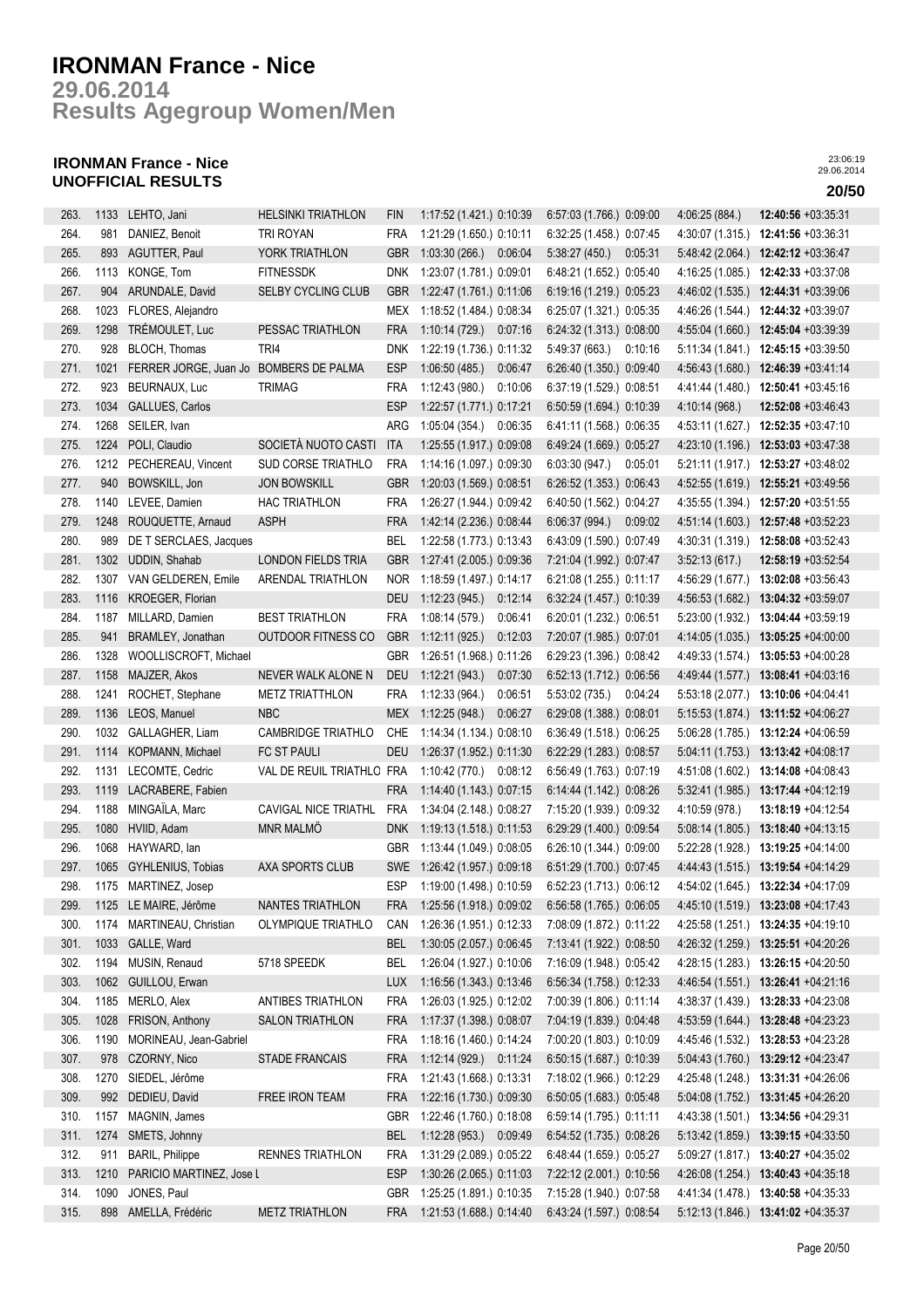**Results Agegroup Women/Men 29.06.2014**

## **IRONMAN France - Nice UNOFFICIAL RESULTS 21/50**

| 316. |      | 918 BEATON, Paul                           | TRI-BOW                  | <b>GBR</b> | 1:20:16 (1.581 ) 0:12:34     | 7:14:03 (1.927.) 0:10:04 |                  | 4:44:34 (1.513.) 13:41:29 +04:36:04  |
|------|------|--------------------------------------------|--------------------------|------------|------------------------------|--------------------------|------------------|--------------------------------------|
| 317. | 1138 | LESAULNIER, Jerome                         | <b>ANTIBES TRIATHLON</b> | FRA        | 1:55:16 (2.286.) 0:05:15     | 6:26:59 (1.356.) 0:09:12 |                  | 5:05:21 (1.767.) 13:42:01 +04:36:36  |
| 318. | 1236 | RIBA, Sébastien                            | <b>COURBEVOIE TRIATH</b> | FRA        | 1:20:38 (1.606.) 0:09:37     | 7:24:39 (2.018.) 0:08:20 |                  | 4:40:06 (1.463.) 13:43:19 +04:37:54  |
| 319. |      | 891 ABDELKHALEK, Sami                      | <b>ROUEN TRI</b>         | <b>FRA</b> | 0:56:18(59)<br>0:11:03       | 6:53:34 (1.724.) 0:12:07 |                  | 5:31:40 (1.977.) 13:44:40 +04:39:15  |
| 320. | 1265 | <b>SCHEPERS, Erwin</b>                     | TIME 2 RUN               | BEL        | 1:17:25 (1.384.) 0:12:44     | 7:20:39 (1.989.) 0:10:39 | 4:46:16 (1.538.) | 13:47:40 +04:42:15                   |
| 321. | 1051 | GOOD, Chris                                | TRI FRED                 | <b>USA</b> | 1:14:07 (1.079.) 0:09:14     | 7:19:51 (1.983.) 0:08:38 | 4:58:05 (1.697.) | 13:49:52 +04:44:27                   |
| 322. | 1035 | GARCIA MUÑIZ, Daniel                       | CLUB TRIATLO LA VILA     | <b>ESP</b> | 1:16:35 (1.309.) 0:15:50     | 7:10:41 (1.895.) 0:13:48 | 4:53:15 (1.629.) | 13:50:07 +04:44:42                   |
| 323. | 1233 | REDMOND, Paul                              |                          | IRL        | 1:14:51 (1.159.) 0:13:08     | 6:43:06 (1.588.) 0:09:24 |                  | 5:29:56 (1.967.) 13:50:24 +04:44:59  |
| 324. |      | 1121 LARSEN, Kasper                        |                          | <b>DNK</b> | 1:16:33 (1.306.) 0:09:09     | 6:04:15(962)<br>0:05:50  |                  | 6:19:23 (2.128.) 13:55:08 +04:49:43  |
| 325. |      | 1076 HOUDAYER, Olivier                     | LES CENTAURES DE PE      | FRA        | 1:28:41 (2.030.) 0:08:49     | 6.54.16 (1.732.) 0.14.45 |                  | 5:11:20 (1.838.) 13:57:49 +04:52:24  |
| 326. | 1015 | EVANS, Rhys                                | DAVID LLOYD TRIATHLO     | GBR        | 1:23:03 (1.778.) 0:10:44     | 7:07:22 (1.865.) 0:09:38 | 5:07:23 (1.795.) | 13:58:09 +04:52:44                   |
| 327. | 1008 | DURAND, Christophe                         | <b>MEUDON TRIATHLON</b>  | <b>FRA</b> | 0:55:22(44.)<br>0:05:34      | 6:10:15 (1.049.) 0:09:50 | 6:37:31(2.139)   | 13:58:29 +04:53:04                   |
|      |      |                                            |                          |            |                              |                          |                  |                                      |
| 328. | 1007 | DUNNETT, Clayton                           |                          | <b>GBR</b> | 1:26:36 (1.950.) 0.09:48     | 6:58:10 (1.780.) 0:07:10 | 5:17:38(1.881)   | 13:59:19 +04:53:54                   |
| 329. | 1315 | VIGNERON, Jean-Michel                      | TRIATHLON CLUB MONT FRA  |            | 1:40:14 (2.224.) 0:06:44     | 6:55:48 (1.747.) 0:07:48 |                  | 5:11:26 (1.839.) 14:01:58 +04:56:33  |
| 330. | 1161 | MANN, Richard                              | SOUTH EAST               | GBR        | 1:22:38 (1.753.) 0:13:47     | 7:20:04 (1.984.) 0:07:25 |                  | $5:00:10(1.716)$ 14:04:03 +04:58:38  |
| 331. |      | 1301 TUNCSAV, Tolga                        |                          | <b>TUR</b> | 1:21:17 (1.637.) 0:10:11     | 7:20:22 (1.986.) 0:06:27 |                  | 5:05:59 (1.780.) 14:04:14 +04:58:49  |
| 332. | 909  | BARBIER, Benjamin                          | <b>STADE FRANÇAIS</b>    | <b>FRA</b> | 1:18:13 (1.455.) 0:11:49     | 6:54:05 (1.730.) 0:08:31 |                  | 5:38:33 (2.024.) 14:11:09 +05:05:44  |
| 333. |      | 1223 PLANCQUE, Jérémy                      | AQUASPORTS SAINT C       | <b>FRA</b> | 1:06:00 (416.) 0:08:17       | 6.05.08(973)<br>0:09:58  |                  | $6:42:52(2.144.)$ 14:12:13 +05:06:48 |
| 334. | 1108 | KLIESSPIESS, Thomas                        | IRONHEART RACING TE AUT  |            | 1:24:11 (1.842.) 0:10:11     | 6:43:40 (1.603.) 0:07:22 |                  | 5:48:15 (2.063.) 14:13:38 +05:08:13  |
| 335. |      | 1251 SAARIO, Mika                          | VELO & OXYGEN            | <b>FIN</b> | 1:26:47 (1.963.) 0:09:22     | 7:44:13 (2.125.) 0:06:42 |                  | 4:49:57 (1.582.) 14:16:58 +05:11:33  |
| 336. | 955  | CAPOFERRI, Gian Battista AUTONOSATE TRIATH |                          | <b>ITA</b> | 1:16:22 (1.290.) 0:08:25     | 7:40:32 (2.108.) 0:05:34 | 5:06:30(1.787.)  | 14:17:21 +05:11:56                   |
| 337. |      | 1126 LE NOC, Gabriel                       | LE MÉE SPORTS TRIAT      | <b>FRA</b> | 1:16:54 (1.340.) 0:11:11     | 8:17:15 (2.206.) 0:06:30 |                  | 4:30:12 (1.316.) 14:22:01 +05:16:36  |
| 338. |      | 1017 EZELIN, Harold                        | <b>CNRBT</b>             | <b>FRA</b> | 1:29:09 (2.048.) 0:13:55     | 7:14:49 (1.934.) 0:16:20 |                  | 5:10:36 (1.828.) 14:24:46 +05:19:21  |
| 339. |      | 1012 ELLIN, Darren                         | <b>MAD RACING</b>        | GBR        | 1:25:38 (1.900.) 0:10:05     | 7:35:46 (2.082.) 0:07:49 |                  | 5:11:17 (1.836.) 14:30:33 +05:25:08  |
| 340. | 903  | ARSAC, Martin                              |                          | <b>FRA</b> | 1:25:43 (1.905.) 0:16:18     | 7:21:53 (1.999.) 0:07:43 |                  | 5:19:26 (1.897.) 14:31:01 +05:25:36  |
| 341. | 1288 | THEUNIS, Geert                             |                          | BEL        | 1:30:36 (2.069.) 0:07:29     | 7:13:33 (1.920.) 0:05:59 |                  | 5:33:52 (1.993.) 14:31:28 +05:26:03  |
| 342. | 998  | DESIATO BARRET, Jean P TOBISPORT           |                          | <b>FRA</b> | 1:23:42 (1.815.) 0:10:24     | 7:14:45 (1.932.) 0:10:09 | 5:35:38 (2.008.) | 14:34:36 +05:29:11                   |
| 343. | 1000 | DICHARRY, Jean-Marc                        | <b>AVIRON BAYONNAIS</b>  | <b>FRA</b> | 1:40:05 (2.222.) 0:08:40     | 6:25:18 (1.330.) 0:14:14 |                  | 6:07:46 (2.113.) 14:36:01 +05:30:36  |
| 344. | 1199 | NEWTON, David                              |                          | <b>GBR</b> | 1:24:53 (1.869.) 0:13:05     | 6:48:24 (1.653.) 0:11:31 | 5:59:44 (2.094.) | 14:37:34 +05:32:09                   |
| 345. | 1173 | MARTIN, Joaquim                            | <b>MARCHA ATLETICA</b>   | <b>ESP</b> | 1:50:47 (2.277.) 0:07:11     | 7:15:09 (1.937.) 0:09:51 | 5:17:07(1.877.)  | 14:40:03 +05:34:38                   |
| 346. | 959  | CASSIER, Virgil                            | TRIATHLON SANNOIS F      | <b>FRA</b> | 1:45:44 (2.255.) 0:10:29     | 7:39:16 (2.105.) 0:10:58 |                  | 4:56:26 (1.674.) 14:42:50 +05:37:25  |
| 347. | 1130 | LECOINTE, Marc                             | LE MÉE SPORTS TRIAT      | <b>FRA</b> | 1:21:48 (1.678.) 0:14:45     | 7:54:46 (2.161.) 0:09:49 |                  | 5:05:15 (1.766.) 14:46:21 +05:40:56  |
| 348. | 996  | DEPOIVRE, William                          | NANTES TRIATHLON         | <b>FRA</b> | 1:27:22 (1.995.) 0:13:17     | 7:28:05 (2.042.) 0:08:58 |                  | 5:32:21 (1.982.) 14:50:01 +05:44:36  |
| 349. | 1231 | QUINN, Martin                              |                          | <b>IRL</b> | 1:45:55 (2.257.) 0:10:58     | 7:37:15 (2.092.) 0:12:30 |                  | 5:10:00 (1.821.) 14:56:35 +05:51:10  |
| 350. |      | 1193 MURAWSKI, Matthew                     |                          | <b>USA</b> | 1:23:26 (1.799.) 0:13:17     | 7:26:07 (2.029.) 0:08:03 |                  | 5:47:58 (2.061.) 14:58:50 +05:53:25  |
| 351. |      | 1197 NEILSON, Damian                       |                          |            | GBR 1:37:03 (2.195.) 0:18:35 | 7:17:56 (1.964.) 0:18:31 |                  | 5:27:50 (1.956.) 14:59:54 +05:54:29  |
| 352. |      | 1117 KWONG, Jimmy                          |                          |            | CHN 1:26:06 (1.928.) 0:09:53 | 8:32:58 (2.219.) 0:08:26 |                  | 4:43:08 (1.494.) 15:00:29 +05:55:04  |
| 353. |      | 2769 AFONSO, Enrique                       |                          | <b>FRA</b> | 1:46:02 (2.259.) 0:09:22     | 7:44:32 (2.127.) 0:07:43 | 5:24:16(1.937.)  | 15:11:54 +06:06:29                   |
| 354. | 1100 | KAMI?SKI, Pawe?                            | <b>CITYZEN</b>           | <b>POL</b> | 1:46:31 (2.262.) 0:06:39     | 7:59:55 (2.176.) 0:08:11 | 5:12:51 (1.851.) | 15:14:04 +06:08:39                   |
| 355. | 1261 | SAUTRON, Armand                            | <b>RUNTRI</b>            | <b>FRA</b> | 1:35:01 (2.162.) 0:16:44     | 7:45:17 (2.129.) 0:15:29 |                  | $5:23:39(1.934.)$ 15:16:07 +06:10:42 |
| 356. | 1320 | VIVIER, Michael                            | ENDURANCE TEAM CH        | <b>BEL</b> | 1:46:35 (2.265.) 0:10:16     | 7:02:06 (1.822.) 0:10:15 |                  | 6:06:57 (2.108.) 15:16:09 +06:10:44  |
|      |      |                                            |                          |            |                              |                          |                  |                                      |
| 357. | 949  | <b>BUTLER, Simon</b>                       | THAMES TURBO TRIAT       | <b>GBR</b> | 1:31:44 (2.097.) 0:09:49     | 7:46:01 (2.130.) 0:09:29 |                  | 5:39:50 (2.028.) 15:16:51 +06:11:26  |
| 358. | 954  | CANO CHICHONE, Luis                        | CLUB ILICITANO DE TR     | ESP        | 1:23:35 (1.807.) 0:13:06     | 8:00:17 (2.178.) 0:10:12 | 5:32:20(1.981)   | 15:19:28 +06:14:03                   |
| 359. | 1082 | ILYAS, Razwan                              | <b>BARRACUDA TRIATHL</b> | <b>GBR</b> | 1:54:00 (2.284.) 0:08:07     | 7:47:55 (2.137.) 0:07:19 | 5:22:52(1.931)   | 15:20:10 +06:14:45                   |
| 360. | 933  | BONNARDON, Nicolas                         | <b>ISSY TRIATHLON</b>    | FRA        | 1:34:01 (2.147.) 0:10:47     | 7:36:00 (2.084.) 0:09:47 | 5:50:21 (2.068.) | 15:20:54 +06:15:29                   |
| 361. | 1150 | CAPELLE, Ludovic                           | <b>VZW LENTRIAC</b>      | <b>BEL</b> |                              | 7:10:07 (1.891.) 0:20:28 | 5:20:03 (1.905.) | 15:24:38 +06:19:13                   |
| 362. | 1095 | JUDGE, Michael                             | <b>MAD RACING</b>        | <b>GBR</b> | 1:26:50 (1.967.) 0:12:53     | 7:48:59 (2.140.) 0:09:32 | 5:47:35 (2.058.) | 15:25:46 +06:20:21                   |
| 363. | 1057 | GROOT, Timo                                |                          | <b>NLD</b> | 1:30:15 (2.060.) 0:14:19     | 7:35:53 (2.083.) 0:14:01 |                  | 5:53:51 (2.083.) 15:28:17 +06:22:52  |
| 364. | 1036 | GARWOOD, David                             |                          | <b>GBR</b> | 1:32:59 (2.127.) 0:11:58     | 7:06:13 (1.854.) 0:06:06 |                  | 6:38:03 (2.141.) 15:35:17 +06:29:52  |
| 365. | 1285 | TERBUSH, Alan                              |                          | <b>USA</b> | 1:36:37 (2.186.) 0:11:15     | 8:20:04 (2.210.) 0:10:18 |                  | 5:19:14 (1.896.) 15:37:26 +06:32:01  |
| 366. | 1303 | <b>UPSHAW, Andrew</b>                      |                          | CAN        | 1:43:24 (2.243.) 0:09:32     | 7:38:03 (2.096.) 0:08:17 |                  | 6:01:00 (2.100.) 15:40:13 +06:34:48  |
| 367. | 1099 | KACZMAREK, Tomasz                          | TRICHAOS POZNAN          | <b>POL</b> | 1:43:49 (2.246.) 0:08:51     | 8:15:12 (2.204.) 0:16:39 |                  | 5:18:31 (1.889.) 15:43:00 +06:37:35  |
| 368. | 1266 | SCHMITT, Fabrice                           | NOGENT TRIATHLON S       | FRA        | 1:35:58 (2.177.) 0:08:27     | 8:27:09 (2.215.) 0:08:47 |                  | 5:26:04 (1.946.) 15:46:23 +06:40:58  |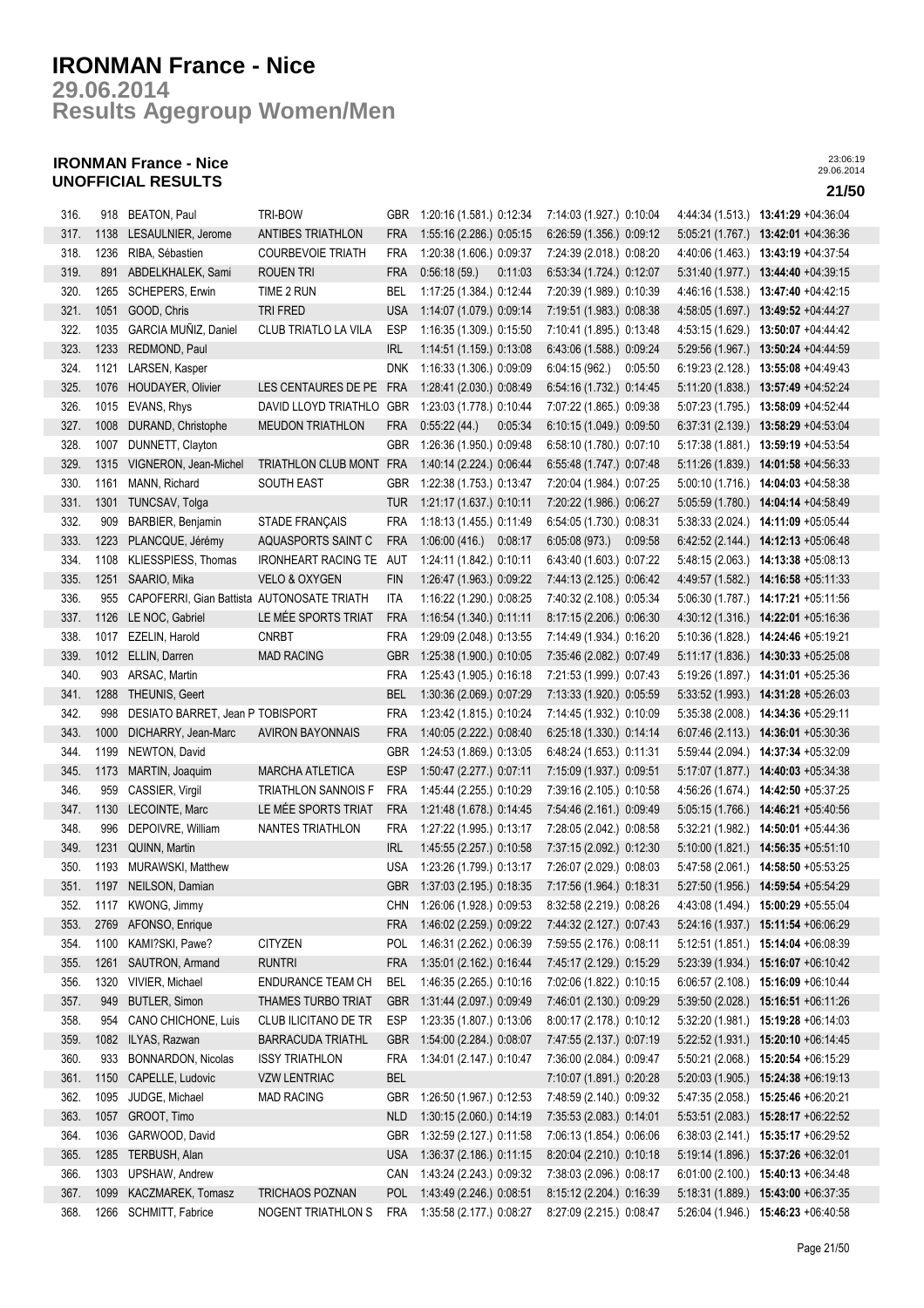**Results Agegroup Women/Men 29.06.2014**

## **IRONMAN France - Nice UNOFFICIAL RESULTS 22/50**

|  | 369. 1206 PAIROLO, Yannick |  | FRA 1:27:25 (1.996) 0:13:11 7:54:39 (2.160) 0:11:13 6:01:04 (2.101) 15:47:30 +06:42:05                      |  |
|--|----------------------------|--|-------------------------------------------------------------------------------------------------------------|--|
|  | 370. 1104 KEHR, Gregory    |  | MONTPELLIER AGGLO T FRA 1:25:26 (1.892.) 0:18:01 8:49:11 (2.227.) 1:05:01 4:10:07 (966.) 15:47:43 +06:42:18 |  |
|  | 371. 1122 LAU Alan         |  | GBR 1:39:58 (2.218) 0:06:26 8:08:33 (2.196) 0:09:17 5:46:42 (2.051) 15:50:54 +06:45:29                      |  |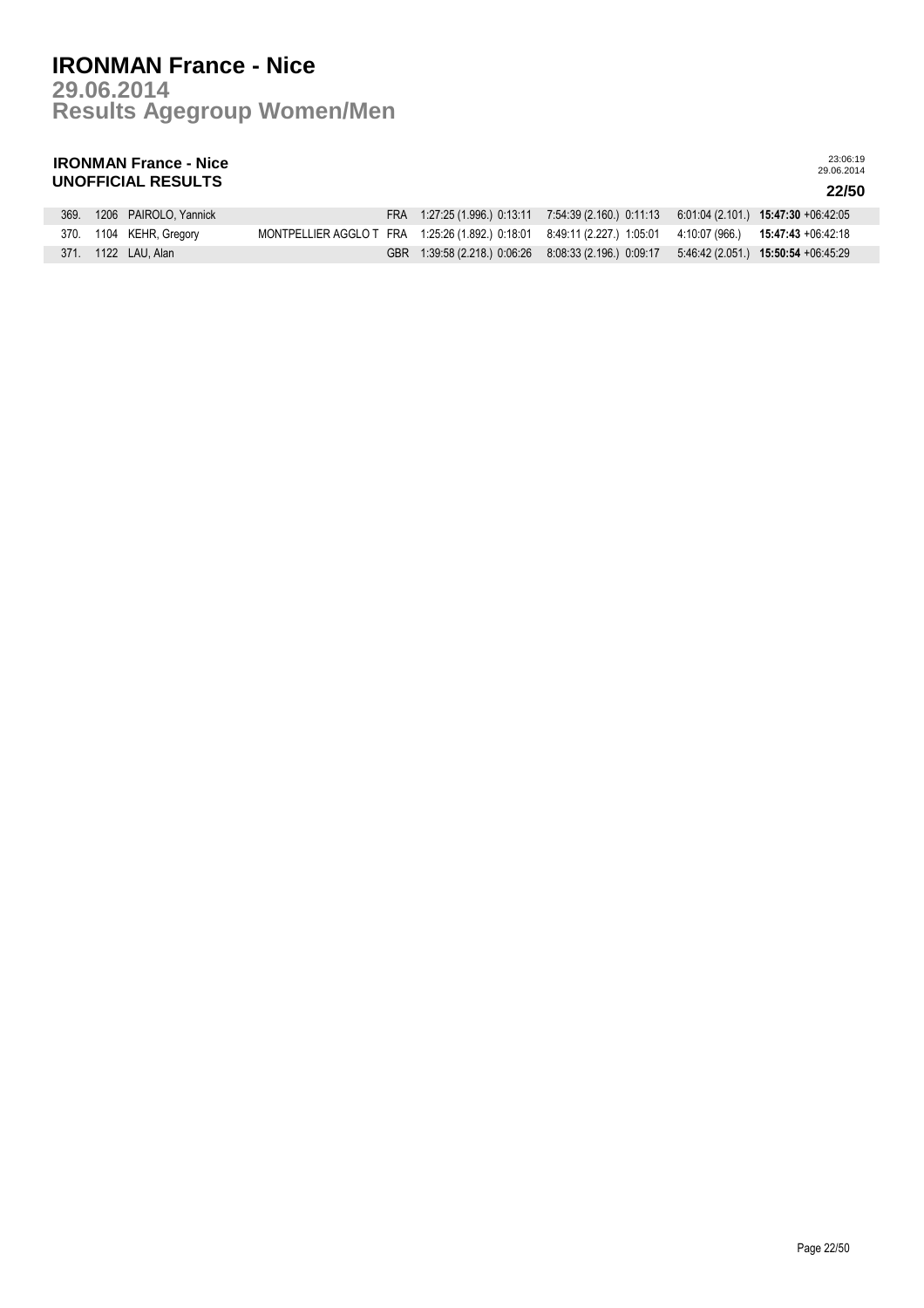**Results Agegroup Women/Men 29.06.2014**

## **IRONMAN France - Nice UNOFFICIAL RESULTS 23/50**

**Agegroup Men 40**

|          |      | Agegroup Men 40           |                             |            |                          |         |                 |                |                     |          |                       |
|----------|------|---------------------------|-----------------------------|------------|--------------------------|---------|-----------------|----------------|---------------------|----------|-----------------------|
| Position |      | Bib Name                  | Club                        |            | NAT SWIM (PI-Swim.) T1   |         | BIKE (PI-Bike.) | T <sub>2</sub> | RUN (PI-Run.) Total |          | Diff.                 |
| 1.       | 1516 | ENTRAYGUES, Edouard       | ST RAPHAEL TRIATHLO         | <b>FRA</b> | 0:53:10(24)              | 0:03:27 | 4:58:26(15)     | 0:02:52        | 3:06:54(43)         | 09:04:48 |                       |
| 2.       | 1633 | JOUSSEMET, Jérôme         | TCG79                       | <b>FRA</b> | 0:54:56(34.)             | 0:03:04 | 5:16:17(117)    | 0:02:56        | 2:55:09(13.)        |          | 09:12:21 +00:07:33    |
| 3.       | 1723 | MICHON, Sébastien         | <b>TOS TRIATHLON</b>        | <b>FRA</b> | 0.54.58(35)              | 0.04:06 | 5:08:43(50)     | 0:03:25        | 3.04:57(34)         |          | 09:16:07 +00:11:19    |
| 4.       | 1732 | MOREAU, Sebastien         | PUISSANCE 3 COURNO          | <b>FRA</b> | 1:01:25(211)             | 0:04:12 | 5:03:00(22.)    | 0:02:52        | 3.04:54(33)         |          | $09:16:22 +00:11:34$  |
| 5.       | 1359 | <b>BARBET, Etienne</b>    | ERNÉE TRIATHLON             | <b>FRA</b> | 0:52:59(20.)             | 0:03:25 | 5.08:10(44)     | 0:03:10        | 3:16:49(115.)       |          | 09:24:32 +00:19:44    |
| 6.       | 1574 | GLUSZKOWSKI, Bogumil      | <b>BE3 CITYZEN TRIATHLO</b> | <b>POL</b> | 0:56:53(78.)             | 0:03:59 | 5:09:57(61)     | 0:02:50        | 3:19:02(138)        |          | $09:32:39 +00:27:51$  |
| 7.       | 1918 | <b>WALKER, Andrew</b>     | STADIUM TRI CLUB            | <b>AUS</b> | 1:05:08 (362.)           | 0:05:14 | 5:13:15(92)     | 0:03:23        | 3.06:03(38)         |          | 09:33:01 +00:28:13    |
| 8.       | 1598 | HAMON, Maxime             | VALLÉE DE MONTMOREI FRA     |            | 0.52.56(19.)             | 0:03:38 | 5:15:41(110.)   | 0:02:58        | 3.17:52(130.)       |          | 09:33:03 +00:28:15    |
| 9.       | 1467 | DAUVERGNE, François       | HAUT-JURA VO3MAX            | <b>FRA</b> | 1:02:36 (228.)           | 0:04:34 | 5:20:55(165)    | 0:03:07        | 3.04:30(32)         |          | 09:35:40 +00:30:52    |
| 10.      | 1671 | LE VEZU, Laurent          |                             | <b>FRA</b> | 0:56:47(73.)             | 0:04:28 | 5:16:17(116.)   | 0:02:56        | 3:15:21(103)        |          | 09:35:48 +00:31:00    |
| 11.      | 1838 | SCHNEIDER, Xavier         | JOG'R / NEWTON              | <b>FRA</b> | 1:04:32 (308.)           | 0:05:00 | 5:22:57 (192.)  | 0:03:38        | 3.01:55(24.)        |          | $09:38:00 +00:33:12$  |
| 12.      | 1894 | VAN RIE, Koen             | <b>GETT</b>                 | <b>BEL</b> | 0:59:00(117.)            | 0.04.51 | 5:11:27(69)     | 0:02:57        | 3:21:07(159)        |          | 09:39:18 +00:34:30    |
| 13.      | 1575 | GMELIN, Moritz            | TRI-TEAM SSV ETTLING        | DEU        | 0:59:10(124.)            | 0.03:41 | 5:11:25(68)     | 0:03:46        | 3:22:50(169)        |          | 09:40:51 +00:36:03    |
| 14.      | 1531 | FORLANI, Simone           | ASD CANOTTIERI TICIN        | ITA        | 1:02:45(230.)            | 0.04:01 | 5:06:49(39)     | 0:03:21        | 3.30:13(264)        |          | $09:47:07 +00:42:19$  |
| 15.      | 1664 | LE FLOCH, Armel           | <b>WAIMEA TRIATHLON L</b>   | <b>FRA</b> | 0:57:09(85)              | 0.06:01 | 5:29:23(290.)   | 0:04:16        | 3:10:56(67)         |          | 09:47:44 +00:42:56    |
| 16.      | 1503 | DUFFAU, Stephan           | <b>CSAD SAUMUR FONTEV</b>   | <b>FRA</b> | 1:12:31(959.)            | 0:06:41 | 5:13:23(93)     | 0:03:00        | 3:12:16(78)         |          | 09:47:49 +00:43:01    |
| 17.      | 1500 | DOUBLEDAY, Peter          | Ful-on tri                  | <b>GBR</b> | 1:04:55 (339.)           | 0:04:17 | 5:14:28(102)    | 0:04:35        | 3:22:16(165)        |          | 09:50:28 +00:45:40    |
| 18.      | 2761 | SENNI, Wilfrid            | ONN/BIOT AC/AMADEUS         | <b>FRA</b> | 1:09:02 (645.)           | 0:05:16 | 5:18:10(133)    | 0:04:25        | 3:13:49(91)         |          | 09:50:39 +00:45:51    |
| 19.      | 1358 | BARBATI, Nicolas          | <b>ONN</b>                  | <b>FRA</b> | 1:00:07(164.)            | 0.04:06 | 5:28:14(271)    | 0:04:00        | 3:14:40(95)         |          | 09:51:05 +00:46:17    |
| 20.      | 1533 | FOSTER, Tony              | <b>TORBAY TRI</b>           | <b>GBR</b> | 1:03:39 (282.)           | 0:05:18 | 5:12:57(88.)    | 0:03:36        | 3:26:52(212)        |          | 09:52:20 +00:47:32    |
| 21.      | 1537 | FOURIE, Bertrand          | AS L'UNION TRIATHLON        | <b>FRA</b> | 1:05:06(359.)            | 0.04:40 | 5:20:51(162)    | 0:03:34        | 3:19:09(140.)       |          | 09:53:18 +00:48:30    |
| 22.      | 1429 | CHABOUD, Regis            | <b>CHAMBERY TRIATHLON</b>   | <b>FRA</b> | 1:07:02(510.)            | 0:10:10 | 5:16:32(119.)   | 0:06:47        | 3:13:12(88)         |          | 09:53:41 +00:48:53    |
| 23.      | 1672 | LEBRET, Sylvain           | TRIATHLON DU PAYS G         | <b>FRA</b> | 1:05:43 (389.)           | 0.05:11 | 5:19:04(143)    | 0:03:02        | 3:20:57(157.)       |          | 09:53:54 +00:49:06    |
| 24.      | 1686 | LILLONI, Patrice          | <b>ASTRE CREILLOIS</b>      | <b>FRA</b> | 0.59.46(147.)            | 0:04:15 | 5:17:39(128)    | 0:03:35        | 3:28:55(243)        |          | 09:54:07 +00:49:19    |
| 25.      | 1762 | PAYEN, Yann               | LEVALLOIS TRIATHLON         | <b>FRA</b> | 1:10:22 (738.)           | 0:05:28 | 5:13:50(96.)    | 0:03:27        | 3.21.46(161)        |          | 09:54:50 +00:50:02    |
| 26.      | 1885 | TUNST, Thomas             | DERTRIATHLON.COM F          | <b>AUT</b> | 1:06:11(437.)            | 0:05:21 | 5:29:11(283)    | 0:02:43        | 3:12:28(80.)        |          | 09:55:54 +00:51:06    |
| 27.      | 1806 | REYES, Stephane           | CROCOD'AIRAIN               | <b>FRA</b> | 1:09:21 (669.)           | 0:05:28 | 5:07:11(40.)    | 0:02:56        | 3:32:54(302.)       |          | 09:57:48 +00:53:00    |
| 28.      | 1483 | DESCAMPS, Pascal          | <b>TL59</b>                 | <b>FRA</b> | 1:05:48 (396.)           | 0.04:49 | 5:24:11(208)    | 0:04:47        | 3:24:24(191.)       |          | 10:03:57 +00:59:09    |
| 29.      | 1622 | INVERNIZZI, Bruno         | <b>TRIATHLON TEAM TICI</b>  | CHE        | 0:57:16(86.)             | 0.04:06 | 5:30:41(313)    | 0:03:02        | 3:30:31(267)        |          | 10:05:34 +01:00:46    |
| 30.      | 1434 | CHATELAS, Yannick         | MONTPELLIER AGGLO T         | <b>FRA</b> | 1:00:21(178.)            | 0:04:16 | 5:25:43(234)    | 0:03:59        | 3:31:38(289)        |          | 10:05:55 +01:01:07    |
| 31.      | 1736 | NADDEO, Guillaume         | <b>VITROLLES TRIATHLON</b>  | <b>FRA</b> | 1:05:07 (360.)           | 0:04:29 | 5:35:25(388.)   | 0:03:27        | 3:17:34(123)        |          | 10:05:59 +01:01:11    |
| 32.      | 1897 | VAN ROMPAEY, Danny        | <b>TRINITY</b>              | <b>BEL</b> | 0:55:26(45.)             | 0.04.39 | 5:19:21(146.)   | 0:04:37        | 3.45:25(484)        |          | 10:09:26 +01:04:38    |
| 33.      | 1480 | DEMOLOMBE, Marc           | <b>TUC TRIATHLON</b>        | FRA        | 1:07:37 (537.)           | 0.04:29 | 5:31:34(323)    | 0:05:05        | 3:20:50(155)        |          | 10:09:33 +01:04:45    |
| 34.      |      | 1382 BLEIMANN, Arndt      | BRANDER SV TRI TEAM         | <b>DEU</b> | 1:02:47(233.)            | 0:04:45 | 5:11:47(74)     | 0.09.47        | 3.42:04(426.)       |          | 10:11:08 +01:06:20    |
| 35.      | 1582 | GRANIÉ, Sébastien         | RODEZ TRI 12                | <b>FRA</b> | 1:08:16 (581.)           | 0:06:24 | 5:15:05 (107.)  | 0:03:41        | 3:38:20 (373.)      |          | 10:11:44 +01:06:56    |
| 36.      | 1639 | KIRWAN, Martin            | FOCUSONFITNESS/WAT          | <b>IRL</b> | 1:11:29(853.)            | 0:07:42 | 5:30:38(310)    | 0:05:14        | 3:16:50(116.)       |          | $10:11:51 + 01:07:03$ |
| 37.      | 1661 | GOUVIAUX, Laurent         | 1000 PATTES TRIATHLO        | <b>FRA</b> | 0:58:56(115.)            | 0:03:59 | 5:32:12(333)    | 0:03:47        | 3:35:07(334)        |          | 10:14:00 +01:09:12    |
| 38.      | 1554 | GARCIA ESTEVEZ, Jose M    |                             | FRA        | 1:26:10 (1.934.) 0:09:47 |         | 5:24:52(220.)   | 0:05:50        | 3.07:42(45)         |          | $10:14:19 + 01:09:31$ |
| 39.      | 1854 | SORTAIS, Benoit           | <b>TRI91</b>                | FRA        | 0:59:02(118.)            | 0:04:04 | 5:29:29 (291.)  | 0:04:40        | 3:37:41(365)        |          | 10:14:56 +01:10:08    |
| 40.      | 1758 | PAPAIS, René              | <b>TRIATHLON TEAM TICI</b>  | <b>CHE</b> | 1:03:20(252.)            | 0:03:53 | 5:20:27(156.)   | 0:03:03        | 3.44:18(460)        |          | $10:14:59 + 01:10:11$ |
| 41.      | 1843 | SEPCHAT, Denis            | <b>VITROLLES TRIATHLON</b>  | <b>FRA</b> | 1:05:20 (380.)           | 0:04:49 | 5:22:17 (179.)  | 0:04:13        | 3:39:27(385)        |          | $10:16:05 +01:11:17$  |
| 42.      | 1400 | BROWN, Ryan               | SOUTH EAST NONE             | <b>GBR</b> | 1:10:57(805.)            | 0:08:18 | 5:39:51 (472.)  | 0:05:35        | 3:11:53(76)         |          | 10:16:32 +01:11:44    |
| 43.      | 1369 | BERCEGEAY, Jean-Marie     | NANTES TRI                  | <b>FRA</b> | 1:10:46 (779.)           | 0:07:56 | 5:35:34 (391.)  | 0:05:16        | 3:18:27(133.)       |          | 10:17:58 +01:13:10    |
| 44.      | 1373 | BETHUEL, Marc             | CAO ST CYR TRIATHLO         | <b>FRA</b> | 1:00:24(182.)            | 0:03:58 | 5:23:39(201.)   | 0:03:36        | 3.46:26(505.)       |          | 10:18:02 +01:13:14    |
| 45.      | 1344 | ARANBURU URBIETA, AI      | ORDIZIA TRIATLOI TALD       | <b>ESP</b> | 1:11:50 (897.)           | 0:06:49 | 5:37:24(431)    | 0:04:04        | 3:18:06(131.)       |          | $10:18:11 + 01:13:23$ |
| 46.      | 1393 | BOUDRY, Bruno             | WTDT                        | <b>BEL</b> | 1:15:27 (1.228.) 0:06:25 |         | 5:25:58(239.)   | 0:04:13        | 3:26:36(210.)       |          | $10:18:37 +01:13:49$  |
| 47.      | 1786 | PORTER, Andy              | HORWICH RMI HARRIE          | GBR        | 1:00:28 (189.)           | 0:04:55 | 5:43:06 (540.)  | 0:03:32        | 3:28:08(228)        |          | $10:20:07 +01:15:19$  |
| 48.      | 1903 | <b>VEKEMANS, Frederic</b> | <b>VALENCIENNES TRIAT</b>   | <b>BEL</b> | 0:54:56(33)              | 0:04:05 | 5:28:18(272)    | 0:03:41        | 3:50:21(580.)       |          | $10:21:19 + 01:16:31$ |
| 49.      | 1824 | ROWE, David               | <b>PSOF</b>                 | <b>GBR</b> | 1:06:09(433)             | 0:05:19 | 5:23:13(197.)   | 0:04:23        | 3.42:18(431)        |          | 10:21:20 +01:16:32    |
| 50.      |      | 1775 PETIT, Stéphane      | <b>VITROLLES TRI</b>        | <b>FRA</b> | 1:06:10(434.)            | 0:06:04 | 5:33:31(357.)   | 0:07:19        | 3:29:05(244.)       |          | 10:22:08 +01:17:20    |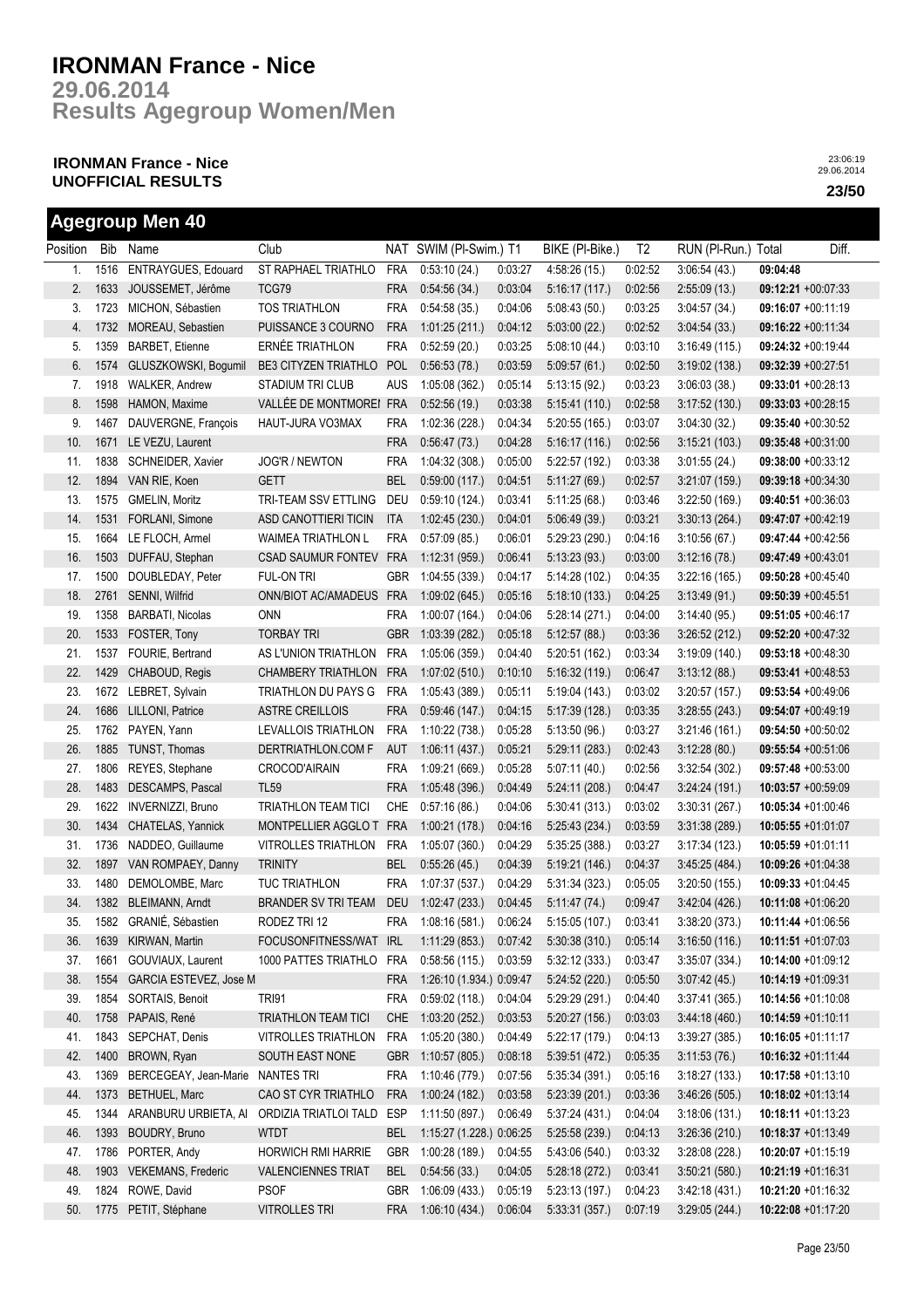**Results Agegroup Women/Men 29.06.2014**

## **IRONMAN France - Nice UNOFFICIAL RESULTS 24/50**

| 51.  | 1777 | PFEIFENBERGER, Hannes WWW.BIKEKLINIK.COM |                            | AUT        | 1:17:57 (1.430.) 0:08:22     |         | 5:23:10(196.)  | 0:04:59 | 3:28:39(235.)  | 10:23:06 +01:18:18    |
|------|------|------------------------------------------|----------------------------|------------|------------------------------|---------|----------------|---------|----------------|-----------------------|
| 52.  | 1384 | BLUNDER, Jörg                            |                            | aut        | 1:16:50 (1.334.) 0:08:07     |         | 5:28:12(268.)  | 0:03:12 | 3:28:08(227.)  | 10:24:27 +01:19:39    |
| 53.  | 1372 | BESSE, Emmanuel                          | <b>UASG TRIATHLON</b>      | <b>FRA</b> | 0:55:10(42.)                 | 0:04:43 | 5:32:44(343)   | 0:03:48 | 3:49:09(555.)  | 10:25:32 +01:20:44    |
| 54.  | 1695 | LORD, Jason                              |                            | <b>AUS</b> | 1:04:25(300.)                | 0:05:26 | 5:22:42(186.)  | 0:05:04 | 3.48:05(529)   | 10:25:41 +01:20:53    |
| 55.  | 1747 | NOYER, Thibault                          | VALLONS DE LA TOUR         | <b>FRA</b> | 1:07:46 (549.)               | 0:05:47 | 5:23:09 (195.) | 0:09:58 | 3:39:09(382)   | $10:25:47 +01:20:59$  |
| 56.  | 1893 | VAN DER STOCKT, David GETT               |                            | <b>BEL</b> | 1:15:33 (1.239.) 0:07:40     |         | 5:24:52 (219.) | 0:03:50 | 3:34:15(320)   | 10:26:08 +01:21:20    |
| 57.  | 192  | ROY, Noel                                | <b>VITROLLES TRIATHLON</b> | <b>FRA</b> | 1:14:10 (1.085.) 0:05:50     |         | 5:33:43(361)   | 0:03:52 | 3:28:49(241)   | 10:26:22 +01:21:34    |
| 58.  | 1440 | CHUBILLAU, Christophe                    | <b>SUD CORSE TRIATHLO</b>  | <b>FRA</b> | 1:10:50(788.)                | 0.06:10 | 5:34:44 (376.) | 0:04:29 | 3:30:25(266)   | 10:26:36 +01:21:48    |
| 59.  | 1611 | HOUARA, Stéphane                         | <b>NON</b>                 | <b>FRA</b> | 1:14:20 (1.107.) 0:06:37     |         | 5:42:36 (527.) | 0:03:11 | 3:20:33(154)   | 10:27:15 +01:22:27    |
| 60.  | 1814 | ROCHA, Philippe                          | <b>METZ TRIATHLON</b>      | <b>FRA</b> | 1:11:06(821)                 | 0:06:35 | 5:38:48(456)   | 0:04:23 | 3:27:21(217.)  | 10:28:11 +01:23:23    |
| 61.  | 1915 | VONNECHE, Didier                         | <b>TCBM</b>                | <b>BEL</b> | 1:25:53 (1.913.) 0:06:38     |         | 5:23:55(204.)  | 0:04:03 | 3:28:05(224.)  | 10:28:31 +01:23:43    |
| 62.  | 1776 | PETIT, Michel                            | ROANNE TRIATHLON           | <b>FRA</b> | 1:03:35(276.)                | 0:06:36 | 5:30:52(317.)  | 0:12:28 | 3:35:12(335)   | 10:28:41 +01:23:53    |
| 63.  | 1402 | BRUYERE, Rémy                            | FONTANIL TRIATHLON         | <b>FRA</b> | 1:07:46 (548.)               | 0.07:21 | 5:30:33(308)   | 0:07:45 | 3:35:28(339)   | 10:28:51 +01:24:03    |
| 64.  | 1548 | FYHN, Henrik                             | <b>SMT</b>                 | <b>DNK</b> | 1:14:03 (1.075.) 0:08:43     |         | 5:35:00(381.)  | 0:05:11 | 3:27:28(220.)  | 10:30:23 +01:25:35    |
| 65.  | 1464 | DAUDRIX, Stéphane                        | <b>CAPBRETON TRIATHL</b>   | <b>FRA</b> | 1:08:43 (612.)               | 0:05:08 | 5:26:23(246.)  | 0:03:49 | 3:46:38(506.)  | 10:30:38 +01:25:50    |
| 66.  | 1504 | DULKIES, Jürgen                          |                            | <b>DEU</b> | 1:07:54 (561.)               | 0:05:25 | 5:27:15(257.)  | 0:03:32 | 3:48:17(534)   | 10:32:21 +01:27:33    |
| 67.  | 1452 | COURAULT, Christophe                     | AZUR TRI ATHLE TEAM        | <b>FRA</b> | 1:06:22 (454.)               | 0:04:20 | 5:29:00 (279.) | 0:03:39 | 3:49:06(552)   | 10:32:25 +01:27:37    |
| 68.  | 1347 | AUBIAN, Henri                            | <b>AUCH</b>                | <b>FRA</b> | 1:05:07(361)                 | 0:05:20 | 5:32:44(342.)  | 0:03:17 | 3.46:07(498.)  | 10:32:32 +01:27:44    |
| 69.  | 1707 | MARCHESE, Cristiano                      | ASD CNM TRIATHLON M        | ITA        | 1:00:23(180.)                | 0:05:31 | 5:54:32 (759.) | 0:04:03 | 3:29:58(260.)  | 10:34:24 +01:29:36    |
| 70.  | 1338 | ALLOMBERT-BLANC, Joh CSL ROSNY           |                            | <b>FRA</b> | 1:13:58 (1.067.) 0:06:59     |         | 5:35:24 (387.) | 0:03:41 | 3:34:39(325)   | 10:34:39 +01:29:51    |
| 71.  | 1733 | MORIO, Jocelyn                           |                            | <b>FRA</b> | 1:03:18 (249.)               | 0:05:23 | 5:37:18(430)   | 0:05:05 | 3.44.06(454)   | $10:35:07 +01:30:19$  |
| 72.  | 1477 | DELMAS, Stephane                         | MENNECY TRIATHLON          | <b>FRA</b> | 0:56:50(75.)                 | 0:04:36 | 5.47.07(619)   | 0:05:18 | 3.41:28(416.)  | $10:35:17 + 01:30:29$ |
| 73.  | 1834 | SAUNDERS, Simon                          | HORSHAM AMPHIBIANS         | <b>GBR</b> | 1:13:29 (1.034.) 0:05:57     |         | 5:36:36(411)   | 0:03:21 | 3:36:56(355)   | $10:36:18 + 01:31:30$ |
| 74.  | 1445 | CLUVER, Guy                              |                            | ZAF        | 0.59.42(146.)                | 0:05:24 | 5:57:07(816.)  | 0:03:35 | 3.30.42(270.)  | 10:36:28 +01:31:40    |
| 75.  | 1703 | MANNI, Maurizio                          | ASD CNM TRIATHLON          | ITA        | 1:01:20(208.)                | 0:05:10 | 5:43:41 (548.) | 0:05:08 | 3:41:17(413)   | 10:36:33 +01:31:45    |
| 76.  | 1588 | GUIGARD, Jeff                            | <b>TEAM MERMILLOT TRI</b>  | <b>FRA</b> | 1:15:20 (1.215.) 0:06:28     |         | 5:24:29(211)   | 0:04:58 | 3:45:54(492)   | $10:37:07 +01:32:19$  |
| 77.  | 1761 | PAYA RIBES, Ivan                         | ONDARA TRI-ESPORT          | <b>ESP</b> | 1:09:16(661)                 | 0:05:06 | 5.41:57(513)   | 0:04:02 | 3:36:51(354.)  | 10:37:09 +01:32:21    |
| 78.  | 1514 | EMERY, Sebastien                         | FONTANIL TRIATHLON         | <b>FRA</b> | 1:02:51(234.)                | 0.04:19 | 5:39:38(467.)  | 0:04:18 | 3.46.25(504.)  | 10:37:28 +01:32:40    |
| 79.  | 1342 | AMELLER, Frédéric                        | AS L'UNION TRIATHLON       | <b>FRA</b> | 1:06:20(453.)                | 0:05:41 | 5:33:14(352)   | 0:05:50 | 3:48:34(543)   | 10:39:37 +01:34:49    |
| 80.  | 1383 | BLOUIN, Schani                           |                            | <b>FRA</b> | 1:04:47(331)                 | 0.04:31 | 5:53:18(739.)  | 0:03:32 | 3:34:04(317.)  | 10:40:10 +01:35:22    |
| 81.  | 1479 | DELVAULX, Herve                          | <b>TURBO</b>               | <b>BEL</b> | 1:05:11 (368.)               | 0:05:40 | 5:46:23 (602.) | 0:05:38 | 3:38:14(370)   | 10:41:04 +01:36:16    |
| 82.  | 1614 | HUMBERT, Arnaud                          |                            | <b>FRA</b> | 1:14:08 (1.080.) 0:07:48     |         | 5:34:27(368)   | 0:04:51 | 3.40:11(401)   | 10:41:23 +01:36:35    |
| 83.  | 1734 | MOVELLAN, David                          |                            | <b>ESP</b> | 1:00:26(185.)                | 0:06:30 | 5:43:55(553)   | 0:03:55 | 3.46.43(508)   | 10:41:27 +01:36:39    |
| 84.  |      | 1662 LE BOUDER, Mikaël                   | NANTES TRIATHLON           | <b>FRA</b> | 1:00:13(171.)                | 0:06:41 | 5.45:11(573)   | 0:06:44 | 3.43.02(444)   | 10:41:49 +01:37:01    |
| 85.  | 1505 | DUMAS, Yannick                           | NOGENT SOLIDARITÉ T        | <b>FRA</b> | 1:10:53 (795.)               | 0:06:04 | 5:33:07 (348.) | 0:04:38 | 3.47:18(518)   | 10:41:57 +01:37:09    |
| 86.  |      | 1724 MIGLIORE, Michael                   |                            |            | FRA 1:18:57 (1.494.) 0:06:51 |         | 5:33:41(360.)  | 0:03:48 | 3.40:01(397.)  | 10:43:16 +01:38:28    |
| 87.  |      | 1379 BJERREGAARD, Claus                  | BLOVSTRØD TRI-ATH          | <b>DNK</b> | 1:13:42 (1.046.) 0:06:55     |         | 5:46:10 (597.) | 0:03:57 | 3:32:40 (299.) | 10:43:22 +01:38:34    |
| 88.  | 1730 | MONJALET, Laurent                        | ASPTT MARMANDE TRI         | <b>FRA</b> | 1:06:53(491)                 | 0.06:37 | 5:38:34(452)   | 0:03:27 | 3.49:10(557)   | $10:44:40 + 01:39:52$ |
| 89.  | 1688 | LOAEC, Philippe                          | TRISTAR DE CANNES          | FRA        | 1:11:24 (848.)               | 0:06:40 | 5:50:33(682)   | 0:04:14 | 3:31:55(293)   | 10:44:43 +01:39:55    |
| 90.  | 1466 | DAUSSE, Fabien                           |                            | <b>FRA</b> | 1:06:44(478.)                | 0:06:03 | 5:21:55(178.)  | 0:04:55 | 4:05:33(862)   | 10:45:09 +01:40:21    |
| 91.  | 1337 | ALLEN, Cedric                            | ANTIBES TRIATHLON          | <b>FRA</b> | 1:05:18 (379.)               | 0:05:13 | 5.47.01(618.)  | 0:03:47 | 3.44.26(464.)  | 10:45:44 +01:40:56    |
| 92.  | 1663 | LE DOZE, Stéphane                        | TRIATHLON SANNOIS F        | <b>FRA</b> | 1:06:56(496.)                | 0:06:10 | 5.44:00(557.)  | 0:04:27 | 3.44:20(463)   | $10:45:51 + 01:41:03$ |
| 93.  | 1474 | DELAUNAY, Frederic                       | ANNONAY TRIATHLON          | <b>FRA</b> | 1:02:20 (224.)               | 0:05:11 | 5:32:52(346.)  | 0:05:04 | 4:00:31 (773.) | 10:45:56 +01:41:08    |
| 94.  | 1573 | GIRAUDEAU, Frederic                      | LA ROCHELLE TRIATHL        | <b>FRA</b> | 1:10:26(743)                 | 0:04:19 | 5:32:32(339)   | 0:04:40 | 3:55:27(681)   | 10:47:23 +01:42:35    |
| 95.  | 1584 | GRECO, Vincenzo                          | ASD TRIATHLON 3V           | ITA        | 1:16:12 (1.281.) 0:07:34     |         | 5.46:14(598.)  | 0:04:52 | 3:33:26(307.)  | 10:48:15 +01:43:27    |
| 96.  | 1795 | PÜVI, Margus                             | TRISMILE                   | <b>EST</b> | 1:04:31(307)                 | 0:04:45 | 5.47:24(624)   | 0:04:11 | 3.47:35(525)   | 10:48:24 +01:43:36    |
| 97.  | 1853 | SOLER, Gerald                            | TRIATHLON CLUB MONT        | FRA        | 1:07:49 (554.)               | 0:06:08 | 5:35:51 (394.) | 0:02:46 | 3:55:59(693.)  | $10:48:31 + 01:43:43$ |
| 98.  | 1592 | GUYARD, Baptiste                         | AZUR TRI-ATHLE TEAM        | <b>FRA</b> | 0.59.26(133.)                | 0:03:37 | 5:39:07(460.)  | 0:03:17 | 4:03:07 (810.) | 10:48:32 +01:43:44    |
| 99.  | 1929 | WOODCOCK, Michael                        | MULTISPORT GOLD            | <b>AUS</b> | 1:03:55 (290.)               | 0:04:30 | 5:54:49 (770.) | 0:05:21 | 3:40:47(408.)  | $10:49:20 +01:44:32$  |
| 100. | 1387 | <b>BONET OLIVART, Josep</b>              | CLUB COLLA CICLISTA L ESP  |            | 1:16:44 (1.325.) 0:07:50     |         | 5:35:49(393)   | 0:04:50 | 3.45.04(476.)  | 10:50:14 +01:45:26    |
| 101. | 1782 | PITHON, Christophe                       | LIMOGES TRIATHLON          | <b>FRA</b> | 1:10:38(763)                 | 0:06:41 | 5:36:50(418.)  | 0:05:15 | 3:50:59(596.)  | 10:50:22 +01:45:34    |
| 102. | 1811 | RIGOUT, Dominique                        | <b>EMBRUN TRIATHLON C</b>  | <b>FRA</b> | 1.06.49(483)                 | 0:06:19 | 5:39:17 (465.) | 0:03:39 | 3:54:55(665)   | 10:50:57 +01:46:09    |
| 103. |      | 1654 LALANNE, David                      | CLUB TRIATHLON TRE         | FRA        | 1:08:03(570.)                | 0:06:23 | 5:42:36 (526.) | 0:04:26 | 3:49:50 (570.) | 10:51:16 +01:46:28    |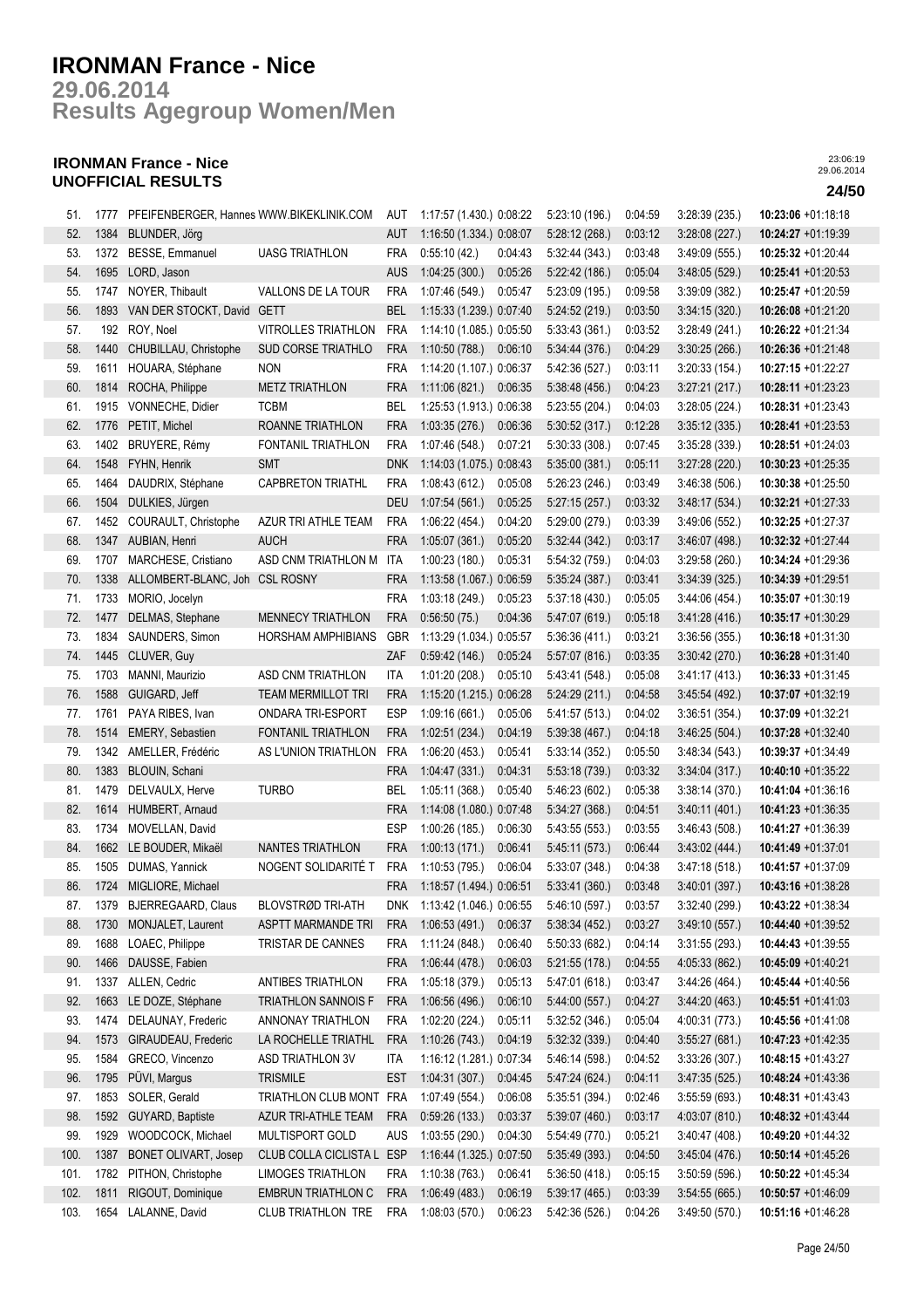**Results Agegroup Women/Men 29.06.2014**

## **IRONMAN France - Nice UNOFFICIAL RESULTS 25/50**

| 104. | 1649 | LAAKSONEN, Pasi         | <b>HELSINKI TRIATHLON</b>                     | <b>FIN</b> | 1:12:16(934.)            | 0:06:56 | 5:51:12(695.)            | 0:03:43 | 3:37:34(362)     | 10:51:38 +01:46:50    |
|------|------|-------------------------|-----------------------------------------------|------------|--------------------------|---------|--------------------------|---------|------------------|-----------------------|
| 105. | 1340 | ÅLUND, Mikael           | <b>KALMAR RC</b>                              | <b>SWE</b> | 1:12:01(913.)            | 0:06:32 | 5:43:48 (551.)           | 0:04:10 | 3:45:22 (480.)   | 10:51:52 +01:47:04    |
| 106. | 1564 | GEORGES, François       | <b>ASOA</b>                                   | <b>FRA</b> | 1:03:30(264.)            | 0:06:25 | 5:53:14(738.)            | 0:06:41 | 3.43.03(445.)    | 10:52:52 +01:48:04    |
| 107. | 1745 | NOVELLO, Giordano       | TRIATHLON CREMONA S ITA                       |            | 1:15:20 (1.214.) 0:08:30 |         | 5:28:13 (270.)           | 0:06:57 | 3:54:40 (661.)   | 10:53:39 +01:48:51    |
| 108. | 1475 | DÉLÉAGE, Laurent        | ROANNE TRIATHLON                              | <b>FRA</b> | 1:12:14(931)             | 0:06:39 | 5:26:16(243.)            | 0:05:00 | 4:03:45 (825.)   | 10:53:51 +01:49:03    |
| 109. | 1451 | COTIN, Jean-Xavier      | <b>ONN</b>                                    | <b>FRA</b> | 1:10:45 (777.)           | 0.06:27 | 5:57:32 (825.)           | 0:06:44 | 3:32:26(298.)    | 10:53:52 +01:49:04    |
| 110. | 1807 | REYNAUD, Thierry        | TRISTARS DE CANNES                            | <b>FRA</b> | 1:09:53(705.)            | 0:06:15 | 5:43:05 (539.)           | 0:06:03 | 3.48.46(546)     | 10:54:00 +01:49:12    |
| 111. | 1427 | CESQUIM, Ronaldo        | <b>HG PERFORMANCE</b>                         | <b>BRA</b> | 1:05:56(409.)            | 0:06:28 | 5:50:49(685)             | 0:06:26 | 3:45:01 (475.)   | 10:54:37 +01:49:49    |
| 112. | 1680 | LENORMAND, Jean Chri    | <b>TRIATHLON SANNOIS F</b>                    | <b>FRA</b> | 0.52:59(21.)             | 0:05:43 | 5:52:13(717.)            | 0:06:17 | 3:58:10(732)     | 10:55:20 +01:50:32    |
| 113. | 1448 | COLOMBAN, David         | FREE IRON TEAM                                | <b>FRA</b> | 1:15:30 (1.233.) 0:08:04 |         | 5:36:01 (398.)           | 0:03:55 | 3:52:10(613)     | 10:55:37 +01:50:49    |
| 114. | 1353 | BAH, Alpha              | <b>TRIATHLON 91</b>                           | <b>FRA</b> | 1:09:00(643.)            | 0:05:47 | 5:58:24 (839.)           | 0:03:28 | 3:39:01(378)     | 10:55:39 +01:50:51    |
| 115. | 1716 | MAYNTZHUSEN, Peter      | KOLDING TRIATLON KL                           | <b>DNK</b> | 1:11:01(811)             | 0:07:28 | 5:43:32(545)             | 0:04:24 | 3:49:20 (560.)   | 10:55:42 +01:50:54    |
| 116. | 1596 | HALLIFAX, Daniel        | <b>XTRAINING</b>                              | GBR        | 1:14:15 (1.094.) 0:05:55 |         | 5:38:02(446.)            | 0:04:00 | 3:54:30(654)     | 10:56:39 +01:51:51    |
| 117. | 1618 | HUSTEDT, Bernhard       |                                               | DEU        | 1:09:28(677.)            | 0:05:36 | 5:28:10(267.)            | 0:04:05 | 4:10:28 (970.)   | 10:57:45 +01:52:57    |
| 118. | 1589 | GUILLOUX, Cyrille       | <b>TOBESPORT</b>                              | <b>FRA</b> | 1:12:57(990.)            | 0:09:23 | 5:33:03(347.)            | 0:06:52 | 3:55:40(688.)    | 10:57:53 +01:53:05    |
| 119. | 1426 | CERCIART, Eric          | AVIRON BAYONNAIS TR                           | <b>FRA</b> | 1:08:52 (629.)           | 0:06:19 | 5:52:46 (727.)           | 0:05:01 | 3:45:54(491.)    | 10:58:50 +01:54:02    |
| 120. | 1857 | STOCK, David            | WESTON-SUPER-MARE /                           | <b>GBR</b> | 1:06:59(503.)            | 0:06:47 | 6:01:44(910.)            | 0:05:45 | 3:37:40(364.)    | 10:58:52 +01:54:04    |
| 121. | 1652 | LAGANNE, Jacques        | AS L'UNION TRIATHLON                          | <b>FRA</b> | 1:08:49(624.)            | 0:06:01 | 5:34:37 (372.)           | 0:03:06 | 4:06:31 (889.)   | 10:59:01 +01:54:13    |
| 122. | 1788 | POURCHIER, Frederic     | <b>ONN</b>                                    | <b>FRA</b> | 1:00:22(179.)            | 0:05:26 | 5:55:01 (778.)           | 0:04:31 | 3:53:47(639)     | 10:59:05 +01:54:17    |
| 123. | 1364 | BAUER, Hartwig          | TOP TEAM TRI NÖ                               | <b>AUT</b> | 1:09:58(710.)            | 0:06:50 | 5:42:12 (519.)           | 0:04:40 | 3:55:40(689)     | 10:59:18 +01:54:30    |
| 124. | 1453 | COUTINHO, Albert        | <b>ROANNE TRIATHLON</b>                       | <b>FRA</b> | 1:04:27(304.)            | 0:05:46 | 5:36:55(422.)            | 0:06:05 | 4:06:06 (875.)   | $10:59:18 + 01:54:30$ |
| 125. | 1542 | FREHEL, Michael         | <b>FREE IRON TEAM</b>                         | <b>FRA</b> | 1:06:18(447.)            | 0.07:01 | 6:01:25(901.)            | 0:07:13 | 3:37:53(367)     | $10:59:49 +01:55:01$  |
| 126. | 1656 | LAONET, Frederic        | <b>KEMPERLE TRIATHLON</b>                     | <b>FRA</b> | 1:18:55 (1.490.) 0:08:46 |         | 5:35:29(389)             | 0:05:50 | 3:52:19(620)     | 11:01:16 +01:56:28    |
| 127. | 1553 | GANDON, Cedric          | LES VALLONS DE LA TO                          | FRA        | 1:05:12(369)             | 0:05:10 | 5:46:21(600.)            | 0:04:37 | 4:00:10 (765.)   | 11:01:29 +01:56:41    |
| 128. | 1870 | TAVOLATO, Gerardo       | ASD TORINO TRIATHLO                           | <b>ITA</b> | 1:03:23(257.)            | 0:06:01 | 5:50:22(678.)            | 0:04:02 | 3:58:59(746.)    | 11:02:46 +01:57:58    |
| 129. | 1768 |                         | PEREZ BARRERA, Pedro CLUB ATLETIC CASTELL ESP |            | 1:16:51 (1.336.) 0:09:49 |         | 5:59:44(866)             | 0:06:30 | 3:30:33(269)     | 11:03:26 +01:58:38    |
| 130. | 1679 | LENA, Frédéric          | TRIATHLE VANNES                               | <b>FRA</b> | 1:07:52(557.)            | 0:04:54 | 5:55:51 (790.)           | 0:05:44 | 3.49:20(561)     | 11:03:39 +01:58:51    |
| 131. | 1336 | ALBERTI, Pedro          | <b>I3TRIATLON</b>                             | <b>ESP</b> | 1:20:16 (1.580.) 0:08:54 |         | 6:09:13 (1.030.) 0:04:23 |         | 3:20:56(156.)    | 11:03:41 +01:58:53    |
| 132. | 1839 | SCHOFIELD, Andrew       |                                               | <b>GBR</b> | 1:18:07 (1.445.) 0:10:41 |         | 5:45:43 (585.)           | 0:07:29 | 3.42.14(429)     | 11:04:12 +01:59:24    |
| 133. | 1904 | VELDS ANDRESEN, Bo      | <b>TEAM RUNNING26</b>                         | <b>DNK</b> | 1:24:14 (1.845.) 0:09:49 |         | 5:32:02(331)             | 0:05:00 | 3:53:17(632)     | 11:04:19 +01:59:31    |
| 134. | 1645 | KRAGHEDE, Carsten       | <b>BLOVSTRAD TRIATHLE</b>                     | <b>DNK</b> | 1:17:59 (1.433.) 0:07:09 |         | 6:03:49(956.)            | 0:05:00 | 3.31.47(291)     | 11:05:43 +02:00:55    |
| 135. | 1501 | DOYHAMBOURE, Olivier    | AVIRON BAYONNAIS TR                           | <b>FRA</b> | 1:20:10 (1.575.) 0:07:33 |         | 5:40:08 (483.)           | 0:04:37 | 3:53:17(633)     | 11:05:43 +02:00:55    |
| 136. | 1370 | BERMOND, Alexandre      | <b>ONN</b>                                    | <b>FRA</b> | 1:03:34(274.)            | 0:05:32 | 6.00:20(876.)            | 0:10:41 | 3.45.59(496.)    | 11:06:05 +02:01:17    |
| 137. | 1927 | WOLLE, Karsten          |                                               | DEU        | 1:16:17 (1.287.) 0:06:53 |         | 6:05:27 (978.)           | 0:03:34 | 3:34:02(316.)    | 11:06:12 +02:01:24    |
| 138. | 1498 | DOGINI, Gabriele        |                                               | <b>ITA</b> | 1:08:24(590.)            | 0:07:26 | 5:59:58 (872.)           | 0:05:20 | 3.45:23(481)     | 11:06:29 +02:01:41    |
| 139. | 1590 | GUIOMAR, Erwan          | <b>CARBON BLANC TRIAT</b>                     | <b>FRA</b> | 1:04:45(328.)            | 0:08:50 | 5:41:38 (506.)           | 0:03:44 | 4:09:34 (955.)   | 11:08:30 +02:03:42    |
| 140. |      | 1371 BERTIN, Olivier    | US CAGNES TRIATHLO                            | <b>FRA</b> | 1:10:22 (737.) 0:07:52   |         | 5:37:03(425)             | 0:05:52 | 4:07:56 (914.)   | 11:09:02 +02:04:14    |
| 141. | 1376 | BICHET, Sébastien       | RSCC TRIATHLON                                | FRA        | 1:24:45 (1.863.) 0:06:05 |         | 5:25:16 (226.)           | 0:03:34 | 4:09:53 (961.)   | 11:09:31 +02:04:43    |
| 142. | 1836 | SCHMID, Philipp         |                                               | <b>CHE</b> | 1:06:53 (490.)           | 0:06:56 | 5:52:52 (729.)           | 0:03:55 | 3:59:11(752)     | 11:09:45 +02:04:57    |
| 143. |      | 1521 FAHEY, Tim         |                                               | <b>USA</b> | 1:23:51 (1.822.) 0:10:53 |         | 5:59:46 (868.)           | 0:06:23 | 3:29:07(245.)    | 11:09:58 +02:05:10    |
| 144. | 1674 | LECUIVRE, Michael       | FREE IRON TEAM                                | <b>FRA</b> | 1:05:02 (351.)           | 0:05:44 | 5:25:57(238.)            | 0:09:14 | 4:24:03 (1.213.) | 11:09:58 +02:05:10    |
| 145. | 1822 | ROSENBERGER, Peter      | DERTRIATHLON.COM                              | aut        | 1:12:37 (972.)           | 0:07:28 | 5:35:31(390.)            | 0:05:29 | 4:11:02 (979.)   | 11:12:05 +02:07:17    |
| 146. | 1684 | LIESHOUT, Vincent       | TV STEIN                                      | <b>NLD</b> | 1:14:44 (1.147.) 0:09:30 |         | 5:24:47(217.)            | 0:06:52 | 4:16:51 (1.089.) | 11:12:42 +02:07:54    |
| 147. | 1715 | MATTEUCCI, Stefano      | TRISTARS DE CANNES                            | ITA        | 1:14:23 (1.112.) 0:08:14 |         | 5:42:34 (524.)           | 0:04:45 | 4:03:43 (823.)   | 11:13:37 +02:08:49    |
| 148. | 1778 | PHILIPPE, Antoine       | NOGENT SOLIDARITÉ T                           | <b>FRA</b> | 1:05:29(385)             | 0:05:23 | 5.43.33(546)             | 0:03:26 | 4:15:51 (1.073.) | 11:13:40 +02:08:52    |
| 149. | 1414 | CANINA, Maurilio        | TRIATHLON ANTONIOSA ITA                       |            | 1:08:58(640.)            | 0:05:55 | 6:17:42 (1.191.) 0:04:06 |         | 3:37:05(357)     | 11:13:43 +02:08:55    |
| 150. | 1586 | <b>GUENOUN, Patrice</b> | <b>TOS TRIATHLON</b>                          | FRA        | 1:06:14(441)             | 0:05:26 | 5.42:32(523)             | 0:04:25 | 4:15:12(1.060.)  | 11:13:47 +02:08:59    |
| 151. | 1627 | JAMIN, Sebastien        | <b>BEST TRIATHLON</b>                         | FRA        | 1:05:09(363)             | 0:06:18 | 5.54:46 (767.)           | 0:06:29 | 4:01:13 (780.)   | 11:13:52 +02:09:04    |
| 152. | 1600 | HANSEN, Lasse           | TRI4                                          | <b>DNK</b> | 1:23:13 (1.788.) 0:09:16 |         | 5.51:11(694.)            | 0:05:45 | 3.44.42(467)     | 11:14:04 +02:09:16    |
| 153. | 1655 | LAMEAU, Eric            | US PALAISEAU TRI                              | FRA        | 1:21:52 (1.685.) 0:08:38 |         | 6.04:41(966)             | 0:03:09 | 3:37:07(359)     | 11:15:24 +02:10:36    |
| 154. | 1502 | DUDU, Bruno             | <b>TRIATHLON VILLEFRAN</b>                    | <b>FRA</b> | 1:18:05 (1.443.) 0:09:16 |         | 6:10:16 (1.052.) 0:05:54 |         | 3.32:22(297)     | 11:15:51 +02:11:03    |
| 155. | 1875 | THIELE, Bruce           | SUNSHINE COAST TRI C AUS                      |            | 1:05:13(373)             | 0:06:32 | 5:37:29 (433.)           | 0:05:53 | 4:20:50 (1.158.) | 11:15:56 +02:11:08    |
| 156. | 1714 | MASSING, Jochen         | DERTRIATHLON.COM F                            | AUT        | 1:10:52 (791.)           | 0:06:59 | 5:40:15 (486.)           | 0:04:33 | 4:14:06 (1.036.) | 11:16:43 +02:11:55    |
|      |      |                         |                                               |            |                          |         |                          |         |                  |                       |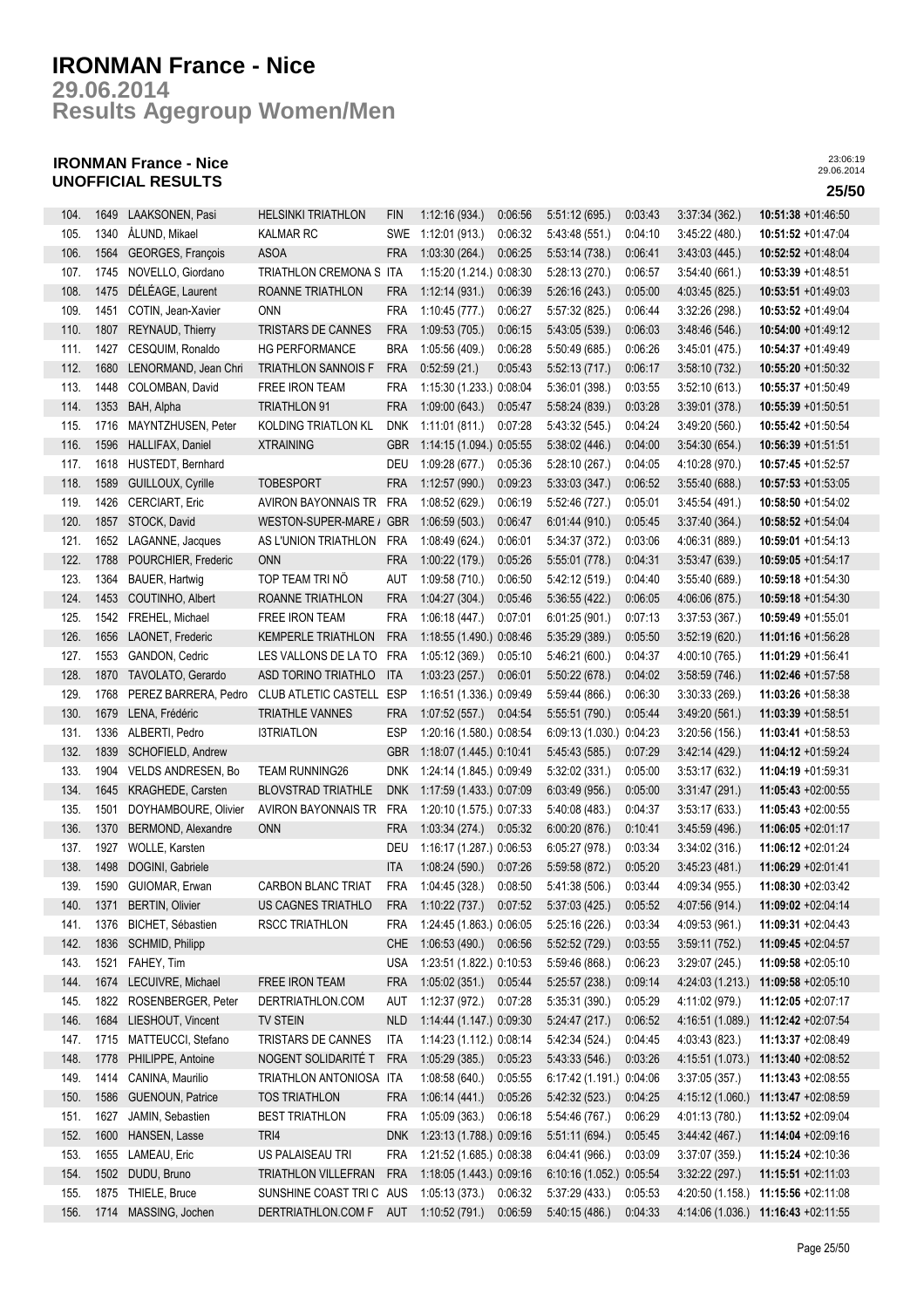**Results Agegroup Women/Men 29.06.2014**

## **IRONMAN France - Nice UNOFFICIAL RESULTS 26/50**

| 157. | 1728 | MOLLIÉ, Sylvain                             | ROANNE TRIATHLON           | <b>FRA</b> | 1:07:27 (532.)             | 0:06:05 | 5:43:11 (542.)           | 0:04:26 | 4:16:07 (1.077.) | 11:17:14 +02:12:26                  |
|------|------|---------------------------------------------|----------------------------|------------|----------------------------|---------|--------------------------|---------|------------------|-------------------------------------|
| 158. | 1691 | LÖFGREN, Crister                            | <b>OSTERSUND TRIATHL</b>   | <b>SWE</b> | 1:18:57 (1.493.) 0:08:23   |         | 5:47:59 (634.)           | 0:06:01 | 3:56:24(703.)    | 11:17:42 +02:12:54                  |
| 159. | 1456 | CROOK, Simon                                | TRIALLIANCE                | GBR        | 1:05:01(348.)              | 0:04:44 | 5:38:02 (447.)           | 0:04:37 | 4:25:27 (1.239.) | 11:17:49 +02:13:01                  |
| 160. | 1805 | REQUENA, Herve                              | <b>TL59</b>                | <b>FRA</b> | 1:11:32(859.)              | 0:08:55 | 5:36:20 (407.)           | 0:12:55 | 4:08:22 (921.)   | 11:18:03 +02:13:15                  |
| 161. | 1911 | VIROT, Romain                               | <b>TREBES TRI</b>          | <b>FRA</b> | 1:11:59 (912.)             | 0:08:27 | 5:36:37(413)             | 0:07:56 | 4:13:12 (1.023.) | 11:18:09 +02:13:21                  |
| 162. | 1876 | THIMMER, Peter                              | <b>BLOVSTRAD TRIATHLE</b>  | <b>DNK</b> | 1:15:35 (1.243.) 0:08:51   |         | 5:35:45(392)             | 0:05:19 | 4:12:49 (1.017.) | 11:18:17 +02:13:29                  |
| 163. | 1700 | MAHE, Stephane                              | TRIATHLON CLUB QUIM        | <b>FRA</b> | 1:07:20 (526.)             | 0:09:46 | 5:49:44 (666.)           | 0:08:57 | 4:02:40 (804.)   | 11:18:24 +02:13:36                  |
| 164. | 1696 | LOTZ, Garrick                               |                            | ZAF        | 1:03:30(265.)              | 0:07:30 | 5.47:19(621)             | 0:04:47 | 4:16:28 (1.086.) | 11:19:32 +02:14:44                  |
| 165. | 1520 | FABBRI, Luca                                |                            | ITA        | 1:16:40 (1.318.) 0:11:22   |         | 5:55:22 (784.)           | 0:07:09 | 3:49:18 (559.)   | 11:19:50 +02:15:02                  |
| 166. | 1825 | ROZENDAAL, René                             | <b>TYPHOON</b>             | <b>NLD</b> | 1:11:41 (879.)             | 0:07:33 | 5:48:48 (650.)           | 0:05:51 | 4:06:55(896.)    | 11:20:46 +02:15:58                  |
| 167. | 1840 | SEENAN, Gerry                               | <b>ESPORTA HAMILTON</b>    | <b>GBR</b> | 1:19:39 (1.543.) 0:11:51   |         | 6:15:37 (1.159.) 0:06:45 |         | 3:27:28(221)     | 11:21:18 +02:16:30                  |
| 168. | 1381 | <b>BLANCKE, Hugues</b>                      | <b>ATCC</b>                | <b>BEL</b> | 1:15:16 (1.204.) 0:07:22   |         | 5:50:23(679)             | 0:05:34 | 4:02:49 (806.)   | 11:21:22 +02:16:34                  |
| 169. | 1485 | DESMET, Vincent                             | <b>OULLINS TRIATHLON</b>   | <b>FRA</b> | 1:14:24 (1.115.) 0:10:25   |         | 5:50:27 (680.)           | 0:06:02 | 4:00:58 (775.)   | 11:22:14 +02:17:26                  |
| 170. | 1743 | NILSSON, Pelle                              | <b>RESONANS KOMMUNIK</b>   | <b>DNK</b> | 1:16:46 (1.327.) 0:10:04   |         | 5:48:17 (640.)           | 0:04:59 | 4:02:20 (795.)   | 11:22:23 +02:17:35                  |
| 171. | 1555 | GARCIA FLOREZ, Daniel                       | TRIATHLON COLEGIO A        | <b>ESP</b> | 1:08:55(637.)              | 0:05:26 | 6:11:21 (1.076.) 0:05:22 |         | 3:51:41(608.)    | 11:22:44 +02:17:56                  |
| 172. | 1841 | SEGARD, Charles                             | <b>ISSY TRIATHLON</b>      | <b>FRA</b> | 1:28:51 (2.040.) 0:10:04   |         | 6:09:44 (1.038.) 0:04:08 |         | 3:31:14(278.)    | 11:23:59 +02:19:11                  |
| 173. | 1678 | LEMAIRE, Fabrice                            | RILLIEUX TRIATHLON         | <b>FRA</b> | 1:07:04 (512.)             | 0:07:24 | 5:48:21 (642.)           | 0:07:50 | 4:14:09 (1.037.) | 11:24:45 +02:19:57                  |
| 174. | 1417 | CARDIGAN, Oliver                            | FUL-ON TRI                 | <b>GBR</b> | 1:08:40(610.)              | 0:07:19 | 5:52:48 (728.)           | 0:03:30 | 4:12:34 (1.010.) | 11:24:48 +02:20:00                  |
| 175. | 1624 | <b>IVANOV, Dmitry</b>                       |                            | <b>RUS</b> | 1:15:43 (1.257.) 0:08:25   |         | 6:14:41 (1.139.) 0:04:30 |         | 3.42:22(433)     | 11:25:39 +02:20:51                  |
| 176. | 1682 | LESOURD, David                              | <b>TRIATHLON 91</b>        | <b>FRA</b> | 1:08:17(582)               | 0:08:03 | 5:55:55 (791.)           | 0:05:25 | 4:08:34 (924.)   | 11:26:12 +02:21:24                  |
| 177. | 1405 | BUCHOT, Jean Marie                          | <b>TOULOUSE TRIATHLON</b>  | <b>FRA</b> | 1:27:29 (1.997.) 0:14:34   |         | 5:30:42 (315.)           | 0:11:09 | 4:02:22 (797.)   | 11:26:14 +02:21:26                  |
| 178. | 1581 | GRANGER, Christophe                         | <b>SAMTRIATHLON</b>        | <b>FRA</b> | 1:10:34(754)               | 0:08:26 | 6.03:51(957)             | 0:05:06 | 3:58:20(738.)    | 11:26:15 +02:21:27                  |
| 179. | 1463 | DASZKIEWICZ, Cyril                          | <b>KRONOS TRIATHLON</b>    | <b>FRA</b> | 1:22:04 (1.707.) 0:10:03   |         | 5:40:25 (488.)           | 0:06:09 | 4.08:05(916.)    | 11:26:44 +02:21:56                  |
| 180. | 1659 | LASPOUGEAS, Fabrice                         | TRIATHLON CÔTE D'AM        | <b>FRA</b> | 1:10:39(766.)              | 0.09:01 | 5:54:13(753)             | 0:09:07 | 4:04:17 (839.)   | 11:27:15 +02:22:27                  |
| 181. | 1519 | FABBRI, Matteo                              | TRIATHLON ANTONIOSA        | ITA        | 1:05:53(405.)              | 0:05:53 | 6:00:51 (889.)           | 0:05:02 | 4:09:58 (963.)   | 11:27:35 +02:22:47                  |
| 182. | 1738 | NAVARRO, Rafa                               | MONBIKE MATARÓ             | <b>ESP</b> | 1:23:31 (1.803.) 0:10:08   |         | 5:51:59(711.)            | 0:07:19 | 3:55:17(676.)    | 11:28:11 +02:23:23                  |
| 183. | 1455 | CRISCI, Frederic                            | <b>TOBESPORT</b>           | <b>FRA</b> | 1:24:49 (1.866.) 0:09:06   |         | 5:50:32 (681.)           | 0:06:20 | 3:57:36(723)     | 11:28:20 +02:23:32                  |
| 184. | 1469 | DE VLAEMYNCK, Thomas LOSTRIAMIGOS           |                            | <b>BEL</b> | 1:09:03(648.)              | 0:06:37 | 5:54:03(750.)            | 0:06:43 | 4:12:46 (1.016.) | 11:29:10 +02:24:22                  |
| 185. | 1481 | DEROSSI, Damien                             | <b>WASQUEHAL TRIATH</b>    | <b>FRA</b> | 1:10:30(746.)              | 0:08:09 | 6:01:37(906)             | 0:05:20 | 4:03:43 (824.)   | 11:29:17 +02:24:29                  |
| 186. | 1587 | GUERN, Pierre                               | <b>LEAMINGTON C&amp;AC</b> | <b>FRA</b> | 1:33:31 (2.138.) 0:06:22   |         | 5:35:10(384)             | 0:06:16 | 4:08:42 (927.)   | 11:29:58 +02:25:10                  |
| 187. | 1368 | <b>BENJAMIN, Emmanuel</b>                   | <b>CESN LE REVARD</b>      | <b>FRA</b> | 1:11:35 (867.)             | 0:07:20 | 6:00:52(891.)            | 0:07:19 | 4:03:20 (817.)   | 11:30:24 +02:25:36                  |
| 188. | 1403 | <b>BUANNIC, Erwan</b>                       | <b>TRIATHLON BIGOUDEN</b>  | <b>FRA</b> | 1:09:53(706.)              | 0.07:51 | 6:11:21 (1.074.) 0:05:11 |         | 3:56:33(706.)    | 11:30:47 +02:25:59                  |
| 189. | 1406 | <b>BUCKMAN, Andrew</b>                      | POISSY TRIATHLON           | <b>GBR</b> | 1:08:32 (599.)             | 0:05:08 | 6:07:16 (1.009.) 0:04:22 |         | 4:05:56 (870.)   | 11:31:13 +02:26:25                  |
| 190. | 1377 | BILLARD, Alexandre                          | <b>STADE FRANÇAIS</b>      | <b>FRA</b> | 1:12:18 (939.)             | 0:05:36 | 6:25:15 (1.328.) 0:03:53 |         | 3.44:18(461)     | 11:31:18 +02:26:30                  |
| 191. | 1793 | PUIG, Stéphane                              | AZUR TRI-ATHLE TEAM        | <b>FRA</b> | 1:20:35 (1.602.) 0:08:05   |         | 5:40:38 (494.)           | 0:05:14 | 4:17:38 (1.106.) | 11:32:08 +02:27:20                  |
| 192. | 1630 | JIMENEZ CARRION, Jose LCLUB TRIATLON LA VIL |                            | <b>ESP</b> | 1:11:06(822.)              | 0:08:17 | 6:14:15 (1.132.) 0:08:05 |         | 3:50:32(585.)    | 11:32:14 +02:27:26                  |
| 193. |      | 1345 ARTIERI, Fred                          | TEAM TRIATHLON ROQ         | FRA        | 1:11:16 (838.) 0:06:54     |         | 5:59:34 (863.)           | 0:05:24 | 4:09:13 (941.)   | 11:32:19 +02:27:31                  |
| 194. | 1879 | TITECA, Steven                              | <b>MTTG</b>                | BEL        | 1:14:01 (1.071.) 0:08:05   |         | 6.01:49(911)             | 0:05:25 | 4.03:46 (826.)   | 11:33:04 +02:28:16                  |
| 195. | 1804 | RENAULT, Stéphane                           | <b>TCSQY</b>               | FRA        | 1:17:12 (1.367.) 0:10:28   |         | 5:52:13(718.)            | 0:05:04 | 4:08:47 (931.)   | 11:33:42 +02:28:54                  |
| 196. | 1541 | FRANSSON, Par                               | KARLSKRONA SIMSAL          | <b>SWE</b> | 1:19:47 (1.555.) 0:05:54   |         | 5:35:05 (382.)           | 0:03:10 | 4:30:06 (1.312.) | 11:34:00 +02:29:12                  |
| 197. | 1750 | OCONNELL, Mark                              |                            | GBR        | 1:20:54 (1.617.) 0:11:17   |         | 6:08:00 (1.016.) 0:08:04 |         | 3:45:59 (495.)   | 11:34:11 +02:29:23                  |
| 198. | 1727 | MOLLET-VIEVILLE, Grego BONK                 |                            | <b>FRA</b> | 1:18:14 (1.457.) 0:08:30   |         | 6:15:21 (1.155.) 0:05:16 |         | 3.48.06(530.)    | 11:35:25 +02:30:37                  |
| 199. | 1430 | CHAPELAIN, Gael                             | DINAN.TRIATHLON            | <b>FRA</b> | 1:06:41 (475.) 0:07:32     |         | 6:08:23 (1.021.) 0:08:33 |         | 4:04:23 (844.)   | 11:35:29 +02:30:41                  |
| 200. | 1877 | THIRY, Luc                                  |                            | <b>BEL</b> | 1:13:39 (1.045.) 0:07:27   |         | 5:55:50 (789.)           | 0:04:50 | 4:14:32 (1.047.) | 11:36:17 +02:31:29                  |
| 201. | 1779 | PIANA, Pascal                               | <b>TEAM TRIATHLON ROQ</b>  | <b>FRA</b> | 1:10:42 (769.) 0:06:43     |         | 5:55:00 (777.)           | 0:05:19 |                  | 4:19:04 (1.130.) 11:36:46 +02:31:58 |
| 202. | 1354 | <b>BALANDRAUD, Eric</b>                     | FREE IRON TEAM             | <b>FRA</b> | 1:03:40 (284.) 0:06:08     |         | 6:07:13 (1.007.) 0:05:54 |         |                  | 4:14:14 (1.039.) 11:37:08 +02:32:20 |
| 203. | 1873 | THÉAUD, Mikaël                              | TRIATHLON CÔTE D'AM        | FRA        | 1:21:27 (1.648.) 0:13:38   |         | 6:06:07(988.)            | 0:07:38 | 3:48:47(547)     | 11:37:34 +02:32:46                  |
| 204. | 1431 | CHARGÉ, Antony                              | TRIATHLON CLUB QUIM        | <b>FRA</b> | 1:15:13 (1.198.) 0:11:02   |         | 6:07:15 (1.008.) 0:09:07 |         | 3:55:20(678.)    | 11:37:55 +02:33:07                  |
| 205. | 1436 | CHAUVINEAU, Eric                            | A.S. MURET TRIATHLON       | FRA        | 1:14:16 (1.098.) 0:09:02   |         | 5:48:59 (656.)           | 0:07:45 | 4:18:15 (1.113.) | 11:38:15 +02:33:27                  |
| 206. | 1729 | MONCADA, Stéphane                           |                            | <b>FRA</b> | 1:17:10 (1.365.) 0:09:46   |         | 6:00:30(880.)            | 0:08:34 | 4.02.23 (798.)   | 11:38:21 +02:33:33                  |
| 207. | 1538 | FOWLER, Adrian                              | SERPENTINE RUNNING (GBR    |            | 1:22:33 (1.747.) 0:08:23   |         | 6.03.06(937)             | 0:04:34 | 4.01:04 (776.)   | 11:39:38 +02:34:50                  |
| 208. |      | 1917 VUYLSTEKE, Yves                        | TRITRAINING                | AFG        | 1:24:12 (1.843.) 0:08:14   |         | 5:52:09(714.)            | 0:03:55 | 4:11:17 (985.)   | 11:39:45 +02:34:57                  |
| 209. |      | 1513 EARTHY, Robert                         | <b>WACKY RACERS</b>        |            | GBR 1:11:05 (819.) 0:10:13 |         | 5:54:52 (771.)           | 0:10:03 |                  | 4:13:54 (1.034.) 11:40:04 +02:35:16 |
|      |      |                                             |                            |            |                            |         |                          |         |                  |                                     |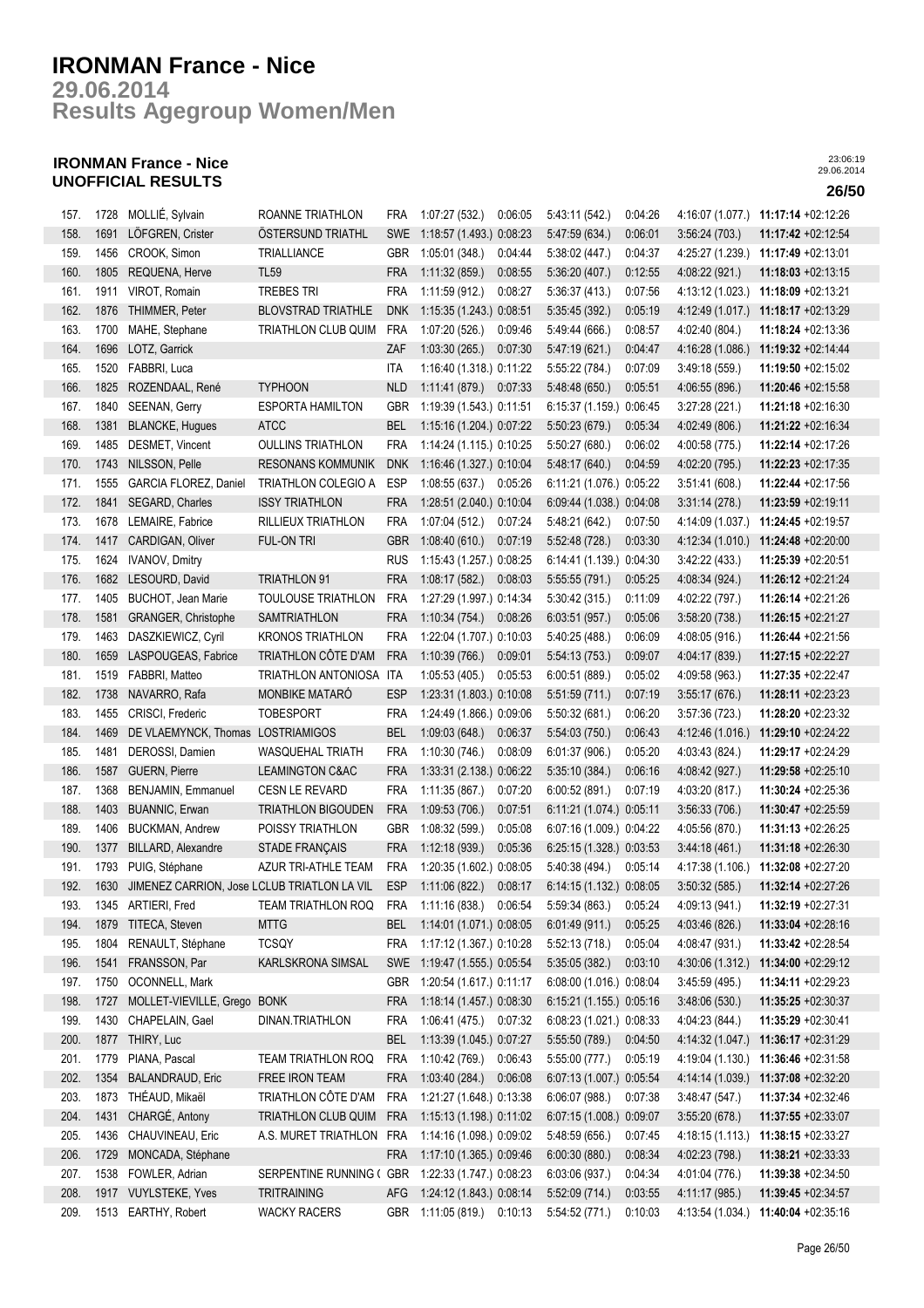**Results Agegroup Women/Men 29.06.2014**

## **IRONMAN France - Nice UNOFFICIAL RESULTS 27/50**

| 210. | 1906 | VIARD, Pierre-Loïc                      | <b>TEAM MERMILLOD TRI</b>             | <b>FRA</b> | 1:04:58(344)             | 0:06:31            | 5:50:01 (673.)           | 0:06:32 | 4:32:14 (1.345.) | 11:40:14 +02:35:26                  |
|------|------|-----------------------------------------|---------------------------------------|------------|--------------------------|--------------------|--------------------------|---------|------------------|-------------------------------------|
| 211. | 1446 | COCQUET, Stephane                       | <b>TOS TRIATHLON</b>                  | <b>FRA</b> | 1:28:15 (2.019.) 0:06:39 |                    | 5:49:49 (669.)           | 0:05:01 | 4:10:51 (975.)   | 11:40:32 +02:35:44                  |
| 212. | 1910 | VIRIEUX-PETIT, Nicolas                  | <b>ACO TRIATHLON</b>                  | <b>FRA</b> | 1:25:45 (1.907.) 0:10:56 |                    | 6:00:50 (888.)           | 0:04:39 | 3:59:10(751)     | 11:41:20 +02:36:32                  |
| 213. | 1559 | GÉNÉRAUD, David                         |                                       | <b>FRA</b> | 1:10:38(762)             | 0:08:15            | 6:00:29(879.)            | 0:07:08 | 4:15:18 (1.064.) | 11:41:45 +02:36:57                  |
| 214. | 1551 | GAMBIER, Nicolas                        | <b>TRIATHLON TOUL TEAM</b>            | <b>FRA</b> | 1:06:58(501)             | 0:08:32            | 6:16:59 (1.174.) 0:05:45 |         | 4:04:12 (836.)   | 11:42:24 +02:37:36                  |
| 215. | 1441 | CLANCY, Michael                         | <b>BLACK WATER TRIATH</b>             | <b>IRL</b> | 1:19:41 (1.547.) 0:14:03 |                    | 6:05:40(981.)            | 0:09:28 | 3:54:20(651)     | 11:43:10 +02:38:22                  |
| 216. | 1390 | BORDÉ, Jérôme                           | FONTANIL TRIATHLON                    | <b>FRA</b> | 1:09:47(698.)            | 0:06:31            | 5:32:23 (336.)           | 0:04:34 | 4:50:27 (1.593.) | 11:43:40 +02:38:52                  |
| 217. | 1425 | CAZAL, Hadrien                          | <b>TURBO</b>                          | <b>FRA</b> | 1:00:33 (192.)           | 0:05:47            | 5:53:24 (740.)           | 0:05:39 | 4:38:44 (1.440.) | 11:44:06 +02:39:18                  |
| 218. | 1799 | RAYET, Sebastien                        | <b>FREE SPORT</b>                     | <b>FRA</b> | 1:15:42 (1.255.) 0:08:28 |                    | 6:01:38(907.)            | 0:05:35 | 4:12:49 (1.018.) | 11:44:11 +02:39:23                  |
| 219. | 1392 | BORRAJO, Eusebio                        | TRIATLÓN MEZQUITA                     | <b>ESP</b> | 1:09:43(693)             | 0:08:43            | 6:10:42 (1.060.) 0:07:03 |         | 4:08:24 (922.)   | 11:44:33 +02:39:45                  |
|      |      |                                         |                                       |            |                          |                    | 6:09:12 (1.029.) 0:07:25 |         |                  |                                     |
| 220. | 1409 | CAALS, Jan                              |                                       | <b>BEL</b> | 1:15:05 (1.183.) 0:10:44 |                    |                          |         | 4:02:19 (794.)   | 11:44:44 +02:39:56                  |
| 221. | 1891 | VAN BREDA, Roddy                        | ATHLETICS SOUTH AFR                   | ZAF        | 0:59:24(129.)            | 0:08:20            | 6:12:08 (1.086.) 0:08:04 |         | 4:17:05 (1.098.) | 11:44:59 +02:40:11                  |
| 222. | 1845 | SHAKIR-KHALIL, Tarique                  |                                       | <b>FRA</b> | 1:33:29 (2.137.) 0:06:53 |                    | 6:46:33 (1.635.) 0:03:40 |         | 3:14:55(97)      | 11:45:28 +02:40:40                  |
| 223. | 1859 | STORZER, Christian                      |                                       | DEU        | 1:10:05(720.)            | 0:06:42            | 6:24:17 (1.310.) 0:05:05 |         | 4:00:17 (770.)   | 11:46:23 +02:41:35                  |
| 224. | 1355 | <b>BALESTRA, Christophe</b>             | <b>FORTIUS RACING</b>                 | <b>FRA</b> | 1:11:07(823.)            | 0:09:33            | 6:35:25 (1.498.) 0:05:57 |         | 3.44.36(465)     | 11:46:35 +02:41:47                  |
| 225. | 1919 | WEIGELT, Jens                           | <b>ATSV GEBIRGE</b>                   | DEU        | 1:25:29 (1.894.) 0:12:19 |                    | 6:24:59 (1.319.) 0:08:24 |         | 3:35:37(344.)    | 11:46:46 +02:41:58                  |
| 226. | 1410 | CABRERA FERNANDEZ, MLUTE ANGUITA DOMINI |                                       | <b>ESP</b> | 1:04:43(326.)            | 0:05:36            | 5:36:02 (399.)           | 0:10:29 | 4:50:57 (1.596.) | 11:47:45 +02:42:57                  |
| 227. | 1913 | VOISARD, Frédéric                       | TRI ARCACHON SUD BA                   | <b>FRA</b> | 1:13:45 (1.050.) 0:10:24 |                    | 6:07:46 (1.014.) 0:08:12 |         | 4:07:44 (908.)   | 11:47:49 +02:43:01                  |
| 228. | 1535 | FOUBERT, Jean-Daniel                    | <b>EMBRUN TRIATHLON C</b>             | <b>FRA</b> | 1:15:06 (1.186.) 0:08:17 |                    | 6:23:00 (1.296.) 0:06:24 |         | 3:55:17(677.)    | 11:48:03 +02:43:15                  |
| 229. | 1754 | ORIBES, Jean-Christophe                 | SO HOUILLES                           | <b>FRA</b> | 1:13:52 (1.056.) 0:07:47 |                    | 6:08:32 (1.024.) 0:07:11 |         | 4:11:35 (990.)   | 11:48:55 +02:44:07                  |
| 230. | 1702 | MAMERS, Chuck                           | <b>TOWNSVILLE TRIATHL</b>             | <b>AUS</b> | 1:11:34 (864.) 0:08:44   |                    | 6:24:23 (1.311.) 0:04:18 |         | 4:00:13 (767.)   | 11:49:09 +02:44:21                  |
| 231. | 1767 | PERES, Christophe                       | <b>TRIATHLON SANNOIS F</b>            | <b>FRA</b> | 1:17:40 (1.400.) 0:07:19 |                    | 6:07:04 (1.002.) 0:55:33 |         | 3.22.47(168.)    | 11:50:21 +02:45:33                  |
| 232. | 1572 | GIRAUD, Sebastien                       | <b>ENDURANCE 72 TRI</b>               | <b>FRA</b> | 1:04:39(320.)            | 0.09:21            | 6:07:20 (1.010.) 0:10:13 |         | 4:18:56 (1.128.) | 11:50:28 +02:45:40                  |
| 233. | 1902 | VEDELAGO, Didier                        | VALLONS DE LA TOUR T                  | ITA        | 1:16:16 (1.286.) 0:10:23 |                    | 6:01:19(899.)            | 0:08:15 | 4:14:26 (1.044.) | 11:50:37 +02:45:49                  |
| 234. | 1746 | NOWAKOWSKI, Tomasz                      |                                       | <b>POL</b> | 1:16:13 (1.283.) 0:08:39 |                    | 6:21:44 (1.270.) 0:07:18 |         | 3:56:57(710.)    | 11:50:49 +02:46:01                  |
| 235. | 1817 | ROGERS, Steve                           | <b>FIVEFROGS TRIATHLON</b>            | GBR        | 1:14:44 (1.148.) 0:09:51 |                    | 6:14:44 (1.141.) 0:06:53 |         | 4:05:04 (854.)   | 11:51:14 +02:46:26                  |
| 236. | 1380 | <b>BLANCHY, Serge</b>                   |                                       | <b>BEL</b> | 1:42:22 (2.238.) 0:05:18 |                    | 5:34:52(377.)            | 0:04:22 | 4:24:46 (1.225.) | 11:51:37 +02:46:49                  |
| 237. | 1532 | FORTHOMME, Fabian                       | <b>POWERMAXX</b>                      | <b>BEL</b> | 1:27:01 (1.978.) 0:08:04 |                    | 6:05:39(980.)            | 0:05:01 | 4:06:00 (871.)   | 11:51:43 +02:46:55                  |
| 238. | 1820 | ROSE, Jean-Christophe                   | <b>TRIATHLON AMIENS</b>               | <b>FRA</b> | 1:20:03 (1.570.) 0:11:59 |                    | 6:25:43 (1.338.) 0:08:56 |         | 3.45.09(478.)    | 11:51:47 +02:46:59                  |
| 239. | 1593 | HADDADI, Fabien                         | <b>VIVRE-CYCLING</b>                  | <b>AUS</b> | 1:18:04 (1.440.) 0:10:39 |                    | 5:51:59(712.)            | 0:08:53 | 4:22:50 (1.190.) | 11:52:23 +02:47:35                  |
| 240. | 1800 | REICHERT, Uwe                           |                                       | <b>DEU</b> | 1:20:28 (1.593.) 0:08:44 |                    | 6:12:52 (1.106.) 0:05:33 |         | 4:05:26 (859.)   | 11:53:02 +02:48:14                  |
| 241. | 1506 | DUMONT, Christophe                      | <b>VERDUN MEUSE TRIA</b>              | <b>FRA</b> | 1:14:03 (1.074.) 0:07:07 |                    | 5:54:48 (768.)           | 0:04:59 | 4:32:21 (1.349.) | 11:53:14 +02:48:26                  |
| 242. | 1350 | AVENEL, Boris                           | US PALAISEAU TRIATHL                  | <b>FRA</b> | 1:15:34 (1.241.) 0:11:30 |                    | 6:08:10 (1.019.) 0:10:20 |         | 4:08:37 (926.)   | 11:54:09 +02:49:21                  |
| 243. | 1899 | VASSEUR, Sylvain                        | TRIATHLON CLUB DE D                   | <b>FRA</b> | 1:33:11 (2.130.) 0:09:54 |                    | 6:17:06 (1.177.) 0:05:44 |         | 3:48:40 (544.)   | 11:54:32 +02:49:44                  |
| 244. | 1900 | VASSON, Manu                            | <b>KRONOS TRIATHLON</b>               | <b>FRA</b> | 1:05:17(376.)            | 0:07:08            | 6:03:30(946.)            | 0:07:52 | 4:31:15 (1.331.) | 11:55:00 +02:50:12                  |
| 245. |      | 1668 LE MOING, Eric                     | AAS FRESNES TRIATHL                   | FRA        | 1:11:10 (827.)           | 0:07:02            | 6:05:51(982.)            | 0:06:05 |                  | 4:25:06 (1.230.) 11:55:12 +02:50:24 |
|      |      | 1780 PIAZZOLA, Giorgio                  | NJOY TRIATHLON VARE ITA               |            |                          |                    |                          |         | 4:32:27 (1.351.) |                                     |
| 246. |      |                                         |                                       |            | 1:12:16(935)             | 0:04:59<br>0:09:11 | 6:02:07(922.)            | 0:03:29 |                  | 11:55:15 +02:50:27                  |
| 247. | 1620 | IÑARETA, Alejandro                      | ARSENAL<br><b>VITROLLES TRIATHLON</b> | ESP        | 1:11:39(873)             |                    | 6:20:08 (1.235.) 0:05:55 |         | 4:09:31 (954.)   | 11:56:22 +02:51:34                  |
| 248. | 1437 | CHEVEREAU, Olivier                      |                                       | <b>FRA</b> | 1:17:33 (1.394.) 0:08:14 |                    | 6:14:15 (1.133.) 0:07:01 |         | 4:09:28 (952.)   | 11:56:30 +02:51:42                  |
| 249. | 1478 | DELOUR, Pierre                          | C.A. PÉRIGUEUX                        | FRA        | 1:32:09 (2.110.) 0:06:44 |                    | 6:00:13(874)             | 0:04:57 | 4:12:34 (1.012.) | 11:56:35 +02:51:47                  |
| 250. | 1895 | VAN RIJSWIJK, Arjan                     | <b>TTL</b>                            | <b>NLD</b> | 1:06:04(421)             | 0:05:09            | 5.46:24(603)             | 0:12:25 | 4:46:49 (1.549.) | 11:56:48 +02:52:00                  |
| 251. | 1756 | ORTIZ-GAUD, Jose                        |                                       | <b>USA</b> | 1:25:39 (1.901.) 0:09:17 |                    | 6:07:11 (1.006.) 0:06:37 |         | 4:08:08 (917.)   | 11:56:50 +02:52:02                  |
| 252. | 1770 | PEROUX, Gil                             | ROANNE TRIATHLON                      | <b>FRA</b> | 1:14:23 (1.114.) 0:06:53 |                    | 6:00:42(884.)            | 0:04:35 | 4:30:37 (1.321.) | 11:57:08 +02:52:20                  |
| 253. | 1740 | NGO VAN, Yves                           | <b>TRIATHLON 91</b>                   | <b>FRA</b> | 1:05:09 (364.) 0:08:43   |                    | 6:11:21 (1.075.) 0:07:54 |         | 4:24:39 (1.223.) | 11:57:44 +02:52:56                  |
| 254. | 1914 | VOLPI, Fabrice                          | <b>ANTIBES TRIATHLON</b>              | <b>FRA</b> | 1:13:24 (1.027.) 0:07:06 |                    | 5.55.31(786.)            | 0:04:45 | 4:37:08 (1.410.) | 11:57:53 +02:53:05                  |
| 255. | 1642 | KOPEYKIN, Alexander                     | DINAMO OTDYKHAET                      | <b>RUS</b> | 1:09:26 (675.) 0:05:31   |                    | 6:31:54 (1.444.) 0:07:59 |         | 4:03:17 (815.)   | 11:58:06 +02:53:18                  |
| 256. | 1562 | GEOFFROY, Damien                        | <b>METZ TRIATHLON</b>                 | FRA        | 1:23:06 (1.780.) 0:10:04 |                    | 6:07:22 (1.011.) 0:06:42 |         | 4:11:20 (986.)   | 11:58:31 +02:53:43                  |
| 257. | 1366 | BEACH, Dale                             |                                       | <b>USA</b> | 1:18:13 (1.456.) 0:08:48 |                    | 6:15:13 (1.152.) 0:07:49 |         | 4:09:50 (960.)   | 11:59:51 +02:55:03                  |
| 258. | 1835 | SCANDI, Emiliano                        | ROMA TRIATHLON                        | <b>ITA</b> | 1:10:32 (750.) 0:07:17   |                    | 6:25:30 (1.333.) 0:05:26 |         | 4:11:15 (984.)   | 11:59:58 +02:55:10                  |
| 259. | 1458 | CUNNIFF, Sean                           | ARMY                                  | <b>GBR</b> | 1:22:13 (1.727.) 0:08:15 |                    | 6:22:51 (1.289.) 0:05:43 |         | 4:01:44 (787.)   | 12:00:43 +02:55:55                  |
| 260. | 1484 | DESCHAMPS, Nicolas                      | FREE IRON TEAM                        | <b>FRA</b> | 1:06:13 (438.) 0:12:11   |                    | 6:28:05 (1.369.) 0:06:38 |         | 4:09:48 (959.)   | 12:02:53 +02:58:05                  |
| 261. | 1570 | GIOVANNI, Christophe                    | NANTES TRIATHLON                      | FRA        | 1:14:30 (1.128.) 0:08:13 |                    | 6:13:09 (1.109.) 0:04:53 |         | 4:22:21 (1.180.) | 12:03:04 +02:58:16                  |
| 262. | 1923 | WILD, Duncan                            |                                       | <b>GBR</b> | 1:22:42 (1.755.) 0:08:01 |                    | 6:09:52 (1.039.) 0:05:57 |         | 4:16:47 (1.088.) | 12:03:16 +02:58:28                  |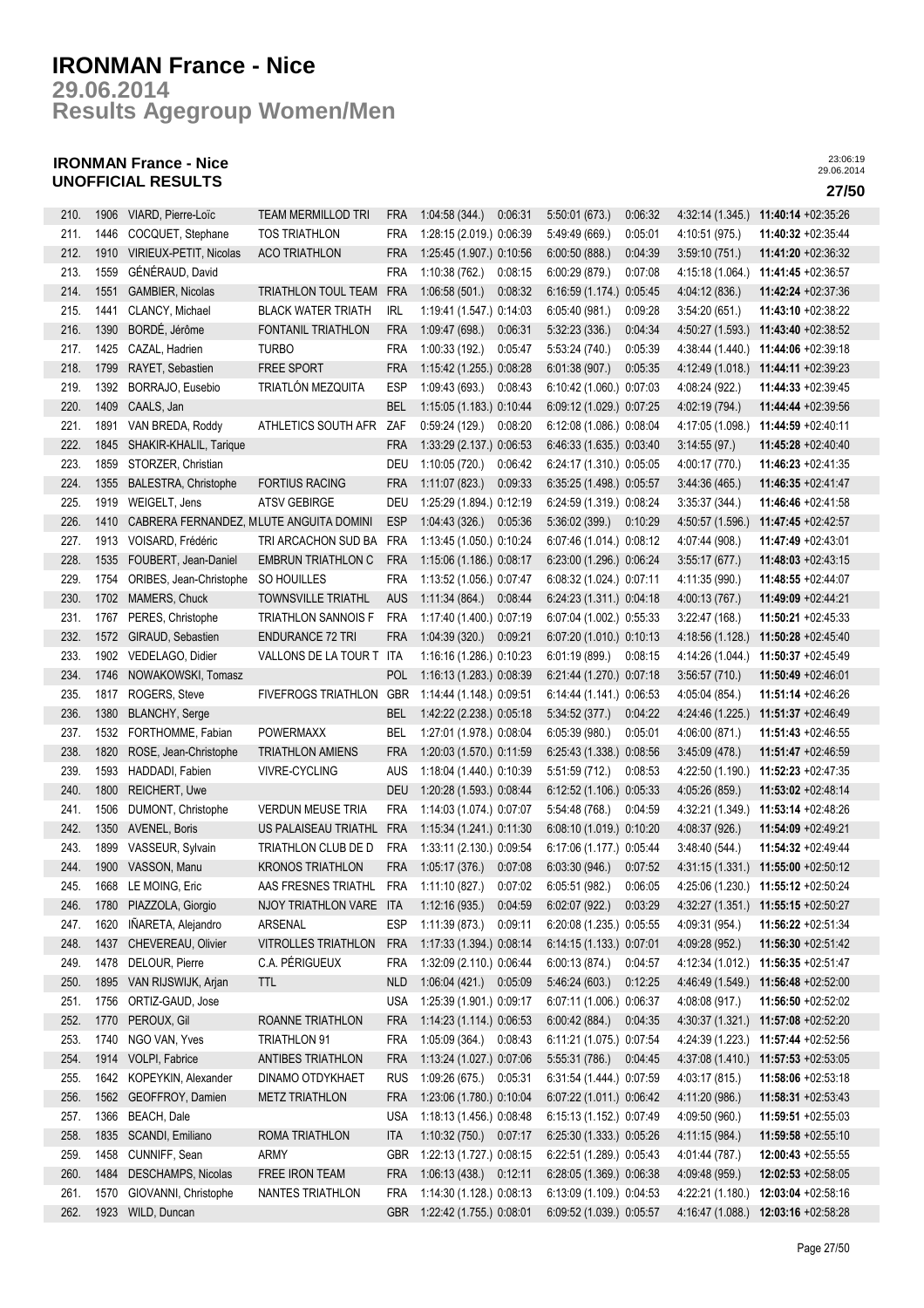**Results Agegroup Women/Men 29.06.2014**

## **IRONMAN France - Nice UNOFFICIAL RESULTS 28/50**

| 263. | 1690 | <b>LOEWERT, Gilles</b>  | <b>FAST</b>                | <b>FRA</b> | 1:15:32 (1.237.) 0:08:47  | 6:10:03 (1.047.) 0:06:09   | 4:22:49 (1.189.) | 12:03:17 +02:58:29                  |
|------|------|-------------------------|----------------------------|------------|---------------------------|----------------------------|------------------|-------------------------------------|
| 264. | 1833 | SAUDINO, Juan           | <b>MIAMI FL</b>            | <b>USA</b> | 1:13:42 (1.047.) 0:10:02  | 6:13:52 (1.124.) 0:06:06   | 4:19:56 (1.146.) | 12:03:36 +02:58:48                  |
| 265. | 1621 | INGUIMBERTY, David      | TRIATHLON CLUB NARB        | <b>FRA</b> | 1:09:06(652.)<br>0:07:04  | 6:14:07 (1.129.) 0:08:15   | 4:25:29 (1.242.) | 12:03:59 +02:59:11                  |
| 266. | 1783 | PITROIS, Frederic       | <b>BOURG EN BRESSE TRI</b> | <b>FRA</b> | 1:08:44(615)<br>0:07:12   | 6:05:12(975)<br>0:05:27    | 4.37:57 (1.428.) | 12:04:30 +02:59:42                  |
| 267. | 1545 | FULGRAFF, John          |                            | FRA        | 1:15:36 (1.244.) 0:09:37  | 6:17:05 (1.176.) 0:06:32   | 4:15:48 (1.072.) | 12:04:36 +02:59:48                  |
| 268. | 1784 | PLAISANT, Sebastien     | <b>ANTIBES TRIATHLON</b>   | <b>FRA</b> | 1:11:21(843)<br>0:07:35   | 5:58:26 (840.)<br>0:08:29  | 4:38:48 (1.443.) | 12:04:37 +02:59:49                  |
| 269. | 1631 | JONES, Steve            |                            | GBR        | 1:03:58 (291.)<br>0:06:43 | 6:37:36 (1.535.) 0:07:14   | 4:09:16 (943.)   | 12:04:45 +02:59:57                  |
| 270. | 1494 | DICONNE, Eric           |                            | <b>FRA</b> | 1:15:07 (1.188.) 0:10:33  | 6:26:07 (1.343.) 0:06:41   | 4:06:29 (888.)   | 12:04:55 +03:00:07                  |
| 271. | 1424 | CAVE, Jean-Francois     | AS L'UNION TRIATHLON       | FRA        | 1:00:10(167.)<br>0:06:39  | 5:58:53(848.)<br>0:06:40   | 4:52:40 (1.616.) | 12:05:00 +03:00:12                  |
| 272. | 1567 | GIMENO, Stephane        |                            | <b>FRA</b> | 1:19:38 (1.542.) 0:07:20  | 6:01:58(915)<br>0:05:33    | 4:30:38 (1.322.) | 12:05:05 +03:00:17                  |
| 273. | 1689 | LOCARNO, Fabio          | <b>AUTONOSATE TRIATH</b>   | <b>ITA</b> | 1:12:34(967)<br>0:07:04   | 6:24:51 (1.317.) 0:05:31   | 4:15:11 (1.059.) | 12:05:10 +03:00:22                  |
| 274. | 1536 | FOUCHER, Philippe       | <b>TRIATH'CLUB ANDRESY</b> | <b>FRA</b> | 1:21:24 (1.646.) 0:16:00  | 6:17:43 (1.192.) 0:11:20   | 3:58:55(745.)    | 12:05:20 +03:00:32                  |
| 275. |      | 1907 VIDON, Frederic    |                            | FRA        | 1:17:49 (1.414.) 0:09:13  | 6:38:33 (1.542.) 0:07:49   | 3:53:08(630.)    | 12:06:30 +03:01:42                  |
| 276. | 1525 | FERRETTI, Luigi         | ASD FIT PROGRAM BY N ITA   |            | 1:20:01 (1.567.) 0:11:52  | 6:34:18 (1.485.) 0:05:08   | 3:56:17(700.)    | 12:07:35 +03:02:47                  |
| 277. |      | 1416 CAPPONI, Cyrille   | TAMARII PUNARUU TAH        | FRA        | 1:14:17 (1.100.) 0:16:05  | 6:44:50 (1.615.) 0:10:40   | 3:42:20 (432.)   | 12:08:11 +03:03:23                  |
| 278. | 1635 | KARVONEN, Harri         | <b>RECKLESS RACE</b>       | <b>FIN</b> | 1:26:08 (1.932.) 0:10:40  | 6:02:37(929.)<br>0:06:20   | 4:22:37 (1.185.) | 12:08:20 +03:03:32                  |
| 279. | 1796 | QUATTRONE, Vincent      | AZUR TRUCKS TRIATH         | <b>FRA</b> | 1:09:04 (650.) 0:07:18    | 6:12:35 (1.101.) 0:09:37   | 4:29:51 (1.309.) | 12:08:23 +03:03:35                  |
| 280. | 1367 | BELAID, Bruno           | VALLONS DE LA TOUR         | <b>FRA</b> | 1:13:59 (1.069.) 0:08:15  | 6:01:55(914.)<br>0:05:09   | 4:40:29 (1.470.) | 12:09:45 +03:04:57                  |
| 281. | 1375 | BEYSSEN, Claude         |                            | <b>FRA</b> | 1:17:49 (1.412.) 0:10:36  | 6:34:18 (1.486.) 0:06:59   | 4:00:12 (766.)   | 12:09:51 +03:05:03                  |
| 282. | 1771 | PERRIN, Ludovic         | MONTELIMAR TRIATHL         | <b>FRA</b> | 1:15:47 (1.264.) 0:09:14  | 6:16:51 (1.172.) 0:09:53   | 4:18:25(1.118.)  | 12:10:09 +03:05:21                  |
| 283. | 1518 | <b>EVANS, Matthew</b>   | <b>FIVE FROGS</b>          | GBR        | 1:15:27 (1.229.) 0:09:16  | 6:19:08 (1.215.) 0:10:35   | 4:15:58 (1.075.) | 12:10:22 +03:05:34                  |
| 284. | 2757 | RENE, Bonavita          | <b>CORSICA TRIATHLON C</b> | <b>FRA</b> | 1:13:03(997.)<br>0:09:50  | 6.00:42(885)<br>0:07:23    | 4:40:12 (1.464.) | 12:11:08 +03:06:20                  |
| 285. | 1563 | GEORGES, Cyrille        | TRIATHLON SANNOIS F        | <b>FRA</b> | 1:09:46 (696.)<br>0:09:18 | 6:05:04(971)<br>0:08:33    | 4:39:06 (1.444.) | 12:11:45 +03:06:57                  |
| 286. | 1643 | KOTRADY, Marcel         |                            | <b>SVK</b> | 1:23:54 (1.823.) 0:11:49  | 6:17:59 (1.195.) 0:07:52   | 4:10:39 (972.)   | 12:12:12 +03:07:24                  |
| 287. | 1872 | TERVER, Olivier         |                            | <b>FRA</b> | 1:11:19(841)<br>0:08:55   | 6:17:15 (1.183.) 0:08:45   | 4:26:21 (1.256.) | 12:12:33 +03:07:45                  |
| 288. | 1432 | CHARRON, Ludovic        | LA ROCHELLE TRIATHL        | <b>FRA</b> | 1:28:51 (2.039.) 0:08:24  | 6:18:33 (1.205.) 0:04:50   | 4:12:07 (1.001.) | 12:12:43 +03:07:55                  |
| 289. | 1681 | LEPAIN, Olivier         |                            | <b>FRA</b> | 1:14:44 (1.149.) 0:08:55  | 6:14:11 (1.131.) 0:06:56   | 4:28:13 (1.281.) | 12:12:57 +03:08:09                  |
| 290. | 1603 | HAWKINS, Matt           |                            | <b>GBR</b> | 1:14:02 (1.072.) 0.07:21  | 5:51:19(698)<br>0:07:10    | 4:54:02 (1.646.) | 12:13:52 +03:09:04                  |
| 291. | 1408 | <b>BUSSIERE, Tony</b>   | LA ROCHELLE TRIATHL        | <b>FRA</b> | 1:07:30 (534.)<br>0:08:34 | $6:14:09(1.130)$ $0:11:11$ | 4:32:52 (1.357.) | 12:14:15 +03:09:27                  |
| 292. | 1473 | DELATTRE, Denis         | STADE LAURENTIN TRI        | <b>BEL</b> | 1:00:23(181.)<br>0:09:19  | 5:52:12(716.)<br>0:14:58   |                  | 4:57:36 (1.691.) 12:14:27 +03:09:39 |
| 293. | 1888 | VAERNEWYCK, Frédéric    | <b>TRIATH'CLUB ANDRESY</b> | FRA        | 1:35:10 (2.164.) 0:06:51  | 6:20:19 (1.238.) 0:04:41   | 4:07:36 (904.)   | 12:14:34 +03:09:46                  |
| 294. | 1708 | <b>MARTIN, Thierry</b>  |                            | <b>FRA</b> | 1:13:47 (1.052.) 0:09:16  | 6:18:55 (1.210.) 0:07:55   |                  | 4:24:47 (1.227.) 12:14:38 +03:09:50 |
| 295. | 1789 | POUSSAU, Michel         | <b>TOS TRIATHLON</b>       | <b>FRA</b> | 1:13:35 (1.040.) 0:09:52  | 6:20:20 (1.239.) 0:07:15   |                  | 4:23:48 (1.210.) 12:14:49 +03:10:01 |
| 296. | 1648 | KUCNER, Marek           |                            | <b>POL</b> | 1:10:56(802.)<br>0:09:56  | 6:12:41 (1.103.) 0:08:45   |                  | 4:33:08 (1.360.) 12:15:23 +03:10:35 |
| 297. | 1333 | ABILY, Yannick          | <b>RENNES TRIATHLON</b>    | <b>FRA</b> | 1:12:11(927.)<br>0:12:12  | 6:31:39 (1.440.) 0:11:53   | 4:08:01 (915.)   | 12:15:55 +03:11:07                  |
| 298. |      | 1626 JABALÉ, Nicholas   | TRIATHCLUB D'ANDRES FRA    |            | 1:11:15(837)<br>0:07:33   | 6:21:15 (1.260.) 0:04:01   |                  | 4:31:57 (1.340.) 12:15:59 +03:11:11 |
| 299. | 1881 | TORREMOCHA CAMPILL      | TRIATLON TIRO DE PIC       | ESP        | 1:38:16(2.202)0.08:52     | $6:30:12(1.411)$ $0:08:10$ | 3:50:51(593)     | $12:16:20 +03:11:32$                |
| 300. | 1489 | D'HEILLY, Sébastien     | <b>MEUDON TRIATHLON</b>    | FRA        | 1:18:17 (1.461.) 0:12:59  | 6:19:12 (1.217.) 0:07:35   | 4:18:35(1.123)   | 12:16:36 +03:11:48                  |
| 301. | 1334 | ADEL, Mohammed          | RODEZ TRI 12               | FRA        | 1:16:54 (1.339.) 0:09:46  | 6:16:41 (1.170.) 0:14:05   | 4:19:33 (1.138.) | 12:16:56 +03:12:08                  |
| 302. | 1880 | TONI, Lopez             | C.N.BANYOLES               | <b>ESP</b> | 1:24:49 (1.867.) 0:09:37  | 6:17:46 (1.194.) 0:05:24   | 4:19:57 (1.149.) | 12:17:31 +03:12:43                  |
| 303. | 1357 | BANGOURA, Ismaïla       | FREE IRON TEAM             | FRA        | 1:21:57 (1.695.) 0:08:23  | 6:31:07 (1.428.) 0:06:45   | 4:09:24 (948.)   | 12:17:35 +03:12:47                  |
| 304. | 1385 | BOCCARD, Christophe     |                            | <b>FRA</b> | 1:21:21 (1.641.) 0:10:21  | 6:30:17 (1.413.) 0:11:37   | 4:04:29 (847.)   | 12:18:04 +03:13:16                  |
| 305. | 1653 | LAGESON, Magnus         | <b>IK WILSKE</b>           | SWE        | 1:13:53 (1.057.) 0:09:24  | 6:21:24 (1.264.) 0:06:34   | 4.27:17 (1.267.) | 12:18:30 +03:13:42                  |
| 306. | 1628 | JANKOWIAK, Krzysztof    | <b>CITYZEN</b>             | <b>POL</b> | 1:24:34 (1.854.) 0:11:15  | 5:59:02(854.)<br>0:07:24   | 4:36:36 (1.402.) | 12:18:49 +03:14:01                  |
| 307. | 1449 | CONWAY, John            |                            | <b>USA</b> | 1:03:33(269)<br>0:05:09   | 6:43:38 (1.602.) 0:05:21   | 4:21:31 (1.164.) | 12:19:09 +03:14:21                  |
| 308. | 1712 | MASCOT, Laurent         | RC ARRAS TRIATHLON         | <b>FRA</b> | 1:10:47(780.)<br>0:06:39  | 6:12:07 (1.085.) 0:06:18   | 4:43:47 (1.504.) | 12:19:37 +03:14:49                  |
| 309. | 1507 | DUPAS, Nicolas          | TRIATH CLUB ROYANNN        | FRA        | 1:26:54 (1.972.) 0.09:33  | 6:18:05 (1.198.) 0:08:14   |                  | 4:17:37 (1.105.) 12:20:21 +03:15:33 |
| 310. |      | 1892 VAN DEN HOEK, Roel | <b>TTL</b>                 | <b>NLD</b> | 1:05:54 (406.)<br>0:06:39 | 5:39:54(476)<br>0:07:11    |                  | 5:20:50 (1.914.) 12:20:27 +03:15:39 |
| 311. | 1439 | CHRISTOPHE, Marino      | VITROLLES TRIATHLON        | FRA        | 1:07:08 (520.)<br>0:06:48 | 5:54:49 (769.)<br>0:05:02  |                  | 5:06:45 (1.789.) 12:20:30 +03:15:42 |
| 312. | 1482 | DESAUTEZ, Sebastien     | CORSICA TRIATHLON C        | <b>FRA</b> | 1:05:22(381.)<br>0:08:53  | 6:12:08 (1.087.) 0:10:17   |                  | 4:43:53 (1.508.) 12:20:30 +03:15:42 |
| 313. | 1411 | CAESTECKER, Koenraad    | LOSTRIAMIGOS               | BEL        | 1:34:48 (2.160.) 0:06:48  | 5:55:05 (779.)<br>0:05:55  | 4:38:01 (1.429.) | 12:20:34 +03:15:46                  |
| 314. | 1576 | GOEZ, Patrick           | <b>TDCH</b>                | <b>BEL</b> | 1:41:26 (2.232.) 0:05:55  | 5:57:22(821.)<br>0:04:44   | 4:31:13(1.330.)  | 12:20:37 +03:15:49                  |
| 315. |      | 1890 VALENTI, Jm        | NOGENT SOLIDARITÉ T        | FRA        | 1:14:24 (1.117.) 0:12:16  | 6:27:06 (1.361.) 0:12:38   |                  | 4:14:28 (1.045.) 12:20:51 +03:16:03 |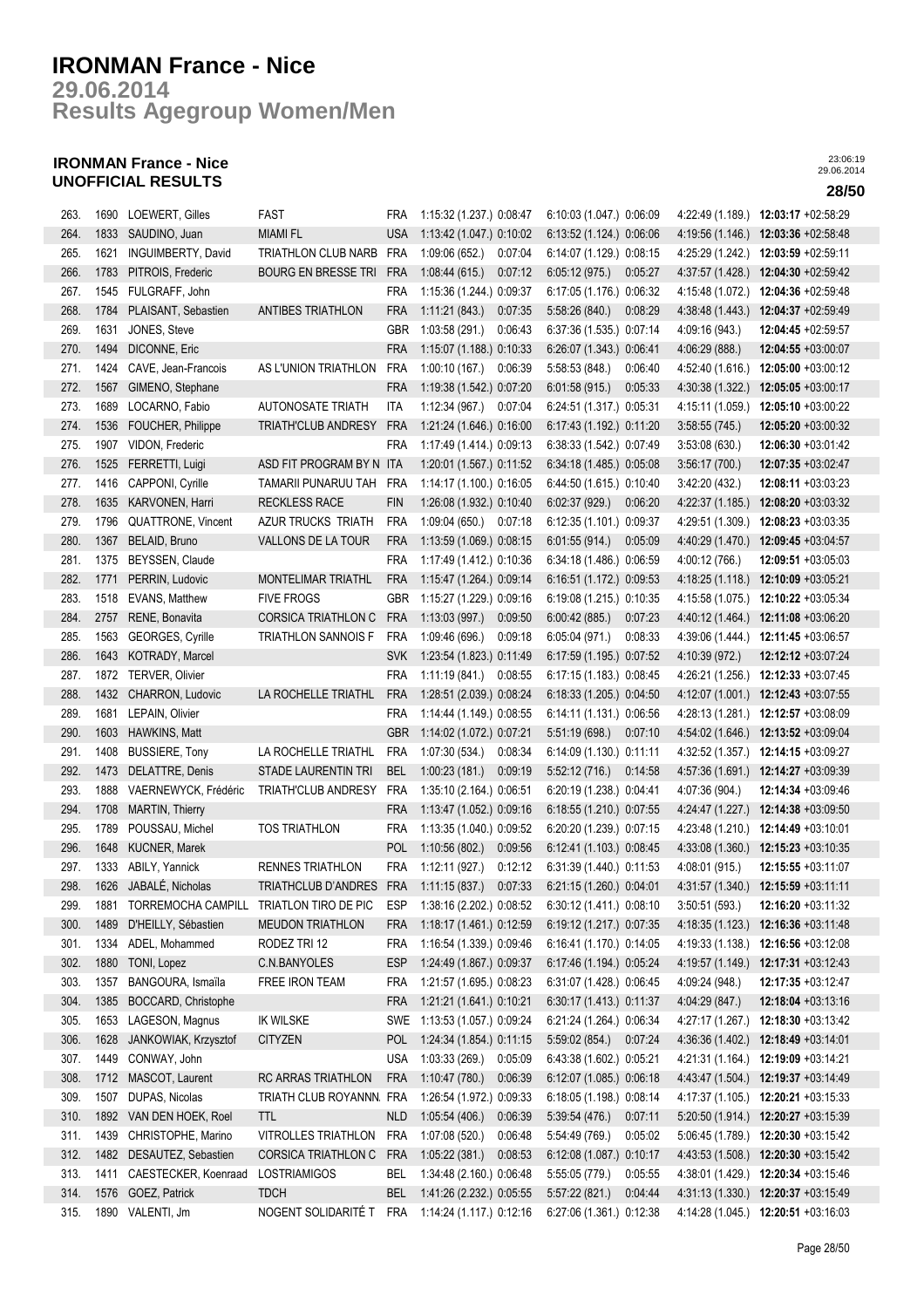**Results Agegroup Women/Men 29.06.2014**

## **IRONMAN France - Nice UNOFFICIAL RESULTS 29/50**

| 316. | 1931 | YGONIN, Stéphane                       | AS ENERGY 91 TRIATH        | <b>FRA</b> | 1:13:34 (1.038.) 0:09:35  | 6:07:27 (1.012.) 0:08:09  | 4:42:50 (1.491.) | 12:21:32 +03:16:44                  |
|------|------|----------------------------------------|----------------------------|------------|---------------------------|---------------------------|------------------|-------------------------------------|
| 317. | 1361 | <b>BARKER, Robin</b>                   |                            | GBR        | 1:21:08 (1.630.) 0:10:41  | 6:40:15 (1.558.) 0:07:30  | 4:03:11 (812.)   | 12:22:43 +03:17:55                  |
| 318. | 1398 | <b>BRION, Charles</b>                  | <b>LAROCHELLE TRIATHL</b>  | <b>FRA</b> | 1:20:33 (1.599.) 0:11:26  | 7:00:57 (1.809.) 0:07:52  | 3:42:45 (440.)   | 12:23:31 +03:18:43                  |
| 319. | 1790 | POWELL, Mathew                         |                            | GBR        | 1:16:23 (1.292.) 0:12:24  | 6:35:12 (1.495.) 0:11:39  | 4:08:19 (919.)   | 12:23:55 +03:19:07                  |
| 320. | 1595 | HAIDA, Khalil                          | US PALAISEAU TRIATHL       | <b>FRA</b> | 1:20:04 (1.571.) 0:08:40  | 6:25:30 (1.334.) 0:05:15  | 4:25:28 (1.240.) | 12:24:54 +03:20:06                  |
| 321. | 1928 | <b>WOLTHUIS, Dennis</b>                |                            | <b>NLD</b> | 1:15:17 (1.206.) 0:14:25  | 6:18:30 (1.204.) 0:14:45  | 4:22:30 (1.182.) | 12:25:26 +03:20:38                  |
| 322. | 1759 | PARISI, Fabrice                        | POISSY TRI                 | <b>FRA</b> | 1:19:39 (1.544.) 0:12:02  | 6:51:01 (1.695.) 0:08:39  | 3:54:34(656)     | 12:25:53 +03:21:05                  |
| 323. | 1615 | HUMEAU, Dominique                      |                            | <b>FRA</b> | 1:20:23 (1.587.) 0:07:25  | 6:10:53 (1.063.) 0:07:33  | 4:39:57 (1.460.) | 12:26:08 +03:21:20                  |
| 324. | 1413 | CANALDA, Diego                         |                            | ARG        | 1:24:41 (1.859.) 0:11:24  | 6:26:33 (1.348.) 0:06:43  | 4:16:55 (1.092.) | 12:26:15 +03:21:27                  |
| 325. | 1773 | PERSON, Cedric                         | <b>KRONOS TRIATHLON</b>    | <b>FRA</b> | 1:13:12 (1.006.) 0:08:28  | 6:32:43 (1.461.) 0:08:45  | 4:23:24 (1.202.) | 12:26:30 +03:21:42                  |
| 326. | 1569 | GINNELL, David                         | MIDLETON CTC               | <b>IRL</b> | 1:21:52 (1.687.) 0:20:52  | 6:20:14 (1.237.) 0:13:11  | 4:11:09 (981.)   | 12:27:17 +03:22:29                  |
| 327. | 1397 | <b>BRIAL, Gillian</b>                  | <b>BHB-ASBTP</b>           | <b>FRA</b> | 1:15:29 (1.232.) 0:07:52  | 6:09:56 (1.042.) 0:06:19  | 4:47:46 (1.558.) | 12:27:20 +03:22:32                  |
| 328. | 1561 | GENTE, Michael                         | <b>SALON TRIATHLON</b>     | <b>FRA</b> | 1:18:18 (1.463.) 0:09:04  | 6:21:28 (1.265.) 0:05:53  |                  |                                     |
|      |      |                                        |                            |            |                           |                           |                  | 4:33:38 (1.371.) 12:28:19 +03:23:31 |
| 329. | 1578 | GOSSELIN, Sébastien                    | ROUEN TRIATHLON            | <b>FRA</b> | 1:06:29 (463.) 0:08:11    | 6:12:54 (1.108.) 0:07:14  | 4:53:54 (1.643.) | 12:28:40 +03:23:52                  |
| 330. | 1490 | DI. MARE, Luca                         |                            | <b>CHE</b> | 1:15:30 (1.235.) 0:09:14  | 6:12:27 (1.096.) 0:05:02  |                  | 4:46:47 (1.548.) 12:28:58 +03:24:10 |
| 331. | 1606 | <b>HENNING, Dirk</b>                   | LG EXA TRIATHLON           | DEU        | 1:15:42 (1.254.) 0:07:57  | 5:38:22 (449.)<br>0:05:06 | 5:22:46 (1.930.) | 12:29:49 +03:25:01                  |
| 332. | 1792 | PROTO, Charles                         | <b>VITROLLES TRIATHLON</b> | <b>FRA</b> | 1:12:36 (970.)<br>0:10:58 | 6:16:22 (1.166.) 0:08:39  | 4:41:42 (1.479.) | 12:30:15 +03:25:27                  |
| 333. | 1660 | LASSEN, Kim                            | <b>KIM LASSEN</b>          | <b>DNK</b> | 1:22:48 (1.763.) 0:08:58  | 6:14:49 (1.144.) 0:04:21  | 4:39:42 (1.457.) | 12:30:36 +03:25:48                  |
| 334. | 1765 | PENASSE, Sebastien                     | <b>TRIHATLONNICE</b>       | <b>FRA</b> | 1:13:12 (1.005.) 0:07:24  | 6:16:59 (1.173.) 0:07:37  | 4:45:36 (1.529.) | 12:30:47 +03:25:59                  |
| 335. | 1769 | PERNIN, David                          | TRIATHLON EPINAL CLU       | FRA        | 1:09:13 (658.)<br>0:07:46 | 6:36:52 (1.519.) 0:05:11  | 4:32:13 (1.344.) | 12:31:13 +03:26:25                  |
| 336. | 1861 | SUMMERSON, Mark                        | <b>LEEDS BRADFORD TRI</b>  | <b>GBR</b> | 1:15:48 (1.265.) 0:08:45  | 5.59.43(865)<br>0:07:11   |                  | 5:00:20 (1.719.) 12:31:44 +03:26:56 |
| 337. |      | 1719 MCKEVITT, Gavin                   | LISBURN TRIATHLON CL IRL   |            | 1:18:53 (1.486.) 0:10:33  | 6:43:11 (1.591.) 0:06:41  |                  | 4:15:24 (1.066.) 12:34:38 +03:29:50 |
| 338. | 1577 | GORE, Bruce                            |                            | ZAF        | 1:04:37(315)<br>0:08:00   | 6:30:27 (1.419.) 0:05:46  |                  | 4:46:11 (1.537.) 12:35:00 +03:30:12 |
| 339. | 1638 | KIRK, Glen                             | HILLINGDON TRIATHLE        | NZL        | 1:34:57 (2.161.) 0:08:13  | 6:19:22 (1.220.) 0:12:22  | 4:20:20 (1.153.) | 12:35:12 +03:30:24                  |
| 340. | 1651 | LACLIAS, Nicolas                       |                            | <b>FRA</b> | 1:12:57 (989.)<br>0:09:23 | 5:53:50 (745.)<br>0:06:43 | 5:12:43(1.850.)  | 12:35:34 +03:30:46                  |
| 341. | 1827 | RUINI, Pierre                          | <b>VITROLLES TRIATHLON</b> | <b>FRA</b> | 1:15:00 (1.174.) 0:09:09  | 6:31:38 (1.439.) 0:08:03  | 4:32:00 (1.342.) | 12:35:48 +03:31:00                  |
| 342. | 1869 | TASSOU, Benoit                         | <b>TOBESPORT</b>           | <b>FRA</b> | 1:21:09 (1.631.) 0:08:39  | 6.03:46(954)<br>0:05:04   | 4:58:56 (1.706.) | 12:37:32 +03:32:44                  |
| 343. | 1641 | KLOPP, Olivier                         | TRIATHLON CLUB D'AJ        | <b>FRA</b> | 1:12:33 (965.) 0:12:42    | 6:36:40 (1.516.) 0:12:38  |                  | 4:23:04 (1.193.) 12:37:35 +03:32:47 |
| 344. | 1510 | DUSSERRE-BRESSON, T MARIGNANE          |                            | <b>FRA</b> | 1:13:17 (1.014.) 0:09:45  | 6:07:10 (1.005.) 0:07:06  |                  | 5:02:06 (1.731.) 12:39:21 +03:34:33 |
| 345. | 1849 | SINIRAND, Melvin                       | AUDENTES SPORT CLU         | <b>EST</b> | 1:15:31 (1.236.) 0:10:54  | 6:43:50 (1.606.) 0:11:12  |                  | 4:18:26 (1.120.) 12:39:52 +03:35:04 |
| 346. | 1797 | RADLOWSKI, Irénée                      | <b>TEAM TRIATHLON ROQ</b>  | <b>FRA</b> | 1:19:33 (1.536.) 0:12:23  | 6:09:30 (1.035.) 0:07:03  |                  | 4:51:53 (1.608.) 12:40:19 +03:35:31 |
| 347. | 1526 | FERRETTI, Stefan                       | <b>IRONLARIO</b>           | ITA        | 1:16:37 (1.313.) 0:10:19  | 6:55:29 (1.741.) 0:08:25  | 4:09:44 (957.)   | 12:40:31 +03:35:43                  |
| 348. | 1647 | KRUCH, Yann                            | <b>FAST</b>                | <b>FRA</b> | 1:31:52 (2.101.) 0:09:42  | 6:22:20 (1.279.) 0:08:48  | 4:28:25 (1.285.) | 12:41:05 +03:36:17                  |
| 349. | 1623 | ISOLATO, Fabio                         | TRIATHLON TEAM BRIA        | ITA        | 1:24:08 (1.838.) 0:12:37  | 6:42:02 (1.580.) 0:11:19  | 4:11:07 (980.)   | 12:41:09 +03:36:21                  |
| 350  | 1343 | ANDERSON, lain                         |                            | <b>GBR</b> | 1:10:53 (794.) 0:11:28    | 6:32:52 (1.464.) 0:09:23  | 4:37:25 (1.415.) | 12:41:58 +03:37:10                  |
| 351. | 1511 | DUTHU, Michael                         | <b>DIJON TRIATHLON</b>     | <b>FRA</b> | 1:28:53 (2.042.) 0:11:39  | 6:44:59 (1.620.) 0:12:01  | 4:04:38 (849.)   | 12:42:08 +03:37:20                  |
| 352. |      | 1665 LE GARREC, Stéphane               | <b>BEST TRIATHLON SAIN</b> | <b>FRA</b> | 1:19:02 (1.501.) 0:12:12  | 6:31:12 (1.430.) 0:09:38  |                  | 4:30:24 (1.318.) 12:42:25 +03:37:37 |
| 353. | 1404 | <b>BUCHAN, Keith</b>                   | <b>FRASERBURGH</b>         | GBR        | 1:16:32 (1.304.) 0:10:59  | 6:58:14 (1.781.) 0:09:41  | 4.07:11 (899.)   | 12:42:35 +03:37:47                  |
| 354. | 2756 | MALO, Bertrand                         |                            | <b>FRA</b> | 1:03:34 (271.) 0:06:20    | 6:48:57 (1.664.) 0:10:43  | 4:33:40 (1.372.) | 12:43:12 +03:38:24                  |
| 355. | 1422 | CAUPAIN, Emmanuel                      | TRIATHLON CLUB AVIO        | <b>FRA</b> | 1:13:23 (1.025.) 0:11:12  | 6:29:54 (1.408.) 0:11:20  | 4:37:27(1.416.)  | 12:43:15 +03:38:27                  |
| 356. | 1540 | FRANKLIN, Henrik                       |                            | SWE        | 1:16:43 (1.323.) 0:09:50  | 7:10:13 (1.892.) 0:06:37  | 4:00:01(761)     | 12:43:21 +03:38:33                  |
| 357. | 1472 | DEL AMO, Daniel                        | CLUB NATACIO BANYOL        | ESP        | 1:08:56(639.)<br>0:10:59  | 6:55:24 (1.739.) 0:13:22  | 4:14:55 (1.053.) | 12:43:34 +03:38:46                  |
| 358. | 1534 | FOSTER, David                          |                            | <b>GBR</b> | 1:21:56 (1.693.) 0:08:47  | 6:30:16 (1.412.) 0:06:25  | 4:37:11 (1.411.) | 12:44:34 +03:39:46                  |
| 359. | 1698 | MACNAB, Robbie                         | DAVID LLOYD PORT SO        | GBR        | 1:02:05 (219.)<br>0:05:19 | 6:49:16 (1.668.) 0:06:54  | 4:41:50 (1.482.) | 12:45:23 +03:40:35                  |
| 360. | 1529 | FLAMARY-HELLIOT, Anto CHAMPAGNE TRIATH |                            | <b>FRA</b> | 1:08:45(617.)<br>0:09:05  | 6:09:35 (1.037.) 0:08:09  | 5:10:32(1.827.)  | 12:46:04 +03:41:16                  |
| 361. | 1829 | SADOWSKI, Nicholas                     | SOUTH EAST NONE            | <b>GBR</b> | 1:14:19 (1.104.) 0:08:20  | 6:11:08 (1.068.) 0:05:56  | 5:06:28 (1.786.) | 12:46:10 +03:41:22                  |
| 362. | 1601 | HARDIE, Allan                          |                            | <b>GBR</b> | 1:26:52 (1.971.) 0:13:58  | 7:02:09 (1.823.) 0:10:51  | 3:52:55(627)     | 12:46:43 +03:41:55                  |
|      | 1356 |                                        |                            |            |                           |                           |                  |                                     |
| 363. |      | <b>BALLINGER, Peter</b>                | <b>BALLINGER TRI CLUB</b>  | <b>GBR</b> | 1:05:55 (408.)<br>0:13:07 | 6:48:41 (1.657.) 0:07:58  | 4:31:10 (1.328.) | 12:46:49 +03:42:01                  |
| 364. | 1515 | EMONNET, Fabrice                       | <b>TRATHLON SANNOIS F</b>  | <b>FRA</b> | 1:17:03 (1.355.) 0:12:39  | 6:36:17 (1.507.) 0:11:21  |                  | 4:30:06 (1.313.) 12:47:25 +03:42:37 |
| 365. | 1497 | DJURIC, Bojan                          |                            | <b>SRB</b> | 1:08:38 (605.)<br>0:09:24 | 6:56:03 (1.752.) 0:06:50  | 4:27:10 (1.266.) | 12:48:03 +03:43:15                  |
| 366. | 1801 | RENARD, Stéphane                       | TRIATHLON SANNOIS F        | <b>FRA</b> | 1:10:48 (785.)<br>0:13:15 | 6:41:49 (1.575.) 0:11:29  | 4:30:54 (1.326.) | 12:48:14 +03:43:26                  |
| 367. | 1685 | LILLO, Stephane                        | DAUPHINS DE SCEAUX         | <b>FRA</b> | 1:12:32 (961.)<br>0:09:46 | 6:42:27 (1.583.) 0:05:57  | 4:38:26 (1.436.) | 12:49:05 +03:44:17                  |
| 368. |      | 1341 ALVAREZ, Christian                |                            | <b>USA</b> | 1:13:21 (1.020.) 0:09:15  | 6:28:14 (1.371.) 0:08:53  |                  | 4:49:38 (1.575.) 12:49:20 +03:44:32 |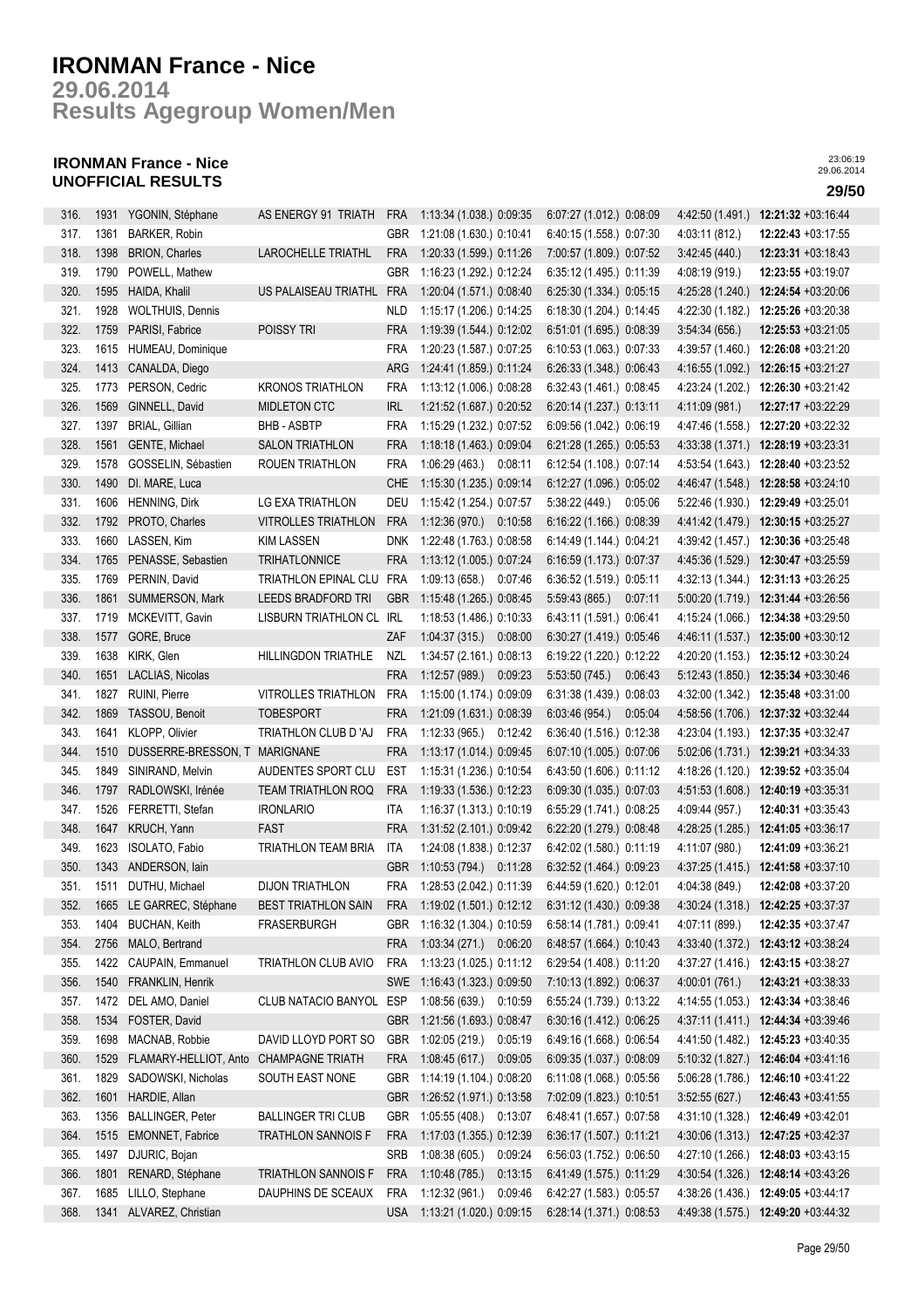**Results Agegroup Women/Men 29.06.2014**

## **IRONMAN France - Nice UNOFFICIAL RESULTS 30/50**

| 369. |      | 1883 TOUTAIN, Patrick                   | <b>ASCE TRIATHLON</b>      | <b>FRA</b> | 1:15:32 (1.238.) 0:11:58     |         | 6:41:31 (1.571.) 0:09:17 |         | 4:31:27 (1.333.) | 12:49:44 +03:44:56                  |
|------|------|-----------------------------------------|----------------------------|------------|------------------------------|---------|--------------------------|---------|------------------|-------------------------------------|
| 370. | 1657 | LARIOS CUERBA, Ricard                   |                            | <b>ESP</b> | 1:15:01 (1.176.) 0:09:54     |         | 6:51:41 (1.702.) 0:05:05 |         | 4:28:08 (1.280.) | 12:49:48 +03:45:00                  |
| 371. | 1704 | MARAFON, Federico                       | CUS UDINE TRIATHLON / ITA  |            | 1:21:54 (1.690.) 0:08:07     |         | 6:28:45 (1.382.) 0:05:49 |         | 4:47:18 (1.554.) | 12:51:50 +03:47:02                  |
| 372. | 1751 | ØDEGAARD, Espen                         | <b>GÆRNINGEN SKIKLUBB</b>  | <b>NOR</b> | 1:23:17 (1.793.) 0:09:04     |         | 6:28:27 (1.375.) 0:07:01 |         | 4:44:08 (1.510.) | 12:51:54 +03:47:06                  |
| 373. | 1666 | LE LAY, Yannick                         |                            | <b>FRA</b> | 1:12:38 (973.)               | 0:08:59 | 6:36:18 (1.508.) 0:08:04 |         | 4:45:58 (1.534.) | 12:51:55 +03:47:07                  |
| 374. | 1791 | PRIVAT, Philippe-Olivier                |                            | <b>FRA</b> | 1:11:57(909.)                | 0:11:31 | 6:46:37 (1.637.) 0:12:16 |         | 4:29:43 (1.305.) | 12:52:03 +03:47:15                  |
| 375. | 1673 | LECOQ, William                          | LA ROCHELLE TRIATHL        | <b>FRA</b> | 1:07:18(524.)                | 0:06:57 | 6:22:54 (1.291.) 0:07:30 |         | 5:07:37 (1.800.) | 12:52:14 +03:47:26                  |
| 376. | 1706 | MARCHAND, Matthieu                      | TRIATH CLUB ANDRESY        | <b>FRA</b> | 1:17:21 (1.380.) 0:12:26     |         | 6:18:25 (1.201.) 0:08:59 |         | 4:55:08(1.661.)  | 12:52:17 +03:47:29                  |
| 377. | 1594 | HAGNÄS, Niclas                          | <b>WASA TRIATHLON</b>      | FIN        | 1:14:21 (1.109.) 0:09:06     |         | 6:52:38 (1.714.) 0:08:29 |         | 4:28:57 (1.293.) | 12:53:29 +03:48:41                  |
| 378. | 1374 | BEVILACQUA, Massimil                    | <b>UBS TRI CLUB</b>        | <b>ITA</b> | 1:10:05(719.)                | 0:06:32 | 5:54:39 (764.)           | 0:04:28 | 5:38:11(2.023)   | 12:53:52 +03:49:04                  |
| 379. | 1522 | FAURÉ, Bernard                          |                            | <b>FRA</b> | 1:19:55 (1.563.) 0:12:47     |         | 6:50:01 (1.679.) 0:08:31 |         | 4:23:06 (1.194.) | 12:54:18 +03:49:30                  |
| 380. | 1560 | GENOVESI, Daniele                       | PONENTE TRIATHLON          | <b>ITA</b> | 1:12:14(930.)                | 0:08:46 | 6:44:30 (1.609.) 0:08:10 |         | 4:40:51 (1.472.) | 12:54:29 +03:49:41                  |
| 381. | 1640 | KLEIN, Grégory                          | AMSAP                      | <b>FRA</b> | 1:31:00 (2.079.) 0:06:40     |         | 7:00:56 (1.808.) 0:06:10 |         | 4:11:30 (987.)   | 12:56:14 +03:51:26                  |
| 382. | 1460 | DALBES, Vincent                         | VITROLLES TRIATHLON        | <b>FRA</b> | 1:19:46 (1.553.) 0:10:02     |         | 6:32:53 (1.465.) 0:09:27 |         |                  | 4:44:13 (1.511.) 12:56:19 +03:51:31 |
| 383. | 1571 | GIRALDO, Gabriele                       | A.S.D. DELFINOTRIATHL( ITA |            | 1:21:57 (1.694.) 0:10:00     |         | 6:47:23 (1.647.) 0:05:20 |         |                  | 4:32:21 (1.350.) 12:56:59 +03:52:11 |
| 384. | 1721 | MERKESTEIN, Stefan                      | <b>KLUSC</b>               | <b>NLD</b> | 1:32:40 (2.120.) 0:12:24     |         | 6:33:00 (1.473.) 0:10:07 |         |                  | 4:29:48 (1.308.) 12:57:57 +03:53:09 |
| 385. | 1629 | JAY, Nick                               | ZOOM TRI                   | GBR        | 1:20:01 (1.566.) 0:12:28     |         | 6:44:32 (1.612.) 0:05:48 |         | 4:35:18 (1.389.) | 12:58:04 +03:53:16                  |
| 386. | 1705 | MARCHAND, Bruno                         |                            | <b>FRA</b> | 1:11:58(910.)                | 0:09:27 | 6:34:49 (1.491.) 0:11:06 |         | 4:52:11 (1.612.) | 12:59:30 +03:54:42                  |
| 387. | 1669 | LE PALLEC, David                        | FREE IRON TEAM             | <b>FRA</b> | 1:10:47(781.)                | 0:09:07 | 6:25:50 (1.340.) 0:09:06 |         | 5:06:02 (1.781.) | 13:00:49 +03:56:01                  |
| 388. | 1752 | OLIVI, Charles                          | AAA TRIATHLON              | <b>FRA</b> | 1:23:56 (1.825.) 0:09:29     |         | 6:06:51 (1.000.) 0:08:48 |         | 5:11:57 (1.844.) | 13:00:59 +03:56:11                  |
| 389. | 1863 | SYLVAN, Le Souquet                      | AAS FRESNES                | <b>FRA</b> | 1:27:18 (1.992.) 0:13:55     |         | 6:31:52 (1.443.) 0:08:31 |         | 4:39:43 (1.458.) | 13:01:19 +03:56:31                  |
| 390. | 1524 | FAVARD, Sebastien                       | <b>VENCE TRIATHLON</b>     | <b>FRA</b> | 1:22:36 (1.750.) 0:15:57     |         | 6:44:42 (1.613.) 0:08:46 |         | 4:29:21 (1.296.) | 13:01:20 +03:56:32                  |
| 391. | 1725 | MITCHELL, Jamie                         | ROYAL NAVY TRIATHLO        | GBR        | 1:23:21 (1.796.) 0:11:41     |         | 6:10:42 (1.059.) 0:08:58 |         | 5:06:54 (1.790.) | 13:01:34 +03:56:46                  |
| 392. | 1420 | CATTANEO, Robert                        | <b>TTRROQUEBRUNE CAP I</b> | <b>FRA</b> | 1:22:27 (1.742.) 0:10:22     |         | 6:16:27 (1.167.) 0:06:39 |         | 5:05:52 (1.778.) | 13:01:46 +03:56:58                  |
| 393. | 1634 | KALIKATZAROS, Ignatios                  | APOLLON TRIATHLON C        | <b>GRC</b> | 1:17:49 (1.413.) 0:12:49     |         | 7:23:17 (2.008.) 0:07:43 |         | 4:00:26 (772.)   | 13:02:02 +03:57:14                  |
| 394. | 1465 | DAUGAN, Olivier                         | CEPS DINAN TRIATHLO        | <b>FRA</b> | 1:26:38 (1.953.) 0:09:06     |         | 7:15:43 (1.942.) 0:07:21 |         | 4:04:25 (845.)   | 13:03:11 +03:58:23                  |
| 395. | 1512 | DUTHUILLE, Sebastien                    | <b>ISSY TRIATHLON</b>      | <b>FRA</b> | 1:15:56 (1.270.) 0:10:17     |         | 7:38:27 (2.101.) 0:07:51 |         | 3:51:05(599.)    | 13:03:35 +03:58:47                  |
| 396. | 1930 | WOUTERS, Wim                            |                            | <b>BEL</b> | 1:30:15 (2.061.) 0:13:23     |         | 6:41:07 (1.566.) 0:11:40 |         | 4:28:42 (1.291.) | 13:05:05 +04:00:17                  |
| 397. | 1543 | FRYDENDAL, Lars                         | FITNESSDK TRI              | <b>DNK</b> | 1:31:13 (2.081.) 0:08:09     |         | 6:48:38 (1.655.) 0:06:24 |         | 4:30:59 (1.327.) | 13:05:21 +04:00:33                  |
| 398. | 1763 | PEACHEY, Bryan                          | <b>BRYAN PEACHEY</b>       | <b>USA</b> | 1:17:57 (1.431.) 0:09:53     |         | 7:03:39 (1.832.) 0:07:22 |         |                  | 4:27:29 (1.270.) 13:06:18 +04:01:30 |
| 399. | 1798 | RASSIN, Yannick                         | <b>BARTH FRANCE</b>        | <b>FRA</b> | 1:33:19 (2.133.) 0:09:28     |         | 6:49:32 (1.672.) 0:11:16 |         |                  | 4:25:18 (1.237.) 13:08:52 +04:04:04 |
| 400. | 1720 | MEER, David                             | <b>CLAPHAM CHASERS</b>     | <b>GBR</b> | 1:07:18 (525.) 0:08:43       |         | 6:37:27 (1.533.) 0:09:37 |         |                  | 5:06:26 (1.783.) 13:09:30 +04:04:42 |
| 401. | 1922 | WIGERSLOTT, Fredrik                     |                            |            | SWE 1:22:18 (1.733.) 0:13:44 |         | 6:43:22 (1.596.) 0:12:18 |         |                  | 4:39:23 (1.451.) 13:11:02 +04:06:14 |
| 402. | 1667 | LE MASNE DE CHERMONTTRIATHLON CLUB NANT |                            | <b>FRA</b> | 1:12:04 (918.) 0:09:07       |         | 6:34:51 (1.492.) 0:07:10 |         |                  | 5:08:51 (1.811.) 13:12:01 +04:07:13 |
| 403. | 1415 | CANO CHICHONE, Juan                     | CLUB ILICITANO DE TR       | <b>ESP</b> | 1:13:19 (1.017.) 0:10:13     |         | 7:12:20 (1.911.) 0:07:08 |         |                  | 4:31:17 (1.332.) 13:14:15 +04:09:27 |
| 404. | 1591 | GUTIERREZ MARTINEZ, MCLUB TRIELX        |                            | <b>ESP</b> | 1:23:19 (1.794.) 0:12:10     |         | 6:41:46 (1.573.) 0:07:05 |         |                  | 4:50:16 (1.591.) 13:14:35 +04:09:47 |
| 405. |      | 1749 O'BRIEN, Jim                       | WATERFORD TRIATHL          | IRL        | 1:27:45 (2.008.) 0:09:55     |         | 6:59:22 (1.796.) 0:07:41 |         |                  | 4:30:07 (1.314.) 13:14:49 +04:10:01 |
| 406. | 1925 | WINKLER, Ingolf                         | TG NEUSS                   | DEU        | 1:20:31 (1.597.) 0:11:09     |         | 7:36:38 (2.088.) 0:07:47 |         | 4:00:02 (762.)   | 13:16:06 +04:11:18                  |
| 407. | 1694 | LOPEZ LLUCH, Pablo                      | CT A CORRE-CUITA           | <b>ESP</b> | 1:14:11 (1.087.) 0:09:32     |         | 6:38:30 (1.540.) 0:09:42 |         | 5:04:23 (1.758.) | 13:16:16 +04:11:28                  |
| 408. | 1818 | ROMANO, Ednei                           |                            | <b>BRA</b> | 1:20:38 (1.605.) 0:10:56     |         | 6:39:59 (1.553.) 0:06:45 |         | 4:58:39 (1.704.) | 13:16:55 +04:12:07                  |
| 409. | 1539 | FRANCHI, Gregory                        | GREGORY FRANCHI            | FRA        | 1:18:24 (1.467.) 0:08:48     |         | 6:39:12 (1.546.) 0:08:04 |         | 5:02:55 (1.740.) | 13:17:20 +04:12:32                  |
| 410. | 1124 | LE GUÉ, loan                            | NANTES TRIATHLON           | <b>FRA</b> | 1:21:22 (1.642.) 0:08:46     |         | 6:32:43 (1.462.) 0:06:07 |         | 5.08.41(1.808.)  | $13:17:39 +04:12:51$                |
| 411. | 1443 | CLEMENCEAU, Jean-Fr                     | NANTES TRIATHLON           | <b>FRA</b> | 1:21:50 (1.683.) 0:14:05     |         | 7:21:42 (1.998.) 0:10:59 |         | 4:09:16 (944.)   | 13:17:50 +04:13:02                  |
| 412. | 1612 | HOUDE, Fabrice                          | TRIATHLON ATLANTIQU        | <b>FRA</b> | 1:21:53 (1.689.) 0:13:25     |         | 6:36:08 (1.506.) 0:08:03 |         | 5:00:46 (1.724.) | 13:20:13 +04:15:25                  |
| 413. | 1848 | SIMONCELLI, William                     |                            | <b>MAR</b> | 1:25:03 (1.876.) 0:13:48     |         | 7:11:10 (1.901.) 0:07:56 |         | 4:22:20 (1.179.) | 13:20:15 +04:15:27                  |
| 414. | 1766 | PENZO, Matteo                           | STRADIVARI CREMONA         | <b>ITA</b> | 1:16:48 (1.333.) 0:12:49     |         | 7:21:14 (1.994.) 0:07:18 |         |                  | 4:22:20 (1.178.) 13:20:28 +04:15:40 |
| 415. | 1855 | STEFAN, Radim                           | NATIONAL INSTRUMENT        | CZE        | 1:19:30 (1.533.) 0:13:36     |         | 7:09:57 (1.890.) 0:08:57 |         | 4:28:42 (1.290.) | 13:20:41 +04:15:53                  |
| 416. | 1744 | NOIRHOMME, Dominique                    |                            | <b>BEL</b> | 1:20:17 (1.582.) 0:10:00     |         | 6:52:53 (1.717.) 0:07:28 |         |                  | 4:51:45 (1.607.) 13:22:21 +04:17:33 |
| 417. |      | 1932 ZIPPER, David                      | <b>BATHSTH</b>             | BEL        | 1:20:48 (1.613.) 0:10:44     |         | 6:53:05 (1.719.) 0:07:57 |         |                  | 4:50:22 (1.592.) 13:22:54 +04:18:06 |
| 418. | 1391 | BORGNET, Alain                          |                            | <b>BEL</b> | 1:26:00 (1.922.) 0:09:27     |         | 7:07:22 (1.866.) 0:08:14 |         |                  | 4:32:34 (1.355.) 13:23:35 +04:18:47 |
| 419. |      | 1346 AUBERT, Jerome                     |                            | <b>FRA</b> | 1:11:45 (886.) 0:08:07       |         | 6:42:40 (1.585.) 0:07:51 |         | 5:13:26 (1.855.) | 13:23:47 +04:18:59                  |
| 420. | 1722 | MICHEL, Olivier                         | <b>COURBEVOIE TRIATH</b>   | <b>FRA</b> | 1:15:45 (1.262.) 0:10:45     |         | 6:42:49 (1.586.) 0:11:03 |         | 5:04:15(1.755)   | 13:24:34 +04:19:46                  |
| 421. |      | 1493 DIAZ-LLADO, Joaquin                | <b>TKU</b>                 | <b>ESP</b> | 1:23:57 (1.826.) 0:10:56     |         | 7:04:49 (1.841.) 0:08:06 |         |                  | 4:36:56 (1.406.) 13:24:42 +04:19:54 |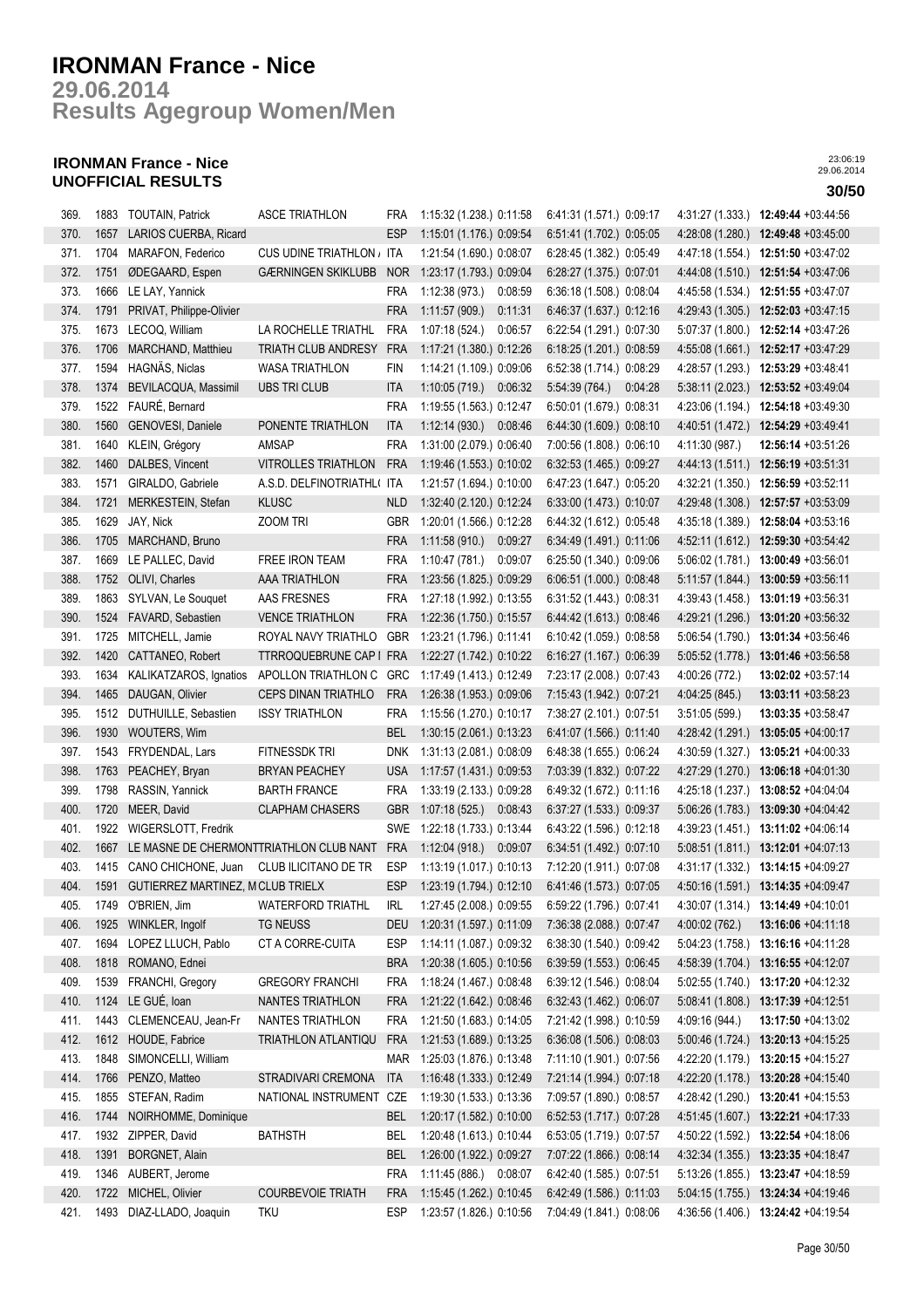**Results Agegroup Women/Men 29.06.2014**

## **IRONMAN France - Nice UNOFFICIAL RESULTS 31/50**

| 422. | 1348 | AUBRY, Stéphan          | <b>KRONOS TRIATHLON</b>                      | FRA        | 1:09:35(687)                 | 0:09:26 | 6:41:30 (1.570.) 0:10:14 | 5:14:12 (1.862.) | 13:24:55 +04:20:07                   |
|------|------|-------------------------|----------------------------------------------|------------|------------------------------|---------|--------------------------|------------------|--------------------------------------|
| 423. | 1675 | LEECE, Terence          |                                              | GBR        | 1:25:18 (1.884.) 0:13:14     |         | 6:47:16 (1.645.) 0:09:32 | 4:49:50 (1.579.) | 13:25:07 +04:20:19                   |
| 424. | 1909 | VIHERPUU, Hannes        | TRISMILE TRIATHLON C EST                     |            | 1:14:55 (1.164.) 0:10:32     |         | 6:48:47 (1.660.) 0:07:13 | 5.04:20(1.757.)  | 13:25:45 +04:20:57                   |
| 425. | 1926 | WIRTH, Michael          | TEAM ERDINGER ALKOH DEU                      |            | 1:42:25 (2.239.) 0:06:18     |         | 7:02:18 (1.824.) 0:08:09 | 4:26:56 (1.265.) | 13:26:03 +04:21:15                   |
| 426. | 1912 | VOGEL, Arie Piet        |                                              | <b>NLD</b> | 1:24:18 (1.847.) 0:12:42     |         | 6:39:17 (1.547.) 0:08:24 | 5.01.47(1.730.)  | 13:26:26 +04:21:38                   |
| 427. | 1349 | AUBRY, José             | NANTES TRIATHLON                             | <b>FRA</b> | 1:09:30 (680.) 0:05:44       |         | 6:46:54 (1.642.) 0:07:04 | 5:17:47 (1.884.) | 13:26:57 +04:22:09                   |
| 428. | 1741 | NICOLA, Gonzato         | TRIATHLON CREMONA S ITA                      |            | 1:15:49 (1.267.) 0:17:27     |         | 7:06:44 (1.859.) 0:03:11 |                  | 4:43:48 (1.505.) 13:26:59 +04:22:11  |
| 429. | 1549 | GACOUGNOLLE, Jerome     | TRIATHLON SANNOIS F FRA                      |            | 1:21:49 (1.680.) 0:10:32     |         | 6:33:36 (1.478.) 0:11:24 | 5:10:38(1.830.)  | 13:27:57 +04:23:09                   |
| 430. | 1785 | PLYTNIK, Andrzej        | CITY ZEN POLAND                              | <b>POL</b> | 1:14:30 (1.130.) 0:10:11     |         | 6:52:55 (1.718.) 0:07:37 | 5.03:23(1.746.)  | 13:28:34 +04:23:46                   |
| 431. | 1837 | SCHNEIDER, Christian    | <b>WAPITI LARMOR PLAGE</b>                   | <b>FRA</b> | 1:31:18 (2.084.) 0:07:28     |         | 7:01:15 (1.812.) 0:07:05 | 4:41:46 (1.481.) | 13:28:50 +04:24:02                   |
|      |      |                         |                                              |            |                              |         |                          |                  |                                      |
| 432. | 1735 | MULLER, Stephan         | <b>VTCA FALCK</b>                            | <b>FRA</b> | 1:18:07 (1.446.) 0:07:56     |         | 6:36:28 (1.511.) 0:04:25 | 5:22:20(1.926.)  | 13:29:14 +04:24:26                   |
| 433. | 1697 | LUCATTINI, Lionel       | ANTIBES TRIATHLON                            | <b>FRA</b> | 1:40:07 (2.223.) 0:04:54     |         | 7:23:07 (2.007.) 0:05:28 | 4:16:55 (1.093.) | 13:30:29 +04:25:41                   |
| 434. | 1860 | SUISSA, Arnaud          |                                              | <b>FRA</b> | 1:31:58 (2.104.) 0:08:11     |         | 7:05:46 (1.846.) 0:07:50 |                  | 4:38:06 (1.431.) 13:31:50 +04:27:02  |
| 435. | 1816 | RODRIGUEZ, Carlos       |                                              | COL        | 1:22:57 (1.772.) 0:08:40     |         | 6:54:48 (1.734.) 0:07:08 |                  | 4:59:16 (1.710.) 13:32:47 +04:27:59  |
| 436. | 1844 | SERVAIS, Gérald         | <b>CHIMAY SHARKS TRIA</b>                    | <b>BEL</b> | 1:20:44 (1.608.) 0:11:52     |         | 7:18:20 (1.967.) 0:08:05 |                  | 4:34:47 (1.385.) 13:33:47 +04:28:59  |
| 437. | 1781 | PINARD, Jean-François   |                                              | <b>FRA</b> | 1:33:55 (2.146.) 0:10:07     |         | 7:17:10 (1.957.) 0:06:30 |                  | 4:26:22 (1.257.) 13:34:03 +04:29:15  |
| 438. | 1826 | RUESGAS JIMENEZ, Jose / |                                              | <b>ESP</b> | 1:14:58 (1.168.) 0:12:42     |         | 7:17:07 (1.956.) 0:07:26 | 4:44:22 (1.512.) | 13:36:32 +04:31:44                   |
| 439. | 1556 | <b>GARCIN, Patrick</b>  | TEAMFORCE3K                                  | <b>FRA</b> | 1:29:58 (2.053.) 0:05:32     |         | 7:18:51 (1.973.) 0:02:40 | 4:39:41 (1.456.) | 13:36:40 +04:31:52                   |
| 440. | 1809 | RICAUT, Laurent         | LIMOUX TRIATHLON CLU FRA                     |            | 1:24:08 (1.839.) 0:10:56     |         | 6:36:59 (1.520.) 0:07:10 | 5:19:33 (1.898.) | 13:38:44 +04:33:56                   |
| 441. | 1637 | KIMPIMÄKI, Antti        |                                              | FIN        | 1:34:09 (2.149.) 0:06:28     |         | 7:19:50 (1.982.) 0:05:34 | 4:33:27 (1.369.) | 13:39:26 +04:34:38                   |
| 442. | 1558 | GELLOT, Yann            | <b>TRIFURY</b>                               | <b>USA</b> | 1:12:47 (983.) 0:10:43       |         | 7:30:41 (2.055.) 0:08:36 | 4:38:02 (1.430.) | 13:40:47 +04:35:59                   |
| 443. | 1487 | DESSI, Emmanuel         | CORSICA TRIATHLON C                          | <b>FRA</b> | 1:28:34 (2.029.) 0:10:59     |         | 6:28:47 (1.384.) 0:13:01 |                  | 5:21:20 (1.918.) 13:42:38 +04:37:50  |
| 444. | 1617 | HUNTER, Kenny           |                                              | GBR        | 1:28:45 (2.033.) 0:10:25     |         | 7:18:48 (1.972.) 0:06:51 |                  | 4:37:55 (1.425.) 13:42:42 +04:37:54  |
| 445. | 1447 | COLLANGE, Fred          | <b>FREDERIC COLLANGE</b>                     | <b>FRA</b> | 1:22:02 (1.704.) 0:12:19     |         | 6:49:40 (1.674.) 0:08:30 | 5:10:30(1.826.)  | 13:42:58 +04:38:10                   |
| 446. | 1866 |                         | TAPIA PARDO, Miguel Ang LE MÉÉ SPORT TRIATHL | <b>FRA</b> | 1:30:17 (2.062.) 0:12:20     |         | 6:10:52 (1.062.) 0:13:50 |                  | 5:35:51 (2.011.) 13:43:08 +04:38:20  |
| 447. | 1433 | CHÂTEAU, Nicolas        |                                              | FRA        | 1:17:12 (1.366.) 0:12:54     |         | 7:19:33 (1.980.) 0:11:51 | 4:42:46 (1.490.) | 13:44:13 +04:39:25                   |
| 448. | 160  | ALEXANDRE, Christian    |                                              | <b>BEL</b> | 1:32:57 (2.126.) 0:09:41     |         | 7:09:44 (1.886.) 0:05:56 | 4:46:21 (1.541.) | 13:44:38 +04:39:50                   |
| 449. | 1625 | JAARMAN, Kalle          | <b>TRISMILE</b>                              | <b>EST</b> | 1:39:08 (2.211.) 0:09:47     |         | 7:29:52 (2.051.) 0:12:55 | 4:13:25 (1.028.) | 13:45:05 +04:40:17                   |
| 450. | 1828 | RUTKOWSKI, Robert       |                                              | <b>POL</b> | 1:16:04 (1.276.) 0:12:13     |         | 6:52:49 (1.715.) 0:06:25 |                  | 5:20:47 (1.913.) 13:48:16 +04:43:28  |
| 451. | 1608 | HOLDEN, Greg            | <b>WATERFORD TRIATHL</b>                     | <b>IRL</b> | 1:18:48 (1.482.) 0:12:22     |         | 7:25:12 (2.023.) 0:09:29 |                  | 4:42:37 (1.489.) 13:48:26 +04:43:38  |
| 452. | 1523 | FAUSSURIER, Stephane    | <b>AVIRON BAYONNAIS TR</b>                   | <b>FRA</b> | 1:16:27 (1.296.) 0:11:38     |         | 6:57:58 (1.775.) 0:12:25 |                  | $5:10:40(1.831.)$ 13:49:06 +04:44:18 |
| 453. | 1760 | PAUTIER, Steeve         | <b>GSEM</b>                                  | <b>FRA</b> | 1:33:41 (2.140.) 0:05:58     |         | 7:23:49 (2.013.) 0:05:55 |                  | 4:40:40 (1.471.) 13:50:00 +04:45:12  |
| 454. | 1407 | <b>BURKE, Stephen</b>   | <b>JONES ENG</b>                             | <b>IRL</b> | 1:17:13 (1.369.) 0:11:22     |         | 7:14:48 (1.933.) 0:15:32 |                  | 4:51:37 (1.606.) 13:50:30 +04:45:42  |
| 455. | 1495 | DIFRUSCIA, Philippe     | DRAGUIGNAN TRIATHL                           | <b>FRA</b> | 1:31:33 (2.092.) 0:08:08     |         | 7:12:16 (1.909.) 0:07:03 |                  | 4:52:46 (1.617.) 13:51:44 +04:46:56  |
|      |      |                         |                                              |            |                              |         |                          |                  |                                      |
| 456. | 1459 | DA MOTA PAIS, Mario     | AQUAVELOPODE                                 | <b>FRA</b> | 1:16:41 (1.320.) 0:09:15     |         | 7:06:07 (1.852.) 0:10:18 |                  | 5:09:54 (1.819.) 13:52:14 +04:47:26  |
| 457. | 1509 | DURAND, Herve           | AS ENERGY TRIATHLO                           | <b>FRA</b> | 1:19:25 (1.527.) 0:10:01     |         | 7:20:24 (1.987.) 0:08:27 |                  | 4:55:10 (1.662.) 13:53:25 +04:48:37  |
| 458. | 1646 | KREWALD, Johnnie        |                                              | DNK.       | 1:38:01 (2.200.) 0:10:47     |         | 7:06:07 (1.853.) 0:11:13 |                  | 4:48:43 (1.564.) 13:54:49 +04:50:01  |
| 459. | 1568 | GINGUENÉ, Christophe    | <b>TRIATHLON VÄST</b>                        |            | SWE 1:14:01 (1.070.) 0:09:48 |         | 6:50:54 (1.692.) 0:08:26 | 5:33:06 (1.988.) | 13:56:13 +04:51:25                   |
| 460. | 1916 | VORONTSOV, Aleksei      | <b>INFOCUS SK</b>                            | EST        | 1:27:10 (1.988.) 0:10:13     |         | 6:59:06 (1.794.) 0:06:39 | 5:13:39 (1.858.) | 13:56:45 +04:51:57                   |
| 461. | 1821 | ROSE, Alan              | MONIFIETH TRI-CLUB                           | GBR        | 1:22:02 (1.703.) 0:11:54     |         | 7:24:47 (2.020.) 0:13:43 |                  | 4:45:10 (1.520.) 13:57:34 +04:52:46  |
| 462. | 1442 | CLARKE, Barry           | <b>VESTACC</b>                               | IRL        | 1:46:34 (2.264.) 0:08:52     |         | 7:02:59 (1.827.) 0:08:59 | 4:50:57 (1.597.) | 13:58:20 +04:53:32                   |
| 463. | 1365 | BAYLEY, Robert          |                                              | GBR        | 1:26:02 (1.923.) 0:10:26     |         | 6:36:01 (1.505.) 0:08:52 | 5:37:12(2.018.)  | 13:58:30 +04:53:42                   |
| 464. | 1386 | BOISSIERE, Fabrice      |                                              | FRA        | 1:45:15 (2.253.) 0:07:16     |         | 7:37:33 (2.094.) 0:08:02 | 4:20:56 (1.160.) | 13:59:01 +04:54:13                   |
| 465. | 1616 | HUNT, Kurt              |                                              | <b>GBR</b> | 1:22:05 (1.709.) 0:08:47     |         | 7:01:08 (1.810.) 0:08:52 | 5:20:31 (1.909.) | 14:01:20 +04:56:32                   |
| 466. | 1755 | ORNOLFSSON, Halfdan     |                                              | <b>ISL</b> | 1:05:06 (357.) 0:08:13       |         | 7:07:30 (1.867.) 0:09:31 | 5:33:14(1.990.)  | 14:03:32 +04:58:44                   |
| 467. | 1499 | DOMISSE, Emmanuel       | <b>TRIATHLON BEAUVAIS</b>                    | <b>FRA</b> | 1:32:43 (2.121.) 0:08:17     |         | 7:09:34 (1.884.) 0:05:35 | 5:11:40 (1.842.) | 14:07:48 +05:03:00                   |
| 468. | 1605 | HELLMAN, Anders         | HEALTHAHEAD                                  | <b>SWE</b> | 1:46:29 (2.261.) 0:08:53     |         | 7:14:04 (1.928.) 0:06:13 |                  | 4:53:16 (1.631.) 14:08:53 +05:04:05  |
| 469. | 1865 | TALAGA, David           | <b>MEUDON TRIATHLON</b>                      | FRA        | 1:39:29 (2.213.) 0:13:00     |         | 7:09:11 (1.876.) 0:12:07 |                  | 4:55:56 (1.669.) 14:09:40 +05:04:52  |
| 470. | 1428 | CHABAUD, Olivier        | <b>GENERATION RUNNING</b>                    | <b>FRA</b> | 1:14:21 (1.108.) 0:09:21     |         | 7:06:03 (1.850.) 0:10:06 |                  | 5:33:06 (1.989.) 14:12:56 +05:08:08  |
| 471. | 1461 | DALE, Alex              | TEAM MILTON KEYNES                           | <b>GBR</b> | 1:24:01 (1.829.) 0:15:31     |         | 7:40:42 (2.109.) 0:14:10 | 4:40:24 (1.467.) | 14:14:46 +05:09:58                   |
| 472. | 1898 | VANDERPERREN, Cédric    |                                              | BEL        | 1:31:17 (2.083.) 0:09:07     |         | 8:00:24 (2.179.) 0:09:23 | 4:25:47 (1.247.) | 14:15:57 +05:11:09                   |
| 473. | 1395 | BRANA, Rurik            |                                              | MEX        | 1:16:53 (1.338.) 0:12:10     |         | 7:26:04 (2.027.) 0:15:29 | 5:05:32(1.773)   | 14:16:05 +05:11:17                   |
| 474. | 1378 | BISIO, Massimiliano     | AIRONE TRIATHLON                             | ITA        | 1:22:29 (1.744.) 0:11:18     |         | 7:37:47 (2.095.) 1:01:59 | 4:02:51 (808.)   | 14:16:22 +05:11:34                   |
|      |      |                         |                                              |            |                              |         |                          |                  |                                      |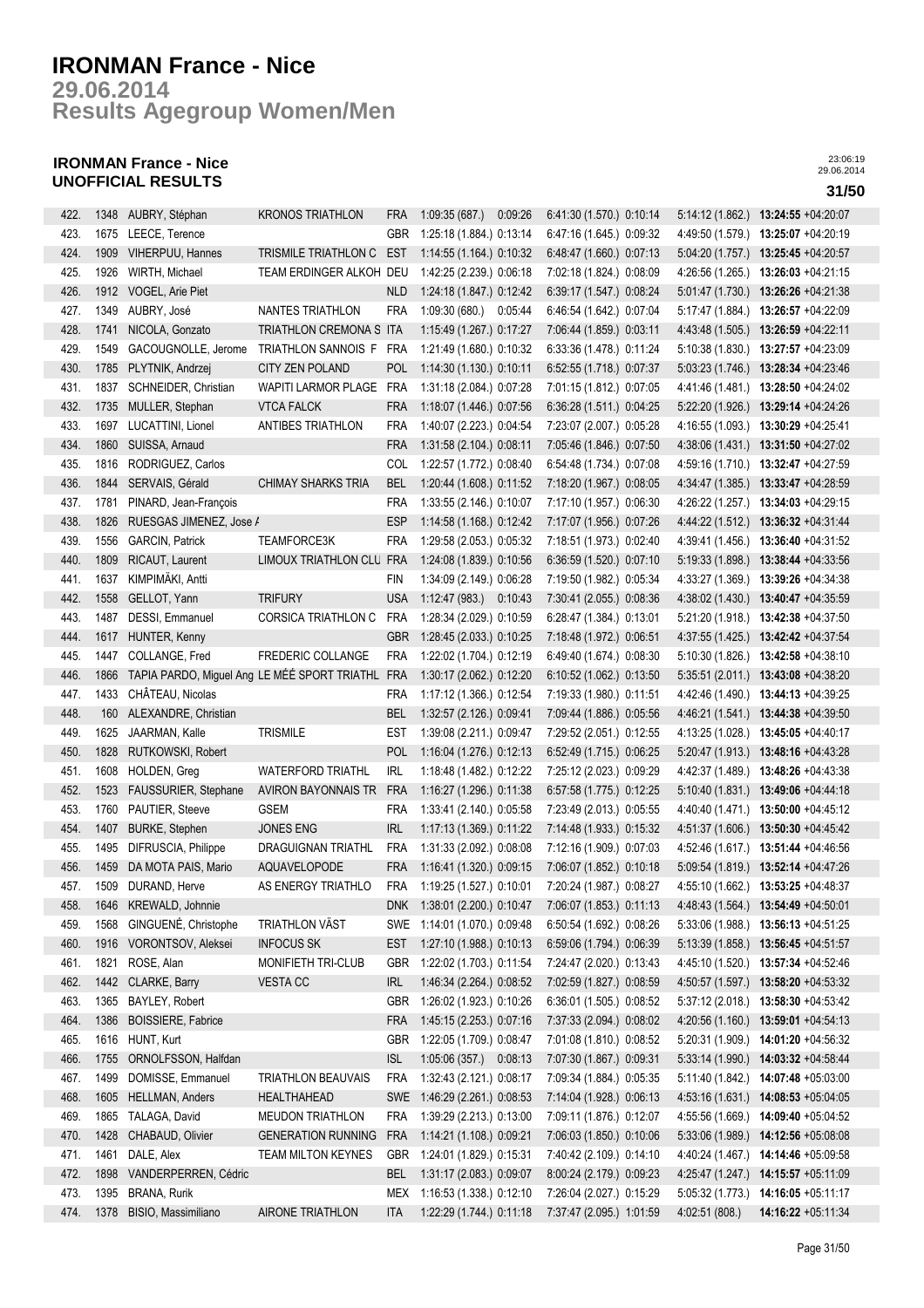**Results Agegroup Women/Men 29.06.2014**

## **IRONMAN France - Nice UNOFFICIAL RESULTS 32/50**

| 475. | 1726 | MOLEZ, Stéphane                   | <b>KRONOS TRIATHLON</b>  | <b>FRA</b> | 1:10:03 (716.) 0:11:00   | 7:23:35 (2.012.) 0:17:41 | 5:14:14(1.863)   | 14:16:31 +05:11:43                          |
|------|------|-----------------------------------|--------------------------|------------|--------------------------|--------------------------|------------------|---------------------------------------------|
| 476. | 1683 | L'HARIDON, Yvon                   | <b>BESTTRIATHLON</b>     | <b>FRA</b> | 1:25:20 (1.886.) 0:10:21 | 7:35:35 (2.079.) 0:07:55 | 4:57:52 (1.695.) | 14:17:01 +05:12:13                          |
| 477. | 1585 | GREEN, Nathan                     | <b>B2P TRI CLUB</b>      | GBR        | 1:19:26 (1.528.) 0:11:43 | 7:03:59 (1.837.) 0:08:10 |                  | 5:34:07 (1.997.) 14:17:23 +05:12:35         |
| 478. | 1670 | LE STIR, Ronan                    | COTE D'AZUR ENDURAN FRA  |            | 1:14:59 (1.172.) 0:09:00 | 7:11:42 (1.904.) 0:07:34 | 5:35:16(2.005.)  | 14:18:29 +05:13:41                          |
| 479. | 1711 | MARTINEZ LLUNELL, Ser TRITRAINING |                          | ESP        | 1:20:55 (1.619.) 0:10:49 | 7:11:46 (1.906.) 0:06:45 |                  | 5:30:29 (1.971.) 14:20:43 +05:15:55         |
| 480. | 1632 | JONES, Kurt                       | <b>CELTIC TRI</b>        | <b>GBR</b> | 1:21:17 (1.638.) 0:14:59 | 7:21:06 (1.993.) 0:09:39 |                  | 5:14:43 (1.869.) 14:21:41 +05:16:53         |
| 481. | 1579 | GOUDARD, David                    | CC VENCE                 | FRA        | 1:27:56 (2.014.) 0:10:39 | 7:12:20 (1.910.) 0:07:47 | 5:24:44 (1.938.) | 14:23:23 +05:18:35                          |
| 482. | 1613 | HOUSTON, Peter                    | PENTLAND TRIATHLET       | <b>GBR</b> | 1:31:45 (2.098.) 0:14:25 | 7:03:15 (1.828.) 0:09:18 | 5:25:35(1.944.)  | 14:24:16 +05:19:28                          |
| 483. | 1636 | KAYE, Allan                       |                          | <b>GBR</b> | 1:21:42 (1.667.) 0:16:52 | 7:19:04 (1.976.) 0:11:34 | 5:15:28 (1.872.) | 14:24:39 +05:19:51                          |
| 484. | 1830 | SALDIAS, Mauricio                 | TRI LONDON               | CHL        | 2:07:20 (2.299.) 0:08:12 | 7:15:08 (1.936.) 0:06:03 |                  | 4:50:12 (1.590.) 14:26:52 +05:22:04         |
| 485. | 1421 | CAUMONTAT, Stephane               | MONTPELLIER AGGLO T      | FRA        | 1:26:55 (1.974.) 0:10:06 | 7:39:08 (2.104.) 0:11:02 |                  | 5:04:06 (1.751.) 14:31:15 +05:26:27         |
| 486. | 1352 | AZURMENDI, Jose Ramon             |                          | <b>ESP</b> | 1:37:41 (2.198.) 0:10:21 | 7:13:15 (1.915.) 0:11:46 |                  | 5:20:08 (1.906.) 14:33:08 +05:28:20         |
| 487. | 1677 | LEIMGRUBER, Thomas                | STADE FRANÇAIS TRIA      | <b>FRA</b> | 1:21:49 (1.681.) 0:12:28 | 8:12:21 (2.200.) 0:08:41 |                  |                                             |
|      |      |                                   |                          |            |                          |                          |                  | 4:39:07 (1.445.) 14:34:23 +05:29:35         |
| 488. | 1619 | IGLESIAS, Sergio                  | MADRILENE TRIATHLO       | <b>ESP</b> | 1:24:43 (1.860.) 0:13:48 | 7:46:53 (2.133.) 0:06:56 |                  | 5:05:11 (1.765.) 14:37:28 +05:32:40         |
| 489. | 1851 | SMITH, Darren                     | TRI BOW                  | GBR        | 1:32:16 (2.112.) 0:10:12 | 7:36:13 (2.085.) 0:08:16 |                  | 5:12:55 (1.852.) 14:39:50 +05:35:02         |
| 490. | 1739 | NG, Lap Huan                      |                          | SGP        | 1:25:12 (1.881.) 0:10:08 | 7:01:16 (1.813.) 0:10:40 | 5:52:43(2.073)   | 14:39:57 +05:35:09                          |
| 491. | 1856 | STIGBRAND, Tore                   | STÖCKE TS JÄRNET         | SWE        | 1:42:50 (2.240.) 0:08:48 | 6:56:42 (1.759.) 0:08:55 | 5:43:01 (2.038.) | 14:40:13 +05:35:25                          |
| 492. | 1858 | STOJANOV, Tim                     |                          | <b>GBR</b> | 1:40:44 (2.229.) 0:14:44 | 7:29:46 (2.050.) 0:16:19 | 4:59:45(1.712.)  | 14:41:16 +05:36:28                          |
| 493. | 1423 | CAUVIN, Claude                    |                          | <b>FRA</b> | 1:44:30 (2.249.) 0:07:28 | 6:33:21 (1.476.) 0:06:28 |                  | 6:10:06 (2.117.) 14:41:50 +05:37:02         |
| 494. | 1896 | VAN RILLAER, David                | <b>BINOTAN</b>           | BEL        | 1:23:33 (1.805.) 0:13:26 | 7:45:08 (2.128.) 0:08:42 | 5:12:00(1.845.)  | 14:42:46 +05:37:58                          |
| 495. | 1831 | SALVATORI, Cesar                  |                          | ARG        | 1:27:59 (2.015.) 0:10:23 | 8:02:25 (2.183.) 0:11:38 | 4:55:41 (1.667.) | 14:48:05 +05:43:17                          |
| 496. | 1718 | MCGREEVY, Richard                 |                          | <b>IRL</b> | 1:35:34 (2.170.) 0:12:57 | 7:22:47 (2.004.) 0:16:35 |                  | $5:20:44(1.911.)$ <b>14:48:36</b> +05:43:48 |
| 497. | 1351 | AYUSO, Javier                     | ABSOLUT SPORT            | <b>ESP</b> | 1:31:52 (2.100.) 0:09:42 | 7:32:32 (2.067.) 0:07:34 | 5:27:19 (1.952.) | 14:48:57 +05:44:09                          |
| 498. | 1492 | DIAZ, Rafael                      | KARLSLUNDETRI            | MEX        | 1:28:48 (2.036.) 0:06:48 | 7:24:30 (2.016.) 0:06:37 | 5:42:40 (2.036.) | 14:49:22 +05:44:34                          |
| 499. | 1450 | CORTES, David                     | TRIVAL - TRIATLON VAL    | <b>ESP</b> | 1:26:55 (1.973.) 0:10:33 | 7:54:50 (2.162.) 0:08:31 | 5:11:19(1.837.)  | 14:52:06 +05:47:18                          |
| 500. | 1530 | FOIXET, Jordi                     | AMICALE SPORTIVE TR      | <b>FRA</b> | 1:20:13 (1.578.) 0:14:32 | 7:10:58 (1.899.) 0:13:11 | 5.54.34(2.084.)  | 14:53:26 +05:48:38                          |
| 501. | 1412 | CAIRNS, lan                       | TRI FORCE                | <b>GBR</b> | 1:25:54 (1.916.) 0:17:01 | 7:41:56 (2.118.) 0:13:39 | 5:17:45 (1.883.) | 14:56:13 +05:51:25                          |
| 502. | 1813 | ROBERTS, Michaeljohn              | <b>CARDIFF TRI</b>       | <b>GBR</b> | 1:23:02 (1.777.) 0:16:47 | 7:27:45 (2.040.) 1:25:26 | 4:23:25(1.203.)  | 14:56:23 +05:51:35                          |
| 503. | 1815 | RODET, Didier                     |                          | <b>FRA</b> | 1:21:24 (1.645.) 0:22:47 | 7:58:48 (2.174.) 0:21:31 |                  | 4:54:46 (1.655.) 14:59:14 +05:54:26         |
| 504. | 1496 | DILLIES, Régis                    | <b>CAMBRAI TRIATHLON</b> | <b>FRA</b> | 1:38:42 (2.205.) 0:08:42 | 6:33:03 (1.474.) 0:06:26 |                  | 6:32:47 (2.137.) 14:59:38 +05:54:50         |
| 505. | 1742 | NIHEI, Masahiro                   | <b>SUNNY FISH</b>        | <b>JPN</b> | 1:21:36 (1.657.) 0:13:37 | 7:17:51 (1.963.) 0:09:36 |                  | 5:57:19 (2.091.) 14:59:57 +05:55:09         |
| 506. | 1470 | DEBOUT, Jean Luc                  | <b>WOMMELGEM ENDUR</b>   | <b>BEL</b> | 1:28:57 (2.043.) 0:11:16 | 6:37:55 (1.537.) 0:10:35 |                  | 6:36:35 (2.138.) 15:05:17 +06:00:29         |
| 507. | 1462 | DARMON, Meir                      | ISR - THE ISRAELI TRIAT  | <b>ISR</b> | 1:28:52 (2.041.) 0:08:59 | 7:49:09 (2.143.) 0:06:53 | 5:32:55(1.987.)  | 15:06:45 +06:01:57                          |
| 508. | 1924 | <b>WILLIAMSON, Troy</b>           |                          | <b>USA</b> | 1:39:17 (2.212.) 0:13:14 | 7:26:54 (2.035.) 0:11:59 |                  | 5:36:04 (2.014.) 15:07:26 +06:02:38         |
| 509. | 1802 | RENARD, David                     |                          | <b>FRA</b> | 1:48:25 (2.272.) 0:09:51 | 7:47:36 (2.136.) 0:11:09 | 5:10:38 (1.829.) | 15:07:37 +06:02:49                          |
| 510. |      | 1339 AL-TEK, Ali                  | <b>TEAM-AD</b>           | <b>GBR</b> |                          | 6:35:32 (1.501.) 0:10:59 |                  | 6:54:38 (2.145.) 15:07:59 +06:03:11         |
| 511. |      | 1867 TARABELLI, Marco             | CIVITANOVA TRIATHLO      | ITA        | 1:25:27 (1.893.) 0:10:36 | 7:51:59 (2.154.) 0:09:29 |                  | 5:32:14 (1.980.) 15:09:43 +06:04:55         |
| 512. | 1457 | CULEMBOURG, Laurent               |                          | <b>USA</b> | 1:24:45 (1.862.) 0:14:39 | 7:57:29 (2.171.) 0:13:16 | 5:20:11(1.907.)  | 15:10:18 +06:05:30                          |
| 513. | 1599 | HANSEN, Stan                      |                          | <b>USA</b> | 1:18:54 (1.489.) 0:20:10 | 7:08:01 (1.870.) 0:25:11 | 6:00:34 (2.099.) | 15:12:47 +06:07:59                          |
| 514. | 1396 | <b>BRANCHAT, Philippe</b>         |                          | FRA        | 1:17:24 (1.383.) 0:10:47 | 7:13:44 (1.923.) 0:07:58 |                  | 6:23:11 (2.132.) 15:13:01 +06:08:13         |
| 515. | 1476 | DELMARTINO, Dirk                  |                          | <b>BEL</b> | 1:33:05 (2.128.) 0:12:26 | 7:00:01 (1.801.) 0:07:16 | 6:20:50(2.129.)  | 15:13:37 +06:08:49                          |
| 516. | 1871 | TELFORD, Matthew                  | <b>PSOF</b>              | <b>GBR</b> | 1:25:59 (1.921.) 0:15:17 | 7:46:41 (2.132.) 0:09:44 | 5:38:43(2.025.)  | 15:16:22 +06:11:34                          |
| 517. | 1850 | SIRE, Damien                      |                          | <b>FRA</b> | 1:05:02 (349.) 0:09:10   | 7:57:14 (2.168.) 0:07:57 | 5:57:16 (2.090.) | 15:16:38 +06:11:50                          |
| 518. | 1764 | PEGRAM, Lee                       | NORTH ROAD CYCLING GBR   |            | 1:22:06 (1.711.) 0:13:50 | 7:39:51 (2.106.) 0:14:27 | 5.48.05(2.062.)  | 15:18:16 +06:13:28                          |
| 519. | 1772 | PERROUD, Serge                    | <b>TOBESPORT</b>         | <b>FRA</b> | 0:58:49 (113.) 0:13:17   | 7:25:22 (2.024.) 0:10:22 | 6:31:26 (2.135.) | 15:19:14 +06:14:26                          |
| 520. | 1604 | HEINE, Jason                      |                          | <b>DEU</b> | 2:07:45 (2.300.) 0:13:03 | 7:51:33 (2.153.) 0:12:40 |                  | 4:57:33 (1.690.) 15:22:33 +06:17:45         |
| 521. | 1363 | BAUD, David                       |                          | <b>CHE</b> | 1:25:19 (1.885.) 0:11:50 | 8:00:41 (2.180.) 0:10:14 |                  | 5:34:56 (2.004.) 15:22:58 +06:18:10         |
| 522. | 1552 | GAMBIN, Santiago                  | CLUB ILICITANO TRIATL    | ESP        | 1:36:45 (2.190.) 0:09:51 | 7:58:29 (2.173.) 0:09:01 |                  | 5:32:45 (1.986.) 15:26:50 +06:22:02         |
| 523. | 1737 | NAGAOKA, Masaki                   |                          | JPN        | 1:53:50 (2.283.) 0:07:49 | 8:13:02 (2.201.) 0:11:22 |                  | 5:01:42 (1.728.) 15:27:43 +06:22:55         |
| 524. | 1842 | SEGURA, Mauricio                  | <b>HYPOXIC</b>           | <b>CRI</b> | 1:17:15 (1.370.) 0:11:04 | 7:35:12 (2.077.) 0:08:19 |                  | 6:17:39 (2.124.) 15:29:28 +06:24:40         |
|      | 1609 |                                   | ANDOVER TRIATHLON C GBR  |            |                          |                          |                  |                                             |
| 525. |      | HOLT, Peter                       |                          |            | 1:36:42 (2.189.) 0:07:27 | 8:10:23 (2.198.) 0:08:00 |                  | 5:31:01 (1.975.) 15:33:31 +06:28:43         |
| 526. | 1810 | RICHARDS, Barry                   |                          | <b>GBR</b> | 1:30:21 (2.063.) 0:13:31 | 7:54:00 (2.159.) 0:14:56 | 5:46:07 (2.049.) | 15:38:52 +06:34:04                          |
| 527. |      | 1717 MCCORMACK, Matthew           |                          | <b>USA</b> | 1:11:36 (868.) 0:10:39   | 7:53:58 (2.158.) 0:09:47 |                  | 6:16:00 (2.122.) 15:41:56 +06:37:08         |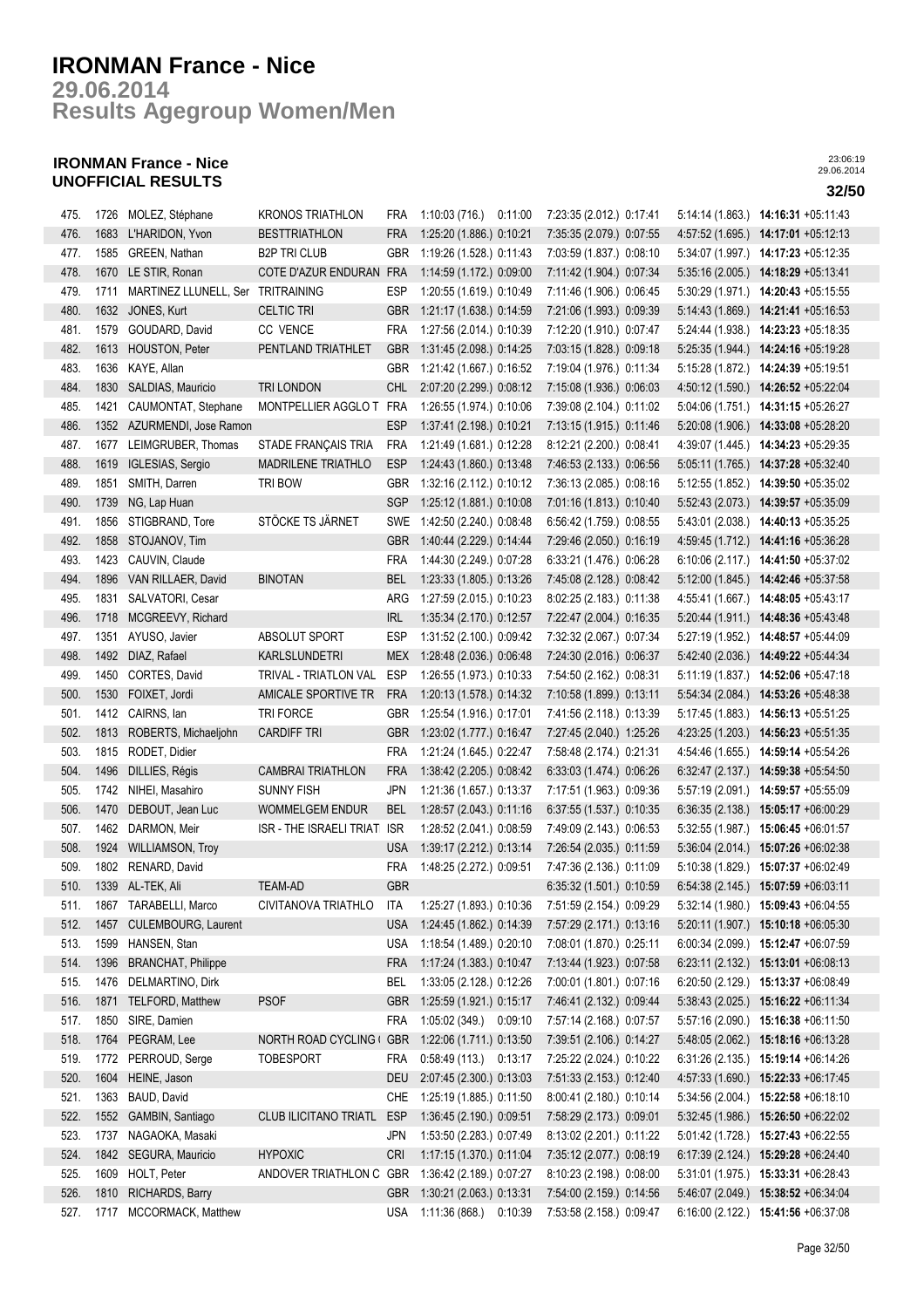**Results Agegroup Women/Men 29.06.2014**

## **IRONMAN France - Nice UNOFFICIAL RESULTS 33/50**

| 528. | 1868 TARLET, Laurent     | <b>TRIATHL AIX</b> |  | FRA 1:09:58 (709.) 0:12:27 8:03:16 (2.185.) 0:18:33 6:07:38 (2.112.) 15:51:49 +06:47:01  |  |
|------|--------------------------|--------------------|--|------------------------------------------------------------------------------------------|--|
|      | 529. 1435 CHAUMIEN, Eddy | <b>TSF</b>         |  | FRA 1:32:54 (2.125) 0:13:54 8:57:14 (2.230.) 0:19:01 4:56:42 (1.679.) 15:59:43 +06:54:55 |  |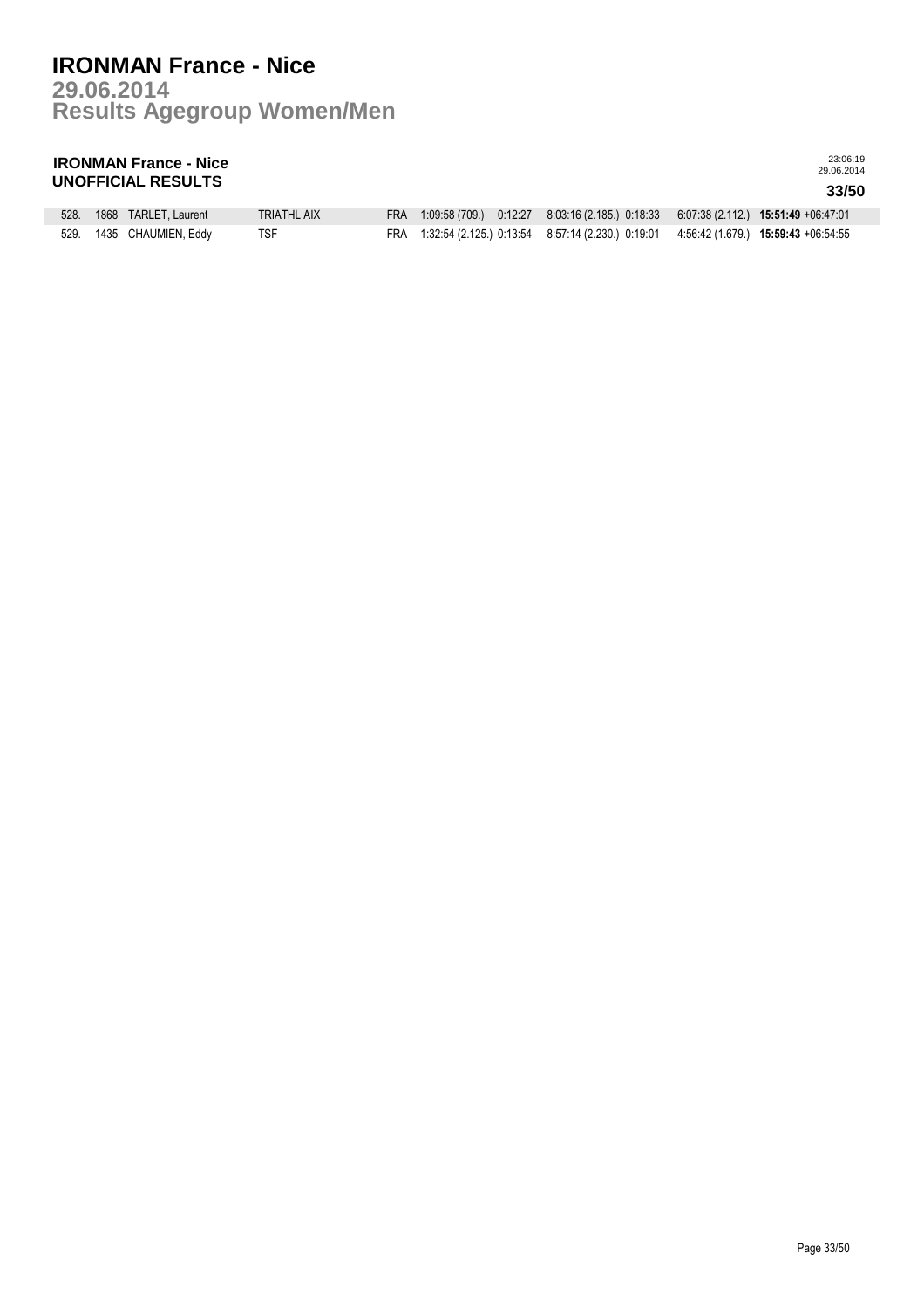**Results Agegroup Women/Men 29.06.2014**

## **IRONMAN France - Nice UNOFFICIAL RESULTS 34/50**

**Agegroup Men 45**

|          |      | Agegroup men 45                         |                             |            |                          |         |                                                  |                |                     |          |                       |
|----------|------|-----------------------------------------|-----------------------------|------------|--------------------------|---------|--------------------------------------------------|----------------|---------------------|----------|-----------------------|
| Position |      | Bib Name                                | Club                        |            | NAT SWIM (PI-Swim.) T1   |         | BIKE (PI-Bike.)                                  | T <sub>2</sub> | RUN (PI-Run.) Total |          | Diff.                 |
| 1.       | 2299 | SCHUSTER, Hugues                        |                             | <b>FRA</b> | 1:00:01(156.)            | 0:04:03 | 5:00:24(18.)                                     | 0.04:11        | 3:11:31(74)         | 09:20:09 |                       |
| 2.       | 2269 | RIDEZ, Eric                             | TRIATHLON SPORT CAR FRA     |            | 0:59:07(123.)            | 0:03:47 | 5:07:53(43)                                      | 0:02:35        | 3:09:51(59)         |          | 09:23:10 +00:03:01    |
| 3.       | 2302 | SILVESTRE, Olivier                      | ARIEGE PYRENEES TRI         | <b>FRA</b> | 0.59.58(155.)            | 0:04:12 | 5:13:28(94)                                      | 0:03:14        | 3:17:34(124)        |          | 09:38:23 +00:18:14    |
| 4.       | 2165 | LITOVTSENKO, Kirill                     | 21CC TRIATHLON              | <b>EST</b> | 1:00:15(173.)            | 0:06:13 | 5:06:02(32)                                      | 0:05:36        | 3:21:58(163)        |          | $09:40:02 +00:19:53$  |
| 5.       | 2127 | JOURNAUX, Olivier                       | LA ROCHELLE TRIATHL         | <b>FRA</b> | 0:55:01(37.)             | 0:03:58 | 5:11:54(75)                                      | 0:03:14        | 3.33.03(304)        |          | 09:47:07 +00:26:58    |
| 6.       | 2277 | ROBERT, Philippe                        | POISSY TRIATHLON            | <b>FRA</b> | 1:17:31 (1.391.) 0:06:12 |         | 5.09:58(63)                                      | 0:03:05        | 3:16:29(114.)       |          | 09:53:12 +00:33:03    |
| 7.       | 2327 | TOMASZEWSKI, Eric                       | <b>ERIC TOMASZEWSKI</b>     | <b>FRA</b> | 1:03:28(262)             | 0.04.39 | 5:19:41(151)                                     | 0:04:13        | 3.22:51(171)        |          | 09:54:50 +00:34:41    |
| 8.       | 1953 | AUBLET, Pascal                          | LE MEE SPORTS TRIAT         | FRA        | 1:11:53 (902.)           | 0:07:20 | 5:25:30(231)                                     | 0:03:37        | 3:13:24(90.)        |          | 10:01:41 +00:41:32    |
| 9.       | 2173 | MADDENS, Olivier                        | LA COLLE ST PAUL TRI        | <b>FRA</b> | 1:01:48(214.)            | 0.04:01 | 5:20:51(163)                                     | 0:04:08        | 3:31:22 (280.)      |          | 10:02:08 +00:41:59    |
| 10.      | 2359 | WHEELER, Cecil                          |                             | ZAF        | 1:06:07(426.)            | 0:05:31 | 5:29:03(281.)                                    | 0:03:56        | 3:22:26(166.)       |          | 10:07:00 +00:46:51    |
| 11.      | 1971 | BEREZIARTUA, Serafin                    |                             | <b>ESP</b> | 1:10:23(740.)            | 0:05:18 | 5:26:35(247.)                                    | 0:05:24        | 3:20:03(149.)       |          | 10:07:41 +00:47:32    |
| 12.      | 2243 | PERIN, Thierry                          | <b>CHAMPAGNE TRIATH</b>     | <b>FRA</b> | 1:03:25 (259.)           | 0.03:31 | 5:28:12(269)                                     | 0:03:22        | 3:30:58 (274.)      |          | $10:09:27 +00:49:18$  |
| 13.      | 1959 | BARDET, Christophe                      | SAVOIE TEAM TRIATHLO FRA    |            | 1:07:26(531.)            | 0.04.24 | 5:28:34(275.)                                    | 0:03:16        | 3:26:08(207.)       |          | 10:09:46 +00:49:37    |
| 14.      | 2125 | JIMENEZ FUEYO, Jesus                    | <b>TRIPUCOL</b>             | <b>ESP</b> | 0.58.28(106.)            | 0:04:43 | 5:38:54(458)                                     | 0:06:39        | 3:23:42(181.)       |          | 10:12:24 +00:52:15    |
| 15.      | 2068 | FROMENTIN, Olivier                      | TRI TEAM PULLY              | <b>CHE</b> | 1:06:17 (444.)           | 0:05:55 | 5.27:41(262)                                     | 0:03:02        | 3:29:33(258.)       |          | 10:12:26 +00:52:17    |
| 16.      | 1984 | <b>BRISSEAUD, Xavier</b>                | <b>VALENCE TRIATHLON</b>    | <b>FRA</b> | 1:14:12 (1.090.) 0:06:16 |         | 5.07:23(41)                                      | 0:05:02        | 3.40:04(398)        |          | 10:12:56 +00:52:47    |
| 17.      | 2259 | QUINTIN, Thierry                        | US PALAISEAU TRIATHL        | <b>FRA</b> | 1:06:05(423.)            | 0:06:29 | 5:17:11(124)                                     | 0:03:44        | 3.40:06(399)        |          | 10:13:33 +00:53:24    |
| 18.      | 2201 | MILINOVIC, Zeljko                       |                             | SVN        | 1:06:07 (427.)           | 0:07:02 | 5:45:43 (586.)                                   | 0:04:24        | 3:11:12(71.)        |          | 10:14:26 +00:54:17    |
| 19.      | 2119 | <b>INDESTEGE, Patrick</b>               |                             | <b>BEL</b> | 1:04:35(314.)            | 0:06:43 | 5:23:48(203)                                     | 0:05:27        | 3:34:20(322)        |          | 10:14:52 +00:54:43    |
| 20.      | 2123 | JANVIER, David                          | CHANTILLY TRIATHLON         | <b>FRA</b> | 0:59:11(125)             | 0:03:50 | 5:40:38 (493.)                                   | 0:03:11        | 3:28:13(230)        |          | $10:15:01 + 00:54:52$ |
| 21.      | 2161 | LEROY, Thierry                          | MONTÉLIMAR TRIATHL          | <b>FRA</b> | 1:07:06(517.)            | 0:05:21 | 5:18:44(140)                                     | 0:03:11        | 3:40:45 (407.)      |          | 10:15:05 +00:54:56    |
| 22.      | 2353 | VOZ, Simon                              | TRI VAL DE GRAY             | BEL        | 1:07:20(527.)            | 0:04:20 | 5:36:56(423)                                     | 0:02:57        | 3.24:04(186.)       |          | 10:15:34 +00:55:25    |
| 23.      | 1958 | BARBIER, Jerome                         | <b>ANTIBES TRIATHLON</b>    | <b>FRA</b> | 0.59:20(128.)            | 0:03:29 | 5:40:19 (487.)                                   | 0:03:32        | 3:30:50(272.)       |          | 10:17:27 +00:57:18    |
| 24.      | 2318 | TAVARES, Arlindo                        |                             | <b>PRT</b> | 1:00:49 (198.)           | 0:04:09 | 5:22:29(183)                                     | 0:02:59        | 3:48:19(535)        |          | $10:18:42 +00:58:33$  |
| 25.      | 2069 | GAILLIAERT, Steven                      | <b>TRIATLON BRUGGE TRI</b>  | <b>BEL</b> | 1:04:40(321)             | 0.04:40 | 5:25:13(225)                                     | 0:04:21        | 3.40.38(406.)       |          | 10:19:30 +00:59:21    |
| 26.      | 2095 | GUILLAUME, Pierre                       | <b>CROCO D'AIRAIN NIMES</b> | <b>FRA</b> | 1:06:51(486.)            | 0:04:55 | 5:23:08 (194.)                                   | 0:03:46        | 3.41.45(420.)       |          | 10:20:24 +01:00:15    |
| 27.      | 2115 | HOLBROW, Guy                            | LONDON FIELDS TRIA          | <b>GBR</b> | 1:00:27(187.)            | 0:04:40 | 5:44:53(571.)                                    | 0:07:02        | 3:23:40(179)        |          | 10:20:39 +01:00:30    |
| 28.      | 2052 | FANTONE, Marco                          | ASD CNM TRIATHLON           | ITA        | 1:13:02(996.)            | 0:07:46 | 5:39:16 (464.)                                   | 0:06:34        | 3:14:36(93)         |          | 10:21:11 +01:01:02    |
| 29.      | 2240 | PASCALLON, Olivier                      | ANTIBES TRIATHLON           | <b>FRA</b> | 1:10:52(790.)            | 0:06:42 | 5:36:15(403)                                     | 0:03:37        | 3:23:58(185)        |          | 10:21:22 +01:01:13    |
| 30.      | 2272 | RIPOLL, Jean-Blaise                     | ANTIBES TRIATHLON           | FRA        | 1:06:29 (464.)           | 0:04:32 | 5:32:46 (345.)                                   | 0:04:07        | 3:33:34(310.)       |          | 10:21:25 +01:01:16    |
| 31.      | 2205 | MONTALIU, Jean Christo                  | <b>ASPOLICE NICE</b>        | <b>FRA</b> | 1:09:39(689)             | 0:05:04 | 5:39:38(468)                                     | 0:04:30        | 3:23:18(175.)       |          | 10:22:08 +01:01:59    |
| 32.      | 2074 | <b>GAUTIER, Eric</b>                    | FONTANIL TRIATHLON          | <b>FRA</b> | 1:04:53 (337.)           | 0:05:49 | 5:13:12(91)                                      | 0:05:22        | 3:53:31(636)        |          | 10:22:45 +01:02:36    |
| 33.      | 2140 | <b>LAEMMEL, Yves</b>                    | <b>FAST GUEBWILLER</b>      | <b>FRA</b> | 1:21:58 (1.698.) 0:08:27 |         | 5:18:19(136)                                     | 0:04:35        | 3:29:50(259.)       |          | 10:23:07 +01:02:58    |
| 34.      |      | 2338 VALLADARES, Jesus                  |                             | <b>ESP</b> | 1:04:23 (298.) 0:05:52   |         | 5:48:13(638)                                     | 0:04:52        | 3:22:57(173.)       |          | 10:26:15 +01:06:06    |
| 35.      |      | 2200 MICHEL, Dominique                  | PASSY MONT BLANC T          | <b>FRA</b> |                          |         | 1:11:25 (849.)  0:07:00  5:26:43 (251.)  0:03:56 |                | 3:39:34(386.)       |          | 10:28:35 +01:08:26    |
| 36.      |      | 2343 VANREUSEL, Koen                    |                             | <b>BEL</b> | 1:11:36(869)             | 0:06:54 | 5:14:45(104.)                                    | 0:03:25        | 3:52:10(615)        |          | 10:28:49 +01:08:40    |
| 37.      | 2117 | HULTING, Jeff                           | ANNAPOLIS TRIATHLON         | <b>USA</b> | 1:12:26 (949.)           | 0:07:18 | 5:42:28 (522.)                                   | 0:04:18        | 3:26:41(211)        |          | 10:33:09 +01:13:00    |
| 38.      | 2231 | ORSET, John                             | CEPS DINAN TRIATHLO         | <b>FRA</b> | 1:07:44 (546.)           | 0:06:39 | 5:47:45 (631.)                                   | 0:06:45        | 3.24.23(189)        |          | $10:33:14 + 01:13:05$ |
| 39.      | 2310 | SOYER, Benjamin                         | <b>TRIATHLON D'EMBRUN</b>   | <b>FRA</b> | 1:05:53(404.)            | 0:04:18 | 5:30:22(305)                                     | 0:03:47        | 3.49.28(565)        |          | $10:33:45 +01:13:36$  |
| 40.      | 1965 | BEE, Stephane                           | <b>KRONOS TRIATHLON</b>     | FRA        | 1:06:39 (473.)           | 0:07:01 | 5:45:32 (580.)                                   | 0:06:09        | 3.28.49(240.)       |          | $10:34:08 +01:13:59$  |
| 41.      | 2177 | MAHE, Bruno                             | AAS FRESNES TRIATHL         | <b>FRA</b> | 1:07:02(508.)            | 0:04:46 | 5.41:48(510)                                     | 0:04:22        | 3:36:31(352)        |          | $10:34:27 +01:14:18$  |
| 42.      | 1945 | AMAR BENSABER, Morad AS MONACO TRIATHLO |                             | FRA        | 1:07:56 (564.)           | 0:06:29 | 5:30:04(301)                                     | 0:04:23        | 3.45.56(493)        |          | 10:34:46 +01:14:37    |
| 43.      | 2198 | MEHEUST, Ludovic                        | FREE IRON TEAM              | <b>FRA</b> | 1:02:05(220.)            | 0:03:49 | 5:26:37(248.)                                    | 0:04:48        | 3.59.47(759)        |          | 10:37:04 +01:16:55    |
| 44.      | 2230 | OREAL, Philippe                         | TRIATHLON CLUB NANT         | <b>FRA</b> | 1:14:41 (1.144.) 0:08:00 |         | 5:45:19 (576.)                                   | 0:04:51        | 3:27:14(215)        |          | 10:40:03 +01:19:54    |
| 45.      | 2040 | DURAND, Patrick                         | LA ROCHELLE TRIATHL         | <b>FRA</b> | 1:04:02(293.)            | 0:06:18 | 6:00:16(875.)                                    | 0:04:43        | 3:30:04(262)        |          | 10:45:22 +01:25:13    |
| 46.      | 2280 | ROHRBACHER, Martin                      | TRAIN-NATURAL.COM           | DEU        | 0:59:04(120.)            | 0.04:01 | 5:24:48(218)                                     | 0:08:58        | 4:08:58 (934.)      |          | 10:45:47 +01:25:38    |
| 47.      | 2284 | SALINGUE, Etienne                       | <b>ONN</b>                  | <b>FRA</b> | 1:05:59(413.)            | 0:05:33 | 6:13:54 (1.125.) 0:05:01                         |                | 3:16:51(117.)       |          | 10:47:17 +01:27:08    |
| 48.      | 2266 | REMMERIE, Siggi                         | LENTRIAC                    | <b>BEL</b> | 1:06:08(431.)            | 0:06:22 | 5:48:54 (652.)                                   | 0:04:20        | 3.42:11(428)        |          | 10:47:53 +01:27:44    |
| 49.      | 2137 | KLEIN, Filip                            |                             | <b>DNK</b> | 1:13:20 (1.019.) 0:08:09 |         | 5:22:24(181.)                                    | 0:04:50        | 3:59:18(754.)       |          | 10:48:00 +01:27:51    |
| 50.      |      | 2345 VERBRUGGEN, Ronald                 |                             | BEL        | 1:07:47 (551.)           | 0:05:57 | 5:42:54 (532.)                                   | 0:05:02        | 3.46:43(509)        |          | 10:48:21 +01:28:12    |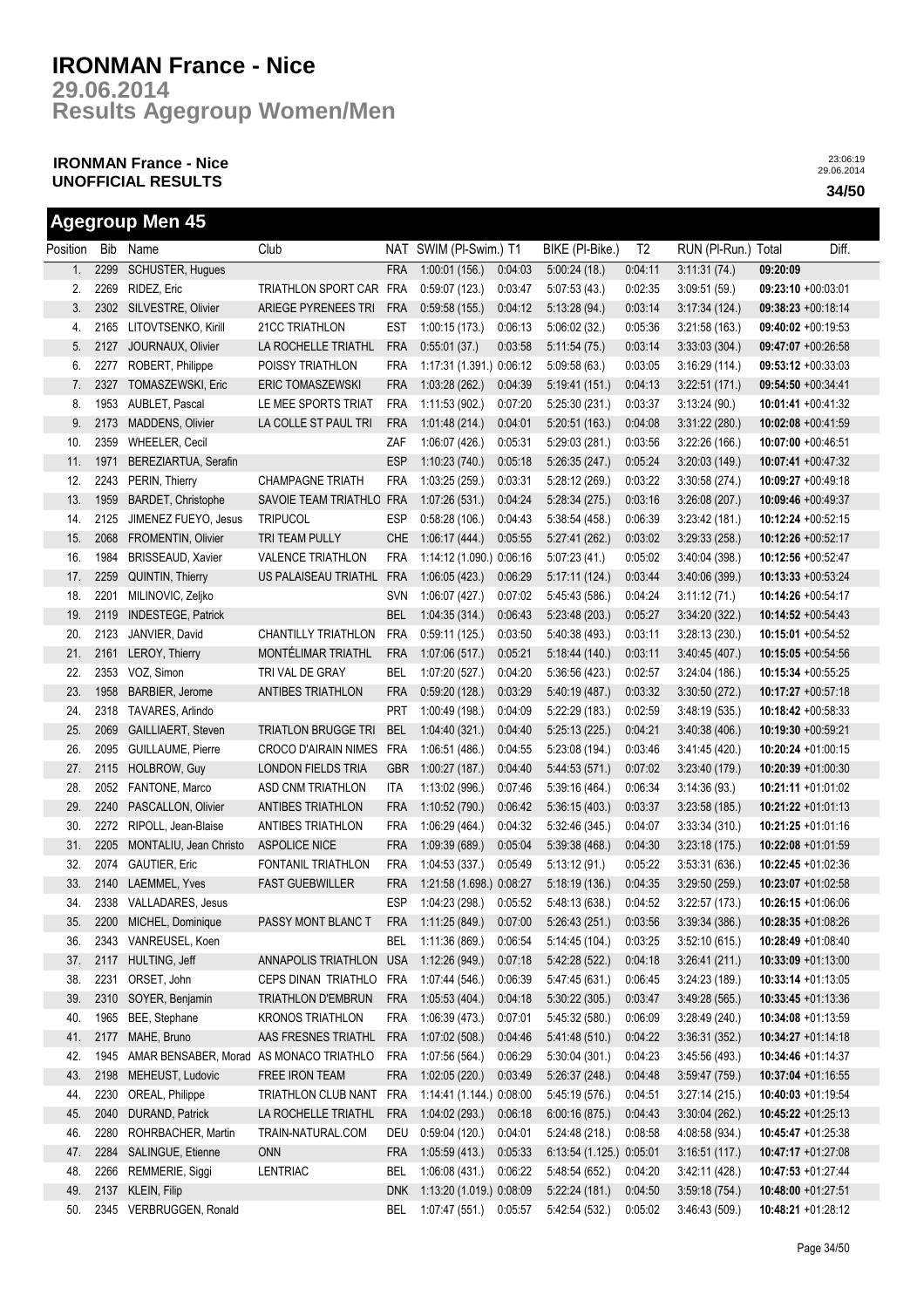**Results Agegroup Women/Men 29.06.2014**

## **IRONMAN France - Nice UNOFFICIAL RESULTS 35/50**

| 51.  | 2010 | COUVREUR, Francis          | MC3TB                       | BEL        | 1:15:38 (1.247.) 0:08:33     |         | 5:43:59 (556.)           | 0:05:28 | 3:35:21(337)     | 10:48:58 +01:28:49    |
|------|------|----------------------------|-----------------------------|------------|------------------------------|---------|--------------------------|---------|------------------|-----------------------|
| 52.  | 2289 | SANCHEZ, Santi             | UNIÓ ATLÈTICA RUBÍ          | <b>ESP</b> | 1:13:00(993.)                | 0:07:05 | 5:37:30 (434.)           | 0:04:15 | 3:51:44(609)     | 10:53:31 +01:33:22    |
| 53.  | 2009 | COURNET, Herve             | <b>CROCO D'AIRAIN NIMES</b> | <b>FRA</b> | 1:10:34(753)                 | 0:06:05 | 5:27:12(254.)            | 0:04:12 | 4.05:44 (867.)   | 10:53:44 +01:33:35    |
| 54.  | 2178 | MAIRE, François            | <b>COURBEVOIE TRIATH</b>    | <b>FRA</b> | 1:23:43 (1.816.) 0:10:45     |         | 5:29:17 (285.)           | 0:05:15 | 3:45:34 (486.)   | 10:54:30 +01:34:21    |
| 55.  | 2120 |                            |                             | <b>RUS</b> |                              |         | 5:50:46 (684.)           | 0:04:22 |                  | 10:55:32 +01:35:23    |
|      |      | IOVENKO, Oleg              |                             |            | 1:17:00 (1.352.) 0:08:22     |         |                          |         | 3:35.04(331)     |                       |
| 56.  | 2228 | OLTMANN, Jörn              |                             | DEU        | 1:23:13 (1.787.) 0:08:25     |         | 5:48:16 (639.)           | 0:05:29 | 3:30:13(263)     | 10:55:33 +01:35:24    |
| 57.  | 2121 | JACOBS, Philippe           | AHBE / 3 IRON SPORTS        | <b>BEL</b> | 1:10:46(778.)                | 0:05:35 | 5:51:43(706.)            | 0:04:15 | 3.43:27(448.)    | 10:55:44 +01:35:35    |
| 58.  | 2139 | KRAUSE, Andreas            | <b>USC KIEL</b>             | DEU        | 1:16:31 (1.301.) 0:07:53     |         | 5:48:21 (643.)           | 0:05:23 | 3:39:08(381)     | $10:57:14 + 01:37:05$ |
| 59.  | 2186 | MARSCHALL, Dirk            | <b>USC KIEL</b>             | <b>DEU</b> | 1:13:06 (1.000.) 0:10:04     |         | 5:48:30 (646.)           | 0:06:54 | 3:38:46(376)     | 10:57:17 +01:37:08    |
| 60.  | 2060 | FILIPPI, Alain             | <b>WAIMEA TRIATHLON C</b>   | <b>FRA</b> | 1:11:11(830.)                | 0:07:09 | 5:46:59 (614.)           | 0:06:12 | 3:45:51(490.)    | 10:57:19 +01:37:10    |
| 61.  | 2149 | LE MAOUT, Olivier          | <b>COURBEVOIE TRIATH</b>    | <b>FRA</b> | 1:10:15(731)                 | 0:07:06 | 5.41:33(503)             | 0:07:09 | 3:52:13(618)     | 10:58:14 +01:38:05    |
| 62.  | 2187 | MARTIN, Philippe           | AS L'UNION TRIATHLON        | FRA        | 1:10:20(735.)                | 0:07:23 | 5.48.04(635)             | 0:04:10 | 3:49:06 (553.)   | 10:59:01 +01:38:52    |
| 63.  | 2346 | VERDIER, Christophe        | IBM LA GAUDE TRIATHL( FRA   |            | 1:08:54(634.)                | 0:08:16 | 5:37:55(441.)            | 0:07:46 | 3:56:43(709.)    | 10:59:31 +01:39:22    |
| 64.  | 2061 | FIRPO, Edoardo             | AIRONE TRIATHLON A.S        | ITA        | 1:16:30 (1.300.) 0:08:35     |         | 5:32:02 (330.)           | 0:09:13 | 3:53:56(641)     | 11:00:14 +01:40:05    |
| 65.  | 2340 | VAN DER HOEVEN, Michel TTL |                             | <b>NLD</b> | 0:52:52(17.)                 | 0:04:36 | 5:51:10 (693.)           | 0:06:19 | 4:11:10 (982.)   | 11:06:04 +01:45:55    |
| 66.  | 2361 | WHITTOCK, Simon            | <b>TEAM NAGI</b>            | <b>GBR</b> | 1:13:02 (995.)               | 0:06:35 | 5:55:55(792.)            | 0:03:53 | 3.46:45(511)     | $11:06:09 +01:46:00$  |
| 67.  | 1988 | <b>BRUN, Eric</b>          | <b>GIROLI TRI</b>           | <b>FRA</b> | 1:17:06 (1.358.) 0:12:54     |         | 5:38:34(451)             | 0:07:43 | 3.51:01(597.)    | 11:07:15 +01:47:06    |
| 68.  | 2091 | GRILLI, Cristiano          | METAL ROOF                  | ITA        | 1:07:38(538.)                | 0:06:31 | 5:53:39(742)             | 0:05:42 | 3:54:05(645)     | 11:07:33 +01:47:24    |
| 69.  | 2108 | HAYNES, Duncan             |                             | <b>GBR</b> | 1:11:47(889)                 | 0:09:02 | 5:54:23(757.)            | 0:05:41 | 3.47:31(524)     | 11:08:22 +01:48:13    |
| 70.  | 2026 | DHAENENS, Kurt             | <b>TRITRAINING</b>          | BEL        | 1:14:15 (1.095.) 0:07:26     |         | 5:55:40 (787.)           | 0.07:47 | 3.43:17(446.)    | 11:08:23 +01:48:14    |
| 71.  | 2072 | GARRIC, Christophe         |                             | <b>FRA</b> | 1:19:11 (1.517.) 0:09:49     |         | 5:47:19 (622.)           | 0:08:16 | 3.44:12(457.)    | 11:08:46 +01:48:37    |
| 72.  | 2212 | MOSETTI, Nicolas           |                             | CHE        | 1:16:34 (1.307.) 0:08:30     |         | 6:03:08(938.)            | 0:05:18 | 3:36:05(349)     | 11:09:32 +01:49:23    |
| 73.  | 2355 | WATSON, Guy                |                             | <b>GBR</b> | 1:19:00 (1.499.) 0:08:44     |         | 5:44:46 (568.)           | 0:05:53 | 3:52:18 (619.)   | 11:10:39 +01:50:30    |
| 74.  | 2032 | DREW, Stephen              |                             | GBR        | 1:19:54 (1.562.) 0:10:55     |         | 5:45:11 (572.)           | 0:07:03 | 3.47:50(526.)    | 11:10:51 +01:50:42    |
| 75.  | 1949 | <b>ANNEN, Thierry</b>      | <b>CYCLES FROIDEVAUX /</b>  | <b>CHE</b> | 1:07:00(504.)                | 0:06:30 | 5:45:57 (591.)           | 0:03:54 | 4:07:43 (907.)   | 11:11:02 +01:50:53    |
| 76.  | 2320 | TESSEREAU, Stéphane        | TRIATHLON ARCACHON          | <b>FRA</b> | 1:12:11 (926.)               | 0.08:29 | 5:42:03(516)             | 0:07:25 | 4:04:05 (834.)   | 11:14:11 +01:54:02    |
| 77.  | 2222 | NIELSEN, Jan               | <b>SMT SILKEBORG</b>        | DNK        | 1:14:31 (1.131.) 0:06:29     |         | 5:47:01 (617.)           | 0:04:01 | 4:02:38(803)     | 11:14:37 +01:54:28    |
| 78.  | 2350 | VIDAL, Alain               | ALBI TRIATHLON              | <b>FRA</b> | 1:13:30 (1.035.) 0:07:08     |         | 6:03:41(952)             | 0:04:24 |                  | 11:15:43 +01:55:34    |
|      | 2128 |                            |                             |            |                              |         |                          |         | 3:47:02(515)     |                       |
| 79.  |      | KADDARI, Eric              | ETM                         | <b>FRA</b> | 1:14:43 (1.146.) 0:09:19     |         | 5:49:46 (667.)           | 0:06:53 | 3:55:44(690.)    | 11:16:23 +01:56:14    |
| 80.  | 2002 | BEAUD, Christophe          | <b>CSL ROSNY</b>            | <b>FRA</b> | 1:04:49 (333.)               | 0:05:54 | 5:44:21 (565.)           | 0:03:54 | 4:17:32 (1.104.) | 11:16:28 +01:56:19    |
| 81.  | 1964 | <b>BAYEUX, Patrick</b>     |                             | <b>FRA</b> | 1:12:45(981)                 | 0:10:03 | 6:02:33(927.)            | 0:04:50 | 3.46:53(513)     | 11:17:01 +01:56:52    |
| 82.  | 2153 | LECOMTE, Mickael           | STADE FRANÇAIS TRIA         | <b>FRA</b> | 1:22:48 (1.762.) 0:08:57     |         | 5:34:57 (379.)           | 0:06:54 | 4:03:37 (820.)   | 11:17:11 +01:57:02    |
| 83.  | 2369 | <b>WIRTHMANN, Felix</b>    | TRI TEAM L.E.               | AUT        | 1:17:21 (1.379.) 0:08:05     |         | 5:57:05(815)             | 0:04:51 | 3.50:08(575)     | 11:17:28 +01:57:19    |
| 84.  | 2274 | ROBBIANI, Loïc             | TRITAHLON VILLEFRAN         | <b>FRA</b> | 1:16:39 (1.316.) 0:06:56     |         | 5.46:42(612)             | 0:04:10 | 4.03:14 (814.)   | 11:17:38 +01:57:29    |
| 85.  | 2190 | MATTIOLI, Alessandro       | BERIV MULTISPORT RE         | <b>ITA</b> | 1:06:39(474.)                | 0:07:52 | 6:08:05 (1.018.) 0:07:02 |         | 3.48:11(532)     | 11:17:48 +01:57:39    |
| 86.  |      | 2245 PESTEL, Jean Pierre   | TRIALP 06                   | <b>FRA</b> | 1:06:23(457.)                | 0:06:57 | 6:09:23 (1.033.) 0:07:15 |         | 3:49:08(554)     | 11:19:04 +01:58:55    |
| 87.  | 1972 | BERNARD, Jean-Marie        | TRIATHLON SANNOIS F         | <b>FRA</b> | 1:22:12 (1.726.) 0:09:07     |         | 5:57:09 (817.)           | 0:03:29 | 3.47:24(520.)    | 11:19:20 +01:59:11    |
| 88.  | 2019 | DEJARDIN, Stéphane         | LOS TRI AMIGOS              | BEL        | 1:09:18(666.)                | 0:07:25 | 5:32:29(338.)            | 0:05:34 | 4:29:02 (1.294.) | 11:23:46 +02:03:37    |
| 89.  | 2296 | SCHOTTE, Oliver            | <b>TSG REUTLINGEN</b>       | <b>DEU</b> | 1:09:24(671)                 | 0:04:42 | 5:46:31 (608.)           | 0:03:54 | 4:19:38 (1.139.) | 11:24:06 +02:03:57    |
| 90.  | 1935 | ADAMS, Mark                | ALTITUDE MULTISPORT         | <b>GBR</b> | 1:20:00 (1.565.) 0:11:19     |         | 5:57:52 (831.)           | 0:03:52 | 3:51:10(601)     | 11:24:11 +02:04:02    |
| 91.  | 1976 | BOERSCH, Thomas            | <b>DLC AACHEN</b>           | <b>DEU</b> | 1:07:05(515.)                | 0:06:54 | 6:08:59 (1.028.) 0:07:33 |         | 3:55:09(670.)    | 11:25:38 +02:05:29    |
| 92.  | 2286 | FERNANDEZ RIBAS, Sal       |                             | <b>ESP</b> | 1:20:13 (1.577.) 0:10:13     |         | 5:51:41 (703.)           | 0:06:33 | 3:57:18(715)     | 11:25:57 +02:05:48    |
| 93.  | 2197 | MCRITCHIE, Rob             | <b>PSOF</b>                 | <b>GBR</b> | 1:10:39 (764.)               | 0:07:41 | 5:34:29(369)             | 0:05:49 | 4:27:47 (1.276.) | 11:26:23 +02:06:14    |
| 94.  | 2172 | MADARIAGA, Ibon            | ARITZATXU                   | <b>ESP</b> | 1:09:07 (653.)               | 0:06:48 | 6:01:30(904.)            | 0.05:40 | 4:03:55 (830.)   | 11:26:58 +02:06:49    |
| 95.  | 2104 | HAROUTEL, David            | <b>LANNION TRIATHLON</b>    | <b>FRA</b> | 1:07:41 (542.)               | 0:07:11 | 5.43.58(555)             | 0:06:28 | 4:22:22 (1.181.) | 11:27:38 +02:07:29    |
| 96.  | 2297 | SCHOU, Peter               | FITNESS DK TRI              |            | DNK 1:14:30 (1.129.) 0:09:07 |         | 6:03:24(944.)            | 0:06:52 | 3:55:33(683)     | 11:29:24 +02:09:15    |
| 97.  | 2030 | DÖRIG, Andreas             | MYSPORT TRITEAM             | CHE        | 1:14:26 (1.120.) 0:07:25     |         | 5:35:14(385)             | 0:06:00 | 4:27:41 (1.274.) | 11:30:44 +02:10:35    |
| 98.  | 1934 | ABBOU, Bouzid              | AS TRIATHLON MURET          | <b>FRA</b> | 1:17:53 (1.425.) 0:08:14     |         | 6:10:01 (1.046.) 0:06:40 |         | 3:48:10(531)     | 11:30:56 +02:10:47    |
| 99.  | 2088 | GRAND, Lylian              | <b>FAST GUEBWILLER</b>      | <b>FRA</b> | 1:08:59 (642.) 0:08:39       |         | 6:03:18(942)             | 0:06:27 | 4.04.04 (833.)   | 11:31:26 +02:11:17    |
| 100. | 2275 | ROBERT, Raphaël            | CAVIGAL NICE TRIATHL        | <b>FRA</b> | 1:19:54 (1.561.) 0:09:47     |         | 5.49.48(668)             | 0:08:18 | 4:03:50 (828.)   | 11:31:34 +02:11:25    |
| 101. | 2262 | RAIMONDO, Thomas           | <b>ESVL TRIATHLON</b>       | <b>FRA</b> | 1:17:53 (1.426.) 0:08:33     |         | 5:58:19(834)             | 0:05:30 | 4.01:22 (784.)   | 11:31:35 +02:11:26    |
| 102. | 2171 | MACCARIO, Serge            | CASINO XTRAINING            | FRA        | 1:08:20 (586.) 0:07:22       |         | 5:58:29 (842.)           | 0:05:50 | 4:11:54 (994.)   | 11:31:54 +02:11:45    |
|      |      |                            |                             |            |                              |         |                          |         |                  |                       |
| 103. | 2037 | DUFOUR, Christophe         | TOULON TRIATHLON M          | <b>FRA</b> | 1:21:06 (1.628.) 0:11:36     |         | 6:13:10 (1.111.) 0:06:33 |         | 3:39:39(389)     | 11:32:00 +02:11:51    |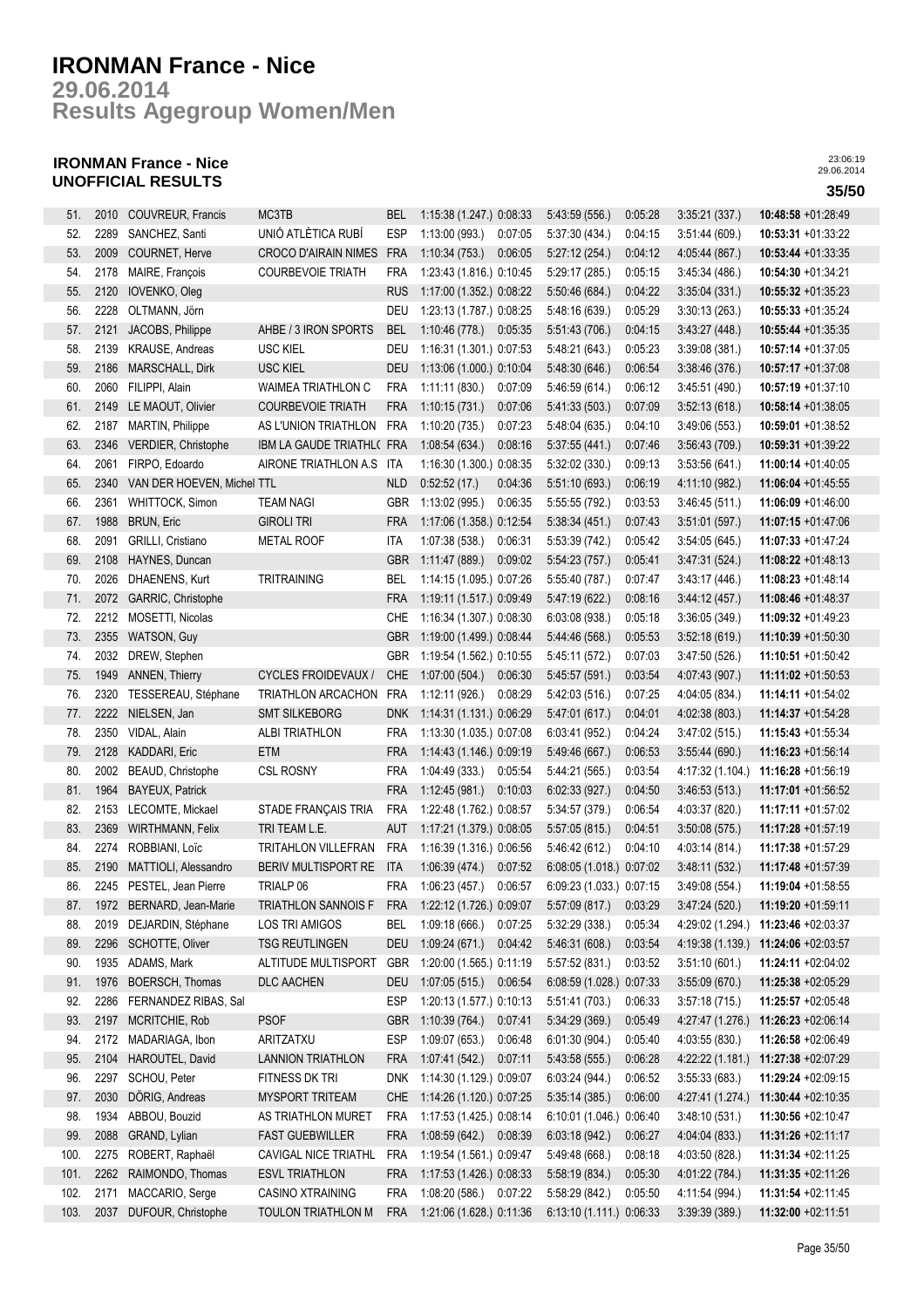**Results Agegroup Women/Men 29.06.2014**

## **IRONMAN France - Nice UNOFFICIAL RESULTS 36/50**

| 104. | 2176 | MAGNUSSON, Mikael        |                           |            | SWE 1:41:16 (2.231.) 0:11:48  | 5:38:52(457.)<br>0:09:21  | 3:51:21(603.)    | 11:32:36 +02:12:27 |
|------|------|--------------------------|---------------------------|------------|-------------------------------|---------------------------|------------------|--------------------|
| 105. | 2034 | DUBOIS, Hervé            | LA ROCHELLE TRIATHL       | <b>FRA</b> | 1:13:09 (1.003.) 0:07:50      | 6:09:14 (1.031.) 0:05:41  | 3.57:41(726.)    | 11:33:32 +02:13:23 |
| 106. | 2202 | MILLOT, Christophe       | TRIATH CLUB ANDRESY FRA   |            | 1:18:47 (1.481.) 0:09:34      | 6:06:00(987.)<br>0:07:59  | 3:51:34(605)     | 11:33:51 +02:13:42 |
| 107. | 2218 | NAVARRO, Pascal          | TRIATHLON SPORT CAR FRA   |            | 1:10:01 (713.) 0:04:40        | 6:10:45 (1.061.) 0:04:40  | 4:04:02 (832.)   | 11:34:07 +02:13:58 |
| 108. | 2028 | DOLLINGER, Peter         | WAVE TRI-TEAM TS WO       | AUT        | 1:14:21 (1.110.) 0:07:24      | 5:37:54 (440.)<br>0:04:54 | 4:29:38 (1.302.) | 11:34:09 +02:14:00 |
| 109. | 2211 | MOSER, Alan              |                           | <b>GBR</b> | 1:11:52 (899.)<br>0:06:38     | 5:57:23(822)<br>0:05:33   | 4:13:35 (1.030.) | 11:34:58 +02:14:49 |
| 110. | 2225 | O'KEEFE, Shaun           | <b>TEAM 9BAR</b>          | GBR        | 1:22:55 (1.770.) 0:07:38      | 5:51:39 (702.)<br>0:09:08 | 4:03:41 (821.)   | 11:35:01 +02:14:52 |
| 111. | 2215 | MULLER, Stephane         |                           | <b>PER</b> | 1:04:29(306.)<br>0:07:06      | 6:28:34 (1.381.) 0:08:12  | 3.47.01(514.)    | 11:35:19 +02:15:10 |
| 112. | 2192 | MAURIER, Frank           | C.C. VENCE                | <b>FRA</b> | 1:15:59 (1.273.) 0:09:46      | 5:31:36 (326.)<br>0:09:52 | 4:28:50 (1.292.) | 11:36:01 +02:15:52 |
| 113. | 2042 | EICHHORN, Kevin          |                           | <b>USA</b> | 1:12:29(955)<br>0:07:03       | 6:04:50(968.)<br>0:05:12  | 4:07:26 (903.)   | 11:36:58 +02:16:49 |
| 114. | 1933 | AALTONEN, Riku           | <b>HELSINKI TRIATHLON</b> | <b>FIN</b> | 1:20:43 (1.607.) 0:09:07      | 6:16:08 (1.162.) 0:05:56  | 3:46:00 (497.)   | 11:37:51 +02:17:42 |
| 115. | 2175 | MAFFONI, Marco           | ROAD RUNNERS CLUB N ITA   |            | 1:13:15 (1.010.) 0:10:13      | 6:11:00 (1.065.) 0:08:41  | 3:55:25(680.)    | 11:38:32 +02:18:23 |
| 116. | 2154 | LECORDIER, Stephane      | <b>TEAM TRIATHLON ROQ</b> | FRA        | 1:11:55 (906.) 0:06:12        | 6:21:16 (1.262.) 0:05:09  | 3:55.08(669.)    | 11:39:39 +02:19:30 |
| 117. | 2013 | DANILO, Vincent          | <b>QUIMPERLE TRI</b>      | <b>FRA</b> | 1:18:32 (1.474.) 0:08:45      | 6:03:04(936.)<br>0:05:10  | 4:04:22 (843.)   | 11:39:50 +02:19:41 |
| 118. | 1979 | <b>BOIRAL, Yves</b>      |                           | <b>FRA</b> | 1:12:36 (971.) 0:09:19        | 5:56:27 (803.)<br>0:08:17 | 4:13:18 (1.024.) | 11:39:55 +02:19:46 |
| 119. | 2004 | CLAES, Richard           |                           | <b>BEL</b> | 1:17:52 (1.422.) 0:10:53      | 5:45:36(583)<br>0:04:54   | 4:20:56 (1.159.) | 11:40:09 +02:20:00 |
| 120. | 2370 | WOLLENBERG, Jens         | SPORT RUSCHER TEAM        | DEU        | 1:13:39 (1.044.) 0:08:07      | 6:25:11 (1.325.) 0:06:06  | 3.47:18(519)     | 11:40:19 +02:20:10 |
| 121. | 2162 | LEVEILLE, Andre          | ATHLETIC CLUB MARCQ FRA   |            | 1:15:18 (1.209.) 0:08:44      | 6:05:25(976.)<br>0:10:42  | 4:00:20 (771.)   | 11:40:27 +02:20:18 |
| 122. | 2024 | DESBARBIEUX, Robert      | CAVIGAL NICE TRIATHL      | <b>FRA</b> | 1:11:31(856.)<br>0:08:51      | 0:06:48<br>6.02:06(921)   | 4:12:34 (1.011.) | 11:41:48 +02:21:39 |
| 123. | 2130 | KAPPNER, Christian       |                           | DEU        | 1:15:17 (1.205.) 0:09:30      | 6:04:08(960.)<br>0:07:35  | 4:05:49 (868.)   | 11:42:16 +02:22:07 |
| 124. | 2180 | MARCHAL, Patrick         | <b>TURBO</b>              | BEL        | 1:10:44 (773.) 0:08:48        | 5:44:15 (562.)<br>0:14:56 | 4:23:37 (1.204.) | 11:42:18 +02:22:09 |
| 125. | 2257 | PUSSET, Franck           |                           | <b>FRA</b> | 1:15:20 (1.213.) 0:07:55      | 0:06:28<br>6.01:09(895)   | 4:12:42 (1.015.) | 11:43:33 +02:23:24 |
| 126. | 2148 | LE MOENNER, Yann         |                           | <b>FRA</b> | 1:19:48 (1.556.) 0:09:57      | 0:08:33<br>6.05:25(977.)  | 4:01:06 (779.)   | 11:44:47 +02:24:38 |
| 127. | 1992 | CARBONE, Gianluca        | ASD CNM TRIATHLON M       | <b>ITA</b> | 1:17:30 (1.390.) 0:07:39      | 6:12:54 (1.107.) 0:03:43  | 4:03:42 (822.)   | 11:45:25 +02:25:16 |
| 128. | 2223 | OBSTETAR, Matjaz         | <b>3K SPORT</b>           | <b>SVN</b> | 1:05:05(355)<br>0:06:06       | 6:04:23(965)<br>0:04:35   | 4:25:41 (1.245.) | 11:45:48 +02:25:39 |
| 129. | 2155 | LECRIQUE, Nicolas        | TRIATHLON NANCY LOR FRA   |            | 1:18:54 (1.488.) 0:11:12      | 6:31:31 (1.437.) 0:06:25  | 3:37:53(368)     | 11:45:52 +02:25:43 |
| 130. | 2267 | RIBAUT, Alain            |                           | <b>FRA</b> | 1:19:10 (1.514.) 0:08:36      | 6:00:59 (892.)<br>0:05:29 | 4:12:29 (1.006.) | 11:46:42 +02:26:33 |
| 131. | 2193 | MAXIMILIEN, Patrick      |                           | <b>FRA</b> | 1:35:45 (2.175.) 0:05:46      | 6:30:27 (1.418.) 0:04:30  | 3:30:22(265.)    | 11:46:46 +02:26:37 |
| 132. | 2238 | PAROLA, Alessandro       | TRISPORTS.IT TEAM         | <b>ITA</b> | 1:13:37 (1.042.) 0:07:12      | 6:14:17 (1.134.) 0:05:28  | 4:06:16 (882.)   | 11:46:48 +02:26:39 |
| 133. | 2206 | MONTANO, Roberto         | HINO-PIZZA HUT            | <b>GTM</b> | 1:22:53 (1.768.) 0:09:18      | 5.59.48(869)<br>0:05:46   | 4:09:25 (949.)   | 11:47:08 +02:26:59 |
| 134. | 1941 | ALLARD, Philippe         | TRIATHLON CÔTÉ D'AM       | <b>FRA</b> | 1:14:10 (1.083.) 0:11:53      | 6:14:53 (1.145.) 0:09:07  | 3:57:27(720.)    | 11:47:28 +02:27:19 |
| 135. | 2303 | SIMONCELLI, Stéphane     | CAVIGAL NICE TRIATHL      | <b>FRA</b> | 1:22:08 (1.718.) 0:09:40      | 5:46:34(609.)<br>0.07.23  | 4:21:55 (1.171.) | 11:47:37 +02:27:28 |
| 136. | 2373 | YAMAMOTO, Jiro           | CHIBAPONZ                 | JPN        | 1:35:22 (2.167.) 0:09:01      | 6:00:21(877.)<br>0:08:04  | 3:55:52(691.)    | 11:48:39 +02:28:30 |
| 137. | 2309 | SOUPET, Christophe       | TRIALP 06                 | <b>FRA</b> | 1:16:38 (1.315.) 0:09:27      | 6:14:36 (1.136.) 0:06:04  | 4:02:36 (802.)   | 11:49:19 +02:29:10 |
| 138. | 2358 | WHEELER, Graham          | <b>BATHURST CLUB</b>      | AUS        | 1:18:38 (1.477.) 0:08:27      | 6:11:12 (1.069.) 0:05:17  | 4:05:49 (869.)   | 11:49:21 +02:29:12 |
| 139. | 1940 | ALEXANDRE, Steven        |                           | <b>FRA</b> | 1:15:16 (1.203.) 0:09:18      | 6.06:16(990.)<br>0:04:24  | 4:14:31 (1.046.) | 11:49:44 +02:29:35 |
| 140. |      | 2322 THOMAS, Didier      | TOS TRIATHLON             | FRA        | 1:22:05 (1.710 ) 0:12:45      | 6:16:20 (1.164.) 0:10:50  | 3.48.52(548.)    | 11:50:51 +02:30:42 |
| 141. | 2376 | ZIMMER, David            |                           | <b>GBR</b> | 1:15:19 (1.212.) 0:07:46      | 6:19:06 (1.214.) 0:03:29  | 4:06:34 (891.)   | 11:52:13 +02:32:04 |
| 142. | 2116 | HULIN, Bruno             | NOGENT TRIATHLON S        | <b>FRA</b> | 1:10:49 (786.) 0:07:34        | 6:23:50 (1.303.) 0:06:24  | 4:06:11 (880.)   | 11:54:47 +02:34:38 |
| 143. | 2261 | RADERMACHER, Oliver      | RTC FRECHEN 80 E.V.       | DEU        | 1:20:26 (1.589.) 0:08:03      | 6.04.48(967)<br>0:05:22   | 4:16:16 (1.082.) | 11:54:52 +02:34:43 |
| 144. | 2337 | VAGLID, Ingun            | ANTIBES TRIATHLON         | <b>NOR</b> | 1:00:30 (191.)<br>0:06:13     | 6:33:48 (1.479.) 0:06:54  | 4:09:05 (937.)   | 11:56:28 +02:36:19 |
| 145. | 1991 | CAPPANELLI, Francesco    | 1975- FITNESS PER TER ITA |            | 1:19:27 (1.529.) 0:12:33      | 6:21:40 (1.269.) 0:10:40  | 3:53:00(628)     | 11:57:17 +02:37:08 |
| 146. | 2330 | TOSINI, Alessandro       | TUTODS - MAROC            | <b>ITA</b> | 1:04:50 (334.)<br>0:07:27     | 6:21:58 (1.274.) 0:05:09  | 4:18:22 (1.116.) | 11:57:44 +02:37:35 |
| 147. | 1981 | <b>BOURGEAIS, Michel</b> | EST THAON TRIATHLON       | <b>FRA</b> | 1:15:03 (1.179.) 0:12:35      | 6:26:18 (1.347.) 0:07:42  | 3:57:24(719.)    | 11:59:00 +02:38:51 |
| 148. | 2159 | LEMEE, Eric              | <b>TEAM TRIATHLON ROQ</b> | <b>FRA</b> | 1:22:17 (1.732.) 0:10:06      | 6:07:04 (1.001.) 0:05:06  | 4:14:36 (1.050.) | 11:59:07 +02:38:58 |
| 149. | 1956 | <b>BALLON, Antoine</b>   | <b>ASVEL TRIATHLON</b>    | <b>FRA</b> |                               |                           | 4:23:38 (1.205.) | 11:59:17 +02:39:08 |
| 150. | 2151 | LEBRUN, Olivier          | TRIATHLON NANCY LOR FRA   |            | 1:14:28 (1.126.) 0:08:31      | 6:20:08 (1.236.) 0:09:40  | 4:06:40 (893.)   | 11:59:25 +02:39:16 |
| 151. |      | 2025 DEWAM, Olivier      | TRIATHLON CLUB DE L       | <b>FRA</b> | 1:15:27 (1.227.) 0:11:19      | 6:31:15 (1.431.) 0:07:31  | 3:55:20(679)     | 12:00:50 +02:40:41 |
| 152. | 2183 | MARKIN, Anatoly          | PETROVSK-MOSKVA           | <b>RUS</b> | 1:11:30 (855.)<br>0:08:30     | 6:28:24 (1.374.) 0:06:07  | 4:07:18 (900.)   | 12:01:46 +02:41:37 |
| 153. | 2110 | <b>HEDIN, Niclas</b>     | <b>ELLENWEGE SK</b>       |            | SWE 1:06:24 (458.)<br>0:06:15 | 6:37:16 (1.525.) 0:06:01  | 4:06:03 (873.)   | 12:01:58 +02:41:49 |
| 154. | 2053 | FARDOUX, Marc            | AS MURET TRIATHLON        | <b>FRA</b> | 1:16:59 (1.350.) 0:10:47      | 6:12:06 (1.084.) 0:07:19  | 4:15:04 (1.057.) | 12:02:13 +02:42:04 |
| 155. | 2256 | PUJADE, Michel           | ARIEGE PYRÉNÉES TRI       | <b>FRA</b> | 0:57:01(83)<br>0:05:28        | 6:00:52(890.)<br>0:05:18  | 4 53 40 (1.637.) | 12:02:16 +02:42:07 |
| 156. |      | 2217 MUZICA, Vincent     | <b>VENDOME</b>            | <b>FRA</b> | 1:32:23 (2.115.) 0:07:46      | 6:12:13 (1.090.) 0:08:14  | 4:02:26 (800.)   | 12:03:00 +02:42:51 |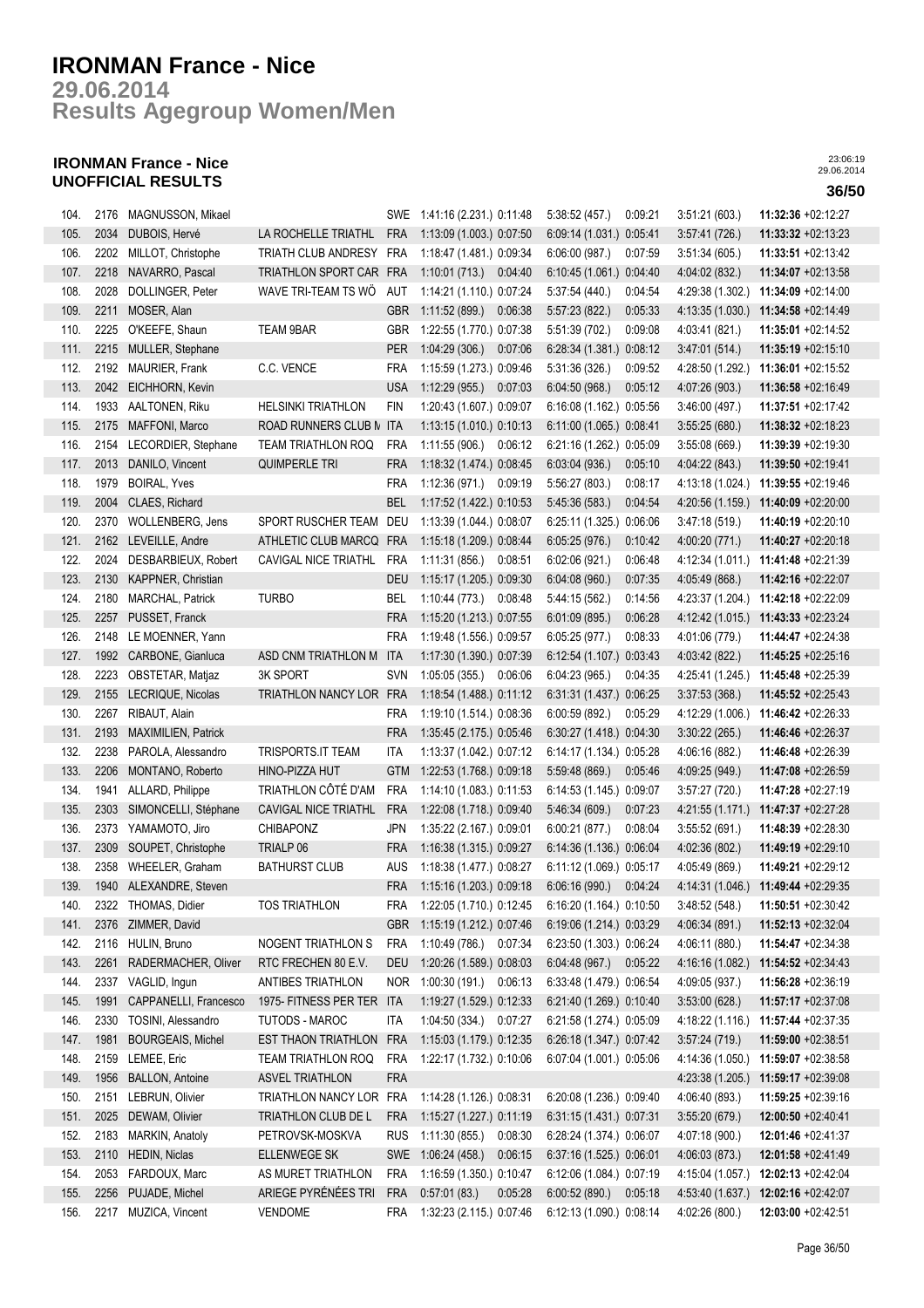**Results Agegroup Women/Men 29.06.2014**

## **IRONMAN France - Nice UNOFFICIAL RESULTS 37/50**

| 157. | 2290 | SAUNDERS, Garry                            | SHOREHAM ROWING C         | <b>GBR</b> | 1:14:45 (1.150.) 0:10:06  | 5.54:27(758.)            | 0:06:07 | 4:37:50 (1.424.) | 12:03:14 +02:43:05                  |
|------|------|--------------------------------------------|---------------------------|------------|---------------------------|--------------------------|---------|------------------|-------------------------------------|
| 158. | 2014 | DARDEL, Jerome                             | ZONE 3                    | <b>ISR</b> | 1:08:48(622)<br>0:08:13   | 6:31:25 (1.434.) 0:06:05 |         | 4:09:10 (938.)   | 12:03:40 +02:43:31                  |
| 159. | 2044 | ELLIS-SMITH, Jon                           | SOMERSET RC TRI           | <b>GBR</b> | 1:21:25 (1.647.) 0:09:29  | 6:25:08 (1.322.) 0:06:14 |         | 4:01:46 (788.)   | 12:04:00 +02:43:51                  |
| 160. | 2293 | SCHIFF, Nicolas                            | FONTANIL TRIATHLON        | <b>FRA</b> | 1:15:18 (1.210.) 0:08:32  | 6:17:11 (1.180.) 0:06:07 |         | 4:20:39 (1.156.) | 12:07:44 +02:47:35                  |
| 161. | 2174 | MAFFIOLI, Massimiliano                     | NJOY TRIATHLON VARE       | <b>ITA</b> | 1:12:15(933.)<br>0.07:57  | 6:02:21(924)             | 0:08:33 | 4:37:14 (1.414.) | 12:08:17 +02:48:08                  |
| 162. | 2221 | NIELSEN, Ronnie                            | KVIST'S METNTORGRUP       | <b>DNK</b> | 1:34:19 (2.154.) 0:06:08  | 6:18:46 (1.209.) 0:06:12 |         | 4:04:00 (831.)   | 12:09:24 +02:49:15                  |
| 163. | 2107 | HATSADOURIAN, Philippe                     |                           | <b>FRA</b> | 1:11:02(812)<br>0:11:56   | 6:09:27 (1.034.) 0:06:38 |         | 4:32:27 (1.352.) | 12:11:27 +02:51:18                  |
| 164. | 1985 | BROAD, Geoff                               | 7 SOUTH EAST              | <b>GBR</b> | 1:19:24 (1.526.) 0:13:33  | 6:09:56 (1.043.) 0:09:06 |         | 4:19:39 (1.140.) | 12:11:36 +02:51:27                  |
| 165. | 1973 | <b>BERNIER, Cyrille</b>                    | TRIATHLON CÔTE D'AM       | <b>FRA</b> | 1:11:00(810.)<br>0:08:37  | 6:07:50 (1.015.) 0:05:22 |         | 4:39:10 (1.447.) | 12:11:57 +02:51:48                  |
| 166. | 214  | EICHHORN, Douglas                          |                           | <b>USA</b> | 1:15:13 (1.197.) 0:09:38  | 6:27:04 (1.360.) 0:07:08 |         | 4:13:24 (1.027.) | 12:12:25 +02:52:16                  |
| 167. | 1969 | BELZ, Frank                                | <b>TRISPORT ERDING</b>    | <b>DEU</b> | 1:16:35 (1.310.) 0:09:14  | 6:10:58 (1.064.) 0:08:05 |         | 4:28:06 (1.279.) | 12:12:56 +02:52:47                  |
| 168. | 2035 | DUBUC, Thierry                             | <b>BPC</b>                | <b>FRA</b> | 1:06:26 (459.)<br>0:08:03 | 6:43:41 (1.604.) 0:09:46 |         | 4:06:09 (877.)   | 12:14:03 +02:53:54                  |
| 169. | 1962 | <b>BATTAINI, Marco</b>                     | PIANETA ACQUA             | <b>ITA</b> | 1:17:13 (1.368.) 0:12:54  | 6:48:02 (1.650.) 0:07:28 |         | 3:49:09(556)     | 12:14:44 +02:54:35                  |
| 170. | 2264 | RASSINOUX, Olivier                         | <b>ASAEC TRIATHLON</b>    | <b>FRA</b> | 1:09:04 (649.)<br>0:05:15 | 5:51:54 (709.)           | 0:08:12 | 5:02:31 (1.737.) | 12:16:55 +02:56:46                  |
| 171. | 2372 | WOODS, Richard                             |                           | <b>GBR</b> | 1:18:32 (1.475.) 0:10:24  | 6:09:53 (1.040.) 0:05:41 |         | 4:33:11(1.361)   | 12:17:39 +02:57:30                  |
| 172. | 2152 | LECAS, Bruno                               | CEPS DINAN TRIATHLO       | <b>FRA</b> | 1:17:19 (1.377.) 0:07:40  | 6:21:08 (1.254.) 0:09:02 |         | 4:22:38 (1.187.) | 12:17:46 +02:57:37                  |
| 173. | 1990 | CADEZ, Daniel                              | TRIATHLON CLUB AVIO       | <b>FRA</b> | 1:14:38 (1.141.) 0:08:45  | 6:15:47 (1.160.) 0:09:55 |         | 4:29:57 (1.310.) | 12:19:02 +02:58:53                  |
| 174. | 2270 | RIENER, Markus                             | ÄSKÖ SPARKASSE HAI        | AUT        | 1:15:08 (1.189.) 0:09:13  | 6:21:29 (1.267.) 0:06:24 |         | 4:27:44 (1.275.) | 12:19:56 +02:59:47                  |
| 175. | 2105 | HARTLEY, Matthew                           | SHEFFIELD TRIATHLON (     | <b>GBR</b> | 1:04:38(318)<br>0:07:30   | 6:02:27(926.)            | 0:06:04 | 5:00:02(1.715.)  | 12:20:40 +03:00:31                  |
| 176. | 2181 | MARCHAND, Regis                            | <b>ISSY TRIATHLON</b>     | <b>FRA</b> | 1:06:22(455)<br>0:05:48   | 5:39:59 (478.)           | 0:03:48 | 5:25:05 (1.939.) | 12:21:01 +03:00:52                  |
| 177. | 2144 | LAONET, Alain                              | VITROLLES TRIATHLON       | <b>FRA</b> | 1:22:02 (1.702.) 0:10:44  | 6:32:55 (1.466.) 0:07:10 |         | 4:08:35 (925.)   | 12:21:23 +03:01:14                  |
| 178. | 2166 | LLOVET, Josep                              | CLUB TRIATLÓ LLEIDA       | <b>ESP</b> | 1:31:55 (2.102.) 0:08:16  | 6:17:21 (1.184.) 0:07:43 |         | 4:16:14 (1.081.) | $12:21:28 +03:01:19$                |
| 179. | 2352 | VINOGRADOV, Vladimir                       | <b>ESTONIAN</b>           | <b>EST</b> | 1:19:10 (1.513.) 0:10:33  | 6:26:59 (1.357.) 0:06:50 |         | 4:18:54 (1.126.) | 12:22:24 +03:02:15                  |
| 180. | 1966 | BEGARD, Didier                             | ENTENTE SPORTIVE TH       | <b>FRA</b> | 1:26:34 (1.947.) 0:11:02  | 6:03:03(935.)            | 0:07:02 | 4:35:02 (1.388.) | 12:22:40 +03:02:31                  |
| 181. | 2016 | DE ROO, Dirk                               | <b>LOSTRIAMIGOS</b>       | <b>BEL</b> | 1:27:04 (1.979.) 0:09:14  | 5:33:44(362)             | 0:06:33 | 5:06:15 (1.782.) | 12:22:48 +03:02:39                  |
| 182. | 2043 | ELLIS, Paul                                | <b>DARLINGTON TRI</b>     | GBR        | 1:30:41 (2.072.) 0:09:39  | 6:37:45 (1.536.) 0:07:00 |         | 3:58:43(743)     | 12:23:46 +03:03:37                  |
| 183. | 2234 | PACCAGNELLA, Stefano                       | <b>CUSPADOVATRIATHLO</b>  | <b>ITA</b> | 1:24:10 (1.841.) 0:12:27  | 6:31:01 (1.427.) 0:07:21 |         | 4:09:36 (956.)   | 12:24:33 +03:04:24                  |
| 184. | 2033 | DUARTE, Miguel                             |                           | <b>PRT</b> | 1:04:35 (313.) 0:10:47    | 6:37:15 (1.524.) 0:08:04 |         | 4:24:33 (1.220.) | 12:25:13 +03:05:04                  |
| 185. | 2196 | MCKNIGHT, Roy                              | <b>SCHULL TRI CLUB</b>    | <b>IRL</b> | 1:17:42 (1.404.) 0:08:39  | 6.03:44(953)             | 0:06:10 |                  | 4:50:05 (1.587.) 12:26:19 +03:06:10 |
| 186. | 2331 | TRECOIRE, Bruno                            | LA ROCHELLE TRIATHL       | <b>FRA</b> | 0:56:51(77.)<br>0:05:36   | 6:45:15 (1.627.) 0:08:27 |         | 4:30:13 (1.317.) | 12:26:21 +03:06:12                  |
| 187. | 1983 | BREZINA, Martin                            | <b>TRIGETHER</b>          | <b>CHE</b> | 1:22:43 (1.756.) 0:12:10  | 6:41:15 (1.569.) 0:08:58 |         | 4:01:37 (786.)   | 12:26:40 +03:06:32                  |
| 188. | 2054 | FAUCON, Jean Christophe US CAGNES TRIATHLO |                           | <b>FRA</b> | 1:13:25 (1.028.) 0:11:07  | 6:14:05 (1.128.) 0:08:12 |         | 4:40:27 (1.469.) | 12:27:15 +03:07:06                  |
| 189. | 1999 | CHARRIERE, Mario                           | <b>TRI TEAM KARAIB</b>    | <b>FRA</b> | 1:19:18 (1.521.) 0:10:19  | 6:03:38(949)             | 0:09:09 | 4:45:48 (1.533.) | 12:28:11 +03:08:02                  |
| 190. | 2199 | MEIER, Stefan                              | TRI-4-FUN SVKT            | DEU        | 1:16:14 (1.284.) 0:09:28  | 6:13:36 (1.117.) 0:05:27 |         | 4:43:47 (1.503.) | 12:28:30 +03:08:21                  |
| 191. | 2112 | HERUBEL, Bruno                             | <b>ESPERANCE CHARTRE</b>  | <b>FRA</b> | 1:27:33 (1.999.) 0:09:12  | 6:29:56 (1.409.) 0:05:01 |         | 4:17:12 (1.100.) | 12:28:52 +03:08:43                  |
| 192. |      | 2208 MONTPIED, Lionnel                     | FONTANIL TRIATHLON        | FRA        | 1:24:03 (1.833.) 0:09:52  | 6:08:56 (1.026.) 0:06:13 |         |                  | 4:40:02 (1.462.) 12:29:04 +03:08:55 |
| 193. | 2021 | DELWASSE, Joel                             | <b>ENERGY TRI</b>         | BEL        | 1:21:48 (1.679.) 0:10:10  | 6:31:32 (1.438.) 0:06:23 |         | 4:20:19(1.151.)  | 12:30:10 +03:10:01                  |
| 194. | 2325 | THORSSON, Jan                              | HALMSTAD GARNISONS        | SWE        | 1:44:33 (2.250.) 0:05:50  | 6:24:14 (1.309.) 0:05:51 |         | 4:09:59 (964.)   | 12:30:24 +03:10:15                  |
| 195. | 1977 | <b>BOILLOT, Laurent</b>                    | CNP PONTARLIER TRIA       | <b>FRA</b> | 1:18:02 (1.439.) 0:08:16  | 6:21:29 (1.266.) 0:05:34 |         | 4:39:28 (1.452.) | 12:32:47 +03:12:38                  |
| 196. | 2080 | GIL, Jacky                                 | DONOSTIARRAK              | <b>ESP</b> | 1:20:06 (1.573.) 0:10:18  | 6:52:00 (1.710.) 0:08:35 |         | 4:02:00 (790.)   | 12:32:56 +03:12:47                  |
| 197. | 2260 | RACHHOLZ, Wolfgang                         | P3 TOP TEAM TRI NÖ        | aut        | 1:10:56 (803.) 0:07:32    | 6:25:23 (1.331.) 0:06:25 |         | 4:43:54 (1.509.) | 12:34:08 +03:13:59                  |
| 198. | 2244 | PERNIN, François                           | NOGENT SOLIDARITÉ T       | <b>FRA</b> | 1:17:53 (1.423.) 0:08:20  | 6:32:59 (1.471.) 0:05:44 |         | 4:29:41 (1.303.) | 12:34:35 +03:14:26                  |
| 199. | 1996 | CAROTA, Fabio                              | <b>GS PASTA GRANAROLO</b> | <b>ITA</b> | 1:21:14 (1.635.) 0:10:17  | 6:18:58 (1.212.) 0:07:02 |         | 4:37:36 (1.420.) | 12:35:07 +03:14:58                  |
| 200. | 2157 | LEHTI, Pekka                               | LIIKUTAAN HYVÄÄ           | <b>FIN</b> | 1:22:16 (1.731.) 0:12:14  | 6:09:22 (1.032.) 0:09:28 |         | 4:42:14 (1.483.) | $12:35:32 +03:15:23$                |
| 201. | 2365 | WILMET, Benoît                             | <b>ESN</b>                | <b>BEL</b> | 1:17:09 (1.363.) 0:10:35  | 6:19:52 (1.229.) 0:09:46 |         | 4:38:47 (1.442.) | 12:36:08 +03:15:59                  |
| 202. | 2029 | DONNELLY, Stephen                          | STRATFORD-UPON-AV         | GBR        | 1:30:45 (2.074.) 0:10:11  | 6:57:43 (1.771.) 0:09:25 |         | 3:48:14(533)     | 12:36:15 +03:16:06                  |
| 203. | 1970 | BENNETT, Nicholas                          | THE ENDURANCE STOR        | <b>GBR</b> | 1:08:31 (598.) 0:05:04    | 6:36:22 (1.509.) 0:10:32 |         |                  | 4:36:22 (1.399.) 12:36:48 +03:16:39 |
| 204. | 1939 | ALBA, Stefano                              |                           | VEN        | 1:11:39 (874.)<br>0:08:34 | 6:18:28 (1.203.) 0:06:04 |         | 4:53:31 (1.636.) | 12:38:15 +03:18:06                  |
| 205. | 2276 | ROBERT, Frank                              | TRIATHLON CLUB ROYA FRA   |            | 1:12:28(954)<br>0.07:24   | 6:30:55 (1.425.) 0:05:21 |         | 4:42:32 (1.488.) | 12:38:38 +03:18:29                  |
| 206. | 2136 | KISSOUN, Frantz                            | TEAM NO LIMIT             | <b>FRA</b> | 1:25:54 (1.915.) 0:11:04  | 6:20:58 (1.252.) 0:09:18 |         | 4:31:40 (1.337.) | 12:38:52 +03:18:43                  |
| 207. | 2015 | DE LA TORRE, Nestor                        |                           | ARG        | 1:13:48 (1.053.) 0:09:35  | 6:40:10 (1.556.) 0:06:51 |         | 4:29:13 (1.295.) | 12:39:35 +03:19:26                  |
| 208. | 2099 |                                            | LA ROCHELLE TRIATHL       | <b>FRA</b> |                           | 6:32:58 (1.470.) 0:05:39 |         |                  |                                     |
|      |      | GUYARD, Loic                               |                           |            | 1:14:18 (1.101.) 0:09:31  |                          |         |                  | 4:37:13 (1.413.) 12:39:36 +03:19:27 |
| 209. | 1994 | CARLINI, Alejandro                         | CIVITANOVA TRIATHLO       | ITA        | 1:15:03 (1.180.) 0:09:11  | 6:51:38 (1.701.) 0:08:05 |         |                  | 4:16:11 (1.079.) 12:40:06 +03:19:57 |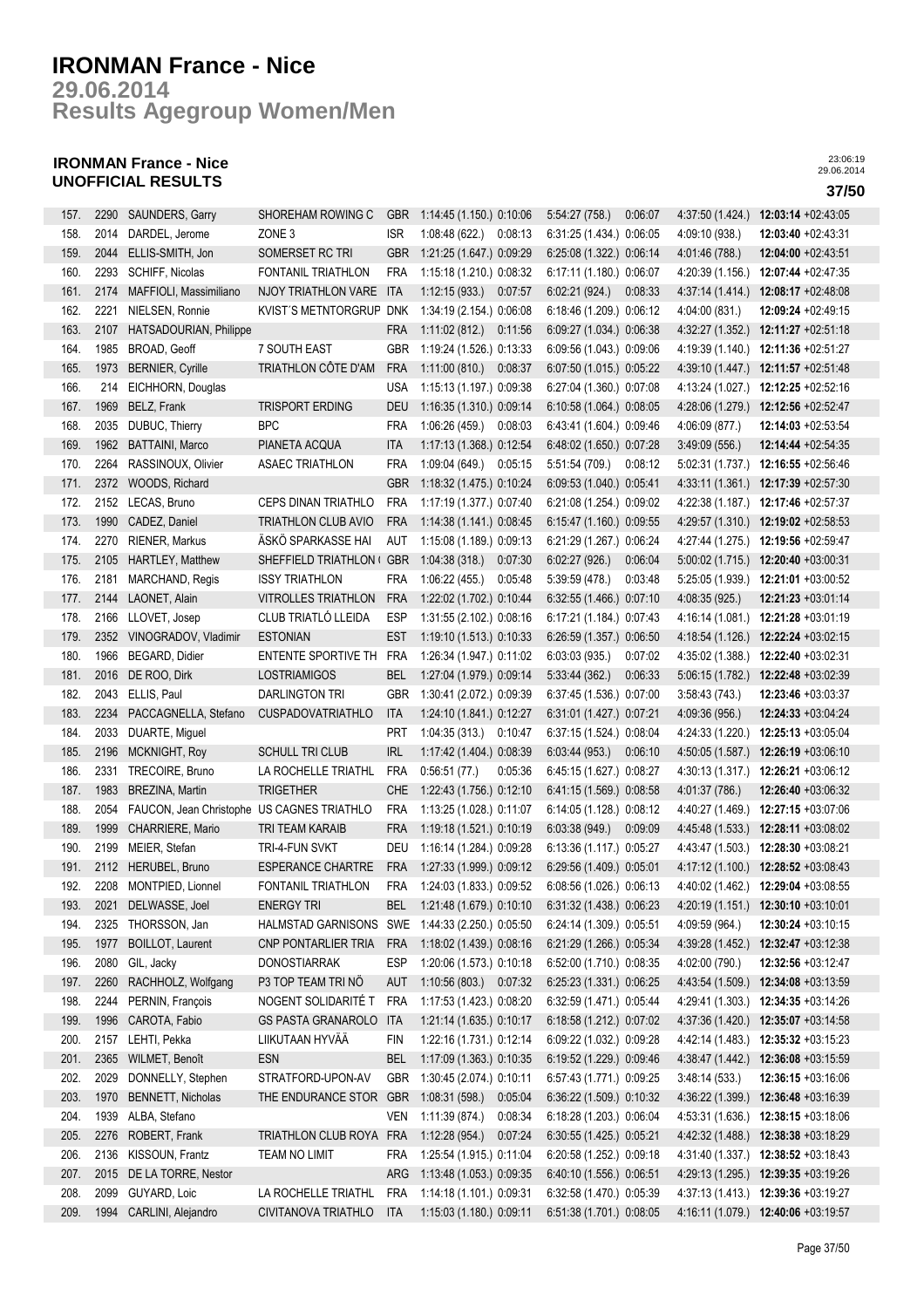**Results Agegroup Women/Men 29.06.2014**

## **IRONMAN France - Nice UNOFFICIAL RESULTS 38/50**

| 210. | 2093 | GUENON, Thierry                           | TRIATHLON ARCACHON FRA     |            | 1:19:09 (1.511.) 0:07:33                             | 6:23:56 (1.304.) 0:07:15                             | 4:42:29 (1.485.) | $12:40:19 + 03:20:10$               |
|------|------|-------------------------------------------|----------------------------|------------|------------------------------------------------------|------------------------------------------------------|------------------|-------------------------------------|
| 211. | 2255 | PUGEAULT, Jean-Philippe NO SPEED LIMIT    |                            | <b>FRA</b> | 1:15:45 (1.260.) 0:08:07                             | 6:14:55 (1.146.) 0:05:24                             | 4:57:31 (1.688.) | 12:41:39 +03:21:30                  |
| 212. | 2278 | RODGERS, Owen                             | CARDIFF METROPOLITA        | GBR        | 1:17:48 (1.411.) 0:09:54                             | 6:34:23 (1.488.) 0:07:54                             | 4:31:46 (1.338.) | 12:41:43 +03:21:34                  |
| 213. | 2314 | STOLBORG, Thomas                          | <b>FITNESSDK TRI</b>       | <b>DNK</b> | 1:27:35 (2.001.) 0:09:09                             | 6:51:14 (1.699.) 0:08:23                             | 4:06:14(881)     | 12:42:33 +03:22:24                  |
| 214. | 2167 | LORMAND, Thibault                         | AQUASPORT SAINT CY         | <b>FRA</b> | 1:24:13 (1.844.) 0:16:13                             | 6:40:14 (1.557.) 0:13:14                             | 4:09:28 (951.)   | 12:43:20 +03:23:11                  |
| 215. | 2213 | MOSSER, Jacques                           | <b>TEAM SENTIERS D'OCR</b> | <b>FRA</b> | 1:23:09 (1.782.) 0:12:32                             | 6:37:20 (1.530.) 0:07:55                             | 4:25:07 (1.231.) | 12:46:02 +03:25:53                  |
| 216. | 2000 | CHARUN, Bruno                             | KEMPERLÉ TRIATHLON         | <b>FRA</b> | 1:32:30 (2.118.) 0:08:53                             | 6:55:47 (1.746.) 0:10:10                             | 3:59:42(758.)    | 12:46:59 +03:26:50                  |
| 217. | 2239 | PARSONS, Darren                           | NEWCASTLE (STAFFS) T       | <b>GBR</b> | 1:35:20 (2.165.) 0:05:50                             | 6:22:34 (1.285.) 0:06:10                             | 4:37:29 (1.417.) | 12:47:21 +03:27:12                  |
| 218. | 1952 | <b>ARTHUR, David</b>                      | ATHELITE TRIATHLON C       | GBR        | 1:26:25 (1.943.) 0:10:59                             | 6:47:18 (1.646.) 0:10:21                             | 4:12:24 (1.004.) | 12:47:26 +03:27:17                  |
| 219. | 2082 | GILLAS, Fabrice                           |                            | <b>FRA</b> | 1:32:49 (2.123.) 0:11:50                             | 7:06:02 (1.849.) 0:10:20                             | 3:48:28(540.)    | 12:49:26 +03:29:17                  |
| 220. | 2273 | ROBB, Andrew                              | <b>FUSION TRIATHLON CL</b> | GBR        | 1:27:05 (1.980.) 0:09:32                             | 6:44:50 (1.616.) 0:06:20                             | 4:21:53 (1.170.) | 12:49:39 +03:29:30                  |
| 221. | 2164 | LINGLART, David                           |                            | <b>FRA</b> | 1:23:21 (1.795.) 0:10:16                             | 6:32:10 (1.451.) 0:06:56                             |                  | 4:37:06 (1.409.) 12:49:47 +03:29:38 |
| 222. | 2041 | EGIDI, Pietro                             | <b>WAIMEA TRIATHLON L</b>  | <b>FRA</b> | 1:05:43 (391.) 0:09:14                               | 6:45:39 (1.630.) 0:10:23                             | 4:40:12 (1.465.) | 12:51:09 +03:31:00                  |
| 223. |      | 2342 VANNIEUWENHUYSEN, M TDCH             |                            | <b>BEL</b> | 1:23:01 (1.776.) 0:10:14                             | 6:21:50 (1.273.) 0:07:57                             | 4:48:11 (1.562.) | 12:51:11 +03:31:02                  |
| 224. | 2247 | PFLEGER, Yves                             | <b>SG WANTZENAU TRIAT</b>  | <b>FRA</b> | 1:21:31 (1.651.) 0:11:52                             | 6:28:54 (1.386.) 0:09:25                             | 4:39:36 (1.455.) | 12:51:17 +03:31:08                  |
| 225. | 2101 | HACON, lan                                | <b>TRI-ANGLIA</b>          | <b>GBR</b> | 1:25:33 (1.896.) 0:11:14                             | 6:49:59 (1.678.) 0:06:37                             | 4:18:30(1.121.)  | 12:51:51 +03:31:42                  |
| 226. | 2207 | MONTEGROSSO, Davide TRIATHLON OSTIA A.S.  |                            | <b>ITA</b> |                                                      |                                                      |                  | 12:51:52 +03:31:43                  |
| 227. | 2018 | DEHASPE, Luc                              |                            | <b>BEL</b> | 1:22:37 (1.752.) 0:08:39<br>1:22:18 (1.735.) 0:11:43 | 6:31:28 (1.435.) 0:06:03                             | 4:43:07 (1.493.) | 12:52:36 +03:32:27                  |
| 228. | 2073 | GAUDIN, Frédéric                          | <b>NSTT</b>                | BEL        | 1:13:25 (1.029.) 0:09:12                             | 6:50:12 (1.686.) 0:09:00<br>6:45:11 (1.624.) 0:10:27 | 4:19:24 (1.135.) | 12:52:36 +03:32:27                  |
| 229. | 2344 | VAZZOLER, Lionel                          | POISSY TRIATHLON           | <b>FRA</b> |                                                      | 6:29:14 (1.390.) 0:09:09                             | 4:34:23 (1.379.) | 12:52:46 +03:32:37                  |
|      |      | UBEIRA NOGUERA, Samu TRISPORT SIERRA DE M |                            |            | 1:13:57 (1.065.) 0:15:09                             |                                                      | 4:45:19 (1.522.) | 12:53:20 +03:33:11                  |
| 230. | 2335 |                                           |                            | ESP        | 1:09:25 (673.) 0:05:12                               | 5:40:44 (495.)<br>0:05:31                            | 5:52:30 (2.072.) |                                     |
| 231. | 2249 | PIANI, Michel                             | <b>CORSICA TRIATHLON C</b> | <b>FRA</b> | 1:22:44 (1.758.) 0:13:03                             | 6:52:52 (1.716.) 0:06:41                             |                  | 4:18:09 (1.111.) 12:53:27 +03:33:18 |
| 232. | 2291 | SAZIO, Gil                                | ANTIBES TRIATHLON          | <b>FRA</b> | 1:13:21 (1.021.) 0:09:26                             | 6:25:25 (1.332.) 0:09:48                             | 4:55:31(1.666)   | 12:53:29 +03:33:20                  |
| 233. | 2049 | FABBRI, Marco                             | <b>FIRENZE TRI</b>         | <b>ITA</b> | 1:15:21 (1.217.) 0:10:40                             | 5.41.58(514)<br>0:08:14                              | 5:37:36 (2.020.) | 12:53:47 +03:33:38                  |
| 234. | 1944 | AMADIEU, Patrice                          | <b>WAIMEA TRI LUNEL</b>    | <b>FRA</b> | 1:11:49 (893.)<br>0:13:18                            | 6:29:10 (1.389.) 0:11:05                             | 4:49:29 (1.572.) | 12:54:49 +03:34:40                  |
| 235. | 1978 | <b>BOINIER, Laurent</b>                   | TRIATHLON ATLANTIQU        | <b>FRA</b> | 1:14:25 (1.119.) 0:09:11                             | 7:00:25 (1.804.) 0:07:36                             | 4:23:44 (1.208.) | 12:55:19 +03:35:10                  |
| 236. | 2339 | VAN BELLE, Guy                            | <b>LOS TRIAMIGOS</b>       | <b>BEL</b> | 1:27:09 (1.986.) 0:09:11                             | 6:31:30 (1.436.) 0:08:28                             | 4:39:44 (1.459.) | 12:56:00 +03:35:51                  |
| 237. | 2122 | JANSEN, Achim                             | LC OLYMPIA WIESBADE        | <b>DEU</b> | 1:26:10 (1.935.) 0:09:09                             | 6:41:54 (1.577.) 0:19:39                             | 4:19:40 (1.141.) | 12:56:29 +03:36:20                  |
| 238. |      | 2758 THOMAS, Paolini                      | <b>CORSICA TRIATHLON C</b> | <b>FRA</b> | 1:23:36 (1.809.) 0:14:03                             | 6:24:11 (1.306.) 0:11:50                             |                  | 4:43:19 (1.495.) 12:56:58 +03:36:49 |
| 239. | 2295 | SCHMITT, Laurent                          | TRIMOVAL MOLSHEIM          | <b>FRA</b> | 1:07:42 (543.) 0:07:42                               | 6:26:51 (1.352.) 0:19:33                             |                  | 4:57:49 (1.694.) 12:59:35 +03:39:26 |
| 240. | 2185 | MARS, Jean-Luc                            |                            | FRA        | 1:34:12 (2.150.) 0:11:38                             | 6:40:42 (1.561.) 0:09:28                             |                  | 4:24:03 (1.214.) 13:00:01 +03:39:52 |
| 241. | 1938 | AKKER, Hans-Peter                         |                            | <b>NLD</b> | 1:13:13 (1.007.) 0:10:13                             | 6:29:31 (1.401.) 0:06:48                             | 5:00:34 (1.720.) | 13:00:16 +03:40:07                  |
| 242. | 2241 | PASQUETTI, Stephane                       |                            | <b>FRA</b> | 1:23:04 (1.779.) 0:14:03                             | 6:29:22 (1.394.) 0:10:52                             | 4:45:39 (1.531.) | 13:02:58 +03:42:49                  |
| 243. | 2003 | CIXOUS, Jean Pierre                       |                            | <b>FRA</b> | 1:13:09 (1.004.) 0:13:13                             | 7:09:13 (1.877.) 0:11:24                             | 4:16:19 (1.083.) | 13:03:16 +03:43:07                  |
| 244. | 2085 | GIURIATO, Andrea                          | <b>G.S. PASTA GRANAROL</b> | ITA        | 1:26:13 (1.937.) 0:08:01                             | 6:29:22 (1.392.) 0:06:32                             | 4:54:50 (1.656.) | 13:04:57 +03:44:48                  |
| 245. |      | 1948 ANGLISTER, David                     | <b>STADE FRANCAIS</b>      | <b>FRA</b> | 1:16:50 (1.335.) 0:10:23                             | 6:58:50 (1.790.) 0:05:05                             |                  | 4:33:53 (1.376.) 13:05:00 +03:44:51 |
| 246. |      | 2209 MORSE, Nigel                         | <b>CELTIC TRI</b>          |            | GBR 1:15:34 (1.240.) 0:10:43                         | 6:30:59 (1.426.) 0:07:50                             |                  | 4:59:59 (1.713.) 13:05:02 +03:44:53 |
| 247. | 2064 | FORTINI, Filippo                          |                            | USA        | 1:30:30 (2.066.) 0:11:34                             | 6:37:19 (1.528.) 0:09:06                             |                  | 4:37:12 (1.412.) 13:05:38 +03:45:29 |
| 248. | 2006 | CONRAD-JONES, Matthew EVOLUTION TRI CLUBA |                            | <b>GBR</b> | 1:08:00 (567.)<br>0:08:24                            | 6:58:56 (1.791.) 0:07:57                             | 4:42:31 (1.487.) | 13:05:47 +03:45:38                  |
| 249. | 2366 | <b>WILSON, Anthony</b>                    | STADIUM TRIATHLON C        | AUS        | 1:18:23 (1.466.) 0:11:09                             | 6:12:27 (1.095.) 0:07:04                             | 5:17:28(1.880.)  | 13:06:29 +03:46:20                  |
| 250. | 2058 | FERRARI, Luca                             | T.R.T ATHLÉTISME MON'      | CHE        | 1:09:32(683)<br>0:08:23                              | 6:57:45 (1.772.) 0:08:50                             | 4:42:29 (1.486.) | 13:06:57 +03:46:48                  |
| 251. | 1986 | BROGLIA, Andrea                           | NJOY TRIATHLON VARE        | <b>ITA</b> | 1:03:21(254.)<br>0:06:27                             | 7:02:55 (1.826.) 0:07:09                             | 4:48:43 (1.565.) | 13:08:34 +03:48:25                  |
| 252. | 2349 | VETTU, Herve                              | TEAM TRIATHLON ROQ         | <b>FRA</b> | 1:22:52 (1.766.) 0:08:01                             | 6:43:12 (1.592.) 0:05:40                             | 4:49:45 (1.578.) | 13:09:28 +03:49:19                  |
| 253. | 2118 | l'ANSON, Will                             | <b>NYPTRI</b>              | <b>GBR</b> | 1:16:55 (1.341.) 0:08:09                             | 6:50:35 (1.689.) 0:05:13                             |                  | 4:49:25 (1.570.) 13:10:14 +03:50:05 |
| 254. | 2204 | MONTALBINI, Alessandro                    | TRIATHLON TEAM RAVE ITA    |            | 1:06:17 (445.) 0:08:42                               | 6:44:32 (1.611.) 0:08:10                             |                  | 5:02:39 (1.739.) 13:10:18 +03:50:09 |
| 255. | 2191 | MATULIK, Peter                            | <b>BULBAMELON</b>          | <b>SVK</b> | 1:19:02 (1.503.) 0:12:49                             | 7:06:38 (1.857.) 0:11:04                             |                  | 4:22:09 (1.176.) 13:11:41 +03:51:32 |
| 256. |      | 2179 MALPEL, Thierry                      | TOAC TRIATHLON             | <b>FRA</b> | 1:21:15 (1.636.) 0:12:16                             | 6:32:50 (1.463.) 0:09:38                             |                  | 4:57:47 (1.693.) 13:13:44 +03:53:35 |
| 257. | 2328 | TORRES, Jean Michel                       | <b>ONN</b>                 | <b>FRA</b> | 1:26:58 (1.976.) 0:10:58                             | 7:13:37 (1.921.) 0:07:29                             |                  | 4:14:47 (1.052.) 13:13:48 +03:53:39 |
| 258. |      | 2102 HAGERUP, Thomas                      | PLAY GROUND TRI            | <b>DNK</b> | 1:19:02 (1.502.) 0:10:27                             | 6:27:24 (1.365.) 0:06:51                             |                  | 5:11:12 (1.835.) 13:14:54 +03:54:45 |
| 259. | 2371 | WOODLEY, Shaun                            | <b>DUNMOW TRI</b>          | <b>GBR</b> | 1:05:57 (410.) 0:10:44                               | 6:41:09 (1.567.) 0:12:27                             |                  | 5:05:25 (1.770.) 13:15:40 +03:55:31 |
| 260. | 2254 | PUCCI, Jean Elie                          | BEAULIEU ENDURANCE         | <b>FRA</b> | 1:20:28 (1.592.) 0:09:16                             | 6:50:58 (1.693.) 0:06:43                             |                  | 4:50:45 (1.595.) 13:18:08 +03:57:59 |
| 261. | 2077 | GEOFFROY, Tristan                         | NOTENT SOLIDARITÉ T        | <b>FRA</b> | 1:21:10 (1.633.) 0:09:09                             | 6:45:23 (1.628.) 0:07:17                             |                  | 4:56:30 (1.678.) 13:19:27 +03:59:18 |
| 262. |      | 2146 LAURSEN, John                        | <b>BRØNDBY TRIATHLON</b>   |            | DNK 1:22:07 (1.716.) 0:11:31                         | 6:37:25 (1.532.) 0:08:59                             |                  | 5:00:00 (1.714.) 13:20:00 +03:59:51 |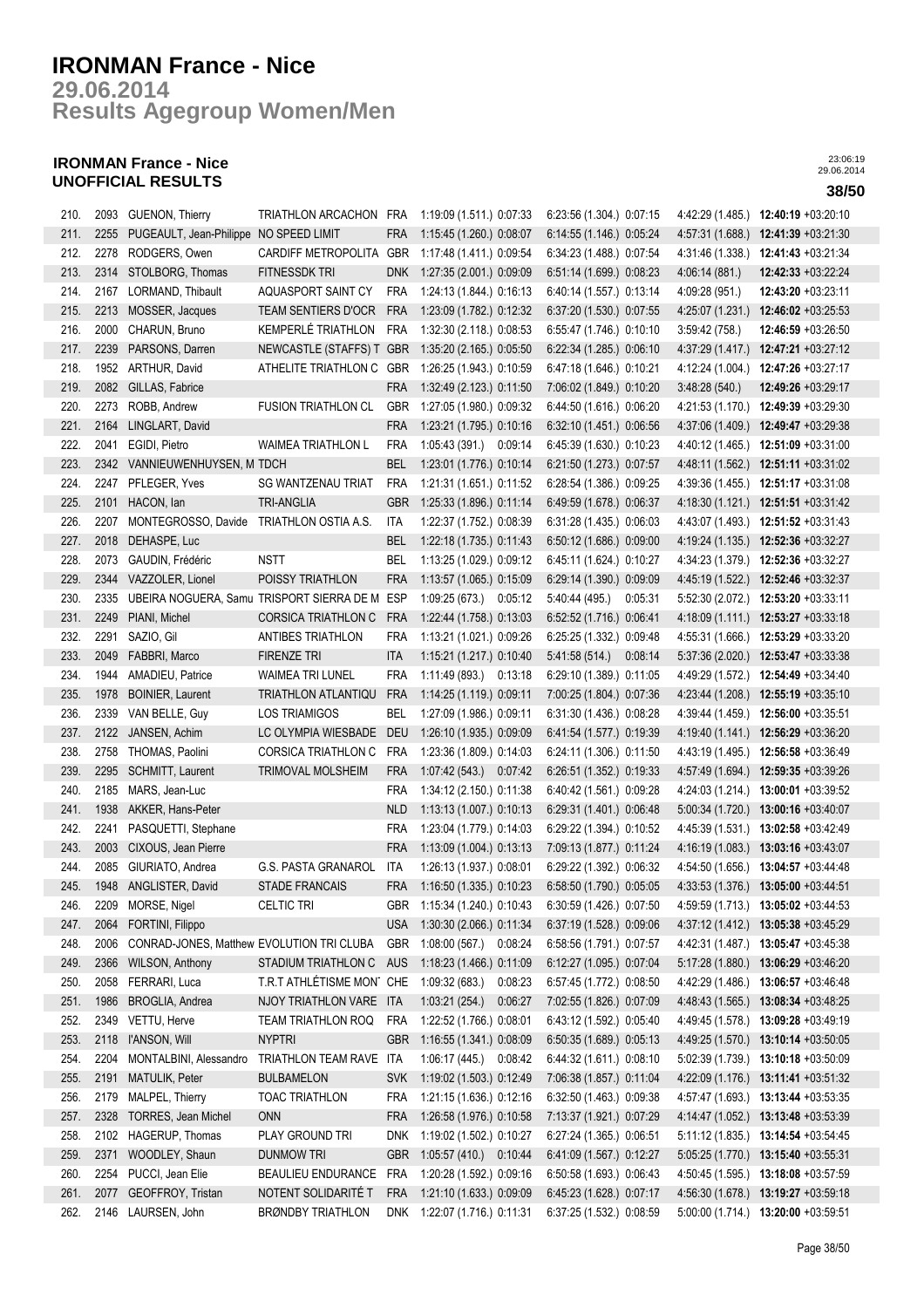**Results Agegroup Women/Men 29.06.2014**

## **IRONMAN France - Nice UNOFFICIAL RESULTS 39/50**

| 263. | 2005 | CONCA, Javier                             | 3XVLC                      | <b>ESP</b> | 1:12:24(946)                 | 0:11:17 | 7:29:30 (2.049.) 0:09:57 |         | 4:16:54 (1.091.) | 13:20:00 +03:59:51                  |
|------|------|-------------------------------------------|----------------------------|------------|------------------------------|---------|--------------------------|---------|------------------|-------------------------------------|
| 264. | 1954 | BABA, Masayuki                            |                            | <b>JPN</b> | 1:15:28 (1.230.) 0:11:07     |         | 6:40:15 (1.559.) 0:08:24 |         | 5:05:56 (1.779.) | 13:21:08 +04:00:59                  |
| 265. | 2367 | WILUNSKI, Ranny                           | <b>NONE</b>                | <b>ISR</b> | 1:20:35 (1.601.) 0:14:46     |         | 6:41:58 (1.579.) 0:11:05 |         | 4:53:12(1.628)   | 13:21:34 +04:01:25                  |
| 266. | 2109 | HECK, Frédéric                            | <b>OLYMPIC NICE NATATI</b> | <b>FRA</b> | 1:04:49(332)                 | 0:06:00 | 5:41:38 (505.)           | 0:07:36 |                  | 6:21:50 (2.131.) 13:21:51 +04:01:42 |
| 267. | 1963 | BAUERLÉ, Simon                            |                            | <b>FRA</b> | 1:26:44 (1.960.) 0:12:33     |         | 6:53:06 (1.720.) 0:09:16 |         |                  | 4:40:59 (1.473.) 13:22:37 +04:02:28 |
| 268. | 1975 | <b>BLEIN, Laurent</b>                     | <b>FAST GUEBWILLER</b>     | <b>FRA</b> | 1:31:40 (2.094.) 0:08:15     |         | 6:30:24 (1.416.) 0:06:57 |         |                  | 5:05:24 (1.769.) 13:22:37 +04:02:28 |
| 269. | 2326 | TIPHAIGNE, Christophe                     | FREE IRON TEAM             | <b>FRA</b> | 1:06:03 (418.) 0:06:22       |         | 6:35:04 (1.494.) 0:06:37 |         |                  | 5:29:35 (1.965.) 13:23:39 +04:03:30 |
| 270. | 2341 | VAN SEBROECK, Hans                        | <b>BZK</b>                 | BEL        | 1:40:20 (2.225.) 0:08:30     |         | 6:45:42 (1.631.) 0:08:13 |         | 4:43:23 (1.498.) | 13:26:06 +04:05:57                  |
| 271. | 2059 | FERRIER, Jean-Jacques                     | AQUATIQUE CLUB OLY         | <b>FRA</b> | 1:10:08(722.)                | 0:09:54 | 6:40:41 (1.560.) 0:11:35 |         | 5:14:23 (1.865.) | 13:26:38 +04:06:29                  |
| 272. | 2195 | MAZZA, Oscar                              |                            | ARG        | 1:14:51 (1.158.) 0:07:52     |         | 6:43:24 (1.598.) 0:09:38 |         | 5:11:04 (1.834.) | 13:26:46 +04:06:37                  |
| 273. | 2250 | PILLOT, Marc                              | <b>BARTH FRANCE</b>        | <b>FRA</b> | 1:18:00 (1.435.) 0:07:34     |         | 7:09:17 (1.880.) 0:05:56 |         | 4:46:21 (1.540.) | 13:27:05 +04:06:56                  |
| 274. | 2251 | PITTET, Siegfried                         | THAILAND TRIATHLON A       | FRA        | 1:23:12 (1.786.) 0:09:56     |         | 7:04:21 (1.840.) 0:04:59 |         |                  | 4:45:24 (1.524.) 13:27:50 +04:07:41 |
| 275. | 2141 | LAGRÉ, Patrick                            |                            | <b>FRA</b> | 1:40:04 (2.221.) 0:11:45     |         | 7:04:59 (1.842.) 0:07:41 |         |                  | 4:24:10 (1.215.) 13:28:39 +04:08:30 |
| 276. |      | 2237 PAPENHAGEN, Ted                      |                            | <b>USA</b> | 1:17:18 (1.375.) 0:13:06     |         | 6:51:08 (1.697.) 0:08:35 |         |                  | 5:00:56 (1.725.) 13:31:01 +04:10:52 |
|      |      |                                           |                            |            |                              |         |                          |         |                  |                                     |
| 277. | 2232 | <b>OUADDANE, Karim</b>                    | <b>TRIATHLON ENGLAND</b>   | <b>GBR</b> | 1:28:49 (2.037.) 0:11:58     |         | 7:24:41 (2.019.) 0:10:39 |         |                  | 4:15:22 (1.065.) 13:31:28 +04:11:19 |
| 278. | 2008 | COUDRAY, Christophe                       | VAULX EN VELIN TRIAT       | <b>FRA</b> | 1:09:30 (681.) 0:07:25       |         | 7:06:02 (1.848.) 0:05:22 |         |                  | 5:03:46 (1.750.) 13:32:02 +04:11:53 |
| 279. | 2011 | DANGEL, Stephane                          | <b>HYERES TRIATHLON</b>    | <b>FRA</b> | 1:15:15 (1.202.) 0:11:13     |         | 7:07:56 (1.869.) 0:13:28 |         | 4:45:22 (1.523.) | 13:33:12 +04:13:03                  |
| 280. | 2097 | GUINCHARD, Fabrice                        | TRIATHLON CLUB OF B        | <b>FRA</b> | 1:24:46 (1.864.) 0:12:08     |         | 6:55:54 (1.749.) 0:07:46 |         | 4:53:45 (1.641.) | 13:34:17 +04:14:08                  |
| 281. | 2226 | OLDFIELD, Wayne                           | ANTIBES TRIATHLON          | <b>GBR</b> | 1:19:24 (1.525.) 0:10:57     |         | 7:10:45 (1.898.) 0:11:44 |         | 4:41:32 (1.477.) | 13:34:20 +04:14:11                  |
| 282. | 2129 | KAMAL, Hakim                              | <b>TUTODS</b>              | <b>FRA</b> | 1:23:37 (1.810.) 0:10:17     |         | 7:01:50 (1.816.) 0:07:37 |         | 4:51:28 (1.605.) | 13:34:46 +04:14:37                  |
| 283. | 2333 | TURNER, Adrian                            |                            | GBR        | 1:18:12 (1.454.) 0:14:04     |         | 6:24:26 (1.312.) 0:11:27 |         | 5:27:24 (1.953.) | 13:35:30 +04:15:21                  |
| 284. | 2163 | LIGONNIERE, Michael                       | <b>TOBESPORT</b>           | <b>FRA</b> | 1:47:40 (2.270.) 0:10:44     |         | 7:24:55 (2.021.) 0:08:44 |         | 4:04:21 (842.)   | 13:36:22 +04:16:13                  |
| 285. | 1942 | ALTHIN, Thomas                            | <b>LIMHAMN</b>             | <b>SWE</b> | 1:21:37 (1.660.) 0:10:57     |         | 7:24:36 (2.017.) 0:07:46 |         | 4:32:11(1.343)   | 13:37:05 +04:16:56                  |
| 286. | 2265 | REMBE, Ola                                | AXA SPORTS CLUB            | SWE        | 1:22:06 (1.715.) 0:12:10     |         | 6:53:13 (1.721.) 0:09:05 |         | 5:00:39(1.723.)  | 13:37:11 +04:17:02                  |
| 287. | 2133 | KELLY, John                               |                            | <b>GBR</b> | 1:14:57 (1.167.) 0:09:34     |         | 6:38:32 (1.541.) 0:06:11 |         | 5:28:39 (1.962.) | 13:37:52 +04:17:43                  |
| 288. | 2113 | HIEZELY, Olivier                          |                            | <b>FRA</b> | 1:24:21 (1.850.) 0:12:08     |         | 6:55:44 (1.745.) 0:11:15 |         | 4:55:00 (1.659.) | 13:38:27 +04:18:18                  |
| 289. | 2210 | MORTZ, Serge                              | NAVECO BETSCHDORF          | <b>FRA</b> | 1:18:10 (1.451.) 0:10:32     |         | 6:50:11 (1.684.) 0:06:59 |         | 5:13:15(1.853.)  | 13:39:05 +04:18:56                  |
| 290. | 2348 | VERNAT, Rémi                              | TEAM PARIS TRIATHLO        | <b>FRA</b> | 1:27:38 (2.002.) 0:12:43     |         | 6:51:12 (1.698.) 0:10:57 |         | 4:58:38 (1.703.) | 13:41:06 +04:20:57                  |
| 291. | 2111 | HERF, Stephan                             | <b>HABAMO</b>              | <b>DEU</b> | $1:02:13(221)$ $0:08:22$     |         | 6:28:54 (1.385.) 0:09:53 |         |                  | 5:53:29 (2.079.) 13:42:47 +04:22:38 |
| 292. | 2079 | GIAI-CHECA, Bernard                       | LES TRISTARS DE CANN FRA   |            | 1:14:57 (1.166.) 0:07:02     |         | 6:50:40 (1.691.) 0:03:29 |         |                  | 5:26:46 (1.950.) 13:42:52 +04:22:43 |
| 293. | 2045 | ENFERT, Pascal                            | TRIATHLON SANNOIS F        | <b>FRA</b> | 1:14:23 (1.113.) 0:12:52     |         | 6:38:43 (1.543.) 0:11:23 |         |                  | 5:26:02 (1.945.) 13:43:21 +04:23:12 |
| 294. | 2089 | GRASSELLI, Ricardo                        | <b>TOBESPORT</b>           | <b>FRA</b> | $1:11:34(863)$ 0.07:53       |         | 6:22:58 (1.294.) 0:06:16 |         |                  | 5:55:55 (2.088.) 13:44:34 +04:24:25 |
| 295. | 2283 | SAIB, Bilal                               |                            | <b>USA</b> | 1:17:18 (1.376.) 0:11:04     |         | 6:53:33 (1.723.) 0:05:38 |         |                  | 5:17:17 (1.879.) 13:44:48 +04:24:39 |
| 296. | 2126 | JOULAGEIX, Pascal                         | <b>ASCF</b>                | <b>FRA</b> | 1:19:37 (1.541.) 0:11:11     |         | 6:55:55 (1.750.) 0:10:46 |         |                  | 5:07:28 (1.796.) 13:44:54 +04:24:45 |
| 297. | 1946 | AMSELLEM, Jeremie                         | AS MONACO TRIATHLO         | <b>MCO</b> | 1:17:08 (1.361.) 0:14:55     |         | 6:28:45 (1.383.) 0:10:49 |         | 5:34:04 (1.995.) | 13:45:39 +04:25:30                  |
| 298. |      | 2203 MOLINE, Olivier                      | <b>TOBESPORT</b>           | <b>FRA</b> | 1:23:58 (1.827.) 0:13:12     |         | 6:45:10 (1.622.) 0:11:13 |         |                  | 5:12:32 (1.848.) 13:46:04 +04:25:55 |
| 299. | 2048 | ESPARZA, Carlos                           | STONE OAK TEAM             |            | MEX 1:21:59 (1.699.) 0:08:53 |         | 7:20:48 (1.990.) 0:06:49 |         |                  | 4:52:51 (1.618.) 13:51:18 +04:31:09 |
| 300. | 2332 | TROTTIER, Jacques                         | <b>CAPBRETON TRIATHL</b>   | <b>FRA</b> | 1:25:22 (1.888.) 0:10:41     |         | 7:27:04 (2.037.) 0:13:01 |         | 4:38:19 (1.434.) | 13:54:25 +04:34:16                  |
| 301. | 2229 | <b>ONUTMAN, Kivanc</b>                    | <b>JOY'S RUNNERS</b>       | TUR        | 1:25:47 (1.908.) 0:08:45     |         | 7:24:01 (2.014.) 0:06:27 |         |                  | 4:49:44 (1.576.) 13:54:43 +04:34:34 |
| 302. | 2062 | FOHAL, Jean-Luc                           | <b>ETCHIEVRES</b>          | BEL        | 1:25:05 (1.877.) 0:11:57     |         | 7:07:14 (1.863.) 0:08:35 |         | 5:02:08 (1.732.) | 13:54:56 +04:34:47                  |
| 303. | 2066 | FRIANT, Stephane                          | <b>BARTH France</b>        | FRA        | 1:27:08 (1.985.) 0:12:07     |         | 7:08:35 (1.873.) 0:14:37 |         | 4:53:08(1.625.)  | 13:55:32 +04:35:23                  |
| 304. | 226  | MÜLLER, Beat                              | <b>TEMPOSPORT</b>          | CHE        | 1:30:39 (2.071.) 0:12:30     |         | 7:33:34 (2.071.) 0:05:52 |         | 4 33 35 (1.370.) | 13:56:07 +04:35:58                  |
| 305. | 2184 | MARNEY, Justin                            |                            | <b>GBR</b> | 1:40:32 (2.226.) 0:11:10     |         | 7:06:44 (1.858.) 0:06:46 |         | 4:51:27 (1.604.) | 13:56:36 +04:36:27                  |
| 306. | 1955 | <b>BAILEY, Stewart</b>                    | CHESHIRE HASH HOUS         | <b>GBR</b> | 1:28:16 (2.020.) 0:13:22     |         | 6:54:16 (1.731.) 0:08:59 |         | 5:13:22 (1.854.) | 13:58:14 +04:38:05                  |
| 307. | 2360 | WHITELEY, Mark                            |                            | <b>GBR</b> | 1:14:07 (1.078.) 0:11:23     |         | 7:13:24 (1.918.) 0:13:10 |         | 5:07:35 (1.799.) | 13:59:36 +04:39:27                  |
| 308. | 2147 | LE CORRE, Jean-François NANTES TRIATHLON  |                            | <b>FRA</b> | 1:22:06 (1.714.) 0:14:16     |         | 7:07:10 (1.862.) 0:10:00 |         | 5:06:54 (1.791.) | $14:00:25 +04:40:16$                |
| 309. | 2023 | DEPREZ, Alain                             | <b>LOSTRIAMIGOS TRIATL</b> | <b>BEL</b> | 1:26:46 (1.962.) 0:10:57     |         | 6:28:59 (1.387.) 0:08:50 |         | 5:46:04 (2.048.) | 14:01:35 +04:41:26                  |
| 310. | 2114 | HODGSON, Alan                             | <b>PSOF</b>                | GBR        | 1:18:52 (1.485.) 0:14:16     |         | 7:53:02 (2.157.) 0:10:03 |         |                  | 4:25:58 (1.250.) 14:02:09 +04:42:00 |
| 311. |      | 2313 STEIDELE, Andreas                    |                            | <b>ITA</b> | 1:33:08 (2.129.) 0:06:06     |         | 7:23:19 (2.010.) 0:05:42 |         |                  | 4:54:28 (1.653.) 14:02:41 +04:42:32 |
| 312. | 2301 | SERRE, Frédéric                           | NOGENT SOLIDARITÉ T        | FRA        | 1:31:12 (2.080.) 0:07:31     |         | 7:01:55 (1.818.) 0:06:56 |         |                  | 5:15:18 (1.871.) 14:02:51 +04:42:42 |
| 313. | 2765 | LOMBART, Philippe-Jean                    | AZUR TRI ATHLE TEAM        | <b>FRA</b> | 1:24:59 (1.872.) 0:10:02     |         | 6:54:30 (1.733.) 0:06:18 |         | 5:28:30(1.960.)  | 14:04:17 +04:44:08                  |
| 314. | 2057 | FERNANDEZ NAVARRO, J CLUB ILICITANO DE TR |                            | <b>ESP</b> | 1:24:08 (1.840.) 0:13:54     |         | 7:07:43 (1.868.) 0:10:37 |         | 5:08:03(1.804.)  | 14:04:23 +04:44:14                  |
| 315. | 1980 | BOUETTÉ, Philippe                         | TRISTARS DE CANNES         | <b>FRA</b> | 1:32:00 (2.105.) 0:07:56     |         | 6:55:43 (1.744.) 0:07:30 |         |                  | 5:21:26 (1.920.) 14:04:33 +04:44:24 |
|      |      |                                           |                            |            |                              |         |                          |         |                  |                                     |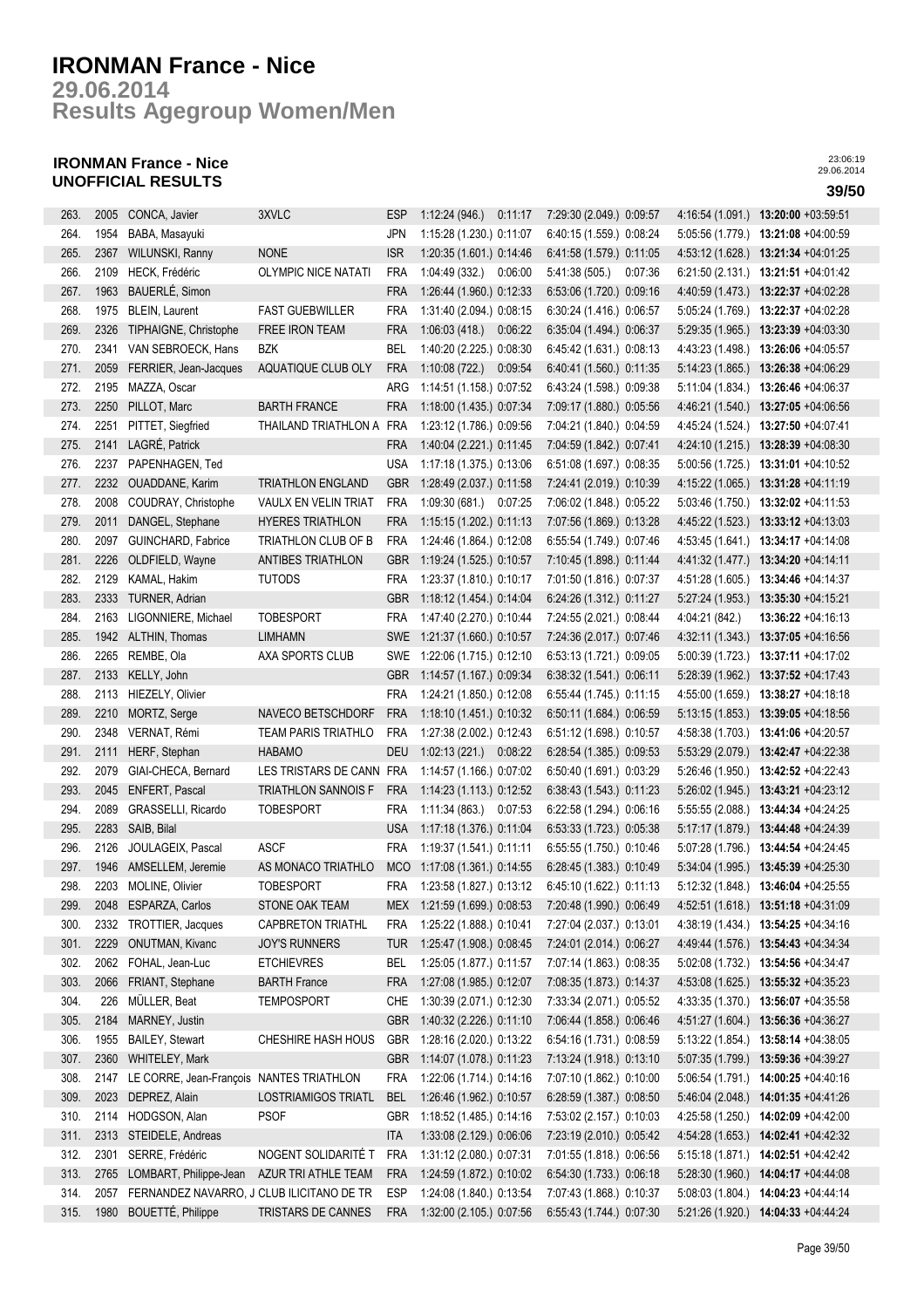**Results Agegroup Women/Men 29.06.2014**

## **IRONMAN France - Nice UNOFFICIAL RESULTS 40/50**

| 316. |      | 2012 DANIELS, Paul          |                              | IRL        | 1:21:34 (1.653.) 0:15:04     | 7:03:21 (1.829.) 0:19:18 |                  | 5:08:00 (1.803.) 14:07:16 +04:47:07  |
|------|------|-----------------------------|------------------------------|------------|------------------------------|--------------------------|------------------|--------------------------------------|
| 317. | 2258 | QUATTRINI, Paolo            |                              | <b>ITA</b> | 1:30:33 (2.067.) 0:06:58     | 7:04:09 (1.838.) 0:09:13 | 5:17:44 (1.882.) | 14:08:36 +04:48:27                   |
| 318. | 2268 | RICARD, Jean-Pierre         |                              | <b>FRA</b> | 1:36:53 (2.192.) 0:09:56     | 7:33:40 (2.073.) 0:12:41 | 4:36:33 (1.401.) | $14:09:41 + 04:49:32$                |
| 319. |      | 2316 STRENGE, Neil          | <b>PSOF</b>                  | <b>GBR</b> | 1:26:34 (1.948.) 0:09:16     | 6:55:29 (1.742.) 0:07:49 |                  | 5:32:40 (1.984.) 14:11:46 +04:51:37  |
| 320. |      | 2315 STOPPIELLO, Frank      |                              | CHE        | 1:19:07 (1.509.) 0:19:40     | 7:34:32 (2.076.) 0:10:32 | 4:48:08 (1.560.) | 14:11:58 +04:51:49                   |
| 321. | 2078 | GEURTSEN, Richard           |                              | <b>USA</b> | 1:37:48 (2.199.) 0:12:01     | 7:49:00 (2.141.) 0:15:02 | 4:18:18(1.115)   | 14:12:07 +04:51:58                   |
| 322. | 1950 | ARRIOLA, Ricky              | <b>MIAMI BEACH</b>           | <b>USA</b> | 1:24:06 (1.837.) 0:14:35     | 7:32:23 (2.065.) 0:11:49 | 4:49:25 (1.571.) | 14:12:16 +04:52:07                   |
| 323. | 2233 | OWENS, Robert               |                              | <b>USA</b> | 1:26:52 (1.970.) 0:12:54     | 7:25:29 (2.025.) 0:07:08 |                  | 5:01:03 (1.726.) 14:13:23 +04:53:14  |
| 324. | 2020 | DELLEUR, Jean Marie         | <b>TDCH</b>                  | <b>BEL</b> | 1:28:47 (2.035.) 0:09:59     | 6:42:28 (1.584.) 0:14:38 |                  | 5:38:10 (2.022.) 14:13:59 +04:53:50  |
| 325. | 2087 | GOSLAR, Pascal              | <b>TDCH</b>                  | <b>BEL</b> | 1:19:01 (1.500.) 0:10:12     | 6:36:22 (1.510.) 0:08:28 |                  | 5:59:58 (2.096.) 14:13:59 +04:53:50  |
| 326. | 2131 | KARLSSON, Bobo              | LIDINGÖ TRIATHLON            |            | SWE 1:28:33 (2.028.) 0:14:51 | 7:37:10 (2.091.) 0:11:05 |                  | 4:43:22 (1.497.) 14:14:59 +04:54:50  |
| 327. | 2354 | WALL, Nick                  | ANDOVER TRIATHON             | <b>GBR</b> | 1:28:44 (2.032.) 0:12:29     | 7:05:17 (1.844.) 0:16:19 |                  | 5:12:16 (1.847.) 14:15:03 +04:54:54  |
| 328. | 2347 | VERMESEN, Frank             | TIME 2 RUN                   | BEL        | 1:19:27 (1.530.) 0:13:28     | 7:44:00 (2.124.) 0:11:03 | 4:47:16 (1.553.) | 14:15:12 +04:55:03                   |
| 329. | 2282 | <b>RUBENS, Patrick</b>      |                              | <b>BEL</b> | 1:37:23 (2.197.) 0:09:54     | 7:28:08 (2.043.) 0:13:43 | 4:46:37 (1.547.) | 14:15:43 +04:55:34                   |
| 330. | 2096 | <b>GUILLETAT, Philippe</b>  | <b>CSL ROSNY</b>             | <b>FRA</b> | 1:17:04 (1.356.) 0:08:06     | 7:26:17 (2.030.) 0:07:23 | 5:17:49 (1.885.) | 14:16:37 +04:56:28                   |
| 331. | 2308 | SOLOMON, Jeff               | ONTARIO                      | CAN        | 1:16:47 (1.330.) 0:13:10     | 7:16:10 (1.949.) 0:11:14 |                  | 5:21:02 (1.916.) 14:18:21 +04:58:12  |
| 332. | 2362 | WILLAME, Didier             | <b>TURBO LLN</b>             | BEL        | 1:27:47 (2.010.) 0:10:37     | 6:47:37 (1.648.) 0:08:04 |                  | 5:46:20 (2.050.) 14:20:24 +05:00:15  |
| 333. | 2236 | PALMER, Luke                | SAFFRON WALDEN TRI ( GBR     |            | 1:21:14 (1.634.) 0:13:56     | 6:58:24 (1.785.) 0:12:17 |                  | 5:35:27 (2.006.) 14:21:15 +05:01:06  |
| 334. | 2086 | GODE, Christian             | NOGENT SOLIDARITÉ T          | <b>FRA</b> | 1:08:39 (609.) 0:07:37       | 6:12:48 (1.105.) 0:37:30 |                  | 6:14:50 (2.119.) 14:21:22 +05:01:13  |
| 335. | 2194 | MAZET, Jean Michel          | <b>ALBI TRIATHLON</b>        | FRA        | 1:27:53 (2.012.) 0:09:59     | 6:46:46 (1.640.) 0:09:25 |                  | 5:47:21 (2.056.) 14:21:23 +05:01:14  |
| 336. | 1947 | ANDREW, Derek               |                              | <b>GBR</b> | 1:23:14 (1.789.) 0:18:51     | 7:44:16 (2.126.) 0:13:55 | 4:41:10 (1.474.) | 14:21:25 +05:01:16                   |
| 337. | 2188 | MARTINEZ, Rafael            |                              | <b>ESP</b> |                              | 7:38:25 (2.100.) 0:10:07 |                  | 5:26:32 (1.948.) 14:23:28 +05:03:19  |
| 338. | 2075 | GEAYMOND, Olivier           | <b>FONTANIL TRIATHLON</b>    | <b>FRA</b> | 1:15:01 (1.177.) 0:16:01     | 6:34:52 (1.493.) 0:11:25 | 6:07:25(2.111.)  | 14:24:42 +05:04:33                   |
| 339. | 2304 | SKWAREK, Grzegorz           | ENERGIA FITNESS KLU          | <b>POL</b> | 1:16:33 (1.305.) 0:11:18     | 7:26:29 (2.032.) 0:12:18 |                  | 5:18:11 (1.887.) 14:24:48 +05:04:39  |
| 340. | 2378 | ZUKKER, Alar                | <b>TRISMILE</b>              | <b>EST</b> | 1:24:06 (1.836.) 0:10:27     | 6:39:52 (1.552.) 0:09:37 | 6:01:24(2.102.)  | 14:25:23 +05:05:14                   |
| 341. | 1967 | BELL, Gabriel               |                              | <b>GBR</b> | 1:35:41 (2.174.) 0:12:24     | 7:22:52 (2.006.) 0:16:56 |                  | 4:57:58 (1.696.) 14:25:50 +05:05:41  |
| 342. | 2001 | CHASTELIER, Jean            | <b>COURBEVOIE TRIATH</b>     | <b>FRA</b> | 1:16:19 (1.288.) 0:11:00     | 7:21:26 (1.997.) 0:08:54 |                  | 5:28:29 (1.959.) 14:26:06 +05:05:57  |
| 343. | 2135 | KIRBY, Anthony              | <b>LIMERICK CITY FIRE AN</b> | IRL        | 1:15:25 (1.223.) 0:14:06     | 7:11:11 (1.902.) 0:11:37 |                  | 5:34:19 (1.998.) 14:26:36 +05:06:27  |
| 344. | 2007 | COSTAGLIOLI, Bruno          | <b>ACBB TRIATHLON</b>        | <b>FRA</b> | 1:19:17 (1.520.) 0:10:01     | 6:55:54 (1.748.) 0:09:16 |                  | 5:53:30 (2.081.) 14:27:57 +05:07:48  |
| 345. | 1960 | BARTHORPE, Carl             | <b>PSOF</b>                  | <b>GBR</b> | 1:15:54 (1.269.) 0:14:35     | 7:16:33 (1.954.) 0:11:53 | 5:40:03(2.029.)  | 14:38:57 +05:18:48                   |
| 346. |      | 2170 LYONS, Robin           | <b>NYP TRI</b>               | <b>GBR</b> | 1:17:47 (1.410.) 0:11:48     | 8:03:59 (2.187.) 0:10:35 |                  | 4:55:25 (1.664.) 14:39:32 +05:19:23  |
| 347. | 2027 | DIOGUARDI, Salvatore        | ROAD RUNNERS CLUB N ITA      |            | 1:28:50 (2.038.) 0:10:01     | 8:06:52 (2.195.) 0:04:41 |                  | 4:51:08 (1.601.) 14:41:30 +05:21:21  |
| 348. | 2279 | ROESCH, Oliver              | SSF-BONN-TRIATHLON           | DEU        | 1:18:30 (1.472.) 0:09:39     | 6:49:58 (1.677.) 0:06:29 |                  | 6:18:02 (2.125.) 14:42:36 +05:22:27  |
| 349. | 2319 | TERAYAMA, Tatsuo            |                              | <b>JPN</b> | 1:20:52 (1.615.) 0:09:28     | 7:15:45 (1.944.) 0:10:54 | 5:46:42 (2.052.) | 14:43:37 +05:23:28                   |
| 350. | 2323 | THOMAS, Darren              |                              | GBR        | 1:16:57 (1.344.) 0:11:56     | 6:49:04 (1.665.) 0:10:20 |                  | 6:15:51 (2.121.) 14:44:06 +05:23:57  |
| 351. |      | 2134 KENNETH, Robert        | PSOF/TRI TEAM LUTRY          | <b>GBR</b> | 1:24:44 (1.861.) 0:10:38     | 7:13:56 (1.926.) 0:06:01 |                  | 5:52:57 (2.076.) 14:48:14 +05:28:05  |
| 352. |      | 2036 DUFF, Anthony          | <b>TEN-POINT BLACKFISH</b>   | NZL        | 1:10:48 (783.)<br>0:09:08    | 7:27:04 (2.036.) 0:08:08 |                  | 5:55:15 (2.086.) 14:50:22 +05:30:13  |
| 353. | 2235 | PAJONAS, Victor             |                              | <b>USA</b> | 1:42:02 (2.235.) 0:05:16     | 7:55:33 (2.165.) 0:05:53 |                  | $5:03:39(1.749.)$ 14:52:21 +05:32:12 |
| 354. | 1961 | BATEMAN, Tim                | <b>RUGBY TRIATHLON</b>       | <b>GBR</b> | 1:15:39 (1.249.) 0:08:43     | 7:30:28 (2.053.) 0:06:11 | 5:51:38 (2.070.) | 14:52:38 +05:32:29                   |
| 355. | 2092 | GUEGUEN, Laurent            | PARIS TEAM TRIATHLO          | <b>FRA</b> | 1:11:24 (847.) 0:15:20       | 7:23:18 (2.009.) 0:13:32 | 5:49:16 (2.066.) | 14:52:47 +05:32:39                   |
| 356. | 1997 | CASTEL, Gwenael             |                              | <b>FRA</b> | 1:24:02 (1.831.) 0:11:40     | 7:11:41 (1.903.) 0:08:08 | 5:57:29 (2.092.) | 14:52:58 +05:32:49                   |
| 357. | 2156 | LEFEBVRE, Emmanuel          | ALBERTVILLE TARENTAI FRA     |            | 1:22:50 (1.765.) 0:12:18     | 7:15:03 (1.935.) 0:11:13 |                  | 5:53:36 (2.082.) 14:54:57 +05:34:48  |
| 358. | 2065 | FOUQUET, Bruno              | FREE IRON TEAM               | <b>FRA</b> | 1:38:25 (2.204.) 0:17:16     | 7:13:48 (1.924.) 0:11:56 |                  | 5:34:33 (2.003.) 14:55:56 +05:35:47  |
| 359. | 2081 | GILIS, Patrick              |                              | <b>BEL</b> | 1:05:33 (386.) 0:09:59       | 7:31:48 (2.061.) 0:07:00 |                  | 6:02:13 (2.105.) 14:56:31 +05:36:22  |
| 360. |      | 2182 MARCHETTI, Piergiorgio | A.S.D. RHODIGIUM TEA         | ITA        | 1:14:54 (1.162.) 0:17:11     | 7:36:23 (2.087.) 0:11:53 |                  | 5:37:44 (2.021.) 14:58:03 +05:37:54  |
| 361. |      | 2292 SCHERPEREEL, Hans      |                              | <b>BEL</b> | 1:22:25 (1.740.) 0:11:40     | 7:19:03 (1.975.) 0:13:07 |                  | 5:53:29 (2.080.) 14:59:43 +05:39:34  |
| 362. |      | 2158 LEMAIRE, Stéphane      | ASSOCIATION BARTH F          | <b>FRA</b> | 1:31:15 (2.082.) 0:09:59     | 7:03:51 (1.834.) 0:11:01 |                  | 6:05:47 (2.107.) 15:01:52 +05:41:43  |
| 363. | 2168 | LOURENCAO, Jorge            |                              | <b>BRA</b> | 1:10:10 (725.) 0:12:00       | 7:40:42 (2.110.) 0:13:22 |                  | 5:52:23 (2.071.) 15:08:36 +05:48:27  |
| 364. | 2094 | GUERSTEIN, Philippe         | PESSAC TRIATHLON             | <b>FRA</b> | 1:29:43 (2.052.) 0:09:29     | 8:02:01 (2.181.) 0:06:47 | 5:23:59 (1.936.) | 15:11:57 +05:51:48                   |
| 365. | 2351 | VIDAL, Bruno                |                              | <b>FRA</b> | 1:22:59 (1.775.) 0:12:25     | 7:56:05 (2.166.) 0:11:04 | 5:34:02 (1.994.) | 15:16:32 +05:56:23                   |
| 366. | 2329 | TORRES-VERA, Marco-A        | <b>IRONMEX</b>               | MEX        | 1:32:37 (2.119.) 0:10:58     | 7:48:35 (2.139.) 0:08:45 |                  | 5:36:53 (2.017.) 15:17:46 +05:57:37  |
| 367. | 1974 | <b>BLAIR, Frederick</b>     | <b>GOLDEN GATE TRIATH</b>    | <b>USA</b> | 1:18:09 (1.449.) 0:12:39     | 7:17:34 (1.960.) 0:14:41 |                  | $6:15:20(2.120.)$ 15:18:20 +05:58:11 |
| 368. | 2214 | MOULIN, Jean-Marc           | AS ENERGY 91 TRIATH          | <b>FRA</b> | 1:14:06 (1.077.) 0:16:54     | 8:26:19 (2.214.) 0:22:31 |                  | 5:14:19 (1.864.) 15:34:07 +06:13:58  |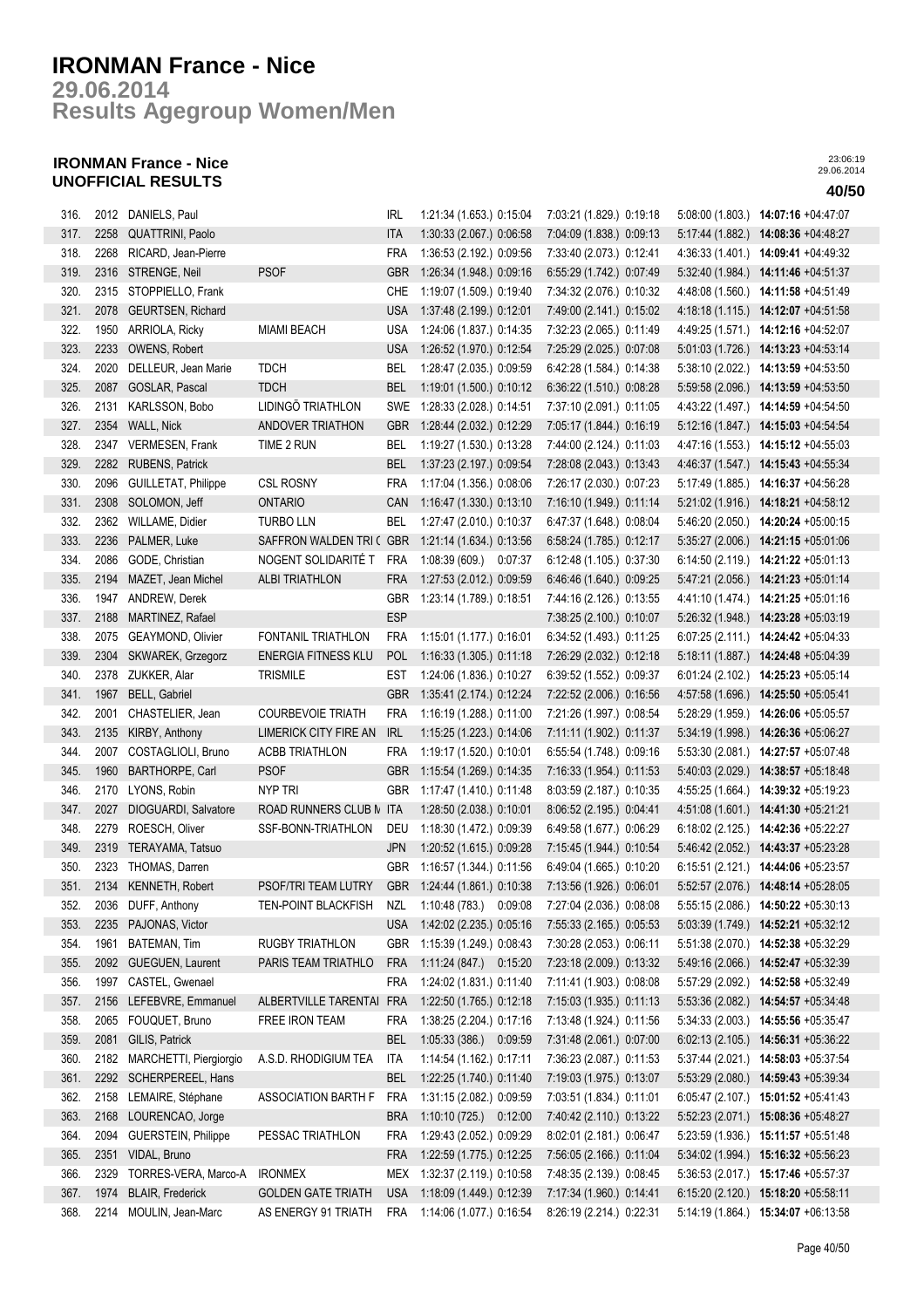**Results Agegroup Women/Men 29.06.2014**

## **IRONMAN France - Nice UNOFFICIAL RESULTS 41/50**

| 369. | 2031 | DOUMENC, Benoit                        | <b>ACBB</b>                | <b>FRA</b> | 1:13:37 (1.041.) 0:09:38 | 8:19:13 (2.209.) 0:11:25 |                  | $5.42.45(2.037)$ 15:36:35 +06:16:26   |
|------|------|----------------------------------------|----------------------------|------------|--------------------------|--------------------------|------------------|---------------------------------------|
| 370. | 1998 | CERESI, Paolo                          | <b>ASDCNM TRI</b>          | <b>ITA</b> | 1:23:45 (1.818.) 0:14:02 | 9:06:15 (2.235.) 0:08:00 | 4:49:52 (1.580.) | 15:41:53 +06:21:44                    |
| 371. | 2124 | JARDRET, Olivier                       | <b>AUCUN</b>               | <b>CAN</b> | 1:37:09 (2.196.) 0:07:51 | 8:00:14 (2.177.) 0:09:24 |                  | 5:49:25 (2.067.) 15:44:00 +06:23:51   |
| 372. | 2039 | <b>DUPONT, Eric</b>                    | <b>ERIC</b>                | <b>FRA</b> | 1:34:32 (2.157.) 0:11:31 | 7:22:32 (2.003.) 0:08:32 |                  | $6:28:21(2.134)$ 15:45:25 +06:25:16   |
| 373. |      | 2076 GENRIES, Christian                | US PALAISEAU TRIATHL       | <b>FRA</b> | 1:40:01 (2.219.) 0:09:08 | 8:33:50 (2.220.) 0:11:37 |                  | 5:13:31 (1.856.) 15:48:04 +06:27:55   |
| 374. | 2356 | WEARE, lan                             | TEAMFREAK                  | <b>GBR</b> | 1:21:35 (1.655.) 0:13:41 | 7:12:43 (1.912.) 0:27:49 |                  | $6:32:44$ (2.136.) 15:48:30 +06:28:21 |
| 375. | 2305 | SMITH, Jason                           | <b>TEN-POINT BLACKFISH</b> | <b>GBR</b> | 2:05:35 (2.298.) 0:08:11 | 8:24:44 (2.212.) 0:08:49 |                  | $5.03.26(1.748.)$ 15:50:42 +06:30:33  |
| 376. | 2067 | FRISANO, Daniel                        | <b>CLUB TRIATHLON CALZ</b> | <b>ITA</b> | 1:47:57 (2.271.) 0:11:04 | 7:09:41 (1.885.) 1:40:09 | 5:02:17 (1.735.) | 15:51:06 +06:30:57                    |
| 377. | 2071 | <b>GARDELIN, Guilherme</b>             |                            | <b>BRA</b> | 1:30:58 (2.078.) 0:15:48 | 8:43:28 (2.225.) 0:11:44 | 5:11:54(1.843)   | 15:53:50 +06:33:41                    |
| 378. | 2051 | FANG ARMENTEROS, Fe AS MONACO TRIATHLO |                            | <b>CUB</b> | 1:30:38 (2.070.) 0:09:29 | 8:41:59 (2.224.) 0:05:46 | 5:30:08(1.969)   | 15:57:59 +06:37:50                    |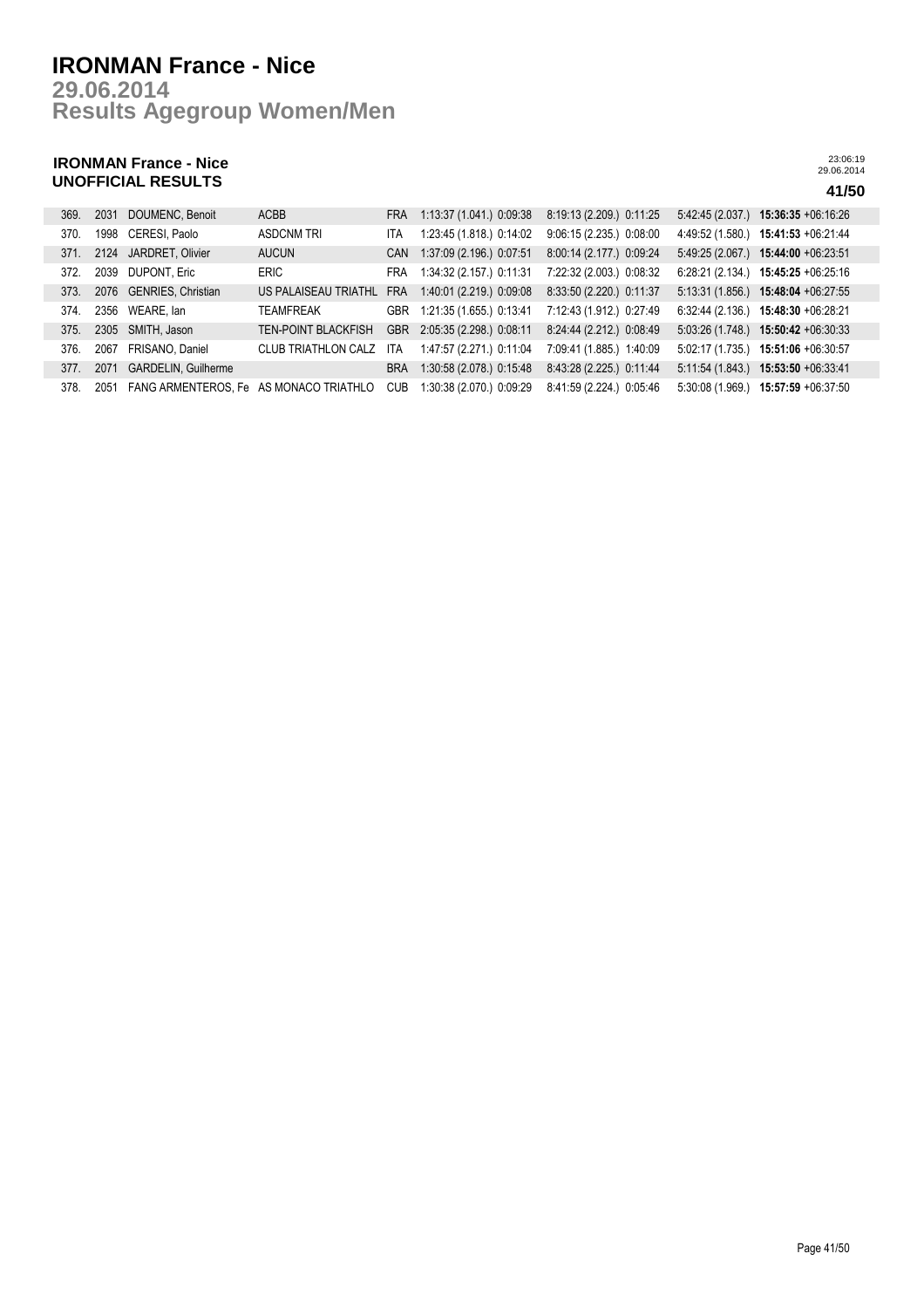**Results Agegroup Women/Men 29.06.2014**

## **IRONMAN France - Nice UNOFFICIAL RESULTS 42/50**

**Agegroup Men 50**

|          |      | Agegroup men ou                                   |                                                   |            |                          |         |                          |                |                     |          |                       |
|----------|------|---------------------------------------------------|---------------------------------------------------|------------|--------------------------|---------|--------------------------|----------------|---------------------|----------|-----------------------|
| Position |      | Bib Name                                          | Club                                              |            | NAT SWIM (PI-Swim.) T1   |         | BIKE (PI-Bike.)          | T <sub>2</sub> | RUN (PI-Run.) Total |          | Diff.                 |
| 1.       | 2412 | <b>CHAMPOUSSIN, Thierry</b>                       | <b>ANTIBES TRIATHLON</b>                          | <b>FRA</b> | 1:02:54(237.)            | 0:04:04 | 5:09:04(52)              | 0:03:16        | 3:39:54(396.)       | 09:59:10 |                       |
| 2.       | 2502 | GIREN, Luc                                        | TRI CLUB L'ISLE SUR LA                            | <b>FRA</b> | 1:02:43 (229.)           | 0:05:24 | 5:12:58(89)              | 0:03:21        | 3:41:39(418)        |          | 10:06:03 +00:06:53    |
| 3.       | 2408 | CASALIS, Joël                                     | AVIGNON LE PONTET T                               | <b>FRA</b> | 1:00:19(175.)            | 0:05:15 | 5:29:40(297.)            | 0:04:54        | 3.31:36(287)        |          | $10:11:42 +00:12:32$  |
| 4.       | 2471 | JANNEL, Philippe                                  | ARIÈGE PYRÉNÉES TRI                               | <b>FRA</b> | 1:25:08 (1.878.) 0:10:04 |         | 5:24:39(213)             | 0:05:11        | 3.09:11(57)         |          | 10:14:11 +00:15:01    |
| 5.       | 2458 | GUGLIELMI, Thierry                                | TRI ALP 06                                        | <b>FRA</b> | 1:04:12(295.)            | 0:04:58 | 5:30:27(307.)            | 0:03:47        | 3.33.47(313)        |          | 10:17:09 +00:17:59    |
| 6.       | 2518 | MOLINARI, Matteo                                  |                                                   | ITA        | 1:01:51(215.)            | 0:05:54 | 5:34:30 (370.)           | 0:03:43        | 3.39.44(391)        |          | 10:25:39 +00:26:29    |
| 7.       | 2399 | BOULET, Jean-Michel                               | AS POLICE NICE                                    | <b>FRA</b> | 1:00:12(169.)            | 0.04:30 | 5:19:37 (149.)           | 0:03:51        | 3:59:08(749)        |          | 10:27:16 +00:28:06    |
| 8.       | 2571 | STUMP, Christian                                  | MY SPORT TRITEAM                                  | <b>CHE</b> | 1:09:59(711)             | 0:05:03 | 5:25:11(224.)            | 0:04:50        | 3.44:06(455)        |          | 10:29:07 +00:29:57    |
| 9.       | 2600 | WOEHREL, Christian                                | TRIMOVAL MOLSHEIM                                 | <b>FRA</b> | 1:06:16(443)             | 0:05:07 | 5:43:05(538)             | 0:03:59        | 3:33:25(306.)       |          | 10:31:51 +00:32:41    |
| 10.      | 2528 | OMUR, Korkut                                      |                                                   | <b>TUR</b> | 1:00:05(162.)            | 0:05:39 | 5:49:38 (664.)           | 0:04:11        | 3:34:55(327)        |          | 10:34:26 +00:35:16    |
| 11.      | 2483 | LAGNEAU, Eric                                     | TRIATHLON COTE D'AM                               | <b>FRA</b> | 1:04:52(336.)            | 0.06:21 | 5.32.38(340)             | 0:04:52        | 3.48.23(538)        |          | 10:37:05 +00:37:55    |
| 12.      | 2540 | PRATTE, Claude                                    |                                                   | CAN        | 1:02:35(227.)            | 0:05:41 | 5:32:24(337.)            | 0:03:51        | 3:54:19(650)        |          | $10:38:48 +00:39:38$  |
| 13.      | 2424 | DELENTE, Etienne                                  | <b>KRONOS TRIATHLON</b>                           | <b>FRA</b> | 1:06:11(435)             | 0:06:04 | 5:37:51(439)             | 0:04:48        | 3.44.09(456.)       |          | $10:39:01 +00:39:51$  |
| 14.      | 2535 | PEREZ, Cyrille                                    | <b>ONN</b>                                        | <b>FRA</b> | 1:28:31 (2.027.) 0:07:18 |         | 5:20:38(158)             | 0:03:04        | 3.43.27(449)        |          | $10:42:57 +00:43:47$  |
| 15.      | 2538 | PONCETTA, Jean Christ                             | TRI ARCACHON SUD BA                               | <b>FRA</b> | 1:10.57(804.)            | 0:06:52 | 5:27:10(253)             | 0:04:16        | 3.56:18(701)        |          | 10:45:29 +00:46:19    |
| 16.      | 2493 | LEMASSON, Pascal                                  | AS MONACO TRIATHLO                                | <b>FRA</b> | 0:57:42(98.)             | 0:04:17 | 5:37:30(435)             | 0:04:14        | 4:06:10 (879.)      |          | 10:49:51 +00:50:41    |
| 17.      | 2506 | FIEVET, Marc                                      | <b>KRONOS TRIATHLON</b>                           | <b>FRA</b> | 1:00:14(172.)            | 0:06:15 | 5:34:03(365)             | 0:11:18        | 3:59:19(755)        |          | 10:51:07 +00:51:57    |
| 18.      | 2382 | ANSQUER, Dominique                                |                                                   | <b>FRA</b> | 1:09:08 (654.)           | 0:05:57 | 5:43:33(547)             | 0:05:49        | 3.49:27(564)        |          | 10:53:52 +00:54:42    |
| 19.      | 2519 | MONCADA, Thierry                                  |                                                   | CAN        | 1:10:31(749)             | 0:05:27 | 5:24:40(215)             | 0:04:21        | 4:12:36 (1.013.)    |          | $10:57:33 +00:58:23$  |
| 20.      | 2588 | VOLZ, Udo                                         |                                                   | DEU        | 1:05:51 (401.)           | 0:05:26 | 5:25:30(230.)            | 0:03:32        | 4:19:01 (1.129.)    |          | $10:59:17 + 01:00:07$ |
| 21.      | 2514 | METAIS, Stephane                                  | <b>MAT 72</b>                                     | <b>FRA</b> | 1:03:52(289.)            | 0:05:17 | 5:26:09(242)             | 0:03:44        | 4:23:15 (1.198.)    |          | 11:02:14 +01:03:04    |
| 22.      | 2379 | AAGAARD, Claus                                    | BRØNDBY TRIATHLON C                               | <b>DNK</b> | 1:16:59 (1.348.) 0:09:32 |         | 5:45:18 (575.)           | 0:11:58        | 3:38:52(377.)       |          | 11:02:36 +01:03:26    |
| 23.      | 2594 | WALLSTROM, Klas                                   | KARLSKRONA SIMSAL                                 | <b>SWE</b> | 1:11:41 (878.)           | 0:07:08 | 5:55:13(782)             | 0:04:33        | 3.45:01(474.)       |          | $11:03:34 +01:04:24$  |
| 24.      | 2517 | MITTELSTÄDT, Ralf                                 | RTC FRECHEN 80                                    | DEU        | 1:16:16 (1.285.) 0:08:51 |         | 6:01:42(908.)            | 0:05:26        | 3:36:25(351)        |          | $11:08:37 +01:09:27$  |
| 25.      | 2395 | BOIX, Damien                                      | TRI CLUB NANTAIS                                  | <b>FRA</b> | 1:14:42 (1.145.) 0:06:35 |         | 5:50:15(676)             | 0:05:16        | 3.52.26(622)        |          | 11:09:12 +01:10:02    |
| 26.      | 2527 | OLESEN, Lars                                      | <b>TEAM TRIATHLON HER</b>                         | <b>DNK</b> | 1:12:07 (922.)           | 0:08:08 | 5:39:49 (471.)           | 0:04:20        | 4:06:33 (890.)      |          | 11:10:55 +01:11:45    |
| 27.      | 2503 | MACVICKER, Simon                                  | <b>WENLOCK OLYMPIANS T</b>                        | <b>GBR</b> | 1:14:28 (1.127.) 0:07:50 |         | 6:01:58(916.)            | 0:09:11        | 3:39:43(390)        |          | 11:13:08 +01:13:58    |
| 28.      | 2454 | GONDRE, Philippe                                  | CLUBE CURITIBANO/ SO                              | <b>FRA</b> | 1:00:26 (184.)           | 0:05:19 | 6:00:03(873)             | 0:04:56        | 4:02:47 (805.)      |          | 11:13:29 +01:14:19    |
| 29.      | 2557 | RUFFET-BON-CORPS, Ph LES MILLEPATTES TRIA         |                                                   | <b>FRA</b> | 1:17:51 (1.419.) 0:07:55 |         | 5:55:13(783.)            | 0:04:34        | 3:50:26(581)        |          | 11:15:56 +01:16:46    |
| 30.      | 2544 | RALITE, Michel                                    | TRIATHLON SANNOIS F                               | <b>FRA</b> | 1:06:28 (462.) 0:07:11   |         | 5:59:21 (862.)           | 0:06:07        | 3:58:43(744)        |          | 11:17:48 +01:18:38    |
| 31.      | 2407 | CARRIOLI, Roberto                                 | <b>METALROOF</b>                                  | <b>ITA</b> | 1:15:27 (1.226.) 0:10:25 |         | 5:56:14 (798.)           | 0:06:44        | 3.50.47(591)        |          | 11:19:34 +01:20:24    |
| 32.      | 2516 | MIRAS, Eric                                       | AS MURET TRIATHLON                                | <b>FRA</b> | 1:15:49 (1.266.) 0:09:14 |         | 5:59:00(853)             | 0:05:08        | 3:50:58(595)        |          | 11:20:06 +01:20:56    |
| 33.      | 2534 | PELLE, Gilles                                     | VALLON DE LA TOUR T                               | <b>FRA</b> | 1:14:25 (1.118.) 0:07:54 |         | 5:45:33(581)             | 0:06:52        | 4:08:56 (933.)      |          | 11:23:38 +01:24:28    |
| 34.      |      | 2436 FIORUCCI, Noël                               | CAVIGAL NICE TRIATHL FRA 1:17:42 (1.403.) 0:09:01 |            |                          |         | 5:54:11 (752.)           | 0:08:47        | 3:56:30(705)        |          | 11:26:09 +01:26:59    |
| 35.      |      | 2497 LESVIER, Pierrick                            | TRI OLYMPIUE CLUB CE FRA                          |            | 1:12:41 (977.) 0:08:17   |         | 5:59:18(861)             | 0:06:04        | 4:00:00 (760.)      |          | 11:26:18 +01:27:08    |
| 36.      | 2500 | LORENZI, Pierre                                   | AS MONACO TRIATHLO                                | <b>MCO</b> | 1:17:35 (1.395.) 0:09:06 |         | 5:43:54 (552.)           | 0:07:38        | 4:08:10 (918.)      |          | 11:26:21 +01:27:11    |
| 37.      | 2417 | CORSO, Gerard                                     | <b>TRIATHLON SANNOIS F</b>                        | <b>FRA</b> | 1:08:29(597.)            | 0:07:15 | 6:10:26 (1.054.) 0:05:47 |                | 3:54:41(662)        |          | 11:26:37 +01:27:27    |
| 38.      | 2492 | LEGRAND, Bruno                                    | TRIATHLON SANNOIS F                               | <b>FRA</b> | 1:27:06 (1.983.) 0:08:51 |         | 5:56:10 (794.)           | 0:04:46        | 3.51:08(600.)       |          | 11:27:58 +01:28:48    |
| 39.      | 2521 | MORTIMER, Christopher                             |                                                   | ZAF        | 1:00:09(166.)            | 0:06:56 | 6:40:06 (1.555.) 0:04:41 |                | 3.37:38(363)        |          | 11:29:28 +01:30:18    |
| 40.      | 2393 | <b>BERTRAND, Patrick</b>                          | TRIATHLON DU PAYS G                               | <b>FRA</b> | 1:10:24(741.)            | 0:06:24 | 5:45:23(577.)            | 0:05:22        | 4:24:39 (1.222.)    |          | $11:32:10 +01:33:00$  |
| 41.      | 2567 | SIGÜENZA, Antonio                                 | MEUDON TRIATHLON                                  | FRA        | 1:16:06 (1.278.) 0:08:52 |         | 5.56.31(804.)            | 0:07:38        | 4:05:42 (866.)      |          | $11:34:47 + 01:35:37$ |
| 42.      | 2426 | DELIGEARD, Jean-Franç                             | TEAM TRIATHLON ROQ                                | <b>FRA</b> | 1:03:16(247.)            | 0:12:57 | 6:11:01 (1.066.) 0:08:51 |                | 4:02:22 (796.)      |          | 11:38:24 +01:39:14    |
| 43.      | 2568 | SKOCIR, Bojan                                     | 3K SPORT                                          | <b>SVN</b> | 1:22:43 (1.757.) 0:09:38 |         | 5:51:15(696.)            | 0:04:15        | 4:11:12 (983.)      |          | 11:39:01 +01:39:51    |
| 44.      | 2543 | PUIG, Josep Maria                                 |                                                   | <b>ESP</b> | 1:25:01 (1.874.) 0:09:28 |         | 6:10:16 (1.051.) 0:05:11 |                | 3:49:26 (563.)      |          | 11:39:21 +01:40:11    |
| 45.      | 2484 | LALMAND, Eric                                     |                                                   | <b>BEL</b> | 1:09:40(690.)            | 0:07:20 | 5:40:09(484.)            | 0:06:20        | 4:38:32 (1.437.)    |          | 11:41:57 +01:42:47    |
| 46.      | 2398 | <b>BOUISSON, Luc</b>                              | TOULON TRIATHLON                                  | <b>FRA</b> | 1:00:34(193)             | 0:05:05 | 5:43:42 (549.)           | 0:04:49        | 4:49:58 (1.583.)    |          | 11:44:06 +01:44:56    |
| 47.      | 2593 | WALLIN, Jan                                       | IK FYRIS/TRIATHLON                                | <b>SWE</b> | 1:17:50 (1.416.) 0:07:29 |         | 6:17:27 (1.187.) 0:06:13 |                | 3:55:16(675)        |          | 11:44:14 +01:45:04    |
| 48.      | 2401 | BOYES, David                                      |                                                   | AUS        | 1:09:46 (697.)           | 0:05:30 | 6:22:13 (1.278.) 0:05:11 |                | 4:02:56 (809.)      |          | 11:45:34 +01:46:24    |
| 49.      | 2599 | WILMSHURST, Andy                                  |                                                   | <b>GBR</b> | 1:18:10 (1.452.) 0:08:43 |         | 6.03.01(934.)            | 0:05:35        | 4:10:40 (973.)      |          | 11:46:07 +01:46:57    |
| 50.      | 2447 | GAUDIN, Jean-Christophe LES MILLE PATTES TRIA FRA |                                                   |            | 1:13:54 (1.059.) 0:06:03 |         | 6:09:34 (1.036.) 0:05:55 |                | 4:10:49 (974.)      |          | 11:46:14 +01:47:04    |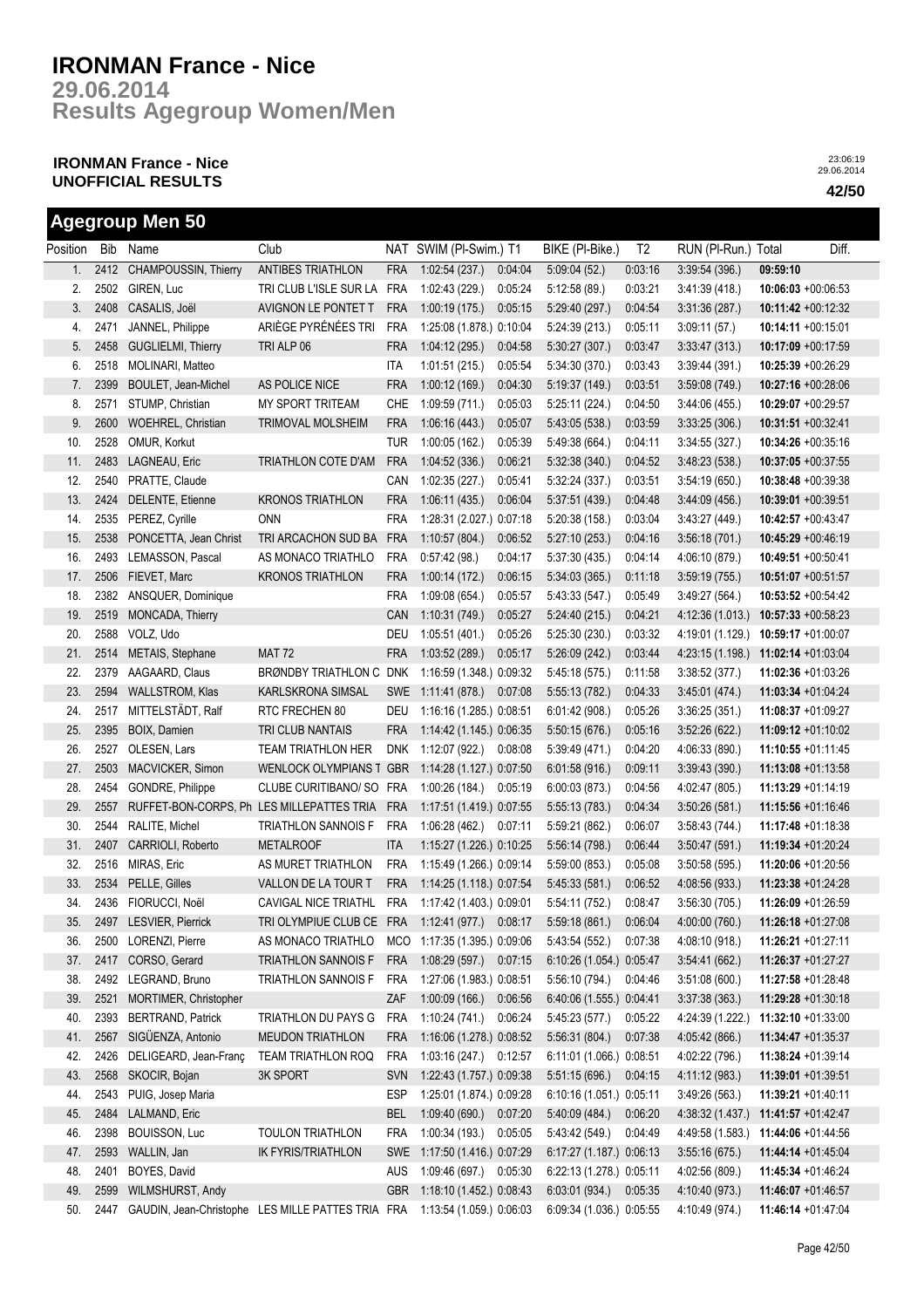**Results Agegroup Women/Men 29.06.2014**

## **IRONMAN France - Nice UNOFFICIAL RESULTS 43/50**

| 51.          | 2390 | BENSAID, Stephane              |                             | <b>FRA</b> | 1:06:50(484.)            | 0.07:21 | 6:08:18 (1.020.) 0:06:40 |         | 4:17:27 (1.103.) | 11:46:34 +01:47:24                  |
|--------------|------|--------------------------------|-----------------------------|------------|--------------------------|---------|--------------------------|---------|------------------|-------------------------------------|
| 52.          | 2520 | MOONEN, Philippe               | L3A = LOSTRIAMIGOS          | BEL        | 1:14:14 (1.093.) 0:10:30 |         | 6:10:26 (1.055.) 0:07:18 |         | 4:04:15 (838.)   | 11:46:41 +01:47:31                  |
| 53.          | 2425 | DELHOMMEAU, Eric               | LA ROCHE VENDEE TRI         | <b>FRA</b> | 1:11:40(876.)            | 0:06:37 | 5:58:58 (850.)           | 0:05:06 | 4:24:28 (1.219.) | 11:46:47 +01:47:37                  |
| 54.          | 2473 | JULIN, Magnus                  | OREBRO AIK                  | SWE        | 1:17:56 (1.429.) 0:10:18 |         | 6:19:04 (1.213.) 0:05:40 |         | 3:54:46 (663.)   | $11:47:42 +01:48:32$                |
| 55.          | 2402 | <b>BRUESCHWEILER, Math</b>     | <b>TRIZO</b>                | <b>CHE</b> | 1:19:36 (1.540.) 0:08:01 |         | 6:00:50(887.)            | 0:06:19 | 4:14:56 (1.054.) | 11:49:41 +01:50:31                  |
| 56.          | 2472 | PRUNIER, Joel                  | <b>CHARTRES METROPOL</b>    | FRA        | 1:18:50 (1.483.) 0:09:18 |         | 6:06:10(989)             | 0:05:48 | 4:10:01 (965.)   | 11:50:05 +01:50:55                  |
| 57.          | 2547 | REULET, Thierry                | <b>STADE NIORTAIS TRIA</b>  | <b>FRA</b> | 1:11:05 (818.) 0:07:09   |         | 6:03:09(939)             | 0:05:41 | 4:25:23 (1.238.) | 11:52:25 +01:53:15                  |
| 58.          | 2387 | <b>BARDOTE, Carlos</b>         | AS MONACO TRIATHLO          | <b>MCO</b> | 1:16:10 (1.279.) 0:08:25 |         | 5:46:00 (593.)           | 0:06:03 | 4:36:41 (1.404.) | 11:53:17 +01:54:07                  |
| 59.          | 2545 | RASMUSSEN, Rune                | KARLSLUNDE TRI              | <b>DNK</b> | 1:19:29 (1.531.) 0:09:35 |         | 5:57:03(814.)            | 0:06:27 | 4:21:52 (1.169.) | 11:54:24 +01:55:14                  |
| 60.          | 2457 | GUGEL, Bernd                   | POST SV TÜBINGEN            | DEU        | 1:15:06 (1.185.) 0:07:29 |         | 6:01:08(894.)            | 0:07:01 | 4:23:48 (1.209.) | 11:54:30 +01:55:20                  |
| 61.          | 2486 | LAMBERT, Jean                  |                             | <b>FRA</b> | 1:04:58(343)             | 0:07:57 | 6:09:54 (1.041.) 0:07:09 |         | 4:25:09 (1.232.) | 11:55:04 +01:55:54                  |
| 62.          | 2437 | FLÜCK, Thomas                  | RENNSHOP WÜTHRICH           | <b>CHE</b> | 1:09:11(656.)            | 0:06:28 | 6:02:43 (931.)           | 0:04:54 | 4:33:45 (1.374.) | 11:56:59 +01:57:49                  |
| 63.          | 2469 | <b>INGWERSEN, Reinier</b>      | <b>VIKINGS HALINGEN</b>     | <b>NLD</b> | 1:21:09 (1.632.) 0:12:15 |         | 6:22:27 (1.282.) 0:08:19 |         | 3:53:57(642)     | 11:58:04 +01:58:54                  |
| 64.          | 2389 | BEISSEL, Klaus                 | <b>SKG SPRENDLINGEN</b>     | DEU        | 1:08:36(603)             | 0:06:37 | 6:16:40 (1.169.) 0:05:43 |         | 4:22:39 (1.188.) | 12:00:14 +02:01:04                  |
| 65.          | 2459 | GUIDA, Eduardo                 | ASD CNM TRIATHLON           | ITA        | 1:06:13(439)             | 0:07:30 | 6:06:31(993)             | 0:06:16 | 4:34:40 (1.382.) | 12:01:08 +02:01:58                  |
| 66.          | 2531 | PASSONI, Giovanni              | <b>TRIATHL'AIX</b>          | <b>FRA</b> | 1:17:28 (1.388.) 0:09:29 |         | 5:55:29(785)             | 0:07:17 | 4:33:22 (1.367.) | $12:03:03 +02:03:53$                |
| 67.          | 2569 | SPRANGERS, Ruud                | <b>MEETRIA</b>              | <b>BEL</b> | 1:07:55(563)             | 0:07:22 | 6:03:00(933.)            | 0:07:21 | 4:37:57 (1.427.) | 12:03:33 +02:04:23                  |
| 68.          | 2400 | <b>BOUTON, Christian</b>       | TRIATHLON MONTALBAN         | FRA        | 1:33:42 (2.141.) 0:07:56 |         | 6:28:24 (1.373.) 0:09:34 |         | 3.44:14(458.)    | 12:03:48 +02:04:38                  |
| 69.          | 2515 | MEYER, Robin                   | SARDINES TRIATHLON          | <b>FRA</b> | 1:36:23 (2.181.) 0:06:39 |         | 6:19:13 (1.218.) 0:06:13 |         | 3:56:25(704.)    | 12:04:50 +02:05:40                  |
| 70.          | 2494 | LERCHER, Andreas               | WAVE TRI TEAM TS WO         | ITA        | 1:18:44 (1.479.) 0:09:14 |         | 5:54:34(760.)            | 0:05:56 | 4:38:23 (1.435.) | 12:06:49 +02:07:39                  |
| 71.          | 2468 | HUISMAN, Jan Waling            | <b>VIKINGS</b>              | <b>NLD</b> | 1:07:04 (514.) 0:07:02   |         | 6.24:36 (1.314.) 0.05:38 |         | 4:22:38 (1.186.) | 12:06:57 +02:07:47                  |
| 72.          | 2452 | GIRARD, François               | TRI TEAM LUTRY              | <b>CHE</b> | 1:15:29 (1.231.) 0:09:40 |         | 6:21:45 (1.272.) 0:04:22 |         | 4:17:20 (1.101.) | 12:08:34 +02:09:24                  |
| 73.          | 2487 | LARSEN, Claus                  | <b>TEAM CHALLENGE</b>       | <b>DNK</b> | 1:19:51 (1.559.) 0:10:35 |         | 6:13:49 (1.122.) 0:04:40 |         | 4:20:19 (1.152.) | 12:09:11 +02:10:01                  |
| 74.          | 2392 | BERG, Pascal                   | ROANNE TRIATHLON            | <b>FRA</b> | 1:18:59 (1.496.) 0:14:54 |         | 6:34:09 (1.482.) 0:09:13 |         | 3:52:06(611)     | 12:09:18 +02:10:08                  |
| 75.          | 2460 | GUILLIER DE CHALVRON, ISSY TRI |                             | <b>FRA</b> | 1:19:05 (1.508.) 0:09:31 |         | 6:28:28 (1.376.) 0:06:05 |         | 4:09:03 (935.)   | 12:12:10 +02:13:00                  |
| 76.          | 2446 | GAUDILLAT, Philippe            | FONTANIL TRIATHLON          | <b>FRA</b> | 1:14:16 (1.096.) 0:08:45 |         | 6:26:58 (1.355.) 0:04:00 |         | 4:19:30 (1.137.) | 12:13:26 +02:14:16                  |
| 77.          | 2404 | CANE, Paul                     | <b>TRIGURU</b>              | <b>GBR</b> | 1:12:15(932)             | 0:08:01 | 5:52:36 (725.)           | 0:06:30 | 4:54:26 (1.651.) | 12:13:45 +02:14:35                  |
| 78.          | 2575 | TAMBOUR, Denis                 | CHAMPAGNE-TRIATHLO          | <b>FRA</b> | 1:13:05 (999.)           | 0:13:12 | 6:11:52 (1.082.) 0:14:19 |         | 4:22:31 (1.183.) | 12:14:56 +02:15:46                  |
| 79.          | 2601 | Z'BERG, Ernst                  | <b>MACCX</b>                | CHE        | 1:24:16 (1.846.) 0:13:23 |         | 6:24:42 (1.315.) 0:05:28 |         | 4:12:26 (1.005.) | 12:20:13 +02:21:03                  |
| 80.          | 2420 | DARRIGUES, Pascal              | <b>BIARRITZ OLYMPIQUE T</b> | FRA        | 1:27:18 (1.993.) 0:10:41 |         | 6:49:53 (1.676.) 0:10:01 |         | 3:46:52 (512.)   | 12:24:44 +02:25:34                  |
| 81.          | 2539 | PORSBO, Michael                | <b>KTT 2000</b>             | <b>DNK</b> | 1:22:29 (1.745.) 0:11:28 |         | 6:20:44 (1.249.) 0:06:54 |         | 4:27:40 (1.272.) | 12:29:14 +02:30:04                  |
| 82.          | 2489 | LE DU, Jean Francois           | AVIRON BAYONNAIS TR         | <b>FRA</b> | 1:13:56 (1.064.) 0:07:06 |         | 5:56:56(811)             | 0:06:48 | 5:05:48 (1.777.) | 12:30:32 +02:31:22                  |
| 83.          | 2403 | <b>BUFFET, Dominique</b>       | <b>ALBI TRIATHLON</b>       | FRA        | 1:15:19 (1.211.) 0:12:37 |         | 6:39:19 (1.548.) 0:08:50 |         | 4:15:27 (1.067.) | 12:31:30 +02:32:20                  |
| 84.          | 2595 | <b>WEAVER, Scot</b>            | ETON TRIATHLON CLUB         | GBR        | 1:14:12 (1.088.) 0:08:52 |         | 6:27:01 (1.359.) 0:06:44 |         | 4:35:50 (1.393.) | 12:32:37 +02:33:27                  |
| 85.          | 2554 | ROELS, Bruno                   | <b>GETC</b>                 | BEL        | 1:09:56(707.)            | 0:06:09 | 5:56:49 (809.)           | 0:06:37 | 5:14:24 (1.866.) | 12:33:52 +02:34:42                  |
| 86.          | 2434 | FICHAUX, Jean-Louis            | <b>TRISTARS DE CANNES</b>   | <b>FRA</b> | 1:14:13 (1.092.) 0:07:38 |         | 6:06:40(995.)            | 0:05:21 | 5:00:36 (1.721.) | 12:34:24 +02:35:14                  |
| 87.          |      | 2499 LOGLI, Richard            |                             | FRA        | 1:41:44 (2.234.) 0:05:38 |         | 6:29:22 (1.393.) 0:05:01 |         |                  | 4:12:41 (1.014.) 12:34:25 +02:35:15 |
| 88.          | 2449 | GEORG, Thierry                 | TRIATHLON CLUB ANDR FRA     |            | 1:26:56 (1.975.) 0:13:04 |         | 6:28:30 (1.377.) 0:07:04 |         |                  | 4:22:05 (1.174.) 12:37:37 +02:38:27 |
| 89.          | 2542 | PRISE, Gavin                   | <b>SSMPC</b>                | <b>GBR</b> | 1:02:47 (232.) 0:06:37   |         | 6:34:03 (1.480.) 0:06:03 |         |                  | 4:48:37 (1.563.) 12:38:05 +02:38:55 |
| 90.          | 2479 | KIRBY, Graham                  | <b>PSOF</b>                 | GBR 1      | 1:21:52 (1.686.) 0:10:10 |         | 6:41:57 (1.578.) 0:06:59 |         |                  | 4:24:02 (1.212.) 12:44:58 +02:45:48 |
| 91.          | 2565 | SHEEHAN, Jonathan              | <b>STAMFORD TRI CLUB</b>    | <b>GBR</b> | 1:15:42 (1.256.) 0:09:04 |         | 6:27:00 (1.358.) 0:05:45 |         |                  | 4:47:57 (1.559.) 12:45:26 +02:46:16 |
| 92.          | 2396 | <b>BONVALLET, Pierrick</b>     | <b>TUVB TRIATHLON</b>       | <b>FRA</b> | 1:25:41 (1.903.) 0.09:13 |         | 6:12:44 (1.104.) 0:05:26 |         |                  | 4:52:55 (1.620.) 12:45:58 +02:46:48 |
| 93.          | 2491 | LE PALEC, Marc                 | <b>KEMPERLE TRIATHLON</b>   | <b>FRA</b> | 1:12:30 (956.) 0:10:27   |         | 6:18:05 (1.197.) 0:12:54 |         | 4:53:05 (1.623.) | 12:46:59 +02:47:49                  |
| 94.          | 2455 | <b>GONZALEZ Y DOMINGUEZ</b>    |                             | <b>ESP</b> | 1:07:39 (539.) 0:09:53   |         | 7:08:35 (1.874.) 0:10:16 |         | 4:11:34 (989.)   | 12:47:55 +02:48:45                  |
| 95.          | 2453 | GODFROID-ALZIARI, Thi ESVL     |                             | <b>FRA</b> | 1:20:52 (1.616.) 0:12:28 |         | 6:59:36 (1.798.) 0:11:17 |         | 4:05:16 (855.)   | 12:49:28 +02:50:18                  |
| 96.          | 2421 | DE VOGEL, Frank                | TTL LEIDSCHENDAM            | NLD        | 1:00:55 (199.) 0:05:42   |         | 6:08:31 (1.023.) 0:06:20 |         | 5:28:36 (1.961.) | 12:50:01 +02:50:51                  |
| 97.          | 2550 | RITTER, Eric                   |                             | FRA        | 1:15:05 (1.182.) 0:12:20 |         | 6:55:01 (1.736.) 0:18:36 |         | 4:09:05 (936.)   | 12:50:05 +02:50:55                  |
| 98.          | 2405 | CANNET, Gilles                 |                             | <b>FRA</b> | 1:30:10 (2.059.) 0:09:45 |         | 6:46:21 (1.634.) 0:11:45 |         | 4:14:40 (1.051.) | 12:52:40 +02:53:30                  |
| 99.          | 2419 | <b>COURANT, Patrice</b>        | TC JOUÉ LES TOURS           | FRA        | 1:21:03 (1.626.) 0:10:47 |         | 6:29:49 (1.407.) 0:08:15 |         | 4.43.01 (1.492.) | 12:52:53 +02:53:43                  |
| 100.         | 2509 | MEDINA JAEN, Vicente           | <b>TRIELX</b>               | ESP        | 1:34:33 (2.158.) 0:11:34 |         | 6:46:48 (1.641.) 0:12:17 |         | 4:07:47 (909.)   | 12:52:57 +02:53:47                  |
| 101.         | 2549 | RICHARDSSON, Jan               | <b>TRIATHLON SYD</b>        | SWE        | 1:27:09 (1.987.) 0:09:56 |         | 6:31:56 (1.446.) 0:07:34 |         | 4:37:00 (1.408.) | 12:53:34 +02:54:24                  |
|              | 2578 | THOMAS, lan                    |                             | <b>GBR</b> | 1:15:05 (1.184.) 0:09:48 |         |                          |         |                  | 12:53:43 +02:54:33                  |
| 102.<br>103. | 2602 |                                | CSL ROSNY TRIATHLON FRA     |            |                          |         | 6:21:11 (1.257.) 0:05:57 |         | 5:01:43 (1.729.) | 12:54:32 +02:55:22                  |
|              |      | ZIELINSKI, Thierry             |                             |            | 1:14:05 (1.076.) 0:09:35 |         | 6:37:19 (1.527.) 0:08:03 |         | 4:45:33 (1.527.) |                                     |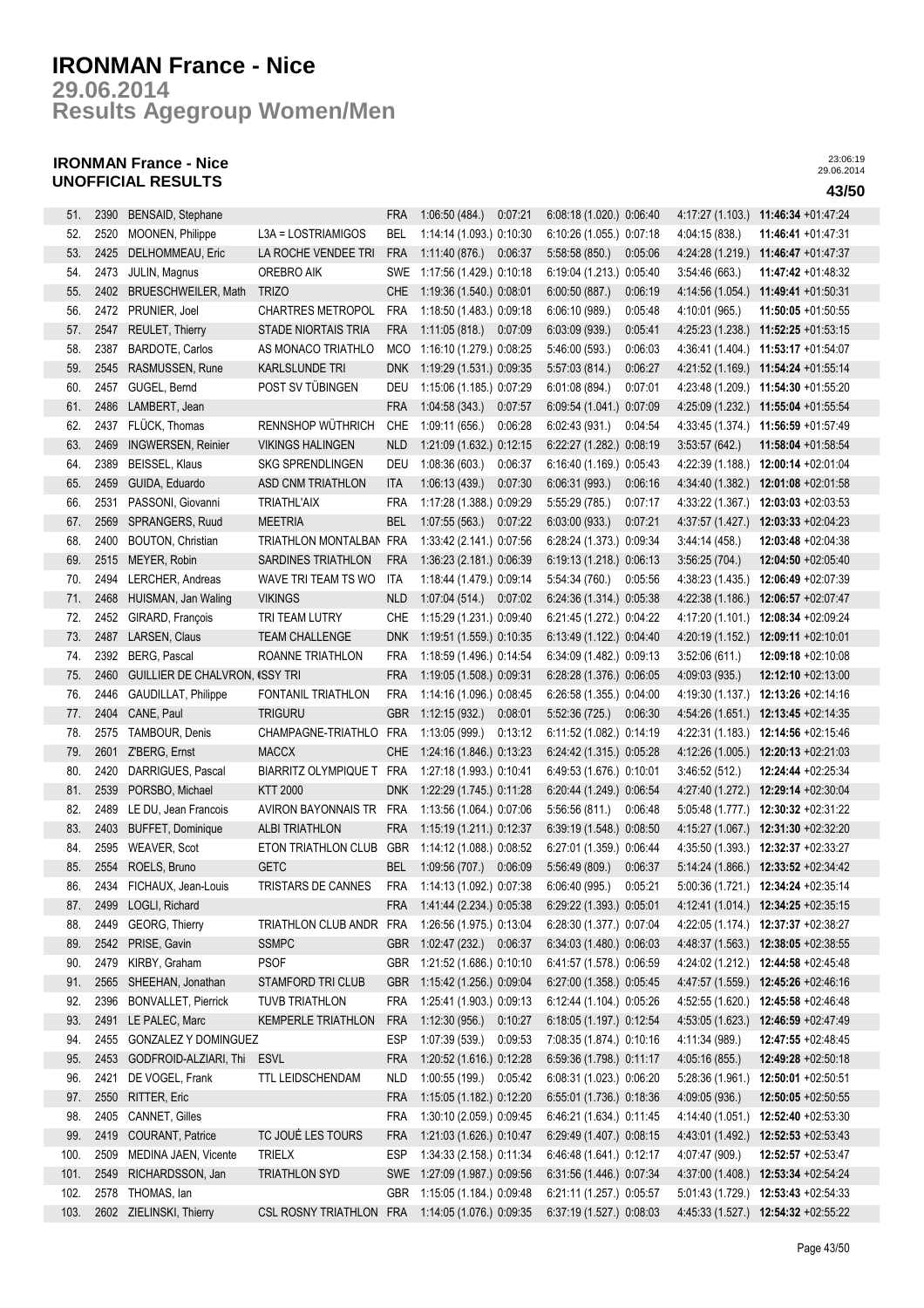## **Results Agegroup Women/Men 29.06.2014**

## **IRONMAN France - Nice UNOFFICIAL RESULTS 44/50**

| 104. |      | 2467 HOWELL, Phillip        | STRATORD AC/TRI             |            | GBR 1:35:27 (2.168.) 0:07:30 |         | 7:00:53 (1.807.) 0:07:04 |         | 4:04:14 (837.)   | 12:55:06 +02:55:56                                                                        |
|------|------|-----------------------------|-----------------------------|------------|------------------------------|---------|--------------------------|---------|------------------|-------------------------------------------------------------------------------------------|
| 105. | 2397 | BÖRÖCZ, László              | <b>KESZTHELYI TRI SE</b>    | <b>HUN</b> | 1:07:07 (519.) 0:09:01       |         | 6:22:39 (1.288.) 0:11:42 |         | 5:05:32 (1.774.) | 12:56:00 +02:56:50                                                                        |
| 106. |      | 2570 SPRY, David            | PENCOED TRI CLUB            | GBR        | 1:10:59 (809.)               | 0:08:32 | 6:58:43 (1.789.) 0:06:16 |         |                  | 4:33:21 (1.365.) 12:57:49 +02:58:39                                                       |
| 107. | 2581 | VANGEEL, Bart               |                             | BEL        | 1:24:02 (1.832.) 0:11:24     |         | 6:58:59 (1.793.) 0:06:35 |         | 4:17:26 (1.102.) | 12:58:24 +02:59:14                                                                        |
| 108. | 2423 | DELACHAT, Benoit            |                             | <b>FRA</b> | 1:30:49 (2.075.) 0:07:02     |         | 6:23:48 (1.302.) 0:06:07 |         | 4:53:00 (1.622.) | 13:00:44 +03:01:34                                                                        |
| 109. | 2451 | <b>GESCHIER, Philip</b>     | LOSTRIAMIGOS-BRUGG          | <b>BEL</b> | 1:22:14 (1.728.) 0:10:33     |         | 6:56:32 (1.756.) 0:08:53 |         |                  | 4:23:22 (1.201.) 13:01:32 +03:02:22                                                       |
| 110. | 2501 | LOULIGI, Alain              | <b>ISSY TRIATHLON</b>       | <b>FRA</b> | 1:21:55 (1.692.) 0:09:44     |         | 6:29:23 (1.395.) 0:07:55 |         |                  | 4:52:58 (1.621.) 13:01:53 +03:02:43                                                       |
| 111. | 2587 | VOILLAUME, Philippe         | <b>METZ TRIATHLON</b>       | <b>FRA</b> | 1:14:18 (1.102.) 0:08:54     |         | 6:34:31 (1.489.) 0:06:04 |         |                  | 4:58:35 (1.702.) 13:02:21 +03:03:11                                                       |
| 112. | 2591 | WAHLSTEDT, Greger           | STOCKHOLM CITY TRI          | <b>SWE</b> | 1:22:09 (1.721.) 0:18:08     |         | 7:05:53 (1.847.) 0:08:01 |         |                  | 4:15:58 (1.074.) 13:10:07 +03:10:57                                                       |
| 113. | 2551 | RIVIERE, Patrice            | <b>BEST TRIATHLON SAINT</b> | <b>FRA</b> | 1:21:46 (1.675.) 0:10:07     |         | 6:28:19 (1.372.) 0:07:17 |         |                  | 5:03:07 (1.741.) 13:10:33 +03:11:23                                                       |
| 114. | 2564 | SCOTT, John                 | <b>GREAT YARMOUTH RO</b>    | <b>GBR</b> | 1:18:14 (1.458.) 0:10:12     |         | 6:48:39 (1.656.) 0:07:56 |         | 4:48:57 (1.567.) | 13:13:56 +03:14:46                                                                        |
| 115. | 2583 | VIALA, Gerard               | FREE IRON TEAM              | <b>FRA</b> | 1:23:23 (1.797.) 0:11:58     |         | 6:37:12 (1.523.) 0:09:22 |         | 4:55:17 (1.663.) | 13:17:11 +03:18:01                                                                        |
| 116. | 2470 | IRAURGUI, Ignacio           | MUGARRA TRIATLOI TA         | ESP        | 1:27:40 (2.003.) 0:11:28     |         | 7:01:27 (1.815.) 0:09:31 |         | 4:28:13 (1.282.) | 13:18:18 +03:19:08                                                                        |
| 117. |      | 2384 ATTARD, Charles        |                             | <b>MLT</b> | 1:32:02 (2.107.) 0:10:19     |         | 7:09:45 (1.887.) 0:07:14 |         |                  | 4:19:07 (1.132.) 13:18:24 +03:19:14                                                       |
| 118. | 2511 | MELVILLE-RAE, Andrew        |                             | GBR        | 1:24:33 (1.853.) 0:11:13     |         | 6:33:35 (1.477.) 0:06:15 |         | 5:04:50 (1.762.) | 13:20:23 +03:21:13                                                                        |
| 119. | 2450 | <b>GERLINGER, Emmanuel</b>  | <b>TRIMOVAL</b>             | <b>FRA</b> | 1:25:34 (1.897.) 0:09:58     |         | 7:06:29 (1.855.) 0:07:24 |         |                  | 4:33:14 (1.363.) 13:22:37 +03:23:27                                                       |
| 120. | 2386 | <b>BARBARIT, Thierry</b>    | GÉNÉRATION RUNNING          | FRA        | 1:39:06 (2.210.) 0:11:48     |         | 7:01:09 (1.811.) 0:14:56 |         |                  | 4:15:45 (1.071.) 13:22:42 +03:23:32                                                       |
| 121. | 2476 | KEIFF, Jacky                |                             | <b>FRA</b> | 1:25:44 (1.906.) 0:08:54     |         | 6.21.23 (1.263.) 0.08:19 |         |                  | 5:18:25 (1.888.) 13:22:43 +03:23:33                                                       |
| 122. | 2411 | CASTILLO, Laurent           | <b>ONN</b>                  | <b>FRA</b> | 1:20:33 (1.598.) 0:09:57     |         | 6:35:52 (1.504.) 0:06:23 |         |                  | 5:10:26 (1.825.) 13:23:10 +03:24:00                                                       |
| 123. | 2478 | KIPER, Tarcan               |                             | <b>TUR</b> | $1:11:33(861)$ 0:13:22       |         | 7:11:43 (1.905.) 0:13:01 |         | 4:34:42 (1.383.) | 13:24:19 +03:25:09                                                                        |
| 124. | 2586 | <b>VINCENT, Patrick</b>     | LES LIONS TRIATHLON         | <b>FRA</b> | 1:33:54 (2.145.) 0:07:31     |         | 6:49:26 (1.670.) 0:08:00 |         | 4:47:36 (1.557.) | 13:26:24 +03:27:14                                                                        |
| 125. | 2579 | <b>THORNTON, Clive</b>      | <b>DHSOBAC</b>              | ZAF        | 1:07:53(559)                 | 0:08:47 | 7:03:57 (1.836.) 1:06:07 |         | 4:00:15 (768.)   | 13:26:56 +03:27:46                                                                        |
| 126. | 2409 | CASAROLI, Massimo           | RHODIGIUM TEAM              | ITA        | 1:08:52 (628.)               | 0:07:23 | 6:17:25 (1.186.) 0:04:18 |         | 5:50:47 (2.069.) | 13:28:42 +03:29:32                                                                        |
| 127. | 2410 | CASTILLO, Thierry           | <b>SANS</b>                 | <b>FRA</b> | 1:27:55 (2.013.) 0:10:09     |         | 7:17:59 (1.965.) 0:08:55 |         |                  | 4:23:58 (1.211.) 13:28:55 +03:29:45                                                       |
| 128. | 2577 | TARNOWSKI, Marek            |                             | <b>POL</b> | 1:18:04 (1.441.) 0:10:37     |         | 6:32:06 (1.450.) 0:08:05 |         |                  | 5:21:28 (1.921.) 13:30:19 +03:31:09                                                       |
| 129. | 2759 | <b>KLUGHERTZ, Philippe</b>  |                             | <b>FRA</b> | 1:31:25 (2.087.) 0:07:47     |         | 6:56:45 (1.761.) 0:07:28 |         |                  | 4:48:09 (1.561.) 13:31:33 +03:32:23                                                       |
| 130. | 2532 | PEARSON, Symes              | <b>PSOF</b>                 | <b>GBR</b> | 1:38:04 (2.201.) 0:07:37     |         | 6:51:56 (1.709.) 0:07:27 |         | 4:49:33 (1.573.) | 13:34:35 +03:35:25                                                                        |
| 131. | 2482 | LA VIOLA, Salvatore         | ASD CNM TRIATHLON           | ITA        | 1:12:58 (991.) 0:08:45       |         | 7:20:52 (1.991.) 0:08:49 |         | 4:47:15 (1.552.) | 13:38:37 +03:39:27                                                                        |
| 132. | 2444 | GARROT, Christophe          | LES ALLIGATORS SEYN( FRA    |            | 1:21:40 (1.664.) 0:13:06     |         | 5:56:10 (795.)           | 0:08:58 | 5:59:56 (2.095.) | 13:39:48 +03:40:38                                                                        |
| 133. | 2429 | EDLUND, Charlie             | FORMTOPP IF                 | SWE        | 1:20:36 (1.603.) 0:11:33     |         | 6:48:44 (1.658.) 0:10:23 |         | 5:08:53(1.812.)  | 13:40:07 +03:40:57                                                                        |
| 134. | 2523 | MURTÉ, Freddy               | <b>STADE FRANCAIS</b>       | <b>FRA</b> | 1:26:49 (1.965.) 0:12:50     |         | 7:25:53 (2.026.) 0:08:12 |         | 4:26:31 (1.258.) | 13:40:11 +03:41:01                                                                        |
| 135. | 2433 | FERRIER, Bruno              | <b>TEAM PARIS TRIATHLO</b>  | <b>FRA</b> | 1:06:54 (493.) 0:10:01       |         | 6:24:12 (1.308.) 0:15:02 |         |                  | 5:44:58 (2.046.) 13:41:05 +03:41:55                                                       |
| 136. | 2580 | VAN ACKER, Martin           | TRI-GECKOS DORTMUN          | <b>NLD</b> | 1:30:44 (2.073.) 0:07:53     |         | 6:45:45 (1.632.) 0:09:05 |         |                  | 5:07:56 (1.802.) 13:41:20 +03:42:10                                                       |
| 137. | 2563 | <b>SCHNEIDER, Eric</b>      | <b>LATRI</b>                | <b>USA</b> | 1:12:03 (917.) 0:13:28       |         | 7:11:04 (1.900.) 0:39:03 |         |                  | 4:25:52 (1.249.) 13:41:28 +03:42:18                                                       |
| 138. |      | 2548 RICARD, Bruno          | GAZELEC                     | FRA        | 1:31:24 (2.086.) 0:09:56     |         | 6:27:48 (1.368.) 0:13:31 |         |                  | 5:19:40 (1.899.) 13:42:16 +03:43:06                                                       |
| 139. |      | 2526 OLAJ, Dusan            | <b>DUOL</b>                 |            | SVN 1:29:15 (2.049.) 0:08:56 |         | 7:03:21 (1.830.) 0:06:30 |         |                  | 4:57:04 (1.684.) 13:45:03 +03:45:53                                                       |
| 140. |      | 2465 HERMOSA, Carlos        |                             |            |                              |         |                          |         |                  | ARG 1:15:09 (1.190.) 0:09:57 7:00:36 (1.805.) 0:08:03 5:14:36 (1.867.) 13:48:19 +03:49:09 |
| 141. | 2385 | <b>BANVILLE, Fabrice</b>    | COTE D'AZUR ENDURAN FRA     |            | 1:30:00 (2.055.) 0:06:31     |         | 6:18:27 (1.202.) 0:11:35 |         |                  | $5:44:51(2.044.)$ 13:51:22 +03:52:12                                                      |
| 142. |      | 2435 FILIPPINI, Jean-Pierre |                             | <b>BEL</b> | 1:21:41 (1.665.) 0:11:19     |         | 6:25:05 (1.320.) 0:08:07 |         |                  | 5:46:47 (2.053.) 13:52:57 +03:53:47                                                       |
| 143. | 2524 | NUSS, Bernhard              | NEVER WALK ALONE N          | <b>DEU</b> | 1:35:34 (2.171.) 0:08:44     |         | 7:10:41 (1.896.) 0:05:31 |         |                  | 4:52:37 (1.615.) 13:53:06 +03:53:56                                                       |
| 144. | 2536 | PÉREZ, Jose Ramón           |                             | <b>ESP</b> | 1:24:36 (1.855.) 0:14:31     |         | 7:28:34 (2.046.) 0:10:36 |         |                  | $4:35:26(1.391.)$ 13:53:40 +03:54:30                                                      |
| 145. | 2383 | ARPIN, Laurent              | TRI ARCACHON SUD BA         | <b>FRA</b> | 1:15:59 (1.274.) 0:11:13     |         | 6:53:53 (1.727.) 0:08:58 |         | 5:23:57 (1.935.) | 13:53:58 +03:54:48                                                                        |
| 146. | 2505 | MALLARTE, Vincent           | <b>TC AVION</b>             | <b>FRA</b> | 1:35:31 (2.169.) 0:06:10     |         | 6:58:21 (1.784.) 0:05:01 |         |                  | 5:09:00 (1.813.) 13:54:01 +03:54:51                                                       |
| 147. | 2474 | KANIS, Michael              | SPORT FÜR SPENDEN           | <b>DEU</b> | 1:44:12 (2.247.) 0:08:55     |         | 7:18:33 (1.970.) 0:09:20 |         |                  | 4:33:43 (1.373.) 13:54:42 +03:55:32                                                       |
| 148. | 2490 | LE GOFF, Laurent            | <b>WAPITI TRIATHLON CL</b>  | <b>FRA</b> | 1:43:37 (2.245.) 0:07:43     |         | 6.56.18 (1.754.) 0.06:41 |         | 5.02:10(1.733)   | 13:56:28 +03:57:18                                                                        |
| 149. | 2555 | ROUSSEAU, Francois          |                             | <b>FRA</b> | 1:28:43 (2.031.) 0:21:13     |         | 7:31:02 (2.057.) 0:24:58 |         | 4:12:30 (1.008.) | 13:58:24 +03:59:14                                                                        |
| 150. | 2522 | MULLER, Didier              | HYERES TRIATHLON            | <b>FRA</b> | 1:28:09 (2.017.) 0:17:19     |         | 7:08:05 (1.871.) 0:12:02 |         | 4:53:16 (1.630.) | 13:58:49 +03:59:39                                                                        |
| 151. | 2559 | SAUCH, Marcel               | CORSICA TRIATHLON C         | <b>FRA</b> | 1:10:07 (721.) 0:12:29       |         | 7:29:59 (2.052.) 0:11:44 |         | 4:54:36(1.654)   | 13:58:53 +03:59:43                                                                        |
| 152. | 2462 | HAILL, Timothy              | ANTIBES TRIATHLON           | <b>GBR</b> | 1:24:02 (1.830.) 0:14:40     |         | 7:10:32 (1.893.) 0:11:36 |         |                  | 5:03:22 (1.745.) 14:04:11 +04:05:01                                                       |
| 153. | 2416 | COLWELL, Robert             |                             | <b>GBR</b> | 1:19:29 (1.532.) 0:16:49     |         | 7:41:21 (2.115.) 0:13:58 |         |                  | 4:36:25 (1.400.) 14:08:01 +04:08:51                                                       |
| 154. | 2537 | PERROQUIN, Patrick          | DROMAD'ERDRE                | <b>FRA</b> | 1:14:46 (1.153.) 0:13:03     |         | 6:42:12 (1.581.) 0:12:08 |         |                  | 5:47:25 (2.057.) 14:09:31 +04:10:21                                                       |
| 155. |      | 2512 MERAOUNA, Toufik       | TRIATH CLUB ANDRESY         | <b>FRA</b> | 1:19:08 (1.510.) 0:12:21     |         | 7:02:05 (1.821.) 0:10:22 |         |                  | 5:31:35 (1.976.) 14:15:29 +04:16:19                                                       |
| 156. |      | 2406 CARPENTIER, Franck     |                             | <b>FRA</b> | 0:59:37 (143.) 0:05:25       |         | 7:10:44 (1.897.) 0:07:17 |         |                  | 5:52:47 (2.075.) 14:15:47 +04:16:37                                                       |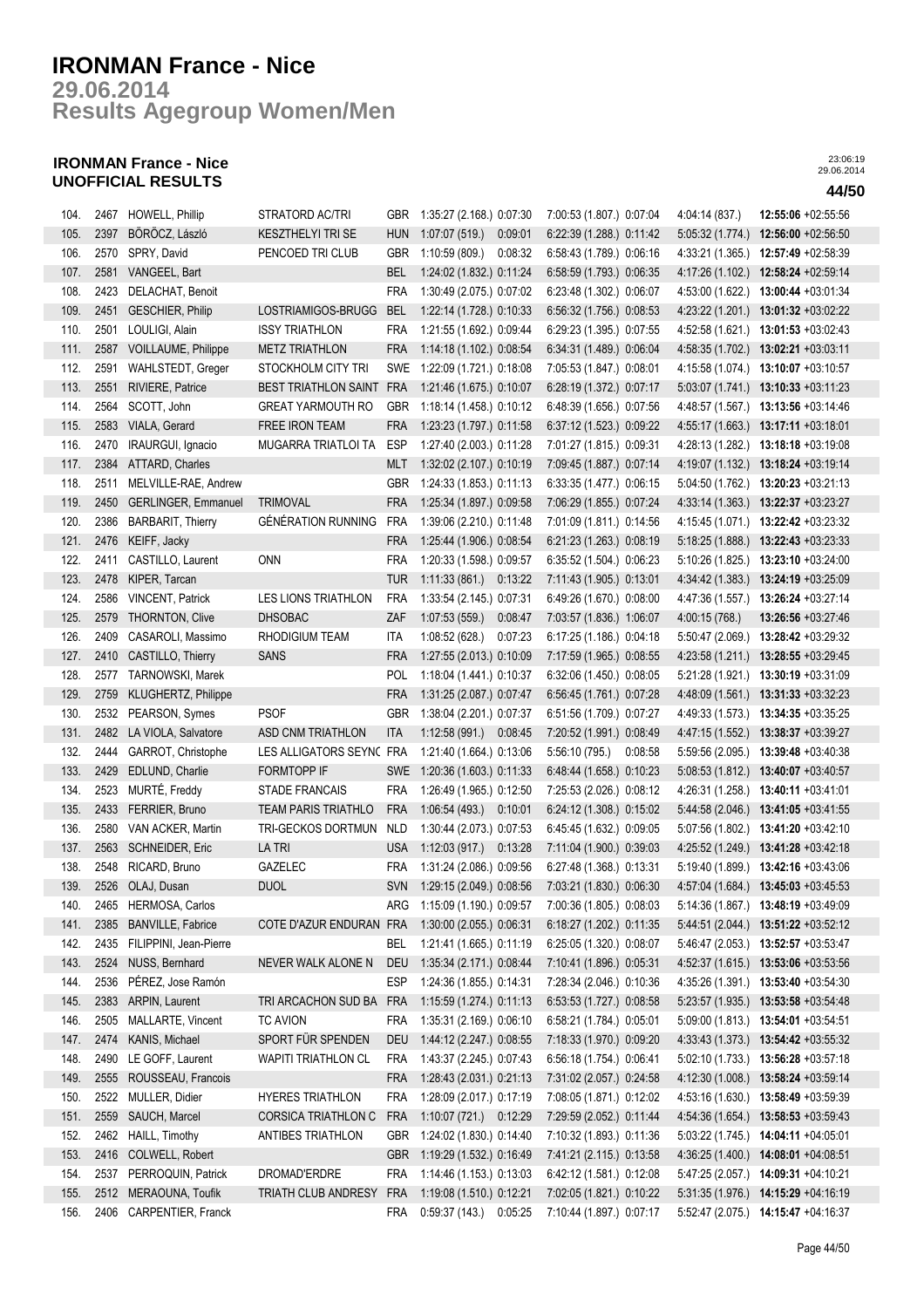**Results Agegroup Women/Men 29.06.2014**

## **IRONMAN France - Nice UNOFFICIAL RESULTS 45/50**

| 157. | 2466 | HORVATH, Brian                            |                             | <b>USA</b> | 1:11:40 (875.) 0:13:38   |         | 6:51:02 (1.696.) 0:10:03 | 5.52.43(2.074.)  | 14:19:04 +04:19:54 |
|------|------|-------------------------------------------|-----------------------------|------------|--------------------------|---------|--------------------------|------------------|--------------------|
| 158. | 2495 | LESKE, Ray                                |                             | <b>USA</b> | 1:18:15 (1.459.) 0:09:58 |         | 7:26:31 (2.033.) 0:07:16 | 5:18:40 (1.890.) | 14:20:38 +04:21:28 |
| 159. | 2445 | GAUDELET, Fabrice                         | <b>ISSY TRIATHLON</b>       | <b>FRA</b> | 1:18:44 (1.478.) 0:11:52 |         | 7:40:55 (2.112.) 0:08:03 | 5:02:17(1.734.)  | 14:21:47 +04:22:37 |
| 160. | 2513 | <b>MERCKEL, Claude</b>                    | <b>BESANCON TRIATHLON</b>   | <b>FRA</b> | 1:22:29 (1.743.) 0:14:59 |         | 7:42:58 (2.120.) 0:10:04 | 4:55:59 (1.670.) | 14:26:26 +04:27:16 |
| 161. | 2553 | ROBL, Lars                                | FITNESS-DK TRI              | <b>DNK</b> | 1:15:44 (1.259.) 0:12:17 |         | 6:53:31 (1.722.) 0:08:50 | 5:57:03 (2.089.) | 14:27:23 +04:28:13 |
| 162. | 2414 | CHAUDRU, Frédéric                         | <b>AUCH TRIATHLON</b>       | <b>FRA</b> | 1:22:10 (1.722.) 0:15:12 |         | 7:05:12 (1.843.) 0:19:22 | 5:26:42 (1.949.) | 14:28:36 +04:29:26 |
| 163. | 2477 | KEIFF, Christophe                         |                             | <b>FRA</b> | 1:33:34 (2.139.) 0:06:25 |         | 6:56:34 (1.757.) 0:11:06 | 5:41:57 (2.035.) | 14:29:34 +04:30:24 |
| 164. | 2456 | <b>GRAIN, Pascal</b>                      | <b>USA TRIATHLON</b>        | <b>FRA</b> | 1:22:41 (1.754.) 0:12:50 |         | 7:22:50 (2.005.) 0:07:43 | 5:26:12 (1.947.) | 14:32:14 +04:33:04 |
| 165. | 2572 | SUNDH, Ola                                | <b>FORMTOPP IF</b>          | <b>SWE</b> | 1:25:24 (1.890.) 0:13:49 |         | 7:15:55 (1.945.) 0:11:49 | 5:29:35 (1.964.) | 14:36:30 +04:37:20 |
| 166. | 2427 | DERY, Marc                                |                             | CAN        | 1:27:14 (1.990.) 0:09:16 |         | 7:16:27 (1.952.) 0:07:40 | 5:35:55(2.012.)  | 14:36:30 +04:37:20 |
| 167. | 2552 | ROBERT, Vincent                           |                             | <b>FRA</b> | 1:12:42 (978.) 0:14:22   |         | 7:34:07 (2.074.) 0:17:23 | 5:18:52 (1.893.) | 14:37:23 +04:38:13 |
| 168. | 2391 | BENTON, Andy                              |                             | <b>GBR</b> | 1:40:40 (2.227.) 0:09:41 |         | 7:06:45 (1.860.) 0:10:46 | 5:35:45(2.009.)  | 14:43:35 +04:44:25 |
| 169. | 2596 | WEIGEL, Karsten                           | LEHRTER SV TRIATHLO         | <b>DEU</b> | 1:34:21 (2.155.) 0:08:36 |         | 7:28:48 (2.047.) 0:05:27 | 5:27:05 (1.951.) | 14:44:15 +04:45:05 |
| 170. | 2508 | <b>MARTIN, Tim</b>                        |                             | <b>GBR</b> | 1:49:04 (2.275.) 0:09:29 |         | 7:24:06 (2.015.) 0:08:45 | 5:14:48 (1.870.) | 14:46:10 +04:47:00 |
| 171. | 2448 | GENTA, Fred                               | VO3 MAX PROVENCE            | <b>FRA</b> | 1:23:38 (1.811.) 0:14:33 |         | 7:59:00 (2.175.) 0:06:43 | 5:07:12 (1.793.) | 14:51:05 +04:51:55 |
| 172. | 2533 | PEARSON, Dana                             | <b>HAMMERHEADS TRIA</b>     | <b>USA</b> | 1:14:58 (1.169.) 0:10:46 |         | 8:05:43 (2.190.) 0:19:08 | 5:02:20 (1.736.) | 14:52:52 +04:53:42 |
| 173. | 2461 | HAENNI, Henri                             | <b>RUSHTEAM ECUBLENS</b>    | <b>CHE</b> | 1:17:29 (1.389.) 0:17:19 |         | 7:37:10 (2.090.) 0:12:21 | 5:29:24 (1.963.) | 14:53:42 +04:54:32 |
| 174. | 2529 | ORMIERE, Thierry                          | AAS FRESNES TRIATHL         | <b>FRA</b> | 1:07:54(562)             | 0:09:16 | 6:51:42 (1.704.) 0:10:07 | 6:39:01 (2.142.) | 14:57:59 +04:58:49 |
| 175. | 2560 | <b>SCALES, Bob</b>                        |                             | <b>USA</b> | 1:25:09 (1.879.) 0:14:12 |         | 7:19:36 (1.981.) 0:13:09 | 5:47:40 (2.060.) | 14:59:44 +05:00:34 |
| 176. | 2463 | HAZOUARD, Eric                            | <b>INDIVIDUEL</b>           | <b>FRA</b> | 1:53:37 (2.282.) 0:06:43 |         | 7:49:40 (2.145.) 0:06:48 | 5:05:02 (1.764.) | 15:01:48 +05:02:38 |
| 177. | 2428 | PILCHNER, Frank                           |                             | <b>DEU</b> | 1:20:29 (1.594.) 0:12:34 |         | 7:02:03 (1.820.) 0:10:35 | 6:20:56(2.130.)  | 15:06:36 +05:07:26 |
| 178. | 2760 | <b>MARIN, Michel</b>                      | <b>ISTRE SPORT TRIATHLO</b> | <b>FRA</b> | 1:20:28 (1.590.) 0:11:47 |         | 7:50:41 (2.147.) 0:09:30 | 5:34:23 (1.999.) | 15:06:47 +05:07:37 |
| 179. | 2388 | <b>BAUCHER, Marc</b>                      | <b>ISSY LES MOULINEAUX</b>  | <b>FRA</b> | 1:57:44 (2.290.) 0:09:35 |         | 7:38:56 (2.103.) 0:10:05 | 5:17:53 (1.886.) | 15:14:11 +05:15:01 |
| 180. | 2413 | CHATZINIKOLAS, Nikolaos RHODES APOLLON TR |                             | <b>GRC</b> | 1:13:21 (1.022.) 0:08:48 |         | 7:42:09 (2.119.) 0:06:35 | 6:07:56 (2.114.) | 15:18:47 +05:19:37 |
| 181. | 2431 | <b>EVANS, Philippe</b>                    | LEEDS & BRADFORD TR         | <b>FRA</b> | 1:16:25 (1.294.) 0:10:53 |         | 7:41:02 (2.113.) 0:08:07 | 6.09:37(2.116.)  | 15:26:02 +05:26:52 |
| 182. | 2422 | DEFENDI, Thierry                          | PAU TRIATHLON               | <b>FRA</b> | 1:36:39 (2.187.) 0:06:26 |         | 8:02:09 (2.182.) 0:09:25 | 5:31:53 (1.978.) | 15:26:30 +05:27:20 |
| 183. | 2582 | VERGER, Jean-Marie                        |                             | <b>FRA</b> | 1:32:29 (2.117.) 0:14:45 |         | 8:09:35 (2.197.) 0:10:28 | 5:34:26(2.000.)  | 15:41:41 +05:42:31 |
| 184. | 2443 | GAMMELGAARD-SCHMID Karlslunde Tri         |                             | <b>DNK</b> | 1:39:36 (2.214.) 0:11:04 |         | 8:48:54 (2.226.) 0:07:49 | 4:54:23 (1.650.) | 15:41:46 +05:42:36 |
| 185. | 2584 | VIDENSEK, Marjan                          |                             | <b>SVN</b> | 1:47:05 (2.268.) 0:09:26 |         | 8.06.29 (2.193.) 0.10.08 | 5:35:47(2.010.)  | 15:48:53 +05:49:43 |
| 186. | 2556 | ROWE, Julian                              |                             | <b>USA</b> | 1:33:49 (2.143.) 0:08:54 |         | 8:21:59 (2.211.) 0:07:32 | 5:44:53 (2.045.) | 15:57:06 +05:57:56 |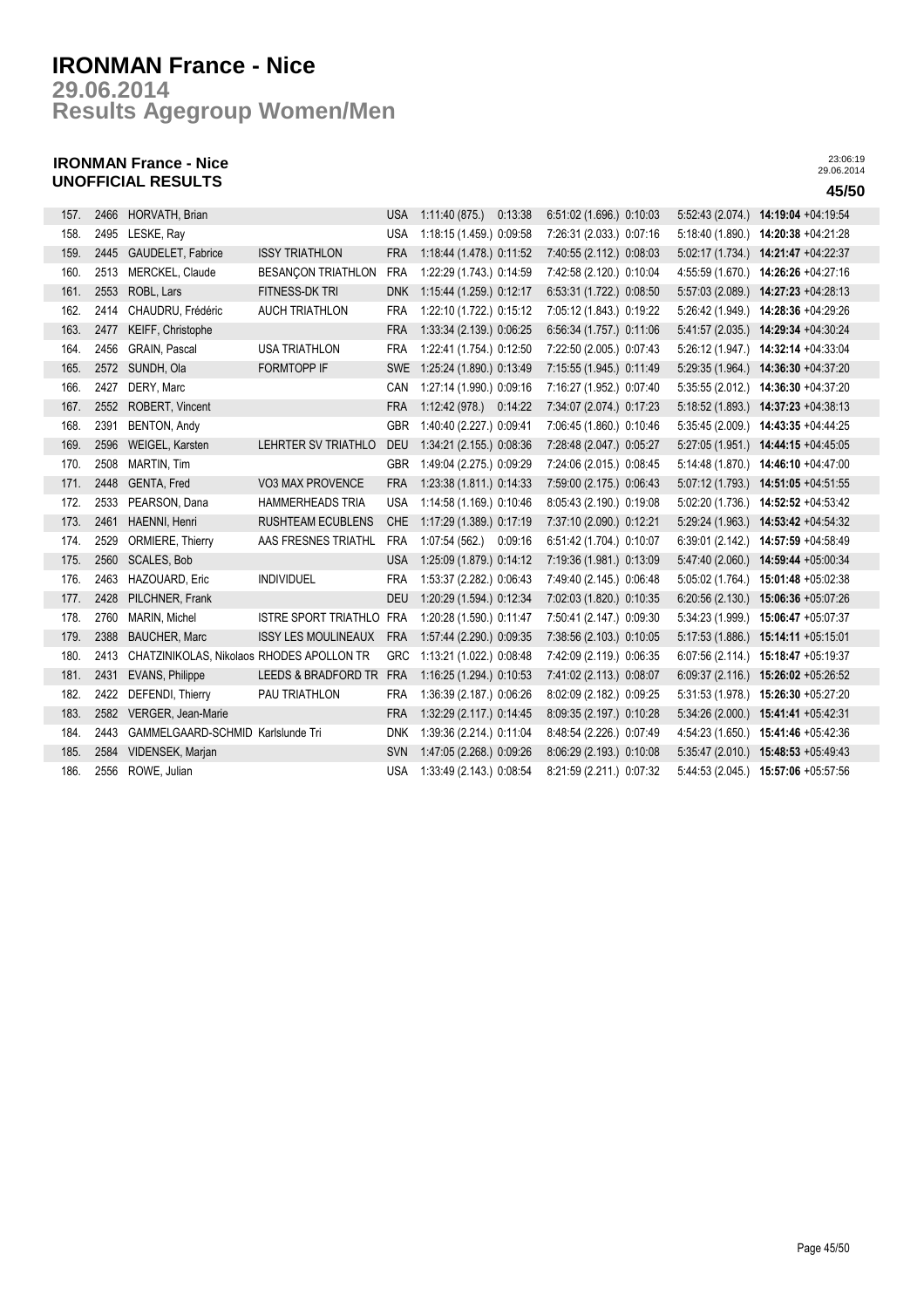**Results Agegroup Women/Men 29.06.2014**

## **IRONMAN France - Nice UNOFFICIAL RESULTS 46/50**

|          |      | <b>Agegroup Men 55</b>                   |                               |            |                          |         |                          |                |                     |                                     |
|----------|------|------------------------------------------|-------------------------------|------------|--------------------------|---------|--------------------------|----------------|---------------------|-------------------------------------|
| Position | Bib  | Name                                     | Club                          |            | NAT SWIM (PI-Swim.) T1   |         | BIKE (PI-Bike.)          | T <sub>2</sub> | RUN (PI-Run.) Total | Diff.                               |
| 1.       | 2651 | KINSEY, Nicholas                         | <b>BLACKHEATH &amp; BROML</b> | <b>GBR</b> | 1:03:11(244.)            | 0:04:22 | 5:19:25(147.)            | 0:03:46        | 3:26:53(213)        | 09:57:35                            |
| 2.       | 2610 | BERTOLO, Jean Marc                       | <b>TEAM MERMILLOD TRI</b>     | <b>FRA</b> | 1:08:55(638.)            | 0:05:03 | 5:29:31 (293.)           | 0:03:21        | 3:28:52 (242.)      | 10:15:40 +00:18:05                  |
| 3.       | 2658 | MACHEK, Daniel                           |                               | CZE        | 0.53:21(26.)             | 0:06:02 | 5:38:57 (459.)           | 0:04:22        | 3:42:11(427.)       | 10:24:50 +00:27:15                  |
| 4.       | 2628 | DIETRICH, Johannes                       | DAV RAVENSBURG                | DEU        | 1:06:30(465.)            | 0.04:48 | 5:29:03(280.)            | 0:02:46        | 3.42:02(425)        | 10:25:07 +00:27:32                  |
| 5.       | 2613 | BOUTEAU, Alain                           | ARIÈGE PYRÉNÉES TRI           | <b>FRA</b> | 1:08:46(619.)            | 0:05:15 | 5:26:01(241)             | 0:03:53        | 3:48:22(537)        | 10:32:15 +00:34:40                  |
| 6.       | 2687 | RUMMLER-KIHM, Tobias                     | RTC FRECHEN 80                | DEU        | 1:13:01(994.)            | 0:08:07 | 5:27:49(264.)            | 0:03:56        | 3.42:15(430.)       | $10:35:05 +00:37:30$                |
| 7.       | 2632 | FOUTREIN, Phillppe                       | <b>T C LIEVIN</b>             | <b>FRA</b> | 1:12:52(987.)            | 0:05:43 | 5:40:27 (489.)           | 0:02:45        | 3:35:51 (346.)      | 10:37:36 +00:40:01                  |
| 8.       | 2695 | TAMAGNO, Denis                           |                               | <b>FRA</b> | 1:11:30(854.)            | 0:05:16 | 5:23:57 (205.)           | 0:04:18        | 3:58:23 (739.)      | 10:43:21 +00:45:46                  |
| 9.       | 2605 | ALLEN, John                              | TRIPLE THREAT RACIN           | <b>USA</b> | 1:09:03(647.)            | 0:06:43 | 5:37:09 (428.)           | 0:03:47        | 3:50:46(590.)       | 10:47:26 +00:49:51                  |
| 10.      | 2665 | MARTIN, Guy                              | ANTIBES TRIATHLON             | <b>FRA</b> | 1:06:05(424.)            | 0:05:58 | 5:33:20 (354.)           | 0:05:05        | 4:02:25 (799.)      | 10:52:52 +00:55:17                  |
| 11.      | 2676 | PERTSCHY, Richard                        |                               | <b>AUT</b> | 1:13:16 (1.011.) 0:06:43 |         | 5:40:50 (496.)           | 0:03:32        | 3:53:54(640.)       | 10:58:12 +01:00:37                  |
| 12.      | 2694 | STEUR, Jan                               | <b>ATLON</b>                  | <b>NLD</b> | 1:22:03 (1.705.) 0:08:54 |         | 5:48:55(653)             | 0:05:51        | 3:40:36(405.)       | 11:06:17 +01:08:42                  |
| 13.      | 2669 | MOREAU, Philippe                         | <b>ANTIBES TRIATHLON</b>      | <b>FRA</b> | 1:11:57 (908.)           | 0:08:46 | 5:38:02(445.)            | 0:05:20        | 4:19:05 (1.131.)    | $11:23:08 +01:25:33$                |
| 14.      | 2671 | MOWBRAY, Jeff                            | NYP TRI                       | <b>GBR</b> | 1:12:02 (914.)           | 0:08:30 | 6:11:29 (1.079.) 0:06:18 |                | 3:54:59 (666.)      | 11:33:15 +01:35:40                  |
| 15.      | 2688 | <b>SALMON, Gil</b>                       | <b>ENDURANCE TRI 72</b>       | <b>FRA</b> | 1:23:29 (1.801.) 0:08:30 |         | 5:34:05 (366.)           | 0:04:56        | 4:23:13 (1.197.)    | 11:34:10 +01:36:35                  |
| 16.      | 2702 | WATSON, Charles                          | <b>CHARLES WATSON</b>         | <b>GBR</b> | 1:11:53 (901.)           | 0:08:11 | 6:22:55 (1.293.) 0:04:34 |                | 3:50:29(583)        | 11:38:01 +01:40:26                  |
| 17.      | 2691 | SCHMIDBERGER, Klaus                      | ATSV BRAUNAU TRIATH           | AUT        | 1:10:33(752.)            | 0:05:22 | 6:11:19 (1.073.) 0:05:30 |                | 4:08:43 (928.)      | 11:41:26 +01:43:51                  |
| 18.      | 2634 | GIGAULT, Laurent                         | SAINTE GENEVIÈVE TRI          | <b>FRA</b> | 1:32:14 (2.111.) 0:06:43 |         | 6:05:03(970.)            | 0:04:55        | 3:53:06(629)        | 11:41:59 +01:44:24                  |
| 19.      | 2661 | MARDIROSSIAN, Stephan EMBRUN TRIATHLON C |                               | <b>FRA</b> | 1:08:00(568.)            | 0.05:53 | 5:44:48 (569.)           | 0:08:28        | 4:35:59 (1.396.)    | $11:43:06 +01:45:31$                |
| 20.      | 2623 | CUEPERS, Rony                            | 3MD                           | BEL        | 1:14:38 (1.140.) 0:07:38 |         | 6:22:31 (1.284.) 0:06:40 |                | 3:54:16(649)        | 11:45:41 +01:48:06                  |
| 21.      | 2636 | GREEN, Bryn                              | <b>TENPOINT BLACKFISH</b>     | <b>GBR</b> | 1:13:27 (1.031.) 0:07:33 |         | 5:56:20 (801.)           | 0:04:04        | 4:29:31 (1.299.)    | $11:50:53 +01:53:18$                |
| 22.      | 2606 | ANDREASSEN, Per                          | <b>TONSBERG TRIATHLO</b>      | <b>NOR</b> | 1:33:52 (2.144.) 0:07:36 |         | 5:59:45(867.)            | 0:05:33        | 4:12:58 (1.019.)    | 11:59:42 +02:02:07                  |
| 23.      | 2666 | MERIT, Jean-Marie                        | CHOLET TRIATHLON              | <b>FRA</b> | 1:14:45 (1.152.) 0:10:40 |         | 6:24:58 (1.318.) 0:05:35 |                | 4:04:45 (852.)      | $12:00:43 +02:03:08$                |
| 24.      | 2643 | HASLAM, Bill                             | <b>STAMFORD TRI CLUB</b>      | GBR        | 1:19:23 (1.523.) 0:09:35 |         | 6:45:36 (1.629.) 0:05:27 |                | 3:43:56(453)        | 12:03:53 +02:06:18                  |
| 25.      | 2663 | MARIE, Herve                             | US CAGNES TRIATHLO            | <b>FRA</b> | 1:14:09 (1.082.) 0:07:11 |         | 6:18:21 (1.200.) 0:06:44 |                | 4:21:40 (1.165.)    | 12:08:03 +02:10:28                  |
| 26.      | 2684 | RAMOS, Christian                         | ARIEGE PYRÉNÉES TRI           | <b>FRA</b> | 1:15:02 (1.178.) 0:07:54 |         | 6:01:30(903)             | 0:05:11        | 4:43:38 (1.500.)    | 12:13:12 +02:15:37                  |
| 27.      | 2622 | <b>CUENAT, Gilles</b>                    |                               | <b>CHE</b> | 1:20:28 (1.591.) 0:09:27 |         | 6:25:41 (1.337.) 0:05:01 |                | 4:15:12(1.061.)     | 12:15:47 +02:18:12                  |
| 28.      | 2620 | CLARK, Donald                            | <b>TEAM MERMILLOD TRI</b>     | GBR        | 1:21:24 (1.644.) 0:09:25 |         | 5:54:58 (775.)           | 0:05:36        | 4:51:54 (1.609.)    | 12:23:14 +02:25:39                  |
| 29.      | 2653 | LEBEAU, Thierry                          | TRIALP 06                     | <b>FRA</b> | 1:13:24 (1.026.) 0:06:30 |         | 6:13:57 (1.126.) 0:07:07 |                |                     | 4:52:28 (1.614.) 12:33:24 +02:35:49 |
| 30.      | 2604 | AGESTAM, Johan                           | ÖSTERSUND TRIATHL             | SWE        | 1:14:45 (1.151.) 0:07:48 |         | 6:39:44 (1.550.) 0:06:12 |                |                     | 4:29:35 (1.301.) 12:38:02 +02:40:27 |
| 31.      | 2644 | HEFFERNAN, Dermot                        | <b>PSOF</b>                   | <b>IRL</b> | 1:26:08 (1.933.) 0:10:42 |         | 6:36:28 (1.512.) 0:08:53 |                |                     | 4:17:02 (1.097.) 12:39:11 +02:41:36 |
| 32.      | 2649 | JOST, Jean Paul                          | SETE THAU TRIATHLON           | <b>FRA</b> | 1:12:17(937)             | 0:07:53 | 5:57:35(826.)            | 0:07:50        |                     | 5:16:34 (1.876.) 12:42:07 +02:44:32 |
| 33.      |      | 2672 NERRINCK, Philippe                  | <b>ATCC</b>                   | BEL        | 1:11:49(892.)            | 0:07:47 | 6:01:54(913.)            | 0.07.42        |                     | 5:13:31 (1.857.) 12:42:41 +02:45:06 |
| 34.      | 2639 | <b>GUILLAUME, Patrick</b>                | TRIATHL'ONS                   | FRA        | 1:14:17 (1.099.) 0:08:14 |         | 6:11:07 (1.067.) 0:06:38 |                |                     | 5:03:14 (1.743.) 12:43:28 +02:45:53 |
| 35.      | 2693 | SIMMONDS, Mark                           | LOURDES TRIATHLON             | <b>FRA</b> | 1:19:44 (1.551.) 0:09:06 |         | 6:31:18 (1.432.) 0:08:41 |                | 4:35:58 (1.395.)    | 12:44:45 +02:47:10                  |
| 36.      | 2685 | ROSPOCHER, Frederic                      | AS MONACO TRIATHLO            | FRA        | 1:31:42 (2.096.) 0:07:20 |         | 6:20:21 (1.240.) 0:08:44 |                | 4:38:09 (1.432.)    | 12:46:14 +02:48:39                  |
| 37.      | 2770 | ARAMINI, Pascal                          | <b>LILLE TRIATHLON</b>        | <b>FRA</b> | 1:05:50 (399.) 0:19:43   |         | 6:59:54 (1.799.) 0:09:01 |                |                     | 4:32:19 (1.347.) 13:06:45 +03:09:10 |
| 38.      | 2664 | MAROUZE, Philippe                        | <b>KRONOS TRIATHLON</b>       | FRA        | 1:12:40 (976.) 0:09:23   |         | 6:35:33 (1.502.) 0:05:31 |                |                     | 5:05:29 (1.772.) 13:08:34 +03:10:59 |
| 39.      | 2631 | FLORACK, Albert                          | TRI TEAM FS DÜSSELDO DEU      |            | 1:18:30 (1.473.) 0:09:43 |         | 6:41:00 (1.565.) 0:06:16 |                | 5:04:55 (1.763.)    | 13:20:22 +03:22:47                  |
| 40.      | 2701 | VIROLI, Vanni                            |                               | ITA        | 1:25:36 (1.899.) 0:10:13 |         | 6:49:38 (1.673.) 0:07:23 |                | 4:47:36 (1.556.)    | 13:20:24 +03:22:49                  |
| 41.      | 2625 | DE MEÛTER, Erwin                         |                               | <b>BEL</b> | 1:24:23 (1.851.) 0:11:24 |         | 7:18:27 (1.969.) 0:06:42 |                | 4:20:16 (1.150.)    | 13:21:11 +03:23:36                  |
| 42.      | 2630 | FARINA, Gerard                           | OLYMPIQUE NICE NATA           | <b>FRA</b> | 1:24:04 (1.834.) 0:15:32 |         | 6:44:55 (1.617.) 0:12:31 |                | 4:51:08 (1.600.)    | 13:28:08 +03:30:33                  |
| 43.      | 2619 | CHOUQUAIS, Patrick                       | TRIATHLON SANNOIS F           | <b>FRA</b> | 1:10:56 (801.) 0:12:30   |         | 6:38:57 (1.544.) 0:14:58 |                | 5:19:45 (1.900.)    | 13:37:04 +03:39:29                  |
| 44.      | 2646 | HILD, Claude                             |                               | <b>FRA</b> | 1:17:06 (1.359.) 0:08:47 |         | 7:13:21 (1.916.) 0:04:25 |                |                     | 4:53:41 (1.638.) 13:37:19 +03:39:44 |
| 45.      | 2700 | VILLARREAL, Rafael                       | N/A                           | <b>GBR</b> | 1:34:33 (2.159.) 0:07:57 |         | 7:15:18 (1.938.) 0:10:22 |                |                     | 4:31:35 (1.336.) 13:39:42 +03:42:07 |
| 46.      | 2626 | DENIS, Lahache                           | OLYMPIQUE NICE NATA           | <b>FRA</b> | 1:36:30 (2.184.) 0:14:01 |         | 5:58:56 (849.) 0:07:28   |                |                     | 5:43:22 (2.039.) 13:40:16 +03:42:41 |
| 47.      | 2608 | BATTIST, Bruno                           |                               | <b>FRA</b> | 1:25:49 (1.910.) 0:11:40 |         | 6.58:41 (1.788.) 0:06:41 |                |                     | 4:58:07 (1.698.) 13:40:56 +03:43:21 |
| 48.      | 2624 | DACOURY, Richard                         | <b>ISSY TRIATHLON</b>         | <b>FRA</b> | 1:11:13 (833.) 0:08:09   |         | 6:52:09 (1.711.) 0:08:34 |                |                     | 5:21:23 (1.919.) 13:41:26 +03:43:51 |
| 49.      | 2674 | NOWAK, Juergen                           | TRI TEAM BERLIN               | <b>DEU</b> | 1:17:51 (1.417.) 0:11:32 |         | 6:57:21 (1.767.) 0:06:54 |                |                     | 5:07:51 (1.801.) 13:41:26 +03:43:51 |
| 50.      | 2627 | DI BENEDETTO, Aldo                       | TRIATHLON SANNOIS F           | FRA        | 1:33:20 (2.134.) 0:07:05 |         | 6:46:35 (1.636.) 0:11:18 |                |                     | 5:03:14 (1.742.) 13:41:29 +03:43:54 |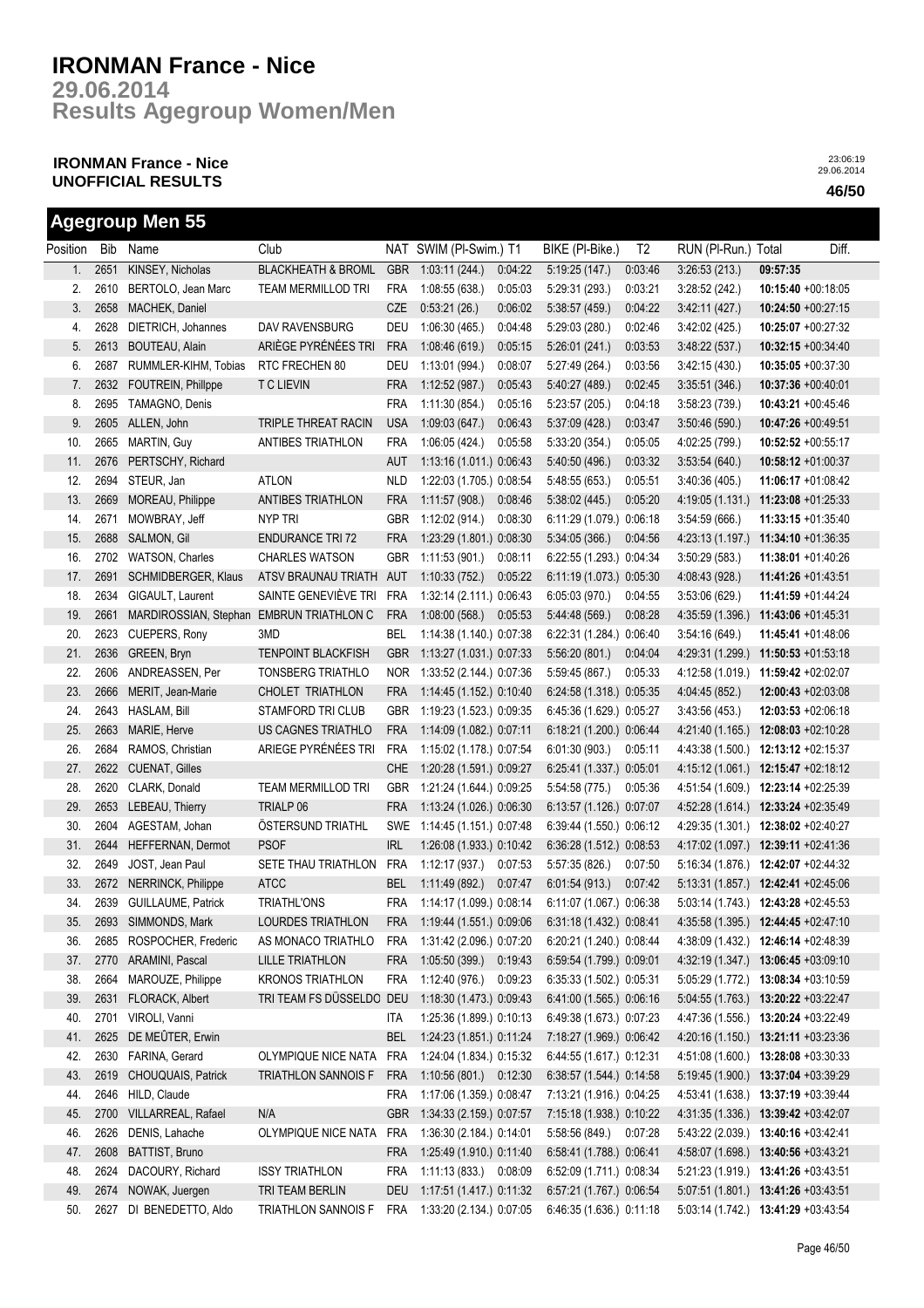**Results Agegroup Women/Men 29.06.2014**

## **IRONMAN France - Nice UNOFFICIAL RESULTS 47/50**

| 51. | 2607 | AUSELLO, Alain           | <b>PASS JOURNEE</b>        | <b>FRA</b> | 1:24:51 (1.868.) 0:13:46  | 6:58:34 (1.786.) 0:09:45 | 4:55:00 (1.658.) | 13:41:55 +03:44:20 |
|-----|------|--------------------------|----------------------------|------------|---------------------------|--------------------------|------------------|--------------------|
| 52. | 2668 | MOORHOUSE, John          | <b>CHESHIRE HASH</b>       | <b>GBR</b> | 1:33:25 (2.135.) 0:12:09  | 6:55:22 (1.738.) 0:09:22 | 4:52:03(1.611)   | 13:42:20 +03:44:45 |
| 53. | 2645 | HÉVIN, Jean François     | <b>FOYAL TRIATHLON CLU</b> | <b>FRA</b> | 1:24:19 (1.849.) 0:09:16  | 6.20:33 (1.245.) 0:12:07 | 5:40:19 (2.030.) | 13:46:32 +03:48:57 |
| 54. | 2696 | <b>TEOBALDI, Gilles</b>  | AJACCIO CORSICA TRI        | <b>FRA</b> | 1:14:32 (1.132.) 0:12:17  | 6:35:30 (1.500.) 0:11:39 | 5:33:40 (1.991.) | 13:47:35 +03:50:00 |
| 55. | 2698 | TREUB, Martin            | NTB(DUTCH TRIATHLO         | <b>NLD</b> | 1:15:26 (1.225.) 0:12:02  | 7:03:53 (1.835.) 0:08:42 | 5:08:23(1.807.)  | 13:48:23 +03:50:48 |
| 56. | 2680 | POIRIER, Jean-Paul       | US CAGNES TRIATHLO         | <b>FRA</b> | 1:12:09 (924.)<br>0:10:00 | 7:08:40 (1.875.) 0:06:40 | 5:11:01 (1.833.) | 13:48:28 +03:50:53 |
| 57. | 2697 | TIPTON, Mike             |                            | <b>GBR</b> | 1:11:20(842)<br>0:11:04   | 7:21:16 (1.995.) 0:09:29 | 4:57:27 (1.687.) | 13:50:34 +03:52:59 |
| 58. | 2692 | SEUGNET, Philippe        | TRIATH CLUB ROYANNA        | <b>FRA</b> | 1:08:38(606.)<br>0:09:42  | 6:22:35 (1.286.) 0:10:22 | 6:01:36(2.104.)  | 13:52:50 +03:55:15 |
| 59. | 2689 | SANDERS, Richard         |                            | <b>GBR</b> | 1:41:14 (2.230.) 0:08:05  | 7:38:08 (2.098.) 0:08:41 | 4:18:16 (1.114.) | 13:54:23 +03:56:48 |
| 60. | 2655 | LEMERRE, Thierry         | <b>TRIATHLON SANNOIS F</b> | <b>FRA</b> | 1:28:19 (2.021.) 0:12:22  | 7:14:11 (1.929.) 0:09:07 | 5:05:21 (1.768.) | 14:09:19 +04:11:44 |
| 61. | 2612 | <b>BOUSSOUNIAN, Marc</b> | <b>ACTION TRIATHLON PR</b> | <b>FRA</b> | 1:25:14 (1.883.) 0:11:03  | 7:15:43 (1.943.) 0:10:05 | 5:09:20 (1.816.) | 14:11:24 +04:13:49 |
| 62. | 2670 | MOULD, Keith             | PORTSMOUTH TRIATH          | <b>GBR</b> | 1:22:52 (1.767.) 0:08:38  | 6:58:16 (1.782.) 0:07:59 | 5:34:29 (2.002.) | 14:12:13 +04:14:38 |
| 63. | 2647 | HOYT, Sidney             | <b>USA TRIATHLON</b>       | <b>USA</b> | 1:24:19 (1.848.) 0:13:15  | 7:35:40 (2.081.) 0:13:11 | 4:59:12 (1.709.) | 14:25:35 +04:28:00 |
| 64. | 2617 | CASTILLO, Jean-Luc       | <b>APYTRI FOIX</b>         | <b>FRA</b> | 1:29:18 (2.051.) 0:10:58  | 7:41:22 (2.116.) 0:07:27 | 4:57:13 (1.686.) | 14:26:15 +04:28:40 |
| 65. | 2609 | <b>BERTHELOT, Michel</b> | ASMSE-TRI42                | <b>FRA</b> | 1:26:02 (1.924.) 0:09:54  | 7:22:17 (2.002.) 0:07:36 | 5:29:37 (1.966.) | 14:35:25 +04:37:50 |
| 66. | 2660 | MANFRINI, Leonardo       | ASD FIT PROGRAM BY N       | <b>ITA</b> | 1:21:07 (1.629.) 0:25:36  | 7:51:31 (2.152.) 0:12:32 | 4:44:42 (1.514.) | 14:35:25 +04:37:50 |
| 67. | 2616 | CARROLL, John            | <b>WITHOUT LIMITS</b>      | <b>USA</b> | 1:39:47 (2.217.) 0:08:30  | 7:32:14 (2.064.) 0:09:44 | 5:09:09 (1.815.) | 14:39:22 +04:41:47 |
| 68. | 2621 | CROCKETT, Sean           | <b>NONE</b>                | <b>USA</b> | 0:57:00(82)<br>0:08:20    | 7:23:30 (2.011.) 0:08:37 | 6:02:34(2.106.)  | 14:39:58 +04:42:23 |
| 69. | 2683 | RADICI, Gianantonio      | <b>CNM TRIATHLON</b>       | <b>ITA</b> | 1:18:01 (1.436.) 0:11:14  | 7:33:35 (2.072.) 0:09:52 | 5:32:22 (1.983.) | 14:45:02 +04:47:27 |
| 70. | 2662 | MARESCA, Atilio          |                            | <b>ARG</b> | 1:23:11 (1.784.) 0:11:55  | 7:37:07 (2.089.) 0:07:27 | 5:41:20 (2.031.) | 15:00:57 +05:03:22 |
| 71. | 2699 | UMLAH, James             |                            | CAN        | 1:35:37 (2.172.) 0:09:06  | 7:49:17 (2.144.) 0:09:41 | 5:20:51 (1.915.) | 15:04:29 +05:06:54 |
| 72. | 2657 | LÜDI, Roland             | <b>BASEL TRIFREAKS</b>     | <b>CHE</b> | 1:10:55 (799.)<br>0:08:42 | 7:28:19 (2.044.) 0:08:59 | 6:27:51(2.133.)  | 15:24:44 +05:27:09 |
| 73. | 2633 | GALE, Steve              | AS MONACO TRIATHLO         | <b>GBR</b> | 1:58:47 (2.293.) 0:11:20  | 7:31:44 (2.060.) 0:09:21 | 5:36:16(2.016.)  | 15:27:26 +05:29:51 |
| 74. | 2611 | BOTTOMS, Dave            | CITY OF CHESTER TRIA       | <b>GBR</b> | 1:35:20 (2.166.) 0:10:23  | 8:04:03 (2.188.) 0:11:15 | 5:27:55 (1.958.) | 15:28:54 +05:31:19 |
| 75. | 2638 | GROSSEMY, Eric           | <b>TRIATHLON CLUB AVIO</b> | <b>FRA</b> | 1:30:51 (2.076.) 0:10:46  | 8:52:29 (2.228.) 0:06:22 | 4:54:53 (1.657.) | 15:35:19 +05:37:44 |
| 76. | 2678 | PIERRE. Patrick          | <b>TRIATHLON SANNOIS F</b> | <b>FRA</b> | 1:36:09 (2.178.) 0:06:51  | 7:29:20 (2.048.) 0:10:35 | 6:16:13(2.123.)  | 15:39:05 +05:41:30 |
| 77. | 2690 | SANTAMARIA, Jacques      | <b>STADE LAURENTIN TRI</b> | <b>FRA</b> | 1:36:19 (2.180.) 0:14:54  | 7:43:01 (2.121.) 0:17:09 | 6:01:27(2.103.)  | 15:52:48 +05:55:13 |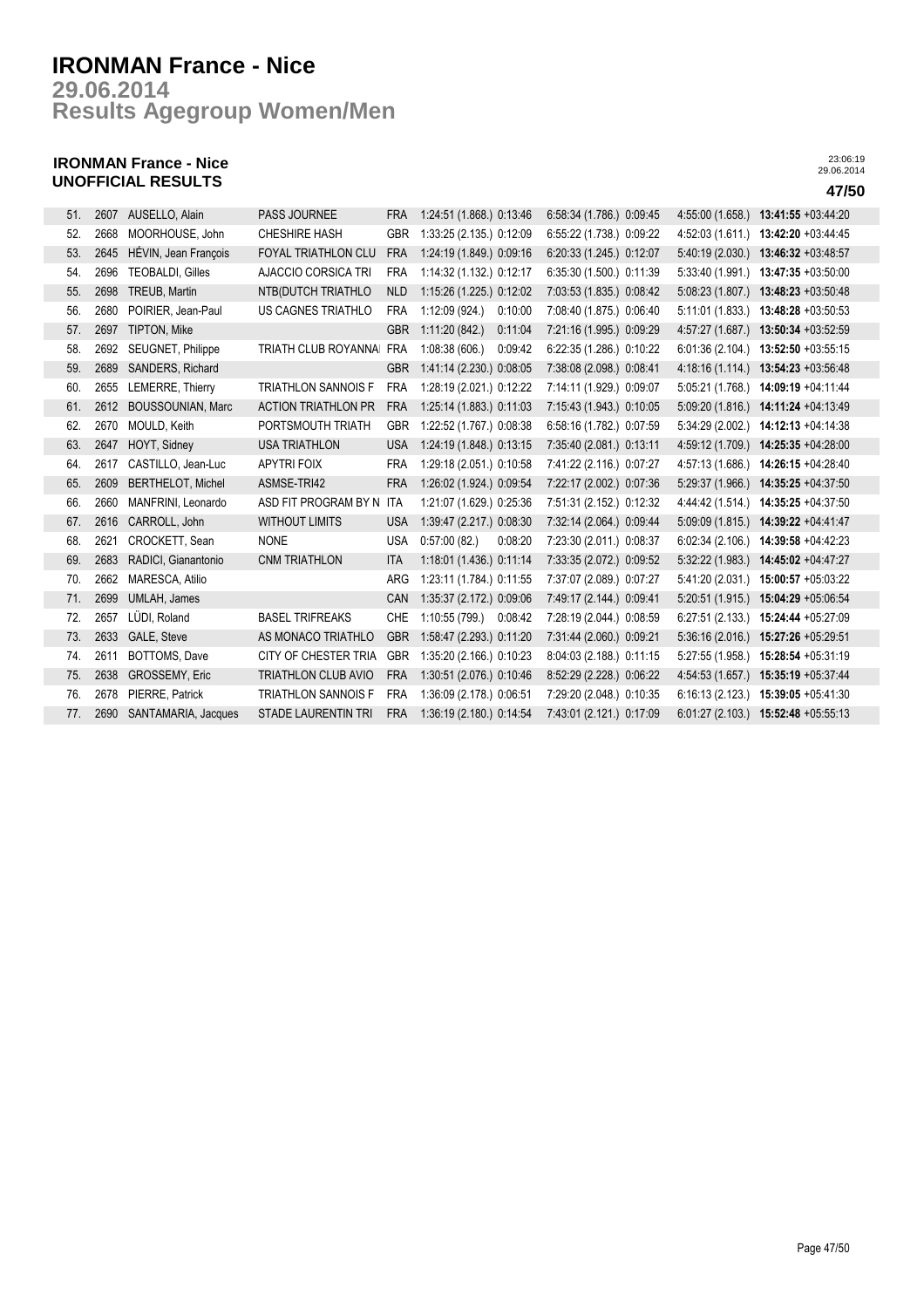**Results Agegroup Women/Men 29.06.2014**

## **IRONMAN France - Nice UNOFFICIAL RESULTS 48/50**

|          | <b>Agegroup Men 60</b> |                        |                             |            |                          |                          |                |                                      |                    |       |  |  |  |
|----------|------------------------|------------------------|-----------------------------|------------|--------------------------|--------------------------|----------------|--------------------------------------|--------------------|-------|--|--|--|
| Position | Bib                    | Name                   | Club                        |            | NAT SWIM (PI-Swim.) T1   | BIKE (PI-Bike.)          | T <sub>2</sub> | RUN (PI-Run.) Total                  |                    | Diff. |  |  |  |
| 1.       | 2723                   | LESTIENNE, André       | ENDURANCE TEAM MO           | <b>FRA</b> | 1:12:17(938.)<br>0:07:34 | 5:58:22 (837.)           | 0:07:03        | 3:57:29(721)                         | 11:22:44           |       |  |  |  |
| 2.       | 2729                   | MULLIER, Bernard       | CAVIGAL NICE TRIATHL        | <b>FRA</b> | 1:17:41 (1.402.) 0:09:54 | 6:05:56 (984.)           | 0:04:07        | 3:55:37(687)                         | 11:33:13 +00:10:29 |       |  |  |  |
| 3.       | 2724                   | LEVESQUE, Raymond      |                             | CAN        | 1:17:00 (1.353.) 0:07:44 | 6:13:36 (1.118.) 0:04:13 |                | 4:05:32 (861.)                       | 11:48:03 +00:25:19 |       |  |  |  |
| 4.       | 2707                   | COPIN, Richard         | SAINT PRIEST TRIATHLC FRA   |            | 1:12:04(919)<br>0:10:50  | 6:32:18 (1.454.) 0:06:10 |                | 4:46:09 (1.536.)                     | 12:47:29 +01:24:45 |       |  |  |  |
| 5.       | 2714                   | EVSIKOV, Alexander     | TRIATHLONMASTERS.R          | <b>RUS</b> | 1:29:06 (2.047.) 0:06:45 | 6:51:46 (1.705.) 0:06:09 |                | 4:29:23 (1.297.)                     | 13:03:07 +01:40:23 |       |  |  |  |
| 6.       | 2715                   | FIDOW, Anthony         | <b>NEWTS</b>                | <b>GBR</b> | 1:26:14 (1.938.) 0:11:41 | 6:26:18 (1.346.) 0:08:55 |                | 4:53:22 (1.635.)                     | 13:06:28 +01:43:44 |       |  |  |  |
| 7.       | 2728                   | MELLET, Oliver         | SNAPPLE TRI CLUB            | <b>USA</b> | 1:23:59 (1.828.) 0:14:45 | 6:56:49 (1.762.) 0:08:18 |                | 4:26:16 (1.255.)                     | 13:10:06 +01:47:22 |       |  |  |  |
| 8.       | 2719                   | HEMONT, Jean-Claude    | TRIATHLON CLUB JOUÉ         | <b>FRA</b> | 1:15:58 (1.271.) 0:13:52 | 7:09:14 (1.878.) 0:09:06 |                | 4:46:24 (1.542.)                     | 13:34:33 +02:11:49 |       |  |  |  |
| 9.       | 2711                   | <b>DHELENS, Pierre</b> | TRI TEAM KARAIB'            | <b>FRA</b> | 1:17:49 (1.415.) 0:11:11 | 6:40:56 (1.564.) 0:11:23 |                | 5:15:56 (1.875.)                     | 13:37:13 +02:14:29 |       |  |  |  |
| 10.      | 2731                   | PLA, Juan              | STOCKHOLM CITY TRI          | <b>SWE</b> | 1:29:15 (2.050.) 0:08:58 | 7:02:42 (1.825.) 0:07:04 |                | 5:00:36 (1.722.)                     | 13:48:33 +02:25:49 |       |  |  |  |
| 11.      | 2730                   | PASZULA, Philippe      | TRIATHLON CLUB NANT         | <b>FRA</b> | 1:16:27 (1.295.) 0:08:28 | 7:17:45 (1.961.) 0:07:09 |                | 5:03:16 (1.744.)                     | 13:53:02 +02:30:18 |       |  |  |  |
| 12.      | 2726                   | LOGEAIS, Philippe      | <b>INDIVIDUEL</b>           | <b>FRA</b> | 1:18:26 (1.470.) 0:12:07 | 7:06:03 (1.851.) 0:07:45 |                | 5:18:42(1.891)                       | 14:03:02 +02:40:18 |       |  |  |  |
| 13.      | 2716                   | FRELAT, Max            |                             | <b>FRA</b> | 1:44:20 (2.248.) 0:10:16 | 6:57:59 (1.776.) 0:09:57 |                | 5:09:02 (1.814.)                     | 14:11:33 +02:48:49 |       |  |  |  |
| 14.      | 2722                   | LECONTE, Jean-Paul     |                             | <b>FRA</b> | 1:28:30 (2.025.) 0:12:10 | 7:20:32 (1.988.) 0:11:04 |                | 5:07:29 (1.797.)                     | 14:19:44 +02:57:00 |       |  |  |  |
| 15.      | 2720                   | <b>HODGES, Steve</b>   |                             | <b>USA</b> | 1:29:03 (2.045.) 0:10:56 | 7:46:17 (2.131.) 0:06:56 |                | 4:47:22 (1.555.)                     | 14:20:32 +02:57:48 |       |  |  |  |
| 16.      | 2736                   | STOLLERY, Michael      | <b>TRI-ANGLIA TRIATHLON</b> | <b>GBR</b> | 1:23:16 (1.792.) 0:10:42 | 7:12:12 (1.908.) 0:08:37 |                | 5:27:53(1.957.)                      | 14:22:38 +02:59:54 |       |  |  |  |
| 17.      | 2708                   | DAHLIN, Reymar         | <b>TRIATHLON WEST</b>       | <b>SWE</b> | 1:25:00 (1.873.) 0:10:03 | 7:13:26 (1.919.) 0:07:49 |                | 5:41:45 (2.034.)                     | 14:38:01 +03:15:17 |       |  |  |  |
| 18.      | 2735                   | SIMMS, Rob             | <b>PEGASUS</b>              | <b>USA</b> | 1:08:36(602.)<br>0:06:33 | 7:16:05 (1.946.) 0:08:56 |                | $6:06:59(2.109.)$ 14:47:07 +03:24:23 |                    |       |  |  |  |
| 19.      | 2717                   | GALLOWAY, Michael      |                             | <b>IRL</b> | 1:19:55 (1.564.) 0:19:39 | 7:31:41 (2.059.) 0:16:37 |                | 5:20:46 (1.912.)                     | 14:48:36 +03:25:52 |       |  |  |  |
| 20.      | 2706                   | BLAKEBROUGH, lan       | CHESHIRE HASH HOUS          | <b>GBR</b> | 1:55:07 (2.285.) 0:09:11 | 7:33:21 (2.070.) 0:08:50 |                | 5:10:17(1.823)                       | 14:56:43 +03:33:59 |       |  |  |  |
| 21.      | 2725                   | LIVERTON, Guy          | <b>TEAM CHARENTES TRI</b>   | <b>FRA</b> | 1:32:00 (2.106.) 0:10:11 | 7:38:08 (2.097.) 0:13:33 |                | 5:25:26 (1.942.)                     | 14:59:17 +03:36:33 |       |  |  |  |
| 22.      | 2712                   | DOUET, Claude          | <b>FREE IRON TEAM</b>       | <b>FRA</b> | 1:22:12 (1.724.) 0:09:56 | 7:26:25 (2.031.) 0:07:01 |                | 5:54:35(2.085.)                      | 15:00:06 +03:37:22 |       |  |  |  |
| 23.      | 2739                   | VIVIER, Gerald         | <b>STADE LAURENTIN TRI</b>  | <b>FRA</b> | 1:19:03 (1.505.) 0:13:30 | 7:18:41 (1.971.) 0:11:09 |                | 6:00:23(2.097.)                      | 15:02:44 +03:40:00 |       |  |  |  |
| 24.      | 2734                   | SELLEY, Nigel          | PORTSMOUTH TRIATH           | <b>GBR</b> | 1:17:51 (1.420.) 0:13:35 | 7:35:35 (2.078.) 0:12:24 |                | 5:46:57 (2.055.)                     | 15:06:20 +03:43:36 |       |  |  |  |
| 25.      | 2705                   | BERTRAND DEMANES, J    | <b>TRIATHLON CLUB NANT</b>  | <b>FRA</b> | 1:27:21 (1.994.) 0:15:40 | 7:15:37 (1.941.) 0:12:23 |                | 5:58:35 (2.093.)                     | 15:09:35 +03:46:51 |       |  |  |  |
| 26.      | 2738                   | VASIU, Radu            |                             | <b>FRA</b> | 1:26:48 (1.964.) 0:17:26 | 7:50:54 (2.148.) 0:16:06 |                | 6:08:01 (2.115.) 15:59:12 +04:36:28  |                    |       |  |  |  |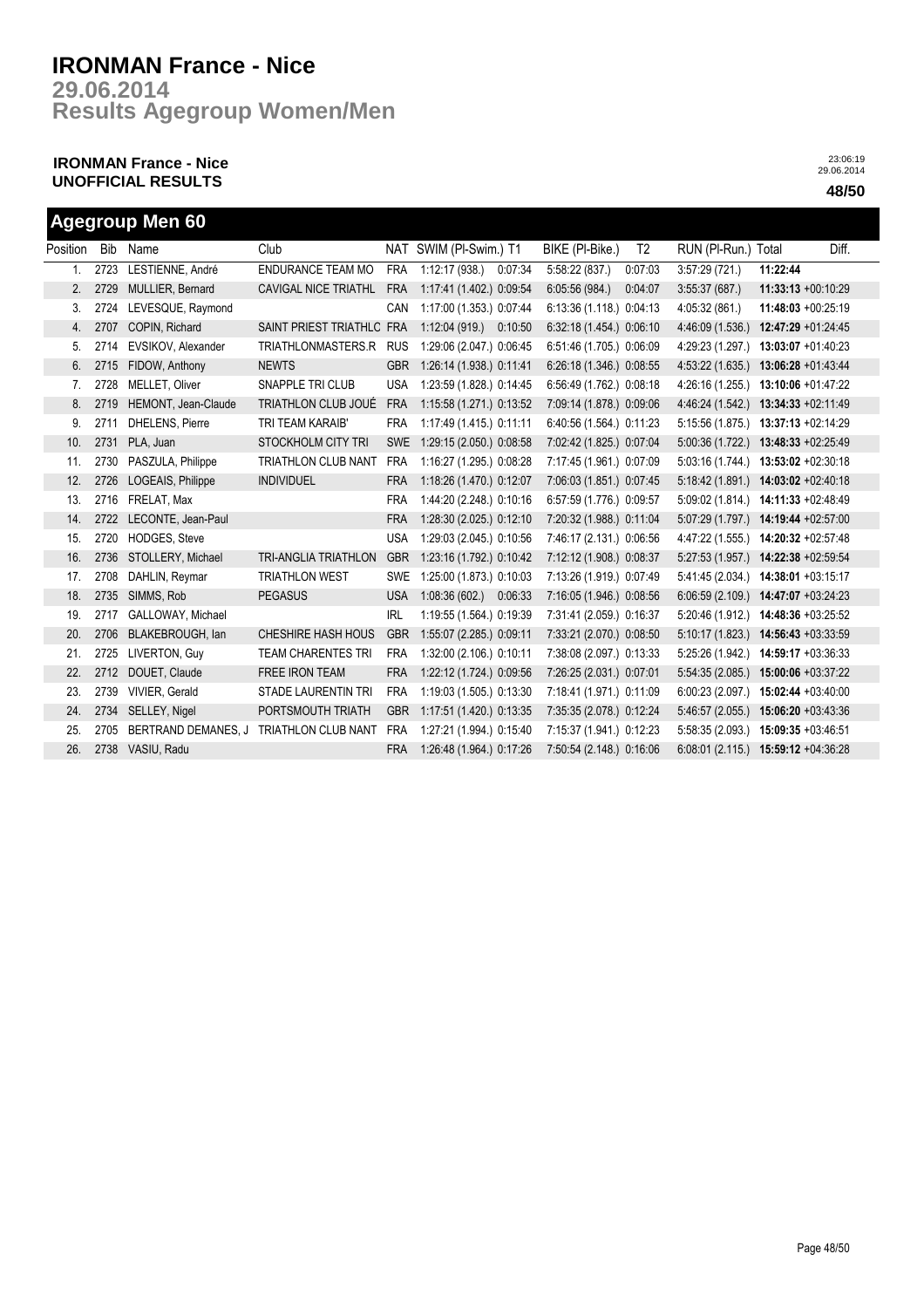**Results Agegroup Women/Men 29.06.2014**

## **IRONMAN France - Nice UNOFFICIAL RESULTS 49/50**

| <b>Agegroup Men 65</b> |  |                          |                                                  |            |                              |                          |                                            |       |  |  |
|------------------------|--|--------------------------|--------------------------------------------------|------------|------------------------------|--------------------------|--------------------------------------------|-------|--|--|
| Position               |  | Bib Name                 | Club                                             |            | NAT SWIM (PI-Swim.) T1       | BIKE (PI-Bike.) T2       | RUN (PI-Run.) Total                        | Diff. |  |  |
|                        |  | 2743 MEREDITH, Alain     | A.S MONACO TRIATHLO FRA 1:23:56 (1.824.) 0:11:15 |            |                              | 6:23:41 (1.300.) 0:09:37 | 4:39:20 (1.450.) 12:47:45                  |       |  |  |
|                        |  | 2. 2745 MICHEL Zanotti   | DRAGUIGNAN TRIATHL                               |            | FRA 1:26:43 (1.958.) 0:07:51 | 6.01:31(905)<br>0:05:43  | $5:38:54(2.027)$ 13:20:39 +00:32:54        |       |  |  |
| $\mathcal{E}$          |  | 2746 SABATHE, Jeanclaude | <b>GEM TRI ATHLE</b>                             |            | FRA 1:20:31 (1.596.) 0:08:21 | 6:58:08 (1.779.) 0:05:42 | $5:41:32(2.033)$ <b>14:14:11</b> +01:26:26 |       |  |  |
|                        |  | 2742 DONARD, Jean        | <b>KRONOS TRIATHLON</b>                          | <b>FRA</b> | 1:55:51 (2.287.) 0:11:16     | 7:35:40 (2.080.) 0:11:07 | $4:50:08(1.588)$ $14:44:00 +01:56:15$      |       |  |  |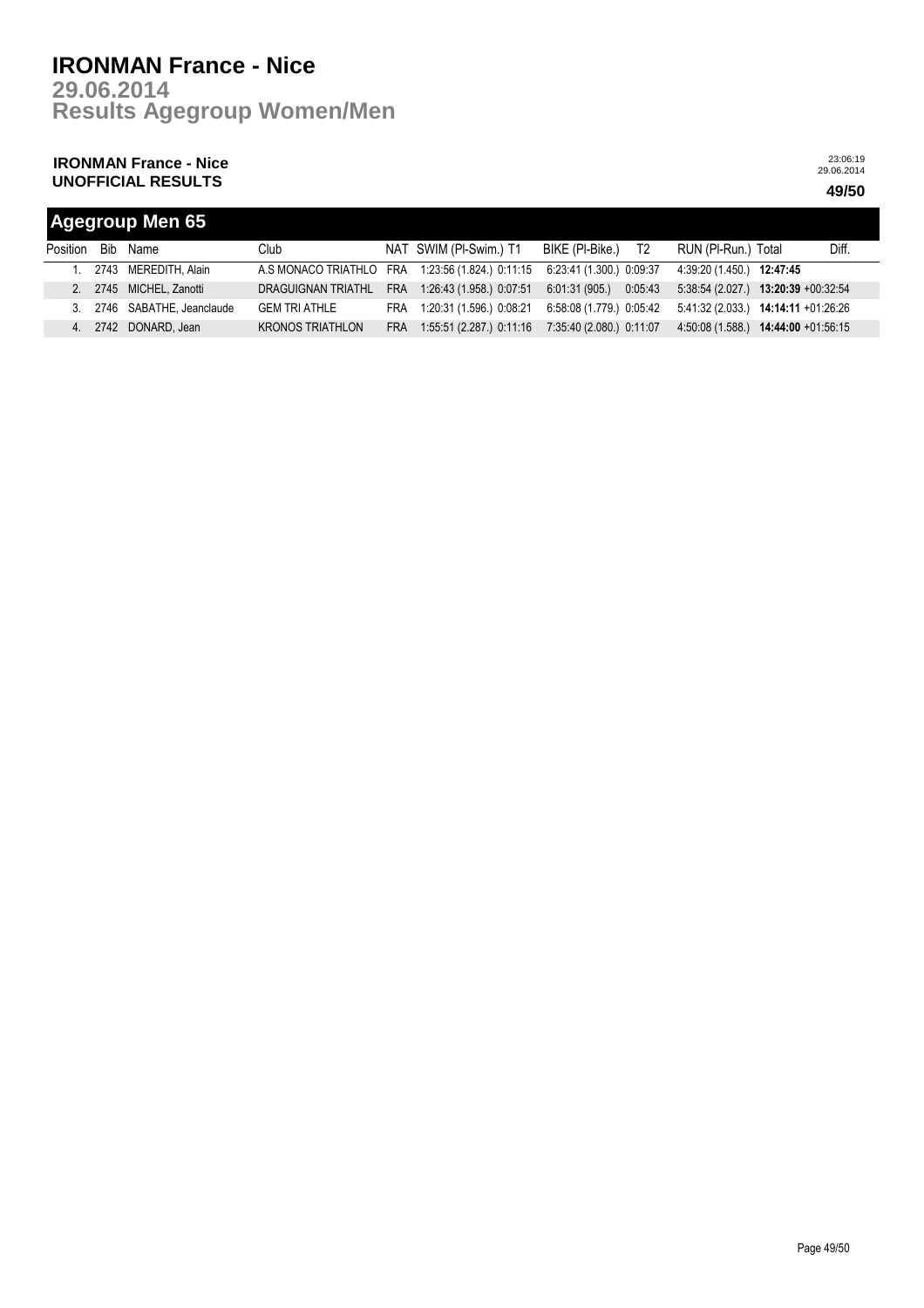#### **IRONMAN France - Nice UNOFFICIAL RESULTS 50/50**

| <b>Agegroup Men 70</b> |  |                        |                |  |                              |                                   |                           |       |  |  |
|------------------------|--|------------------------|----------------|--|------------------------------|-----------------------------------|---------------------------|-------|--|--|
| Position               |  | Bib Name               | Club           |  | NAT SWIM (PI-Swim.) T1       | T <sub>2</sub><br>BIKE (PI-Bike.) | RUN (PI-Run.) Total       | Diff. |  |  |
|                        |  | 2768 WINKLER, Gotthard | RTC FRechen 80 |  | DEU 1:28:27 (2.024.) 0:10:02 | 6:32:02 (1.448.) 0:09:19          | 5:33:46 (1.992.) 13:53:34 |       |  |  |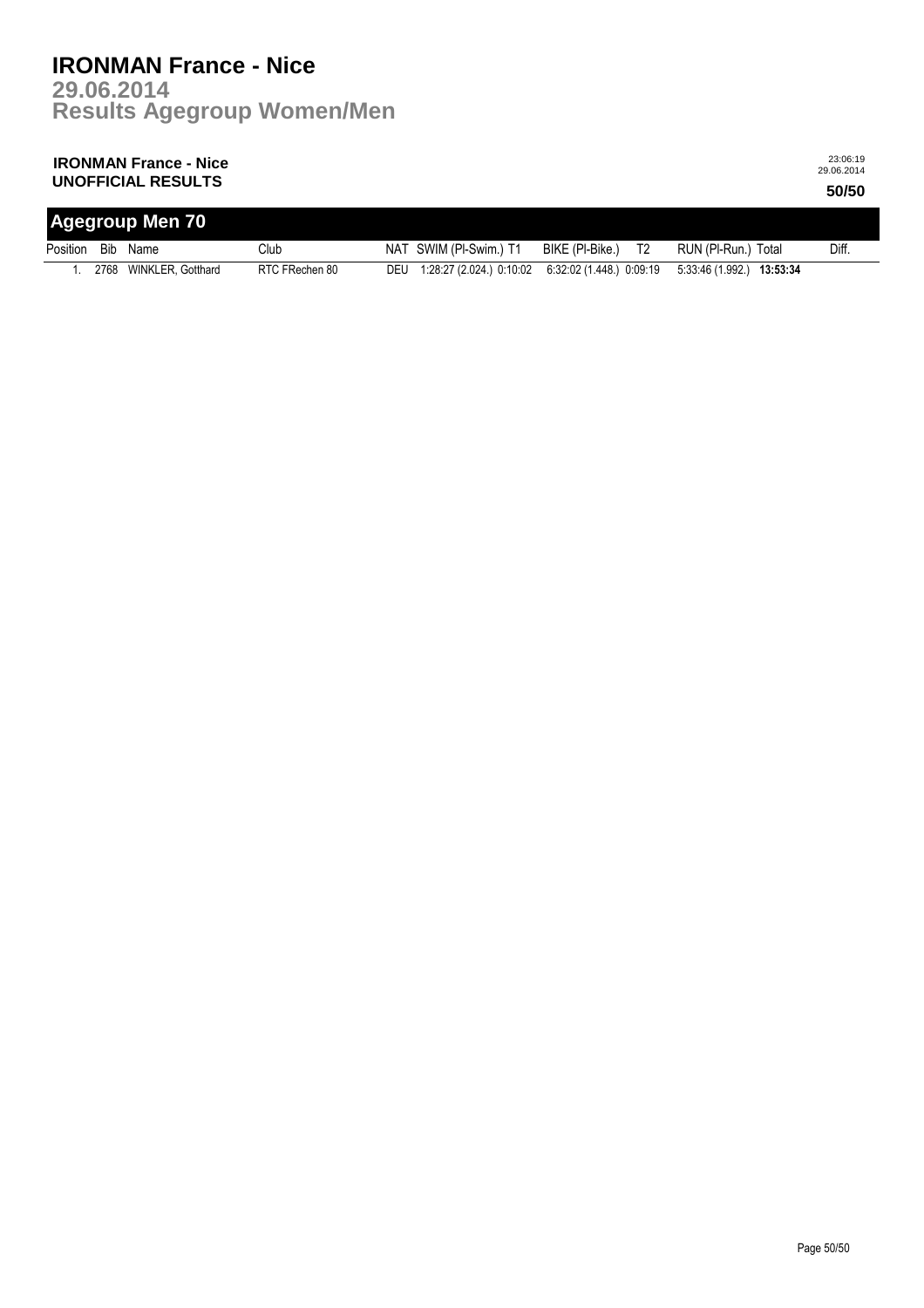**Results Agegroup Women/Men 29.06.2014**

## **IRONMAN France - Nice UNOFFICIAL RESULTS 1/10**

23:06:19 29.06.2014

## **Agegroup Women PRO**

| Position | <b>Bib</b>      | Name                   | Club                      | NAT        | SWIM (PI-Swim.) T1 |         | BIKE (PI-Bike.) | T2      | RUN (PI-Run.) Total |                       | Diff. |
|----------|-----------------|------------------------|---------------------------|------------|--------------------|---------|-----------------|---------|---------------------|-----------------------|-------|
|          | 44              | DECKERS, Tine          | <b>DECKERS TINE</b>       | <b>BEL</b> | 1:00:03(11)        | 0:03:01 | 5:06:39(1)      | 0:02:52 | 2:59:47(3)          | 09:12:21              |       |
| 2.       | 34              | SNOW. Caitlin          | QT2 SYSTEMS               | USA        | 0:56:17(3)         | 0.03:27 | 5:17:56(4)      | 0:02:56 | 2:52:27(1)          | $09:13:02 +00:00:41$  |       |
| 3.       | 35 <sub>2</sub> | ROBERTS, Lisa          | <b>TIMEX</b>              | USA        | 1:05:13(29)        | 0:03:58 | 5:13:29(2)      | 0:03:13 | 2:58:06(2)          | $09:23:58 +00:11:37$  |       |
| 4.       | 37              | <b>MULLAN, Eimear</b>  | <b>VINER/PLANET X</b>     | <b>IRL</b> | 1:00:25(13.)       | 0:03:21 | 5:22:00(6.)     | 0:03:00 | 3:11:08(7)          | $09:39:53 +00:27:32$  |       |
| 5.       | 38              | <b>BLAKEMORE, Katy</b> | TRIBELLA AND ROCKY N      | <b>USA</b> | 0:55:30(2)         | 0:03:38 | 5:35:51(12)     | 0:02:40 | 3:12:17(9)          | $09:49:55 + 00:37:34$ |       |
| 6.       | 32              | COLLONGE, Jeanne       | <b>ONN</b>                | FRA        | 0:59:02(8.)        | 0:03:55 | 5:16:02(3)      | 0:04:10 | 3:27:00(15)         | $09:50:07 +00:37:46$  |       |
| 7.       | 45              | LOUISON, Alexandra     | <b>VERDON OXYGENE</b>     | <b>FRA</b> | 1:04:35(25)        | 0.04:19 | 5:28:51(7)      | 0:08:51 | 3:06:39(4)          | $09:53:12 +00:40:51$  |       |
| 8.       | 43              | LEMESEVA, Maria        | TRILIFE.RU                | <b>RUS</b> | 1:08:23(45.)       | 0:03:46 | 5:38:24(14)     | 0:02:54 | 3:11:29(8)          | $10:04:54 +00:52:33$  |       |
| 9.       | 42              | BASSO, Anne            | AS MONACO                 | <b>FRA</b> | 0.56.47(6.)        | 0.04:05 | 5:39:00(15)     | 0:03:59 | 3:23:49(11)         | $10:07:39 +00:55:18$  |       |
| 10.      | 40              | ROOHI, Molly           | <b>MAVERICK MULTISPOR</b> | USA        | 1:06:41(35)        | 0:03:47 | 5.41.48(17)     | 0:03:33 | 3:21:43(10.)        | 10:17:30 +01:05:09    |       |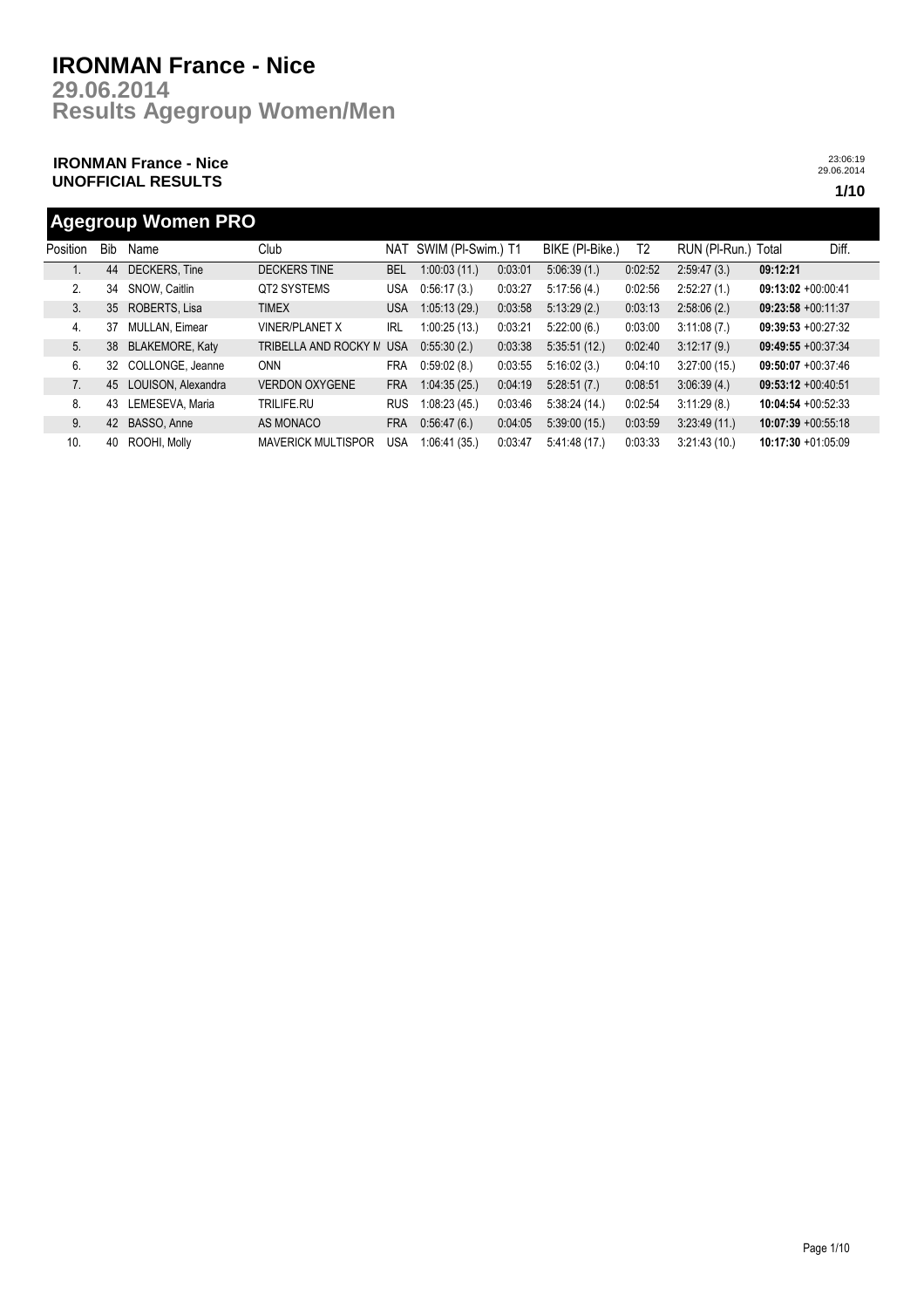**Results Agegroup Women/Men 29.06.2014**

## **IRONMAN France - Nice UNOFFICIAL RESULTS 2/10**

23:06:19 29.06.2014

## **Agegroup Women 18**

| Position | Bib | Name                | Club                                  |            | NAT SWIM (PI-Swim.) T1 |         | BIKE (PI-Bike.) | T <sub>2</sub> | RUN (PI-Run.) Total |                       | Diff. |
|----------|-----|---------------------|---------------------------------------|------------|------------------------|---------|-----------------|----------------|---------------------|-----------------------|-------|
|          |     | 56 NORDBLOM, Bibben | PUPPY TRIATHLETE SO SWE 1:04:54 (28.) |            |                        | 0:04:17 | 6:07:47(40)     | 0:03:21        | 3:57:48(51)         | 11:18:05              |       |
|          |     | 52 CARROLL, Leah    |                                       | USA        | 1:14:23 (76.)          | 0:07:04 | 6:41:15 (80.)   | 0:04:28        | 4:06:53 (66.)       | 12:14:01 +00:55:56    |       |
|          |     | 51 BOUTON, Annabel  |                                       | <b>FRA</b> | 1:08:47(46)            | 0:08:21 | 7:12:45 (121.)  | 0:11:23        | 4:33:03 (97.)       | $13:14:18 + 01:56:13$ |       |
| 4.       | 54  | HANSEN, Malene      | <b>ODENSE TRIATHLON K</b>             |            | DNK 1:22:38 (138.)     | 0:08:42 | 7:34:01 (152.)  | 0:07:40        | 5:35:55 (164.)      | 14:48:55 +03:30:50    |       |
| 5.       |     | 53 CIAMOS, Marine   | US CAGNES TRIATHLO                    | <b>FRA</b> | 1:43:14 (197.)         | 0:06:48 | 8:00:19(175)    | 0:03:58        | 5:36:08(165)        | $15:30:24 +04:12:19$  |       |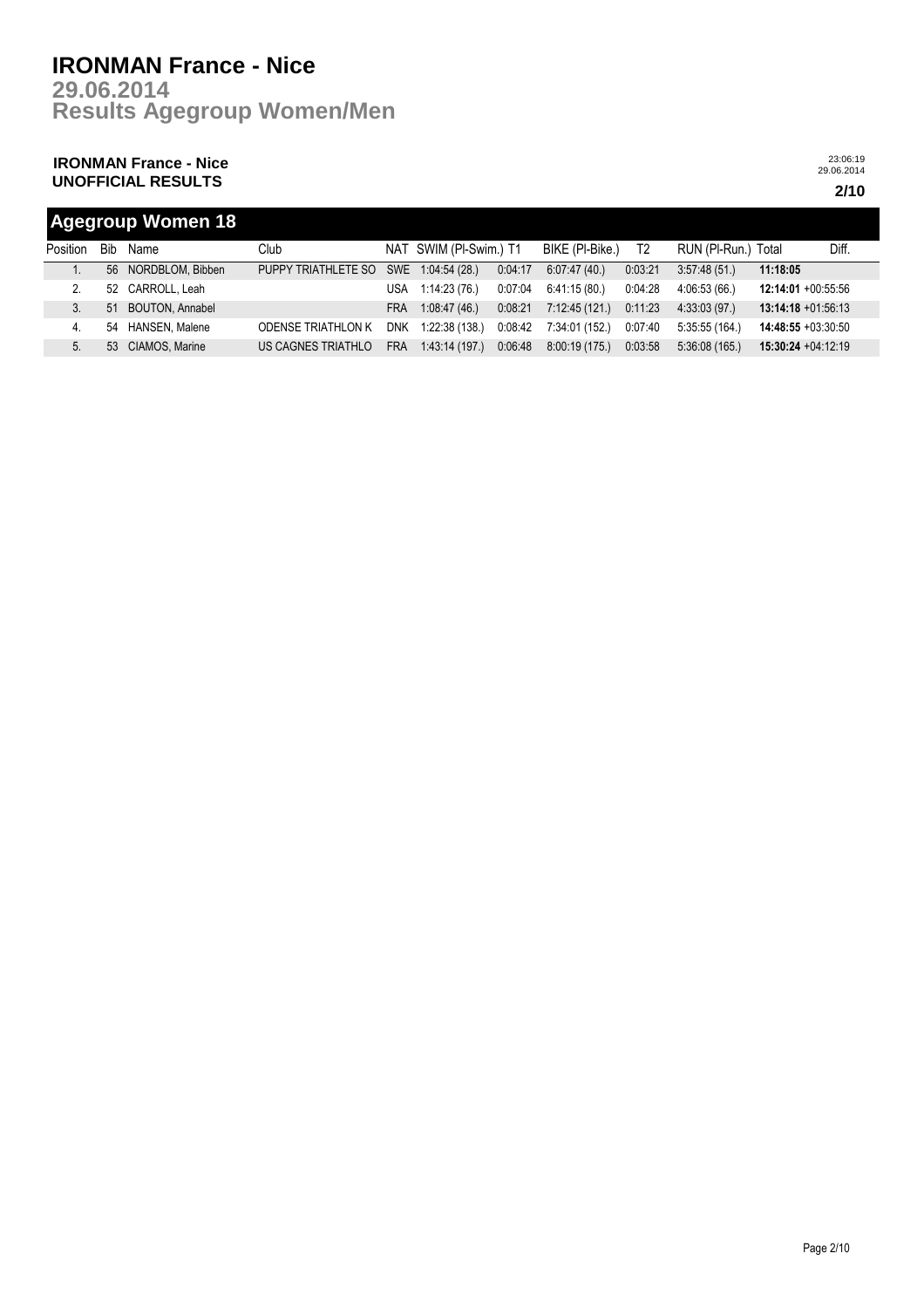**Results Agegroup Women/Men 29.06.2014**

## **IRONMAN France - Nice UNOFFICIAL RESULTS 3/10**

23:06:19 29.06.2014

## **Agegroup Women 25**

| Position | <b>Bib</b> | Name                  | Club                       | NAT        | SWIM (PI-Swim.) T1 |         | BIKE (PI-Bike.) | T2      | RUN (PI-Run.) | Total                 | Diff. |
|----------|------------|-----------------------|----------------------------|------------|--------------------|---------|-----------------|---------|---------------|-----------------------|-------|
| ι.       | 60         | COMBER, Kate          | TEAM BATH TRIATHLON        | <b>GBR</b> | 0:56:34(5)         | 0:04:29 | 5:29:16(8)      | 0:03:31 | 3:31:51(20.)  | 10:05:40              |       |
| 2.       | 66         | <b>GENÊT, Manon</b>   | <b>TUC TRIATHLON</b>       | <b>FRA</b> | 1:07:03(37)        | 0:05:20 | 5:30:00(9)      | 0:03:41 | 3:53:10(43)   | $10:39:12 +00:33:32$  |       |
| 3.       | 62         | DAMMEKENS, Mandy      |                            | BEL        | 1:14:01(74)        | 0:05:41 | 5.49.30(25)     | 0:04:03 | 3:45:11(32)   | $10:58:24 +00:52:44$  |       |
| 4.       | 61         | CULLUM, Camilla       |                            | <b>DNK</b> | 1:11:51(67)        | 0:05:56 | 6:10:30(45)     | 0:04:28 | 3:41:57(28)   | $11:14:40 + 01:09:00$ |       |
| 5.       | 67         | HAZEL, Sarah          | <b>TEAM AWESOME</b>        | <b>GBR</b> | 1:11:55(68.)       | 0:06:43 | 6:17:16(49)     | 0:03:07 | 3:35:42(24)   | 11:14:41 +01:09:01    |       |
| 6.       | 73         | SNARE, Frankie        | <b>WITNEY ROADRUNNER</b>   | <b>GBR</b> | 1:07:36(41)        | 0:06:14 | 6:23:23(57)     | 0:08:48 | 3:40:59(27)   | $11:26:58 + 01:21:18$ |       |
| 7.       | 59         | CABRERA, Naiely       |                            | <b>CAN</b> | 1:09:12(48.)       | 0:06:26 | 6.56:57(100.)   | 0.04:12 | 3:39:31(26.)  | $11:56:15 + 01:50:35$ |       |
| 8.       | 65         | FOSTER, Stephanie     |                            | <b>GBR</b> | 1:09:21(51)        | 0:05:49 | 6:57:55(102.)   | 0:06:56 | 4:15:42(78.)  | $12:35:41 + 02:30:01$ |       |
| 9.       | 64         | EDE, Alexandra        |                            | <b>GBR</b> | 1:23:46(143)       | 0:09:35 | 6:38:10(77)     | 0:06:45 | 4:23:31(85)   | 12:41:45 +02:36:05    |       |
| 10.      | 63         | DELAS, Marion         | <b>STADE NIORTAIS ATHL</b> | <b>FRA</b> | 1:34:02(185)       | 0:08:07 | 7:04:03(111)    | 0:09:10 | 4.46.39(113)  | $13:41:59 + 03:36:19$ |       |
| 11.      | 74         | THOMPSON, Corinne     |                            | <b>GBR</b> | 1:30:19(176)       | 0:08:07 | 7:02:34 (110.)  | 0:08:40 | 5:00:08(132)  | 13:49:46 +03:44:06    |       |
| 12.      | 70         | LEONARD, Rebecca      |                            | <b>USA</b> | 1:34:07(186.)      | 0:09:22 | 7:24:56(138.)   | 0:09:48 | 4:52:53(123)  | 14:11:04 +04:05:24    |       |
| 13.      | 68         | JASKULA, Anna         |                            | <b>POL</b> | 1:30:04(175)       | 0:10:25 | 7:21:59 (134.)  | 0:06:58 | 5:20:37(153)  | $14:30:01 + 04:24:21$ |       |
| 14.      | 58         | <b>BUCHER, Carmen</b> |                            | <b>CHE</b> | 1:44:36(198)       | 0.05:48 | 7:46:03(163)    | 0.04.48 | 5:52:30(171)  | $15:33:43 +05:28:03$  |       |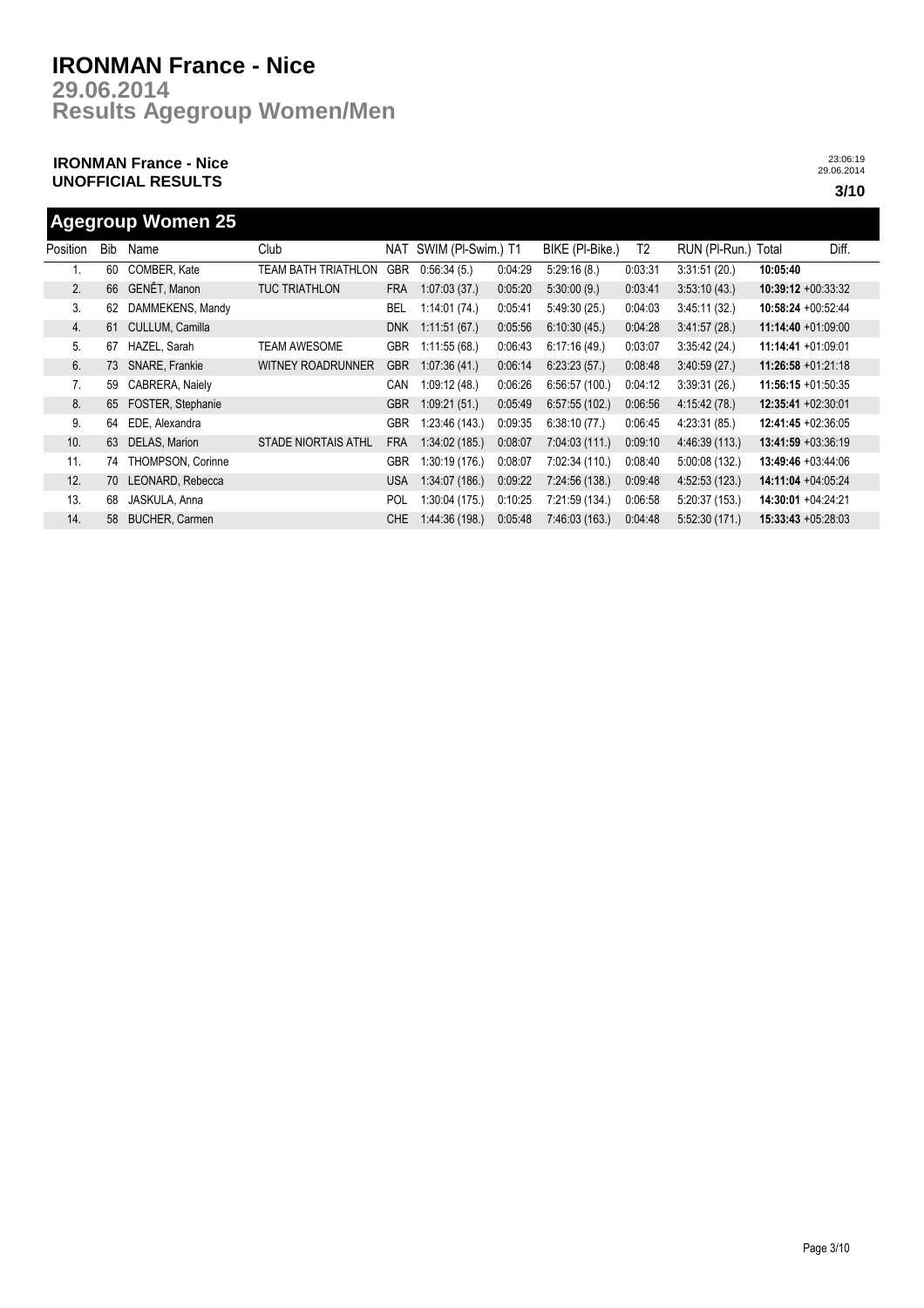**Results Agegroup Women/Men 29.06.2014**

## **IRONMAN France - Nice UNOFFICIAL RESULTS 4/10**

|          |            | <b>Agegroup Women 30</b> |                            |            |                        |         |                 |                |                     |                    |                    |
|----------|------------|--------------------------|----------------------------|------------|------------------------|---------|-----------------|----------------|---------------------|--------------------|--------------------|
| Position | <b>Bib</b> | Name                     | Club                       |            | NAT SWIM (PI-Swim.) T1 |         | BIKE (PI-Bike.) | T <sub>2</sub> | RUN (PI-Run.) Total |                    | Diff.              |
| 1.       | 105        | ROWATT, Alison           | <b>TEAM FREESPEED</b>      | <b>GBR</b> | 1:05:17(30.)           | 0:04:10 | 5:30:31(10.)    | 0:03:46        | 3:07:33(5.)         | 09:51:14           |                    |
| 2.       | 85         | FURTER, Gabriela         | MY SPORT / TRIA BASIL      | CHE        | 1:03:37(23.)           | 0:05:37 | 5:49:20 (24.)   | 0:04:40        | 3:29:27(19)         | 10:32:40 +00:41:26 |                    |
| 3.       | 111        | VEERMAN, Saskia          |                            | <b>NLD</b> | 1:05:45(32.)           | 0:05:12 | 5:32:51(11)     | 0:03:37        | 3.48:58(39)         |                    | 10:36:22 +00:45:08 |
| 4.       | 81         | DESBOIS, Carine          | <b>DIJON SINGLE TRACK</b>  | <b>FRA</b> | 1:06:57(36.)           | 0:05:30 | 5.47:49(21.)    | 0:09:47        | 3:35:25(23.)        |                    | 10:45:26 +00:54:12 |
| 5.       | 93         | MARSHALL, Katrina        | <b>EMBRACE SPORTS</b>      | <b>NZL</b> | 1:15:29(84.)           | 0:06:02 | 5:52:05(28.)    | 0:03:27        | 3:31:58(21)         |                    | 10:49:00 +00:57:46 |
| 6.       | 99         | NUESSLI, Sonja           | LEEDS BRADFORD TRI         | <b>CHE</b> | 1:03:23(18.)           | 0:05:18 | 5:50:30(27.)    | 0:05:15        | 3.46:05(35)         |                    | 10:50:29 +00:59:15 |
| 7.       | 91         | KIELAR, Kayla            |                            | <b>USA</b> | 1:03:24(19.)           | 0:05:12 | 6:22:13(53)     | 0:04:14        | 3:27:42(16.)        |                    | 11:02:44 +01:11:30 |
| 8.       | 106        | SCHNELLMANN, Katrin      | X-BIONIC LADIES TRI TE CHE |            | 1:13:26(72.)           | 0:06:50 | 6:01:07(36.)    | 0:04:13        | 3.46:20(36)         | 11:11:55 +01:20:41 |                    |
| 9.       | 97         | MOREAU, Laetitia         | ASPTT 36 SPORT NATU        | <b>FRA</b> | 1:03:30(20.)           | 0:05:31 | 6:20:15(51)     | 0:06:43        | 4:01:08(56)         | 11:37:05 +01:45:51 |                    |
| 10.      | 86         | GEOGHEGAN, Helena        | <b>CAIRNS CROCS</b>        | <b>AUS</b> | 1:17:45(96.)           | 0:06:57 | 6:27:18(62)     | 0:04:57        | 3.44:40(31)         | 11:41:35 +01:50:21 |                    |
| 11.      | 78         | BOROVIK, Anastassia      | ONN                        | <b>FRA</b> | 1:10:31(56.)           | 0:05:58 | 6:09:40(43)     | 0:03:43        | 4:23:05 (84.)       | 11:52:55 +02:01:41 |                    |
| 12.      | 101        | RASMUSSEN MCKEE, Le      |                            | CAN        | 1:02:49(16.)           | 0:06:05 | 6:38:26(78.)    | 0:05:30        | 4:00:58(55.)        | 11:53:45 +02:02:31 |                    |
| 13.      | 79         | CLARK, Susie             |                            | <b>GBR</b> | 1:02:02(14.)           | 0:09:01 | 7:32:15 (149.)  | 0:06:27        | 3:54:05(44)         |                    | 12:43:47 +02:52:33 |
| 14.      | 76         | BARRENECHEA, Itziar      |                            | <b>ESP</b> | 1:09:19(50.)           | 0:05:04 | 6:37:41(76)     | 0:04:24        | 5:07:59(141.)       | 13:04:25 +03:13:11 |                    |
| 15.      | 110        | VANGILBERGEN, Hilde      | <b>LOSTRIAMIGOS</b>        | <b>BEL</b> | 1:18:51 (100.)         | 0:09:54 | 7:04:47 (112.)  | 0:07:31        | 4:27:54 (90.)       | 13:08:55 +03:17:41 |                    |
| 16.      | 80         | CONNELLY, Victoria       |                            | <b>GBR</b> | 1:11:13(61)            | 0:07:55 | 7:20:02 (127.)  | 0:06:22        | 4:29:55(92)         | 13:15:24 +03:24:10 |                    |
| 17.      | 77         | BEVALET, Claire          | ANTIBES TRIATHLON          | <b>FRA</b> | 1:19:42(106.)          | 0:12:45 | 6:54:07 (94.)   | 0:09:27        | 4:40:46 (106.)      |                    | 13:16:46 +03:25:32 |
| 18.      | 102        | REEVES, Elizabeth        |                            | <b>GBR</b> | 1:46:36 (199.)         | 0:06:32 | 7:20:42 (129.)  | 0:05:53        | 4:14:07 (72.)       |                    | 13:33:49 +03:42:35 |
| 19.      | 88         | HIETAMÄKI, Marianna      | VELO&OXYGEN                | <b>FIN</b> | 1:26:36 (155.)         | 0.07:24 | 6:50:49(91)     | 0:04:40        | 5:07:50 (140.)      |                    | 13:37:17 +03:46:03 |
| 20.      | 89         | JANOSCH, Manuela         | DERTRIATHLON.COM F         | <b>AUT</b> | 1:14:49(79.)           | 0:06:58 | 6:54:55(96.)    | 0:05:12        | 5:15:42(146.)       | 13:37:34 +03:46:20 |                    |
| 21.      | 109        | STENGAARD, Kristin       |                            | <b>DNK</b> | 1:15:06(80.)           | 0:06:58 | 6:23:11(55)     | 0:05:14        | 5:54:12(173.)       |                    | 13:44:39 +03:53:25 |
| 22.      | 92         | KOEMLE, Yvonne           | <b>TOBESPORT</b>           | <b>DEU</b> | 1:33:40(183)           | 0:09:00 | 7:20:48 (130.)  | 0:05:49        | 4:39:30 (105.)      | 13:48:45 +03:57:31 |                    |
| 23.      | 95         | MASTERTON, Claire        |                            | <b>GBR</b> | 1:20:07(110.)          | 0:15:27 | 7:06:12 (114.)  | 0:09:51        | 5:19:48(151)        | 14:11:22 +04:20:08 |                    |
| 24.      | 90         | KAMINSKA, Karolina       | LES FEMMES COURANT         | POL        | 1:23:39(142.)          | 0:09:51 | 7:52:55 (170.)  | 0:07:41        | 4:43:20 (108.)      | 14:17:23 +04:26:09 |                    |
| 25.      | 96         | MONTO, Sophie            | <b>TUC TRIATHLON</b>       | <b>FRA</b> | 1:08:11(43)            | 0:07:10 | 7:30:53 (146.)  | 0:09:09        | 5:26:41(158.)       |                    | 14:22:02 +04:30:48 |
| 26.      | 103        | REYMOND, Candice         | <b>TEAM PARIS TRIATHLO</b> | <b>FRA</b> | 1:29:01(170.)          | 0:17:38 | 7:42:59 (160.)  | 0:14:26        | 4.43.47 (109.)      |                    | 14:27:49 +04:36:35 |
| 27.      | 104        | RINNE, Anna              |                            | <b>FIN</b> | 1:29:50 (174.)         | 0:08:23 | 7:20:16 (128.)  | 0:11:06        | 5:20:59 (154.)      | 14:30:33 +04:39:19 |                    |
| 28.      | 82         | DRUM, Ashley             |                            | <b>USA</b> | 1:16:45(93)            | 0:15:33 | 7:12:30(119.)   | 0:13:33        | 5:39:36(166)        | 14:37:55 +04:46:41 |                    |
| 29.      | 114        | YOUNG, Lesley            |                            | <b>IRL</b> | 1:32:33 (180.)         | 0:14:11 | 7:44:53 (162.)  | 0:15:47        | 4:52:38 (122.)      |                    | 14:39:59 +04:48:45 |
| 30.      | 107        | STANDKE, Annie           |                            | <b>DEU</b> | 1:21:06 (119.)         | 0:13:54 | 7:53:03(171.)   | 0:07:30        | 5:18:08(149)        | 14:53:38 +05:02:24 |                    |
| 31.      | 112        | WALSH, Martha            | <b>VESTACC</b>             | <b>GBR</b> | 1:39:42 (193.)         | 0:17:37 | 7:37:46 (154.)  | 0:11:36        | 5:49:29 (170.)      | 15:36:08 +05:44:54 |                    |
| 32.      | 84         | FREEMAN, Sandra          | STADIUM TRIATHLON C        | <b>AUS</b> | 1:35:58(191.)          | 0:14:38 | 8:12:30 (179.)  | 0:16:54        | 5:32:55(161)        | 15:52:53 +06:01:39 |                    |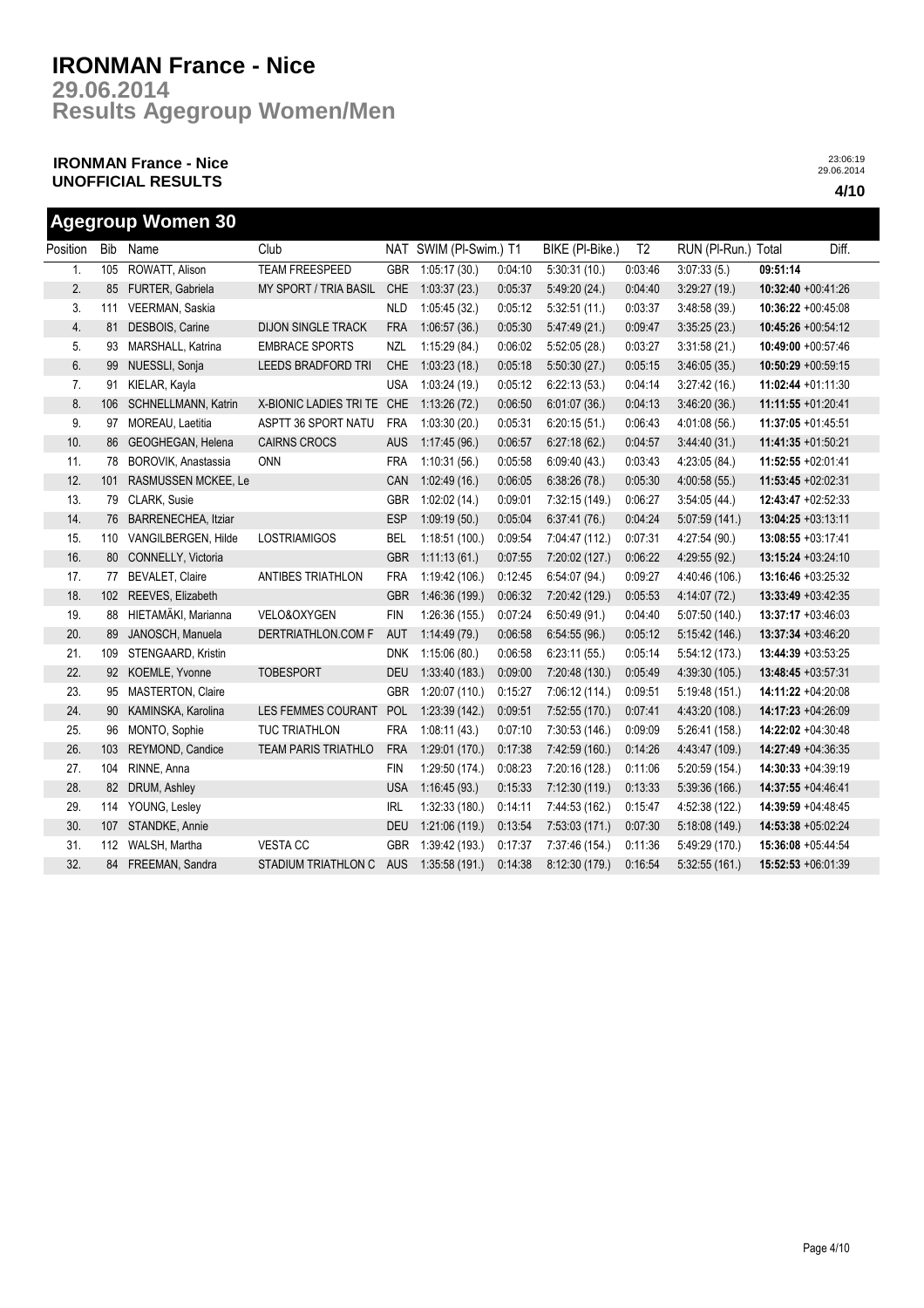**Results Agegroup Women/Men 29.06.2014**

## **IRONMAN France - Nice UNOFFICIAL RESULTS 5/10**

|          |      | <b>Agegroup Women 35</b>                  |                            |            |                        |         |                 |         |                     |                       |       |
|----------|------|-------------------------------------------|----------------------------|------------|------------------------|---------|-----------------|---------|---------------------|-----------------------|-------|
| Position | Bib  | Name                                      | Club                       |            | NAT SWIM (PI-Swim.) T1 |         | BIKE (PI-Bike.) | T2      | RUN (PI-Run.) Total |                       | Diff. |
| 1.       | 122  | BOUSREZ, Céline                           | TRISTAR CANNES             | <b>FRA</b> | 1:03:17(17.)           | 0:04:46 | 5:39:56(16.)    | 0:03:28 | 3:23:51(12)         | 10:15:17              |       |
| 2.       | 140  | POPIEUL, Virginie                         | <b>CAPBRETON TRIATHL</b>   | <b>FRA</b> | 0:59:40(9)             | 0:05:01 | 5:47:21(20.)    | 0:04:05 | 3:25:08(14.)        | 10:21:13 +00:05:56    |       |
| 3.       | 130  | GARVICAN, Elaine                          | <b>PSOF</b>                | GBR        | 1:11:44(63)            | 0:05:55 | 5:50:05(26.)    | 0:03:20 | 3:35:44(25)         | 10:46:46 +00:31:29    |       |
| 4.       | 134  | JAAKO-BLUNDER, Heini                      |                            | <b>FIN</b> | 1:07:03(38.)           | 0:05:30 | 5:52:39(29.)    | 0:04:08 | 3:44:15(30.)        | $10:53:32 +00:38:15$  |       |
| 5.       | 120  | BERMOND, Kate                             | <b>ONN</b>                 | GBR        | 1:03:33(22)            | 0:05:38 | 6:00:15(34)     | 0:10:41 | 3.46:00(34)         | $11:06:05 +00:50:48$  |       |
| 6.       | 132  | HAEGELE, Monika                           | POST SV TÜBINGEN           | <b>DEU</b> | 1:12:08(69.)           | 0:07:03 | 5:53:21(30.)    | 0:04:56 | 3:49:53(40.)        | 11:07:19 +00:52:02    |       |
| 7.       | 1247 | ROULIN, Verene                            | SKINFIT-FX-FSPORTS         | <b>CHE</b> | 1:14:09(75)            | 0:07:18 | 5:58:04(33.)    | 0:04:58 | 3:46:58(38.)        | 11:11:26 +00:56:09    |       |
| 8.       | 128  | EECKHOUT, Els                             |                            | <b>BEL</b> | 1:10:41(57.)           | 0:07:31 | 6:08:39(41)     | 0:04:18 | 3:45:25(33.)        | 11:16:31 +01:01:14    |       |
| 9.       | 118  | BATISTA, Lisandra                         | HG PERFORMANCE             | <b>BRA</b> | 1:14:46(78.)           | 0.06:46 | 6:30:26(69)     | 0:03:21 | 3:28:16(17)         | 11:23:33 +01:08:16    |       |
| 10.      | 121  | <b>BINJACAR, Carole</b>                   | LEVALLOIS TRIATHLON        | <b>FRA</b> | 1:21:02(118.)          | 0:06:21 | 6:00:35(35.)    | 0:05:01 | 3:52:50(42)         | $11:25:47 +01:10:30$  |       |
| 11.      | 123  | <b>BÜCHI, Monika</b>                      |                            | <b>CHE</b> | 1:15:15(82)            | 0:06:58 | 5:46:36(18)     | 0:06:48 | 4:14:58(77)         | $11:30:33 +01:15:16$  |       |
| 12.      | 153  | <b>WAAIJER, Leontien</b>                  | <b>VLL</b>                 | <b>NLD</b> | 1:16:33(90.)           | 0:07:16 | 6:10:47(46.)    | 0:04:23 | 3:56:46(49.)        | 11:35:42 +01:20:25    |       |
| 13.      | 144  | SHORT, Kathleen                           |                            | CAN        | 1:11:49(66.)           | 0.09:17 | 6:23:06(54.)    | 0:07:06 | 3:46:34 (37.)       | 11:37:50 +01:22:33    |       |
| 14.      | 155  | WESTLEY, Jane                             | NORTHAMPTON AND D          | <b>GBR</b> | 1:00:23(12.)           | 0:05:27 | 6:26:13(61.)    | 0:05:21 | 4:02:04(58.)        | 11:39:25 +01:24:08    |       |
| 15.      | 119  | BERG, Nina                                | <b>NOR ARMY</b>            | <b>NOR</b> | 1:16:16(87.)           | 0:06:52 | 6:27:31(63)     | 0:04:12 | 3:56:27(48.)        | 11:51:16 +01:35:59    |       |
| 16.      | 154  | <b>WEISS, Christine</b>                   | <b>TSV FELDAFING</b>       | <b>DEU</b> | 1:19:20 (103.)         | 0:07:11 | 6:28:31(66)     | 0:04:07 | 4.03:46(61)         | $12:02:55 + 01:47:38$ |       |
| 17.      | 147  | STOPP, Sandra                             | <b>TEAM ARNDT</b>          | DEU        | 1:15:35(85)            | 0:06:50 | 6.04:57(37)     | 0:03:20 | 4:33:24 (98.)       | 12:04:04 +01:48:47    |       |
| 18.      | 138  | MOLLIEX, Anouk                            | <b>LEAMINGTON C&amp;AC</b> | <b>FRA</b> | 1:21:20(123.)          | 0:10:52 | 6:25:34(59)     | 0:04:59 | 4:04:10(62)         | $12:06:52 +01:51:35$  |       |
| 19.      | 136  | KAVANOVÁ, R?žena                          | <b>DIANA SPORT</b>         | CZE        | 1:21:10 (120.)         | 0:08:57 | 6:28:37(67)     | 0:05:17 | 4.03:27(60.)        | 12:07:26 +01:52:09    |       |
| 20.      | 141  | REMY, Anne-Sophie                         | <b>ASCE TRIATHLON</b>      | <b>FRA</b> | 1:06:01(33.)           | 0.05:46 | 6:45:28(84.)    | 0:07:07 | 4:12:04(69.)        | 12:16:24 +02:01:07    |       |
| 21.      | 124  | CAMPBELL, Zoe                             |                            | <b>GBR</b> | 1:30:48 (177.)         | 0:10:51 | 6:36:22(74.)    | 0:07:45 | 3:59:11(54.)        | 12:24:55 +02:09:38    |       |
| 22.      | 151  | VAN BREDA, Bridget                        | ATHLETICS SOUTH AFR        | ZAF        | 1:04:47(27.)           | 0:10:14 | 7:17:18 (125.)  | 0:08:03 | 3:52:41(41.)        | 12:33:01 +02:17:44    |       |
| 23.      | 125  | CANN, Beky                                | <b>TENPOINT BLACKFISH</b>  | <b>GBR</b> | 1:05:30(31)            | 0:07:01 | 6:34:33(72)     | 0:08:38 | 4:44:19 (111.)      | 12:39:59 +02:24:42    |       |
| 24.      | 116  | ALEXANDER, Storme                         | <b>GEARS AND TEARS</b>     | <b>GBR</b> | 1:20:12(112.)          | 0:08:52 | 6:41:37(81)     | 0:04:03 | 4:30:56 (94.)       | 12:45:38 +02:30:21    |       |
| 25.      | 133  | HALLAIS, Laure                            |                            | <b>FRA</b> | 1:09:22(52.)           | 0:09:27 | 6:59:31 (105.)  | 0:10:53 | 4:24:21 (86.)       | 12:53:32 +02:38:15    |       |
| 26.      | 143  | SANSANO CANALES, Mon CLUB ILICITANO DE TR |                            | <b>ESP</b> | 1:06:01(34.)           | 0:07:25 | 7:02:05 (107.)  | 0:06:16 | 4:33:44 (99.)       | 12:55:29 +02:40:12    |       |
| 27.      | 131  | GEOFFROY, Emeline                         | <b>METZ TRIATHLON</b>      | <b>FRA</b> | 1:25:06 (148.)         | 0:08:36 | 6:25:50(60.)    | 0:05:29 | 4:57:05 (129.)      | 13:02:03 +02:46:46    |       |
| 28.      | 142  | REYNAUD, Sonia                            |                            | <b>FRA</b> | 1:08:02(42.)           | 0:08:18 | 6:56:06(99.)    | 0:09:27 | 4 54:13 (125.)      | 13:16:04 +03:00:47    |       |
| 29.      | 129  | FOWLER, Claire                            |                            | <b>GBR</b> | 1:33:08(182)           | 0:05:53 | 7:32:07 (148.)  | 0:05:20 | 4:14:53 (76.)       | 13:31:20 +03:16:03    |       |
| 30.      | 152  | VÁNDOR, Nóra                              |                            | <b>HUN</b> | 1:28:27(168.)          | 0:07:04 | 7:07:06 (115.)  | 0:05:55 | 4:44:10 (110.)      | 13:32:40 +03:17:23    |       |
| 31.      | 127  | CLEMENT, Diane                            | TRIMUNDO.COM.MX            | CAN        | 1:31:44(178.)          | 0:08:20 | 6:56:59(101.)   | 0:07:53 | 4:47:51 (114.)      | 13:32:45 +03:17:28    |       |
| 32.      | 137  | MAYON-WHITE, Liz                          | ANDOVER TRIATHLON C GBR    |            | 1:20:07(111.)          | 0:10:07 | 7:30:46 (145.)  | 0:10:36 | 5:08:43(142.)       | 14:20:18 +04:05:01    |       |
| 33.      | 145  | SMITH, Rebecca                            |                            | GBR        | 1:14:35(77.)           | 0:09:17 | 7:51:35(168)    | 0:09:30 | 4:55:44 (126.)      | 14:20:40 +04:05:23    |       |
| 34.      | 135  | JONES, Lou                                | <b>CHEVALIERS</b>          | <b>GBR</b> | 1:34:56(189.)          | 0:07:52 | 7:39:02 (155.)  | 0:09:44 | 4:51:52 (121.)      | 14:23:25 +04:08:08    |       |
| 35.      | 158  | ZAHRADKA, Simone                          |                            | CAN        | 1:22:17(135.)          | 0:11:11 | 8:17:16(182)    | 0:10:35 | 4:45:37 (112.)      | 14:46:55 +04:31:38    |       |
| 36.      | 148  | TOMS, Sarah                               |                            | <b>GBR</b> | 1:28:19 (164.)         | 0:09:19 | 7:23:07 (136.)  | 0:08:47 | 5:52:38 (172.)      | 15:02:08 +04:46:51    |       |
| 37.      | 149  | TOTH, Nora                                |                            | <b>HUN</b> | 1:29:13 (171.)         | 0:12:07 | 8:05:35 (177.)  | 0:13:30 | 5:54:39 (174.)      | 15:55:03 +05:39:46    |       |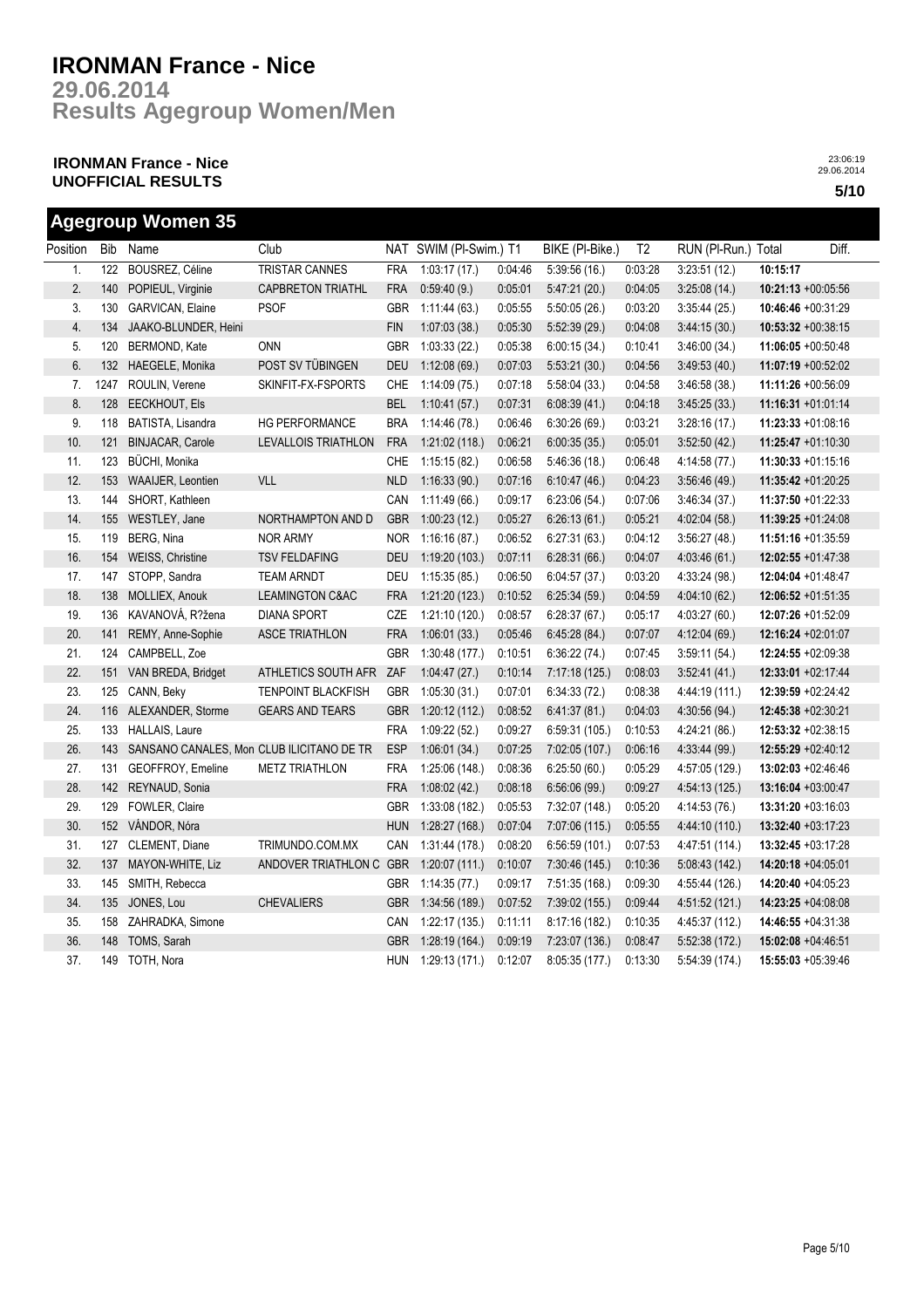**Results Agegroup Women/Men 29.06.2014**

## **IRONMAN France - Nice UNOFFICIAL RESULTS 6/10**

| Position | <b>Bib</b> | Name                                      | Club                       |            | NAT SWIM (PI-Swim.) T1 |         | BIKE (PI-Bike.) | T <sub>2</sub> | RUN (Pl-Run.) Total |                    | Diff.              |
|----------|------------|-------------------------------------------|----------------------------|------------|------------------------|---------|-----------------|----------------|---------------------|--------------------|--------------------|
| 1.       | 175        | GUINOISEAU, Linda                         | <b>ISSY TRIATHLON</b>      | <b>FRA</b> | 1:03:33(21.)           | 0:05:09 | 5:19:18(5.)     | 0:03:49        | 3:10:59(6.)         | 09:42:46           |                    |
| 2.       | 203        | WILKINSON, Gail                           | <b>LONDON FIELDS</b>       | <b>GBR</b> | 1:09:15 (49.)          | 0:04:53 | 5:49:19(23)     | 0:03:17        | 3:28:55(18.)        |                    | 10:35:37 +00:52:51 |
| 3.       | 197        | TAILLARDAT, Soazig                        | STADE FRANÇAIS             | <b>FRA</b> | 1:15:11(81.)           | 0:08:19 | 6:06:29(38.)    | 0:08:45        | 3:43:56(29)         |                    | 11:22:38 +01:39:52 |
| 4.       | 190        | MCDONALD, Candice                         | <b>SERPENTINE</b>          | <b>GBR</b> | 1:09:07 (47.)          | 0:05:44 | 6:37:41(75)     | 0:04:54        | 3.34.45(22)         |                    | 11:32:09 +01:49:23 |
| 5.       | 195        | SECCOMBE, Belinda                         | SUNSHINE COAST TRI         | <b>AUS</b> | 1:17:17(94.)           | 0:07:22 | 6:13:37(48)     | 0:05:03        | 3:54:26(45)         |                    | 11:37:42 +01:54:56 |
| 6.       | 193        | SAUNDER, Kate                             | TRIATHLON RESPONSE         | <b>AUS</b> | 1:10:46 (58.)          | 0:07:16 | 6:19:49 (50.)   | 0:04:54        | 4:01:49 (57.)       |                    | 11:44:33 +02:01:47 |
| 7.       | 168        | <b>BOYES, Michelle</b>                    |                            | <b>AUS</b> | 1:04:17(24.)           | 0.04.04 | 6:28:07(65.)    | 0.04.42        | 4:04:26 (64.)       |                    | 11:45:34 +02:02:48 |
| 8.       | 165        | BOEHM, Simone                             | EINTRACHT FRANKFUR         | DEU        | 1:12:17(70.)           | 0:07:32 | 6:23:20(56.)    | 0:05:00        | 4:14:33 (74.)       |                    | 12:02:41 +02:19:55 |
| 9.       | 189        | MASSING-STEINER, Sonja                    |                            | AUT        | 1:10:53(59)            | 0:07:49 | 6:43:57(83)     | 0:05:41        | 4:17:31 (80.)       |                    | 12:25:49 +02:43:03 |
| 10.      |            | 172 FRANKS, Camilla                       | <b>BJÄRE TRIATHLON</b>     |            | SWE 1:28:21 (165.)     | 0:06:19 | 6:40:52(79.)    | 0:06:24        | 4:10:22 (68.)       |                    | 12:32:15 +02:49:29 |
| 11.      |            | 184 LELIEVRE, Christelle                  | <b>BERCK OPALE TRIATH</b>  | <b>FRA</b> | 1:21:20(124.)          | 0:06:57 | 6:55:02(97.)    | 0.04:43        | 4:14:38(75.)        | 12:42:37 +02:59:51 |                    |
| 12.      |            | 159 ABOUZAID, Yamile                      | UNO MAS UNO                |            | MEX 1:24:31 (146.)     | 0:09:18 | 6:28:46(68)     | 0:09:00        | 4:32:11 (95.)       |                    | 12:43:45 +03:00:59 |
| 13.      | 181        | LAMARRE, Katie                            |                            | <b>USA</b> | 1:20:27(114.)          | 0:10:29 | 6:58:17(104.)   | 0:11:20        | 4:12:24(70.)        |                    | 12:52:55 +03:10:09 |
| 14.      | 177        | HOLBROOK, Claire                          | <b>WIGHT TRI</b>           | <b>GBR</b> | 1:16:09(86.)           | 0:09:12 | 7:01:08 (106.)  | 0:08:04        | 4:32:28 (96.)       |                    | 13:06:58 +03:24:12 |
| 15.      | 169        | CAILLENS, Sophie                          | <b>CAPBRETON TRIATHL</b>   | <b>FRA</b> | 1:20:38(115.)          | 0:09:22 | 7:15:57 (123.)  | 0:11:02        | 4:30:09(93)         |                    | 13:27:07 +03:44:21 |
| 16.      | 178        | JAKUBOWSKI, Katia                         | <b>TRINITY</b>             | BEL        | 1:34:09(187.)          | 0:09:20 | 6:53:06(93.)    | 0:08:54        | 4:42:13 (107.)      |                    | 13:27:39 +03:44:53 |
| 17.      | 171        | CUNNIFF, Cara                             | POISSY TRIATHLON           | <b>GBR</b> | 1:16:36(91.)           | 0:09:34 | 7:22:38 (135.)  | 0:10:07        | 4:35:58(100.)       |                    | 13:34:51 +03:52:05 |
| 18.      | 161        | BARBOSA, Elisabeth                        | ST PAUL LA COLLE TRIA      | <b>FRA</b> | 1:36:10 (192.)         | 0:06:41 | 7:28:25 (142.)  | 0:05:55        | 4:21:56(83)         |                    | 13:39:06 +03:56:20 |
| 19.      | 191        | PIONNEAU, Helene                          | NANTES TRIATHLON           | <b>FRA</b> | 1:21:11(121.)          | 0:16:44 | 7:33:41 (151.)  | 0:08:53        | 4:27:35(89)         |                    | 13:48:01 +04:05:15 |
| 20.      | 164        | BLANQUART, Emmanuelle LEVALLOIS TRIATHLON |                            | <b>FRA</b> | 1:19:39 (105.)         | 0:09:46 | 7:12:27(118.)   | 0:07:47        | 5.00:42(133)        |                    | 13:50:18 +04:07:32 |
| 21.      | 202        | WHITE, Debs                               |                            | <b>GBR</b> | 1:40:15(194.)          | 0:10:00 | 7:50:33(166)    | 0:06:40        | 4:04:21(63)         |                    | 13:51:46 +04:09:00 |
| 22.      | 188        | MASCOT, Stéphanie                         | RC ARRAS TRIATHLON         | <b>FRA</b> | 1:16:30(89)            | 0:11:27 | 7:09:04 (117.)  | 0:07:47        | 5.09.49(143)        |                    | 13:54:35 +04:11:49 |
| 23.      | 201        | VITTEAUT, Géraldine                       | <b>NEWAY</b>               | <b>FRA</b> | 1:19.47(107.)          | 0:08:31 | 7:02:06 (108.)  | 0:07:16        | 5:17:17(148.)       |                    | 13:54:55 +04:12:09 |
| 24.      | 196        | SUTER, Pamela                             | <b>PSOF</b>                | <b>GBR</b> | 1:21:55 (131.)         | 0:09:40 | 6:58:08(103)    | 0:08:53        | 5:20:18 (152.)      |                    | 13:58:52 +04:16:06 |
| 25.      | 170        | COUTURE, Christine                        | <b>TRIATHLON CLUB AVIO</b> | <b>FRA</b> | 1:34:24(188.)          | 0:07:13 | 7:52:32 (169.)  | 0:06:08        | 4:21:51 (82.)       |                    | 14:02:06 +04:19:20 |
| 26.      | 186        | LIMPITLAW, Jean                           |                            | <b>GBR</b> | 1:21:43 (128.)         | 0:09:34 | 6:46:44(85)     | 0:09:49        | 5.40:28(167)        |                    | 14:08:15 +04:25:29 |
| 27.      | 183        | LE PICARD, Nathalie                       | LA ROCHELLE TRIATHL        | <b>FRA</b> | 1:17:58(98.)           | 0:11:03 | 7:43:15 (161.)  | 0:15:17        | 4:48:46 (116.)      | 14:16:17 +04:33:31 |                    |
| 28.      | 174        | GUILLEMOT, Katell                         | <b>KEMPERLE TRIATHLON</b>  | <b>FRA</b> | 1:24:56 (147.)         | 0:09:56 | 7:50:38 (167.)  | 0:06:59        | 4:53:49 (124.)      |                    | 14:26:15 +04:43:29 |
| 29.      | 198        | TRUMAN, Tara                              |                            | <b>GBR</b> | 1:22:23(137.)          | 0:14:08 | 7:21:00 (131.)  | 0:08:50        | 5:23:33(156.)       |                    | 14:29:52 +04:47:06 |
| 30.      | 176        | HARRIS, Claire                            | <b>AYRODYNAMIC TRIAT</b>   | <b>GBR</b> | 1:19:16(102.)          | 0:13:43 | 7:41:34 (159.)  | 0:11:51        | 5.04:05(135)        |                    | 14:30:26 +04:47:40 |
| 31.      | 187        | LOCHKOVITCH, Karine                       | LEMPDES63TRI               | <b>FRA</b> | 1:19.58(109.)          | 0:09:22 | 7:18:26 (126.)  | 0:07:12        | 5:56:50 (175.)      |                    | 14:51:47 +05:09:01 |
| 32.      | 166        | BOJE-KUMPF, Astrid                        |                            | DEU        | 1:19:33 (104.)         | 0:11:31 | 7:02:26 (109.)  | 0:10:12        | 6:19:38 (179.)      |                    | 15:03:18 +05:20:32 |
| 33.      |            | 194 SCHMITZ, Astrid                       | DJK ST. INGBERT            | <b>DEU</b> | 1:26:41(156.)          | 0:08:26 | 7:48:37 (165.)  | 0:06:49        | 5:35:43(163)        |                    | 15:06:15 +05:23:29 |
| 34.      | 173        | GALIMBERTI, Alessandra                    |                            | <b>ITA</b> | 1:23:47(144.)          | 0:17:06 | 9:03:12(187)    | 0:07:59        | 4:49:52 (118.)      |                    | 15:41:53 +05:59:07 |
| 35.      | 199        | VAZQUEZ, Matilde                          |                            | GBR        | 1:35:49 (190.)         | 0:08:57 | 8:18:14(183)    | 0:11:52        | 5:32:25(160.)       |                    | 15:47:15 +06:04:29 |
| 36.      | 167        | BOLTON, Justine                           | STADIUM TRIATHLON C        | <b>AUS</b> | 1:12:27(71.)           | 0:08:08 | 8:08:02 (178.)  | 0:11:29        | 6:12:50 (177.)      |                    | 15:52:54 +06:10:08 |
| 37.      | 200        | <b>VIRIEUX, Christine</b>                 | <b>ANTIBES TRIATHLON</b>   | <b>FRA</b> | 1:26:06(152.)          | 0:15:16 | 8:46:57 (185.)  | 0:09:43        | 5:21:08(155)        |                    | 15:59:08 +06:16:22 |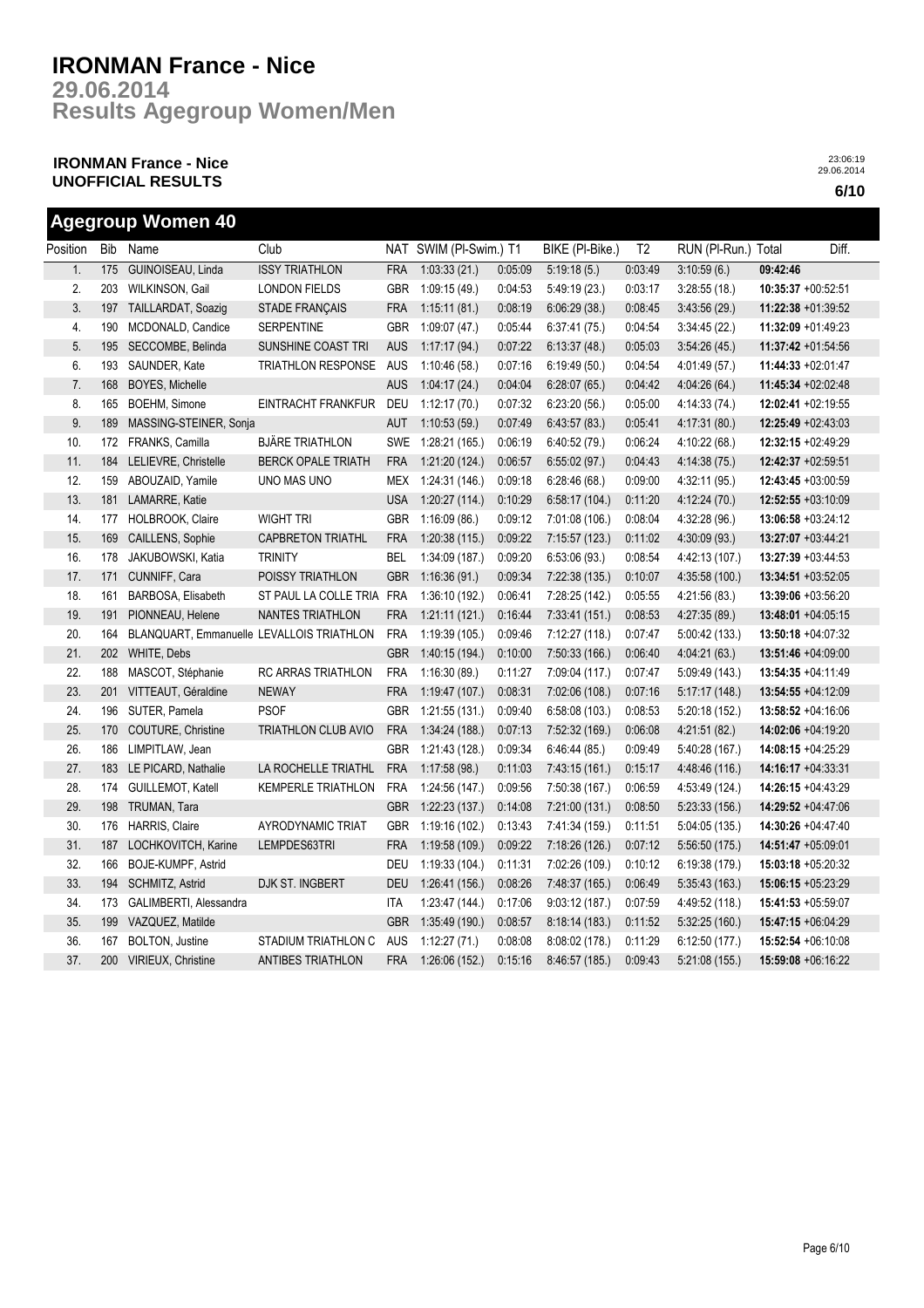**Results Agegroup Women/Men 29.06.2014**

## **IRONMAN France - Nice UNOFFICIAL RESULTS 7/10**

| <b>Agegroup Women 45</b> |     |                         |                             |            |                        |         |                 |                |                     |                    |       |
|--------------------------|-----|-------------------------|-----------------------------|------------|------------------------|---------|-----------------|----------------|---------------------|--------------------|-------|
| Position Bib             |     | Name                    | Club                        |            | NAT SWIM (PI-Swim.) T1 |         | BIKE (PI-Bike.) | T <sub>2</sub> | RUN (PI-Run.) Total |                    | Diff. |
| 1.                       | 206 | <b>BECK, Rachael</b>    |                             | <b>IRL</b> | 1:02:49(15.)           | 0:04:33 | 6:10:11(44)     | 0:04:50        | 3:24:15(13.)        | 10:46:36           |       |
| 2.                       | 227 | NILSSON, Charlotta      | PUPPY TRIATHLETE SO         | <b>SWE</b> | 0:58:49(7.)            | 0:04:53 | 5.47:17(19)     | 0:06:15        | 3:59:06(53)         | 10:56:18 +00:09:42 |       |
| 3.                       | 224 | MEIER, Evelyne          | <b>SCUMA</b>                | <b>CHE</b> | 1:11:46(65)            | 0:06:06 | 5:56:56(32)     | 0:08:23        | 4:14:15 (73.)       | 11:37:25 +00:50:49 |       |
| 4.                       | 216 | GIRGIS, Angela          | NEWMARKET CYCLING / GBR     |            | 1:07:28(40.)           | 0:05:53 | 6:27:38(64)     | 0:05:37        | 3:57:50(52)         | 11:44:24 +00:57:48 |       |
| 5.                       | 210 | CHABUT, Sophie          | US PALAISEAU TRIATHL        | <b>FRA</b> | 1:17:48(97.)           | 0:06:13 | 6:11:03(47)     | 0:03:09        | 4:15:57 (79.)       | 11:54:09 +01:07:33 |       |
| 6.                       | 236 | WESSE, Sandra           | <b>ISSY TRIATHLON</b>       | <b>FRA</b> | 1:07:22(39.)           | 0:07:19 | 6:09:19(42)     | 0:05:50        | 4:29:16(91)         | 11:59:03 +01:12:27 |       |
| 7.                       | 218 | <b>GRIMAUD, Corinne</b> | <b>FONTANIL TRIATHLON</b>   | <b>FRA</b> | 1:08:19(44.)           | 0:08:38 | 6:35:55(73)     | 0:08:33        | 4:12:36(71)         | 12:13:59 +01:27:23 |       |
| 8.                       | 223 | MAROCCI, Elena          | ASD CNM TRIATHLON           | <b>ITA</b> | 1:15:28(83)            | 0:12:34 | 7:14:00 (122.)  | 0:09:54        | 3:56:12(47)         | 12:48:06 +02:01:30 |       |
| 9.                       | 212 | DUFAU, Nathalie         | PESSAC AVENTURE TR          | <b>FRA</b> | 1:16:38(92)            | 0:13:49 | 6:48:27(86)     | 0:08:29        | 4:25:05(87)         | 12:52:27 +02:05:51 |       |
| 10.                      | 204 | ARMOUR, Elaine          | <b>ETON TRIATHLON CLUB</b>  | <b>GBR</b> | 1:21:31(125)           | 0:09:50 | 6:20:42(52)     | 0:05:22        | 4:56:38 (127.)      | 12:54:01 +02:07:25 |       |
| 11.                      | 220 | LYBECK, Barbara         | LIIKUTAAN HYVÄÄ             | <b>FIN</b> | 1:22:15(134.)          | 0:11:27 | 6:32:20(71)     | 0:07:48        | 4:50:35 (119.)      | 13:04:22 +02:17:46 |       |
| 12.                      | 221 | MANINI, Elisabetta      | TRIATHLON CREMONA S ITA     |            | 1:22:21(136.)          | 0:13:38 | 6:50:42(90.)    | 0:11:23        | 4:36:02(101.)       | 13:14:04 +02:27:28 |       |
| 13.                      | 225 | MODIN, Laurence         | TRI ARCACHON SUD BA         | <b>FRA</b> | 1:21:45(129.)          | 0:10:21 | 6:48:42(87)     | 0:08:01        | 4:48:22 (115.)      | 13:17:08 +02:30:32 |       |
| 14.                      | 207 | BERGÈRE, Katia          | <b>CHAMPIGNY TRIATHLO</b>   | <b>FRA</b> | 1:09:58(54.)           | 0:07:14 | 7:08:17 (116.)  | 0:06:53        | 4:48:50 (117.)      | 13:21:10 +02:34:34 |       |
| 15.                      | 228 | PEZZAGNA, Nathalie      | <b>CAVIGAL NICE TRIATHL</b> | <b>FRA</b> | 1:28:26 (167.)         | 0:09:10 | 6.49:42(89)     | 0:07:26        | 5:07:15 (139.)      | 13:41:58 +02:55:22 |       |
| 16.                      | 222 | MARCUELLO, Annick       | <b>GRAND NARBONNE TR</b>    | <b>FRA</b> | 1:23:54(145.)          | 0:13:12 | 7:21:27 (132.)  | 0:11:29        | 4:37:48 (102.)      | 13:47:48 +03:01:12 |       |
| 17.                      | 234 | <b>TROTTIER, Sylvie</b> | <b>CAPBRETON TRIATHL</b>    | <b>FRA</b> | 1:25:22 (149.)         | 0:10:43 | 7:27:37 (141.)  | 0:12:31        | 4:38:14 (103.)      | 13:54:25 +03:07:49 |       |
| 18.                      | 211 | DE POORTER, Gwen        | <b>ENDURANCE 72 TRIAT</b>   | <b>FRA</b> | 1:25:37(150.)          | 0:08:54 | 7:21:44(133)    | 0:17:55        | 5:04:12(136.)       | 14:18:19 +03:31:43 |       |
| 19.                      | 208 | BRINDSJÖ, Cecilia       |                             | <b>SWE</b> | 1:27:37(160.)          | 0:09:11 | 7:28:46 (143.)  | 0:07:33        | 5:09:54 (144.)      | 14:22:59 +03:36:23 |       |
| 20.                      | 232 | SECOND, Isabelle        | LA ROCHELLE TRIATHL         | <b>FRA</b> | 1:25:57(151.)          | 0:10:56 | 7:25:45 (140.)  | 0:08:50        | 5:15:47(147.)       | 14:27:12 +03:40:36 |       |
| 21.                      | 219 | LONGREE, Martine        | <b>ESN</b>                  | <b>BEL</b> | 1:20:26(113.)          | 0:09:27 | 7:41:02 (158.)  | 0:07:46        | 5:12:01 (145.)      | 14:30:39 +03:44:03 |       |
| 22.                      | 215 | GARAMPELLI, Stefania    | <b>CNM TRIATHLON</b>        | <b>ITA</b> | 1:21:01(117.)          | 0:10:11 | 7:31:38(147.)   | 0:09:52        | 5:32:22(159.)       | 14:45:02 +03:58:26 |       |
| 23.                      | 233 | SKELCHER, Mary          | <b>TRI-ANGLIA TRIATHLON</b> | <b>GBR</b> | 1:21:31 (126.)         | 0:11:46 | 7:48:32 (164.)  | 0:07:33        | 5:19:28 (150.)      | 14:48:48 +04:02:12 |       |
| 24.                      | 235 | URTIZBEREA, Jocya       | A.L. LAYRAC TRIATHLO        | <b>FRA</b> | 1:43:08(196.)          | 0:10:08 | 7:54:13 (172.)  | 0:13:43        | 5:07:04 (138.)      | 15:08:14 +04:21:38 |       |
| 25.                      | 213 | EGAN, Julia             | <b>MONIFIETH TRIATHLON</b>  | <b>GBR</b> | 1:11:45(64.)           | 0:10:17 | 9:06:13 (189.)  | 0:09:43        | 4:58:37 (130.)      | 15:36:32 +04:49:56 |       |
| 26.                      | 229 | REESE, Gayle            |                             | <b>USA</b> | 1:22:54(139.)          | 0:09:20 | 7:40:09 (156.)  | 0:07:40        | 6:18:33(178)        | 15:38:34 +04:51:58 |       |
| 27.                      | 231 | SCALES, Kim             |                             | <b>USA</b> | 1:41:39 (195.)         | 0:08:44 | 8:03:50 (176.)  | 0:08:35        | 5:47:26 (169.)      | 15:50:12 +05:03:36 |       |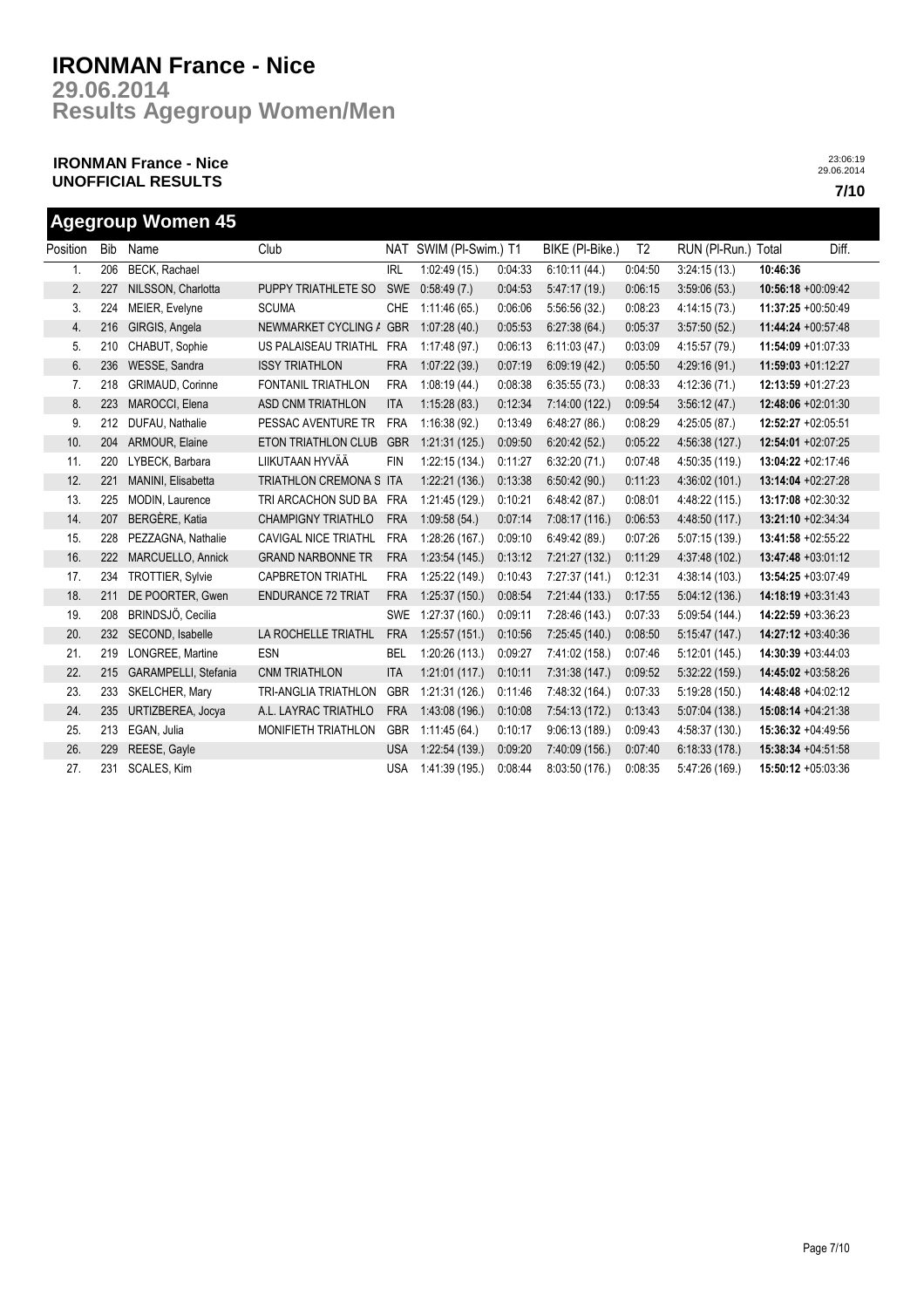**Results Agegroup Women/Men 29.06.2014**

## **IRONMAN France - Nice UNOFFICIAL RESULTS 8/10**

23:06:19 29.06.2014

## **Agegroup Women 50**

| Position | <b>Bib</b> | Name                    | Club                       |            | NAT SWIM (PI-Swim.) T1 |         | BIKE (PI-Bike.) | T <sub>2</sub> | RUN (PI-Run.) Total |                       | Diff. |
|----------|------------|-------------------------|----------------------------|------------|------------------------|---------|-----------------|----------------|---------------------|-----------------------|-------|
|          | 252        | SINKO, Valerie          | <b>TEAM ARGON</b>          | <b>FRA</b> | 1:10:00(55)            | 0:07:31 | 5:55:23(31)     | 0:07:22        | 4:02:16(59)         | 11:22:30              |       |
| 2.       | 240        | CHOUIDIRA-MERLIN, Sop   | TRIATHLETE CLUB NARE       | <b>FRA</b> | 1:26:27 (154.)         | 0:09:47 | 6:49:11(88)     | 0:05:37        | 3:55:42(46.)        | $12:26:42 +01:04:12$  |       |
| 3.       | 248        | PILEGGI, Joann          | <b>NJ TRI DEVILS</b>       | USA        | 1:22:01(133.)          | 0:11:12 | 6.51:12(92)     | 0:06:51        | 3:57:08(50)         | 12:28:22 +01:05:52    |       |
| 4.       | 238        | <b>BENNETT, Liz</b>     | <b>CAMBRIDGE TRI CLUB</b>  | <b>GBR</b> | 1:19:49(108.)          | 0:08:59 | 7:06:02 (113.)  | 0.06.03        | 4.07:36(67)         | $12:48:28 +01:25:58$  |       |
| 5.       | 246        | MARCO, Christine        | <b>GNT</b>                 | <b>FRA</b> | 1:16:23(88)            | 0:14:18 | 6.41.43(82)     | 0:10:29        | 4:27:00(88.)        | $12:49:52 +01:27:22$  |       |
| 6.       | 239        | <b>BERTRAND, Sylvie</b> | <b>IRON SPOT BORDEAUX</b>  | <b>FRA</b> | 1:17:21(95)            | 0:12:06 | 7:16:14 (124.)  | 0:06:11        | 5.02:04(134)        | $13:53:53 + 02:31:23$ |       |
|          | 253        | VANESSSE, Myriam        | <b>ATCC</b>                | <b>BEL</b> | 1:19:15(101.)          | 0:09:35 | 7:24:57 (139.)  | 0:07:19        | 4:56:38(128)        | 13:57:42 +02:35:12    |       |
| 8.       | 243        | HALL, Helen             | <b>TEN-POINT BLACKFISH</b> | <b>GBR</b> | 1:28:32(169)           | 0:09:40 | 7:40:36 (157.)  | 0:13:56        | 4:59:37 (131.)      | 14:32:19 +03:09:49    |       |
| 9.       | 241        | DURERO, Claudine        | <b>ANTIBES TRIATHLON</b>   | <b>FRA</b> | 1:28:24(166.)          | 0:09:39 | 8:00:17 (174.)  | 0:07:16        | 5.05:44(137)        | 14:51:17 +03:28:47    |       |
| 10.      | 247        | METCALF, Ruth           | STADIUM TRIATHLON C        | <b>AUS</b> | 1:22:55(140.)          | 0:12:06 | 7:29:10 (144.)  | 0:11:19        | 6:00:43(176.)       | 15:16:12 +03:53:42    |       |
| 11.      | 251        | TANI, Mavo              |                            | <b>JPN</b> | 1:28:06(163)           | 0:12:18 | 8:14:50 (181.)  | 0:12:54        | 5:33:01(162)        | $15:41:06 + 04:18:36$ |       |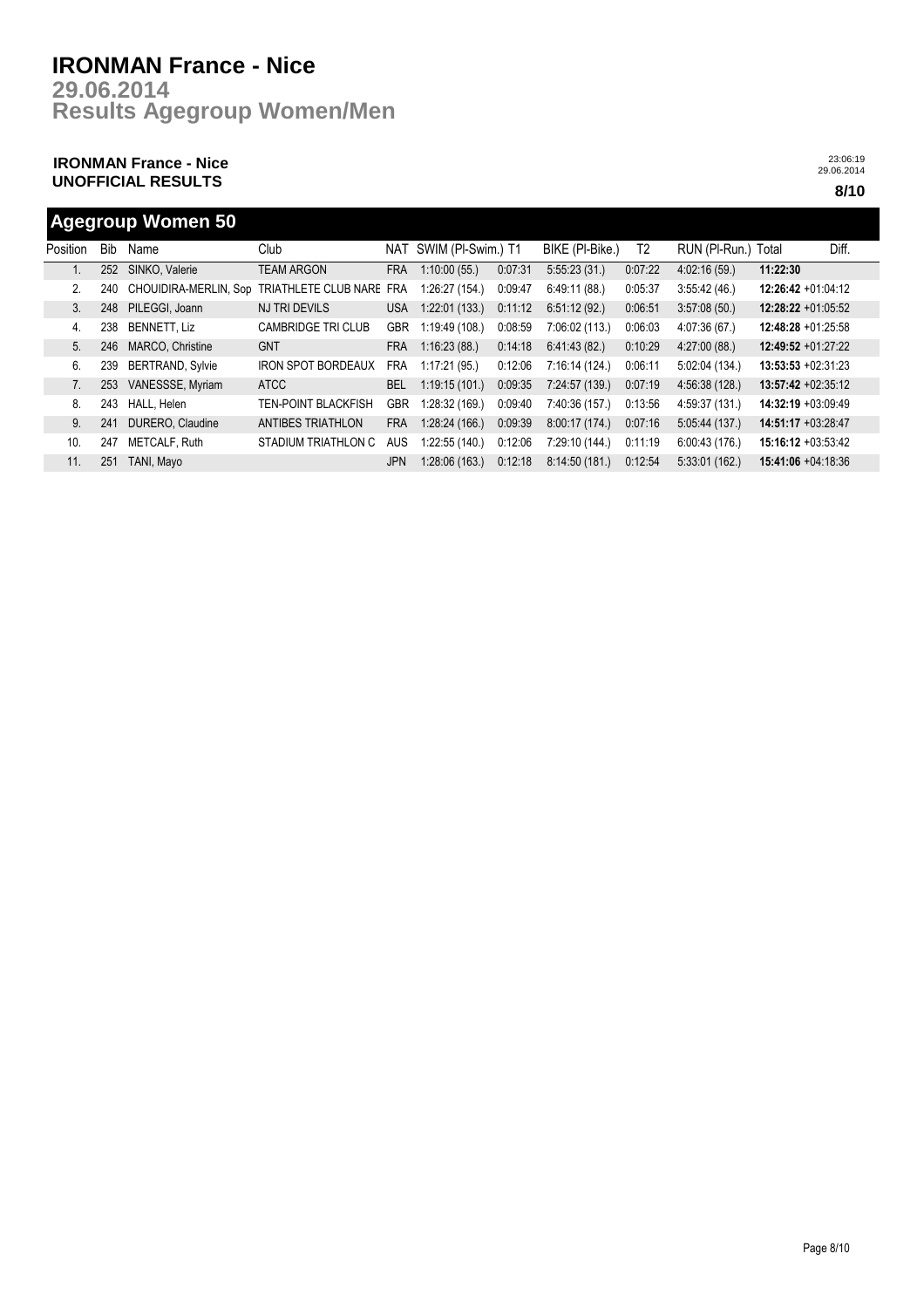**Results Agegroup Women/Men 29.06.2014**

## **IRONMAN France - Nice UNOFFICIAL RESULTS 9/10**

| <b>Agegroup Women 55</b> |  |                         |                     |            |                        |         |                 |         |                     |                       |       |
|--------------------------|--|-------------------------|---------------------|------------|------------------------|---------|-----------------|---------|---------------------|-----------------------|-------|
| Position                 |  | Bib Name                | Club                |            | NAT SWIM (PI-Swim.) T1 |         | BIKE (PI-Bike.) | T2      | RUN (PI-Run.) Total |                       | Diff. |
|                          |  | 254 GOSCOMB, Glenda     | 7 OAKS TRI CLUB     |            | GBR 1:21:37 (127.)     | 0:08:58 | 6:55:45 (98.)   | 0:07:26 | 4:06:13 (65.)       | 12:39:57              |       |
| C.                       |  | 257 ROUCH, Marie-Hélène | AL LAYRAC TRIATHLON | <b>FRA</b> | 1:20:42 (116.)         | 0:09:22 | 6:54:45 (95.)   | 0:06:30 | 4:20:41 (81.)       | $12:51:57 +00:12:00$  |       |
|                          |  | 256 ROCHMAN, Paula      |                     | CAN        | 1:18:20 (99.)          | 0:09:34 | 7:24:08 (137.)  | 0:07:25 | 4:51:47 (120.)      | $13:51:11 + 01:11:14$ |       |